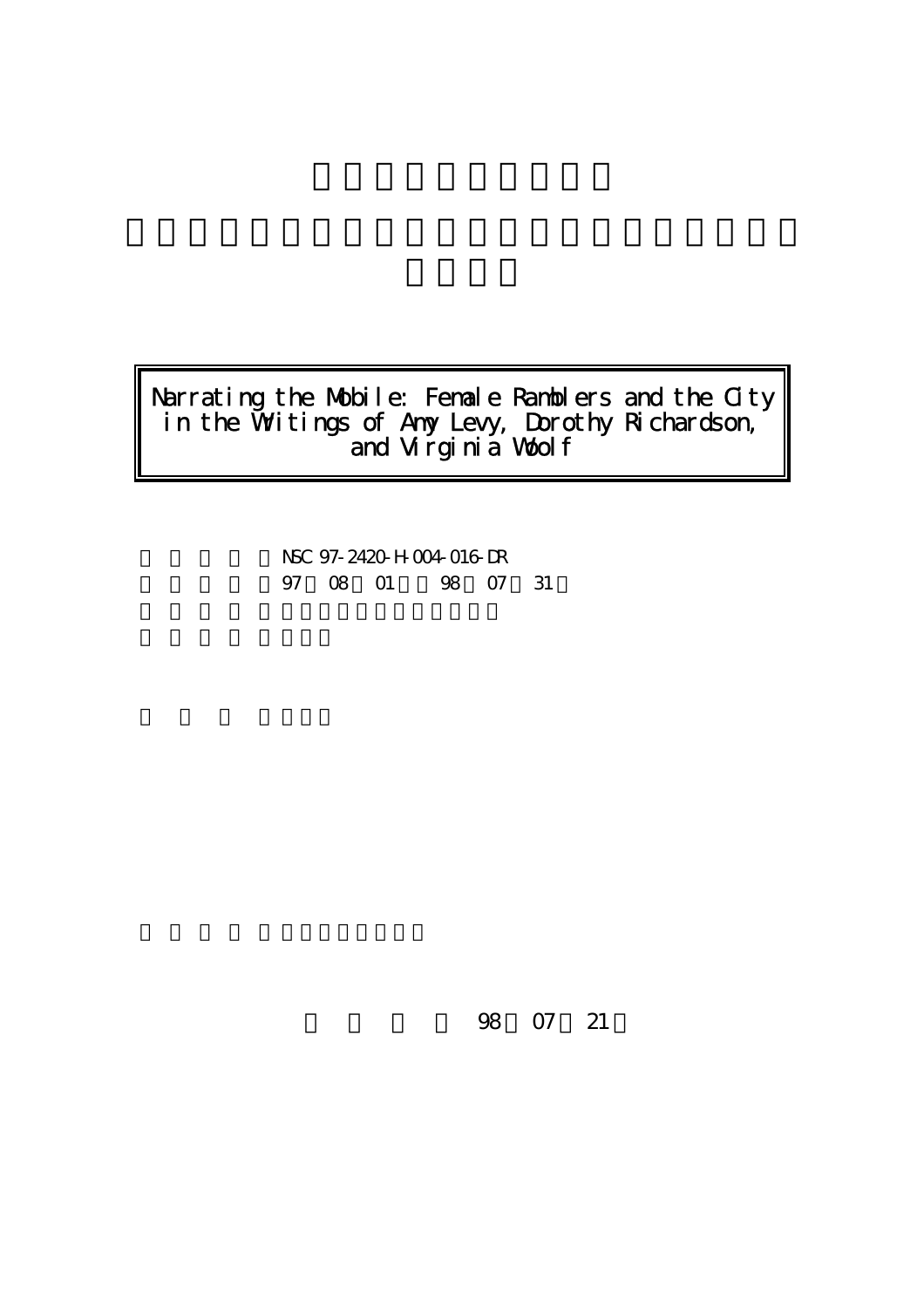# 國立政治大學英國語文學系博士班博士論文

指導教授:李有成教授 Advisor: Dr. Yu-cheng Lee

指導教授:陳音頤教授 Advisor: Dr. Yin-i Chen

敘述流動:三位英國女作家筆下的漫遊者與城市<br>Narrating the Mobile:

人 政 治 木

Narrating the Mobile:

‧

The Writings of Amy Levy, Dorothy Richardson, and Virginia Woolf **ational Chengchi University** 

> 研究生:王瀚陞 撰 Advisee: Han-sheng Wang

> > 中華民國 98 年 6 月 June 2009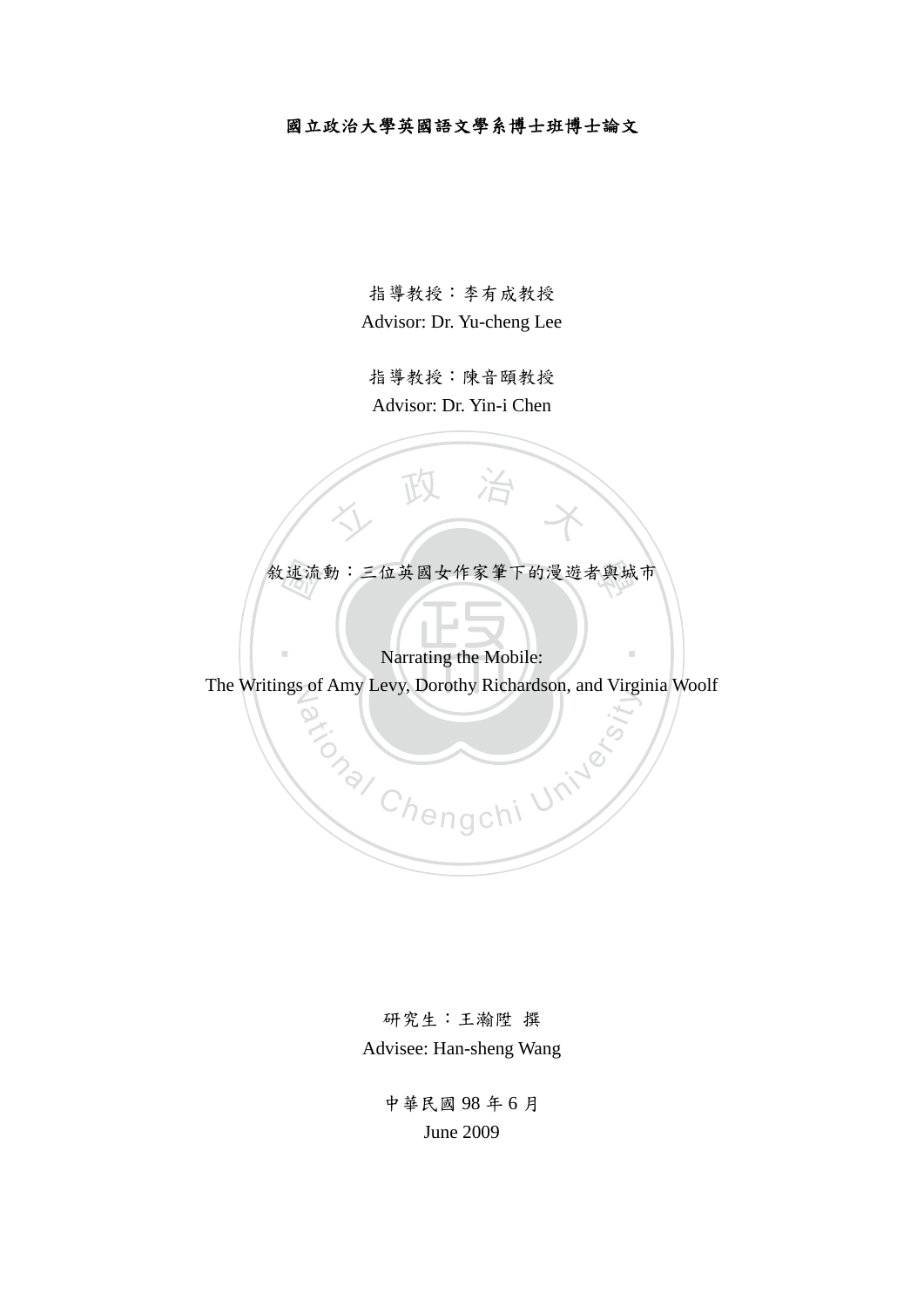Narrating the Mobile: The Writings of Amy Levy, Dorothy Richardson, and Virginia Woolf

# A Dissertation Submitted to Department of English,

National Chengchi University

In Partial Fulfillment of the Requirements for the Degree of Doctor of Philosophy

> by Han-sheng Wang June, 2009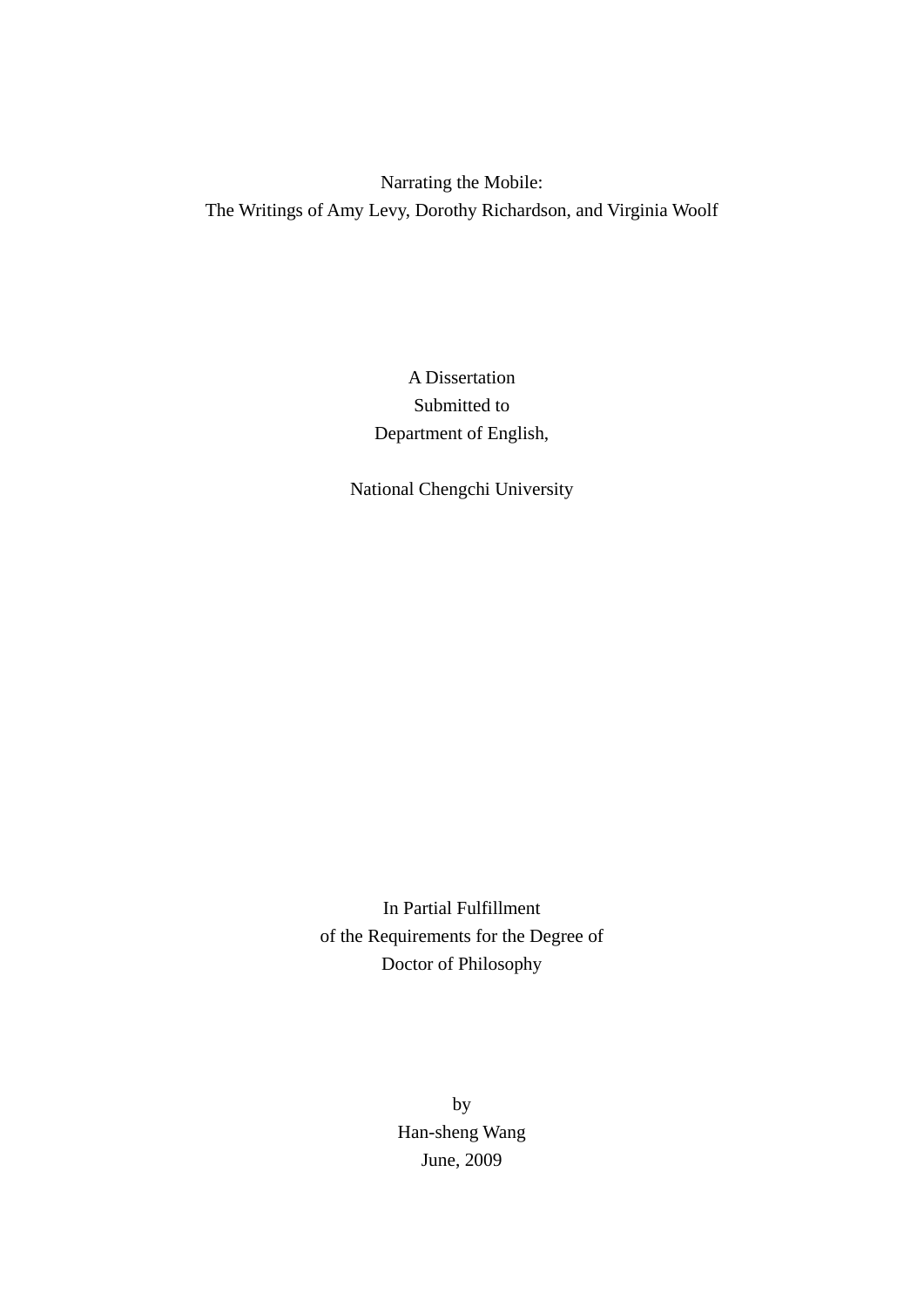**To My Dear Advisors, Dr. Yu-cheng Lee and Dr. Yin-i Chen, Who Make this Dissertation Possible**

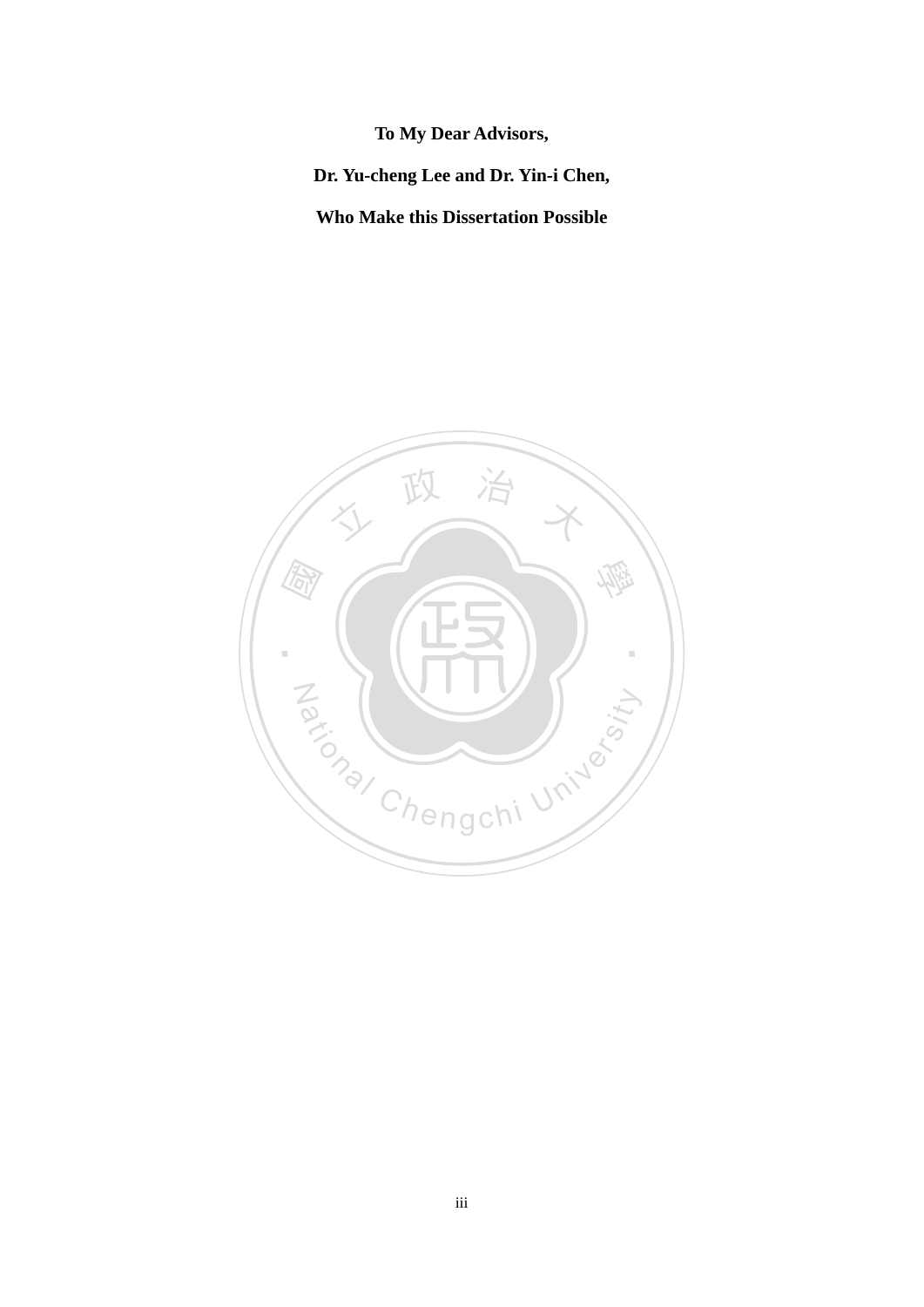#### **Acknowledgements**

 During the writing of this dissertation, I am most fortunate to have been supervised by Professors Yin-i Chen (陳音頤教授) and Yu-cheng Lee (李有成教授), the two prominent scholars specializing in urban literature. Their studies of late-Victorian and contemporary writings about London inspire me to work on this doctoral project. I want to thank them for instructing me untiringly and for giving encouraging words whenever I had a lapse of confidence. My dissertation is thus dedicated to them, to whom I owe the deepest gratitude.

 I would also like to express my gratitude to the committee members, whose valuable suggestions help improve this humble piece of mine. They are Professors Pin-chia Feng (馮品佳教授), of National Chiao-tung University, Chien-chi Liu (劉建 基教授), of National Cheng-chi University, and Chen-hsing Tsai (蔡振興教授), of Tamkang University.

 My special thanks go to National Science Council, from which I obtained a grant from August 2008 to June 2009, a financial aid that enables me to concentrate on my dissertation-writing without having to worry about money.

 Finally, I owe a great debt of gratitude to my family, whose support is indispensable to the completion of this dissertation. I want to thank especially my parents for allowing their son to pursue a career of his own even that means starting all over again at the age of thirty. Their selfless love and tolerance make possible what I am.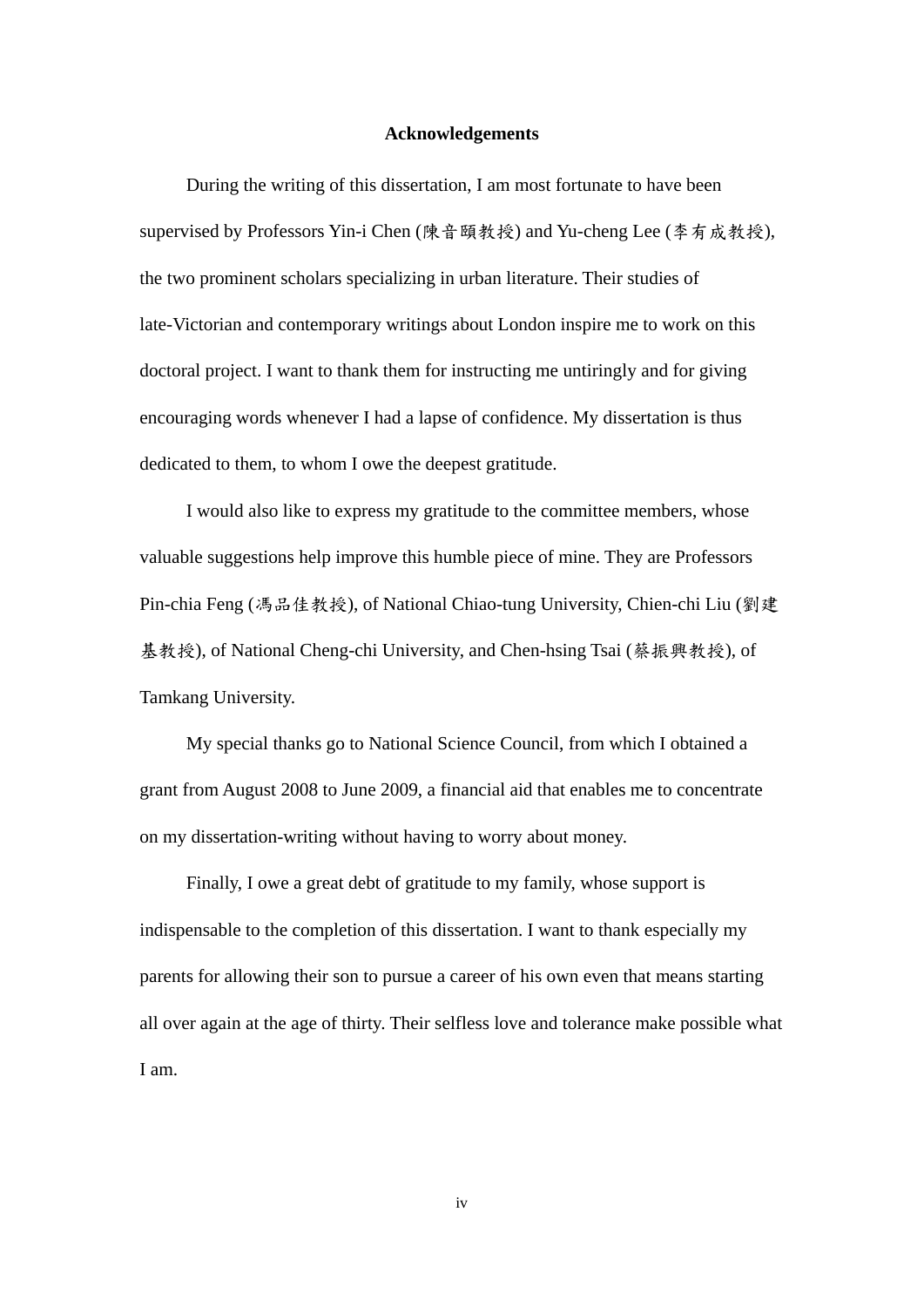# **Table of Contents**

| <b>Dedication Page</b>                                          | iii |
|-----------------------------------------------------------------|-----|
| Acknowledgements                                                | iv  |
| <b>Chinese Abstract</b>                                         | vi  |
| <b>English Abstract</b>                                         | vii |
| Introduction                                                    | 1   |
| Chapter One: Amy Levy's Romance of a Shop and London Poetry     | 27  |
| Chapter Two: Dorothy Richardson's Pilgrimage and Film Criticism | 65  |
| Chapter Three: Virginia Woolf's The Years and London Essays     | 134 |
| Conclusion                                                      | 164 |
| Works Cited<br>I.<br>Taxional Chengch<br>University             | 172 |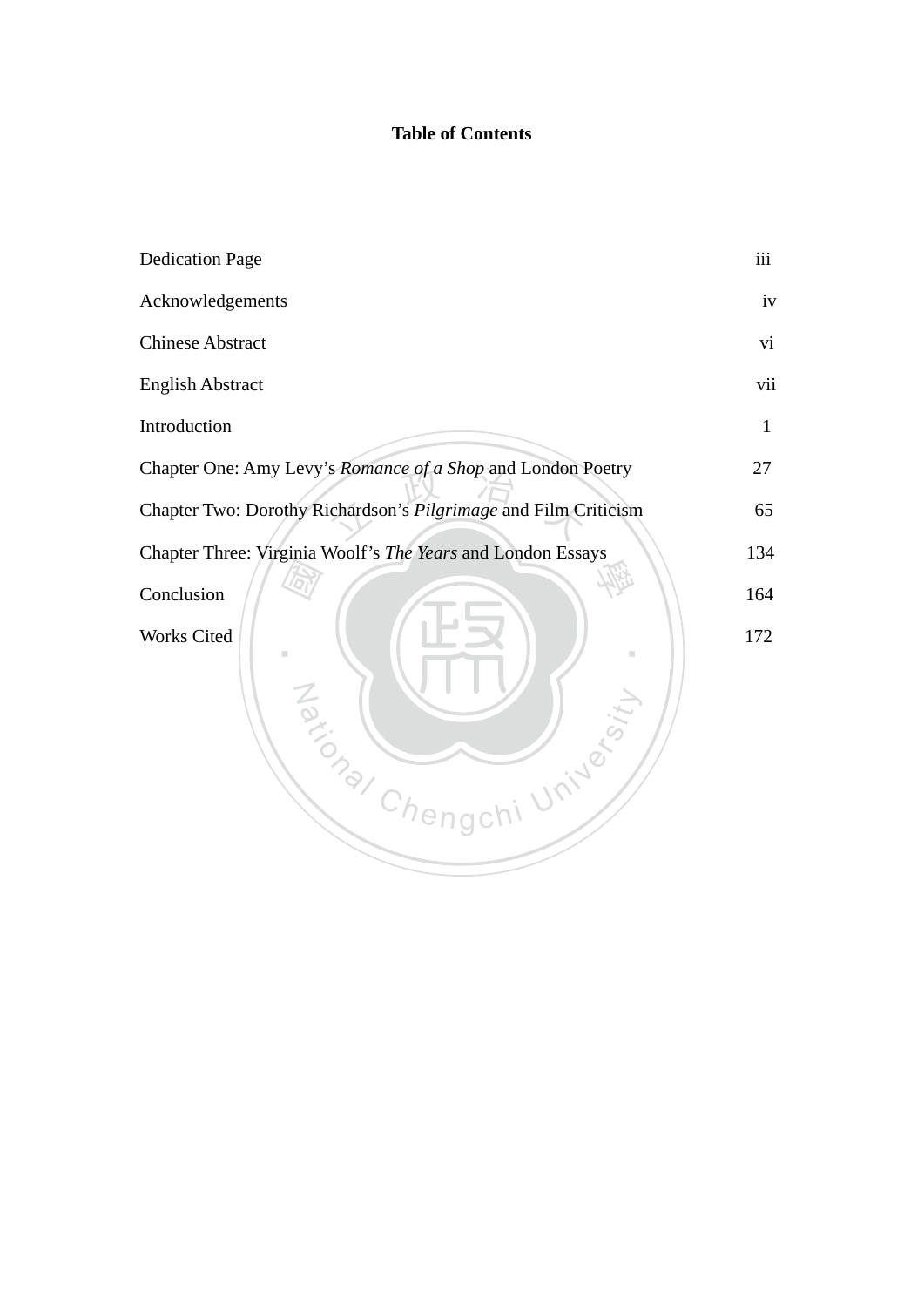#### 中文摘要

‧一世紀<br>世紀<br>日益蓬 · 航宋圳 · 生祭林 (Doroury Kicha 產階級女性已逐漸掙脫傳統私領域以及家庭意識形態的束縛,開始在城市空間行 ‧ 更加顯著並且和日益蓬勃發展的商品文化、大眾消費/享樂以及公共空間皆有極 密切的關聯。流動 (mobility) 與觀察 (spectatorship) 因此成為中產階級女性在城 mobility) 與觀察 (spectatorship) 因此成為中<br>持的重要經驗, 前者來自於女性在日益開放自<br><br>來自女性觀察者對於城市景觀例如商品展; 本篇論文主要探討 1880 至 1930 年代英國女性作家所再現的性別化空間。女性逐 漸在十九世紀末倫敦的公共空間嶄露頭角,扮演各種不同的重要角色,舉凡上班 族、消費者、俱樂部會員、電影迷、行善者及觀光客等都是當時女性公共形象的 最佳例證。然而這些跨越公/私領域界限的女性漫遊者迄今都未獲得學界足夠的 重視。女性漫遊者在世紀末文學研究中長期遭受忽視主要肇因於早期學者對於十 九世紀男主外、女主內的公/私領域劃分大致認同,未能加以批判。透過檢視艾 蜜・列薇 (Amy Levy)、桃樂斯・理察森 (Dorothy Richardson) 以及維吉尼亞・ 吳爾夫 (Virginia Woolf) 等三位女作家的跨文類書寫,本篇論文指出世紀末的中 走與觀看。在十九世紀末許多新興的大城市例如倫敦,如此的女性公共行走則又 市空間行走與觀看時的重要經驗,前者來自於女性在日益開放的公共領域遂行的 空間探索,後者則是來自女性觀察者對於城市景觀例如商品展示、來往的人潮以 及繁忙的街景所做的視覺凝視。經由書寫世紀末的女性城市漫遊,上述三位女作 家明確地指出這些表面看似被動的中產階級女性其實早已跨越傳統空間限制,不 斷挪用與創造新的城市公共空間。

vi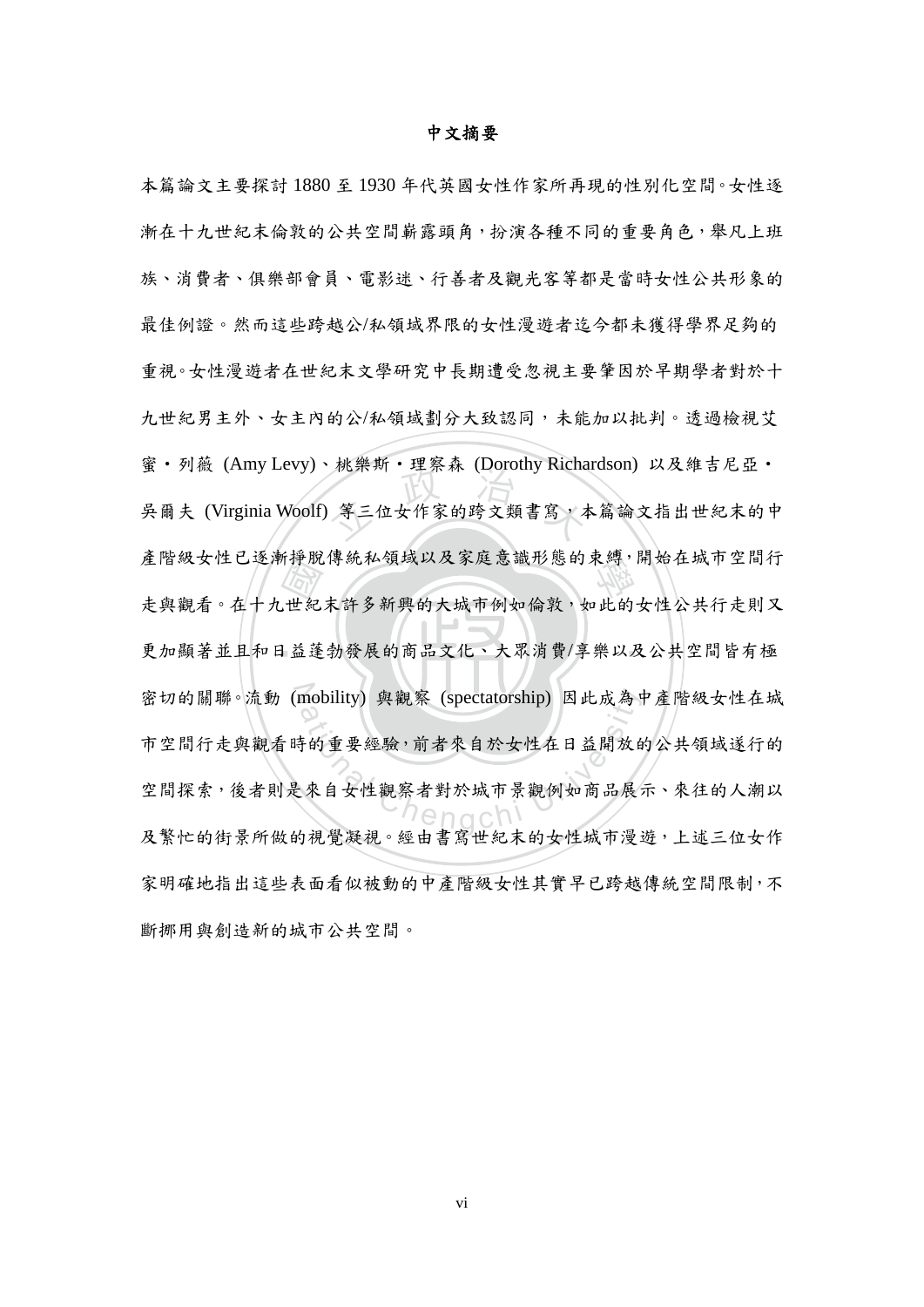#### **Abstract**

This study has examined the numerous roles played by women entering the public spaces of London in the half century from the 1880s to the 1930s as workers, shoppers, diners, clubbers, cinema-goers, philanthropists, and tourists, a wide spectrum of active female social actors that until recently have not attracted enough attention from scholars of late-Victorian and Edwardian literature. The neglect of these newly pubic women in the fin de siècle period, who are distinct from their home-bound Victorian predecessors, is largely ascribed to an uncritical acceptance of or surrender to the long-held, dominant assumption of separate spheres in the nineteenth century. Through examining the writings of Amy Levy, Dorothy Richardson, and Virginia Woolf, who portray the multifarious pictures of women rambling the streets of modern London, this study has demonstrated that female public visibility and mobility have at least since the fin de siècle period been commonly practiced by a conglomerate of middle-class women. Mobility and spectatorship are thus two significant tropes applicable to women's spatial and visual explorations of the fin de siècle city, the former underscoring their meandering footsteps threading through the increasingly egalitarian public space while the latter their roving eyes casting glances at those enticing urban spectacles which are already a phantasmagoria of commodity display, jostling crowd, and bustling streetscapes. Through writing about fin de siècle female streetwalking, the three women writers have demonstrated that those seemingly passive women of the middle-class may indeed be capable, through their public presence and their incessant footsteps, of pushing at the established boundaries.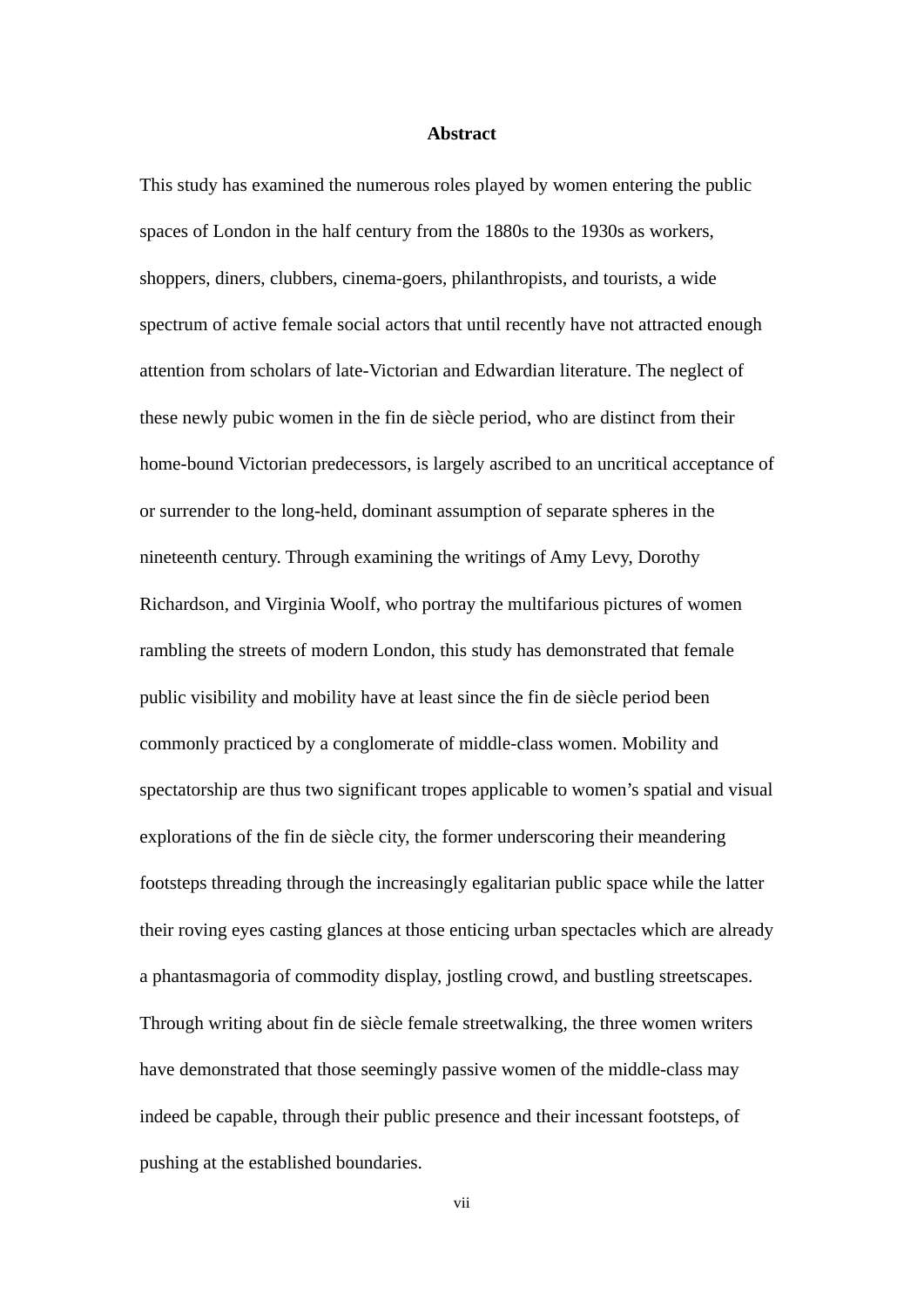## **Introduction**

# **The Visible Flâneuse: Female Ramblers in the Nineteenth-Century City**

**Baudelaire, who is a poet-flâneur himself, she finds that women are excluded from** ern lift<br>
and the<br>
a poe rman, Wolff finds in them the dominant e.<sup>1</sup> According to her, all figures in experience of modern life in the nineteenth-century city, including the dandy, the public space, with the exception of some "marginal" women such as the prostitute, the exception of some "marginal" women such as<br>the lesbian, the murder victim, and the passing<br>amples of female streetwalking, "none of these In her seminal article "The Invisible Flâneuse: Women and the Literature of Modernity" (1985), Janet Wolff argues that modernity and its literary manifestations are primarily about men's experience. Examining the "classical" statements of metropolitan experience offered by writers such as Charles Baudelaire and Georg Simmel, which are echoed by later cultural critics such as Walter Benjamin, Richard Sennett, and Marshall Berman, Wolff finds in them the dominance of a male-centered flânerie and ocular regime.<sup>1</sup> According to her, all figures invoked to epitomize the flâneur, the hero, and the stranger, are invariably males. In the essays and poems by widow, the old lady, the lesbian, the murder victim, and the passing unknown woman. Even in these rare examples of female streetwalking, "none of these women meet the poet as his equal"; "they are subjects of his gaze, objects of his 'botanizing'" (Wolff 42).

Besides, as a sociologist, Wolff indicates that the invisibility of women in the nineteenth-century streets is not only an ideological or literary construction but also a social reality. In an emphatic tone, she says "there is no question of inventing the *flâneuse*: the essential point is that such a character was rendered impossible [in]

 $<sup>1</sup>$  For more on her view of the nineteenth-century city as a male-centered space, see Janet Wolff, "The</sup> Invisible Flâneuse: Women and the Literature of Modernity," *Theory, Culture, and Society* 2.3 (1985): 37-46.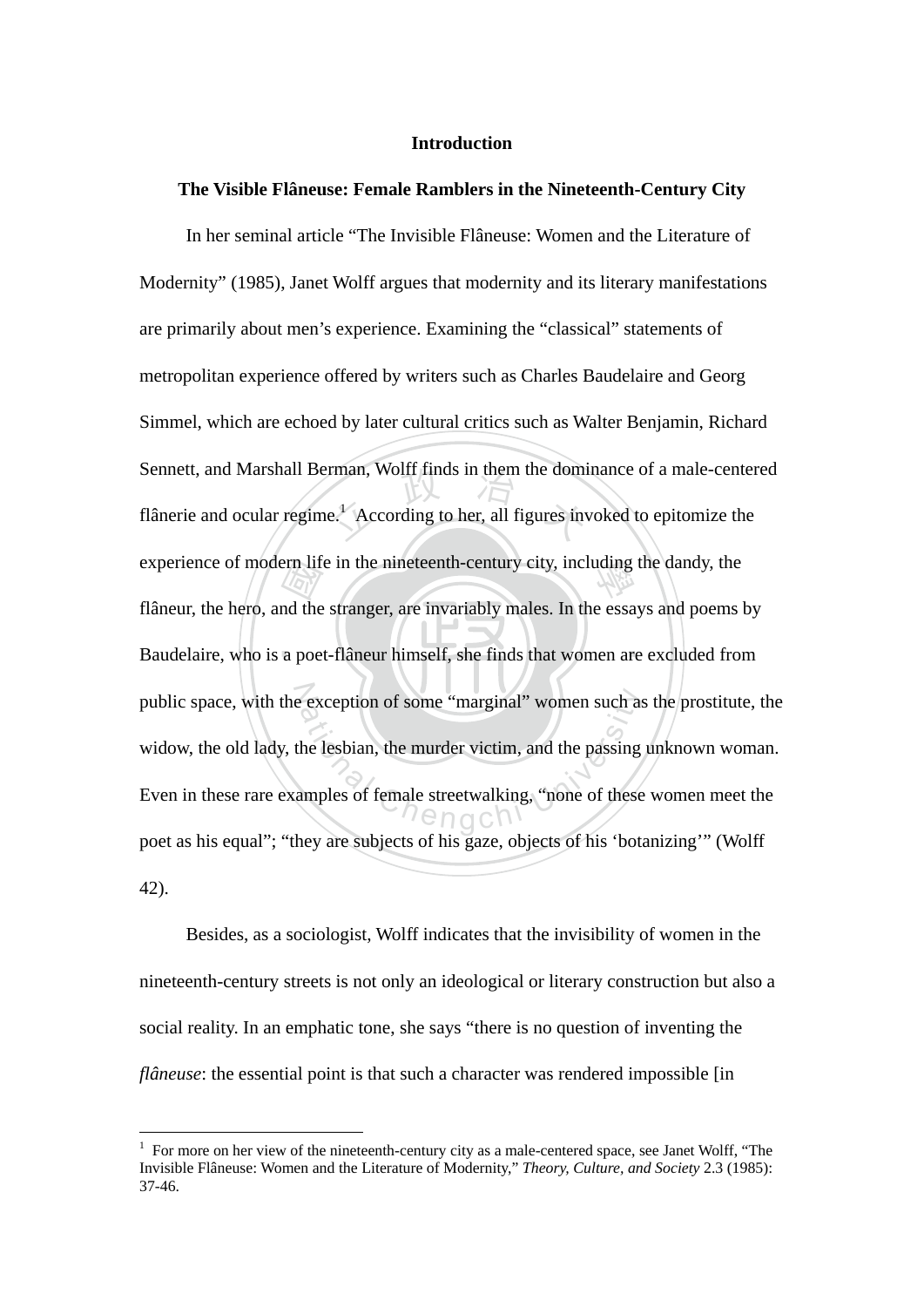literature and in real life] by the sexual divisions of the nineteenth century" (Wolff 45). Her explanation for the impossibility of female flânerie as a social phenomenon in the nineteenth-century city is threefold: 1) the nature of sociological investigation; 2) the consequently partial concept of 'modernity'; 3) the reality of women's place in society. Despite her critique of a sociology that "was dominated by men" and "was primarily concerned with the 'public' spheres of work, politics, and the market place," Wolff nevertheless does not really challenge the ideology of separate spheres, which is employed by her and other social historians to explain the impenetrability of the bourgeois's gendered spatial demarcation (Wolff 43).<sup>2</sup> Thus, while acknowledging that certain women were indeed visible and active in nineteenth-century streets, Wolff does not consider the utilitarian streetwalking of those women workers, women philanthropists, and women shoppers to be the paradigm of modern flânerie, which she associates with "the fleeting, anonymous encounter and the purposeless strolling" of the flâneur (Wolff 44). Yet at the end of her argument, Wolff, in a reflective mood, demands an alternative literary rendition of women's experience of modernity. She says:

> What is missing in this literature [on modernity] is any account of life outside the public realm, of the experience of 'the modern' in its private manifestations, and also of the very different nature of the experience of those women who *did* appear in the public arena; a poem written by 'la femme passante' about her encounter with Baudelaire, perhaps? (Wolff

 $2^2$  For more on earlier feminist historians' employment and reinforcement of separate spheres ideology in explaining Victorian women's exclusion from public space, see Mica Nava, "Modernity's Disavowal: Women, the City, and the Department Store," *The Shopping Experience*, eds. Pasi Falk and Colin Campbell (London: Sage, 1997) 56-91.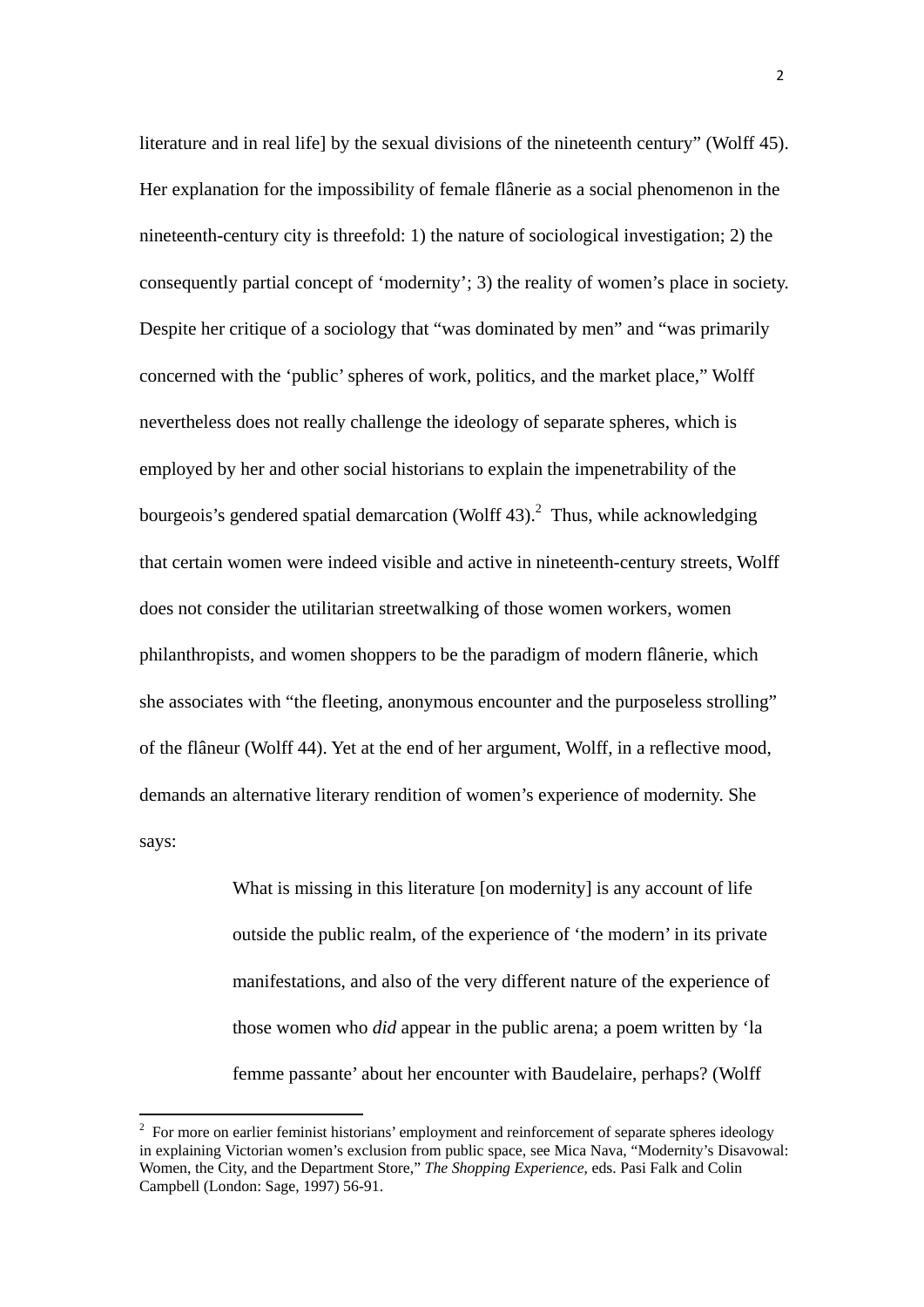Arguing that women are absent from the critical literature of modernity, Wolff's thesis largely focuses on the public sphere, the crowded city street, and most importantly, the experience of the flâneur, all being areas from which, according to her, women are excluded. Endorsing the spatial restraints imposed on women of the nineteenth-century, Wolff's perspective represents an earlier approach that questions modernity as a gendered formation yet maintains its division of masculine (public) and feminine (private) realms.

Since the 1990s, this article has opened up debates among feminist scholars from interdisciplinary backgrounds who manage to revise the much restrained urban topology Wolff draws for women of the nineteenth century. Such a revision was initiated by the cultural critic Elizabeth Wilson, who in her "The Invisible Flâneur" (1992), a repartee to Wolff's article, revises previous feminist scholarship on female flânerie by pointing to its negligence of the inconsistencies and contradictions inherent in the bourgeois's seemingly solidified demarcation of public/private space. For her, the over-emphasis on the passivity and victimization of women placed by earlier feminists has prevented a looking into women's resistance to and reworking of the lines of demarcation in nineteenth-century cities. In her article, while renouncing male visual superiority embodied by the figure of the flâneur, Wilson highlights the visibility of many flâneuses in late-Victorian London, such as white-collar female workers, working-class women, female shoppers, women journalists and writers, and even prostitutes. Though acknowledging women were exploited and oppressed in the nineteenth century city, Wilson nevertheless emphasizes that cities opened a vista of

45)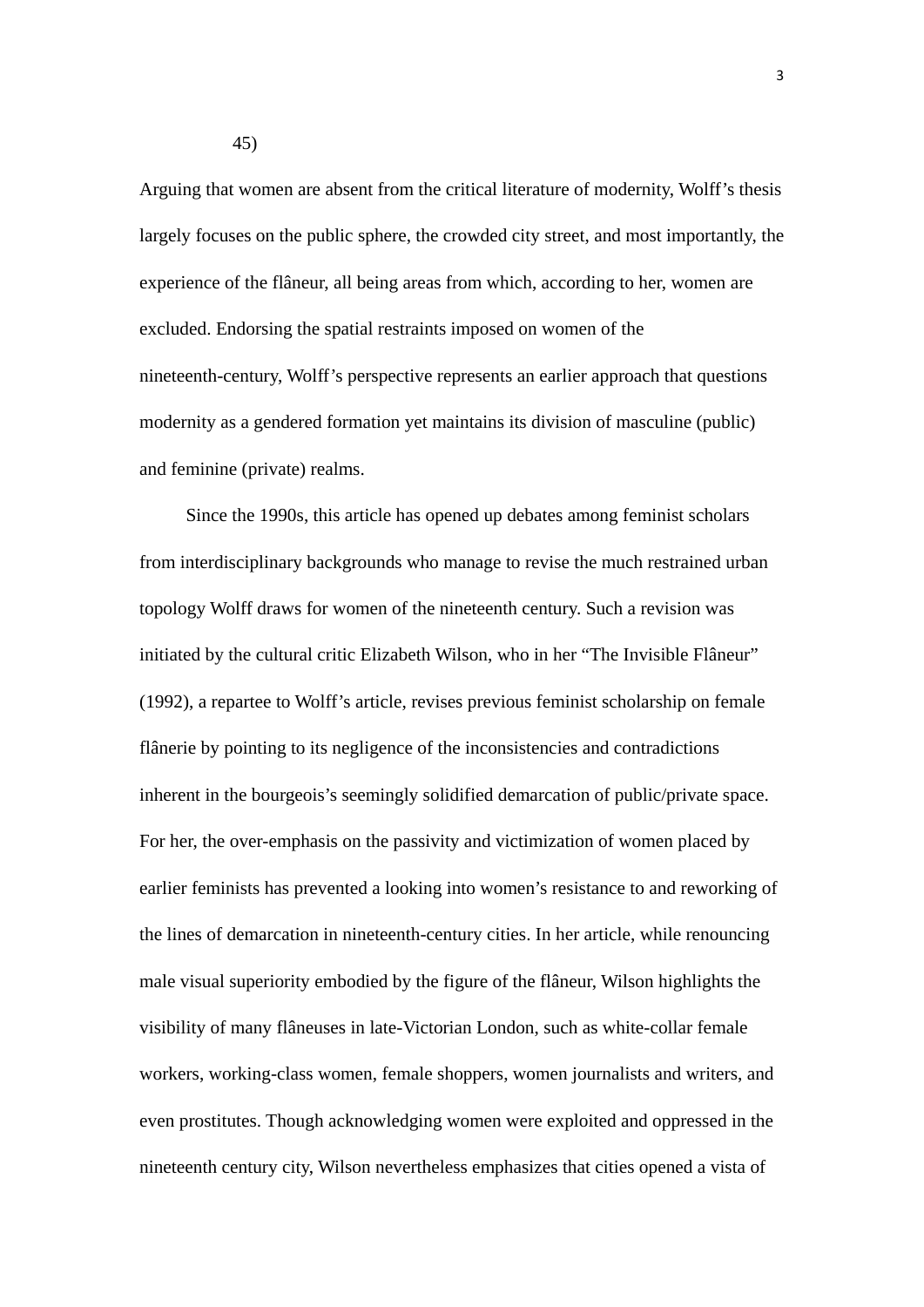opportunities for those women, who had appropriated urban space for various ends.

The history of women rambling in nineteenth-century cities has been further revised by a group of feminist scholars, who devote themselves to discovering various types of female mobility in a time when women's mobility across public space was made possible by the prosperity of cities, commerce, mass consumption, and public transportation. As Lynda Nead argues, the presence of unaccompanied middle-class women on the public streets has been ignored in previous accounts of modernity and nineteenth-century urbanization like Wolff's that relate the concept of bourgeois respectability exclusively to the ideology of separate spheres and locate the respectable woman in the home as wife, mother, and daughter. Within these narratives, women are the "angels in the house," largely confined to the private sphere, whereas men move between home and the public domain of work and the city (Nead 67).

This writing-out of middle-class women from the spaces of the city is mainly predicated on a gendered version of modernity, of which the flâneur is a paradigmatic figure. Over the past decades, studies on the flâneur have shown that the nineteenth-century male rambler is a prototype of the modern observer and that his observation of a transient, spectacular, and obscure cityscape embodies particularly the dialectical relation between vision and modernity. However, valorizing exclusively a male vision of the city, the flâneur's viewing becomes another "dominant" way of observation that other "marginal" viewings resist. Tackling modernity and the problem of the observer, Jonathan Crary acknowledges that there are "marginal and local forms by which dominant practices of vision were resisted, deflected, or imperfectly constituted" and "the history of such oppositional moments needs to be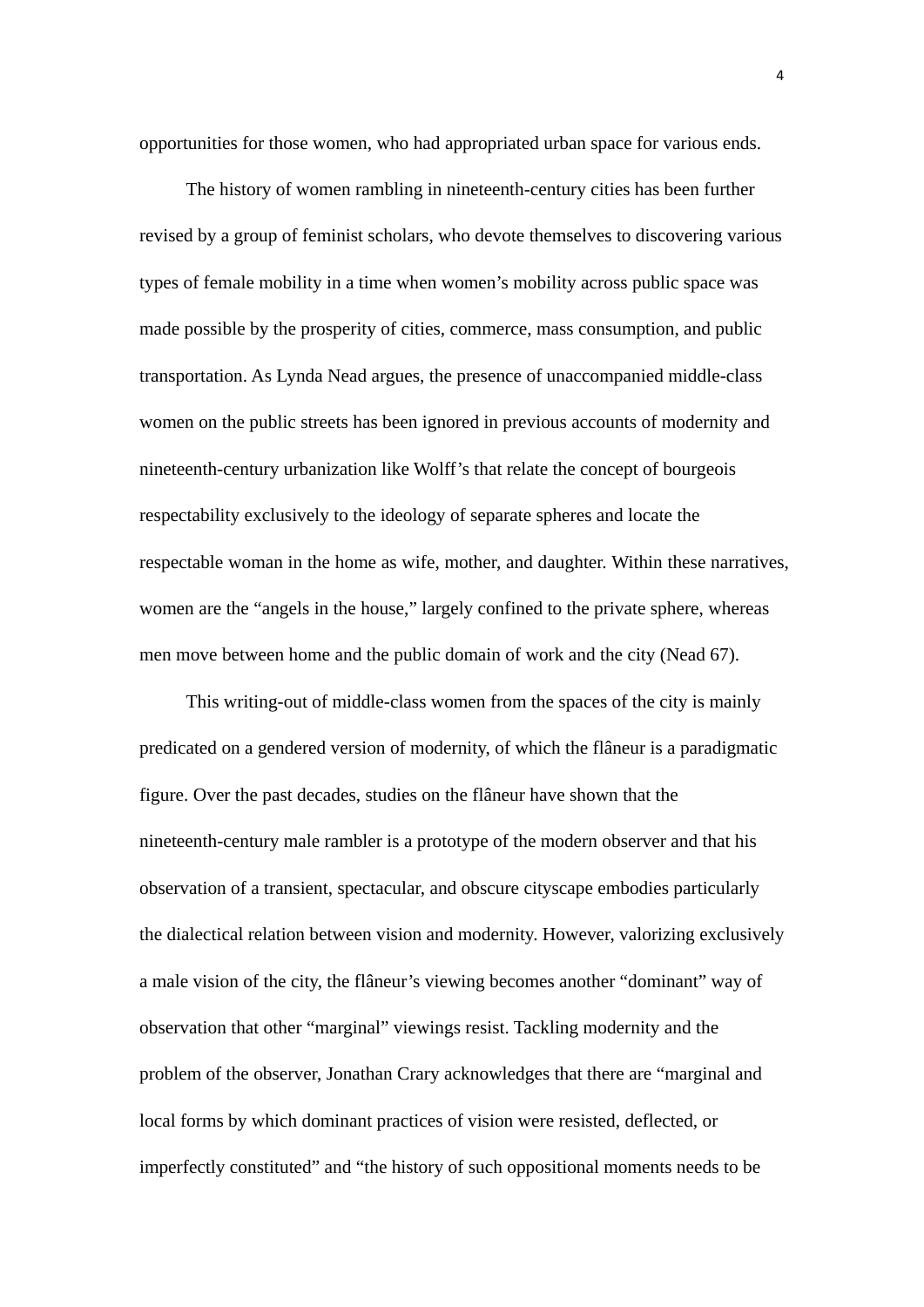written" (7). The flâneuse's vision is such marginal viewing practiced against the flâneur's male-dominated visual regime. A close look at women's negotiations with the nineteenth-century urban space would reveal that the flâneur's viewing by no means accounts for the female rambler's experience of modernity, which is overlooked by the above critics and has been slighted by urban studies over the past decades.

Feminist scholars in recent years have worked to indicate that women are already valid users of public space in the nineteenth-century city and that their visibility has been enhanced particularly by the advancement of transportation, commerce, consumption, and women's public space in the fin de siècle period. Their studies reveal that a variety of women walking the fin de siècle street, including the "New Woman," the woman worker, the woman philanthropist, the woman shopper, and the woman pleasure-seeker, have transgressed and destabilized the bourgeois, male-dominated demarcation of public (masculine) and private (feminine) spheres. Through their efforts, two paradigms of male-dominated urban mobility and spectatorship are thrown into question. On the one hand, British accounts of the midand late-nineteenth century urban space are denounced for subscribing to a moral, cognitive, and sexualized perspective.<sup>3</sup> As is indicated by the social historian Judith Walkowitz, the dominant representation of London by Victorian writers, through high

<sup>3</sup> See Mica Nava, "Modernity's Disavowal: Women, the City, and the Department Store," *The Shopping Experience*, eds. Pasi Falk and Colin Campbell (London: Sage, 1997) 60-64; Lynda Nead, *Victorian Babylon: People, Streets and Images in Nineteenth-Century London* (New Haven: Yale UP, 2000) 74-79; Deborah Epstein Nord, *Walking the Victorian Streets: Women, Representation, and the City* (Ithaca: Cornell UP, 1995) 1-15; Erika Diane Rappaport, *Shopping for Pleasure: Women in the Making of London's West End* (Princeton: Princeton UP, 2000) 3-15; Ana Parejo Vadillo, *Women Poets and Urban Aestheticism: Passengers of Modernity* (Basingstoke: Macmillan, 2005) 9-16; Judith R. Walkowitz, *City of Dreadful Delight: Narratives of Sexual Danger in Late-Victorian London* (Chicago: Chicago UP, 1992) 15-39.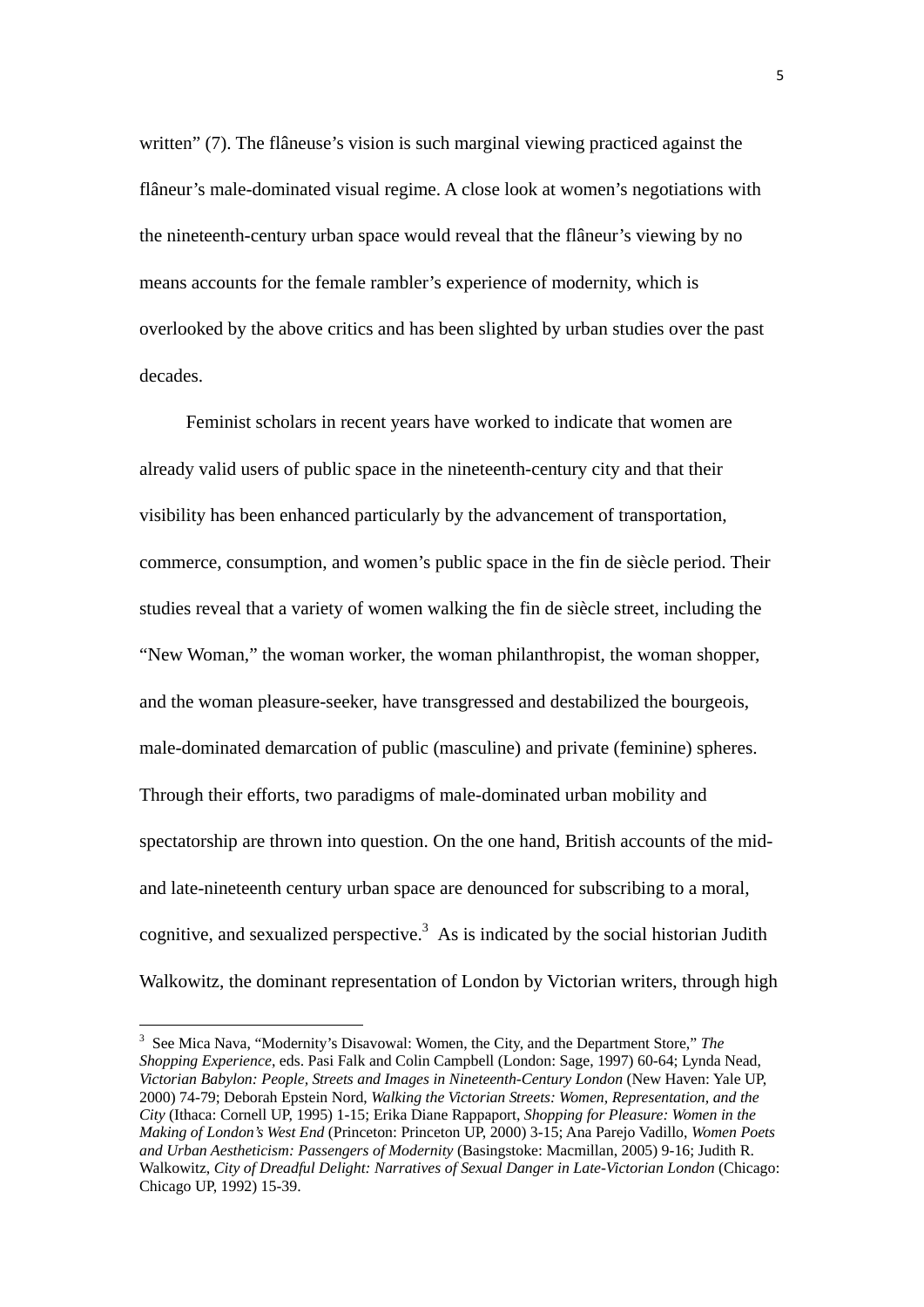and low literary forms, is largely made through a rational, male bourgeois view.<sup>4</sup> Trying to read the "illegible" city, men of letters like Charles Dickens and George Gissing, social investigators like Henry Mayhew and Charles Booth, and journalists like W. T. Stead and G. R. Sims constructed "the metropolis as a dark, powerful, and seductive labyrinth," or reproduced "a Dickensian cityscape of dirty, crowded, disorganized clusters of urban villages," or incorporated a mixture of fact and fancy in "a mélange of moralized and religious sentiment, dramatized characterization, and graphic descriptions of poverty" (Walkowitz  $17-19$ ).<sup>5</sup> Through such narrative and spectatorship, the exclusion of women, especially those of the middle-class, from an immoral, unwholesome, and dangerous urban space is rationalized and consolidated.

On the other hand, adopted by writers like Charles Baudelaire, Émile Zola, and Marcel Proust or critics like Georg Simmel and Walter Benjamin, the Continental approaches to nineteenth-century cities are criticized for over-emphasizing a male rambler's perspective on the volatile manifestations of a commodified, spectacular urban space. In their aesthetic or cultural view of cities, people of the street, and urban spectacles, these writers and critics explore modern cities as capitals of modernity,

 Or as Nava states, accounts of the mid- and late-Victorian cityscape "tended to stress the disturbing aspects of the urban environment, the chaos and pollution, moral and sexual dissolution, and the erosion of traditional order" (Nava 60). For more about this dominant tendency to emphasize the grim, unwholesome, and immoral aspects of the city among writers, social investigators, or journalists of Victorian England (especially in the 1880s), see Dana Brand, *The Spectator and the City in Nineteenth-Century American Literature* (New York: Cambridge UP, 1991) 62-63; James Donald, *Imagining the Modern City* (London: Athlone, 1999) 27-42; John Marriot, "Sensation of the Abyss: The Urban Poor and Modernity," *Modern Times: Reflections on a Century of English Modernity*  (London: Routledge, 1996) 77-93; Peter Stallybrass and Allon White, "The Sewer, the Gaze, and the Contaminating Touch," *The Politics of Transgression* (London: Methuen, 1986) 125-48; Walkowitz, *City of Dreadful Delight: Narratives of Sexual Danger in Late-Victorian London* (Chicago: Chicago UP, 1992) 17-25; Raymond Williams, *The Country and the City* (New York: Oxford UP, 1973); Elizabeth Wilson, *The Sphinx in the City: Urban life, the Control of Disorder and Women* (Los Angeles: California UP, 1991) 26-46.

<sup>4</sup> See Walkowitz, *City of Dreadful Delight: Narratives of Sexual Danger in Late-Victorian London* (Chicago: Chicago UP, 1992) 16-17.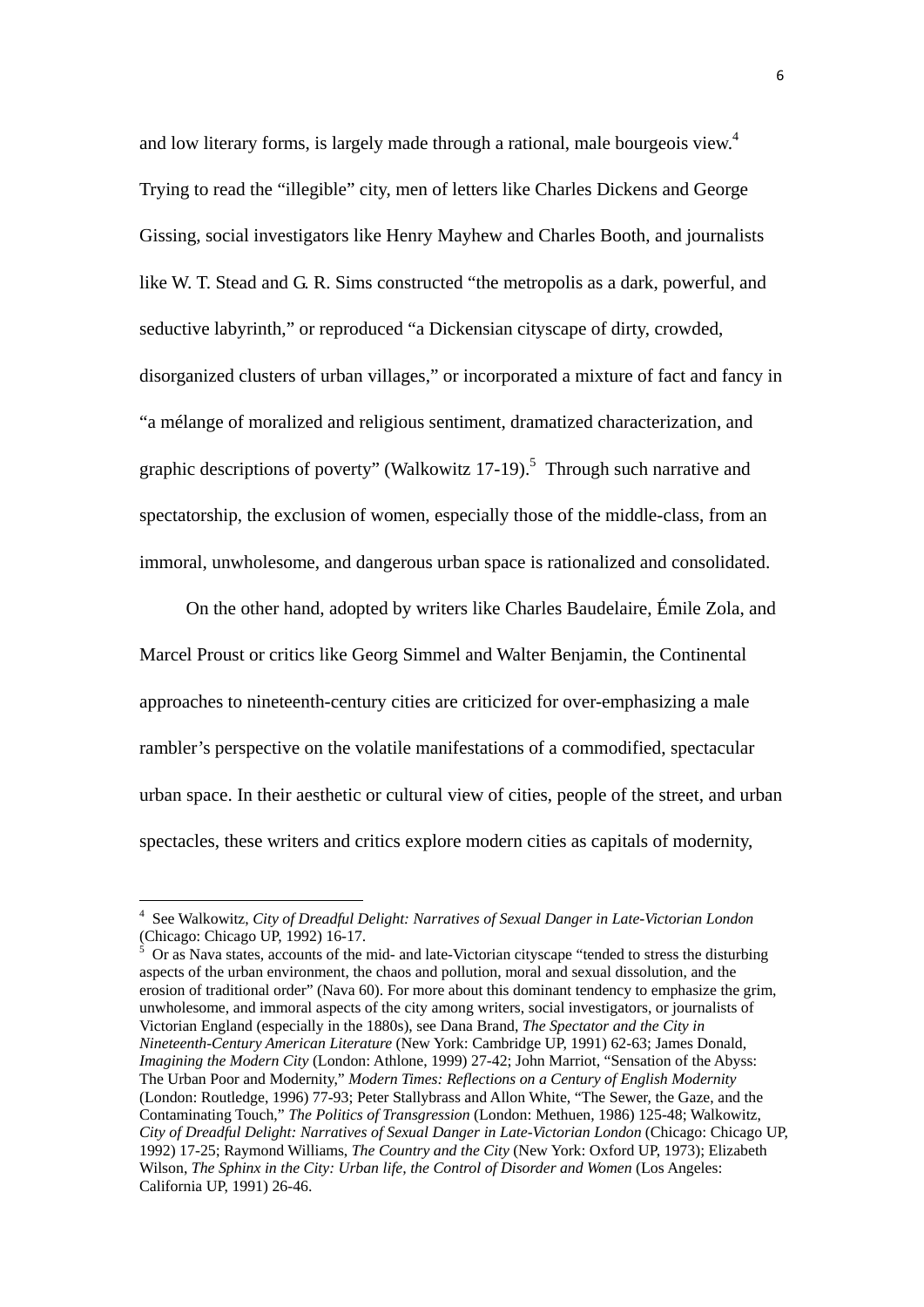where the masses have a dialectical relation to urban space and its phantasmagoric displays.<sup>6</sup> Despite their mapping of the city as a space of mass consumption, the

legitimate user of that space is nevertheless a male, who always employs a

commanding perspective upon the crowd, urban spectacles, and female passers-by.

Elaborated by Benjamin in his seminal articles on the flâneur, $\frac{1}{2}$  spectatorship as such

is criticized by feminist scholars for ignoring that the public sphere in the later half of

the nineteenth century, especially the 1880s and 1890s, has been greatly

re-territorialized by women's participation in public life, the development of mass

consumption, and the rise of commodity.8

## **Discovering Female Ramblers in the Streets of Late-Victorian London**

In the 1880s and 1890s, England witnessed a growing number of independent,

middle-class women, who began to assert their autonomy in pursuing opportunities of

employment and education and participate in organized activities such as

 6 For studies of these Continental cultural critics and their perspective on the city, see David Frisby, *Sociological Impressionism: A Reassessment of Georg Simmel's Social Theory* (London: Heinemann, 1981), *Fragments of Modernity: Theories of Modernity in the Work of Simmel, Kracauer, and Benjamin* (Cambridge: MIT, 1986); Susan Buck-Morss, *Dialectics of Seeing: Walter Benjamin and the Arcades Project* (Cambridge: MIT, 1991); Graeme Gilloch, *Myth and Metropolis: Walter Benjamin and the City* (Cambridge: Polity, 1996), *Walter Benjamin: Critical Constellations* (Cambridge: Polity, 2002). 7

See Walter Benjamin, *Charles Baudelaire: A Lyric Poet in the Era of High Capitalism*, trans. Harry Zohn (London: Verso, 1973) 35-66; Walter Benjamin, *The Arcades Project*, trans. Howard Eiland (Cambridge: Belknap 1999) 416-55.<br><sup>8</sup> Since the 1000s, the flâneur as an a

Since the 1990s, the flâneur as an archetype of the self-complacent male urban explorer and spectator has been challenged by scholars highlighting that women's visibility in nineteenth-century public space had significantly weakened the stark demarcation of the public/private sphere and the dominance of the male rambler's use or view of urban space. See Nava, Nord, Nead, Rappaport, Vadillo, Walkowitz, and Wilson (1992). See also Rachel Bowlby, *Just Looking: Consumer Culture in Dreiser, Gissing, and Zola* (New York: Methuen, 1985); Anne Friedberg, *Window Shopping: Cinema and the Postmodern*  (Berkeley: California UP, 1993); Gleber, "Women on the Screens and Streets of Modernity: In Search of the Female Flâneur," *The Image in Dispute: Art and Cinema on the Age of Photography* (Austin: Texas UP, 1997) 55-85; Scott McCracken, "From Performance to Public Sphere: The Production of Modernist Masculinities," *Textual Practice* 15.1 (2001): 47-65; Jane Rendell, "Displaying Sexuality: Gendered Identity and the Early Nineteenth-Century Street," *Images of the Street: Planning, Identity, and Control in Public Space* (London: Routledge, 1998) 75-91; Lynne Walker, "Home and Away: The Feminist Remapping of Public and Private Space in Victorian London," *The Unknown City: Contesting Architecture and Social Space* (Cambridge: MIT P, 2001) 296-311.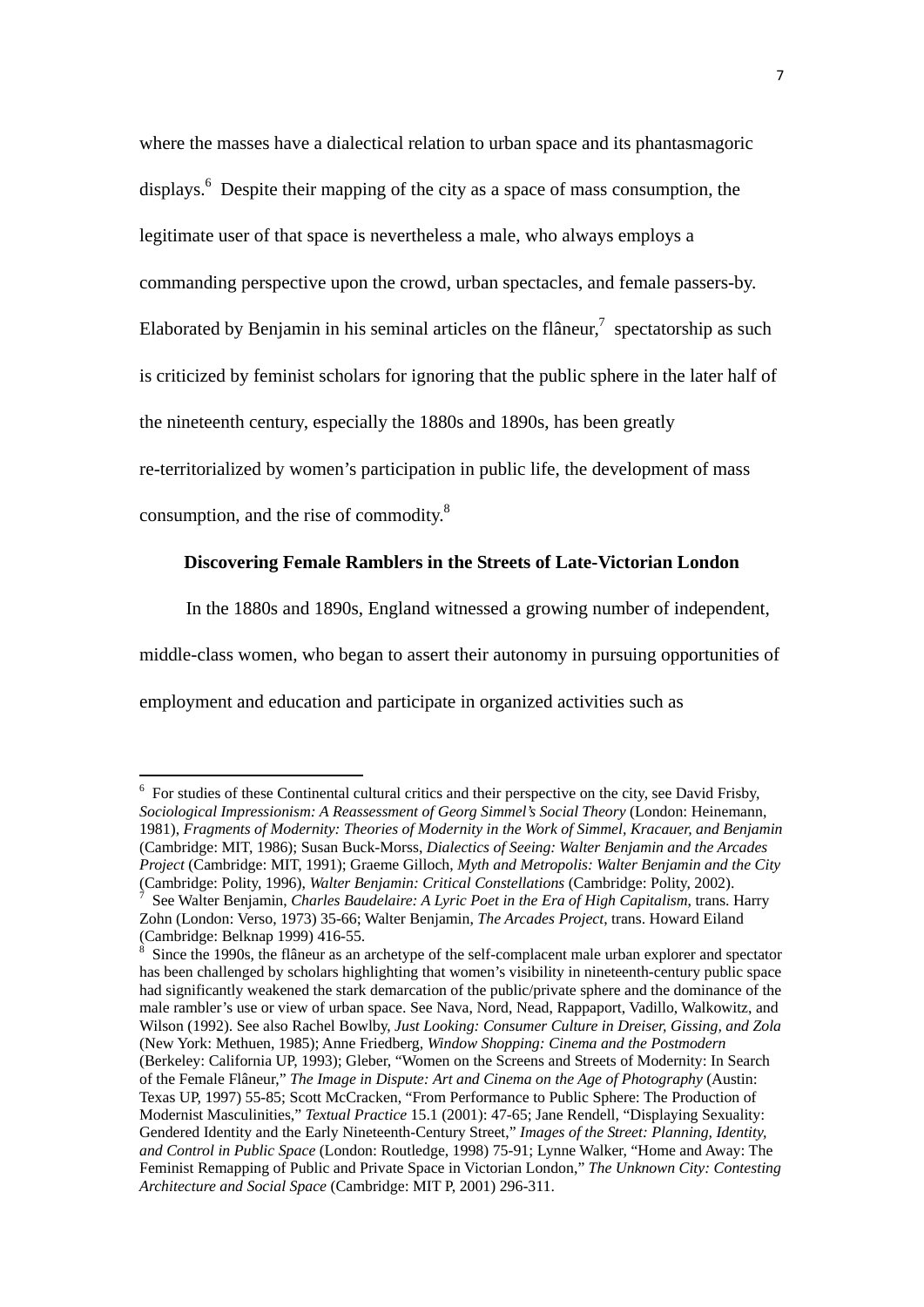philanthropies and suffragist movements. While the majority of women were still housewives or underpaid workers, the emergence of those "New Women" nevertheless highlighted an enhanced self-awareness among women particularly of the middle and lower-middle classes. As a controversial figure, the "New Woman" is more than the one applauded in contemporary feminist novels or satirized in anti-feminist journals such as  $Punch<sup>9</sup>$ , she is an epitome of all liberal-minded, economically independent women in late-Victorian England. Transgressing gendered spaces, the "New Woman" in fiction and in fact challenged Victorian separate spheres ideology.

To begin with, the 1890s saw the growth of the overall number of working women in late-Victorian England, the distribution of their occupations reflecting a sharp increase in kinds other than the domestic and in professions traditionally viewed as male-dominated.<sup>10</sup> As well as receiving remunerative rewards, which were indispensable to women's financial independence, women were thought to form self-identity and self-respect through work.<sup>11</sup> The increasing number of these "surplus women" also contributed to the demographical change of women's work in

<sup>&</sup>lt;sup>9</sup> While feminist writers such as Mona Caird, Sarah Grand, and Ella Hepworth Dixon celebrated the New Woman as an archetype of the modern independent woman, she was frequently lampooned in *Punch*, which printed many articles and cartoons ridiculing and condemning her throughout the mid-1890s. See Sally Ledger, *The New Woman: Fiction and Feminism at the Fin de Siècle* (Manchester: Manchester UP, 1997) 1-34; Sally Ledger and Roger Luckhurst, eds., *The Fin de Siècle: A Reader in Cultural History 1880-1900* (New York: Oxford UP, 2000) 75-96; Angelique Richardson and Chris Willis, eds., *The New Women in Fiction and Fact: Fin de Siècle Feminisms* (New York: Palgrave, 2002) 1-38.

<sup>&</sup>lt;sup>10</sup> See Lee Holcombe, *Victorian Ladies at Work: Middle-Class Working Women in England and Wales, 1850-1914* (Hamden: Archon, 1973) 3-20; Krista Cowman and Louise A. Jackson, eds., *Women and* 

<sup>&</sup>lt;sup>11</sup> See Krista Cowman and Louise A. Jackson, eds., *Women and Work Culture: Britain 1850-1950* (Aldershot: Ashgate, 2005) 6-10; Emma Liggins, *George Gissing, the Working Woman, and Urban Culture* (Aldershot: Ashgate, 2006) 101-40; Sally Mitchell, *The New Girl: Girls' Culture in England, 1880-1915* (New York: Columbia UP, 1995) 23-44; Martha Vicinus, *Independent Women: Work and Community for Single Women, 1850-1920* (Chicago: Chicago UP, 1985) 10-45.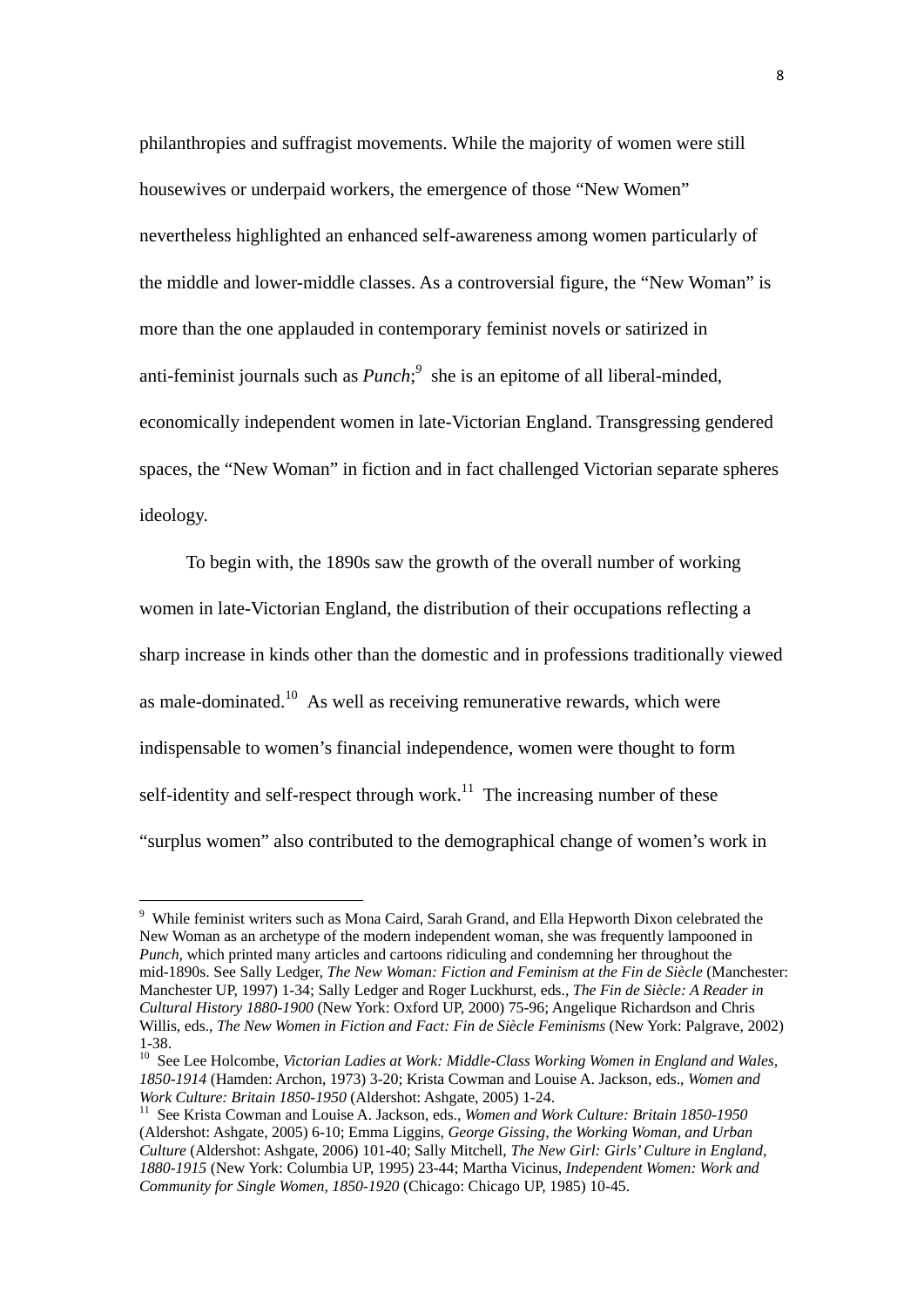the 1890s and the early twentieth century.<sup>12</sup> Besides, throughout the nineteenth century, women especially of the wealthy, leisured classes had been active participants of philanthropies. Apart from engaging in a religious and humanitarian service, ladies doing philanthropies were considered to occupy themselves with a respectable profession, since most charity work had been non-remunerative throughout the century.13 The "non-invidious" nature of women charity workers enabled them to be more readily accepted into the homes of the working-class and the poor.<sup>14</sup> In addition to neighborhood charitable activities such as Sunday school teaching and mothers' meeting, women charity workers in late-Victorian England showed their greater mobility in scheming the household visiting of slums and the visiting of institutions like workhouses, orphanages, prisons, hospitals, asylums, and refuges. Through all these frequent contacts with "the other world," women charity workers were able to cross class lines to travel into farther territory.15

 $12$  England had witnessed an imbalance of male/female ratio since the second half of the nineteenth century, which was initially due to natural imbalance in the birth rate and later aggravated by other factors such as the emigration of young men to the United States and the colonies. Conservatives considered women's state of celibacy to be abnormal, unwholesome to the nation's benefit and should be discouraged by all means, whereas feminist reformers sought to improve the injustice and inequality facing the growing numbers of women who had to live a life on their own. See Martha Vicinus, *Independent Women: Work and Community for Single Women, 1850-1920* (Chicago: Chicago UP, 1985) 10-45; Elaine Showalter, *Sexual Anarchy: Gender and Culture at the Fin de Siècle* (New York: Penguin, 1991) 19-37; Arlene Young's introduction to George Gissing's *The Odd Women* (Ontario: Broadview, 1998) 9-21.

<sup>&</sup>lt;sup>13</sup> For more on women's charity work as a respectable, non-remunerative occupation for women of the middle-class, see F. K. Prochaska, *Women and Philanthropy in Nineteenth-Century England* (Oxford: Oxford UP, 1980) 5-8.

<sup>14</sup> See Martha Vicinus, *Independent Women: Work and Community for Single Women, 1850-1920* (Chicago: Chicago UP, 1985) 211-46.

<sup>&</sup>lt;sup>15</sup> Ibid. Vicinus indicates that charitable work gave these women freedom to walk and move in areas that were previously forbidden. According to her, "[neither] teaching, nor nursing, nor even mission work permitted women so much spatial freedom. The streets of the slums, away from upper-class men's eyes, were theirs; no matter how much they might be teased by little boys or abused by drunks, they carried a kind of immunity along the streets of the drab slums they sought to uplift" (220). For more on the mobility of Victorian female charity workers, see Anne Summers, "A Home from Home—Women's Philanthropic Work in the Nineteenth Century," *Fit Work for Women*, ed. Sandra Burman (New York: St. Martin's, 1979) 33-63; Jessica Gerard, "Lady Bountiful: Women of the Landed Class and Rural Philanthropy,' *Victorian Studies* 30 (1987) 183-211; Seth Koven, *Slumming: Sexual and Social Politics in Victorian London* (Princeton: Princeton UP, 2004); Ellen Ross, *Slum Travelers:*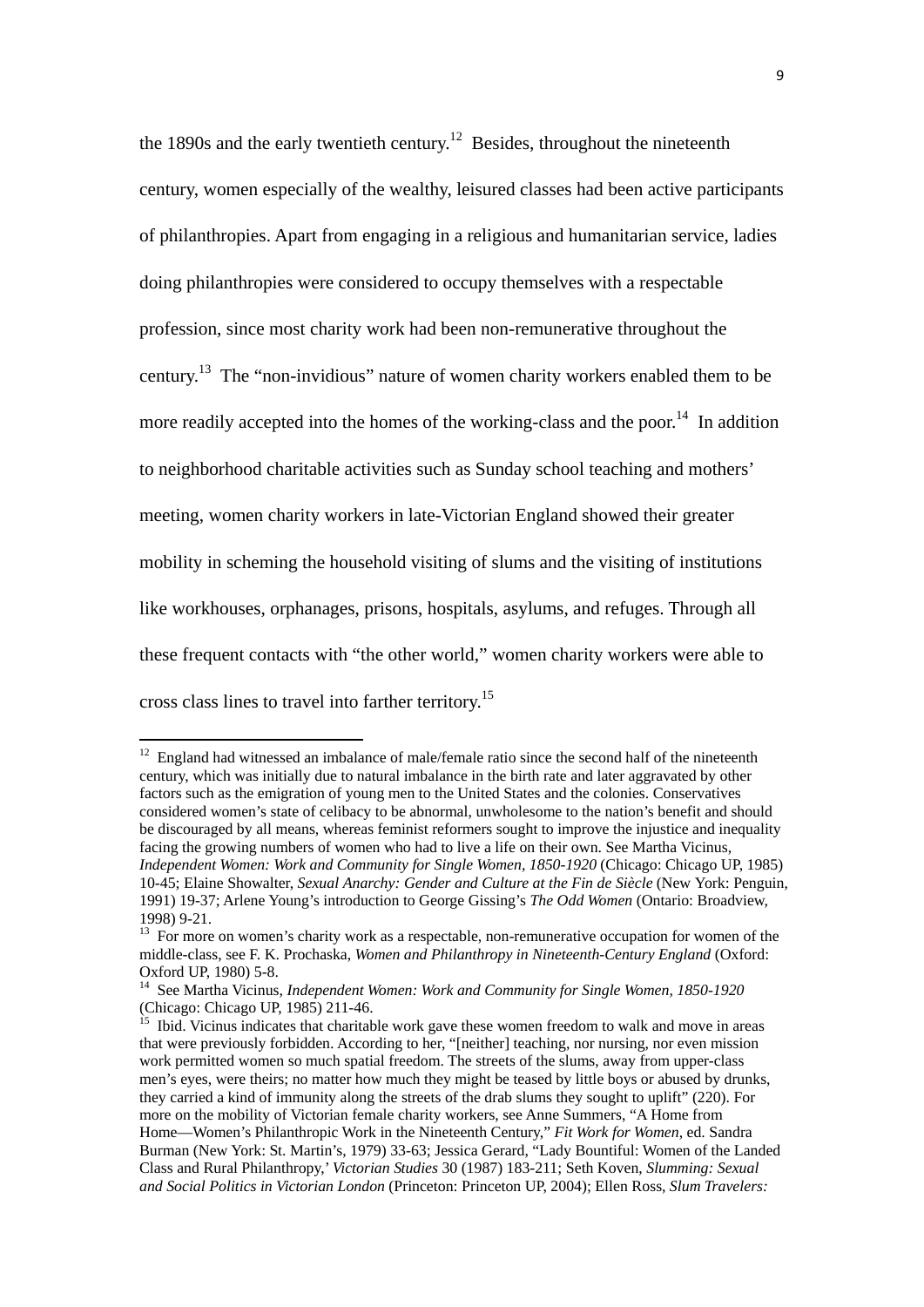Women as consumers also gained greater access to public space. Along the central streets of the West End, with its mushrooming of shops, department stores, theaters, cafés, female clubs, and cinemas around the turn of the century, women increasingly manifest their visibility as purchasers, pleasure-seekers, and window-shoppers on the public street and the hetero-social urban space. Women's clubs, ladies' lavatories, female dining rooms, and tea shops emerging rapidly in fin de siècle London's West End represent the joint efforts by the public and private sectors to improve the city and to satisfy the physical needs of an increasingly mobile female population. Established during the same time, situated in the same neighborhood, and courting the same consuming public, these institutions address middle-class women as target customers and, through inviting them to purchase goods and services, contribute to the disruption of the long-held Victorian separate spheres and to the increased female public visibility at the turn of the century. Thanks to the emergence of these eating and shopping establishments in fin de siècle London, female consumers were able to enjoy the comfort and freedom of navigating public spaces. Especially for bourgeois women, shopping was more than an economic activity or familial obligation; it enabled them to have legitimate accesses to streets and other public spaces, which had been considered improper venues for respectable women<sup>16</sup>

*Ladies and London Poverty 1860-1920* (Berkeley: California UP, 2007).<br><sup>16</sup> However, at such a time when the development of capitalism coincided with that of feminist movements, female consumers and their exploration of public spaces were encouraged by entrepreneurs and feminists for different reasons. On the one hand, feminists arguing against gendered space devoted themselves to campaigning for public spaces that were meant for female consumers. For them, women's pleasure-seeking or rational consumption, as well as other forms of female participation in the public sphere, contributed to breaking the gendered access to public spaces. On the other hand, male capitalists improved shopping spaces largely out of mercenary purposes. Devoted to enhancing the ease and pleasure of female consumption, these male capitalists and their department stores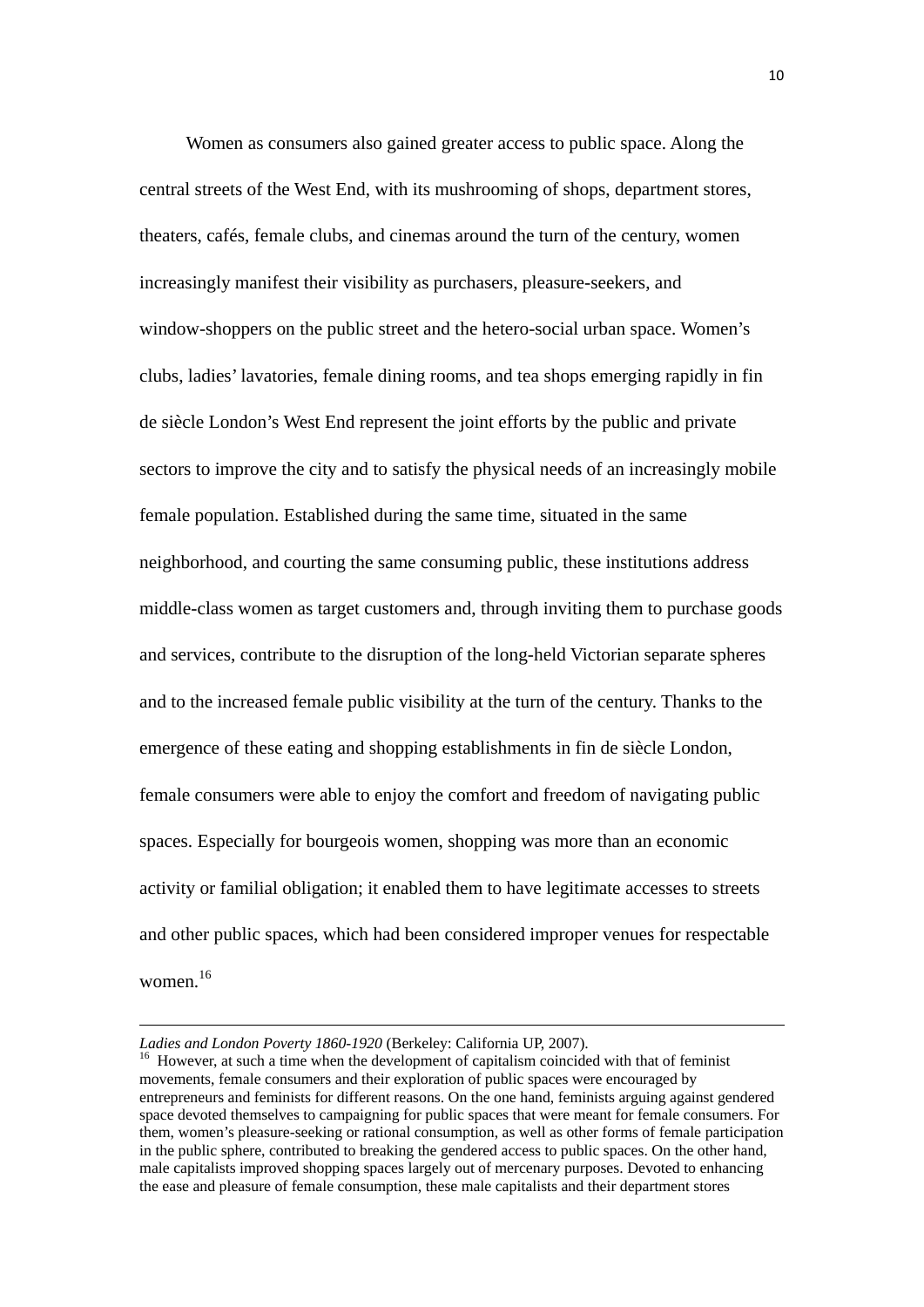A closer scrutiny of the socio-historical ambience of the late-nineteenth and early-twentieth century England thus turns up a different women's experience that departs from the more constrained view offered by the two masculine paradigms mentioned above. These historical data have been utilized by recent critics to support a more positive view of women's participation in fin de siècle public space. To offer an alternative paradigm of approaching women ramblers, feminist scholars in the past decade have produced books on the possibility and manifestation of female flânerie in late-Victorian London.<sup>17</sup> In *City of Dreadful Delight: Narratives of Sexual Danger in Late-Victorian London* (1992), Judith R. Walkowitz explores late-Victorian London as a "contested terrain," upon which the emergence of "new social actors" in the 1880s, including working men and women of all classes, destabilized the opposite urban landscapes (polarized in terms of class, gender, and ethnicity) that had been mapped largely through a male, bourgeois urban spectatorship. Examining sensational journalism about women's sexual transgression in late-Victorian London, Walkowitz

<u> 1989 - Johann Barbara, marka a shekara tsara 1989 - An tsara 1989 - An tsara 1989 - An tsara 1989 - An tsara</u>

nevertheless produced a commodity industry that enticed female consumers through a phantasmagoria of spectacles. See Rachel Bowlby, *Just Looking: Consumer Culture in Dreiser, Gissing, and Zola* (New York: Methuen, 1985) 18-34; Rita Felski, *The Gender of Modernity* (Cambridge: Harvard UP, 1995) 61-90; Sally Ledger, "Gissing, the Shopgirl, and the New Woman," *Women: A Cultural Review* 6.3 (1995): 263-74; Erika Diane Rappaport, *Shopping for Pleasure: Women in the Making of London's West* 

*End* (Princeton: Princeton UP, 2000) 16-47.<br><sup>17</sup> Feminist scholars are initially divided by their opposite perspectives on the visibility of female ramblers in nineteenth-century streets. While most of them agree that women were indeed "visible" in the streets of nineteenth-century cities, scholars stressing the bourgeois's hegemonic construction of the separate spheres nevertheless argue that the presence of these female ramblers is insignificant and negligible. A pessimistic view as such, which is also methodologically conservative, is revised by another group of scholars who question the notion of male-dominated flânerie and explore the possibility and various examples of women navigating the nineteenth-century cityscape. For the pessimistic view of women's strolling in the nineteenth-century streets, see Leonore Davidoff and Catherine Hall, eds., *Family Fortune: Men and Women of the English Middle Class 1780-1850* (Chicago: Chicago UP, 1987); Griselda Pollock, "Modernity and the Spaces of Femininity," *Vision and Difference: Femininity, Feminism, and Histories of Art* (London: Routledge, 2003) 70-127; Jenny Ryan, "Women, Modernity, and the City," *Theory, Culture & Society* 11.4 (1994): 35-63; Janet Wolff, "The Invisible Flâneuse: Women and the Literature of Modernity," *Theory, Culture, and Society* 2.3 (1985): 37-46. For studies on the possibility and manifestation of female flânerie, see Bowlby, Gleber, McCracken, Nava, Nead, Rendell, Walker, Wilson (1992), and the books by the following scholars, who employ "revisionist" approaches to women's urban experience.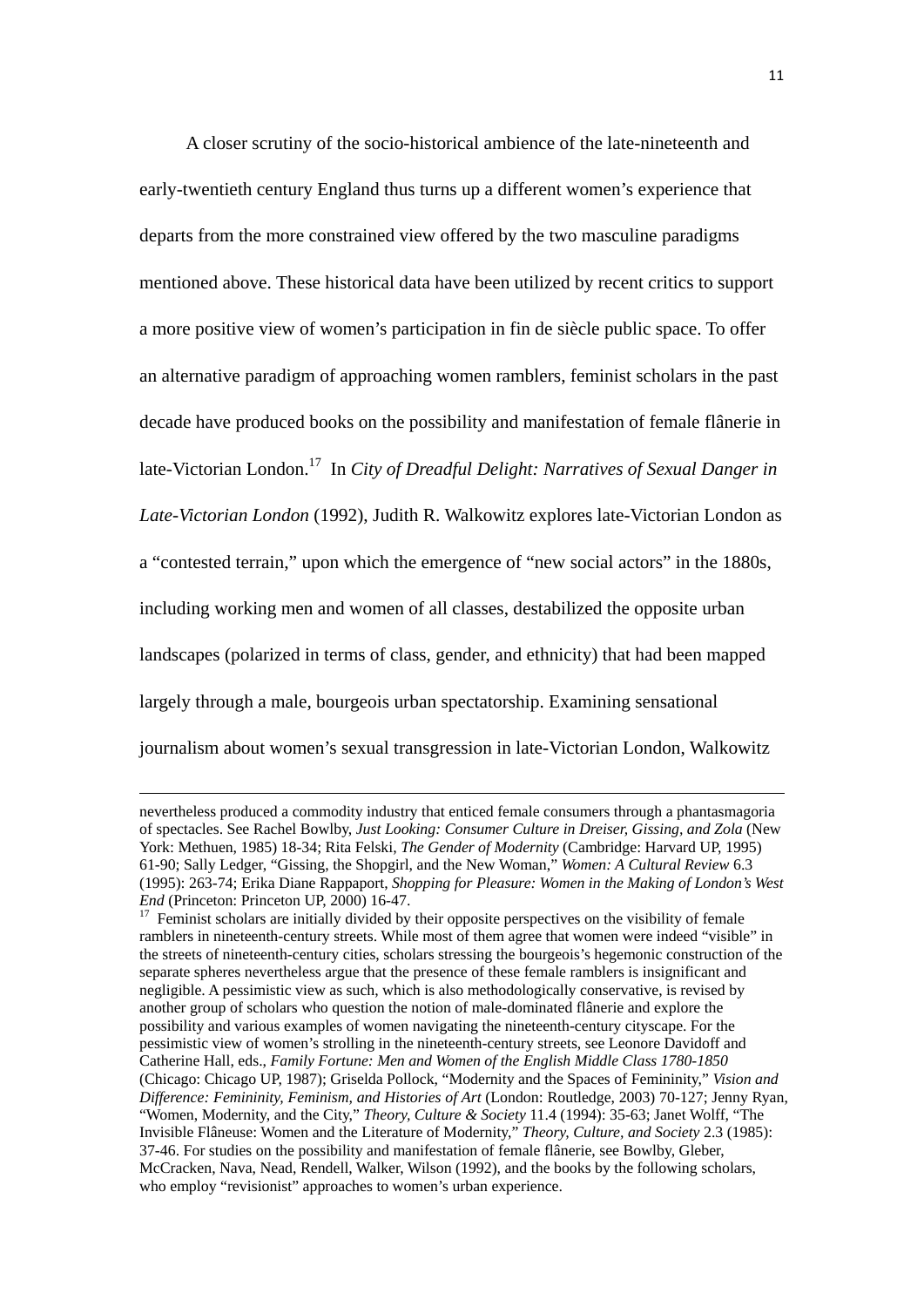argues that the growth in amount of this narrative genre indicates exactly that the "boundaries" of the city had been walked through by women of many classes, such as shopping ladies, female charity workers, the New Woman, and working-class women, who were able to "challenge the traditional privileges of elite male spectators and to assert their presence in the public domain" (11).

While Walkowitz probes into the upheavals of gendered urban landscape represented by late-Victorian male journalists, Deborah E. Nord examines how New Women as ramblers might contribute to the literary and social narratives about late-Victorian London. In *Walking the Victorian Streets: Women, Representation, and the City* (1995), Nord studies the various examples of female ramblers as observers, writers and social investigators in the fictional and real worlds of Victorian England. Arguing against the impossibility of female flânerie maintained by Wolff and Buck-Morss,<sup>18</sup> Nord dedicates her book to exploring female spectatorship performed by the woman rambler in Victorian streets, whose particular vision might "derive from her consciousness of transgression and trespassing, from the vexed sexuality her position implies, and from her struggle to escape the status of spectacle and become a spectator" (12). In the ultimate section of her book, Nord examines New Women urban spectators including writers and social investigators such as Margaret Harkness, Beatrice Potter Webb and Mary Higgs, and the particular vision they exercised over a literary or social representation of late-Victorian London.

Deborah L. Parsons is another critic taking issue with the construction of an

<sup>18</sup> See Janet Wolff, "The Invisible Flâneuse: Women and the Literature of Modernity," *Theory, Culture, and Society* 2.3 (1985): 37-46; Susan Buck-Morss, "The Flâneur, the Sandwichman, and the Whore," *New German Critique* 39 (1986): 99-140.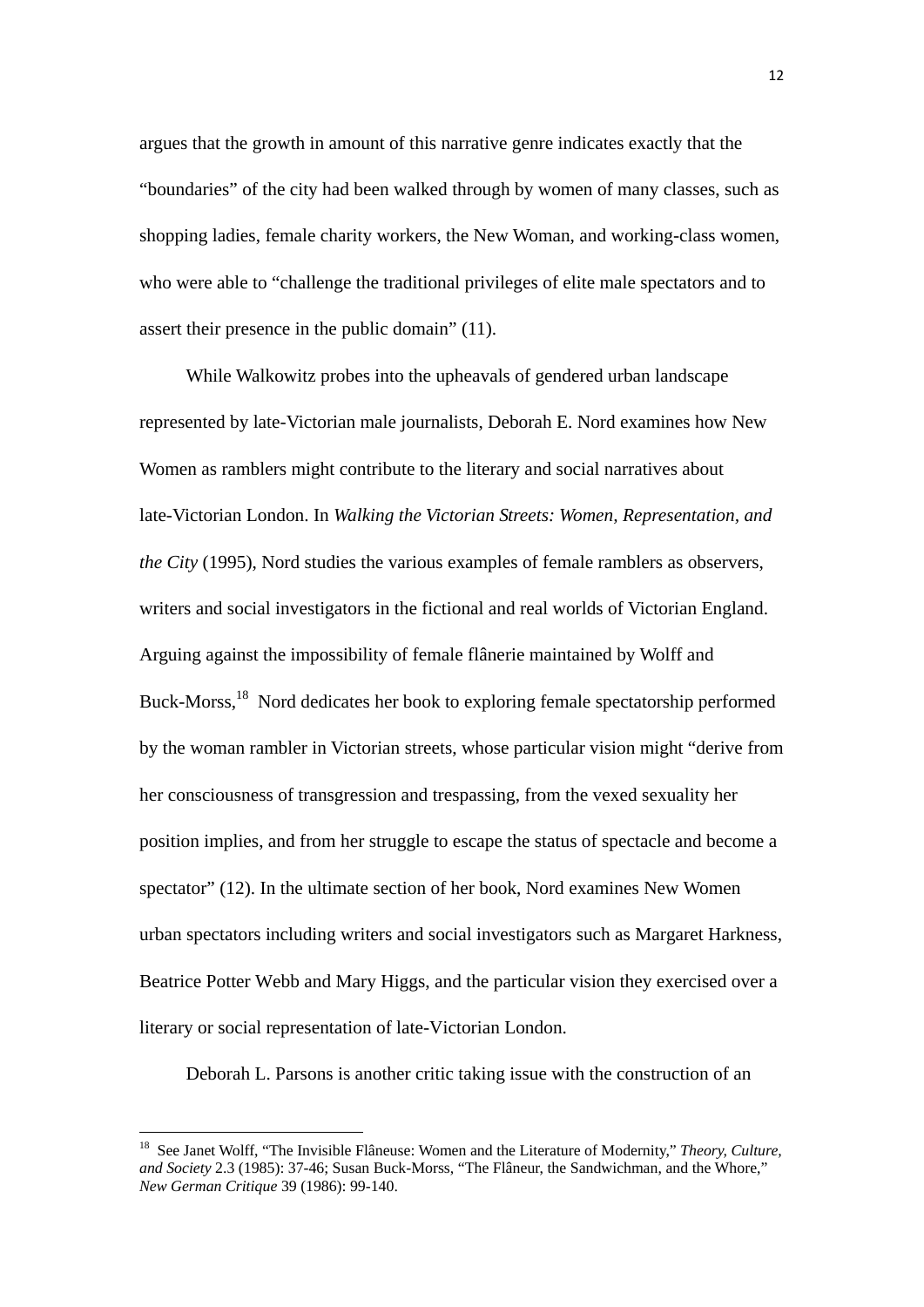authoritative, male stroller who dominates the dichotomous divisions of urban space. In *Streetwalking the Metropolis: Women, the City, and Modernity* (2000), Parsons expands the notion of flânerie to include a variety of urban explorations carried out by women ramblers in the works of modern urban writers. For her, the flâneur is "more influentially a conceptual metaphor for urban observation and walking that extends even to the present day" and flânerie is therefore characterized by "adaptability, multiplicity, boundary-crossing, and fluidity" (41). In such a new light, Parsons is able to examine the many examples of flânerie performed by women writers themselves and their heroines, whose perspective is "necessarily less-leisured, as well as less-assured, yet also more adventurous" (42). Regarding the representation of flâneuses and their peripatetic footsteps in late-Victorian London, Parsons finds that the ambiguity toward gendered stereotypes displayed by male urban writers like Henry James and George Gissing allows for "an alternative perception of women's presence in the city," whereas the self-conscious, female representations of the urban landscape by women writers like Amy Levy, Dorothy Richardson, and Virginia Woolf "displace the traditional masculine *Bildungsroman* or *Kunstleroman* onto female journeys around the city and over time" (43; 122).

In *Shopping for Pleasure: Women in the Making of London's West End* (2000), Erika Diane Rappaport indicates that the history of the flâneuse was tied to the transformation of commercial spaces in the metropolis. Examining the complexity inherent in the development of consumer culture and female subjectivity, Rappaport criticizes the tendency to polarize female consumption as an emblem of either oppression or emancipation. For her, the construction of a passive female consumer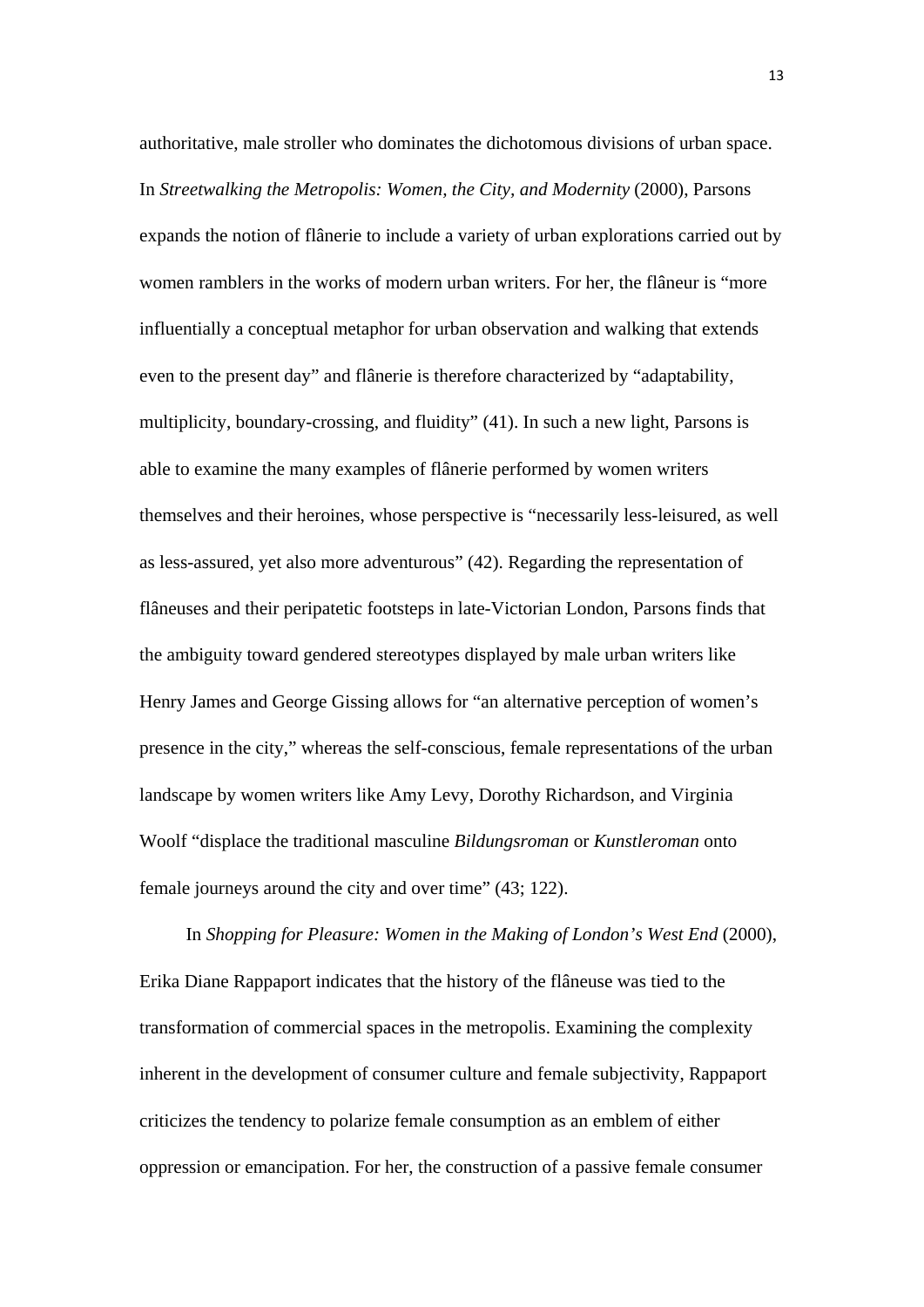overlooks her struggle over identity, space, and purchasing itself. On the contrary, a celebratory image of an emancipated woman shopper neglects that she has always been subject to certain forms of oppression within a male-dominated, capitalist society. Thus, instead of claiming that consumption was either emancipatory or oppressive for women shoppers in late-Victorian and Edwardian West End, Rappaport proposes to study "how consumer culture constructed gender roles and power relations" (13). In *Shopping for Pleasure*, Rappaport problematizes the apparent complicity of commercial development and female emancipation by looking into the construction of a spectacular, commodified West End and the influence of its emergent public spaces for women from a wide spectrum of perspectives employed by feminists, moralists, and male entrepreneurs.

In Ana Parejo Vadillo's *Women Poets and Urban Aestheticism: Passengers of Modernity* (2005), the women shopper is one of the many women "passengers" of modernity, whose mobility around the city was made possible by the technological innovation of mass-transport facilities in late-Victorian England. Focusing on a new urban epistemology and perception effected by modern transportation, Vadillo indicates that the flâneur's pedestrian and rather parochial view of the mid-nineteenth-century streetscape had been challenged by a fluid, panoramic perception of urban landscape practiced by many new, active female users of mass-transport facilities in late-Victorian London, such as omnibuses, underground trains, and the railway system of the metropolis. Examining poetry by four long-neglected women poets musing about late-Victorian London like Amy Levy, Alice Meynell, Graham R. Tomson, and Michael Field, Vadillo argues that as literary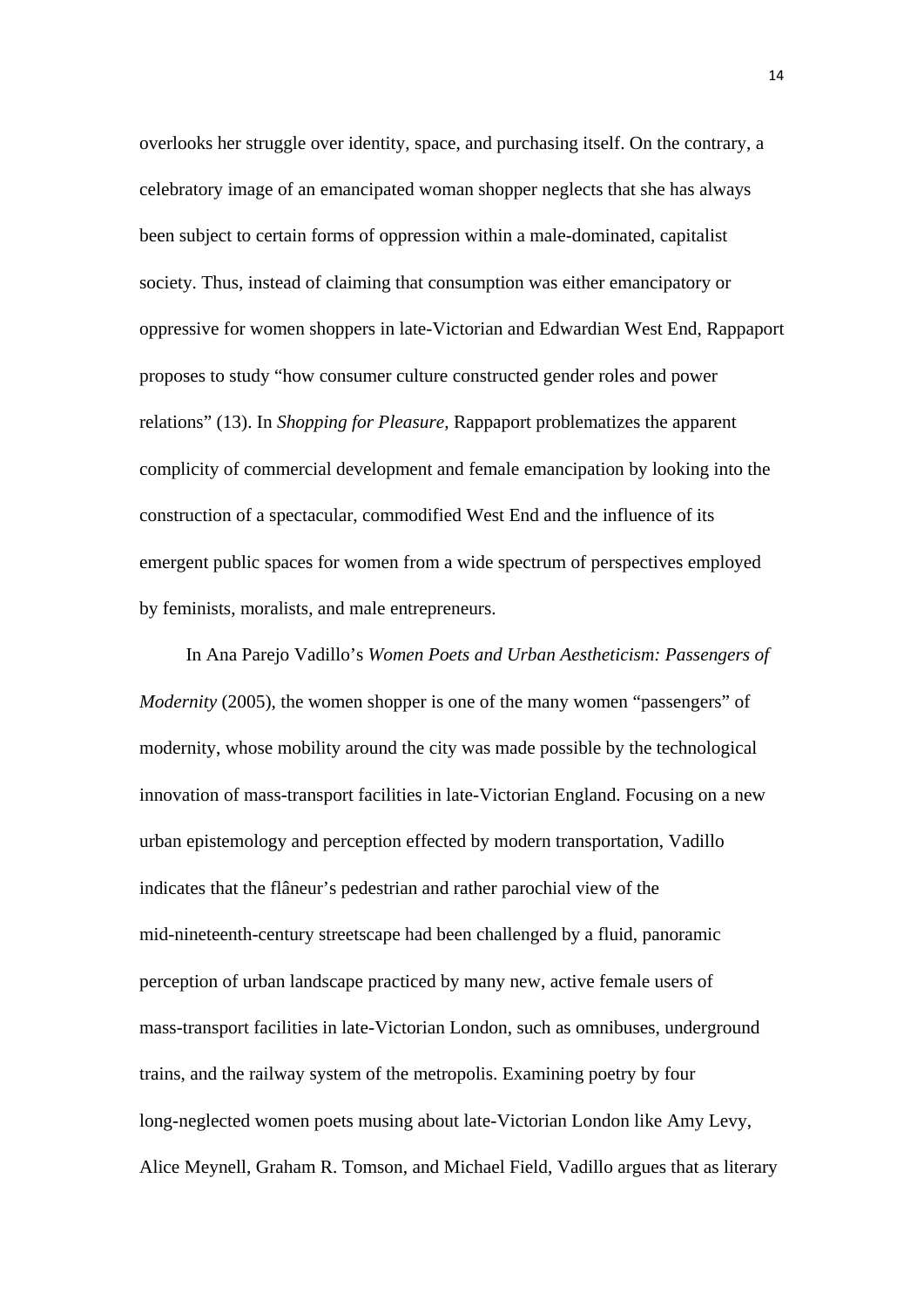representation, their poetry shows "women were as interested as men in urban life" and "their approach to and love of mass transport was due to the democratising possibilities that mass transport offered to women" (36).

# **Approaching the Flâneuse: Genre, Subjectivity, and Female Mobility in the**

## **Writings of Amy Levy, Dorothy Richardson, and Virginia Woolf**

As has been mentioned, women's experience of modernity is an emergent theme explored by feminist scholars adopting interdisciplinary perspectives. Addressing the visibility of flâneuses in late-Victorian London, these scholars have uncovered possibilities of female walking in the metropolis. Their studies of female ramblers contribute to the remaking of Victorian urban history, which has long ignored women's "walking practices" in urban space. Also, as has been indicated, women writers' sympathetic portrayal of various female ramblers serves as a testimony to women's mobility, including walking, shopping, and traveling, and active spectatorship in late-Victorian London.

Yet a review of scholarship by such scholars as Nord, Parsons, and Vadillo reveals that much has been left unexplored about women's streetwalking, though they do examine many examples of female ramblers in literature by women writers. First, if women were indeed subjects of mobility and spectatorship in the streets of late-Victorian London, how would their perspective be represented in the emergent narrative about the city? Second, granted that women's ability to negotiate urban space was determined by their gender, class, and ethnicity, how would that relate to the mobility and spectatorship of women as shoppers, pedestrians, travelers, workers, and philanthropists in the literarily imagined streetscapes of late-Victorian London?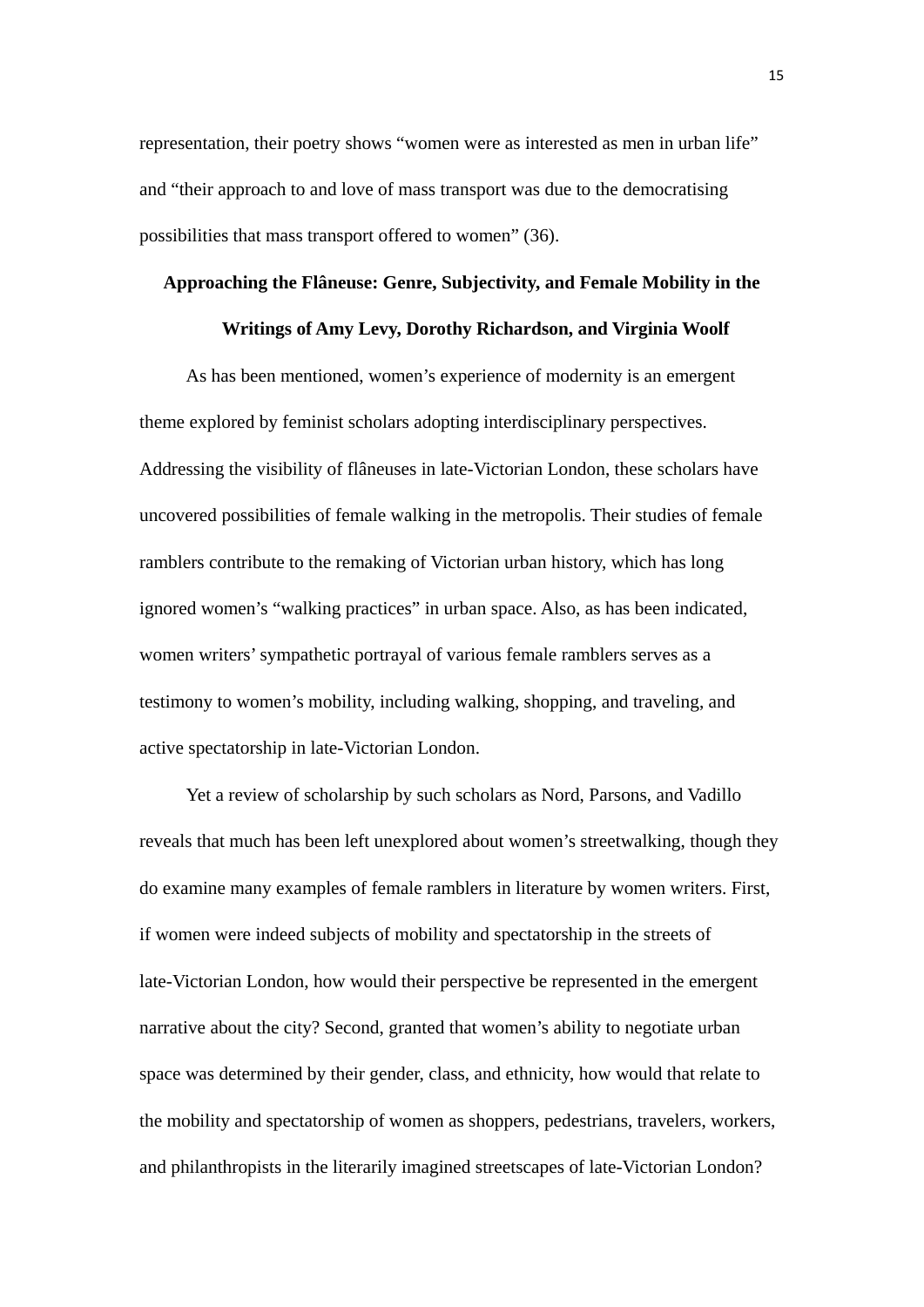Third, considering that most of these women writers were themselves ramblers in the streets of late-Victorian and Edwardian London, how would their non-fictional writings about the city, such as essays and journalism, become relevant to their representation of London's gendered space in novels?

Over the past decade, literary studies of female ramblers in fin de siècle and modernist women's writings have largely focused on fictional representation of female mobility. The fact that during this half century, from the 1880s to high modernism in the 1930s, women writers like Amy Levy, Dorothy Richardson and Virginia Woolf were themselves narrators relating their own experience of flânerie has been often underplayed. That Amy Levy (1861-1889) was a poetess and a contributor to popular journals, acclaiming women's greater access to public space, that Dorothy Richardson (1873-1957) was a regular film critic, commenting on urban female spectators and their unique visual and spatial experience, and that Virginia Woolf (1882-1941) was an essayist on London life, writing about the history, space, and people of the metropolis, has been employed by literary scholars merely as explanatory "notes" to these women writers' fictional representation of female autonomy. Thus, while the recent literary interest in urban women's mobility contributes to re-reading works by such non-canonized women writers as Levy and Richardson, it is nevertheless confined to the major genre such as novels, ignoring that female flânerie was manifested in these women writers' non-fictional writings as well. Unfolding women's authentic and private experience of modernity, these marginalized sub-genres, such as journalism and essay-writing, or diaries, letters and social investigations, have not yet been fully examined.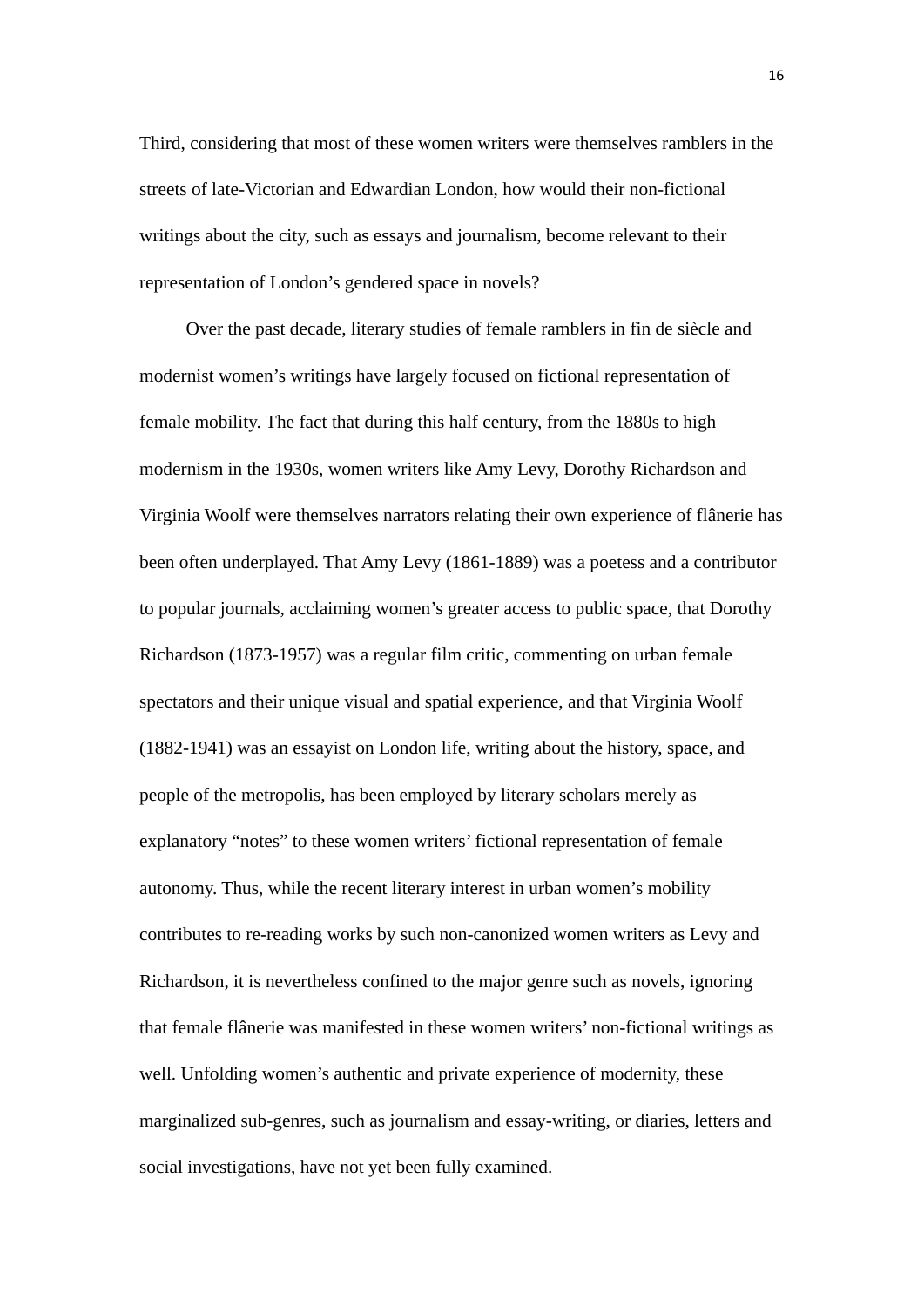The subjectivity of the female rambler is another area needing further exploration as regards these women writers' fictional or non-fictional writings about female flânerie. Prior literary studies have assumed that female flânerie is primarily a gendered issue, failing to examine other no less "political" aspects of women's streetwalking. Assumption as such takes for granted that the female rambler is a gendered, bourgeois subject coming to grips with patriarchal demarcation of public space. Despite the fact that most of these women writers come from and write about the middle- or lower-middle class, their writings nevertheless reflect that women's streetwalking more often than not calls into question the construction of such a rambler. Rather than endorsing a bourgeois subjectivity, these women's writings reveal that such subjectivity is constantly challenged by women's mobility in and spectatorship of modern London's heterogeneous "representations of space."<sup>19</sup>

The present thesis thus would like to explore the writings about women's streetwalking by Amy Levy, Dorothy Richardson, and Virginia Woolf, the three women writers and ramblers in modern London. Writings to be explored in this thesis include Levy's poetry, journalism as well as her novella *Romance of a Shop*, Richardson's film criticism as well as her novel sequences *Pilgrimage*, and Woolf's London essays as well as her novel *The Years*. The three women writers under study

<sup>&</sup>lt;sup>19</sup> This term was coined by the French Marxist thinker Henri Lefebvre, who indicated in his well-known book *Production of Space* (1973) that our everyday life is penetrated by various kinds of physically, ideologically, or socio-culturally "represented" spaces which are undermined only by people's bodily resistance. His view on the dialectics of power and space has been borrowed by feminists who probe into gendered space as being intricately demarcated by sex, class, and ethnicity and explore the possibility of women's appropriation of daily space. For them, space is not merely a passive "receptacle," determined by its materiality and reproducibility; it is also a "contestable" site where the female body performs its transgressive acts. See Gillian Rose, *Feminism and Geography: The Limits of Geographical Knowledge* (Cambridge: Polity, 1993) and Linda McDowell, *Gender, Identity and Place: Understanding Feminist Geography* (Cambridge: Polity, 1999).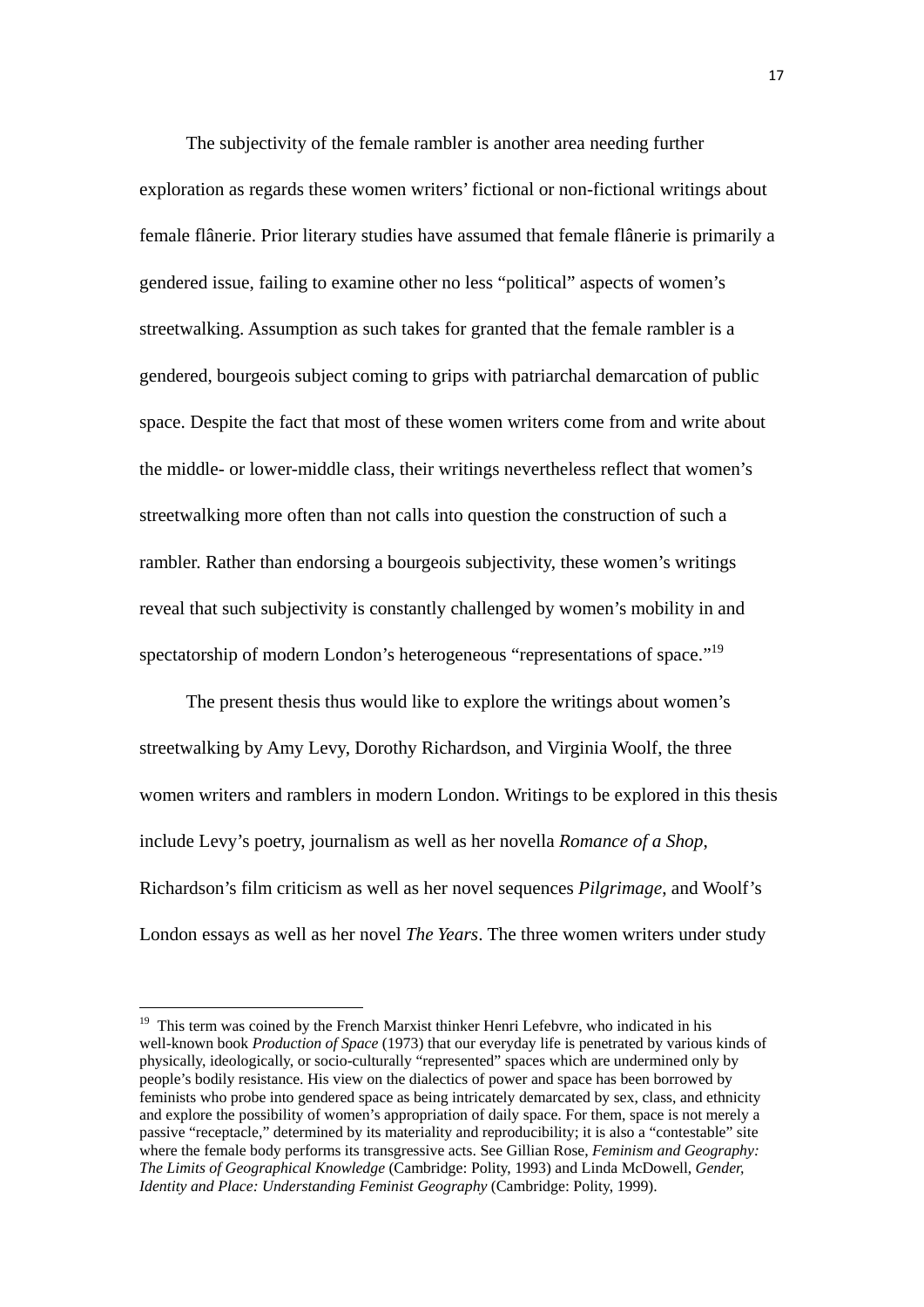are "modern" or a precursor of "the modern" in terms of their aesthetic expression and being situated at a unique historical segment. Employing certain impressionistic techniques, Levy's poetry might link up with Richardson's and Woolf's stream of consciousness skills, proving that they belong to the very same aesthetic tradition of observing London space.

Besides, the time span occupied by the three women writers is marked as "modern" in that it signifies a significant development regarding British women's experience of modernity. In Levy's fin de siècle period, female walking is still confronted with a lot of opposition, though wonder and excitement accompanies the female walking subject. By Richardson's 1910s, which is a "transitional period," female walking is more accepted, though still with some opposition, and this female experience coincides with the development of a commodified, spectacular urban culture that affects the female spectator and her viewing. In Woolf's 1930s, opposition from patriarchal forces may be much reduced, yet the female subject experiences deeper scrutiny of selfhood when faced with the class or ethnic "other," thus producing an enlarged sense of self, more complicated than before when the battle was fought just along gender lines.

To sum up, in this thesis I would like to explore how these three women writers represent, exemplify, and meditate on women's streetwalking in London from the 1880s to the 1930s. In doing so, I want to examine women's streetwalking in terms of its literary, ideological, and social significance. Analyzing mobility practiced particularly by women workers, women philanthropists, women tourists, and women cinema-goers in modern London, I would like to examine the many subtle yet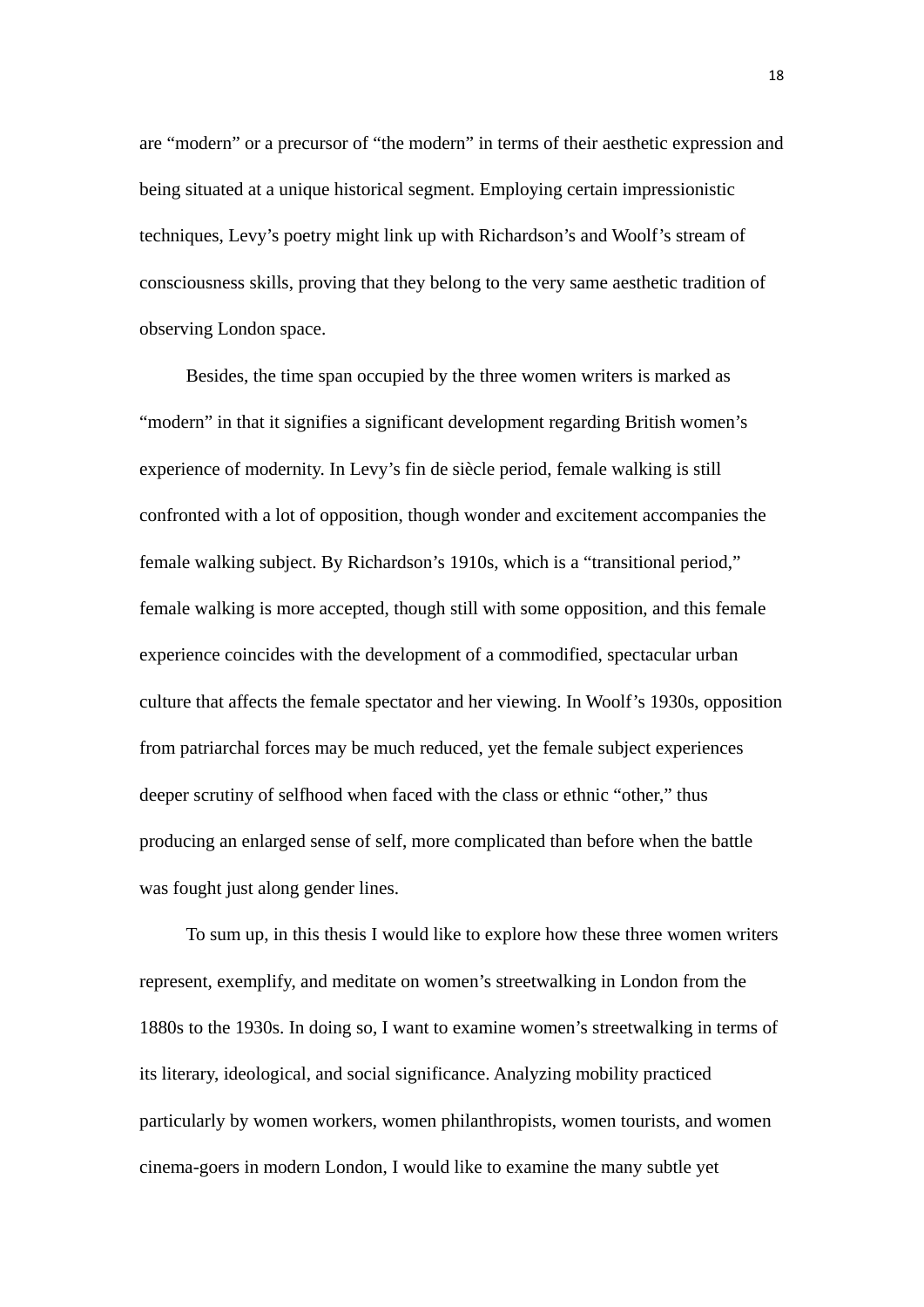effective observations on an ever-changing metropolis made by a conglomerate of critical and largely middle-class women ramblers. Considering mobility and spectatorship as two essential tropes of women's experience of modernity, this thesis would thus look into how these women's writings conflate the spatial, aesthetical, and social manifestations of "the modern" and how feminine paradigms of mobility and spectatorship contest and supplement male-dominated ones. The following is an overview of each chapter in this thesis.

## **Chapter Organization**

# **Becoming "Daughters of the City": Amy Levy's** *Romance of a Shop* **and London Poetry**

Amy Levy had been relegated as a minor Jewish poetess and novelist by the critics of her time and later decades. Due to her marginalized position, Levy and her works were not well known to the reader, academic or not. It is not until recently, with the publication of Melvyn New's *The Complete Novels and Selected Writings of Amy Levy, 1861-1889* in 1993 and Linda Hunt Beckman's *Amy Levy: Her Life and Letters* in 2000, that studies of Levy and her works begin to prosper. Studies of Levy and her works in recent years are largely characterized by efforts to reconsider her as a Jewish, lesbian, feminist, and urban writer.<sup>20</sup> In this critical reappraisal of her works, Levy's

<sup>&</sup>lt;sup>20</sup> For such a rekindled interest in Levy, see Joseph Bristow, "'All Out of Tune in this World's Instrument': The 'Minor' Poetry of Amy Levy," *Journal of Victorian Culture* 4.1 (1999): 76-103; Susan David Bernstein's introduction to *The Romance of a Shop* (London: Broadview, 2006) 11-41; Alex Goody, "Murder in Mile End: Amy Levy, Jewishness, and the City," *Victorian Literature and Culture* 34 (2006): 461–79; Linda Hunt, "Amy Levy and the 'Jewish Novel': Representing Jewish Life in the Victorian Period," *Studies in the Novel* 26.3 (1994): 235-53; Meri-Jane Rochelson, "Jews, Gender, and Genre in Late-Victorian England: Amy Levy's *Reuben Sachs*," *Women's Studies* 25.4 (1996): 311-28; Cynthia Scheinberg, "Canonizing the Jew: Amy Levy's Challenge to Victorian Poetic Identity," *Victorian Studies* 39.2 (1996): 173-200; Ana Parejo Vadillo, *Women Poets and Urban Aestheticism: Passengers of Modernity* (Basingstoke: Palgrave, 2005). Before the 1990s, scholarship on Levy is rather scanty and tends to focus on her position as an Anglo-Jewish writer of late Victorian England.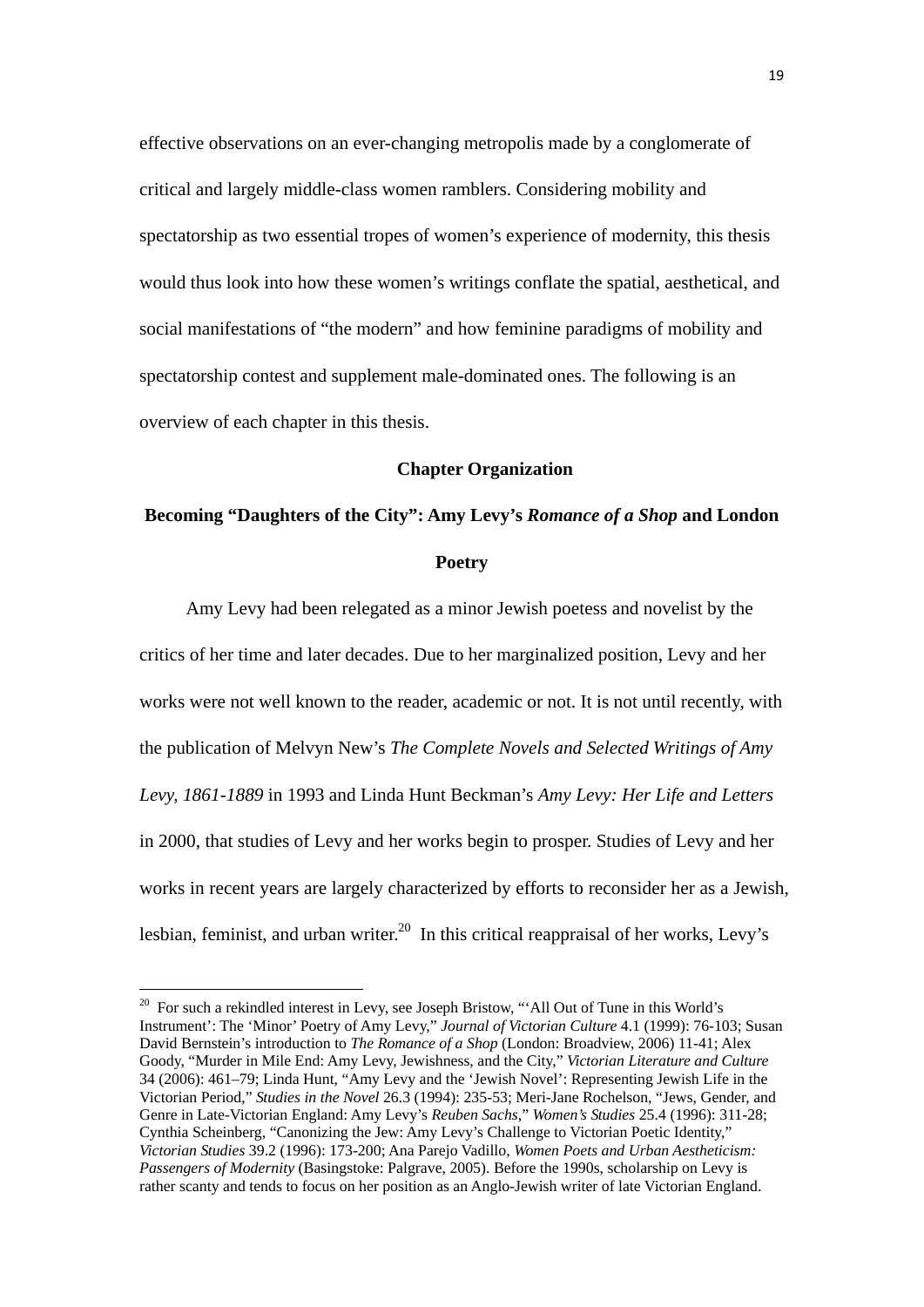*Romance of a Shop* (1888), despite the explicit feminist assertion and action made by its "New Women" heroines, has been devalued for having three marriages as its resolution.<sup>21</sup> Over-emphasizing women's vulnerability to domestic ideology, such devaluation is nevertheless ignorant of the many effective "spatial practices" performed by those urban heroines against male-dominated dichotomy of space.

Instead of reading *Romance of a Shop* as a love story that culminates in three marriages, this chapter considers Levy's novel to be an urban narrative in which women's right to work and walk in the city is vigorously defended. A counterpart of male urban narratives in which masculine visual superiority is tacitly approved, Levy's *Romance of a Shop* is a narrative about the flânerie performed by two self-employed female photographers as flâneuses. Besides, this chapter re-examines the importance of Levy as an urban poetess composing in rapport with the poetic tradition of the 1890s aesthetic school. In her poetry, the lyrical speaker, often unidentified, discloses a feminine, delicate perspective on the city, the streets, and the crowd. Unlike her preceding male poets, who tend to offer a darker picture of the city, Levy has her speaker celebrate the pleasures of urban life and the marvels of exploring the city, despite his/her occasional sentimental outbursts. Associating Levy's urban narratives or lyrics with late-Victorian debates over women's streetwalking, this chapter also aims to examine how Levy challenges the bourgeois idealized female images like "the Angel in the House" and feminine realms like the

 $21$  For instance, even when Levy's feminist position is taken into consideration by scholars such as Melvyn New and Deborah Epstein Nord, their appraisal often downplays the many positive aspects of her representation of female autonomy. See Melvyn New's introduction to *The Complete Novels and Selected Writings of Amy Levy 1861-1889* (Gainesville: Florida UP, 1993) 22-26; Deborah Epstein Nord, *Walking the Victorian Streets: Women, Representation, and the City* (Ithaca: Cornell UP, 1995) 200-02.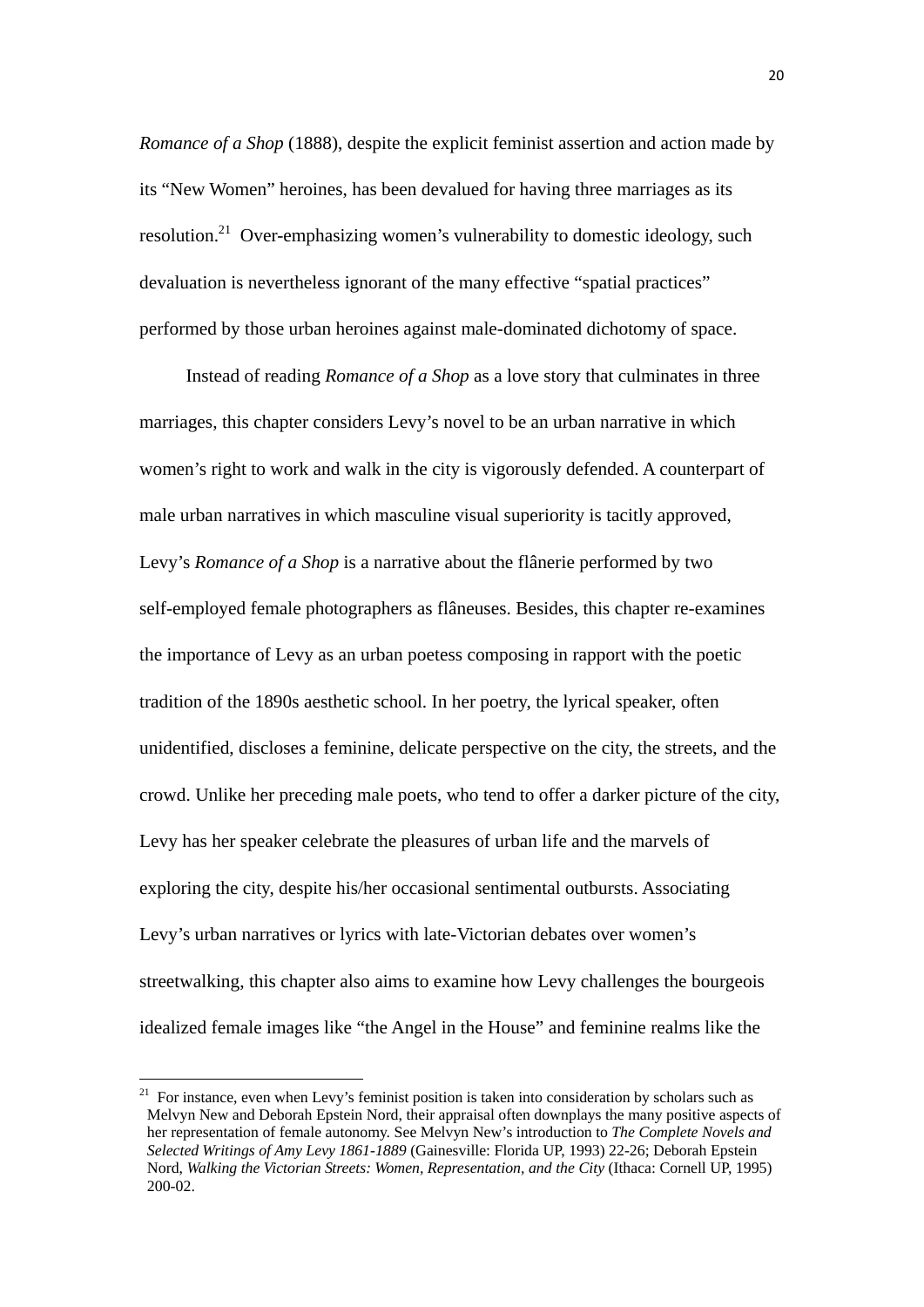home, the suburbs, and the countryside by setting up examples of women navigating the city. Finally, demonstrating that Levy has established a female tradition of urban discourse, this chapter regards *Romance of a Shop*, along with her writings of women's urban exploration in poetry and journalism, as a feminist manifesto of women's rights to public space.

## **Consuming the City: Dorothy M. Richardson's** *Pilgrimage* **and Film Criticism**

Given that late-Victorian women's experience of the modern city begins with streetwalking, their mobility necessarily involves visual contacts with the many "others," who are gendered, classed, ethicized, in an over-determined public space. Prior scholarship on female flânerie has over-stressed women's susceptibility to not only a male-dominated public space but also a masculine visual supremacy that reduces women to "spectacles" instead of "spectators," ignoring that they could be effective observers of the city. Examining the previous conservative approach to female ramblers and spectators, cultural critics such as Elizabeth Wilson and Erika Rappaport call for a re-consideration or re-appropriation of earlier feminist visual theories which emphasize "the male gaze."<sup>22</sup> Such calling has been answered by feminist scholars from various disciplines examining female spectatorship as

<sup>22</sup> See Elizabeth Wilson, "The Invisible Flâneur," *New Left Review* 191 (1992): 101-03; Erika Diane Rappaport, *Shopping for Pleasure: Women in the Making of London's West End* (Princeton: Princeton UP, 2000) 191-92. Since the late 1970s, debates over women's capability as spectators have been initiated by the feminist film critic Laura Mulvey, who employed psychoanalytic theories only to exclude the possibility of female spectatorship in her seminal article "Visual Pleasure and Narrative Cinema" (1975). According to her, most Hollywood-made films are underpinned by 'a male-dominated scopic regime' in which male visual superiority and visual space are maintained coherently through mechanism such as voyeurism and fetishistic scopophilia. While attacking the omnipresent patriarchal gaze in popular films, Mulvey nevertheless overlooked the visual uncertainty and incoherence of gazing and thus overstressed the power of male looking. The many premises of her analytic model, such as there being a passive female spectator and the female character serving as merely a "spectacle," have been challenged by later feminists such as Elizabeth Cowie, Joan Copjec, Mary Ann Doane, Kaja Silverman, and Tania Modleski, who assert that gazing is never a stable process and is constantly susceptible to the gaze from the "other."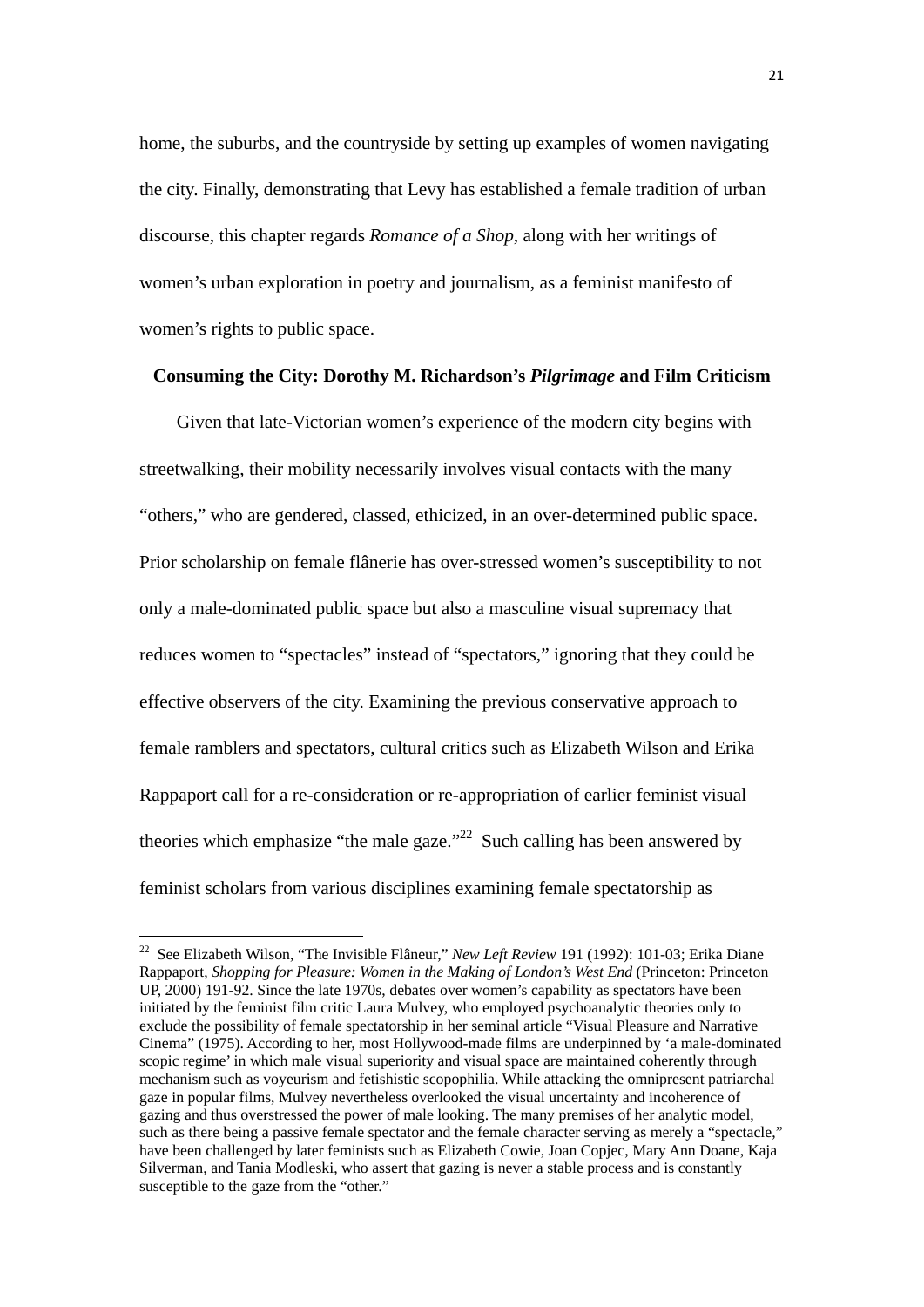manifestation of female agency and as involving cultural and psychological aspects of the spectator's viewing. $^{23}$ 

The coincidental development of the film industry and women's streetwalking in the early twentieth century cities had endowed "the female spectator" with a double meaning. On the one hand, the early twentieth century female cinema-goers are the very antecedents of "the female spectator" haunting feminist film theories over recent decades. On the other hand, female ramblers consuming urban spectacle, such as those blue- or white-collar women workers, women shoppers, women philanthropists, or women pleasure-seekers in the early twentieth century streets, are no less capable spectators of a volatile and multiply represented urban space. However, despite their repudiation of a male-dominated scopic regime, many 80s and 90s feminist film theorists nevertheless consider women's film-watching as a stationary and psychological experience, thus isolating the female spectator and her "textual" or "psychological" spectatorship from the female stroller and her mobile viewing. Recent cultural studies of female spectatorship have indicated that women's film-watching is a cultural practice as well as a psychic process and that female spectatorship is subject to various cultural factors as well as psychological ones.<sup>24</sup> A cultural revision as such has helped to facilitate a link between the spectatorship of the

<sup>&</sup>lt;sup>23</sup> While it is useful to explore female spectatorship and subjectivity in the light of earlier feminists' re-appropriation of psychoanalytic theories, there are nevertheless doubts about the overtly psychic determinism of their approach. These revisionist models fail to explain how factors other than gender, such as class and ethnicity, affect the spectator(ship); neither do they place gendered spectatorship within socially represented space. See Gillian Rose, *Feminism and Geography: The Limits of Geographical Knowledge* (Cambridge: Polity, 1993) 172-74.<br><sup>24</sup> Such a theoretical split regarding the approach to female spectatorship has been most evident among

critics working in late 70s and early 80s film and cultural studies—the former (such as Laura Mulvey) concentrating on the textual and psychological positioning of the spectator whereas the later (such as Ien Ang) on setting up new models of audience research.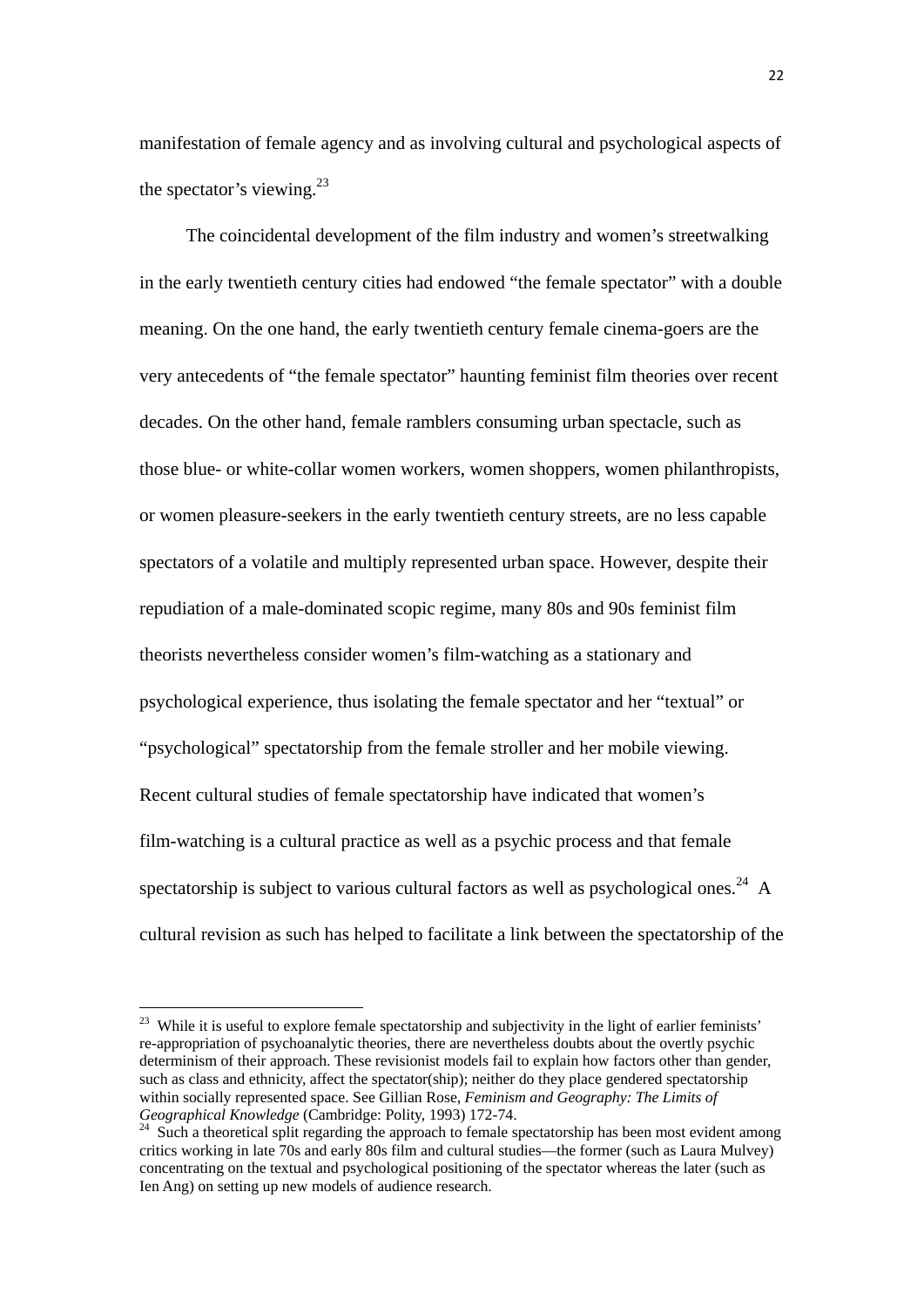female film-viewer and that of the female rambler, which are both a cultural, spatial, and visual "practice."

As professional writer and regular film critic, Dorothy Richardson is a rambler and spectator in the early twentieth century London. For six years Dorothy Richardson contributes regularly to *Close*  $Up$ ,<sup>25</sup> a film journal published between 1927 and 1933. In her column "Continuous Performance," a title suggesting the rapid flow and untiring display of the film's images, Richardson, a critical spectator, comments on the socio-cultural aspects of film-watching and the aesthetical, technical innovations of film as an art form. That film-watching is an important cultural, metropolitan activity providing entertainment, civilization and cosmopolitan vision, and that filmic spectatorship is a complex interaction of the viewer, diegetic effects and the cinema as an alternative public space, are both persuasively argued by Richardson throughout her film criticism. Examining Richardson's comments on cinematic spectatorship in her long-ignored film criticism, this chapter will thus explore Richardson as a pioneering film critic to address cinema-viewing as a significant cultural, metropolitan, and perceptual activity, and women's cinematic spectatorship as involving particularly gender, urban space, and female pleasure in the 1920s and 1930s.

Writing about late-Victorian London, Richardson also portrays a female spectator sensitive to her urban existence in *Pilgrimage*, a grand sequence of thirteen novels written between 1912 and 1946. It is notable that Richardson invests her

<sup>&</sup>lt;sup>25</sup> Exploring the potential of films, the contributors of *Close Up* such as the poet H. D. and the novelist Bryher (who are also the editors) discuss possibilities open to the film as an art form. Issues such as the film as popular entertainment or avant garde art, the literary value of films, the impact of filmic innovations upon spectatorship, and film psychology are cordially discussed by the contributors.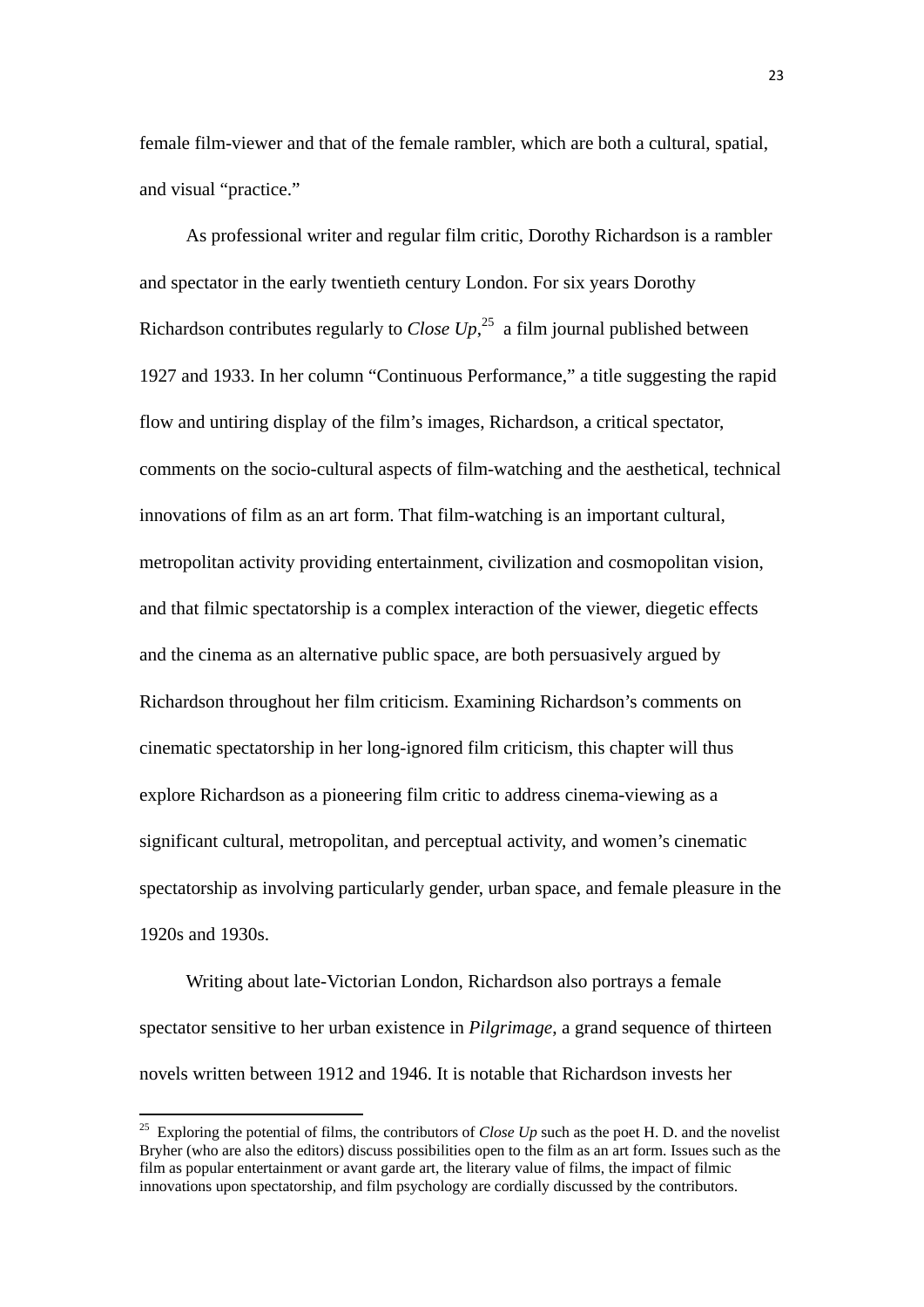novels exclusively with the mind of Miriam Henderson, the heroine who worked as a dental secretary in London between 1893 and 1912, which was the very picture of Richardson herself. Since Richardson has Miriam, a flâneuse in late-Victorian London streets, capture the fragmented urban images, many reviewers and critics indicate that Richardson's experimental writing is highly suggestive of filmic representation.<sup>26</sup> Yet aside from studies of Richardson's *Pilgrimage* as emblematic of modernist, feminine/feminist writing, there has been little scholarship studying the heroine as a viewing subject and her spectatorship as an over-determined visual mode.

This chapter thus aims at exploring Richardson's comments on female cinematic spectatorship in her long-ignored film criticism and her fictional representation of the female rambler-spectator in her grand novel sequences *Pilgrimage*. This chapter will therefore explore: 1) women's cinema-going as a significant cultural, metropolitan activity in the 20s and 30s, and women's cinematic spectatorship as involving gender, space, and female pleasure in Richardson's film criticism; 2) the female rambler-spectator in Richardson's *Pilgrimage* as an "alienated" and "situated" viewing subject, whose disruptive vision of the city resists visual mastery and coherence.

## **Touring the City: Virginia Woolf's London Essays and** *The Years*

 Women's greater mobility in late-nineteenth and early-twentieth century England was made possible by the development of public transportation such as the

<sup>26</sup> See Rebecca Mary Egger, "*Reading by Half-light: Cinematic Spectatorship in Modernist Women's Writing*," diss., Cornell U, 1995, 62-94; Carol Watts, *Dorothy Richardson* (Plymouth: Northcote House, 1995) 58-82; Susan Gevirtz, *Narrative's Journey: The Fiction and Film Writing of Dorothy Richardson* (New York: Peter Lang, 1996) 5-37; Paul Tiessen, "A Comparative Approach to the Form ad Function of Novel and Film: Dorothy Richardson's Theory of Art," *Literature/Film Quarterly* 3.1 (Winter 1975): 83- 90.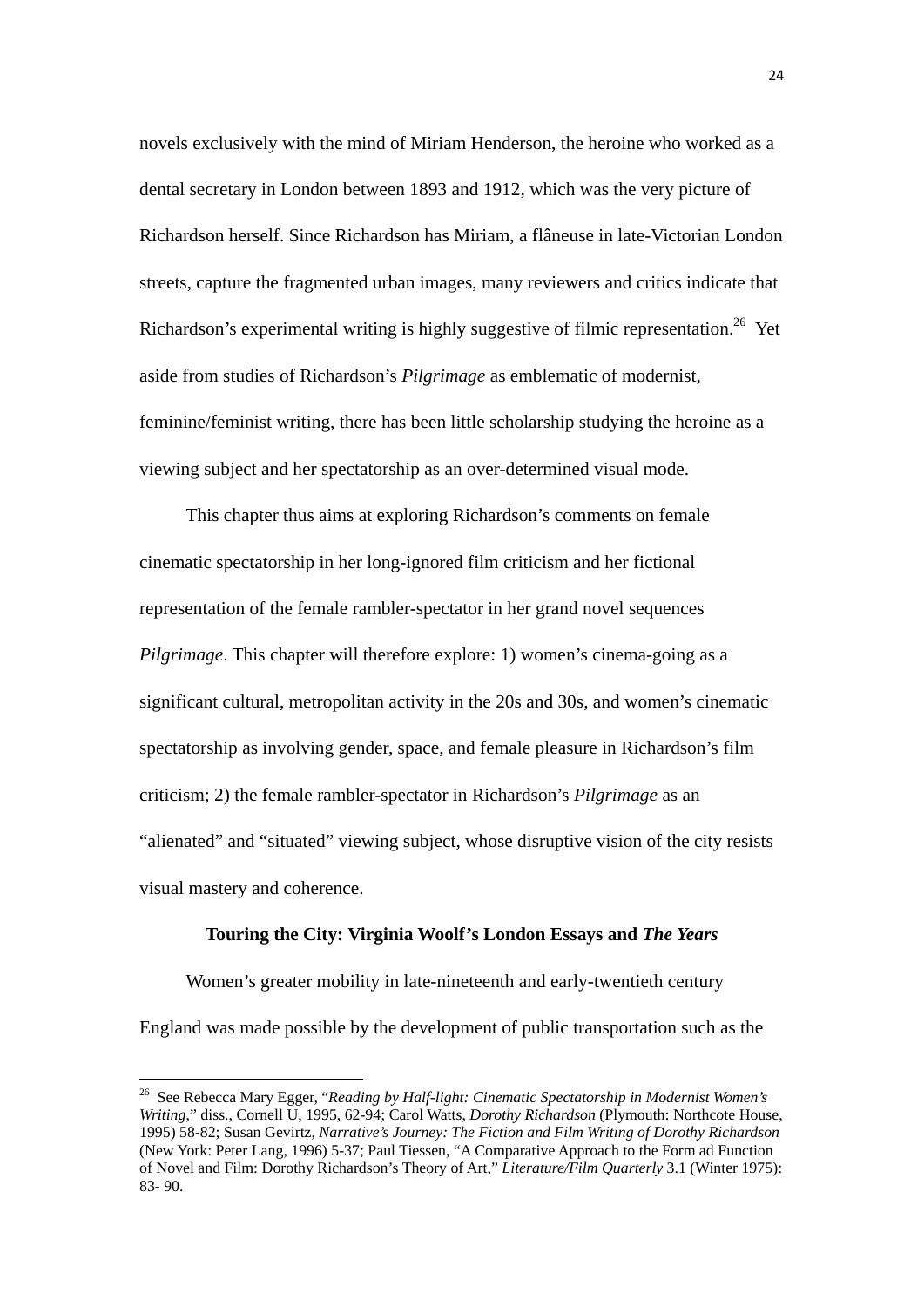omnibus, the metro, the railway, and the ship, which enabled them to travel farther to different regions of the city. As moving subjects, these women came into contact with and increased their "knowledge" of those different spaces and people. In these various encounters with "the other", women as marginalized subjects had their alternative experience of modernity. Of the women crossing space in modern London, charity workers voluntarily traveling into slums peopled by the working-class or the underprivileged immigrants had especially an unusual encounter with "the other."

One crucial way for middle-class British women to navigate with relative freedom and independence the open streets of London in the last years of the nineteenth century, especially those more chaotic, dangerous and poverty-ridden parts of London, is as charity workers and philanthropists. Employing "mobility" as a trope to account for female experience of the city, this chapter aims to explore the significance of women charity workers as subjects navigating urban space in *The Years* (1937), whose contact with "the other" challenges, rather than confirms, their subjectivity. As well as representing in *The Years* fin de siècle female mobility practiced by the woman charity worker, whose exploration of the city is legitimated and excused by the caring services she volunteers, Woolf herself embodies a flâneuse strolling and observing the modern city that welcomes women walking publicly as contributing to and making an essential part of the increasingly democratized urban crowd in her London essays, a series of urban sketches produced in the early decades of the twentieth century. Into the 1920s and 1930s, female public walking is mostly accepted, and Woolf has indicated throughout her observations of modern London's growing egalitarian city spaces that the major concerns of her tours around the city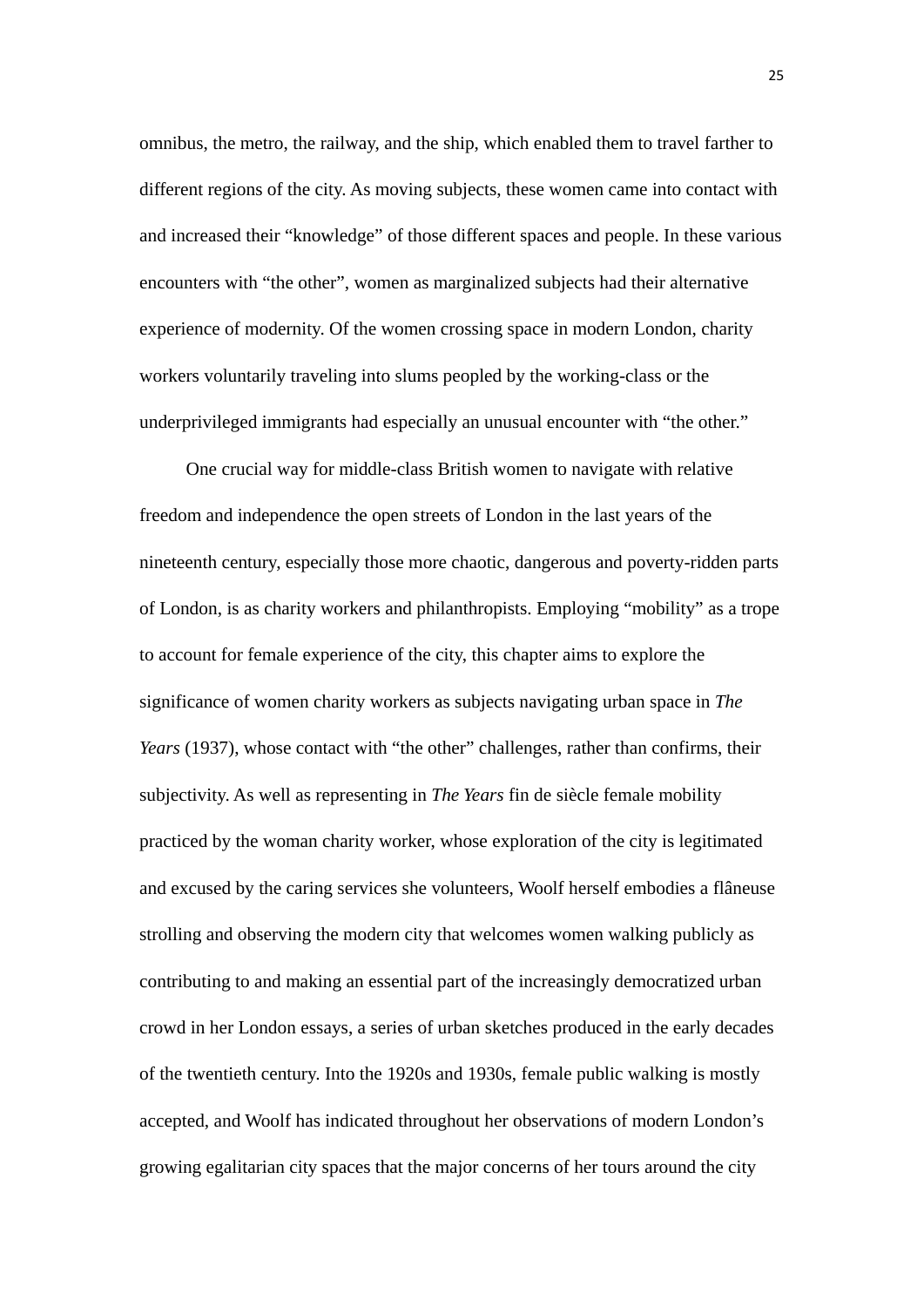might be further associated with aesthetical, socio-cultural, and historical reflections on the city space, though her mobility and spectatorship practiced against the backdrop of the even more spectacular, commodified urban spectacle unmistakably also bring her into line with the previous two women writer-observers of the fin de siècle city. This section then also seeks to explore Woolf's "Street Haunting," an 1927 article on her one-hour sauntering in London, along with her collection of five articles in *The London Scene*, as manifesting her observation on the city as a site registering modern experience of transience, the movement of the urban crowd, and various monuments of the past. $27$ 

<sup>27</sup> See Beth Carole Rosenberg and Jeanne Dubino, eds., *Virginia Woolf and the Essay* (New York: St. Martin's, 1997); Leila Brosnan, *Reading Virginia Woolf's Essays and Journalism: Breaking the Surface of Silence* (Edinburgh: Edinburgh UP, 1997). Since Woolf is recognized mainly as a modernist fiction-writer, her essay-writing has suffered long neglect until the 1990s, when her essays are re-published and a group of scholars start to re-examine the literary merits of her essay-writing. Even such a renewed interest in Woolf's essays, however, does not pay due attention to her bulk of essays on London life, in which Woolf employs a detached and at times involved perspective upon the city as a site bearing the "imprints" of time, space, and people.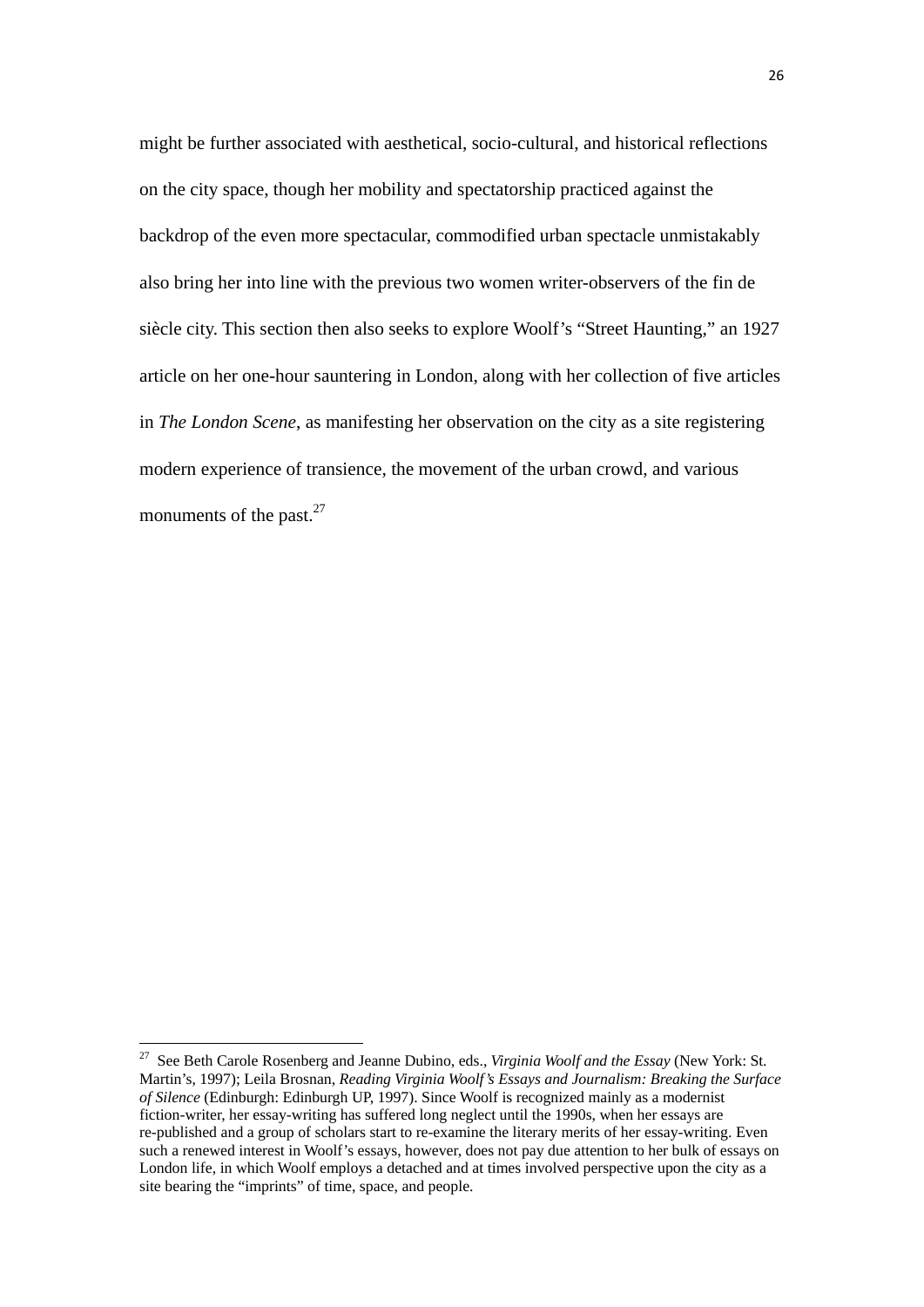## **Chapter One**

# **Becoming "Daughters of the City": Amy Levy's** *Romance of a Shop* **and London Poetry**

 $\blacksquare$ nd com<br>
ale and<br>
this n ducation and employment opportuned<br>he New Woman as feminist and pol already prevalent and commonly perceptible in fin de siècle British literature and approaches toward this much represented image of female emancipation. The New N Woman figure in the conservative, male-penned press of this period tends to be a conservative, male-penned press of this period<br>f the militant, mannish woman who is usually<br>middle-class, and disruptive of established generally<br> $\bigcap_{n=0}^{\infty}$ The New Woman was very much a fin de siècle phenomenon and had been typically represented by contemporary writers as well-educated, socially privileged upper-middle-class women in the last decades of the nineteenth century, who cultivated radical and progressive ideas on issues like female suffrage, gender equality, and the enlargement of education and employment opportunities for women. While such a representation of the New Woman as feminist and politically activated is popular journals, male and female authors nevertheless distinguish themselves in their ridiculed caricature of the militant, mannish woman who is usually presented as being well-educated, upper-middle-class, and disruptive of established gender order. The critic Vivien Gardiner summarizes the typically conservative portrayal of her in many male-penned writings as follows:

> [The New Woman] eschewed the fripperies of fashion in favor of more masculine dress and severe coiffure. She had probably been educated to a standard unknown to previous generations of women. . . . She was financially independent of father or husband . . . She affected emancipated habits, like smoking, riding a bicycle, using bold language and taking the omnibus or train unescorted. She belonged to all-female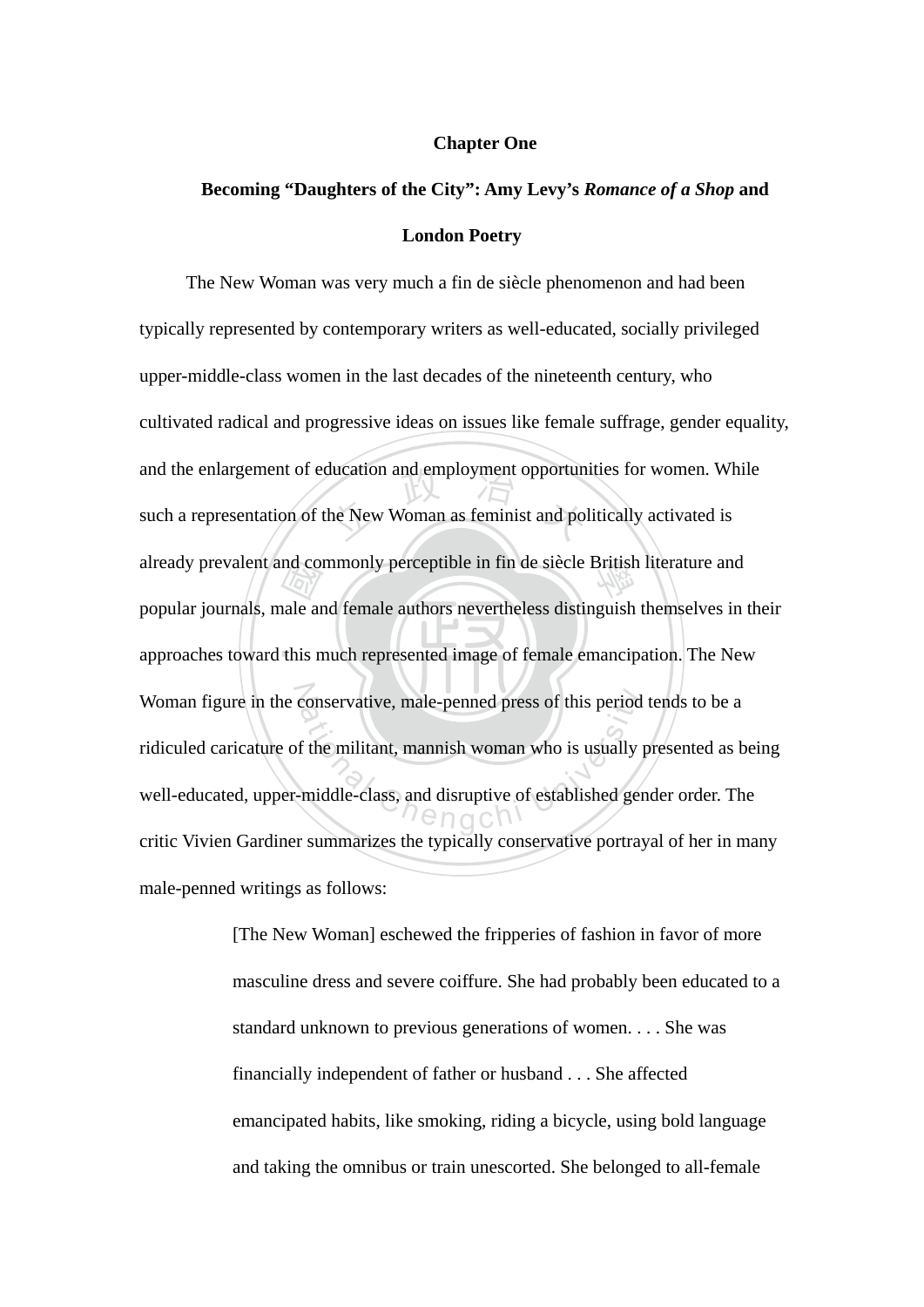clubs. . . She sought freedom from, and equality with men. In the process, she was prepared to overturn all convention and all accepted notions of femininity. (4)

More negative portrayals of the New Woman are found in mass cartoon journals of this period. *Punch*, a popular journal catering for Victorian middle-class readership, published in the 1880s and 1890s a series of cartoons satirizing the New Woman as a mannish, unnatural "Donna Quixote" intellectual or strapping Amazon who could even outdo men in strength. An 1895 cartoon of this magazine, for instance, depicts a severely dressed New Woman in her college suit, smoking a cigarette, and discussing books with her equally advanced female friends, while the man of the house is forced to retreat to the servant's quarter for tea and gossip.

While the mass journal offers often a male-dominated, sensational picture of the New Woman as unwomanly and intimidating, one that is circulated among the emerging and rapidly growing mass reader of the fin de siècle period, contemporary male writers of the New Woman novels add still another dimension to the construction of her lofty, gender-disrupting profile. Writers like George Meredith, Thomas Hardy, and George Gissing, the three most-mentioned and discussed authors of New Woman novels, are united in offering a satirical depiction of women attempting independence in the fin de siècle period. Addressing particularly the New Woman's perceived unconventionality and radicalism, these male authors, with the possible exception of Gissing, whose works focus on emancipated women from the lower-middle-class, collaborate in the construction of the New Woman as a highly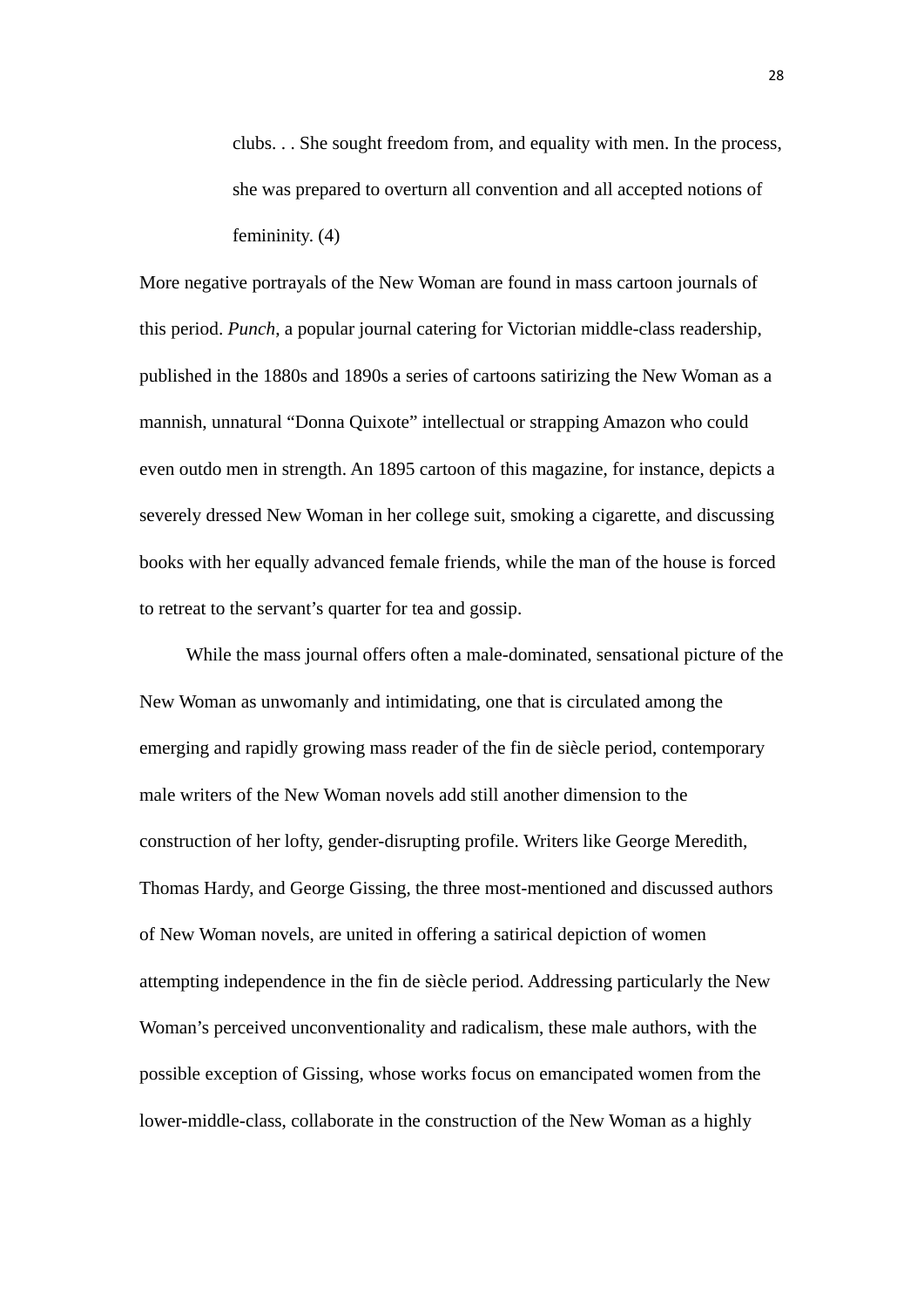educated and sexually intimidating presence.<sup>28</sup>

Female writers of the New Woman novels, by contrast, take a more sympathetic view of the heroine demanding her rights and claiming equality in the yet male-dominated society. Their writings are often highly autobiographical, suggesting the very picture of the female authors themselves, and give a more positive image of women pursuing freedom and autonomy, who usually share a departure from the mannish, aggressive rioters ridiculed by the masculine, conservative press. The New Woman heroines these female writers portray are often highly talented, sensitive, and generally a more feminine image than those presented in contemporary male-penned works, despite that they express also a strong dissatisfaction with established gender hierarchy and seek personal or political independence from that hierarchy.

Yet despite the differences in approach toward the New Woman demonstrated by these male and female writers, the former more satirical and tending to ridicule her perceived unconventionality, the latter much more sympathetic, highly autobiographical, and reflecting on her desire for change, one thing that these literary representations have in common is that these New Woman heroines are more likely to come from better social-economic positions and are often portrayed in private, domestic settings. However, recent studies of the fin de siècle women's writings have indicated that instead of asserting exclusively an domestic presence, the New Woman is definitely an urban figure negotiating and disrupting the gendered spaces that have prevented female public visibility and mobility throughout most of the nineteenth

 $28$  For more on the differences regarding the representations of the New Woman by the British male and female writers of the fin de siècle period, see Eva Yin-I Chen, "New Woman Fiction and Fin de Siècle Urban Commodity Culture," *Sun Yat-sen Journal of Humanities* 25 (2007) 41-68.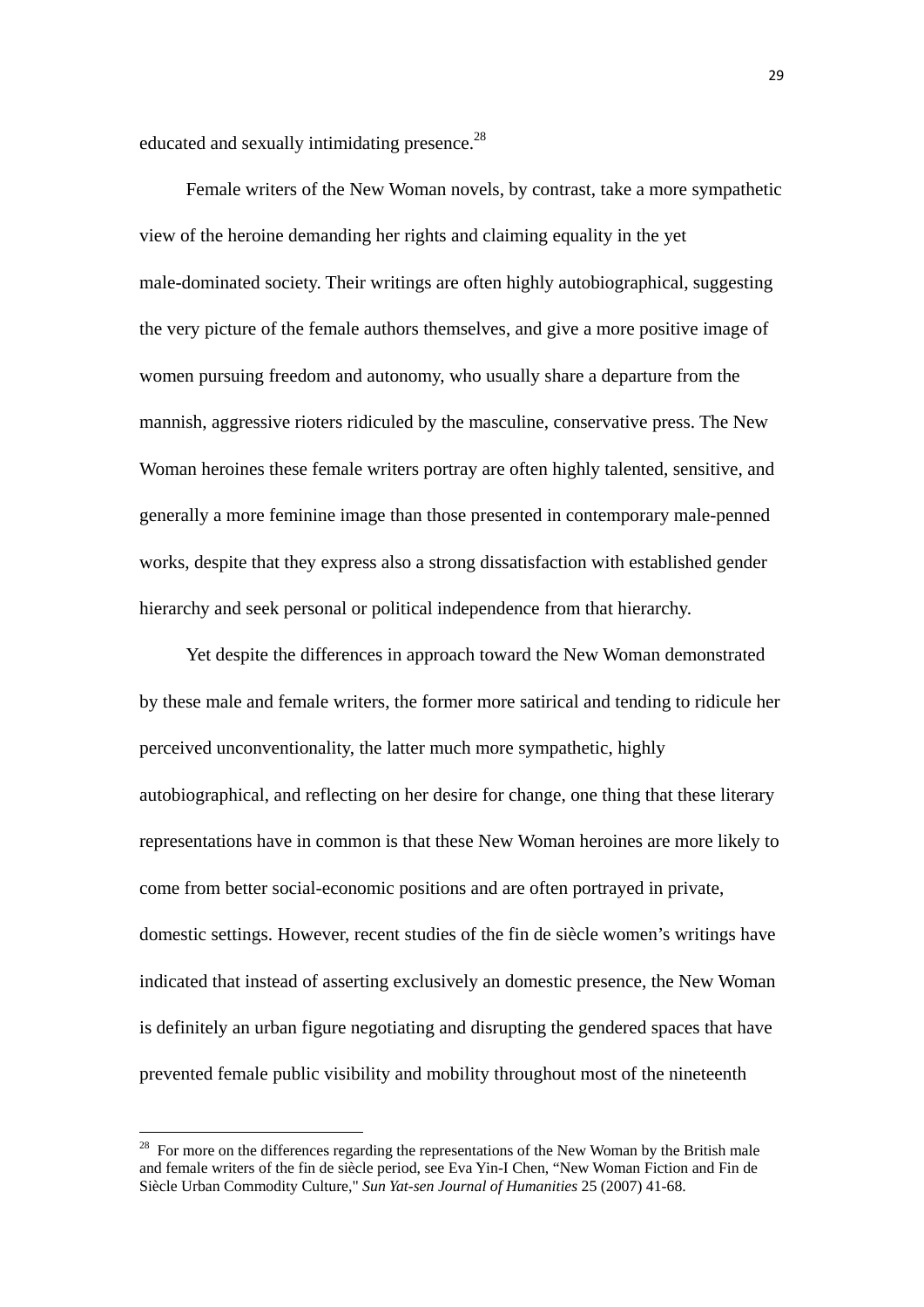century.29 As well as highlighting that these emancipated women of the 1880s and 1890s have already played significant roles in the emerging public spaces as white-collar workers, shoppers, diners, philanthropists, and urban writer-observers, the last a self-reflexive image of the New Woman writer herself, these studies also reveal that the previous category of the New Woman by means of social status have unwittingly excluded those emancipated women of the lower-middle class, who have increasingly embodied female independence and emancipation through claiming their rights to the fin de siècle city's public spaces. Unlike advanced women from the upper- or the middle- class, who are usually well-educated, socially privileged and more resourceful in securing female independence, those women of the déclassé represent the negotiation of public spaces by ordinary women increasingly perceived in the fin de siècle city.

This chapter thus aims to explore the New Woman represented as self-supporting urban figures in fin de siècle London by Amy Levy, a female writer of the 1880s, in her largely under-read novel *Romance of a Shop* and London poetry. In her works, Levy has a sympathetic and nuanced observation on female independence embodied by the shop girl and female writer/poet working and living on their own in fin de siècle city's commodified and largely gendered ambiences.

## **New Women and Shop Work**

The fin de siècle period had witnessed a phenomenal increase in women working in the public space. The middle-class women of this period had started to seek works outside the home environment, availing themselves of resources such as

<sup>29</sup> See Sally Ledger, *The New Woman: Fiction and Feminism at the Fin de Siècle* (Manchester: Manchester UP, 1997) 150-76.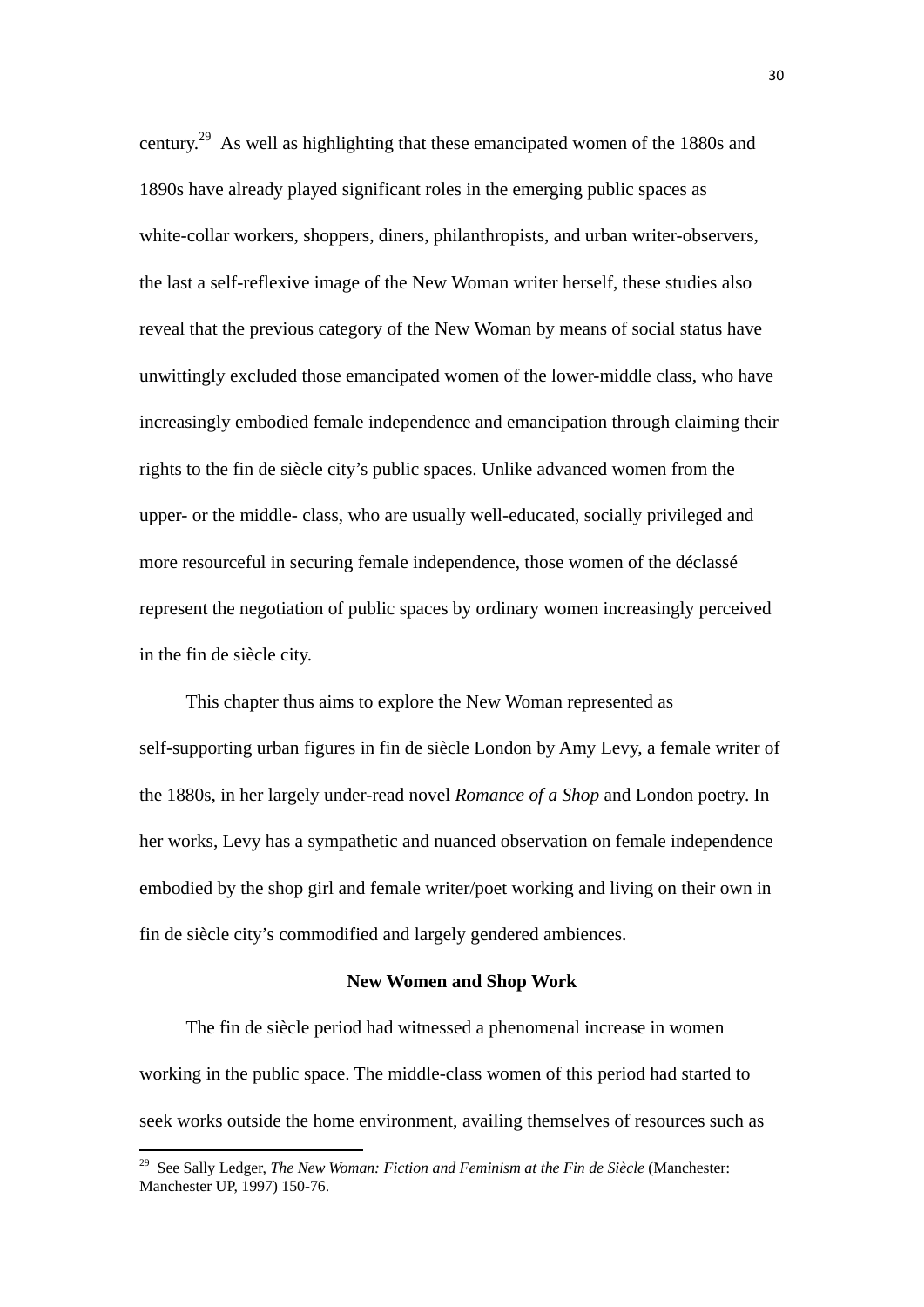education and vocational training to achieve that goal. For women of the middle-class, going outside the domestic space and earning their own bread was simply considered unnecessary and indecent before the first half of the nineteenth century. Marriage, motherhood, and housekeeping had been regarded as the only proper vocations and the domestic as the only appropriate space to women of this class. For various reasons, however, gentlewomen since the 1880s had been driven to enter the conventionally male-dominated, urban working spaces. First, the government developing as a modern bureaucracy, the prospering business sectors including the emerging banks and insurance companies, and the growing retail industry with department stores as its associates all contributed to the escalating need for white-collar female workers like clerks, bookkeepers, typists, secretaries, and shop girls. Second, the increasing financial pressures or difficulties felt by many middle-class families which could no longer keep a self-sustained life often forced their daughters, young and unmarried, to earn a living of their own. Third, positive attitudes toward paid work advocated by feminists and many emancipated women around the turn of the century helped the middle-class women, whose work had long been devotional and non-remunerative, to justify their career-pursuing as seeking financial independence and self-fulfillment.<sup>30</sup>

As the 1890s developed, the professional working woman was increasingly presented as an attractive role model in new women's journals, social investigatory accounts, and contemporary novels by writers of both sexes, who often took contrasting views on the female independence she embodied. One of the early editions of the new feminist weekly *Woman*, established in 1890, argued that through

<sup>30</sup> See Angelique Richardson and Chris Willis, eds, *The New Woman in Fiction and in Fact: Fin-de-Siècle Feminisms* (New York: Palgrave, 2002) 5.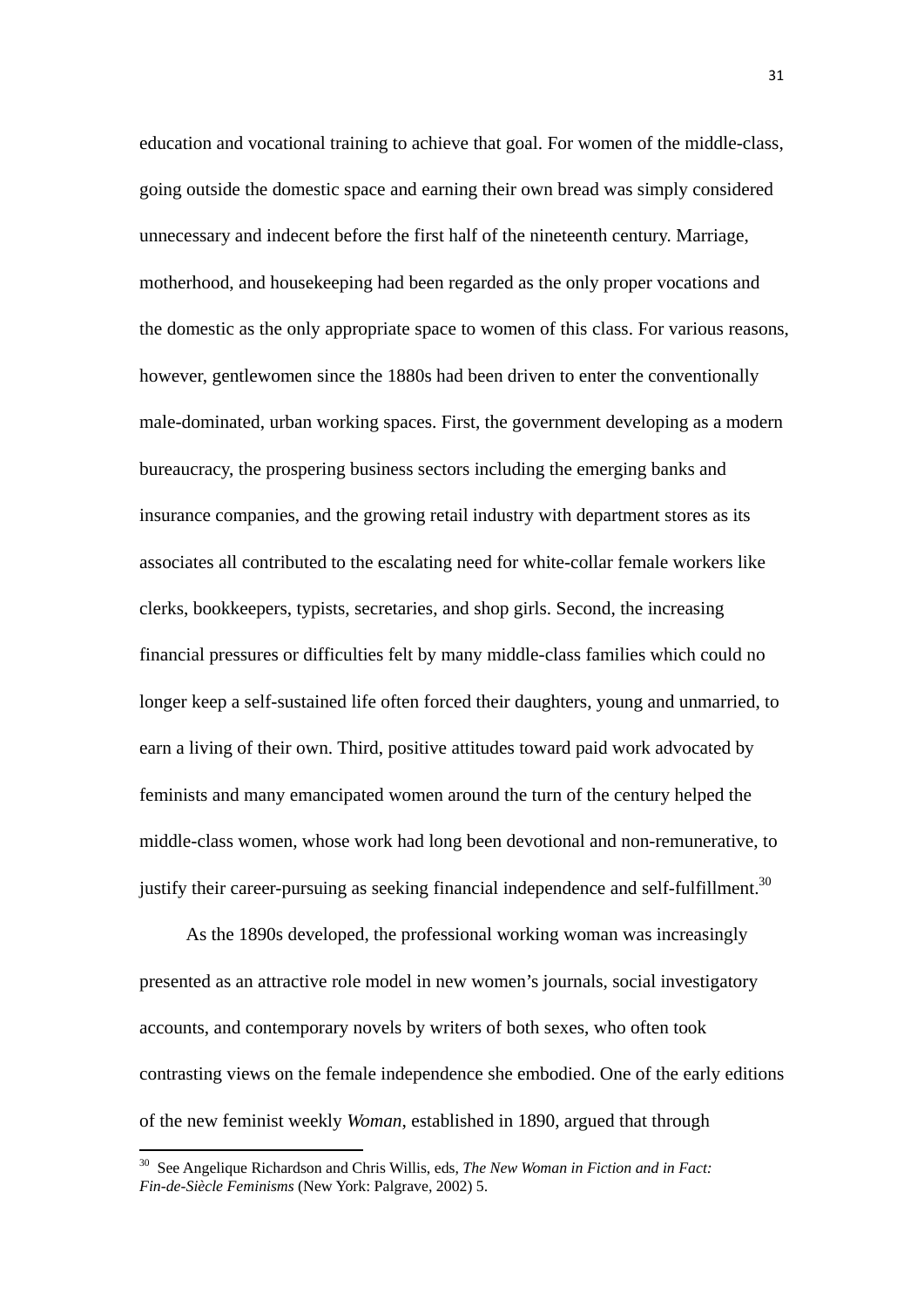committing herself to work, "woman of today" has gradually waken up to their possibilities in life:

> With the spread of education, and the stern necessity which compels an ever-changing army of women to provide for themselves and fight their own battles in life, we find . . . women are every day more distinguishing themselves in various callings which the necessities of the time, primarily, have compelled them to adopt . . . . Women are gradually getting alive to their possibilities in life, and are so surely—with many abortive efforts, maybe—evolving to a higher ideal from that of our grandmothers.<sup>31</sup>

As modern women increasingly take up the role of breadwinner, their new-found independence and self-sufficiency demonstrates the enlarged possibilities for future womanhood.

Social investigators of this period revealed also that in broad terms women's large-scale employment in the new white-collar professions like clerical work, the retail industry, and the civil service, granted them respectability, creditability, and social status. As Lee Holcombe has argued, by the early years of the twentieth century "middle-class working women, a respected and self-respecting force, were an essential part of the country's labor force," rather than a self-pitying and pitied "surplus and depressed minority" (20). Clara Collet, a social investigator, in her 1892 statistical appendix to the Royal Commission Labor noted a remarkable increase in women's employment between 1881 and 1891. Women increasingly take occupations in the tertiary sector, including teachers, nurses, clerks, librarians, heads of certain

<sup>31</sup> Harriette Raphael, "Women of Today," *Woman*, 1 February 1890, 2, qtd. in Emma Liggins, *George Gissing, the Working Woman, and Urban Culture* (Aldershot: Ashgate, 2006) 101.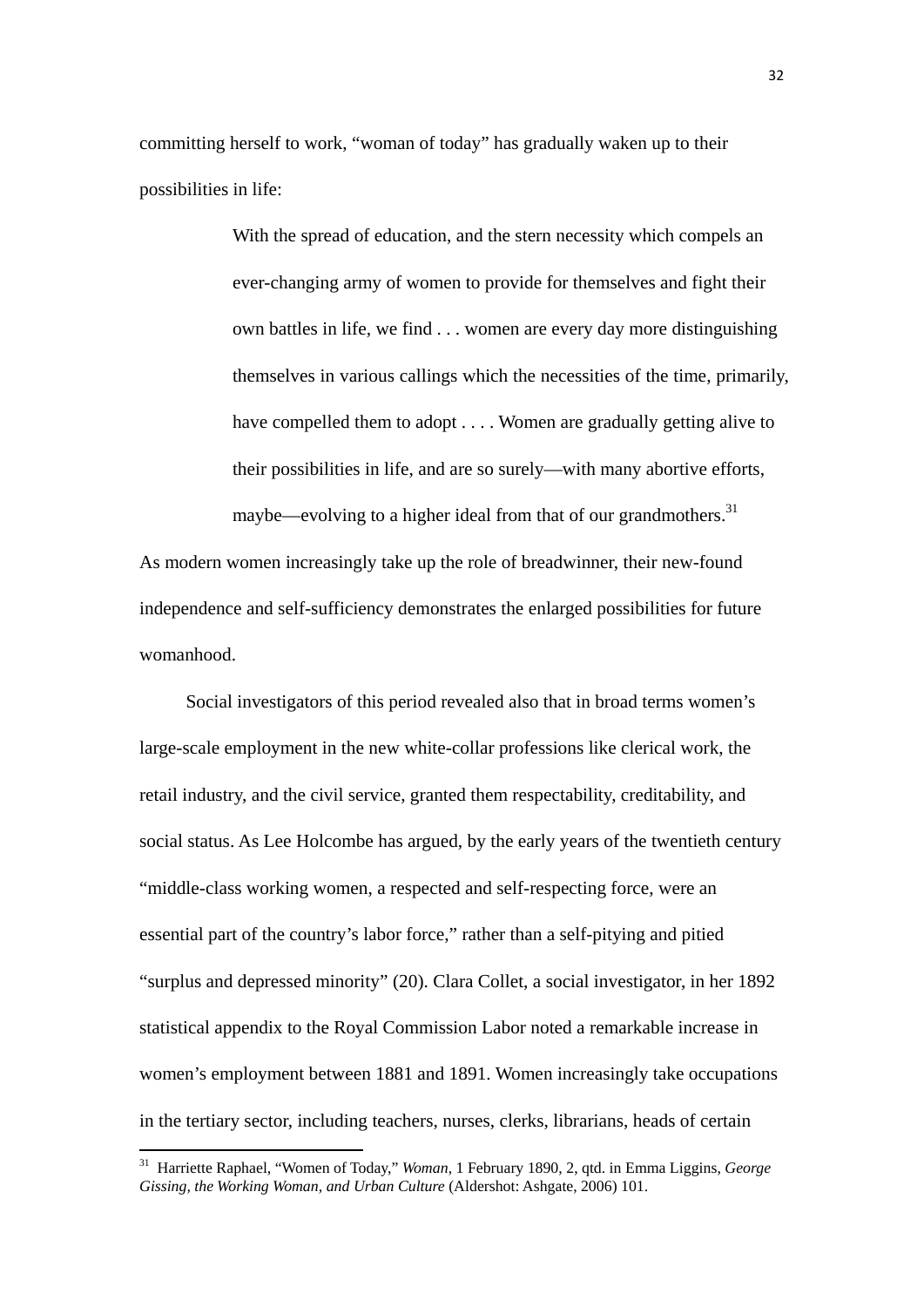business departments. This growing army of female workers testifies to "the entrance into the wages market of women in the middle-class, counting numerically but a small section of the community, and in many cases taking up new employments.<sup> $32$ </sup> This is even more obviously perceived in female employment in the last years of the nineteenth century, when educated, middle-class women increasingly practice a self-supporting life style. According to a 1901 census, the number of educated women employed as clerks in government agencies like the Post Office rose from 6,000 in 1881 to nearly 25,000 in 1901. With the booming of commodity economy, women clerks finding employment in private companies also rose to 60,000 by the same year.

 Although women working to support themselves increasingly emblematize fin de siècle female independence, contemporary writings by male authors nevertheless tend to portray them as deviating from traditional womanhood. The appearance of the female white-collar worker in the male-penned novels of the 1880s and 1890s both testifies to the increasing acceptance of her place in the labor market and to the fears surrounding her entry into urban commodity culture. Fin de siècle narratives about the shop girl, for instance, often employ a naturalistic, male-dominated perspective upon women working in the city, highlighting that female worker needs to struggle against all the odds their independence entails and that ultimately she would be forced into marriage to escape an exploitive, unbearable work environment.<sup>33</sup>

Representations of the shop-girl as a streetwise urbanite, a knowing city

<sup>32 &</sup>quot;Report by Miss Collet on the Statistics of Employment of Women and Girls," *Parliamentary Papers* 1894, vols. 91-92, c.7564, 7 qtd. in Judith R. Walkowitz, *City of Dreadful Delight: Narratives of Sexual Danger in Late-Victorian London* (Chicago: Chicago UP, 1992) 65. 33 For instance, Zola's *Au Bonheur des Dames* (1883), George Gissing's *The Old Women* (1893) and

Theodore Dreiser's *Sister Carrie* (1900). See Deborah L Parsons, *Streetwalking the Metropolis: Women, the City, and Modernity*. (Oxford: Oxford UP, 2000) 43-81.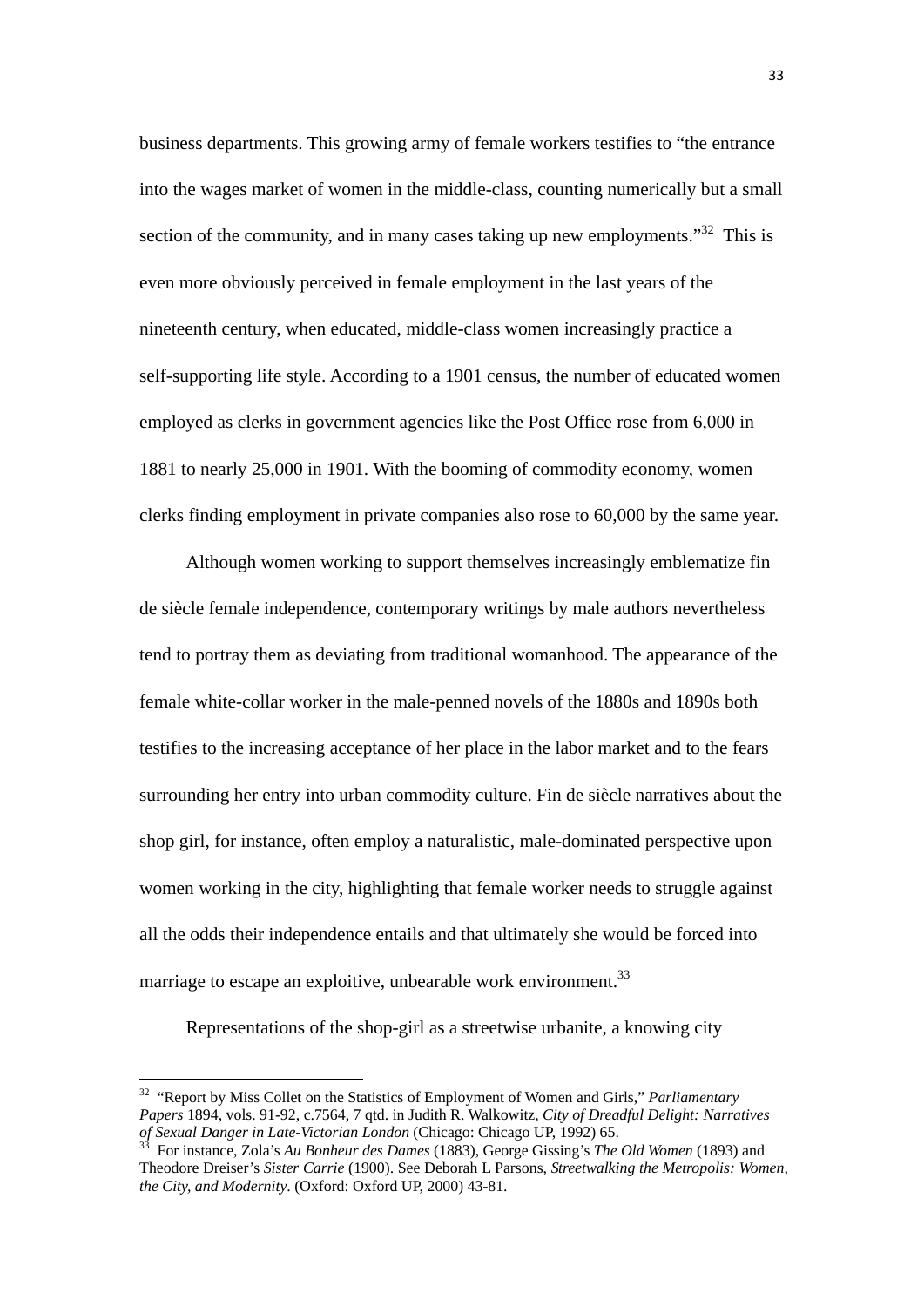character of questionable respectability, are particularly predominant in these male-authored naturalistic novels of the 1880s and 1890s, which tend to portray their heroines as sexually attractive shop girls who work in fashionable West End shops or department stores. As Deborah Parsons indicates, male authors like Zola, Dreiser, and Gissing portray women working in the world cities of London, Paris, and Chicago respectively with the voyeuristic perspective of the naturalistic flâneur. As well as Gissing, fin de siècle British male writers like Meredith, Grant Allen, and H. G. Wells all take up the subject of the working woman and her exploration of the public world, yet underlying their interest in her emancipation is "a voyeuristic fascination with her sexuality" (Parsons 83). These unmarried, emancipated women depicted by the male authors are thus often judged as sexually threatening to masculinity of the fin de siècle.

While sharing with naturalistic writings of this period an intention to lay bare the dire aspects of lives led by the lower-class, these narratives nevertheless represent the male and often anti-feminist views on female autonomy and independence that the shop girl embodies through transgressing prescribed femininity. In these narratives, the shop girl is often a woman from the working or the lower-middle class, the latter a déclassé not uncommon in fin de siècle England, and is driven to work out of economic necessity. The spaces she works, including shops of all kinds and the department stores emerging since the later half of the nineteenth century, are represented more often than not as improper, dangerous, and unwholesome to the female worker, who might be subject to low payment, long working hours, and even sexual harassment if her work requires frequent contacts with customers of the other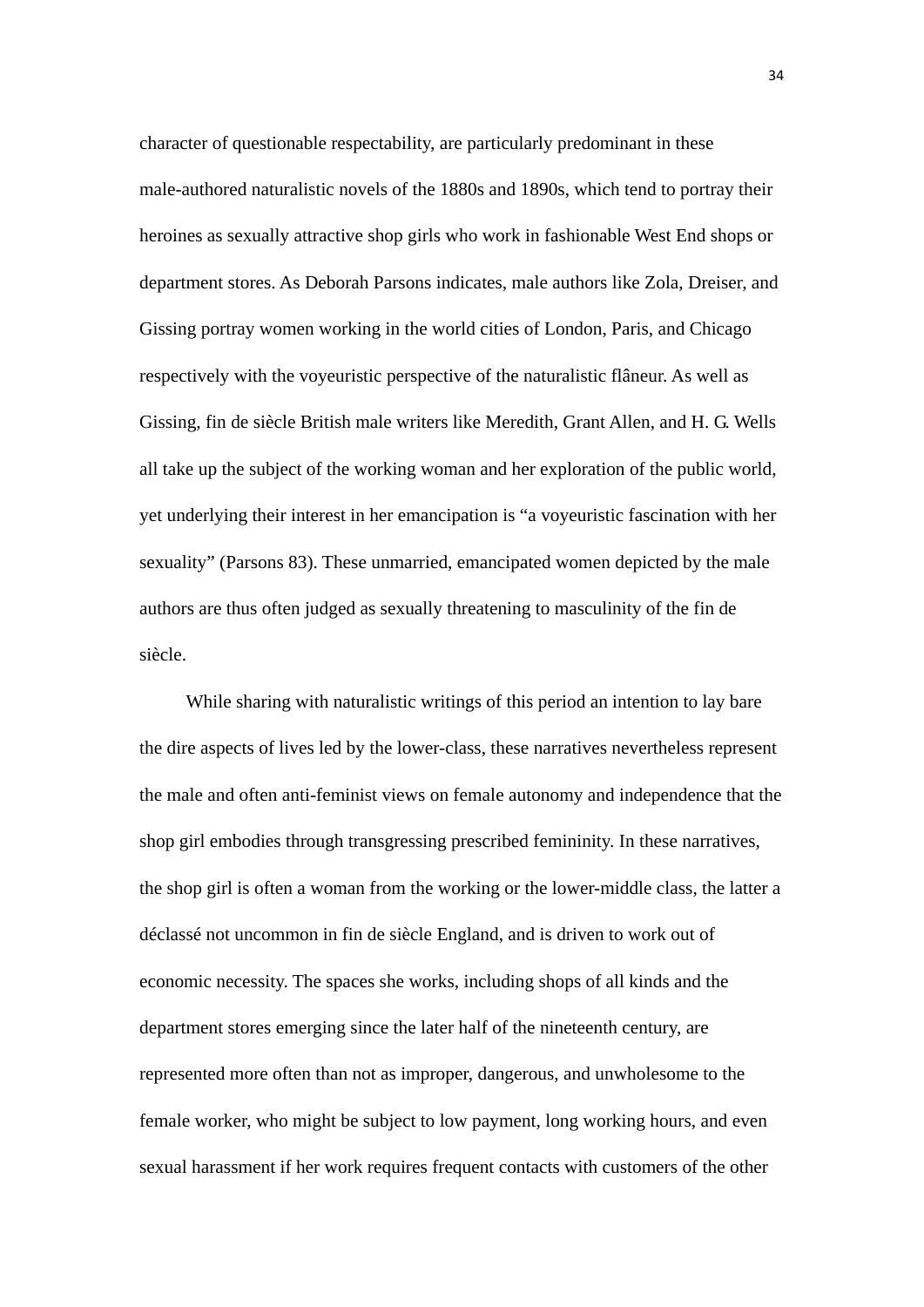sex.<sup>34</sup> The shop work therefore is usually described as transitional for especially girls from the lower middle-class, whose aspiration or career-making, if any, would eventually have to give way to their hasty marriages, a textual arrangement made in compliance with Victorian standards of womanhood.

 As male authors dominated the image of the New Woman in the fin de siècle, accounts of women's urban experience from their own perspective have tended to be overlooked. While these male-authored narratives represent a grim picture of how fin de siècle capitalism and consumer culture exploit the female laboring body through a largely patriarchal lens, feminist scholars nowadays have started to read against the grain of these narratives by pointing out that the shop girl might embody female independence and transgression of separate spheres through simply working and occupying public spaces of the city at the turn of the century.<sup>35</sup> Arlene Young has noted the liberating effect of white-collar work on women in fin de siècle narratives, showing how the self-supporting shop girls "provide spirited and adventurous heroines for many novels of the 1890s and early 1900s" (1999: 128). Sally Ledger indicates that rather than representing merely the female spectacle or the exploited female body subject to male, capitalistic and voyeuristic forces, the shop girl is "a

<sup>&</sup>lt;sup>34</sup> In her interdisciplinary study of labor, leisure, and the shopgirl in fin de siècle London, Lise Shapiro Sanders indicates that contemporary British male writers like George Gissing and W. Somerset Maugham portray shop labor as a degrading activity for women, particularly threatening to the performance of the gentility associated with proper femininity. In addition to its "sweated" aspects, shop labor is viewed as degrading in its production of boredom, an experience imagined as characteristic of the shopgirl's everyday life. See Lise Shapiro Sanders, *Consuming Fantasies: Labor, Leisure, and the London Shopgirl, 1880-1920* (Columbus: Ohio State UP, 2006) 97-100. See also Emma Liggins, *George Gissing, the Working Woman, and Urban Culture* (Aldershot: Ashgate, 2006) 101-16.

<sup>35</sup> See Sally Ledger, "Gissing, the Shopgirl, and the New Woman," *Woman: A Cultural Review* (1995) 265-74; Lise Shapiro Sanders, *Consuming Fantasies: Labor, Leisure, and the London Shopgirl, 1880-1920* (Columbus: Ohio State UP, 2006); Emma Liggins, *George Gissing, the Working Woman, and Urban Culture* (Aldershot: Ashgate, 2006); Deborah Parsons, *Streetwalking the Metropolis: Women, the City, and Modernity* (Oxford: Oxford UP, 2000) 50-56.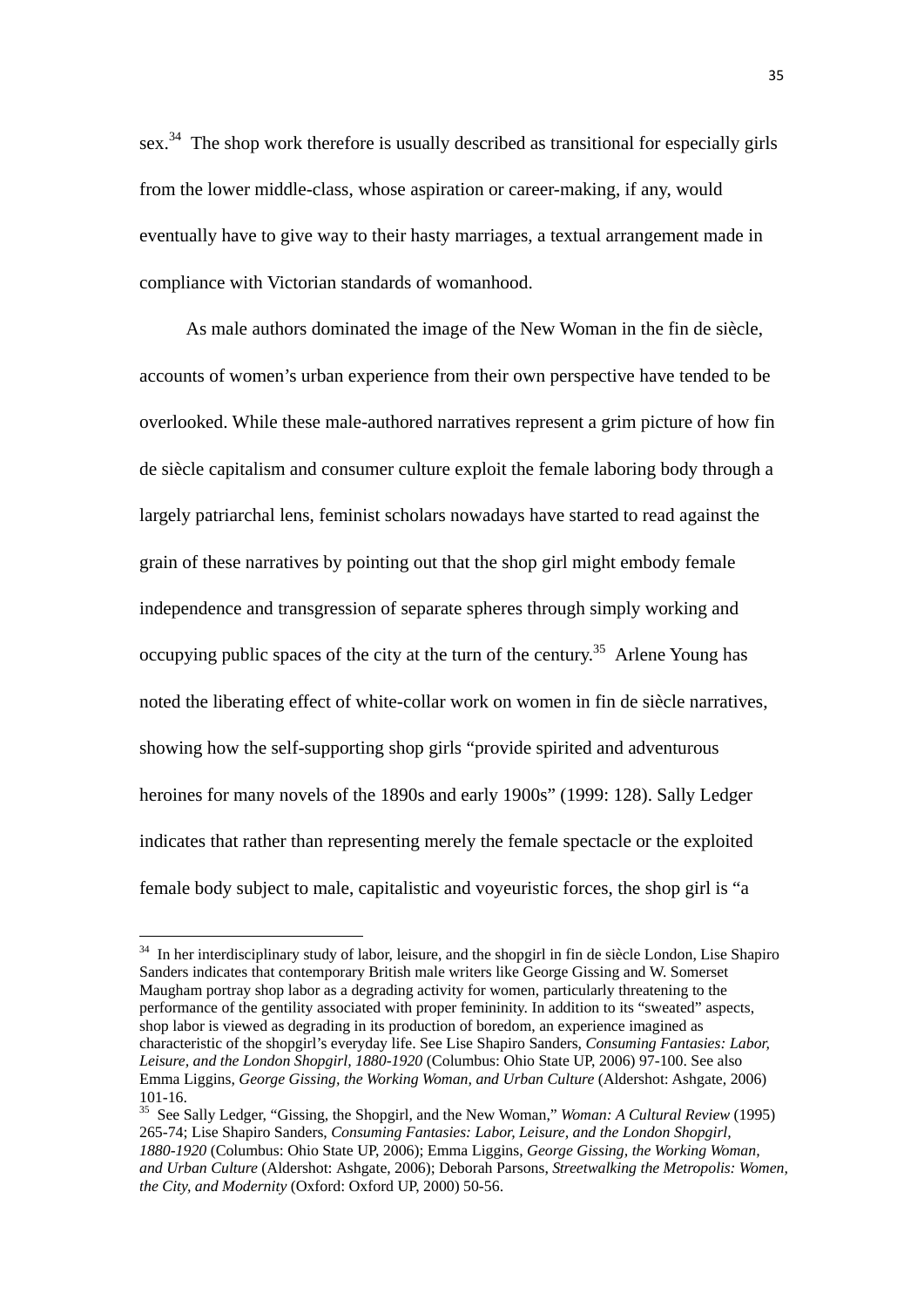figure inhabiting the metropolis in a more self-confident and disruptive way than the shopgirl-as-victim-of-capitalism narrative puts forward" (268). Or Judith Walkowitz writes, manifesting female visibility in and negotiation of the fin de siècle city's gendered space, these shop assistants, or girls in business "were neither ladies nor streetwalkers but a new category of working women in the third tertiary sector of the economy" (1992: 24). The shop girl is thus redeemed from her passivity and vulnerability, and rendered a sexually and socially disruptive, imposing figure at the fin de siècle city.

 Levy's *Romance of a Shop* portrays the shop girl as embodying such female independence practiced against the backdrop of the fin de siècle city's increasingly commodified culture. In the opening pages of the novel, Gertrude Lorimer and her single sisters are forced by the sudden death of their father to choose between traditional marriage and a life on their own, the latter a more challenging and unconventional choice in the eyes of their comparatively conservative relatives or friends. Rather than going into the marriage market or the conventionally feminine, domestic work fields like teaching or nursing, which is of "the dull little ways by which women, ladies, are generally reduced to earn their own living" (55), the Lorimer sisters choose to work as self-employed photographers, opening a shop of their own in London's Upper Baker Street. Their choice of shop work is, of course, not without opposition. The proposal of working for their own meal tickets is strongly opposed by the sisters' rich aunt, who is scandalized by the fact that her dead sister's daughters should go into business as single women, a choice deemed by her as unbecoming to women of the respectable class and inviting moral and sexual dangers.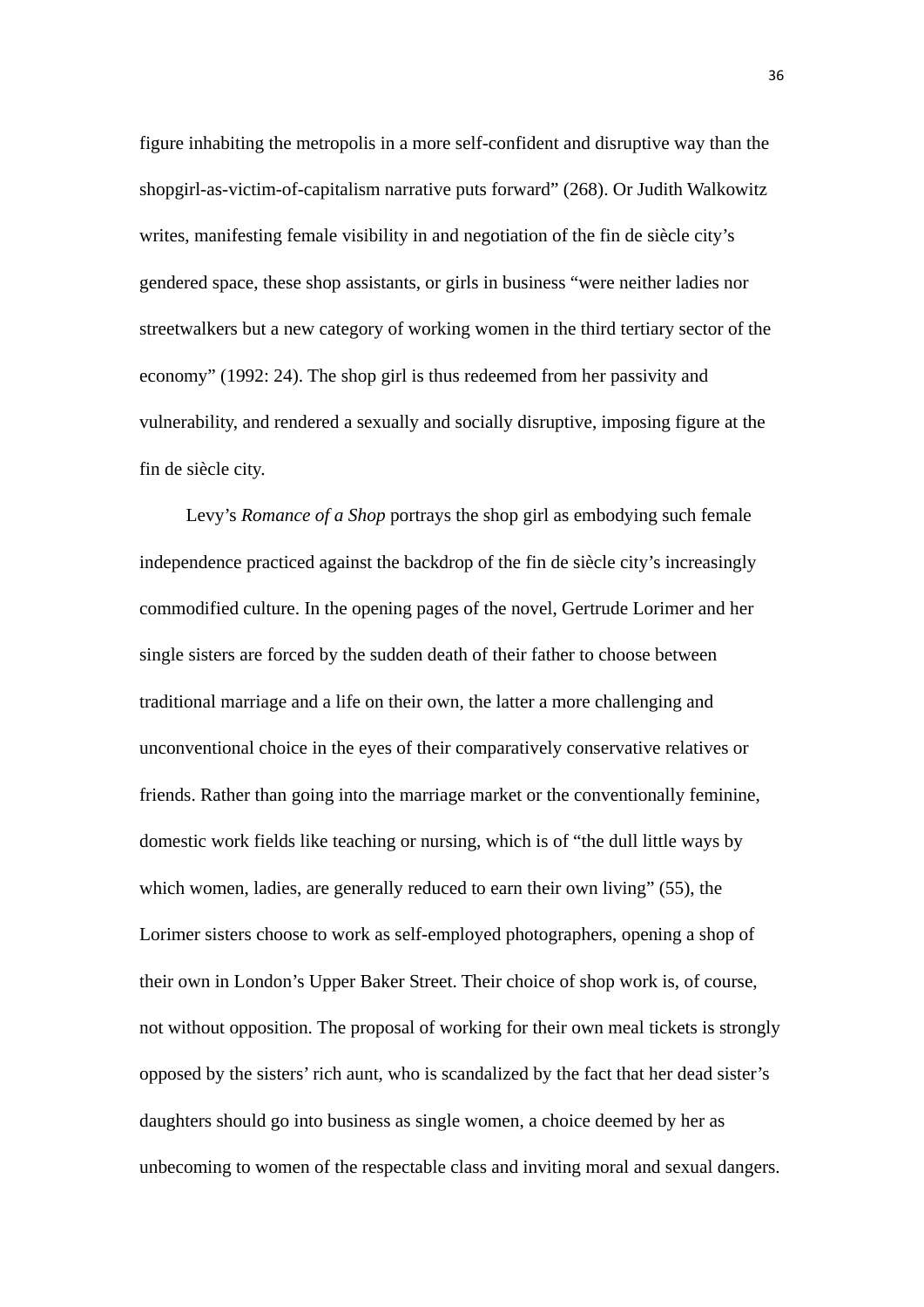To the aunt, to go into business is "dangerous and unwomanly," for it entails not just the "loss of caste, damage to prospects—vague and delicate possession of the female sex," but most importantly "complicated evils which must necessarily arise from an undertaking so completely devoid of chaperones" (72). In her outright condemnation of female independence attempted by her nieces working as self-employed photographers, the aunt represents exactly the often reactionary view of women's work by Victorian traditionalists who tend to associate work, women, female publicity, and the resultant disruption of the middle-class gender boundary of the separate spheres.

 In stark contrast with her aunt's conventional sense of womanhood, Gertrude, who takes the initiative in persuading her sisters to opt for a life of independence, finds that shop work allows greater opportunities and freedom than jobs like nursing or teaching that most women of her class are supposed to take when work is needed. As the novel demonstrates, opening a shop of their own means to Gertrude and her sisters also opening up to new social possibilities, wider inter-personal contacts, and not the least, the city's richly public life, all of these being new social experiences inaccessible to traditionally feminine, domestic works. The shop business is thus described by Gertrude as beneficial to the future of women's work, because it is "progressive" and "a creature capable of growth," the "very qualities conventional women's work is dreadfully lacking" (55). Departing from the more traditional views of female work presented by her aunt and even her elder sister Fanny, who are "behind the age" in thinking that decent women should never work, Gertrude's is a view adopted by a woman "intensely modern," "a free woman, ready for action"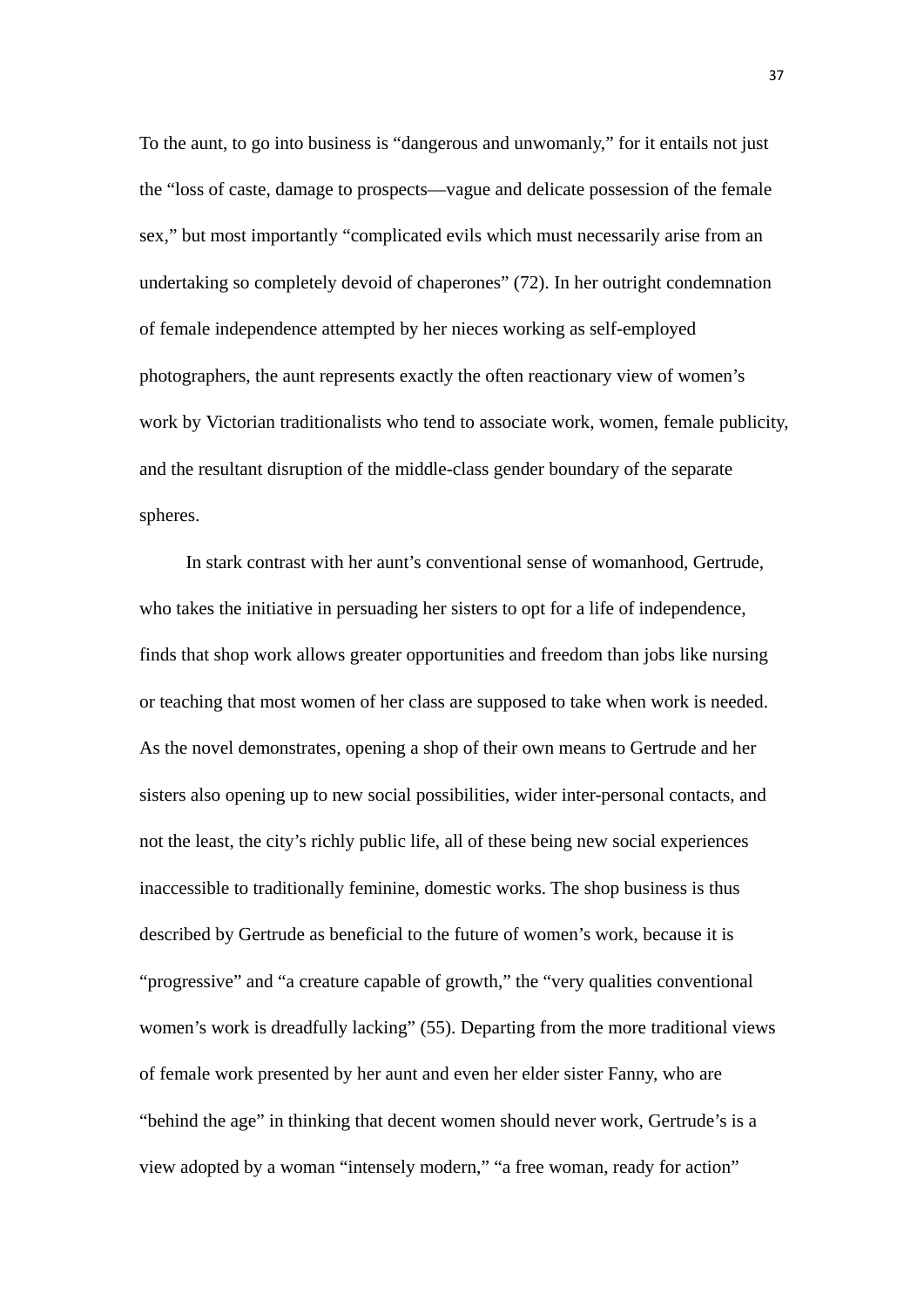(54-59).

Yet Levy does not simply turn up a rosy picture of young ladies making success as working women in *Romance of a Shop*. The Lorimer sisters opening a shop are presented as subject to the ups and downs of the market, which pose threat as well as opportunity to these fledglings managing to stand on their own in London's competitive business ambience. Gertrude, for instance, often has to worry about the prospects of the shop business before they eventually come across promising owing to the diligence and hard work practiced by the female photographers. The pressing needs to make both ends meet on a daily basis, to cater for the public taste so as not to lose business, are particularly felt by Gertrude as shopkeeper, who realizes that for anyone wanting to achieve success in the business world, "only a plank" lies "between them and the pitiless, fathomless ocean," "into whose boiling depth hundreds sank daily and disappeared, never to rise again" (95). To Fanny, the most delicate of the Lorimer sisters, this harsh reality even drives her to fits of hysteria and constant crying. Still another grim picture of the shop girl working for her survival in the city is discernible in Miss Stéphanie, who earns her livelihood as dressmaker below the very floors the Lorimer sisters occupy. Facing stringently financial difficulties resulting probably from slack business, Miss Stéphanie attempts suicide and is ultimately forced to move out of her lodging place. A contrast with the Lorimer sisters as paradigms of established women workers, the female dressmaker falling down from her pursuit of independence thus signifies to Gertrude, who finds the story of Miss Stéphanie "made her sick at heart," (95) what might become of women failing to secure for themselves a foothold in the city's exacting and still gendered working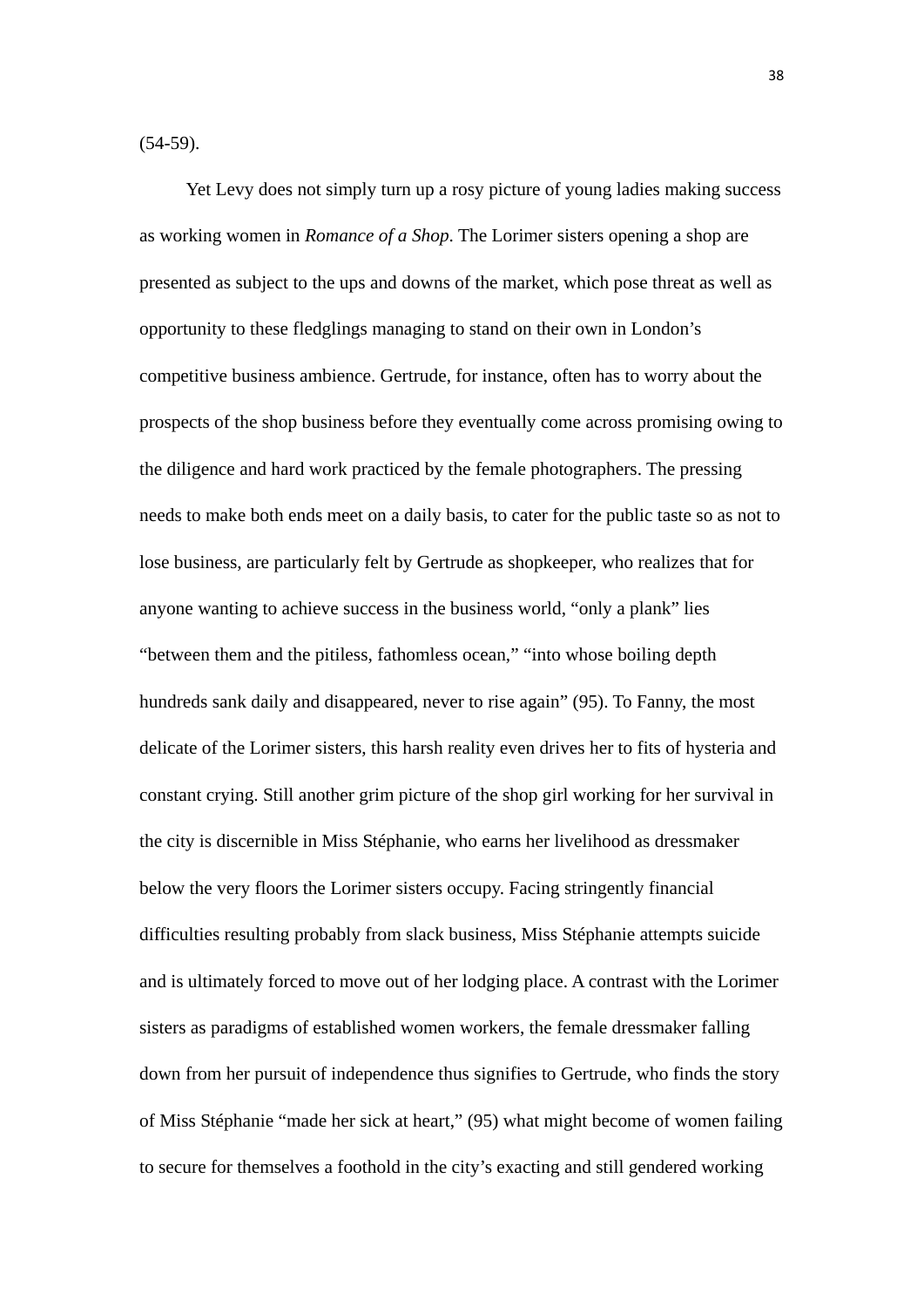ambience.

## **Female Public Visibility in the City**

As is discussed, shop work provides fin de siècle middle-class women like the Lorimer sisters with a means of practicing self-independence and pursuing an unconventional career. Their public walking and everyday activities in the city, however, entails no less independence and unconventionality at a time when female streetwalking as well as career-pursuing was strongly opposed by traditionalists. In her article entitled "Out Walking," Eliza Lynn Linton, a contemporary novelist and journalist, reveals herself as one of those arguing against female public walking growing popular since the later half the nineteenth century. Warning that women of particularly the respectable classes might risk losing their reputation and exposing themselves to sexual danger in pursuing the freedom of streetwalking, she thus questions:

> Is it a fact that modest women are continually being spoken to if they walk alone? And that even two well-bred, well-dressed, and well-conducted girls together are not safe, however quiet their demeanor and unalluring their attire? . . . What becomes of the modest single women of the middle-class ranks, who . . . are obliged to walk alone, yet who never dream that they are thereby reduced to the standard of social evils? (Qtd. in Nead 66)

These are questions frequently asked by late-Victorian traditionalists repelled by the increased female public walking, yet through highlighting the presences of women occupying public spaces, they nevertheless point out the very fact that the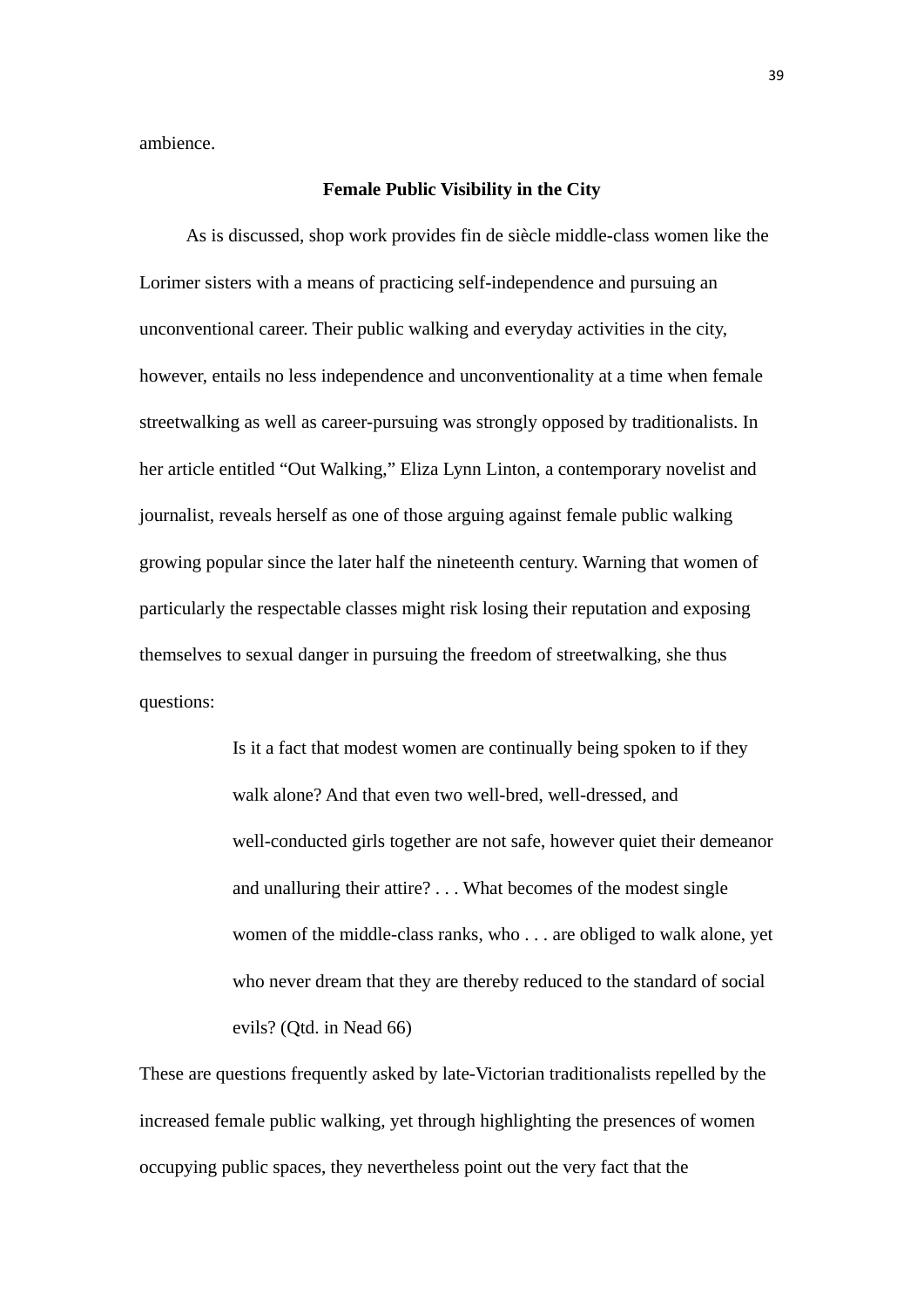unaccompanied public walking is more and more commonly practiced by women at the fin de siècle.

 In *Romance of a Shop*, Levy engages in the issues of fin de siècle female streetwalking through having the Lorimer sisters opt for urban public life which their shop work necessitates and which brings them to constant challenges of the barriers imposed upon female use of public spaces. The novel portrays the Lorimer sisters as highly conscious of their position in the city's public spaces, as streetwise girls knowing how to keep themselves from any dangers their business errands or simply pleasurable strolling in the streets might incur. Rather than seeking protection in conventional chaperonage, these girls cultivate a more practical sense of self-reliance as a shield against any moral and sexual dangers their public walking may invite. This is how Gertrude and Lucy justify their frequent unaccompanied, public walking demanded by the shop work, which requires going about to public places with the clients, whom they may know nothing about:

> "It is a mere matter of convention, is it not?" cried Gertrude, more anxious to persuade herself than her sister. "Whether a man walks into your studio and introduces himself, or whether your hostess introduces him at a party, it comes to much the same thing. In both cases you must use your own judgment about him."

"And whether he walks down the street with you, or puts his arm around your waist, and waltzes off with you to some distant conservatory, makes very little difference. In either case the chances are one knows nothing about him." (97)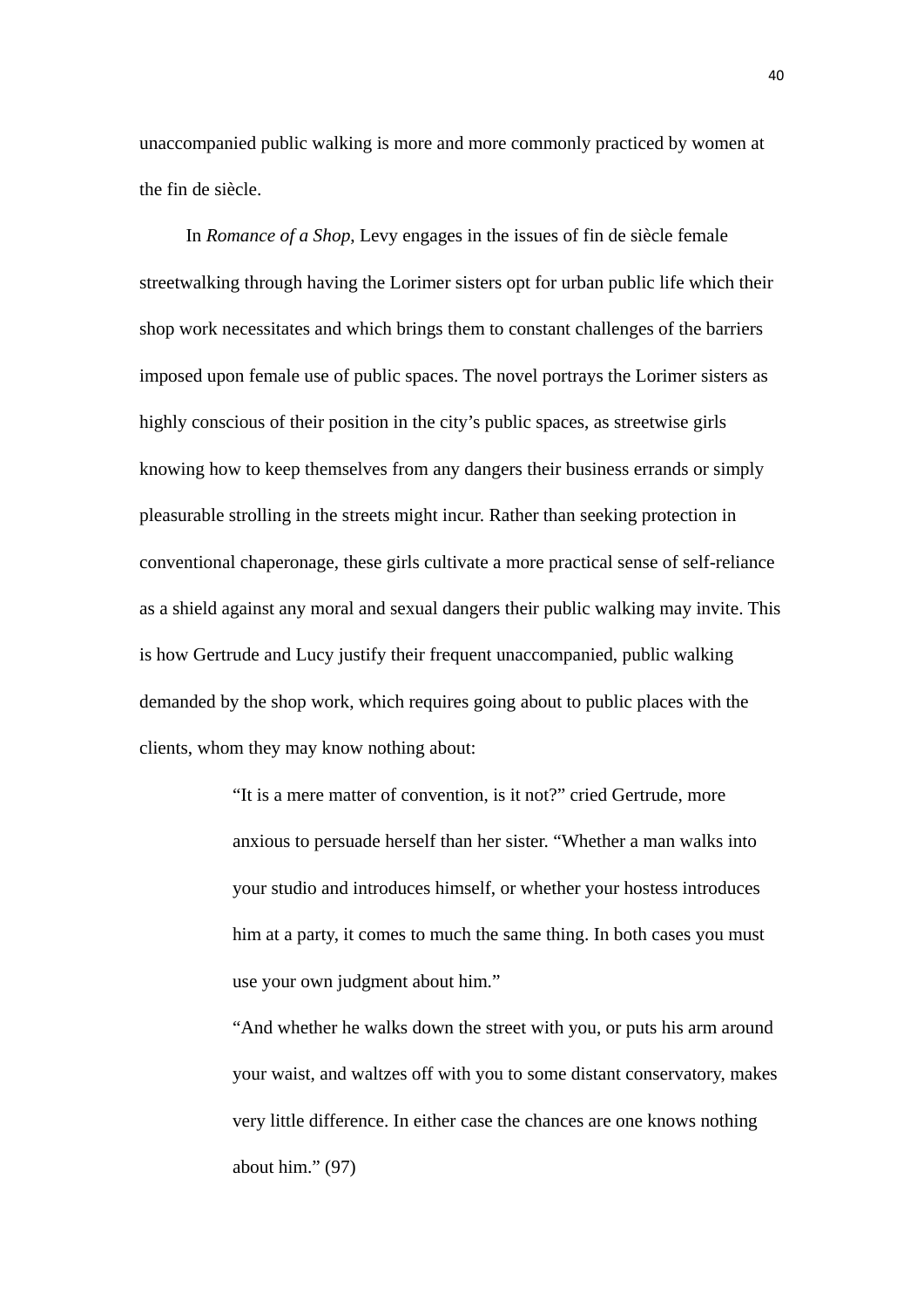Assuming a modern, unconventional attitude toward female public walking, both Gertrude and Lucy have an ironical view of the long-held Victorian bourgeois social decorum while asserting that women had better count on themselves to make judgment of the other sex on any public occasions.

 Throughout the novel Gertrude and Lucy present themselves as women capable of transgressing the fin de siècle city's still gendered public spaces, though in doing so they inevitably invite the often accusing glance from those casting a moral, conservative view on female unaccompanied public visibility. As well as exploring the city on foot, the Lorimer sisters are frequent users of mass public transport like the omnibuses and the underground, the two important vehicle inventions of the nineteenth century. Phyllis is depicted as availing herself of the underground railway to have pleasurable tours around the city. Lucy also uses the third-class carriage to transport herself between London and the suburbs. Gertrude takes to particularly the omnibus, the plebeian, modern vehicle proving to her a means of navigating and browsing through the bustling city. The omnibus, in providing a democratizing way of observing the cityscape, offers also for Gertrude the possibility of transgressing the city's gendered spaces. In an episode describing the usual bus ride around the city carried out by Gertrude alone, who treats such a trip as inspiring and liberating, the female passenger nevertheless finds herself confronting a view that sees things in the opposite way:

> One bright morning towards the end of January, Gertrude came careering up the street on the summit of a tall, green omnibus, her hair blowing gaily in the breeze, her ill-gloved hands clasped about a bulky note-book.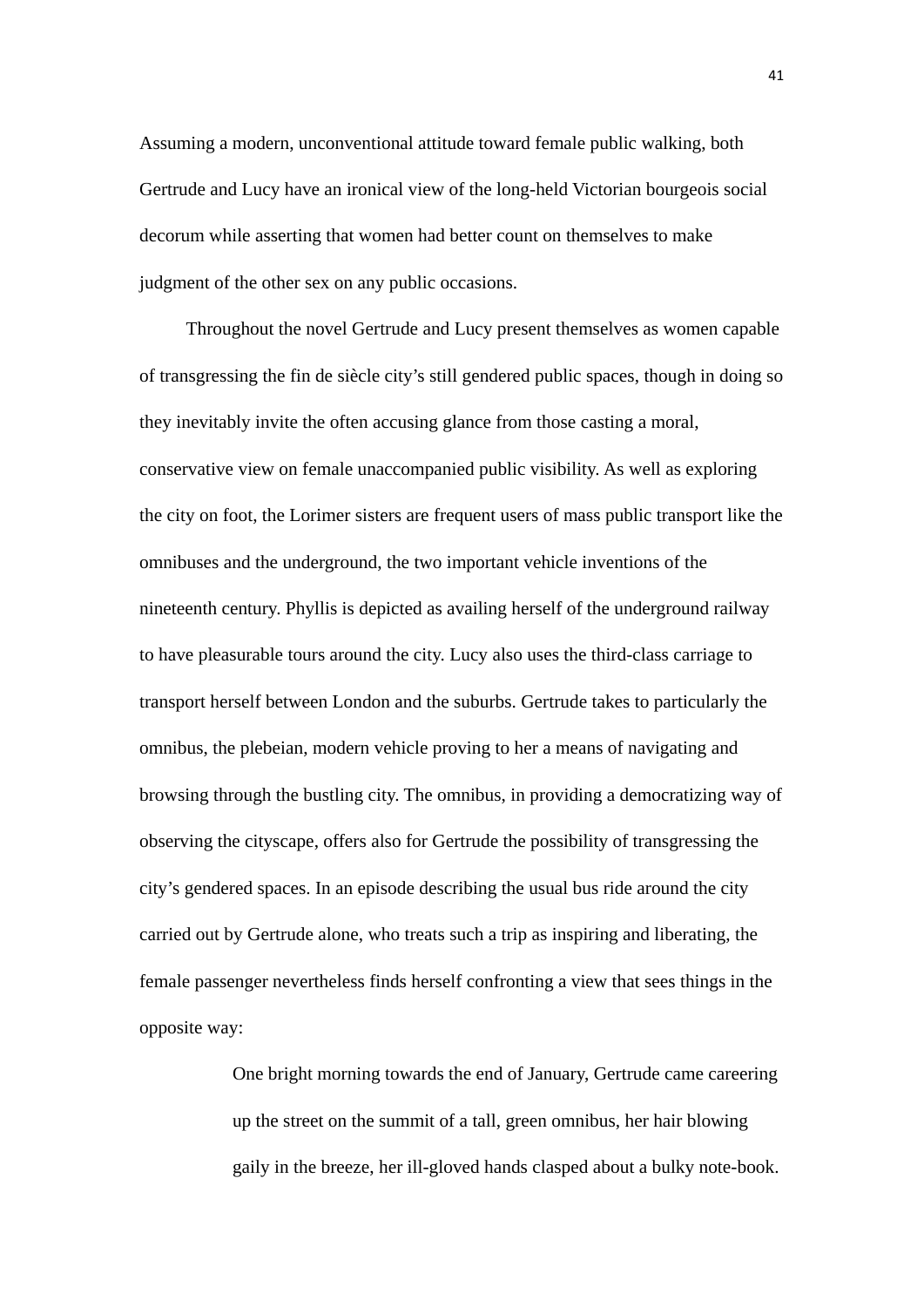Frank, passing by in painting-coat and a sombrero, plucked the latter from his head in exaggerated salute, an action which evoked a responsive smile from the person for whom it was intended, but acted with quite a different effect on another person who chanced to witness it, and for whom it was certainly not intended. (99)

While responding to the salutation from a male acquaintance, Gertrude is not aware that her behavior is open to judgment by another person, whose well-meaning comes the other way round. This is no other than her aunt, who, to Gertrude's dismay, comes dashing past in an open carriage, a "look of speechless horror" on her countenance (99). Gertrude, however, is able to justify to her aunt, who takes her to task for manifesting unduly female public presence, that her public visibility in the city is a social pleasure legitimately enjoyed by women of her class, who have none of the conventional social opportunities yet rely on "judgment and self-respect" in "[their] relations with people, under any circumstances whatever" (101). In this way, Gertrude proves herself and her sisters to be examples of modern, independent women claiming their rights to the city's public spaces instead of the "complicated evils" which her aunt and many contemporary traditionalists have claimed arising from women's unchaperoned public walking.

## **The New Woman as Writer**

 As with the representation of the shop girl as deviating from conventional femininity by many fin de siècle male authors, the picture of the woman writer in this period is rendered no less negatively in many contemporary male-penned writings. In the popular press of the fin de siècle period, the female writer is one of the New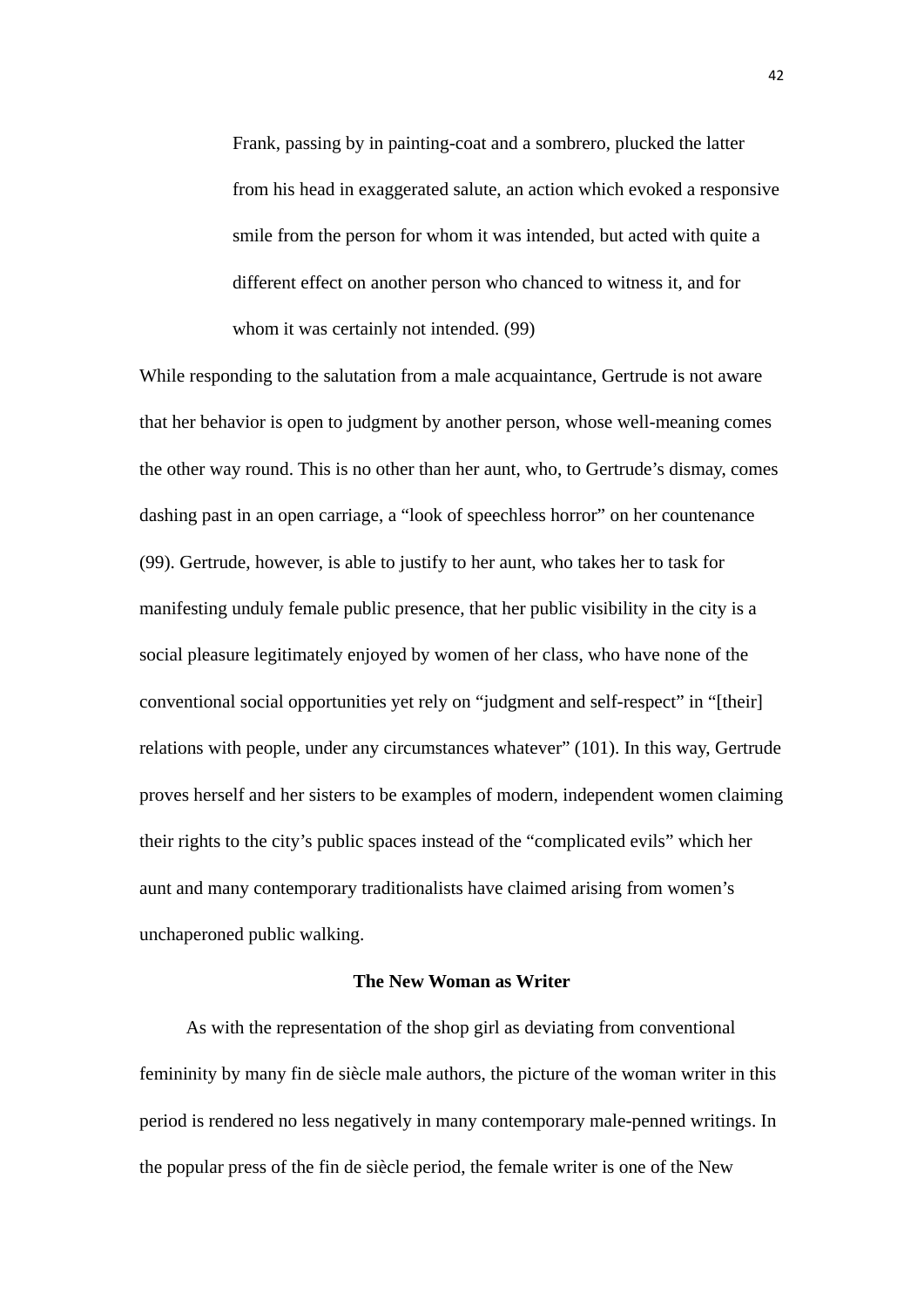Woman types commonly satirized. In popular journals like *Punch*, the female writer is often represented as either too knowing or too innocent, too masculine or too feminine, suggesting that the female gender is unfit for the writing enterprise. On the one hand, the female author is seen either as "a love-hungry spinster, living her life vicariously through her works" or as "an innocent young lady, writing about matters she knows nothing about and making herself unattractive in the bargain" (Marks 81). The overtly feminization of women as popular, romance writers by the male satirists is thus employed to come to the conclusion that women are not fit for serious literary work and that their writing is more often than not shallow.<sup>36</sup>

On the other hand, women trying their hands at serious writings, which have long been a realm occupied by male authors, are stigmatized as unwomanly or falling short of the perspective needed to sustain such an effort. A *Punch* rhyme of 1894 thus ridiculed the New Woman as female writer:

There is New Woman, and what do you think?

She lives upon nothing but Foolscap and Ink!

But, though Foolscap and Ink form the whole of her diet,

This nagging New Woman can never be quiet!

Another instance of the New Woman writer as a sexually threatening presence is found in a cartoon in the *Idler* of 1894 depicting a man intimidated by women throwing books at him, these books by the contemporary advanced female writers like Sarah Grand and Emma Frances Brooke signifying particularly a threat to fin de siècle

<sup>36</sup> See Patricia Marks, *Bicycles, Bangs, and Bloomers: The New Woman in the Popular Press*. 80-89. Male satirists often complain about the shallowness of female writing, which lacks "gusto and depth" (84) and "adult literary ingredients as grammar, style and common sense" (85). Stereotypes on the female novelists as producing "inflated romantic verbosities with little plot and less significance" (80).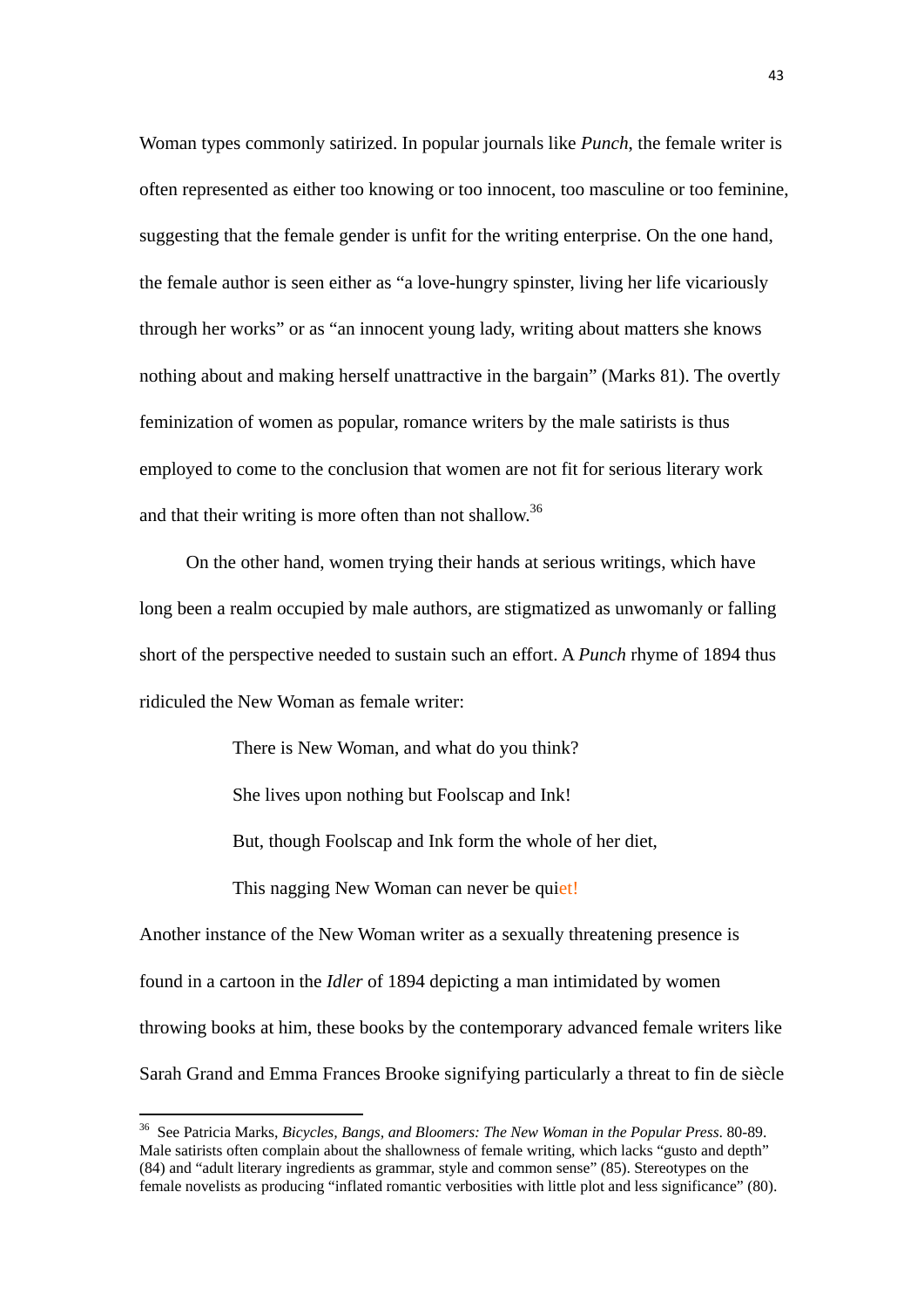male sexual/gender identity.<sup>37</sup>

 By contrast, the image of the female writer is rendered more positively in fin de siècle novels by New Women writers. These feminist writers, who often project a self-image onto their portrayals of the New Woman writer-heroine, are prone to offer sympathetic observations on the obstacles and battles she needs to fight to seek literary enterprise as a means of achieving self-assertion and self-fulfillment.<sup>38</sup> As well as portraying the writer-heroine as fighting against the patriarchal forces discouraging her literary pursuit, these feminist writers represent how she negotiates with the fin de siècle's increasing commodification of literary production, a phenomenon ascribed by the contemporary gender-biased, discriminating male writers to the female intrusion into the literary market.  $39$  Femininity was a trope commonly employed by fin de siècle male writers to deplore the degeneration of a literary market increasingly invaded by the emerging women writers and mass readers. Women writers of this period were accused by their male counterparts of producing superficial, trashy works appealing to a largely undistinguishing female readership. Not only the author of mass culture text is gendered, but also the production of this text is considered to be gendered. The woman taking part in the emerging mass literary

38 See, for instance, novels like Mona Caird's *The Daughters of Danaus* (1894), Ella Hepworth Dixon's T*he Story of a Modern Woman* (1894), Sarah Grand's *The Beth Book* (1897), or Mary Cholmondeley's *Red Pottage* (1899). For the updated studies of the female writer as figured in fin de siècle New Woman fiction, see Margaret Diane Stetz, "New Grub Street and the Woman Writer of the 1890s," T*ransforming Genres: New Approaches to British Fiction of the 1890s* (Basingstoke: Macmillan, 1994) 21-45; Lyn Pykett, "Portraits of the Artist as a Young Woman," *Victorian Women Writers and the Woman Question* (Cambridge: Cambridge UP, 1999) 135-50; Penny Boumelha, "The Woman of Genius and the Woman of Grub Street: Figures of the Female Writer in British Fin de Siècle Fiction," *English Literature in Transition* 40.3 (1997): 164-80.

 $37$  For more on the implications of this cartoon satirizing the female writer/writing, see Margaret Beetham, A *Magazine of Her Own? Domesticity and Desire in the Woman's Magazine, 1800-1914* (London: Routledge, 1996) 132<br>  $\frac{38}{132}$ 

<sup>&</sup>lt;sup>39</sup> For more on the commodification and feminization of the fin de siècle literary market, see Andreas Huyssen, "Mass Culture as Woman: Modernism's Other," *After the Great Divide: Modernism, Mass Culture, Postmodernism* (London: Macmillan, 1986) 44-64.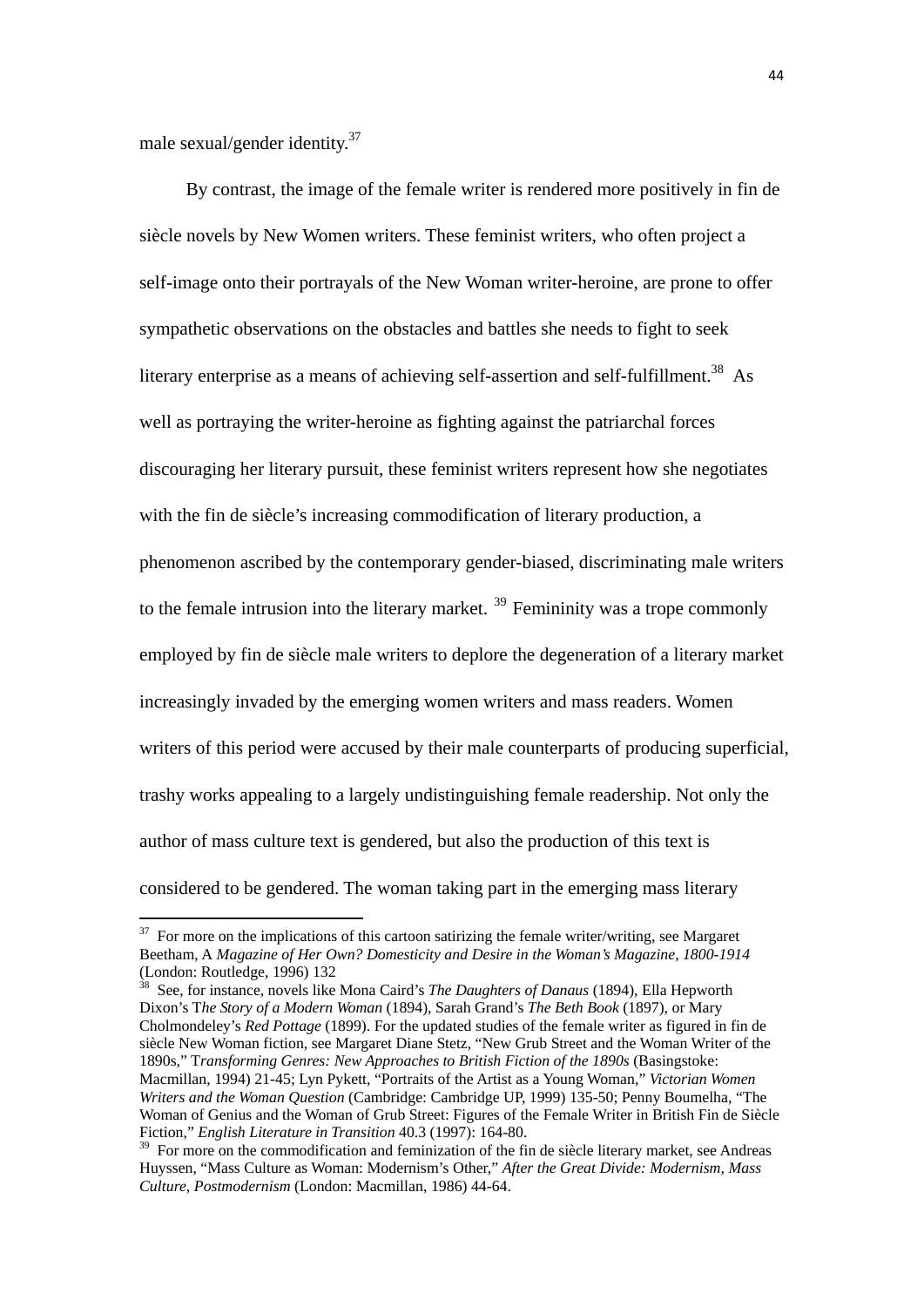market as a professional writer thus not only finds for her an opportunity of getting published and realizing her literary potential but also finds herself complicated in the gendered conception of women, literary production, and mass readership, which is especially perceived in the publishing trade of the fin de siècle when a shared fear about the feminization of literary market was felt by many male writers.<sup>40</sup>

 However intimidating or benign these presences of the writing women in fin de siècle discourses might be, they indicate unfailingly that women writers are taking their place in a new professional world. The establishment of the Institute of Women Journalists in 1895, for instance, signals such a process, and by the end of the 1880s, at least 40 percent of the authors are women at large British publishing houses. Census data in Britain and the United States testifies to women's increased emergence into the profession of journalism. The 1841 census in Britain listed only fifteen women professionally engaged as authors, editors, and journalists. By 1891 this number rose to 660. Between 1890 and 1900 the U. S. census reported an even more dramatic increase in the number of female reporters and editors from approximately  $1000$  to  $2200<sup>41</sup>$ . This emergence of female writers around the turn of the century is largely ascribable to the rise of mass literary market, which creates great demand for cheap papers and books from the working class and the expanding lower-middle class.42 New Journalism, a stylistic change happening to the periodic press of the

 $40$  In her study of gendered cultural production in the fin de siècle period, Elaine Showalter indicates that by the time George Eliot died in 1880, women writers had constituted to their male counterparts "a set of frightening rivals in the literary market" and irritation with the productivity of the successful woman novelist "surfaces [often] . . . in critical essays and stories of the period written by men." See Elaine Showalter, *Sexual Anarchy: Gender and Culture at the Fin de Siècle* (New York: Viking, 1990) 76-77.

<sup>41</sup> See Seth Koven, *Slumming: Sexual and Social Politics in Victorian London* (Princeton: Princeton UP, 2004) 334.

<sup>42</sup> According to an 1898 article published in *Woman at Home*, "hundreds of thousands of pounds of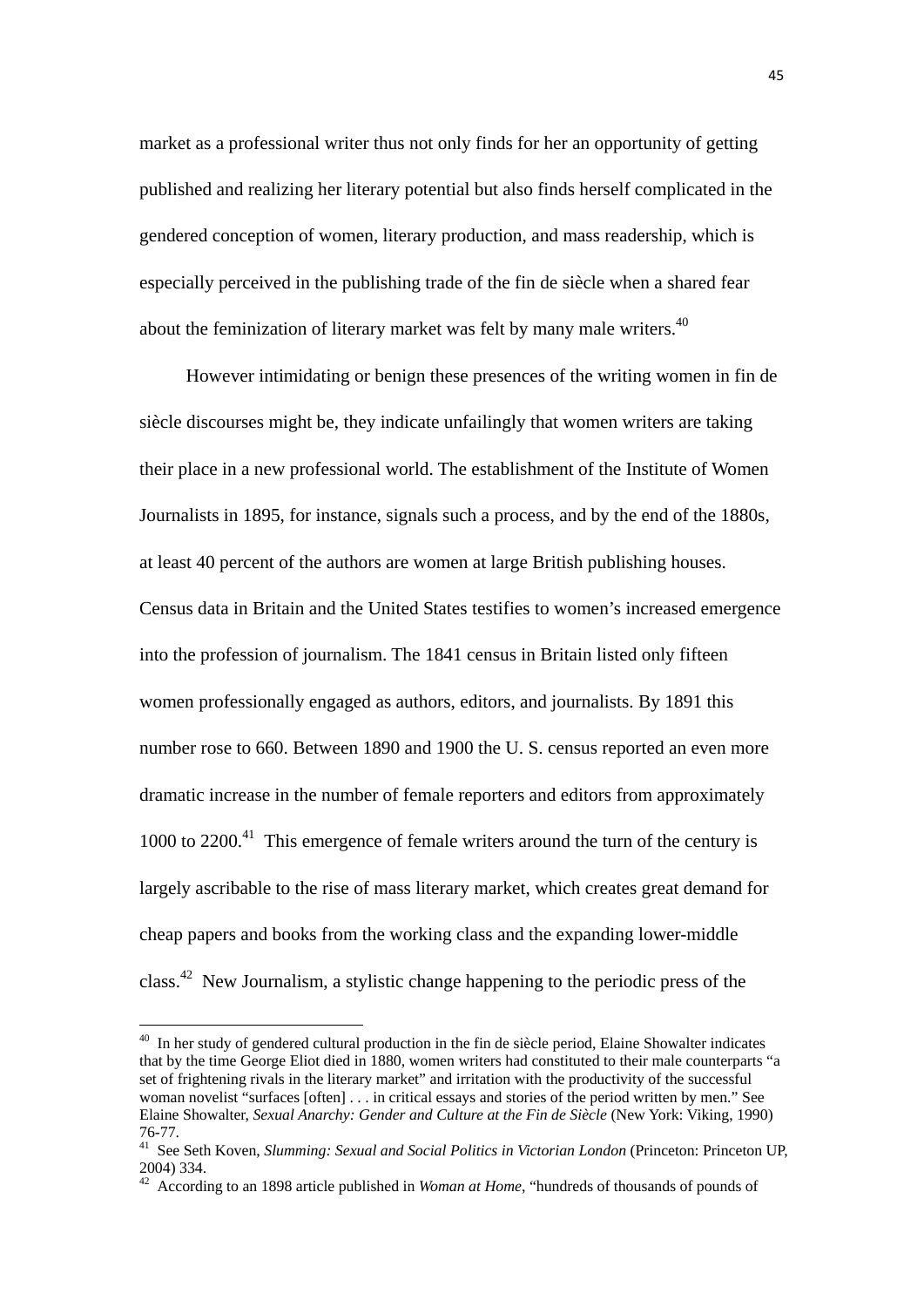1880s and 1890s, characterizes particularly the mass literary production of this period. A style made popular by the publisher George Newes, whose magazine *Tit-Bits* pioneers this stylistic innovation, New Journalism is noted for its lavish use of illustration, the employment of intimate, conversational tones, and a deeply felt sensationalism, the last a feature characterizing also the production of popular literature of this period. $43$ 

 While in *Romance of a Shop* the Lorimer sisters embody female independence by opening a shop of their own and surviving fin de siècle London's competitive business ambience, Gertrude Lorimer, a writer by avocation, exemplifies still another form of female self-assertion through managing to commit herself to literary efforts. That Gertrude is also a female writer finding literary creation a means of self-fulfillment and spiritual comfort is ignored by most critics of *Romance of a Shop*, who tend to focus on the eponymous routines the Lorimer sisters carry out to pursue their life of independence. A closer reading of the novel would, however, reveal that Levy does portray the heroine Gertrude a picture of the aspiring female writer in the city and thus a self-reflexive image of Levy herself,  $44$  both mirroring fin de siècle women writers wanting to assert themselves amidst the increasingly competitive and commercialized literary market, and the turn-of-century city space that offers greater

<u> 1989 - Johann Stoff, amerikansk politiker (d. 1989)</u>

capital are employed in the ladies' newspapers of today; hundreds of bright, talented women, and men too, are busied incessantly in providing by pen and pencil every conceivable sort of information and illustration which can help to tell all the world what the feminine half is doing." See Seth Koven, *Slumming: Sexual and Social Politics in Victorian London* 334.<br><sup>43</sup> See Margaret Beetham, A *Magazine of Her Own? Domesticity and Desire in the Woman's Magazine,* 

*<sup>1800-1914</sup>* (London: Routledge, 1996) 124; W. T. Stead, a journalist of late-Victorian England, whose exposés best exemplify the sensational reportage characterizing his age, introduces New Journslism as that "personal style, that trick of bright colloquial language, that wealth of intimate picturesque detail, and that determination to arrest, amuse or startle" see Judith Walkowitz (1992: 84).

<sup>44</sup> Many scholars have found Gertrude Levy's alter-ego. Levy is herself one of the female writers active in London's literary circles. Levy regularly contributor to fashionable journals addressing particularly the female readership.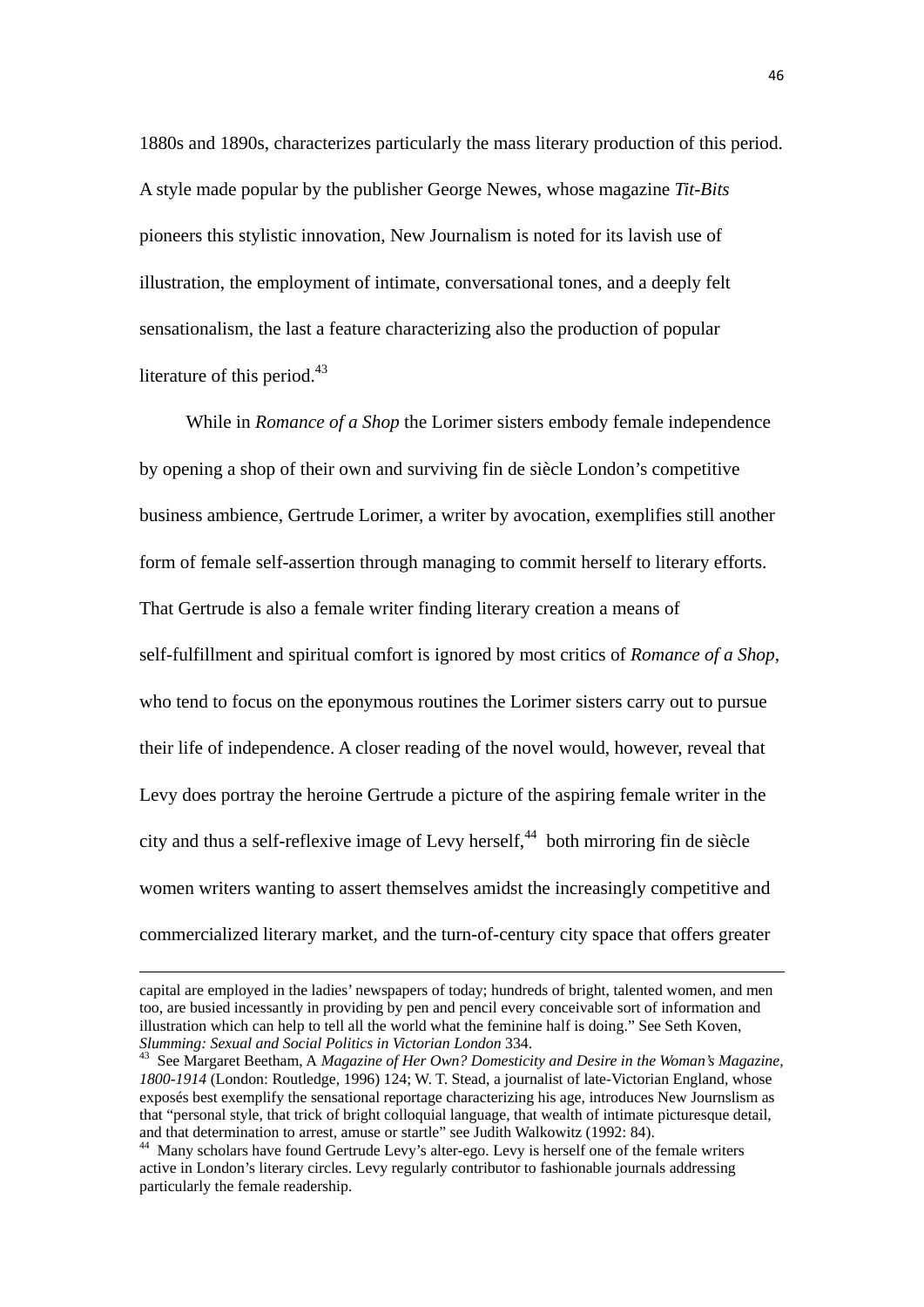opportunities for women would-be writers.

 Gertrude is obviously aware that as a would-be writer, she is entering an enterprise growing competitive in her days. Her talent at writing is indicated at the beginning of the story, when Fanny suggests that Gertrude might make a fortune via her pen, because she writes "so beautifully," (54) an idea rejected by the practical-minded younger sister, who thinks that the literary market has become too competitive to venture upon. However, she never gives up writing even after committing herself to the comparatively more feasible work of photography. While deeming her everyday routine at the photo shop as a necessity to secure financial independence, Gertrude nevertheless mediates upon the limits such life entails:

> . . . Was this life, this ceaseless messing about in a pokey glass out-house, this eating and drinking and sleeping in the shabby London rooms?

 Was any human creature to be blamed who rebelled against it? Did not flesh and blood cry out against such sordidness, with all the revel of the spring-time going on in the world beyond?

 It is base and ignoble perhaps to scorn the common round, the trivial task, but is it not also ignoble and base to become so immersed in them as to desire nothing beyond? (120)

This outburst should not be interpreted simply as her denial of the shop work, which Gertrude as well as her sisters has found helpful and contributive to female independence. It is rather Gertrude's complaint about the lack of perspective such work may involve. It is also her wish to find ways to transcend the changeless pattern of daily shop work.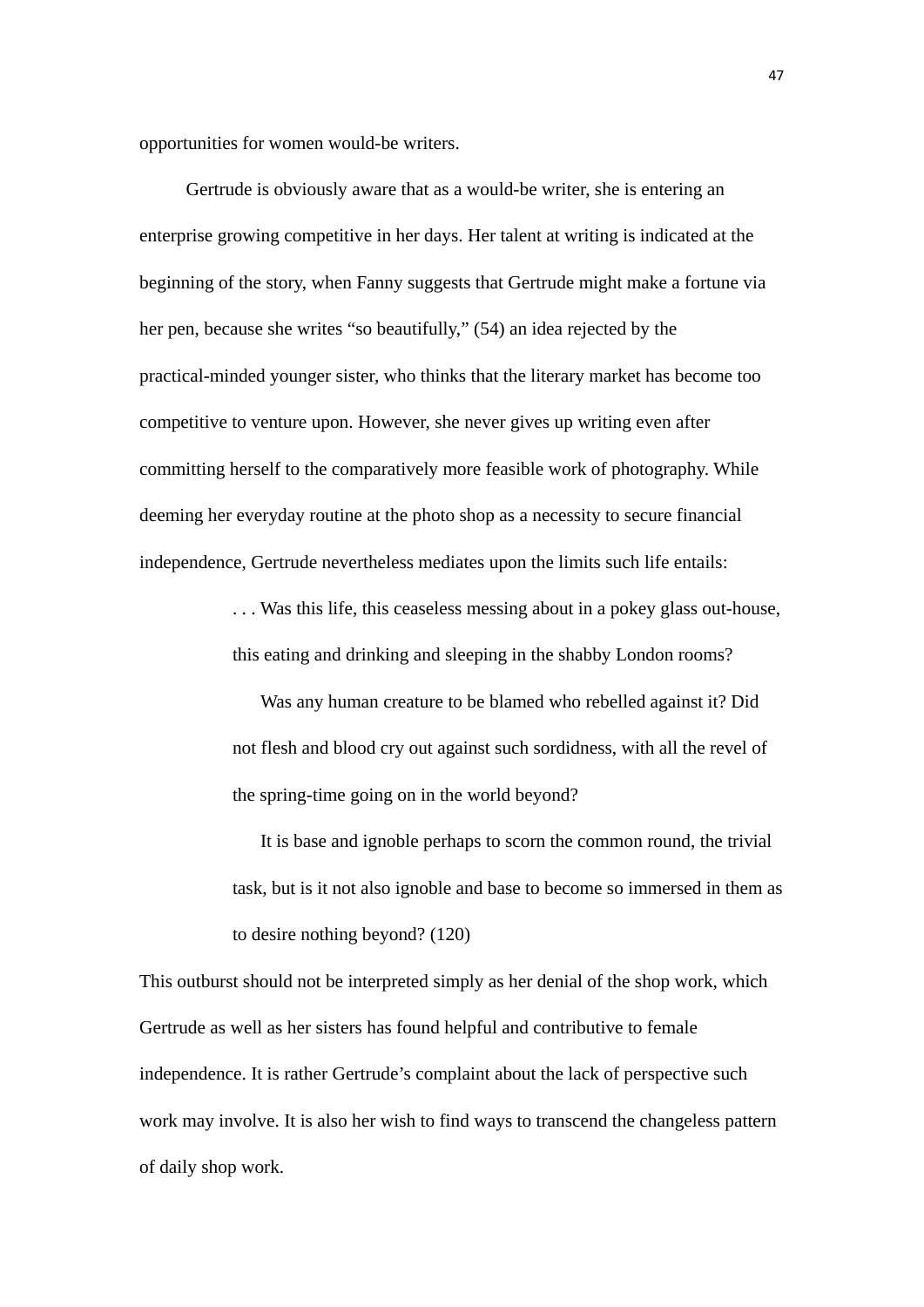In this regard, writing offers Gertrude a means of transcending trivialized shop work and a more elevated way of approaching daily reality. Literary writing is the "old consolation" (119) Gertrude constantly resorts to in the pauses of professional work, a means of transcending her day-to-day routines of shop work. More often than not, Gertrude is portrayed as an urban observer seeing things through the lens of a writer:

> . . . [For] Gertrude, the humours of the town had always possessed a curious fascination. She contemplated the familiar London pageant with an interest that had something of passion in it; and, for her part, was never inclined to quarrel with the fate which had transported her from the comparative tamness of Campden Hill to regions where the pulses of the great city could be felt distinctly as they beat and throbbed. (80)

Passages abound in the novel where Gertrude is found contemplating the city pageant. Her regular walk around Regent's Park before business hours is one of the few occasions she could exorcise "her demons" (119), taking a break from the hustle and bustle of day-to-day work and seeking inspiration for literary production she is embarking on. Besides, the numerous errands Gertrude runs while performing shop work doubtless offers her opportunities of walking and observing the city.

 Portraying Gertrude as a female writer making home in the city, Levy anticipates many New women authors who represent women would-be writers as self-supporting, urban figures making their bare subsistence amidst the fin de siècle city's increasingly competitive literary market.<sup>45</sup> Like most of these writer-heroines,

<sup>45</sup> See, for instance, novels like Mona Caird's *The Daughters of Danaus* (1894), Ella Hepworth Dixon's T*he Story of a Modern Woman* (1894), Sarah Grand's *The Beth Book* (1897), or Mary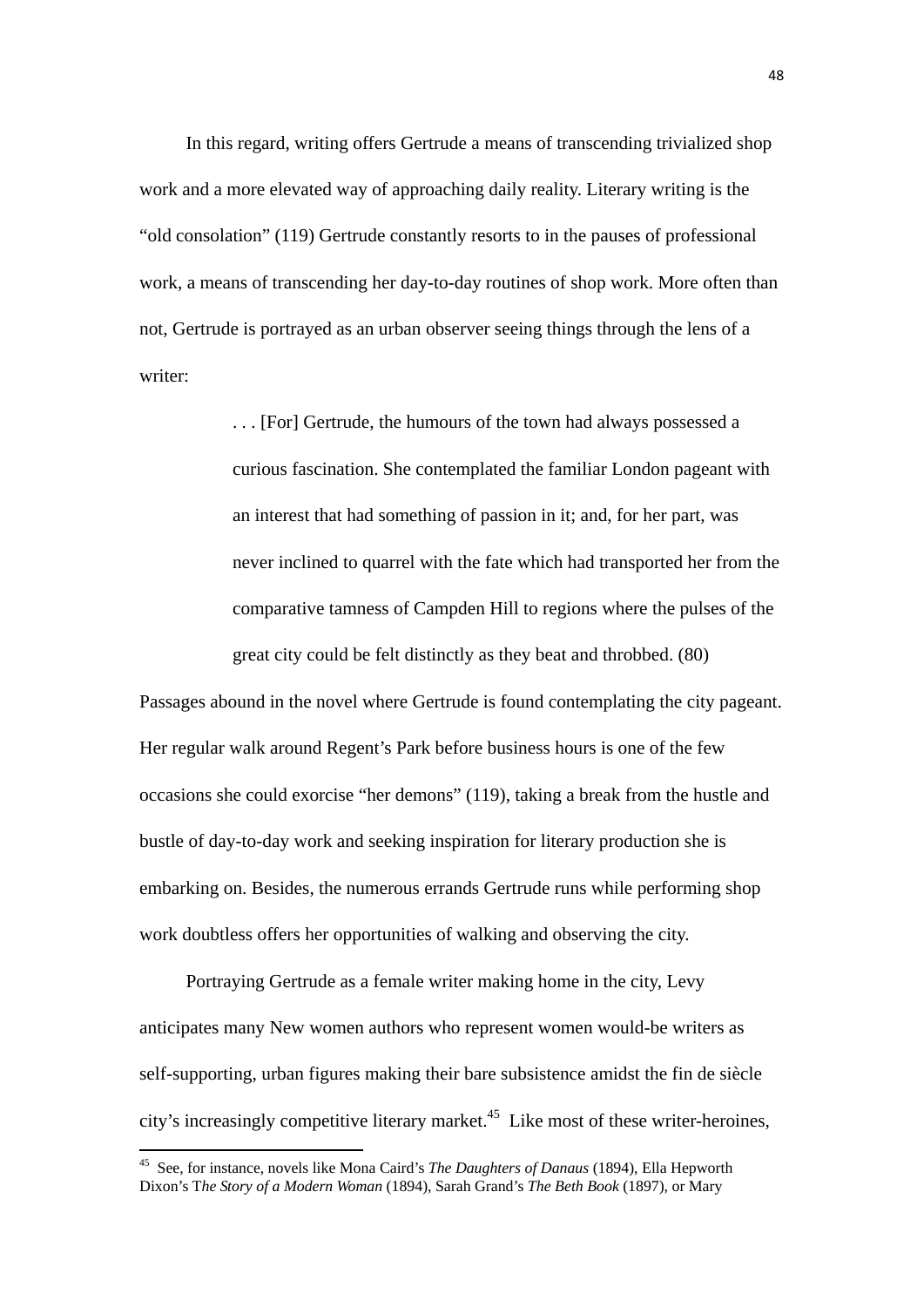Gertrude, when pursuing her literary ambition, is found confronting the traditional view on female employment that demands women engage in works of domestic, feminine nature. Committing herself to literary efforts, Gertrude is by no means going into one of those "dull little ways by which women, ladies, are generally reduced to earn their own living" (55). Rather, she aligns herself with a troop of self-assertive, independent women writers increasingly perceived as making home in London at the fin de siècle, who seek literary enterprise as profession and a means of self-realization.

As a writer, Gertrude finds that the city London, with its ever-expanding publication industry catering for the growing urban mass readership, provides the very opportunities for female authors like her who want to try their hands at the writing profession. The novel never fails to impress the reader that fin de siècle London is already a huge mass literary market.<sup>46</sup> Most of the characters reveal themselves as consumers of daily newspapers or popular periodicals. Mrs. Maryon, the landlady to the Lorimers, is a faithful reader of *Pall Mall Gazette*, a daily newspaper providing her with sources of gossips and scandals about London people. Frank, a friend of the Lorimer sisters and a suitor of Lucy Lorimer, is revealed an avid reader of periodicals like *The Sporting Times* and *Tit-bits*, the latter a popular weekly penny paper in late-Victorian England and an emblem of New Journalism characterizing the massive,

Cholmondeley's *Red Pottage* (1899). For the updated studies of the female writer as figured in fin de siècle New Woman fiction, see Margaret Diane Stetz, "New Grub Street and the Woman Writer of the 1890s," T*ransforming Genres: New Approaches to British Fiction of the 1890s* (Basingstoke: Macmillan, 1994) 21-45; Lyn Pykett, "Portraits of the Artist as a Young Woman," *Victorian Women Writers and the Woman Question* (Cambridge: Cambridge UP, 1999) 135-50; Penny Boumelha, "The Woman of Genius and the Woman of Grub Street: Figures of the Female Writer in British Fin de Siècle Fiction," *English Literature in Transition* 40 (3): 164-80.<br><sup>46</sup> In the novel, Paternoster Row is first introduced as synonymous with a cluster of publishers to

which Gertrude has sent her manuscripts in vain.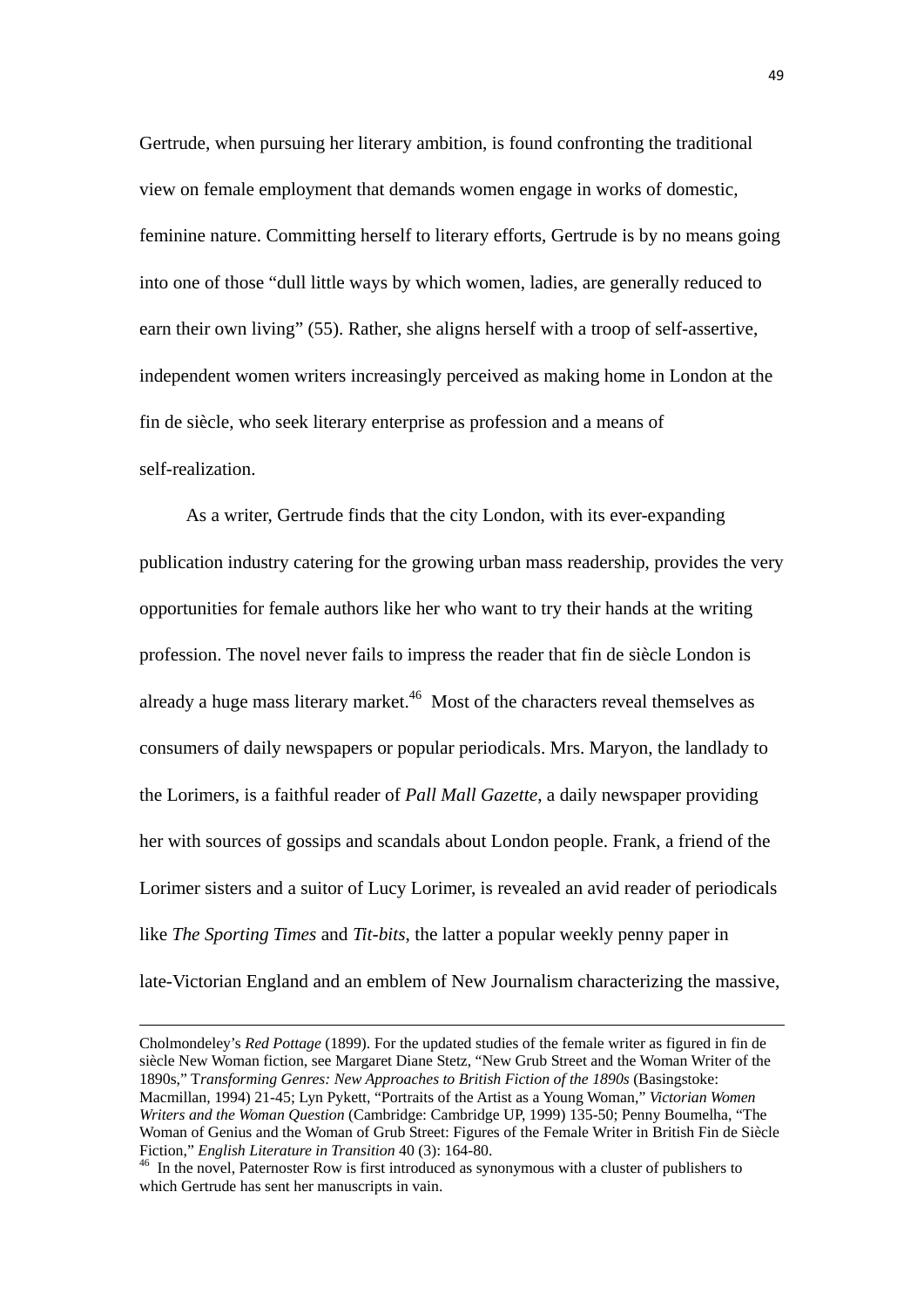sensational productions of the fin de siècle periodical press. The Lorimer sisters also indicate themselves as readers consuming popular magazines like *Punch*.

 While creating greater demands for the production of newspapers and popular journals, such expanding urban mass readership in the fin de siècle period exercises nevertheless also an apparently degrading effect upon literary production. Gertrude is depicted as having to choose between producing mass-consumed, trashy works or committing herself to more serious, valued pieces that cater for only the elite reader. As the novel makes it clear, Gertrude initially works on the more elevated forms like tragedy and some high-minded novels, which do not seem to meet the popular taste and have made numerous "frequent and fruitless visits" to the publishing house (59). Gertrude is made aware that she is entering a commodified literary market, a market increasingly encroached upon by the popular, undiscriminating reader(ship), by her friend Frank, who ironically pokes at the vulgarized literary market, to which he and Gertrude contribute as illustrator and writer respectively:

> We have all to get off our high horse, Miss Lorimer, if we want to live. I had ten guineas this morning for that thing; and there is the *Death of Oedipus* with its face to the wall in the studio—and likely to remain there, unless we run short of firewood one of these days (121-22).

At comparison here is the relative profitability of a little poem by Gertrude, for which Frank gives an illustration, over the classical Greek drama that has been held as an emblem of high-quality literature. It is also a comparison drawn between Gertrude's light verses, which make a profit despite being "rather a come down," (121) and her efforts at a tragedy in five acts entitled *Charlotte Corday*, which is a more serious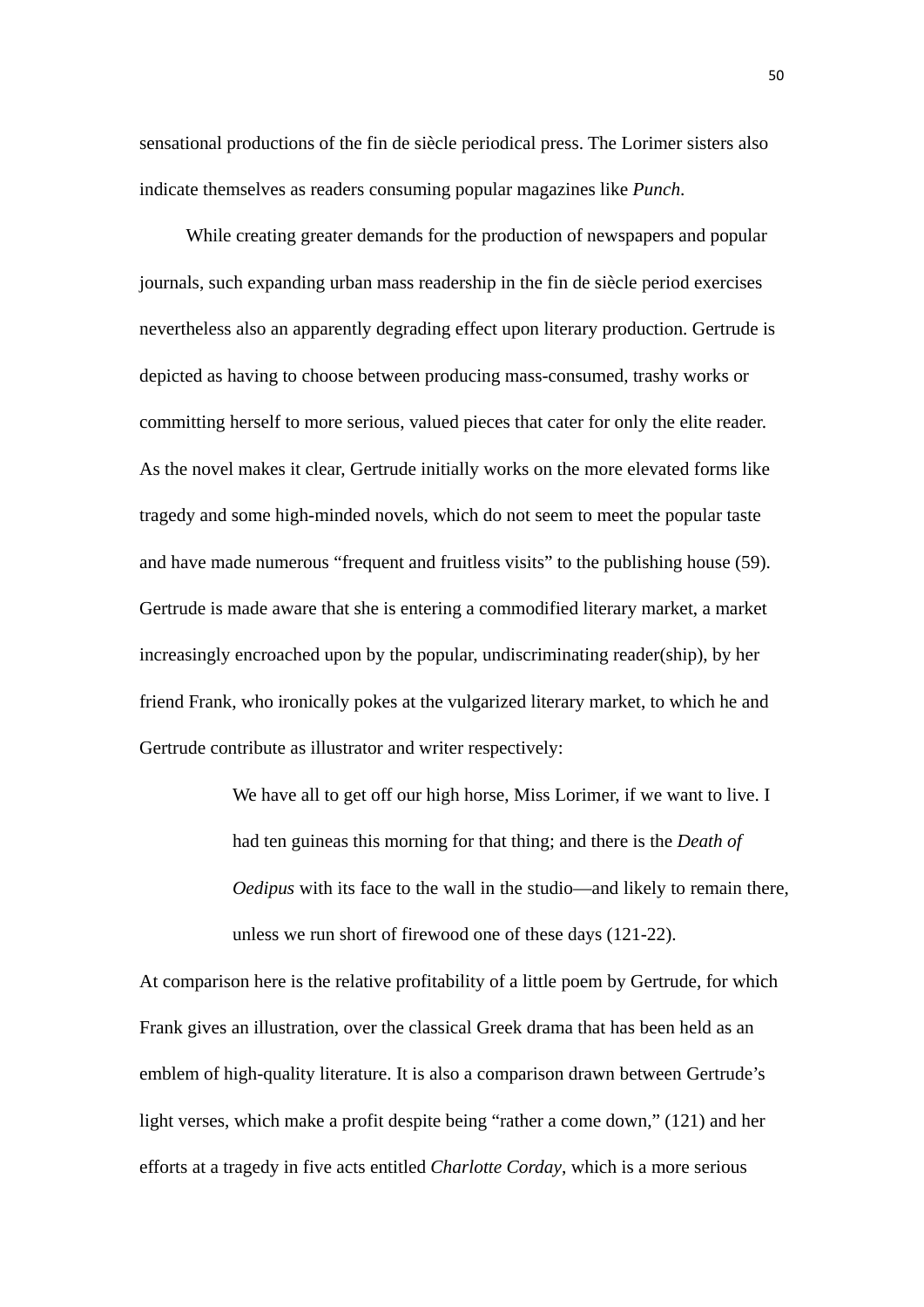work yet has been rejected by the publisher largely because of its failing to appeal to the public taste.

## **The Female Poet of the City**

As has been indicated, the New Woman as writer embodies female self-assertion and independence through claiming her rights to the fin de siècle literary profession and urban public life. In *Romance of a Shop*, Levy portrays Gertrude the very image of such a self-assertive, independent New Woman writer, who negotiates the city's gendered and increasingly commodified spaces. In her life and London poetry, Levy represents also the female poet as urban writer-observer, strolling, watching, and eulogizing the city while making her claim to a life of independence that the city brings her to.

 An Anglo-Jewish woman of letters, Amy Levy was one of the women who moved easily about London of the 1880s as an urban traveler. Levy was the first Jewish woman to be educated at Newnham. She was friends with contemporary female authors like Oliver Schreiner, Eleanor Marx, and Margaret Harkness, who write widely on feminism and politics.<sup>47</sup> She paid regular visits to the theater, art galleries, London's parks, and the library at the British Museum, the last especially a favorite place to many women readers and writers emerging in the fin de siècle period.48 She also attended private salons and parties and events sponsored by

<sup>47</sup> Oliver Schreiner was the author of *The Story of an African Farm* (1883) and *Woman and Labor* (1911). Eleanor Marx was a talented linguist as well as an active socialist and labor organizer. And Margaret Harkness was a moderately successful novelist and sometimes associate of leading labor militants in the 1880s. See Deborah Epstein Nord, *Walking the Victorian Streets: Women,* 

*Representation, and the City* (Ithaca: Cornell UP, 1995) 181-206. 48 In her 1889 article "Readers at the British Museum," published in *Atlanta: Every Girl's Magazine* aimed at the middle-class female readership, Levy delineates the development of the Reading Room in terms of those it serves, from the earlier elite readers like Isaac Disraeli, Walter Scott, William Godwin, Charles Lamb to the "all sorts and conditions of men and women," who might be the reader as long as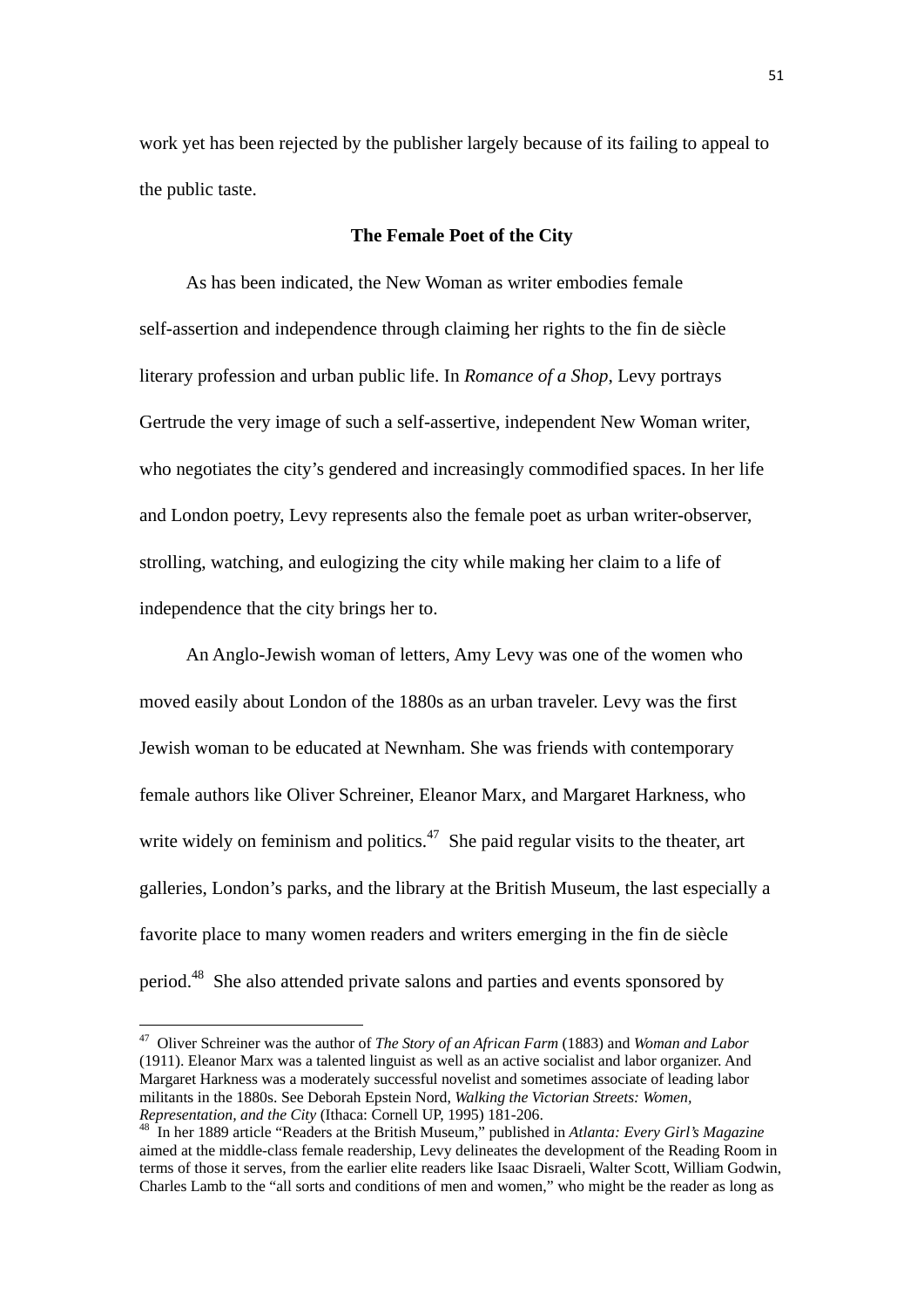London organizations like the Women Writers' Club and the Society of Authors.<sup>49</sup>

As Victorian woman poet, Levy, however, has been forgotten for decades since her death by suicide in 1888. Despite having enjoyed brief popularity and received praise from her contemporary writer Oscar Wilde,<sup>50</sup> Levy and her poetry sink into oblivion not very long after her demise. Like many female poets of her time, Levy is not even included in most of the anthologies of Victorian literature and poetry. It is not until the 1990s when a group of scholars start to re-evaluate the literary merits of poetry by late-Victorian women that Levy, together with other female bards, is read again.<sup>51</sup> Levy's poetry on urban life as observed and celebrated by a female bard is

<u> 1989 - Johann Barbara, marka a shekara tsara 1989 - An tsara 1989 - An tsara 1989 - An tsara 1989 - An tsara</u>

they are over the age of twenty-one. The significance lies also in the fact Levy is addressing her female readers who have now the access to a reading facility that might have denied their entrance before. This is how she describes the reading room of British Museum as an emerging egalitarian space: "Rich and poor, old and young, competent and incompetent, the successes and failures of life and literature may be met beneath the dome in undistinguishable fellowship. To each and all, no doubt, the "Room" presents its attractions, for each and all has its uses. For some it is a workshop, for others a lounge; there are those who put it to the highest uses, while in many cases it serves as a shelter—a refuge, in more senses than one, for the destitute." (227)

<sup>49</sup> See Linda Hunt Beckman, *Amy Levy: Her Life and Letters* (Athens, OH: Ohio State UP, 2000) 116-52.

<sup>&</sup>lt;sup>50</sup> Levy's short fiction "The Recent Telepathic Occurrence at the British Museum" published by *Woman's World* in 1888 was highly regarded by Oscar Wilde, who was the editor of the popular journal aiming at the middle-class female readership. He described her little piece as "a real literary gem . . . sent to me by a girl . . . who has a touch of genius in her work." In the obituary that Oscar Wilde wrote for Amy Levy in 1890, he gave her writing—both her prose and poetry—high praise. About *Reuben Sachs*, Levy's novel about Jewish life, he observed, "To write thus at six-and-twenty is given to very few" and expressed his regret that "the world must forgo the full fruition of her power." Although Levy had earned such respect in her life time and in the period immediately following it, her works were largely unknown until recently scholars begin to show a surging interest in the poetry written by Victorian women, the literature produced by England's Jews, and the experience of fin de siècle women, who, like her, were female pioneers to live in an independent and unconventional manner. See Linda Hunt Beckman, *Amy Levy: Her Life and Letters* (Athens, OH: Ohio State UP, 2000) xi, 144-45. 51 Some impressive anthologies in particular—Jennifer Breen's 1994 edition of *Victorian Women Poets 1830–1901*, Angela Leighton and Margaret Reynolds's 1995 edition of *Victorian Women Poets*, Isobel Armstrong and Joseph Bristow's 1996 edition of *Nineteenth-Century Women Poets*, and the two Longman collections (*Victorian Women Poets* by Tess Cosslett in 1996; and *Victorian Women Poets: A New Annotated Anthology* by Virginia Blain in 2000)—deserve special mention because they radically challenged the poetic landscape of the nineteenth century by re-introducing and recuperating the work of nineteenth-century women poets. Critical studies which investigated and reinforced this female lineage include, for example, Angela Leighton, *Victorian Women Poets: Writing Against the Heart* (1992); Linda K. Hughes, ed., *Victorian Poetry Special Issue: Women Poets, 1830–1894* (1995); Angela Leighton, ed., *Victorian Women Poets: A Critical Reader* (1996); Isobel Armstrong and Virginia Blain, eds., *Women's Poetry, Late Romantic to Late Victorian: Gender and Genre* (1999); Cynthia Scheinberg, *Victorian Women Poets and Religion* (2002); and Alison Chapman, ed., *Victorian Women Poets* (2003).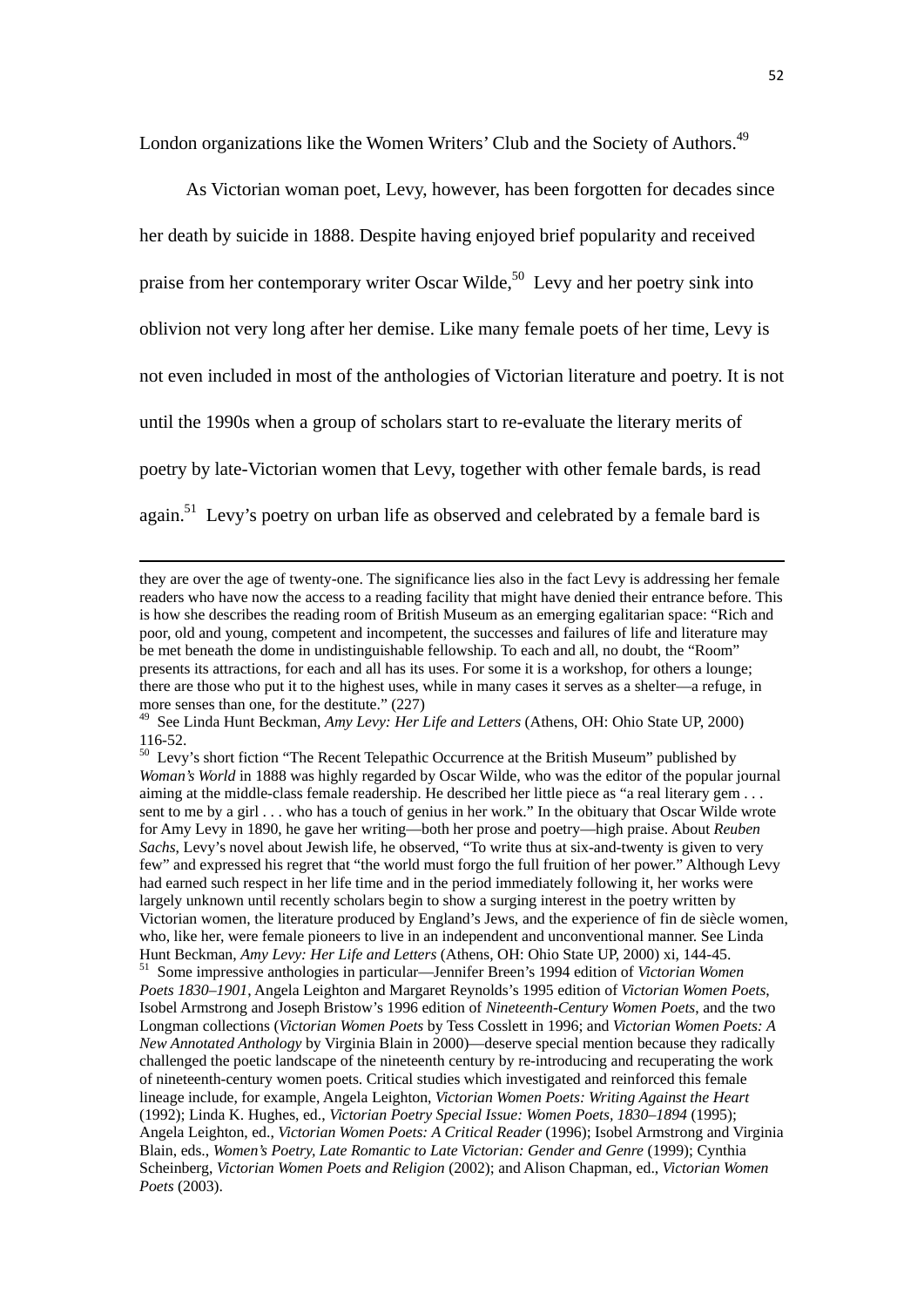recognized as presenting a self-reflexive image and a female counterpart to the flâneur-poet, whose muse is "an urban Muse, and bound / By some strange law to the paven ground."<sup>52</sup>

As well as the delicate, strongly autobiographical, feminine voice resounding throughout Levy's London poetry, which is also audible in the poetry by many late-Victorian women and would be explored in this section, an illustration drawn for this collection lays bare particularly the female identity of the poetic persona. It is one of the two illustrations included in the published form of Levy's London poetry, in which a female writer is seen working on her pieces at desk, with her back to a panorama of the city accessible through the little garret's window.53 This might be a useful reference to Levy's London poetry as being composed and recited by the female minstrel, whose very image has been rendered picturesquely by the illustration enclosed. As many critics have indicated, the bulk of Levy's poems in *A London Plane-Tree and Other Verse*, a collection published posthumously in 1889, allows much room for identifying the persona as a female bard inhabiting and observing the fin de siècle city.54 In "A London Plane-Tree" and "The Piano-Organ," for instance, the female poet-speaker reveals herself unmistakably as woman writer making home

<sup>52</sup> See Linda Hunt Beckman, *Amy Levy: Her Life and Letters* (Athens, OH: Ohio State UP, 2000); Linda Hunt Beckman, "Amy Levy: Urban Poetry, Poetic Innovation, and the Fin-de-Siècle Woman Poet," *The Fin-de-Siècle Poem: English Literary Culture and the 1890s* (Athens, OH: Ohio UP, 2005) 207-230.

 $53$  As in Levy's other works of fiction, translation, and essays, this collection is published in the real name of the author, which is not always the case in the publishing world of late-Victorian England, where many female writers still use masculine pseudonyms to appeal to a wider readership. The employment of the real name by female authors, a practice growing popular in Levy's time when a lot of women writers began to emerge in the literary market, makes a more ready connection between the female author and the persona than the masking of identity through male, assumed names.

<sup>54</sup> See Deborah Parsons, *Streetwalking the Metropolis: Women, the City, and Modernity* (Oxford: Oxford UP, 2000) 89-98; Ana Parejo Vadillo, *Women Poets and Urban Aestheticism: Passengers of Modernity* (Basingstoke: Macmillan, 2005) 38-77.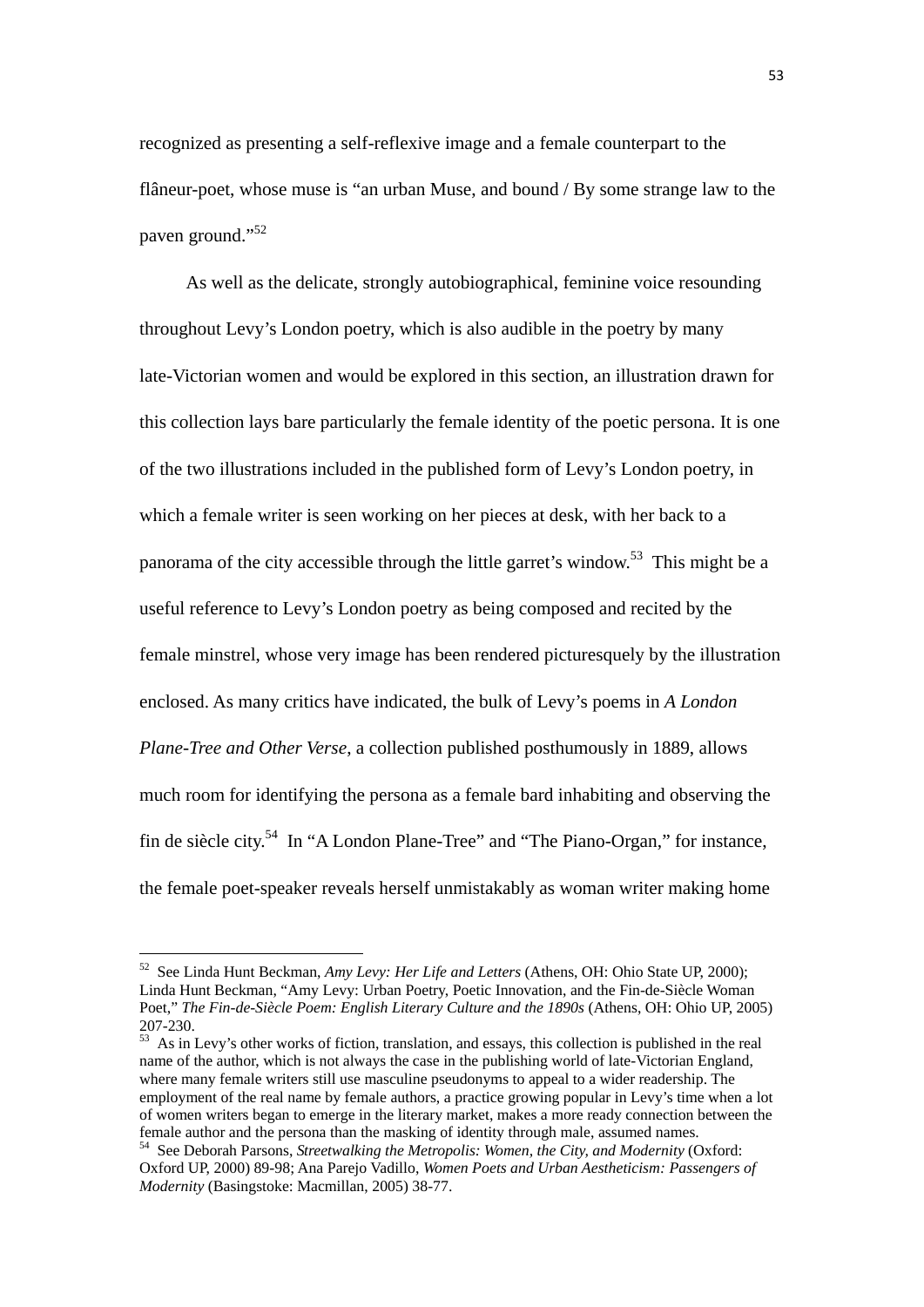in the city, an urban female figure suggesting fin de siècle women's intrusion into the male-dominated spaces and becoming increasingly recognizable particularly in late-Victorian poetry by women.<sup>55</sup>

In "A London Plane-Tree," after which Levy's collection of urban poetry is named, the female poet is found contemplating the city pageant from her lodging place, a little garret. While suggesting the economical embarrassment of the occupant, the garret as a space nevertheless takes on significances particularly to women writers of the fin de siècle acting out female independence and transgression of gendered spaces conventionally demarcated.<sup>56</sup> Here the garret is the very venue such a self-supporting female writer practices her art and commands a view of her urban ambience. The plane-tree, not uncommon in London streets, is the object of her contemplation. This London plane-tree, which retains its freshness, is perceived by the poet-speaker as native to the city's soil, while the other trees grow brown and droop and pine for country air:

Green is the plane-tree in the square,

The other trees are brown;

They droop and pine for the country air;

The plane-tree loves the town.

Here from my garret-pane, I mark

The plane-tree bud and blow,

<sup>55</sup> See Ana Parejo Vadillo, *Women Poets and Urban Aestheticism: Passengers of Modernity*  $\frac{1}{100}$ , wome<br>(Basingstoke: Macmillan, 2005).

<sup>56</sup> See Ann Heilmann, *New Woman Fiction: Women Writing First-Wave Feminism* (London: Macmillan, 2000) 178-179.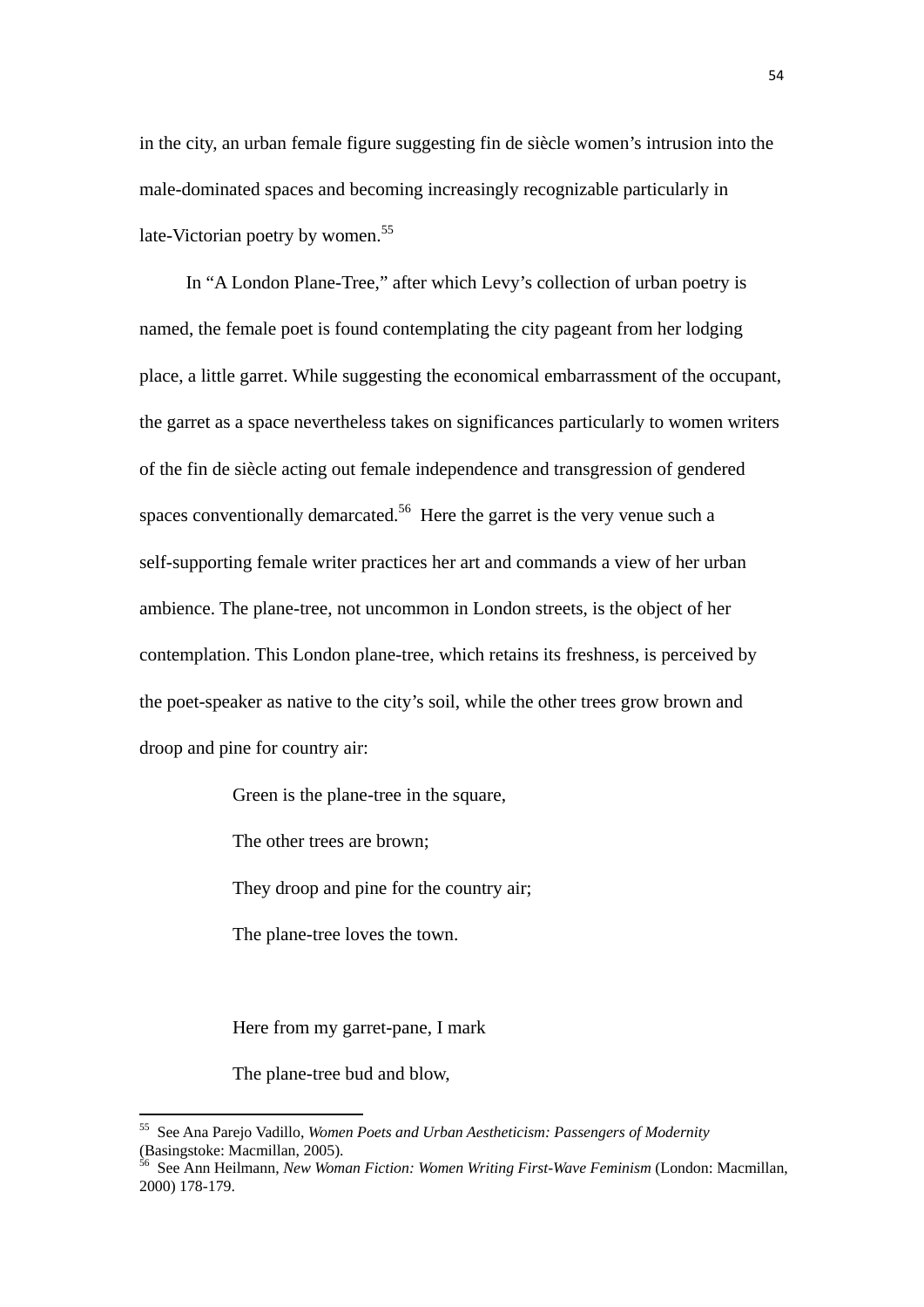Shed her recuperative bark,

And spread her shade below.

Among her branches, in and out, The city breezes play; The dun fog wraps her round about; Above, the smoke curls grey.

Others the country take for choice, And hold the town in scorn; But she has listened to the voice On city breezes borne. (1-16)

In the first stanza, the uniqueness of the London plane-tree in the square is highlighted. The poet-speaker then in the second stanza reveals herself as occupying the garret, taking a view of the city via the window pane and finding herself attracted to the plane-tree. The city and the country are represented respectively by the contrasting images of the city-loving plane-tree and the other trees, which take the country for choice and "hold the town in scorn" (14). The speaker ultimately finds comfort in the London plane-tree surviving the hardship of city life, the season, and the unwholesome ambience, which is nevertheless perceived to "bud and blow / Shed her recuperative bark" and "has listened to the voice / On city breezes borne" (6-8). There is also a marked correspondence between the feminized London plane-tree and the female poet-speaker at the garret, who notices the peculiarity of the London plant, in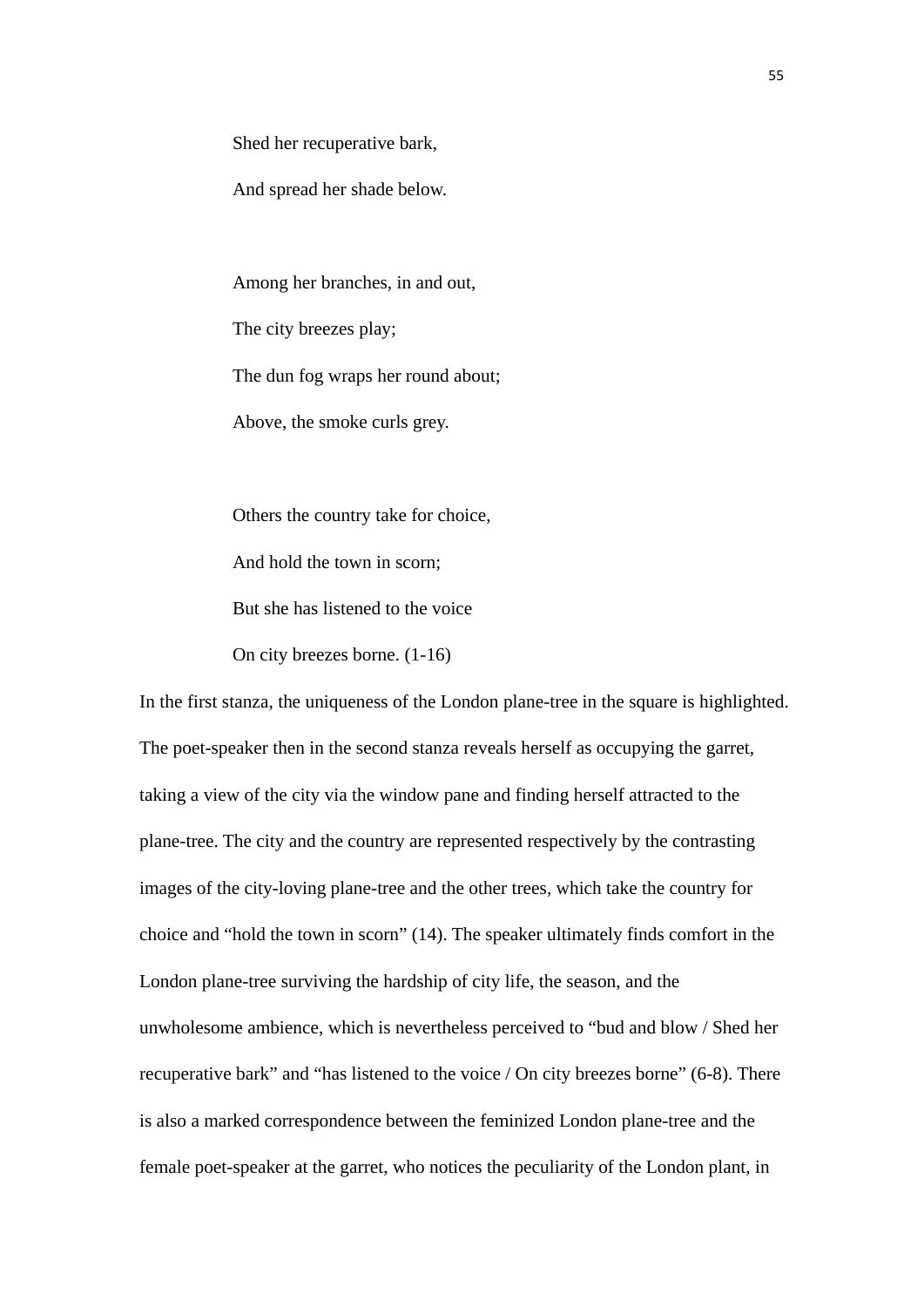that both are content with their lot and delight in their urban existences.

As in "A London Plane-Tree," the female bard in "The Piano-Organ" inhabits a garret and finds her place to be an integral part of the city. The female bard describes herself as working at desk, where the "student-lamp is lighted" and "the books and papers are spread," and is distracted only by the music coming up from the street:

I open the garret window,

Let the music in and the moon;

See the woman grin for coppers,

While the man grinds out the tune.

Grind me a dirge or a requiem, Or a funeral-march sad and slow, But not, O not, that waltz tune I heard so long ago.

I stand upright by the window,

The moonlight streams in wan:—

O God ! with its changeless rise and fall

The tune twirls on and on. (5-16)

The music does not seem to produce a consoling effect as it is expected. The waltz tune played by the street musician simply reminds the listener how long she has been kept from a socially active life, a sacrifice her commitment to literary production might entail. Together with "A London Plane-Tree," "The Piano-Organ" presents a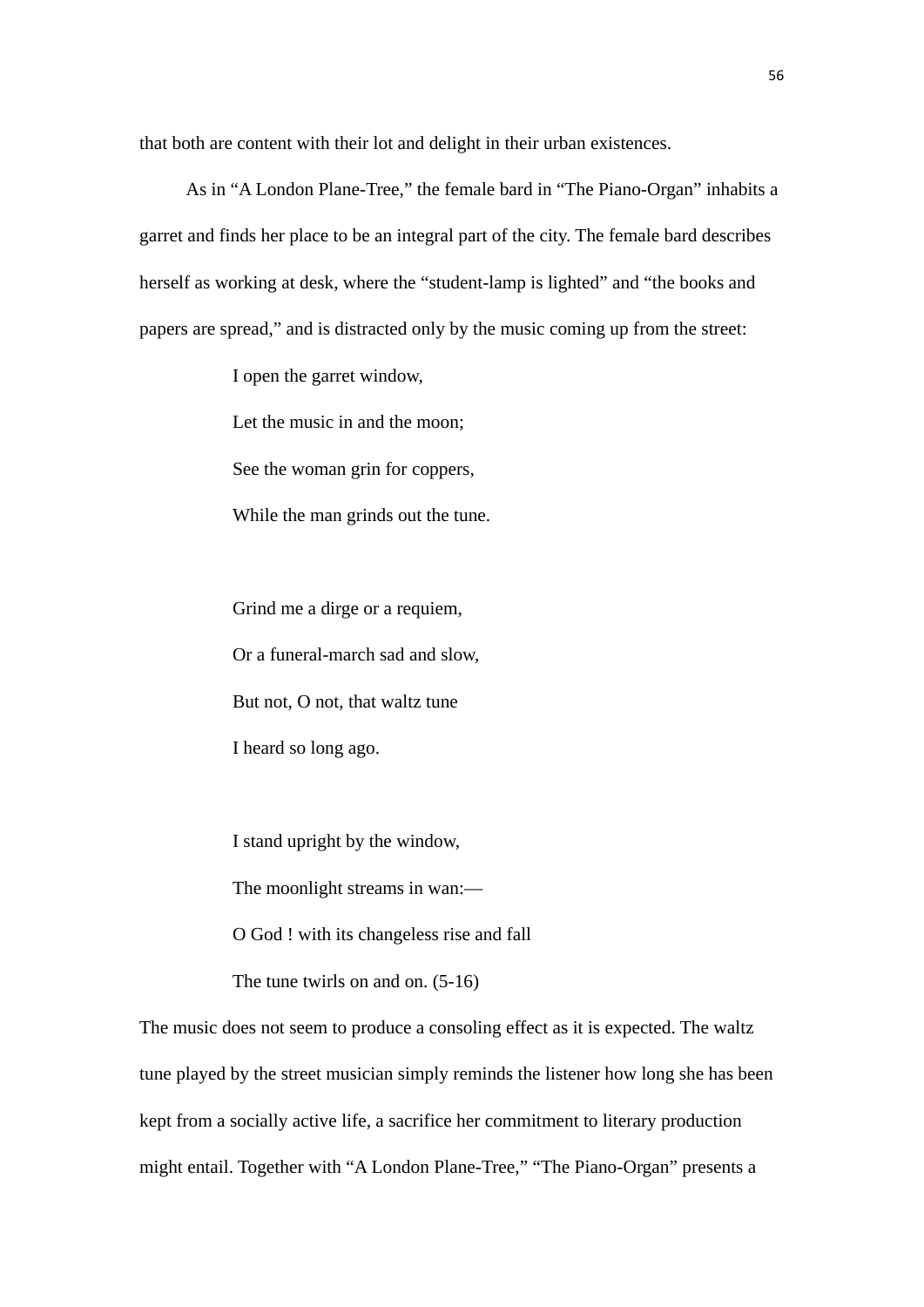delicate observation and reflection by the female poet upon her urban existence, which evokes also the shared experience of women managing to stand on their own in the fin de siècle city.

 While the garret represents a space the female bard needs to assert her autonomy and independence, the newly enlarged public spaces of the fin de siècle city prove to be the very sites she occupies to exercise her poetic imagination. In "London Poets," for instance, the poet-speaker, who walks around the city, identifies with her predecessors doing exactly the same thing:

> They trod the streets and squares where now I tread, With weary hearts, a little while ago; When, thin and grey, the melancholy snow Clung to the leafless branches overhead; Or when the smoke-veiled sky grew stormy-red In autumn; with a re-arisen woe Wrestled, what time the passionate spring winds blow; And paced scorched stones in summer:—they are dead. The sorrow of their souls to them did seem As real as mine to me, as permanent. To-day, it is the shadow of a dream,

The half-forgotten breath of breezes spent.

So shall another soothe his woe supreme—

"No more he comes, who this way came and went." (1-14)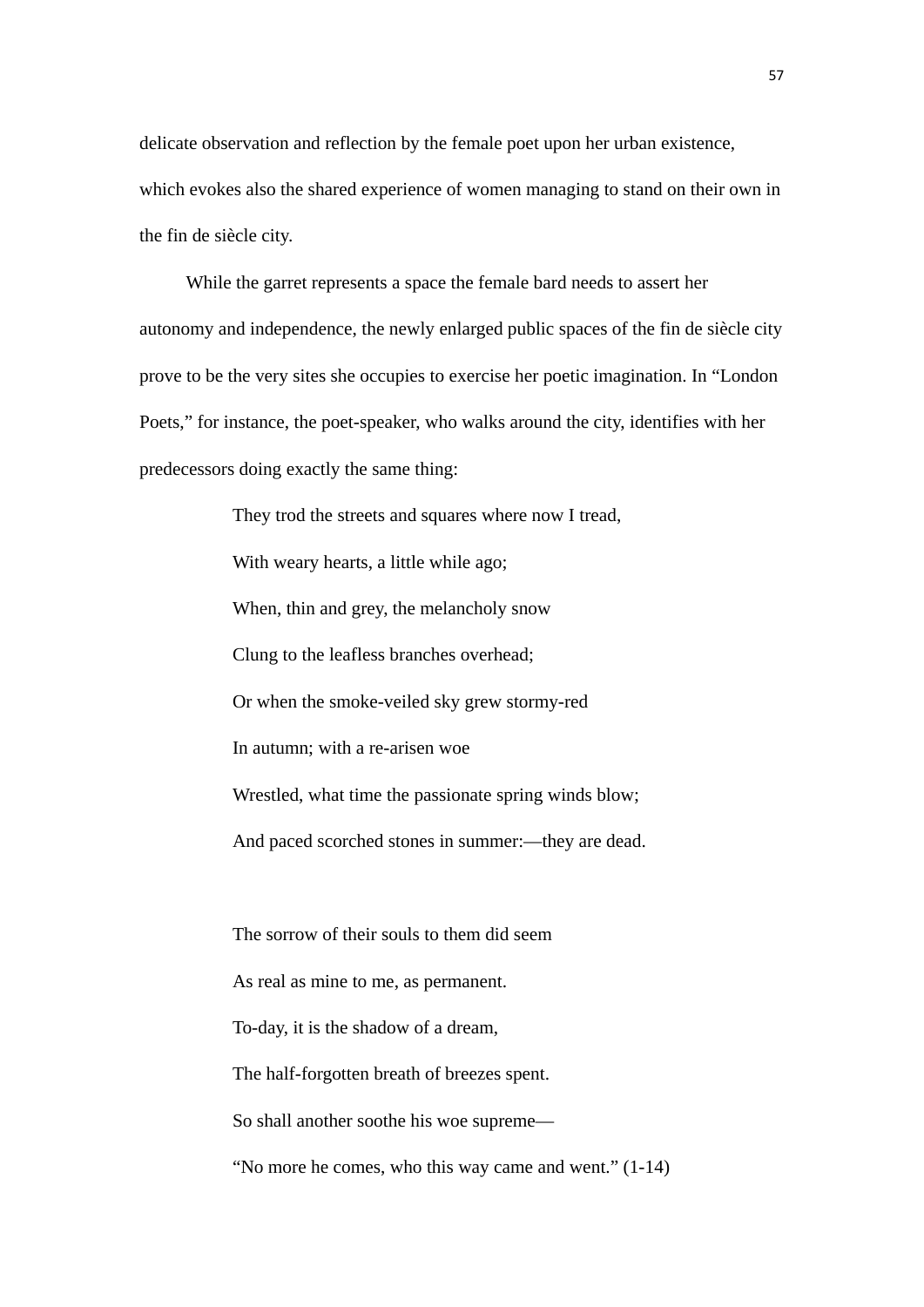This poem is intended as a memorial to the London poets who had walked and mused about the city before the bard who now follows suite. The affinities between the present poet-speaker and the dead poets are especially manifested through a suspension of time and space they share. As well as the previous London poets, the poet-speaker is presented as subject to sorrow and sentiment which the urban environment generates.

 While presenting itself as a space evoking personal, sentimental outbursts in poems like "London Poets" and "A March Day in London," the street might be also a site for topical and topological representations of the fin de siècle city. In "Ballad of a Special Edition," Levy mocks at sensational journalism prevalent in late-Victorian London, a phenomenon metaphorically represented against the backdrops of the city's imagined geography and the increasingly sensationalized mass journalism. The speaker is repelled by the approach of the newspaper boy, who is a "bird of ill omen" in heralding the news of murders, evils, and accidents:

> He comes; I hear him up the street— Bird of ill omen, flapping wide The pinion of a printed sheet, His hoarse note scares the eventide. Of slaughter, theft, and suicide He is the herald and the friend; Now he vociferates with pride— A double murder in Mile End!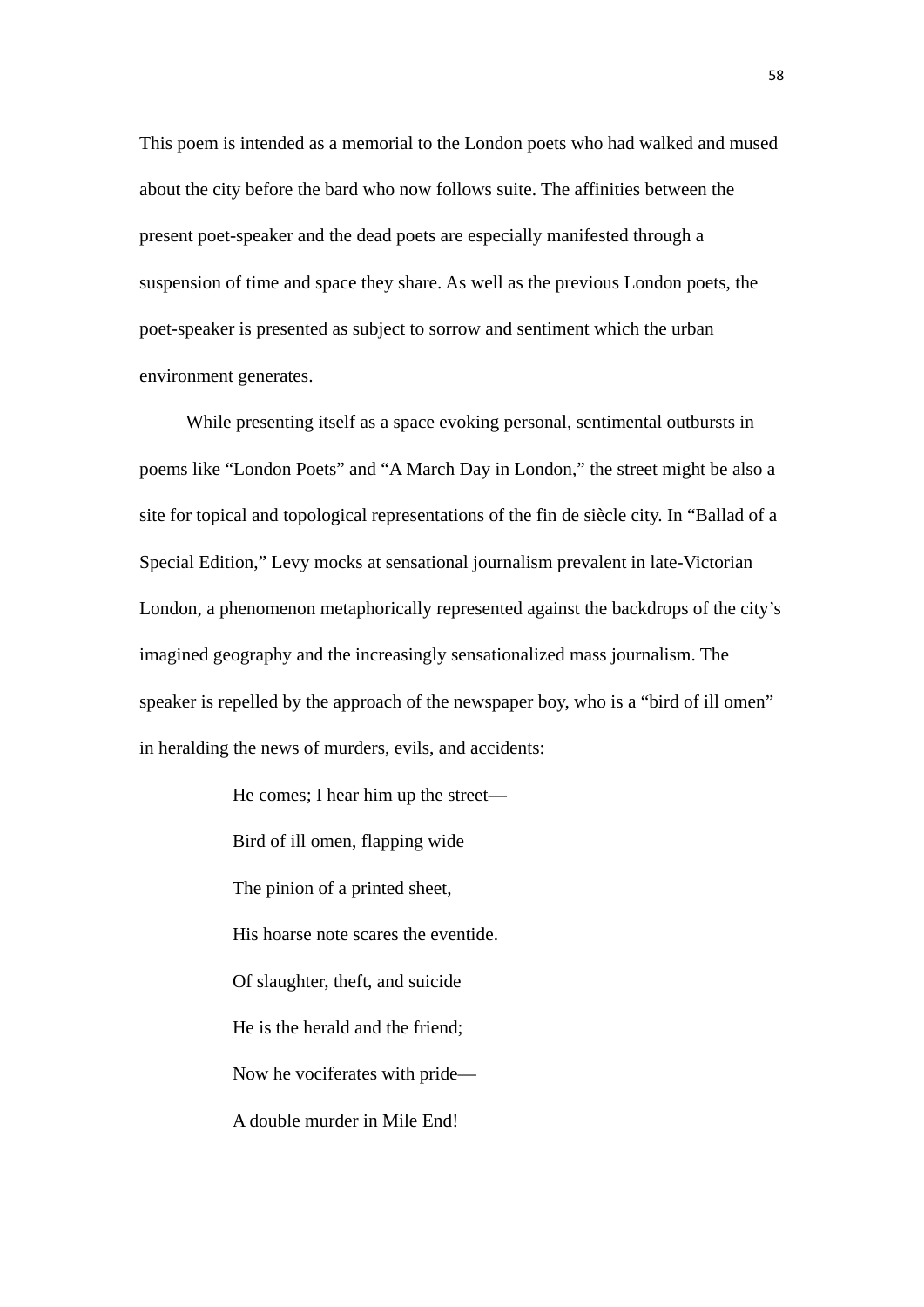A hanging to his soul is sweet; His gloating fancy's fain to bide Where human-freighted vessels meet, And misdirected trains collide. With Shocking Accidents supplied, He tramps the town from end to end. How often have we heard it cried—

A double murder in Mile End. (1-16)

Here Levy offers an alternative picture of the city life, one placed against the largely pleasant urban landscapes found in most of her London poems. The evils and harsh reality of urban life are presented through the daily paper, an emerging public medium accused of taking advantage of the urban mass reader, who craves for sensational report or anecdotes. Despite their topical and topological significances.<sup>57</sup> these murders and accidents the speaker refers to throughout the poem are nevertheless subject to fabrication by the public press. Like its dispatcher, the newspaper is imagined and condemned by the speaker as contributing to "gloating fancy" and "apocryphal" reports (10, 27). Ultimately the speaker is able to dispel such a "bird of ill omen," whose sounds simply "offend" her ears (26).

As well as being an urban stroller making home and observation in the street, the female bard presents herself as capable user of mass public transportation. Celebrating the omnibus as an urban, plebian form of transport, Levy is one of the

 $57$  In this sense, Mild End has typological significances regarding its association with not only the crime sites but also another fact that Levy and her Jewish contemporaries might be well acquainted with—that the East End is where the Jewish immigrants have settled down.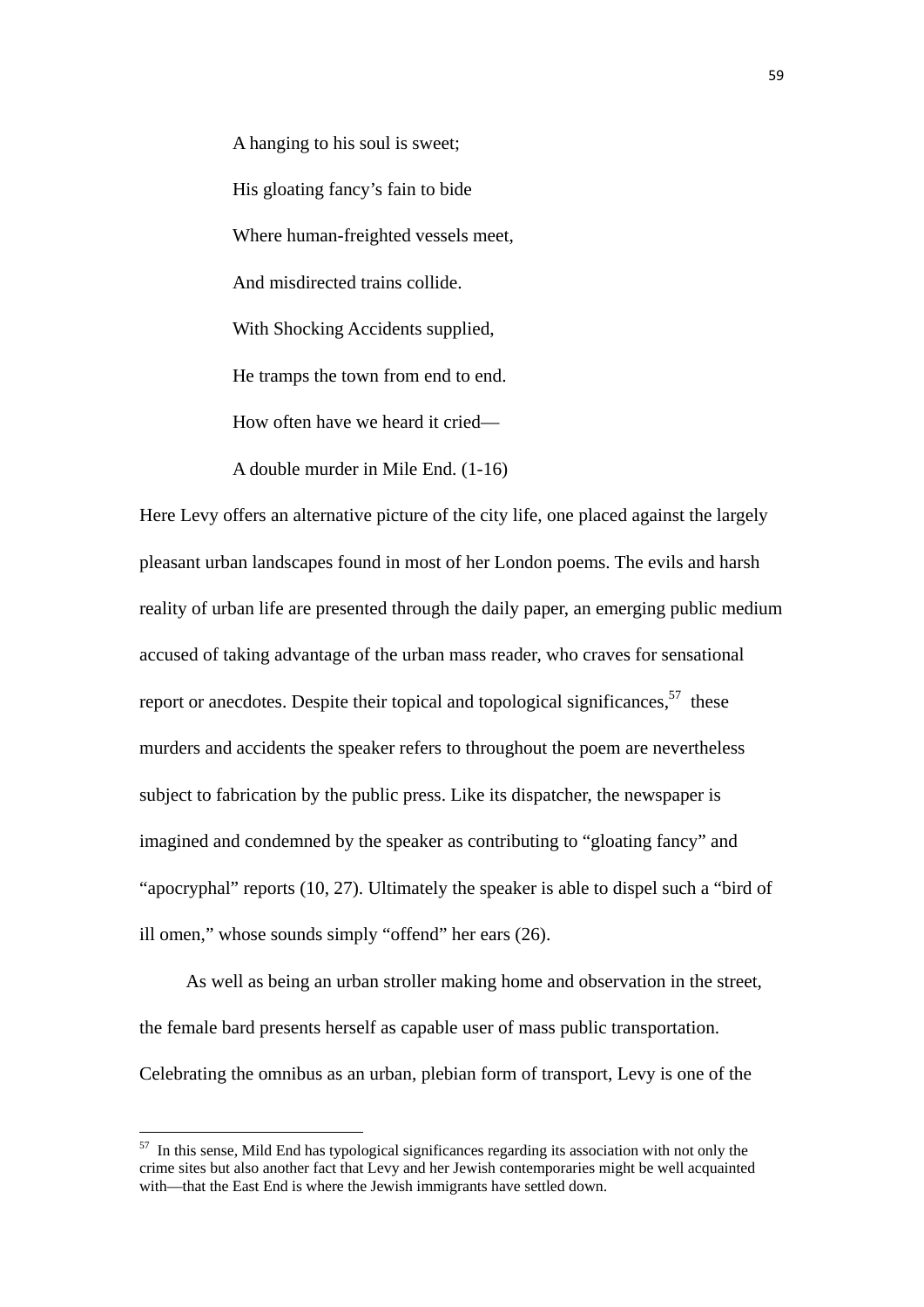first female poets to write about the pleasure of riding on the modern mass vehicle. In "Ballad of an Omnibus," the female bard reveals herself a habitual user of the omnibus, a vehicle growing popular with the proletarian masses in the fin de siècle city:

Some men to carriages aspire;

On some the costly hansoms wait;

Some seek a fly, on job or hire;

Some mount the trotting steed, elate.

I envy not the rich and great,

A wandering minstrel, poor and free,

I am contented with my fate—

An omnibus suffices me.

In winter days of rain and mire

I find within a corner strait;

The 'busmen know me and my lyre

From Brompton to the Bull-and-Gate.

When summer comes, I mount in state

The topmost summit, whence I see

Croesus look up, compassionate—

An omnibus suffices me. (1-16)

Based on Levy's experience of riding the omnibus at a time when women hardly show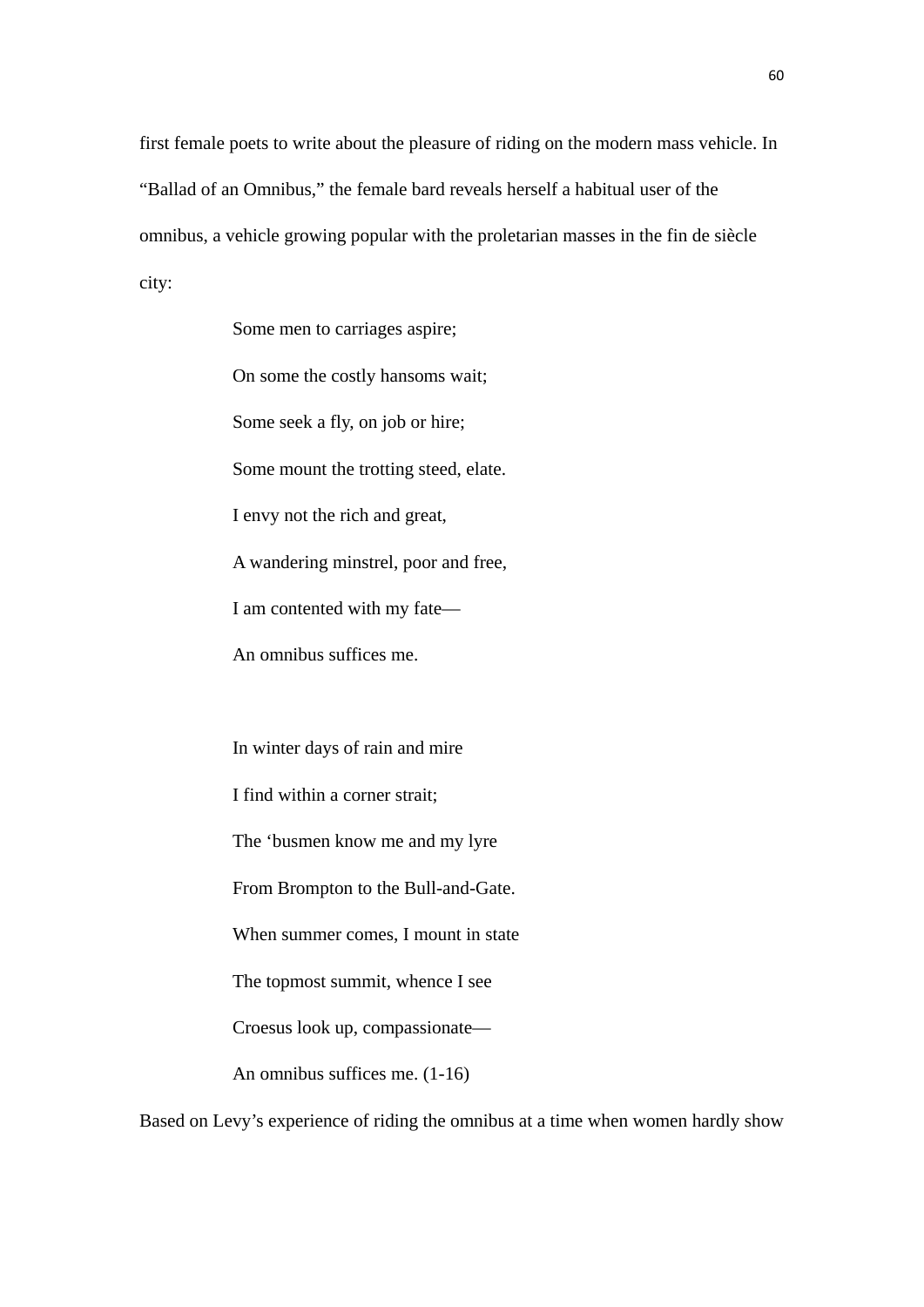themselves on the top of the vehicle,<sup>58</sup> this ballad is a recital by "a wandering" minstrel, poor and free," who delights in her humble way of exploring the city via the help of modern mass transportation. The ballad, a form conventionally used by the ancient, wandering minstrel giving vent to his wonders and woes, is employed by Levy to record the love of the modern city by the female poet-passenger. The minstrel identifies herself as a poet of the city and a constant user of the urban vehicle, for "the 'busmen know [her] and [her] lyre / From Brompton to the Bull-and-Gate." While carriages or hansoms might present a more comfortable and bourgeois form of transport, the urban minstrel is content with her bus ride especially in summer because she is able to command a view from the top of "the human tale of love and hate" and "the city pageant, early and late," the scenes whereof she extracts "a pleasure deep and delicate" (19-23). Unlike the speaker in "A London Plane-Tree" or "The Piano-Organ," who commends a partial view of the city through the pane of the garret and is herself more or less stationary, the female poet mounting the omnibus enjoys a mobile, panoramic view of the crowd and the streetscapes. Through taking an omnibus, the poet-speaker also distinguishes herself from the well-to-do employing carriages or hansoms, who "look up, compassionate," thus identifying herself with the proletarian masses who take great pleasure in the bus ride.

While in "Ballad of an Omnibus" the female poet-passenger presents herself as moving and observing amidst the city's changing pageant, a viewing position shared

<sup>58</sup> In July 1929, the London *Observer* ran a series of articles celebrating George Schillibeer's opening of the first omnibus line in London exactly a hundred years earlier. In response to that series, Katie Salomon, Amy Levy's sister, wrote the following letter to the editor: "Dear Sir, In connection with your article about the omnibus, your readers might be interested in the following verses. The writer was among the first women in London to show herself on the top of omnibuses. She excused herself to her shocked family circle by saying that she had committed the outrage in company with the daughter of a dean, who was also the granddaughter of an archbishop of Canterbury."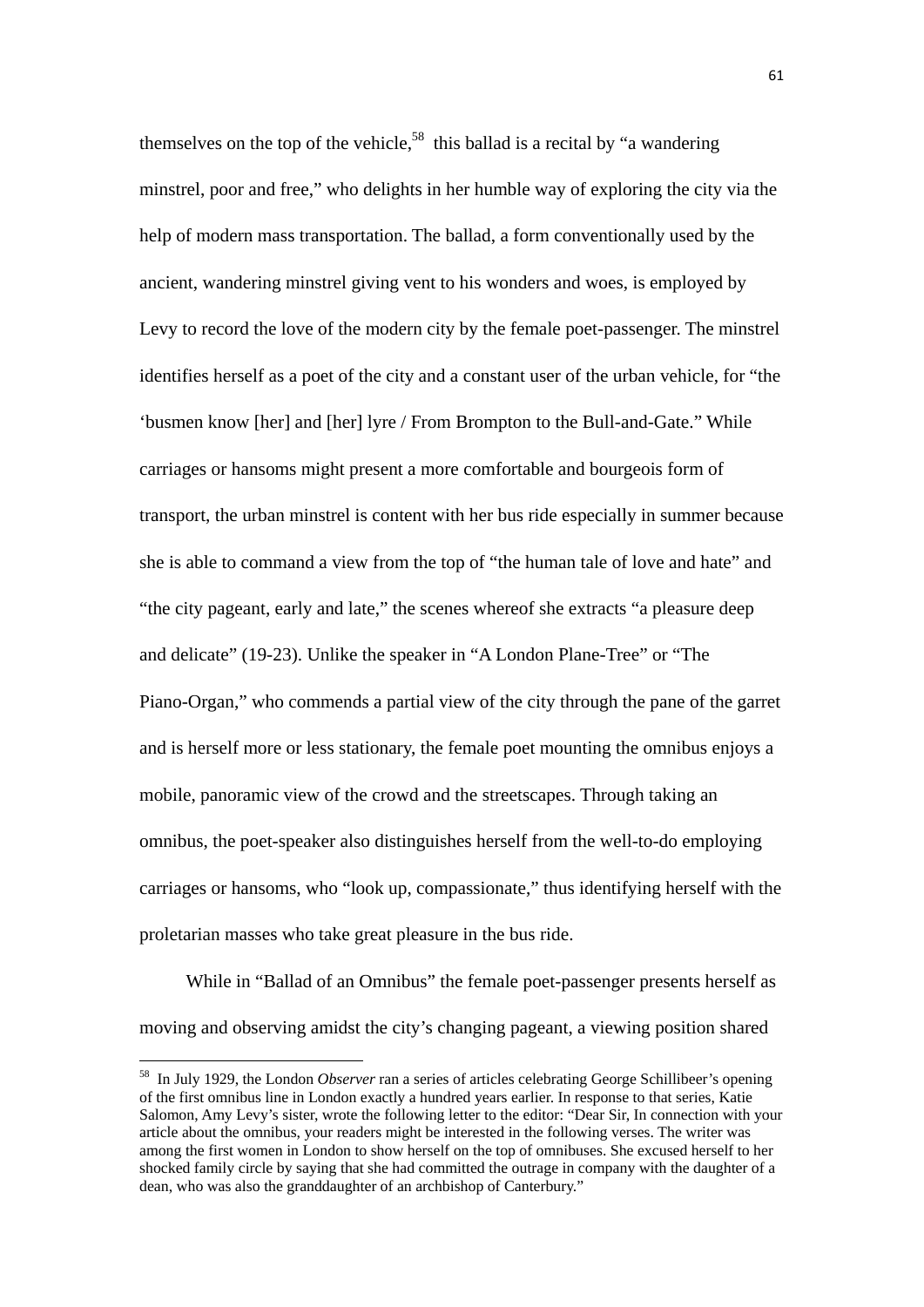by the speakers strolling the London street in Levy's other poems previously explored, the speakers in "The Village Garden" and "Out of Town" nevertheless indicate themselves as visitors to the countryside and thus entitled to a view of the city from outside, though their visits invariably make them long for a quick return to their urban habitats. The country in both poems is described as a place of beauty, quietness, and serenity, as contrasted by the city as a place of pollution, noise, and hurly-burly. In "The Village Garden," for instance, the garden giving "breathes of peace and sunshine" embodies rural beauty and serenity, and the speaker "with mixed delight" finds him/herself linger there in the noontide "dreaming" (1-4, 9). Such serenity the country evokes is not disturbed until there is a sharp turn regarding the tone in the fourth stanza, where the speaker says that he/she would like to stay in the village garden only if the city does not call him/her from afar:

> Fain would I bide, but ever in the distance A ceaseless voice is sounding clear and low;— The city calls me with her old persistence, The city calls me—I arise and go.

Of gentler souls this fragrant peace is guerdon; For me, the roar and hurry of the town, Wherein more lightly seems to press the burden Of individual life that weighs me down.

I leave your garden to the happier comers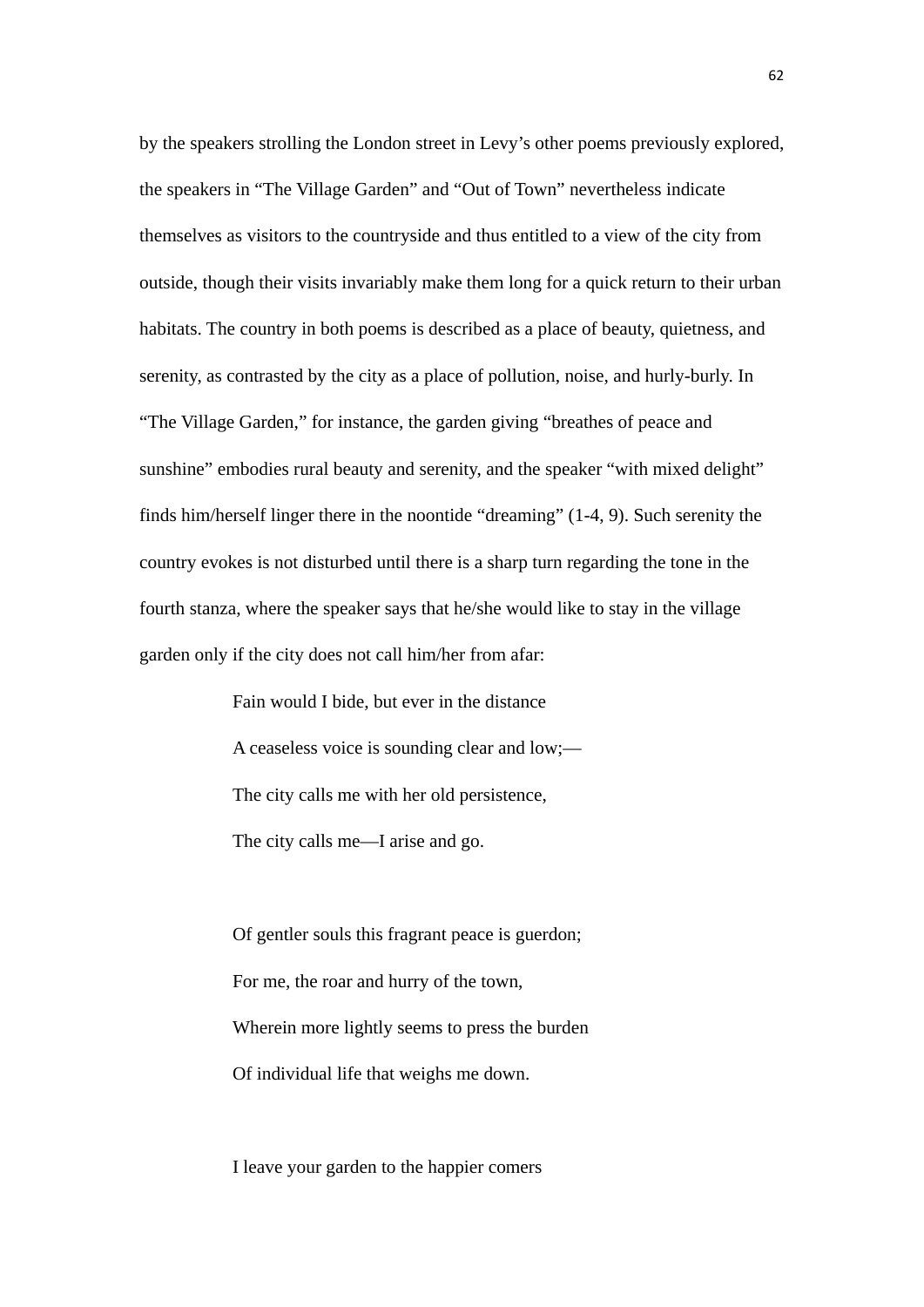For whom its silent sweets are anodyne.

Shall I return? Who knows, in other summers

The peace my spirit longs for may be mine? (13-24)

The speaker unfolds his/her desire to go back to the city. Unlike those "gentler souls" who might find comfort in the "fragrant peace" the village garden embodies, the speaker finds that the bustling city is more congenial, since "the roar and hurry of the town" seems to him/her to press the burden of individual life "more lightly." The city personified and feminized thus becomes a voice calling the speaker from within "with her old insistence." In this poem, Levy does not simply follow the romantic, male-dominated tradition of eulogizing the pastoral that the country stands for. Rather, the city is revealed by her as more appealing to a soul aspiring to experience excitement and liveliness of which the modern city is a much better provider.

Such a contrast of the city and the country is also perceived in "Out of Town," another poem featuring the love of the city expressed by the speaker who seeks a temporary sojourn in the countryside and ultimately finds him/herself attached to the urban ambience. The poem takes the form of three stanzas, in which the city is unfavorably compared with the country in the first two stanzas:

> Out of town the sky was bright and blue, Never fog-cloud, lowering, thick, was seen to frown; Nature dons a garb of gayer hue,

Spotless lay the snow on field and down, Pure and keen the air above it blew;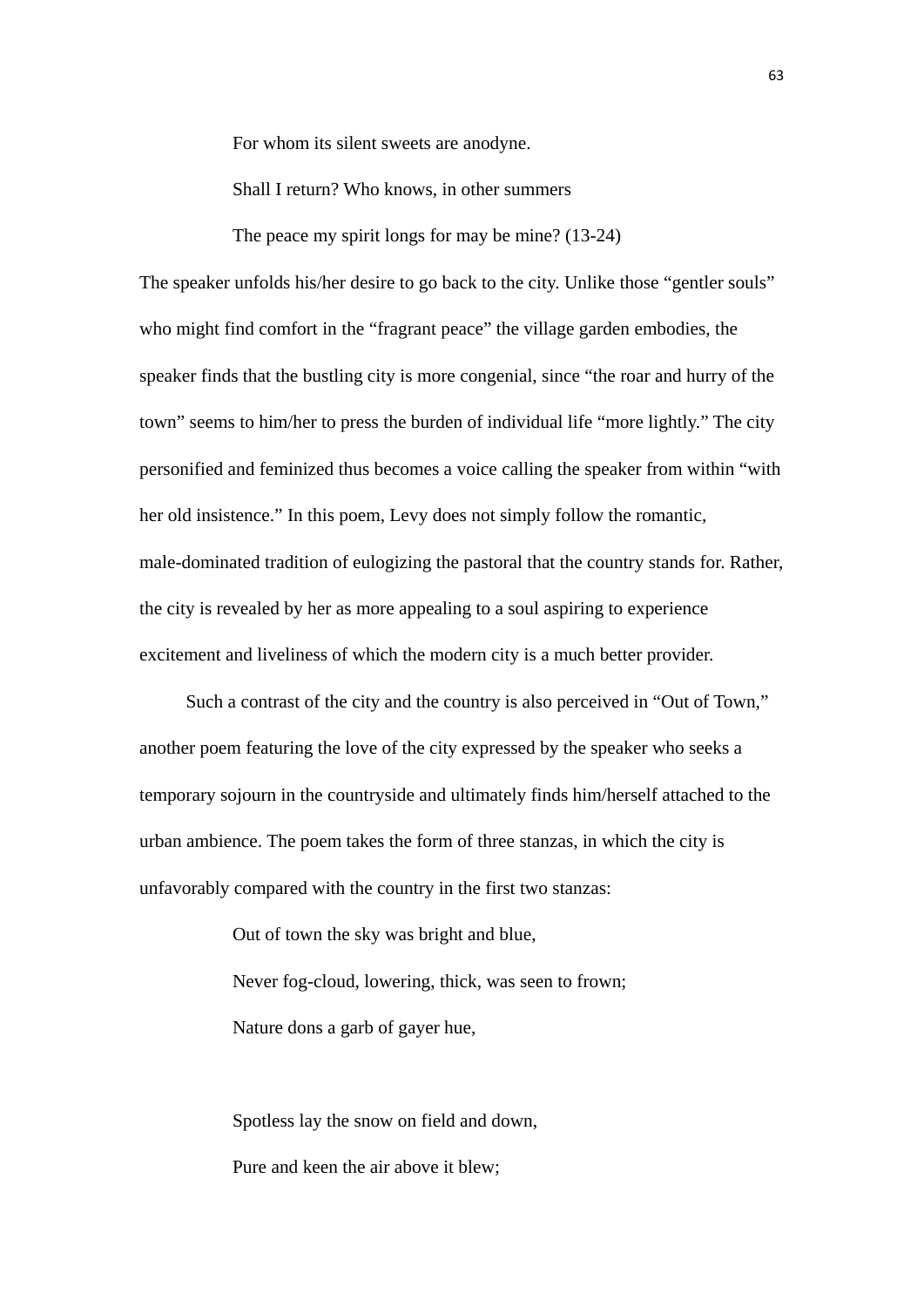All wore peace and beauty for a crown.

London sky, marred by smoke, veiled from view, London snow, trodden thin, dingy brown, Whence that strange unrest at thoughts of you Out of town? (1-12)

The speaker indicates him/herself as being out of town and entitled to a comparison of urban and rural scenery. The city London is initially revealed an ambience not very pleasant, "fog-cloud, lowering, thick," and "was seen to frown," when compared with the rural area, where "Nature dons a garb of gayer hue," the air blows "pure and clean," and all "wore peace and beauty for a crown." The speaker, who might be out of town temporarily, seems to take greater pleasure in the vistas the country opens to him/her. Yet all the happiness and blessings this life in the country brings are eclipsed simply by the speaker's addiction to the city as/and his/her beloved, hinted at by "that strange unrest at thoughts of you."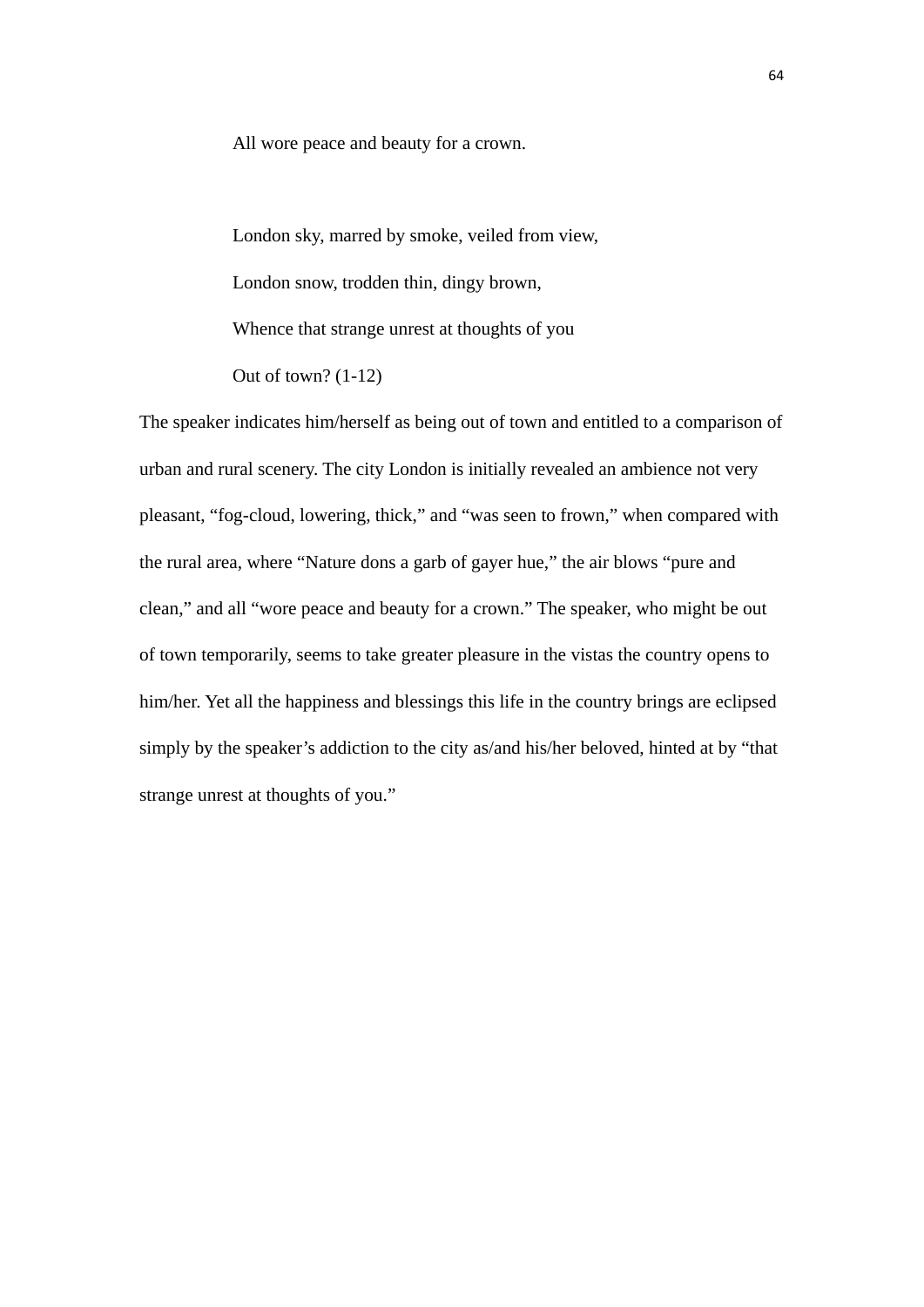# **Chapter Two**

# **Consuming the City: Dorothy Richardson's** *Pilgrimage* **and Film Criticism**

acceptable and desirable when women of the fin de siècle are increasingly encouraged served<br>sibility<br>irable racters pioneer in breaking from the<br>le company of a gentleman or an old practice strictly observed by the middle-class throughout most of the nineteenth to enter public space as workers, shoppers, diners, and pleasure-seekers. In her 1900 as workers, shoppers, diners, and pleasure-seed<br>Decay of the Chaperon," the social observer M<br>ys have started to assert their presence in public<br> $\bigcap_{n=0}^{\infty}$  O O  $\bigcap_{n=0}^{\infty}$ While through her life and works Levy represents New Women making their claims to a wider public sphere embodied by the city and streets, the unaccompanied public walking by particularly the middle-class women in the 1880s is, as the previous chapter indicates, still strongly disapproved in both the real and fictional worlds. Delighting in unchaperoned streetwalking in spite of a Mrs. Grundy's reprimand, Levy and her female characters pioneer in breaking from the social code requiring that women going out need the company of a gentleman or an older female relative, a century. Female visibility in the public space, however, becomes more and more article entitled "The Decay of the Chaperon," the social observer Mary Jeune notices that women of her days have started to assert their presence in public without the supervision of guardians:

> English society and life have been adapting themselves to the independence, which modern thought and education must inevitably have on women . . . the intimacy which women and men now occupy in regard to each other, seems almost another safeguard to the new relations, as the naturally chivalrous feeling of men towards women is not weakened, but rather strengthened, by the confidence which such a position creates, and which must prevent a man of honour taking advantage of it, added to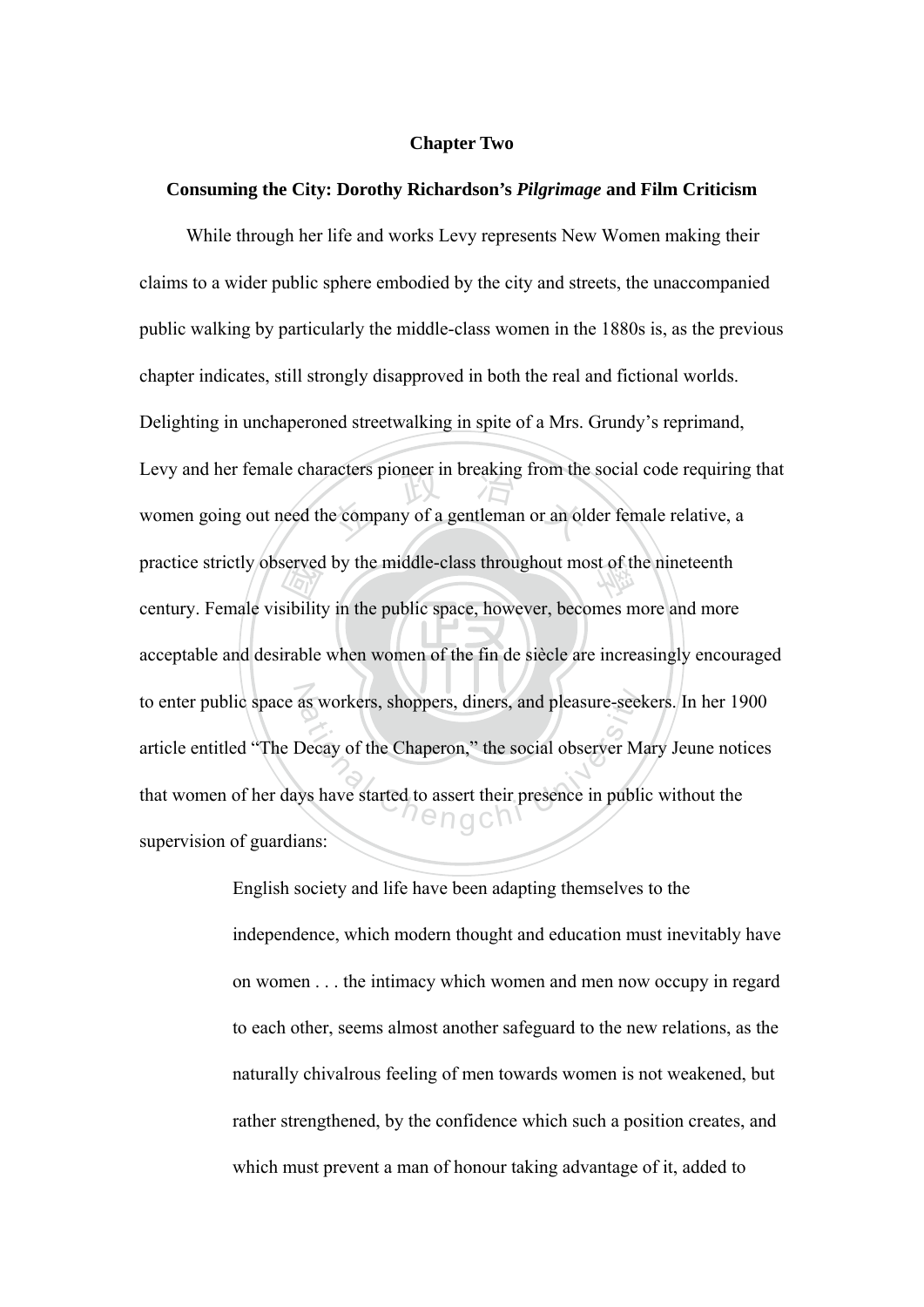which, though a girl may in reality know less of the dark side of life, than in a time of more supervision, the self-reliance which is the result of her independence, must enable her to better stand alone, or as one may put it, take care of herself<sup>59</sup>

Writing about late-Victorian London, Dorothy Richardson portrays a female rambler enjoying such greater freedom of walking on the open streets of fin de siècle London in *Pilgrimage*, a grand sequence of thirteen novels. It is notable that Richardson invests her novels exclusively with the mind of Miriam Henderson, the heroine who works as a dental secretary in London and is the very picture of Richardson herself. In especially the middle volumes of the novels, Richardson has detailed descriptions of a wide spectrum of women entering fin de siècle London's public spaces. For her portrayals of the city life in *Pilgrimage*, Richardson is praised and dubbed "a Wordsworth of the city of London" (Powys 19-21), the female counterpart to the famous Romantic poet eulogizing nevertheless the scenery of the countryside. Richardson's fictional representation of women's public walking and using of public spaces corresponds to the actual enlargement of women's sphere during the late Victorian and Edwardian periods. A contemporary writer and friend of Richardson's, Winifred Bryher recommends for people abroad to read *Pilgrimage* if they would know England as it really was like between 1890 and 1914 (168).

<sup>&</sup>lt;sup>59</sup> Mary Jeune, "The Decay of the Chaperon," Fortnightly review 74 (1900) 629-38 qtd in Emma Liggins, *George Gissing, the Working Woman, and Urban Culture* (Aldershot: Ashgate, 2006) 149. An 1889 article entitled "Chaperones" from *Woman's Penny Paper* also proclaimed: "Our social life has changed. One could hardly walk a quarter of a mile in any street of London without seeing instances of it, particularly in [the] dress and manner of women, in the things they do, in the words they say." See "Chaperones," *WPP*, 2 March 1889, excerpted in E. S. Riemer and John Fout, eds., *European Women: A Documentary History* (New York: Schocken, 1980) 37 qtd. in Judith R. Walkowitz, *City of Dreadful Delight: Narratives of Sexual Danger in Late-Victorian London* (Chicago: Chicago UP, 1992) 68.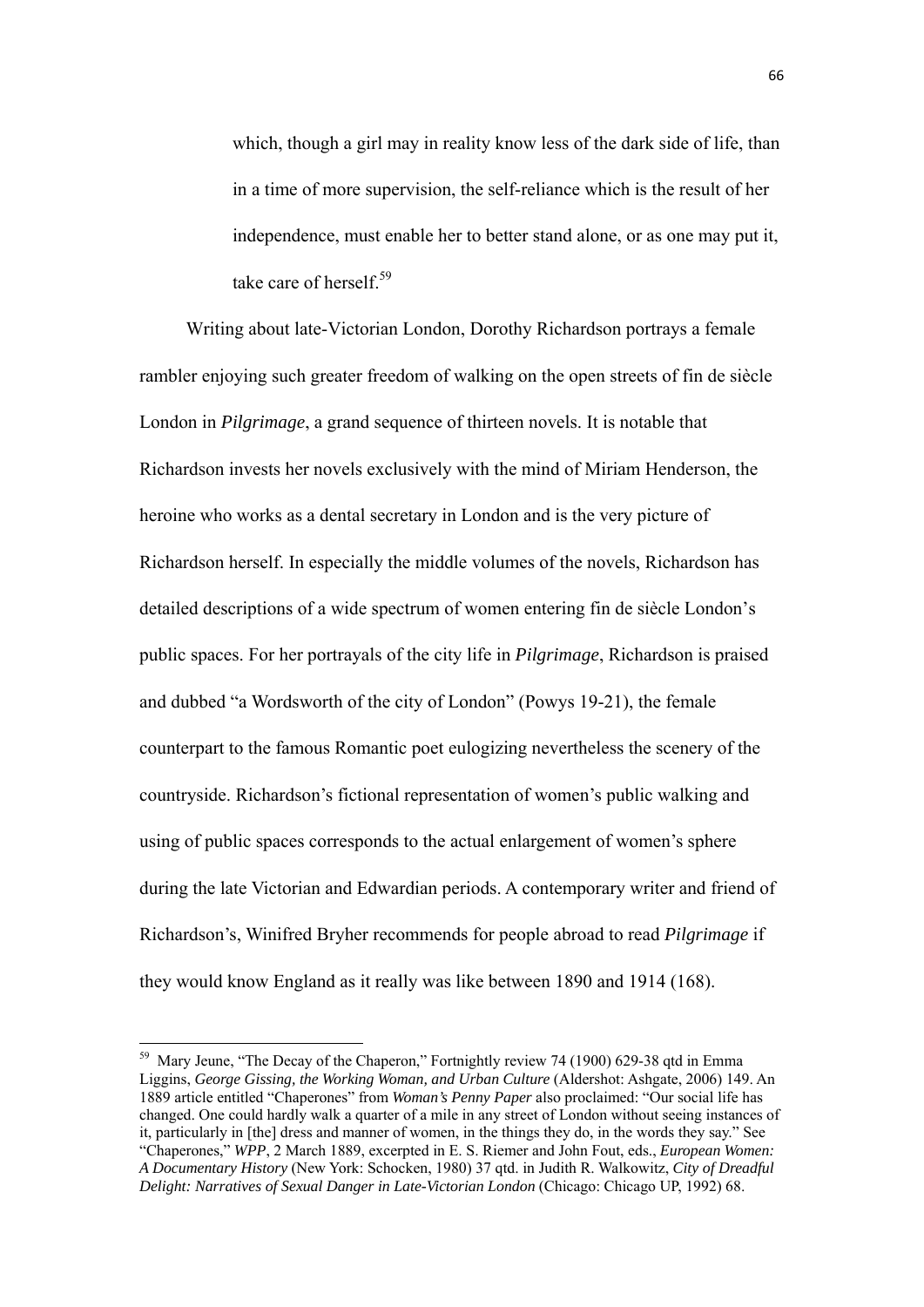Bryher's recommendation is of particularly historical significance regarding Richardson's representation of Englishwomen at the fin de siècle as increasingly disrupting the spatial demarcations of the public and private spheres. Yet aside from previous studies of Richardson's *Pilgrimage* as emblematic of modernist, feminine/feminist writing, there has been little scholarship studying female urbanism in her work. It is not until recent years that studies of the city, space and gender rekindle interests in re-reading Richardson's novels, which represent women's streetwalking and visibility in fin de siècle London's public spaces.

 In *The Pilgrimage*, Dorothy Richardson has her heroine Miriam Henderson, a flâneuse exploring fin de siècle London, engage in a new mode of observing the city. The mode of observation employed by Richardson and passed on to her heroine breaks from the often male-dominated, realistic observations coming into dominance since the later half of the nineteenth century in British novels. In her foreword to the 1938 edition of *The Pilgrimage*, Richardson states that she has tried to produce a "feminine realism" in writing her grand novel sequences. Indicating that the tradition of realism has been established by male practitioners such as Honeré de Balzac and Arnold Bennett, Richardson says:

> Since all these novelists happened to be men, the present writer, proposing at this moment to write a novel and looking round for a contemporary pattern, was faced with the choice between following one of her regiments and attempting to produce a feminine equivalent of the current masculine realism. Choosing the latter alternative, she presently set aside . . . . (1938: 9)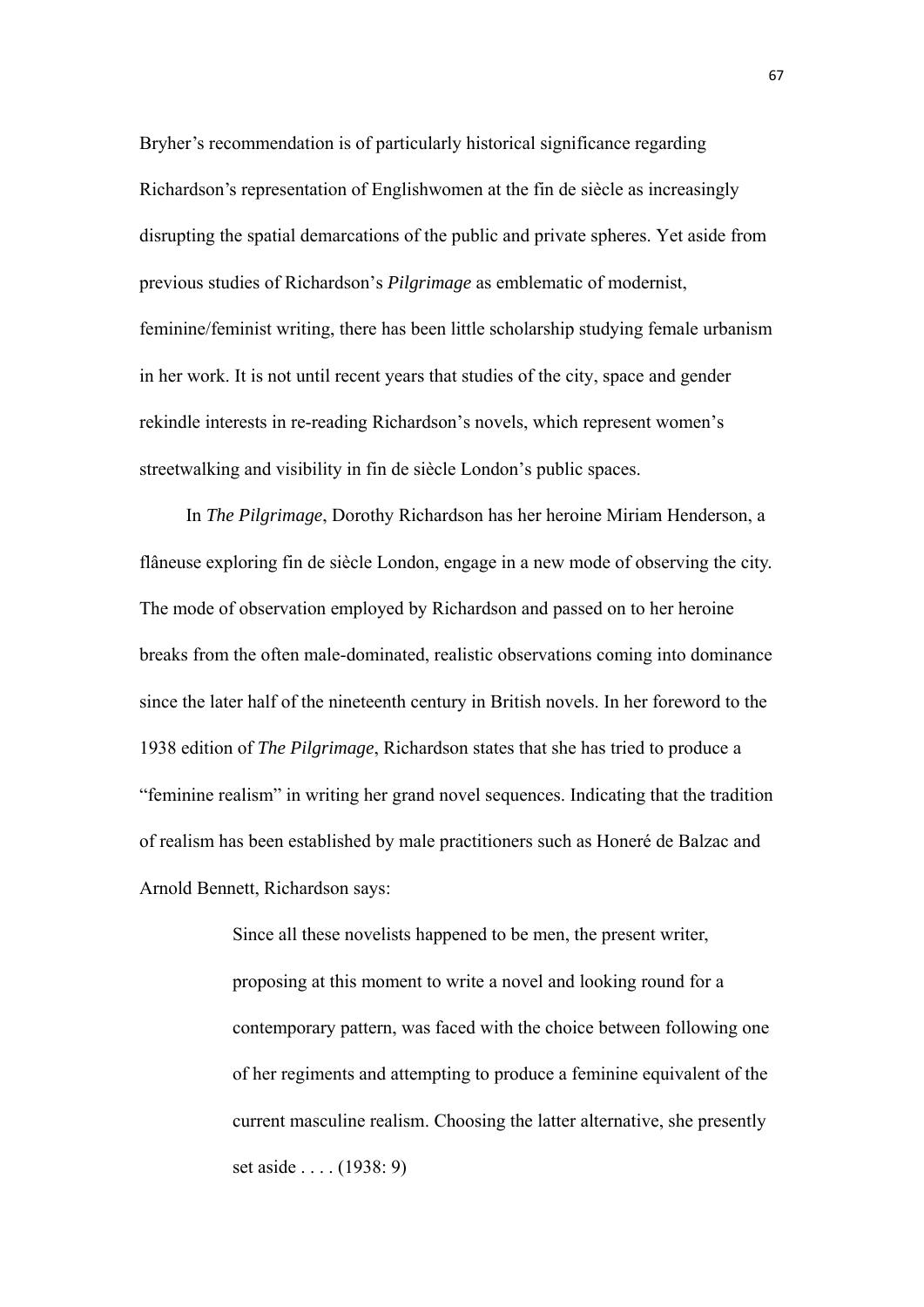In her rather evasive rendition of "the feminine equivalent of masculine realism," Richardson associates it with literary experiments by the French novelist Marcel Proust, who produced "an unprecedentedly profound and opulent reconstruction of experience focused from within the mind of a single individual," with newly-invented terms such as "the stream of consciousness," "interior monologue," and "slow-motion photography," and ultimately with "feminine prose," which is "unpunctuated, moving from point to point without formal obstructions," in *The Pilgrimage* as well as in the novels by Charles Dickens and James Joyce (1938: 10-12).

Richardson's employment of a new mode of observation in *The Pilgrimage* has been explicated by Mary Sinclair, a contemporary British novelist and literary critic. In her 1918 review of the early novel-chapters of *The Pilgrimage*, Sinclair remarks that Richardson "is not the wise, all-knowing author" and "is not concerned in the way that other novelists are concerned with character" (92). The heroine Miriam is "an acute observer, but she is very far from seeing the whole of these people [moving through her world]"; "they are presented to us in the same vivid but fragmentary way in which they appeared to Miriam, the fragmentary way in which people appear to most of us" (Sinclair 92). Besides, praising Richardson for her breaking from realistic conventions, Sinclair famously refers to Richardson's representation of the heroine's fragmented perception as "the stream of consciousness":

> In identifying with this life, which is Miriam's stream of consciousness, Miss Richardson produces her effect of being the first, of getting closer to reality than any of our novelists who are trying so desperately to get close. . . . . It's to Miriam's almost painfully acute senses that we owe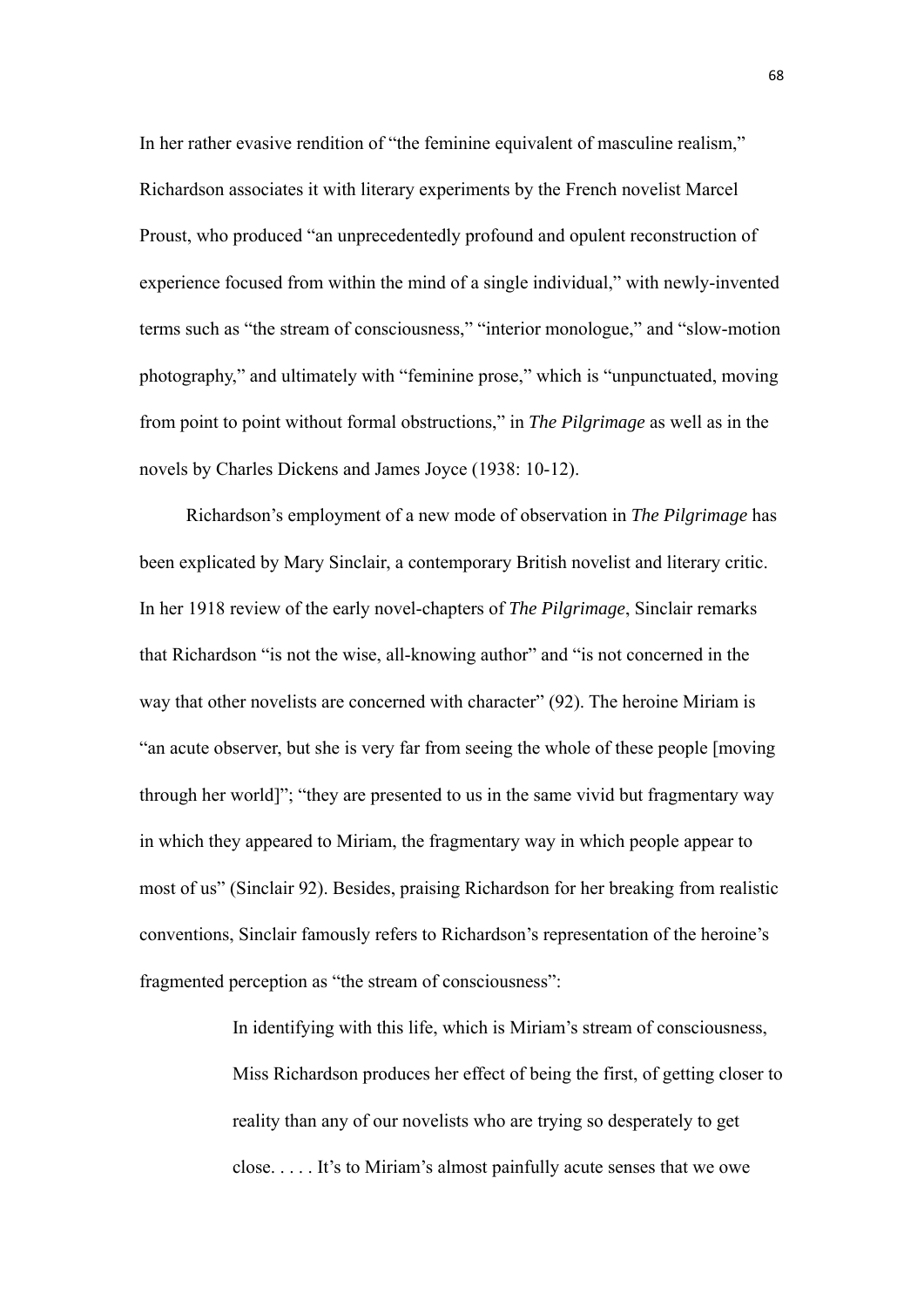what in any other novelist would be called the "portraits" of Miriam's mother, of her sister Harriet . . . . (Sinclair 93)

Virginia Woolf is another contemporary critic indicating that Richardson has renovated the way of observing reality in her novels. In her 1919 review of Richardson's *The Tunnel*, the fourth novel-chapter of *The Pilgrimage*, Woolf remarks that Richardson as novelist aware of "the discrepancy between what she has to say and the form provided by tradition for her to say it in" gets so far as to "achieve a sense of reality far greater than that provided by the ordinary means" (15-16). In her 1923 review of Richardson's *The Revolving Lights*, the seventh novel-chapter of *The Pilgrimage*, Woolf says "[there] is no one word, such as romance or realism to cover, even roughly, the works by Miss Dorothy Richardson" and their characteristic is "one for which we still seek a name"(51). Besides, in claiming that Richardson has invented throughout her works "the psychological sentence of the feminine gender," Woolf points to Richardson's gendered way of approaching reality. The sentence Richardson employs is "of a more elastic fibre than the old, capable of stretching to the extreme, of suspending the frailest particles, of enveloping the vaguest shapes" (51). It is also "a woman's sentence, but only in the sense that it is used to describe a woman's mind by a writer who is neither proud nor afraid of anything that she may discover in the psychology of her sex" (51).

 Both Sinclair's and Woolf's evaluations of Richardson and her novels are used by scholars nowadays to prove that the female novelist has anticipated the many literary innovations of modernism. Employing largely an aesthetical perspective, Sinclair and Woolf indicate that Richardson as novelist has come up with a refined,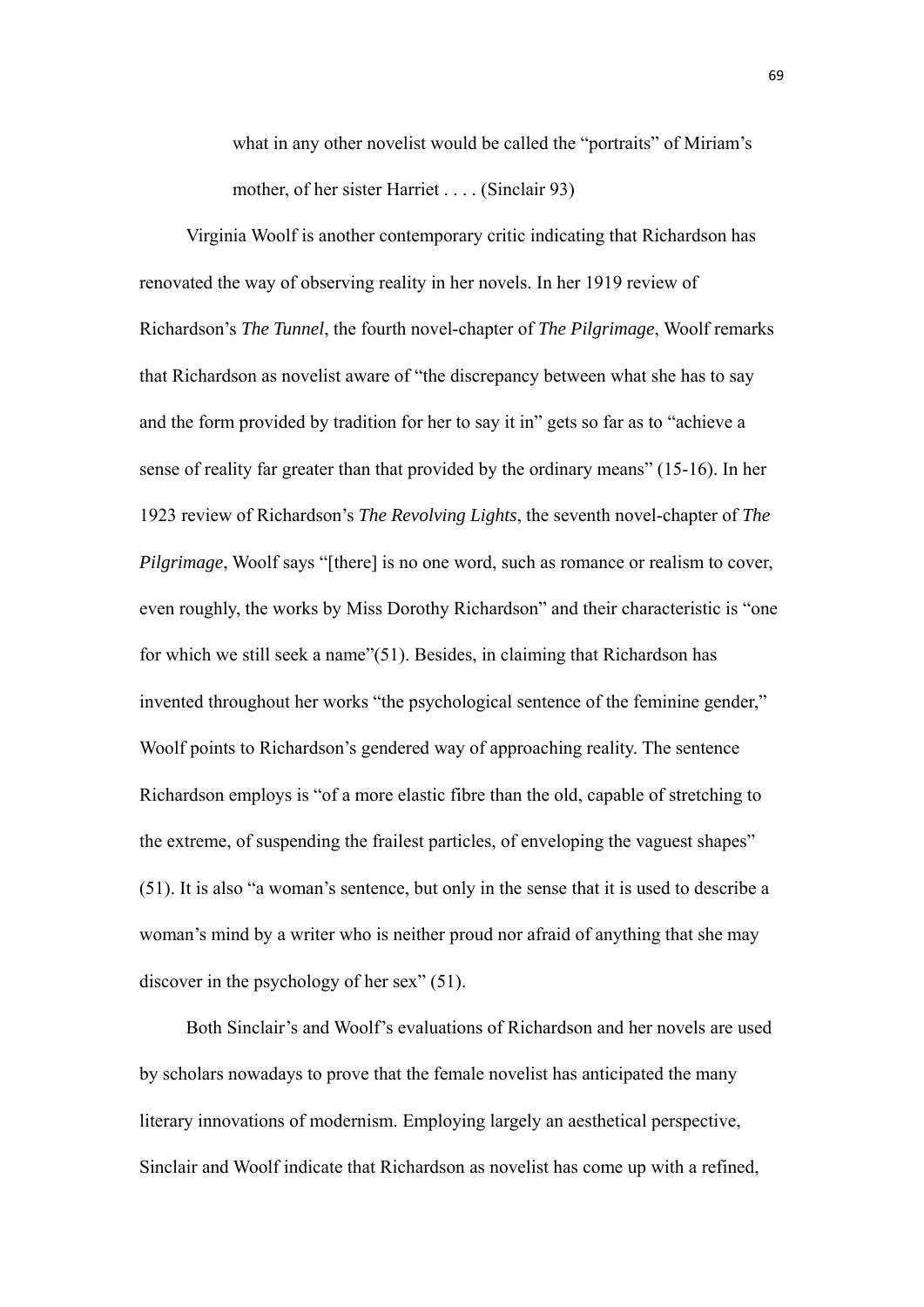feminine way of seeing, representing, and knowing the reality, departing from the previous novelists practicing the rather naïve, unsophisticated methods of realism. However, such a new mode of observation is not exclusively aesthetical or ontological, existing between the observer and the observed *per se*, as Sinclair and Woolf seem to suggest in their reviews of *The Pilgrimage*. It is also exercised against the fin de siècle's London's public spaces in which the heroine Miriam and her mobility are situated.

 In *The Pilgrimage,* London embodies spaces of freedom and adventure for the heroine Miriam Henderson, who comes to the city to make her own living as a dental assistant. *The Pilgrimage* does not begin with Miriam's exploration of London until in the opening chapter of *The Tunnel* where the heroine, we are told, finds her lodging place at Mrs. Bailey's in Tansley Street abutting the Bloomsbury square. Driven out of a necessity to support herself by the family's bankruptcy, Miriam has known the toil of labor since her previous work as governess for a wealthy family in North London. Moving out from a largely suburban, bourgeois environment characteristic of both her family before the sudden loss of fortune and the household she has worked for, Miriam during her long residence in London, which lasts for more than one decade, launches into discoveries of a city whose ambience opens vistas she has hardly known before. Unlike life in the suburbs, which Miriam consistently associates with exclusiveness and domesticity typical of the middle-class, living in central London, or more specifically the West End, means to her opening up to people and space of all kinds, making contacts with the crowd, the streets, and public venues such as cafés, restaurants, shops, theaters, and clubs. Thus, settling down in a city which would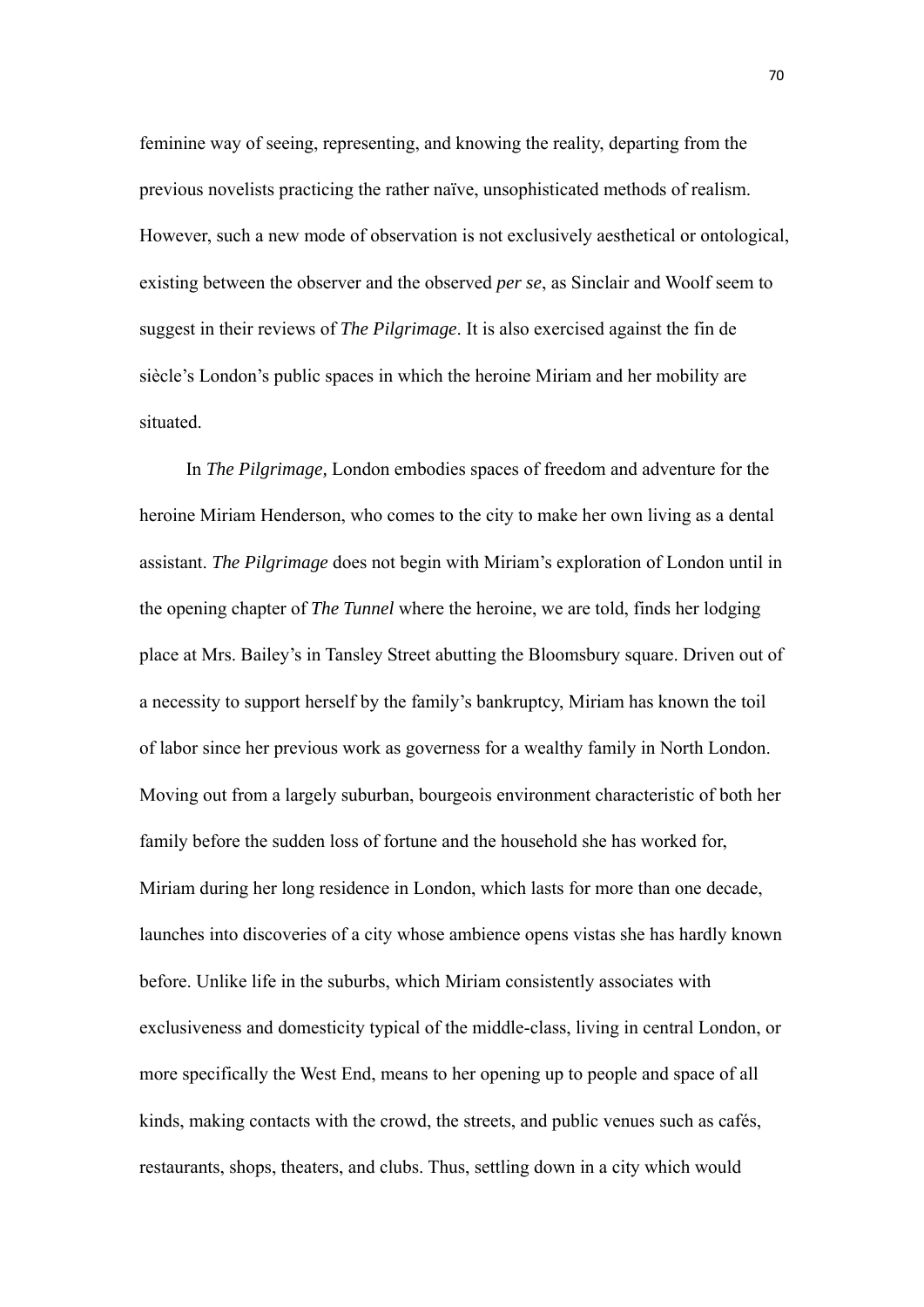prove to be her love for the subsequent years, Miriam perambulates the street in her nightly walk, feeling emancipated:

> Strolling home towards midnight along the narrow pavement of Endsleigh Gardens, Miriam felt as fresh and untroubled as if it were early morning. When she had got out her Hammersmith omnibus into the Tottenham Court Road, she had found that the street had lost its first terrifying impression and had become part of her home. It was the borderland of the part of London she had found for herself; the part where she was going to live, in freedom, hidden, on her pound a week. (II, 29)

 Throughout the middle volumes of *The Pilgrimage*, Miriam explores London with such meandering footsteps threading through the streets of the fin de siècle city. At a time when women's streetwalking is still not widely accepted, Miriam, who strolls the street unaccompanied even at night, challenges the gendered norm of streetwalking and claims her right to the space conventionally male-dominated. In a mid-night walk across Piccadilly Circle, Miriam glimpses someone of her acquaintance standing at the island:

> There was a solitary man's figure standing near the kerb, midway on her route across the island to take to the roadway opposite Shaftsbury Avenue; standing arrested; there was no traffic to prevent his crossing; a watchful habitué; she would pass him in a moment, the last fragment of the West End . . . (III, 277)

Miriam's is a last look at the male passenger, reversing the hierarchy of the male spectator and the female spectacle perceived in Charles Baudelaire's poem "À Une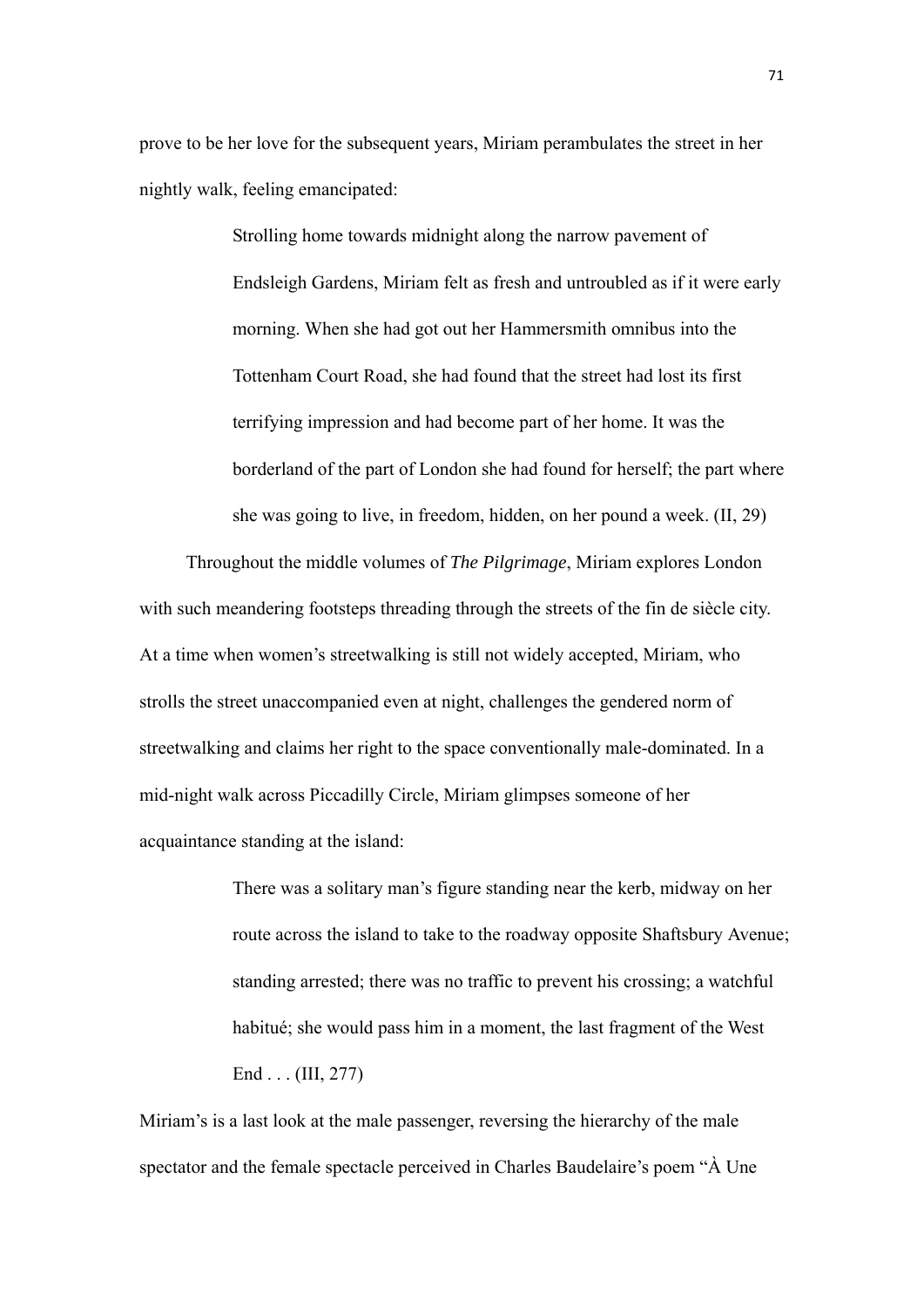Passante," which is famously cited by Walter Benjamin as the flâneur's experience of modernity. Miriam acts out the experience of a female flâneur, who rambles about the city at night-time, feels "epical" when passing by a man, who was "shocked into helpless inactivity" (III, 277). The man is heading for his home in the suburbia, which is "feminized," while Miriam enjoys streetwalking and navigating the city. Casting a female gaze, Miriam thus embodies the destabilizing power overwhelming the male viewing by the flâneur.

 Despite that Miriam is able to look back, the male gaze she encounters nevertheless represents a viewing that tries to eroticize the female body/spectacle and condemns female public walking for its implications of sexual transgression and questionable respectability. The connection of Miriam walking unaccompanied at night with the prostitute is hinted at by her male acquaintance's look of surprise. While embodying female independence and emancipation, the public, unaccompanied walking by Miriam nevertheless invites also the association of her with the "public woman," the object of male, eroticized desire. An association as such manifests also the fin de siècle men's fear of the threatening mobility practiced by female public walking like Miriam's that tends to blur the boundaries between the gentlewoman and the "public woman," the public and private spheres consolidating the order of a male-dominated world.

 Throughout *The Pilgrimage,* London as a space is such a metaphor of freedom that Miriam employs to commend the city for its openness and for generating a mobile way of life. Such freedom and pleasure of navigating the city which Miriam and her female contemporaries enjoy in *The Pilgrimage* is largely made possible by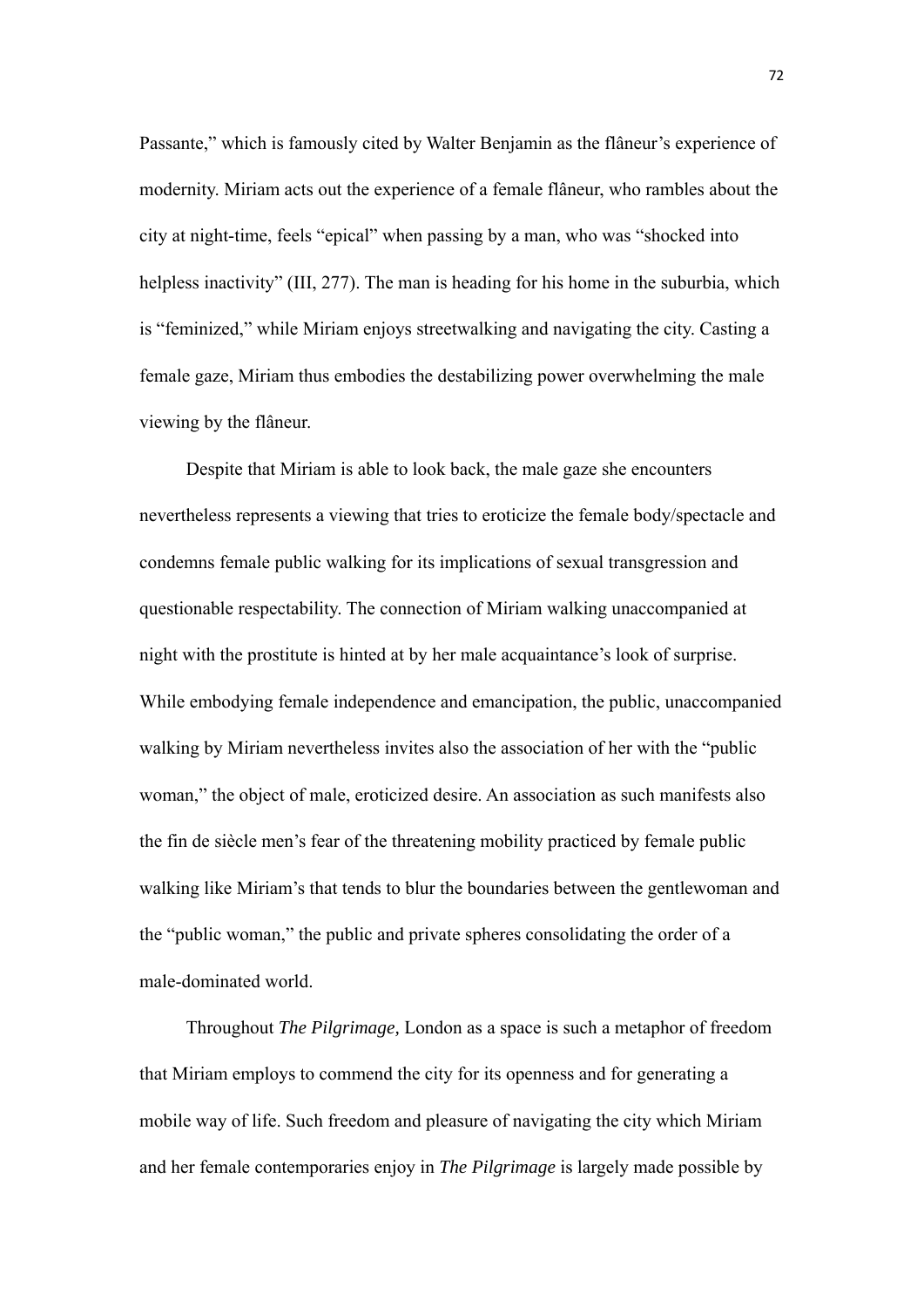the improvements in the policing and lighting of central London, the extension of mass transport systems like the bus, the tram, and the underground, which women at the turn of the century had known as part of their everyday life. For Miriam, who enjoys navigating the city, London is "a prairie," and the consciousness of being Londoners, with whom she identifies unmistakably in terms of her physical and social positions, is "going out happy," "looking at nothing and feeling everything, like people wandering happily from room to room in a well-known house" (II, 156). Or as Miriam eulogizes, riding through the city on a hansom, one might be momentarily cut off "from all personal difficulties," lifted out right into "the freedom of a throng of happy people," and everyone "was invisible and visionless, united in the spectacle ... in a brilliant embroidery" (II, 155).

 This new anonymous dimension characterizes the collective public appearance of ordinary women in fin de siècle London. For women of earlier decades, unchaperoned public walking on the street is still unusual and subject to criticism by disapproving traditionalists, but with the increasing female public visibility by the end of the nineteenth century, for the first time women walkers are able to benefit from the anonymous qualities offered by the street crowd. This is a new dimension to female streetwalking, since fin de siècle women are appearing *en masse* on the public streets as workers, shoppers, or ramblers, and forming a sizable crowd themselves.

The representation of the crowd as a wholesome part of the cityscape by Richardson distinguishes her from many late-Victorian writers employing a classical, bourgeois perspective upon the fin de siècle city and its jostling pedestrians.<sup>60</sup> Unlike

<sup>60</sup> See Klaus Theweleit, *Male Fantasies 1: Women, Floods, Bodies, History* (Minneapolis: Minnesota UP, 1987); Susanna Barrows, *Distorting Mirrors: Visions of the Crowd in Late Nineteenth-Century*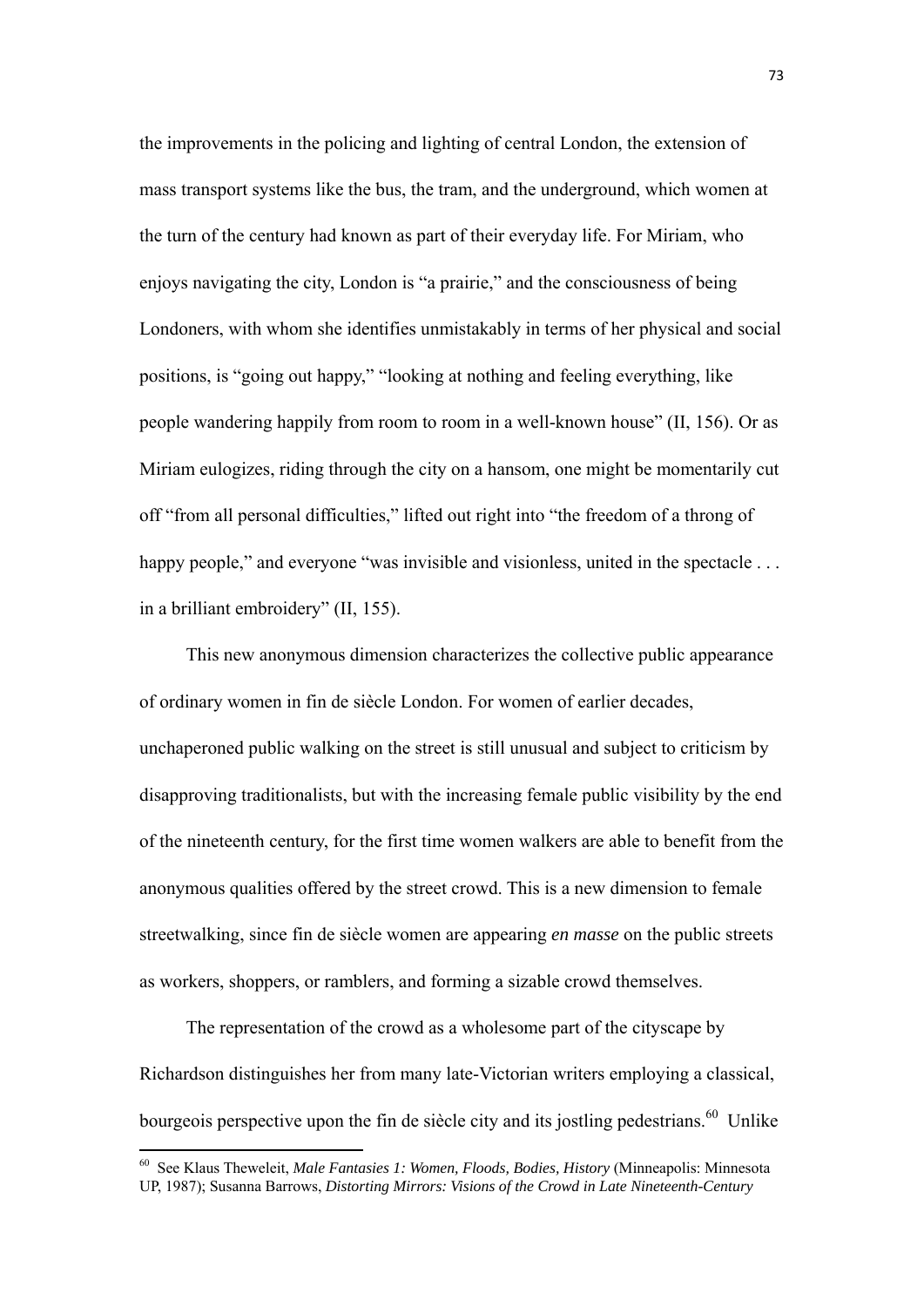the crowd representing a contaminating, threatening presence to the city of order and manageability desired by the middle-class in these often male-authored writings of fin de siècle London, the pedestrians in *The Pilgrimage* are represented as indigenous to the city space, forming a collectivity integral to the emergent masses' sphere which Miriam observes and actively takes part in. Employing a plebeian spectatorship, Miriam shows an affinity especially with the proletarian masses, whose experience of the city she finds congenial and manages to represent.

In her letter replying to a friend inquiring about the social position from which the heroine observes her world in *The Pilgrimage*, Richardson refers to Miriam as being ambivalently situated between the middle-class, whose wealthy, leisured life she lived and loved, and the white-collar working people, whose toiling life she now is forced to live. *The Pilgrimage* is, as Richardson indicates, composed of books wherein Miriam, a sympathetic onlooker to the bourgeois working-class life, places herself:

> My books, in their substance, do belong to "the workers," the bourgeois working-class into which M. [Miriam] was pitched headlong without training or suitable preparation, & wherewith she is a sympathetic onlooker. She fails to recognize herself as "a worker," always, though quite unconsciously, assuming that life should be leisure  $\&$  should be lived in perfect surrounding.  $(1995: 304)^{61}$

<u> 1989 - Johann Barbara, marka a shekara tsara 1989 - An tsara 1989 - An tsara 1989 - An tsara 1989 - An tsara</u>

*France* (New haven: Yale UP, 1981); Rita Felski, *The Gender of Modernity* (Cambridge, Ma.: Harvard UP, 1995) 73, 222; Deborah Parsons, *Streetwalking the Metropolis: Women, the City, and Modernity* (Oxford: Oxford UP, 2000) 43-81.

<sup>&</sup>lt;sup>61</sup> In other places Richardson also clarifies the social position of Miriam as such: "She never completely escapes her earliest house, not the Barnes house represented in the earlier books, but a really spacious habitation, hugely gardened  $\&$  so high-walled that nothing of the world was visible. She imagined everyone living in this way except servants, & these as known in her house were anything but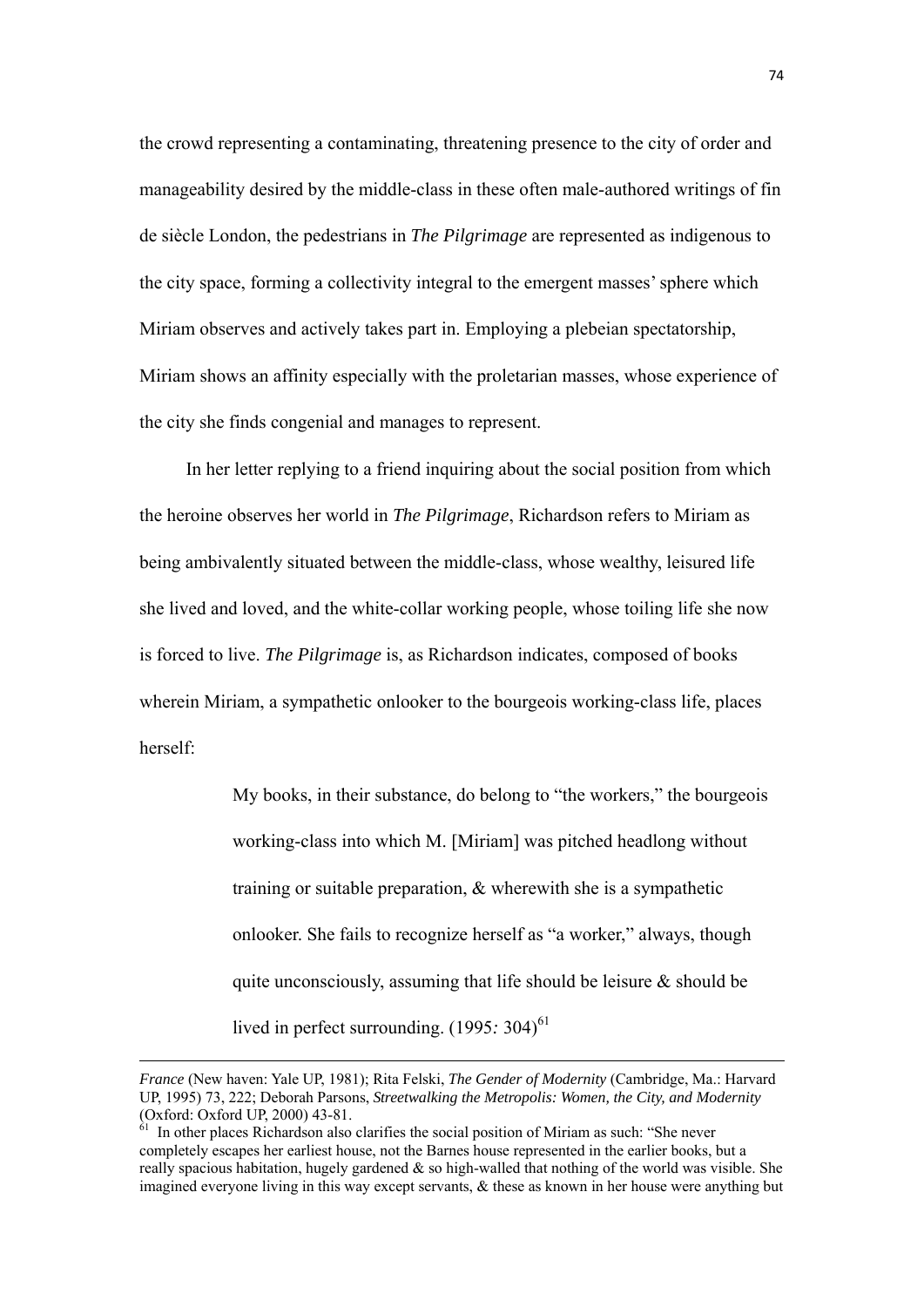This conflict of identities Richardson highlights as unique to Miriam, who has to condescend from her middle-class ambience to survive, though unprepared in every way, as a worker in London is a key to understanding the heroine's often ambivalent views of the city and its people. The displacement Miriam undergoes as both an insider and outsider to the leisured classes enables her to take on, as Richardson suggests, a more sympathetic view of the working people, their life, and the spaces they need to negotiate with throughout daily activities. The financial embarrassment Miriam constantly feels and learns to deal with as an ill-paid clerk thus enables her to sympathize with "the resourceless crowd of London workers," including white-collar workers like her and other no less marginalized denizens "who lived in St. Pancras and Bloomsbury and in Seven Dials and all around Soho and in all the slums and back streets everywhere" (II, 266; III, 313).

Viewed in this light, Richardson's representations of Miriam as a worker, her perspective, and her making use of the city's spaces depart from Virginia Woolf's portrayals of the often leisured viewing and ramble performed by the upper middle-class women throughout her works. A contemporary of Richardson's, Woolf, as I shall demonstrate in the next chapter, largely represents the wealthy, leisured women's experience of the city, though she does so with a critical view on the experience itself. While Richardson and Woolf both celebrate the city and its wholesome effects upon the female rambler, the former nevertheless addresses particularly the experience lived by urban working people like the clerks or shop girls with whom Miriam identifies in *The Pilgrimage*. Theirs is an experience overlooked

<sup>&</sup>lt;u> 1989 - Johann Barbara, marka a shekara tsara 1989 - An tsara 1989 - An tsara 1989 - An tsara 1989 - An tsara</u> pitiable, those indoors having marvelous things to play with from which she was excluded, while those in gardens & stables had things still more marvelous."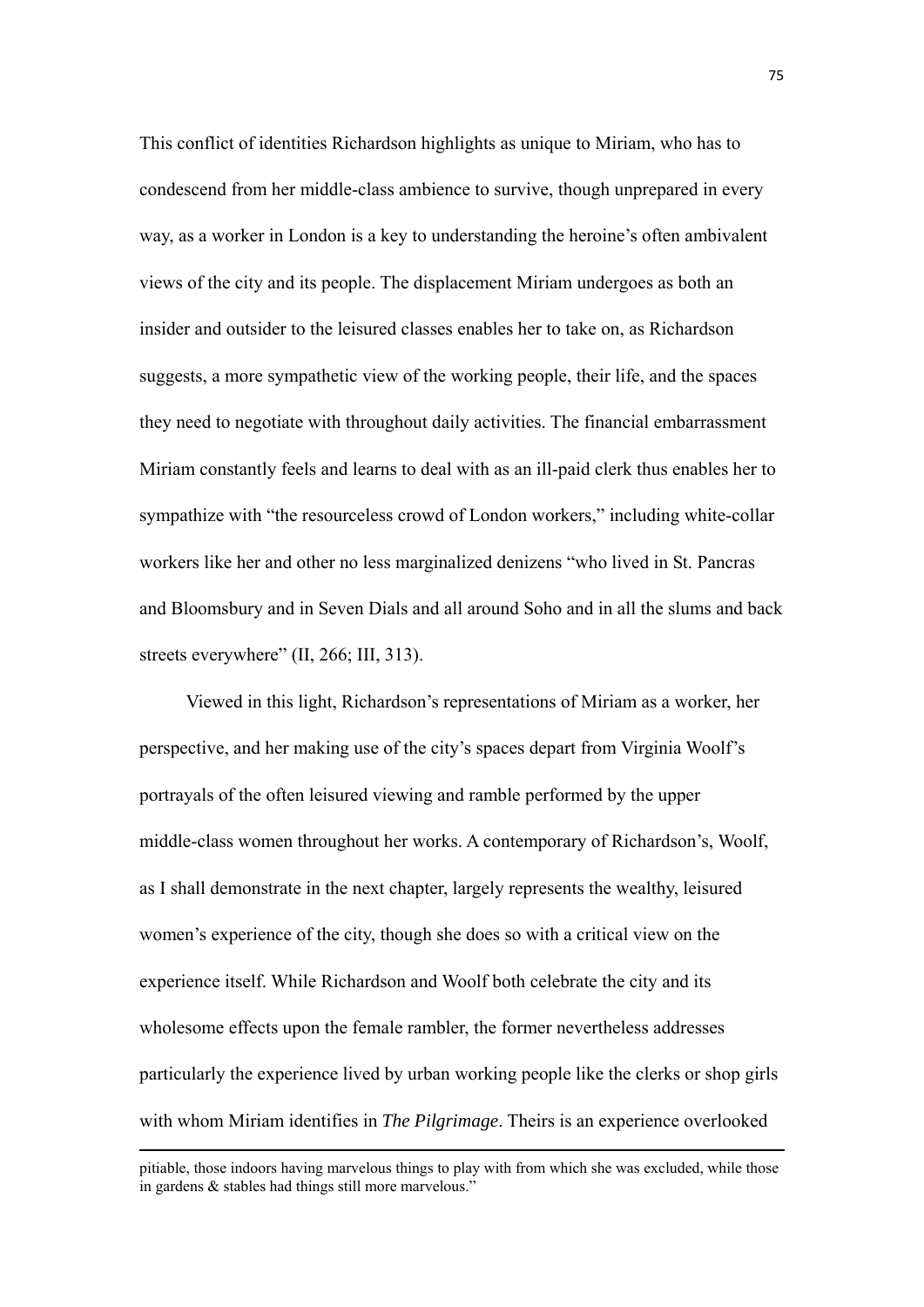by canonical modernism and canonical works such as Woolf's that privilege the experience of the dominant classes.

 At the fin de siècle, women's use of public spaces is, however, still limited. While managing to walk and avail herself of various kinds of public facilities or spaces in the West End, Miriam does not always find herself welcomed in these facilities or spaces. For example, coming off work one night with gnawing hunger, Miriam wonders if "it was possible to go into a restaurant late at night alone" and "they would even refuse to serve her" if she really finds the dining place (II, 359). Or while walking across the old Bond Street, where male clubs have turned the neighborhood into the male clubland, Miriam, tired of her walk and wanting a place for rest, cannot but think: "Why hadn't she a club down [there]; a neutral territory where she could finish her thoughts undisturbed" (III, 274).

 While fin de siècle London where Miriam works, dwells, and strolls is still male-centered, as perceived from the fact that most of the middle-class male characters in *The Pilgrimage* are entitled to professional jobs, better socio-economic positions, and legitimate accesses to public spaces, women nevertheless are seen to negotiate the demarcations of the public and private through walking and participating in an increasingly enlarged public sphere. Female transgression of male-dominated, public sphere is manifested by the many female characters working as clerks (like Miriam), shopkeepers (like her sister Eve), girls in business (like Jan and Meg), philanthropists (like Miss Holland), and suffragettes (like Alma). The numerous unnamed women manifest also female public visibility, who appear *en masse* throughout Miriam's observation of fin de siècle London as shoppers, clubbers, diners,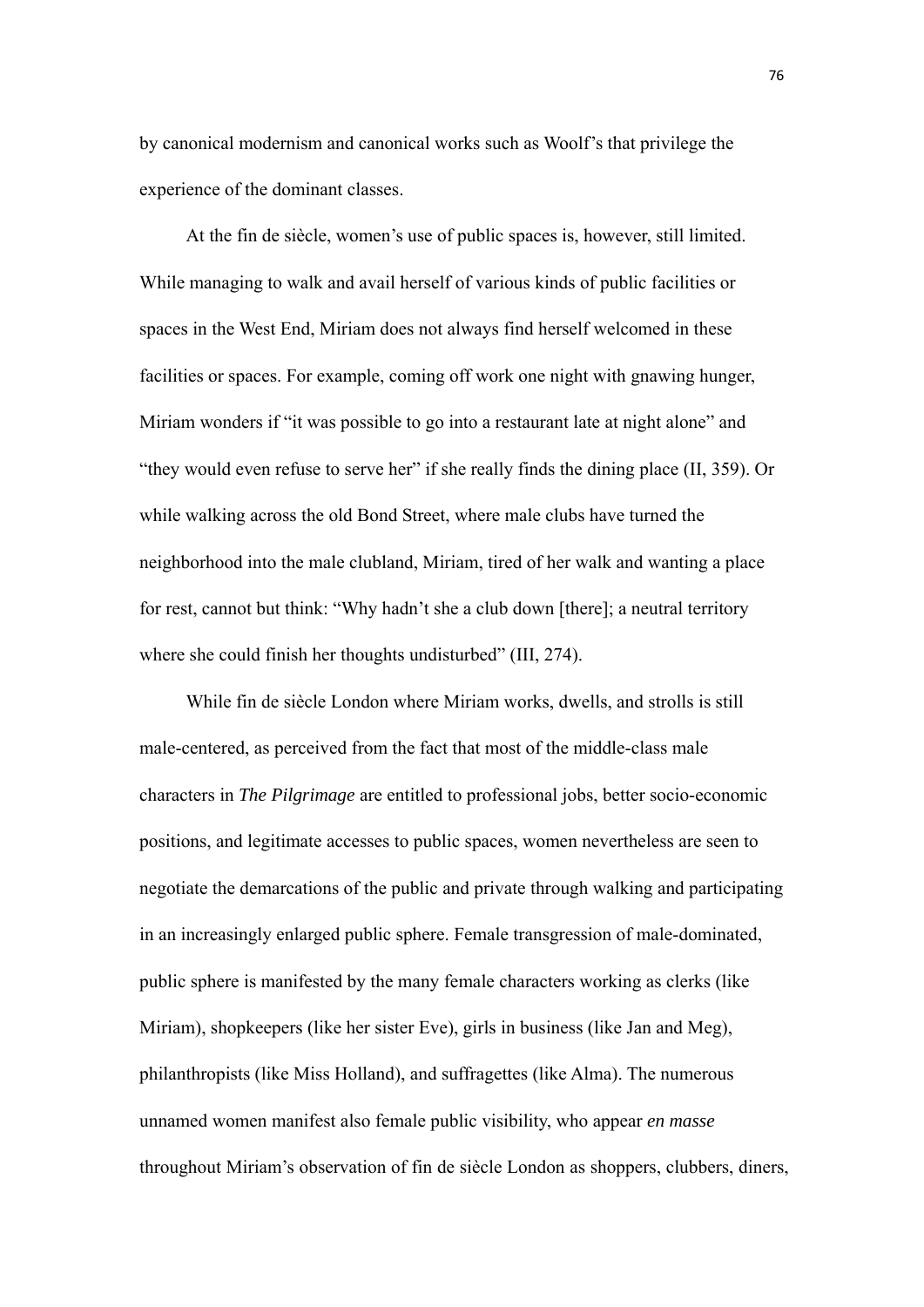and visitors to museums, lectures, concerts and theaters. These women are highly contrasted with the conventional home-bound middle-class Englishwomen, whom Miriam considers to be living a "simple, sheltered, domesticated" life (II, 200). The appearance of women like Miriam in fin de siècle London making their own living as clerks, secretaries, or shopgirls is partly because their middle-class families can no longer afford to keep their life in comfort as they used to do. The economic embarrassment felt by the middle-class and particularly the lower-middle-class often drives their unmarried daughters to work, who have been required to play the roles of "the angel in the house" in previous decades. The visibility of these middle-class women workers in the city is also coincident with the development of commercialized public spaces emerging in the fin de siècle period which in turn remap the gendered boundaries of the city.

# **Consuming Fin de Siècle London**

 Opposition against female streetwalking faced by Miriam and her female contemporaries lessened when women were increasingly encouraged to enter public space by fin de siècle consumerism, which recognizes female consumers as indispensable to its rapidly expanding enterprises. The rise of commodity culture and the concomitant development of commercialized public spaces in the fin de siècle period paved the way for women claiming their rights to the city. Before this period, public spaces in the city had been nearly male-dominated. With the taverns, pubs, cafés, and clubs catering for men exclusively, there had been hardly resting places for women visiting the city, except the ill-provided pastry-cook's. Thus, catering for particularly female clientele, spaces like department stores, lavatories, cafés,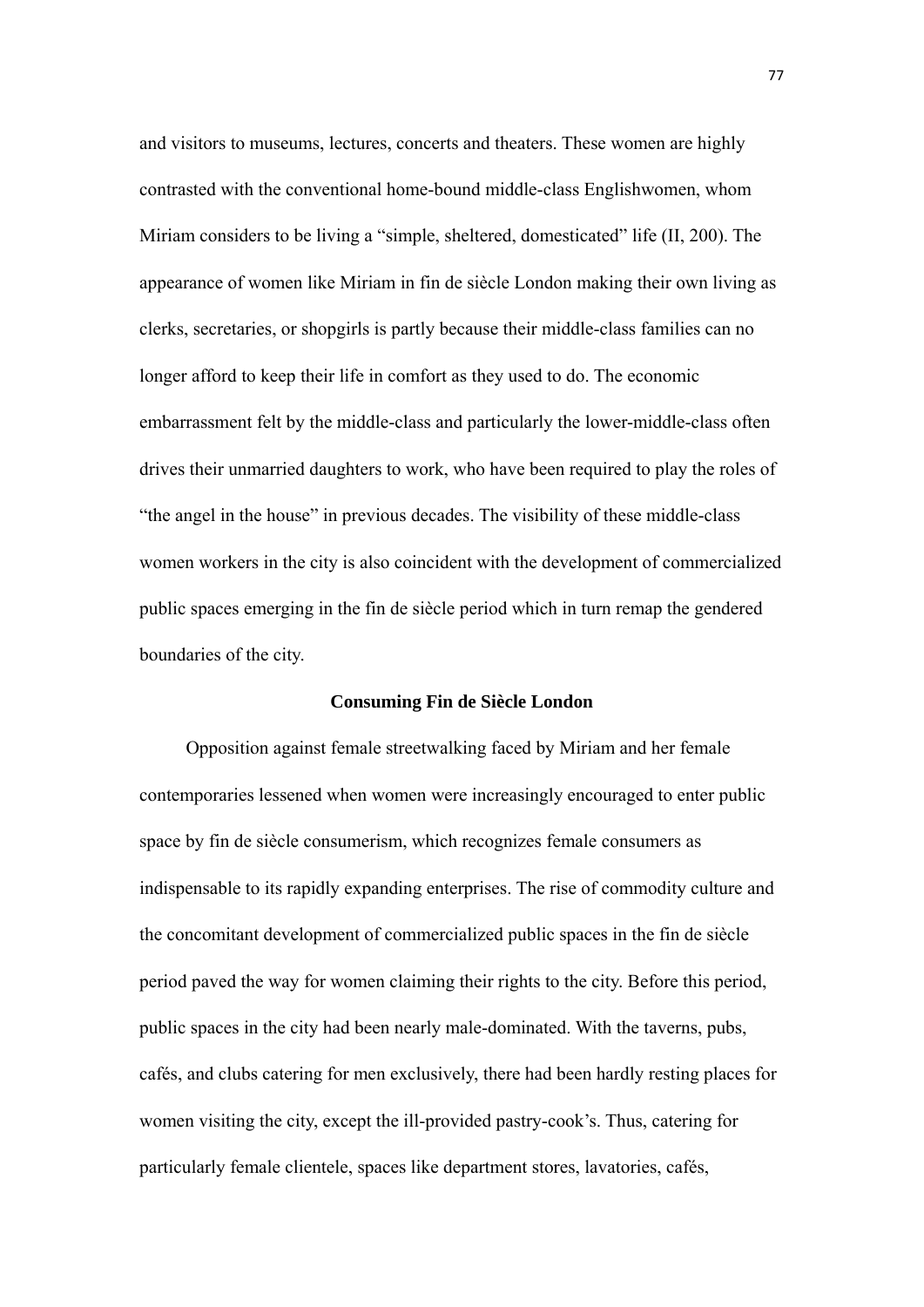restaurants, and female clubs emerging in the fin de siècle city contributed remarkably to the increased women's visibility. Women of various classes started to use the female-friendly amenities in the city, participating in the increasingly democratized public sphere and making up a major part of the consuming masses. For middle-class women, to get away from their suburban home and ramble leisurely around the city sight-seeing, shopping or visiting friends means a unique spatial experience linking up female consumption with the enlarged senses of emancipation and freedom. For white-collar women workers increasingly visible in the fin de siècle city, including the female clerks, the shop-girls, and the "girls in business," their visits to places like cafés and teashops after a day's tiresome work might provide as much comfort and pleasure as many other entertaining activities they did in evenings or on Sundays when going around in the city.

 While the late nineteenth century witnessed the emergence of female consumers and their joining in a wider, more heterogeneous public sphere, as is indicated above, the significances of these women consumers and their exploration of public spaces nevertheless have been overlooked until the recent years when the scholars start to challenge the construction of a largely male, bourgeois public realm endorsed by the earlier models. Previous studies of the public sphere have been dominated by the approach the German sociologist Jűrgen Habermas employs in his 1962 book *The Structural Transformation of the Public Sphere*. 62 Habermas famously argues that the

<sup>62</sup> In his 1962 book *The Structural Transformation of the Public Sphere*, the German sociologist Jűrgen Habermas famously argues that the emergence of new institutions including the print media in the early modern Europe has contributed to the opening up of public affairs to scrutiny by citizens. Although setting up a paradigm for later studies of the public sphere, Habermas has nevertheless been criticized for his over-emphasizing an idealized bourgeois, homogeneous public sphere and overlooking the significance of the mass media that shapes an alternative, proletarian public sphere. For scholars disagreeing with Habermas on his endorsing a bourgeois conception of the public sphere, see Oskar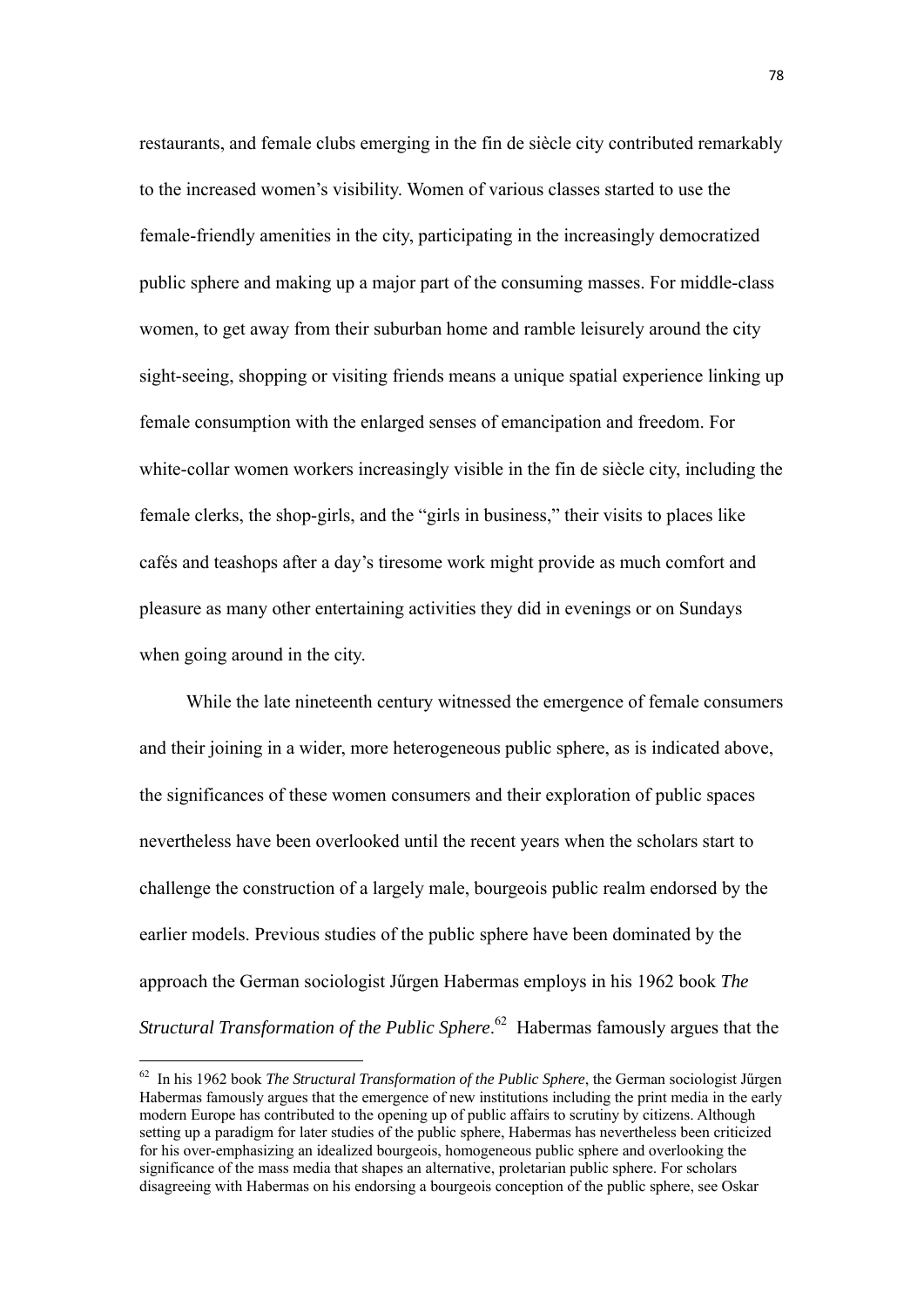eighteenth century is a golden age giving birth to the untainted public sphere, constituted by institutions such as the coffee house, the club, the salon, the discussion society, and the yet commercialized press. However, such a "pure" public sphere, according to Habermas, has gone into decline due to the intervening of government regulation and the rising of mass consumption since the late nineteenth century. Mapping out a largely bourgeois domain, Habermas nostalgically evokes the eighteenth-century institutions such as the coffee house, the club, and the salon as the meeting places for the middle-class, where open dialogue and freedom of discussion features a burgeoning liberal public sphere. Habermas's approach thus dominates many later studies employing a rigid, pessimistic view on the development of the public sphere through their joint efforts to deplore the loss of untainted public spaces and castigate the penetration of those spaces by the consuming masses.

Over the past two decades, however, scholars inspired by the cultural approaches have indicated that Habermas's theory fails to address the many alternative public spaces catering for people who do not fit into the category of a white, male, bourgeois subject. $63$  Reading against the grain of his theory, feminist scholars argue that the emergence of consuming spaces in the fin de siècle period might not symptomatize the degenerate public sphere, as Habermas claims, but open up possibilities for especially women participating in the increasingly enlarged,

Negt and Alexander Kluge, *Public Sphere and Experience: Toward an Analysis of the Bourgeois and Proletarian Public Sphere*, trans. Peter Labanyi, Jamie Daniel, and Assenka Oksiloff (Minneapolis: Minnesota UP, 1993); Miriam Hansen, *Babel and Babylon: Spectatorship in American Silent Film*; Miriam Hansen, "America, Paris, the Alps: Kracauer (and Benjamin) on Cinema and Modernity," *Cinema and the Invention of Modern Life*, ed. Leo Charney and Vaneessa R. Schwartz (Berkeley: California UP, 1995) 374-84; James Donald and Stephanie Hemelryk, "The Publicness of Cinema," *Reinventing Film Studies*, ed. Christine Gledhill and Linda Williams (London: Arnold, 2000) 114-29. 63 See Mica Nava, "Modernity's Disavowal: Women, the City, and the Department Store," *The Shopping Experience*, eds. Pasi Falk and Colin Campbell (London: Sage, 1997) 56-91.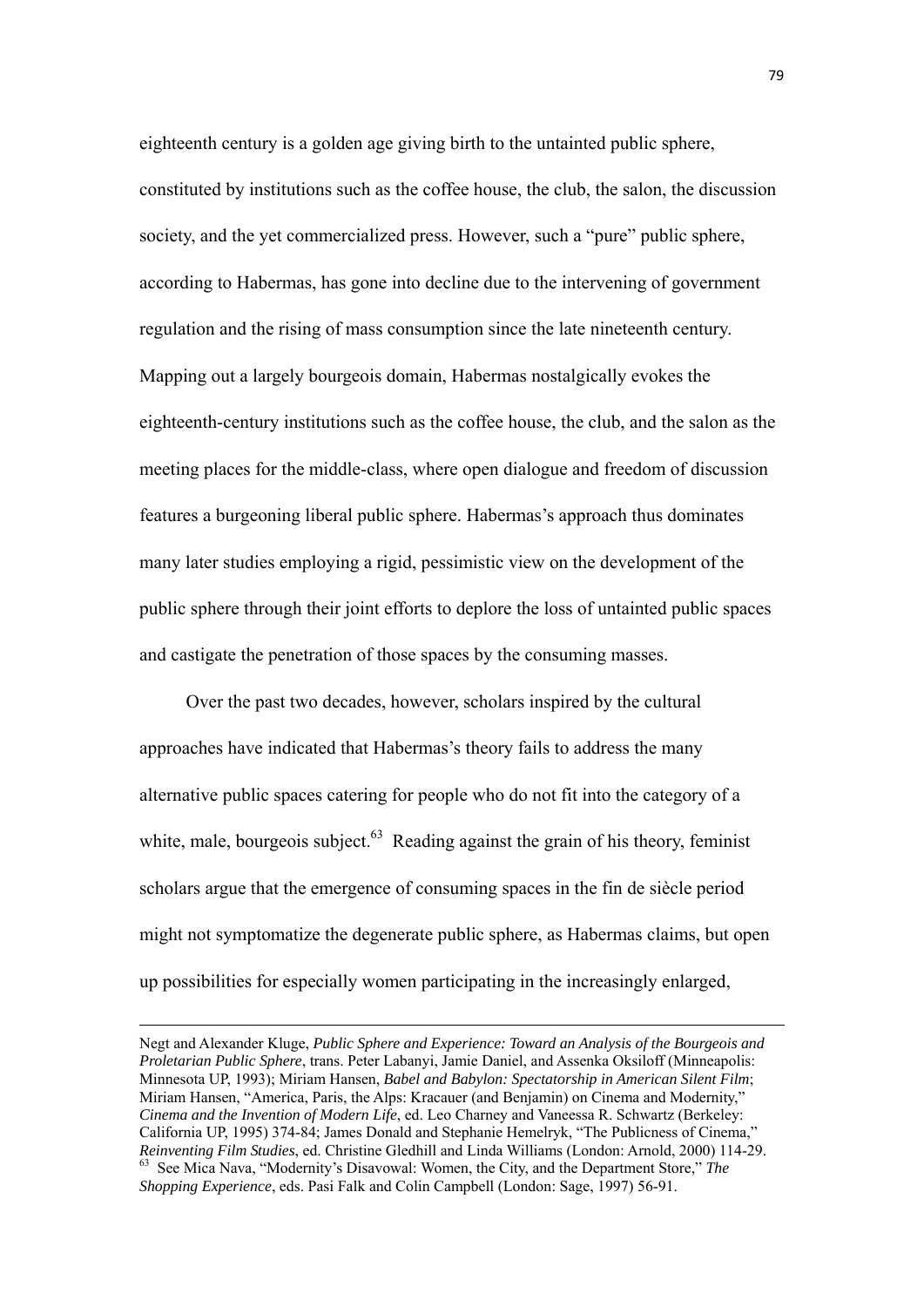egalitarian public sphere. Spaces like department stores, cinemas, female clubs, and many dining places such as cafés and teashops emerging in the fin de siècle city have been thus re-examined and explored as sites registering female pleasure, mobility, and transgression of gendered space.

The emergence of department stores since the later half of the nineteenth century, for instance, significantly paves the way for women asserting themselves as subjects of consumption, leisure, and pleasure. Provided with female cloakrooms, lavatories, and restaurants, the department store is often identified as a feminine space, where women might enjoy purchasing, browsing, window-shopping, dining, and meeting friends.<sup>64</sup> Browsing through those tantalizing commodities displayed by the windows, women as shoppers are the subjects of desire, claiming their rights to the commodity, female independence, and femininity. Department stores like Whiteley's and Liberty's in London's West End thus offered fin de siècle women an opportunity to become leisurely spectators in a new urban landscape, comfortably gazing and reviewing everything on display without having to buy it.

Yet female visibility in fin de siècle consuming spaces means also women's more complicated involvement in public space, commodity culture, and mass consumption. Addressing the paradoxical effects consumerism exercised upon fin de siècle female consumers, scholars nowadays acknowledge that women were emancipated yet subject to newer forms of oppression when entering the spectacular, commercialized spaces. The female shoppers consuming commodities, however, also risk being objectified through the often association of them with spectacles and

<sup>64</sup> See Mica Nava, "Modernity's Disavowal: Women, the City, and the Department Store," *The Shopping Experience*, eds. Pasi Falk and Colin Campbell (London: Sage, 1997) 56-91.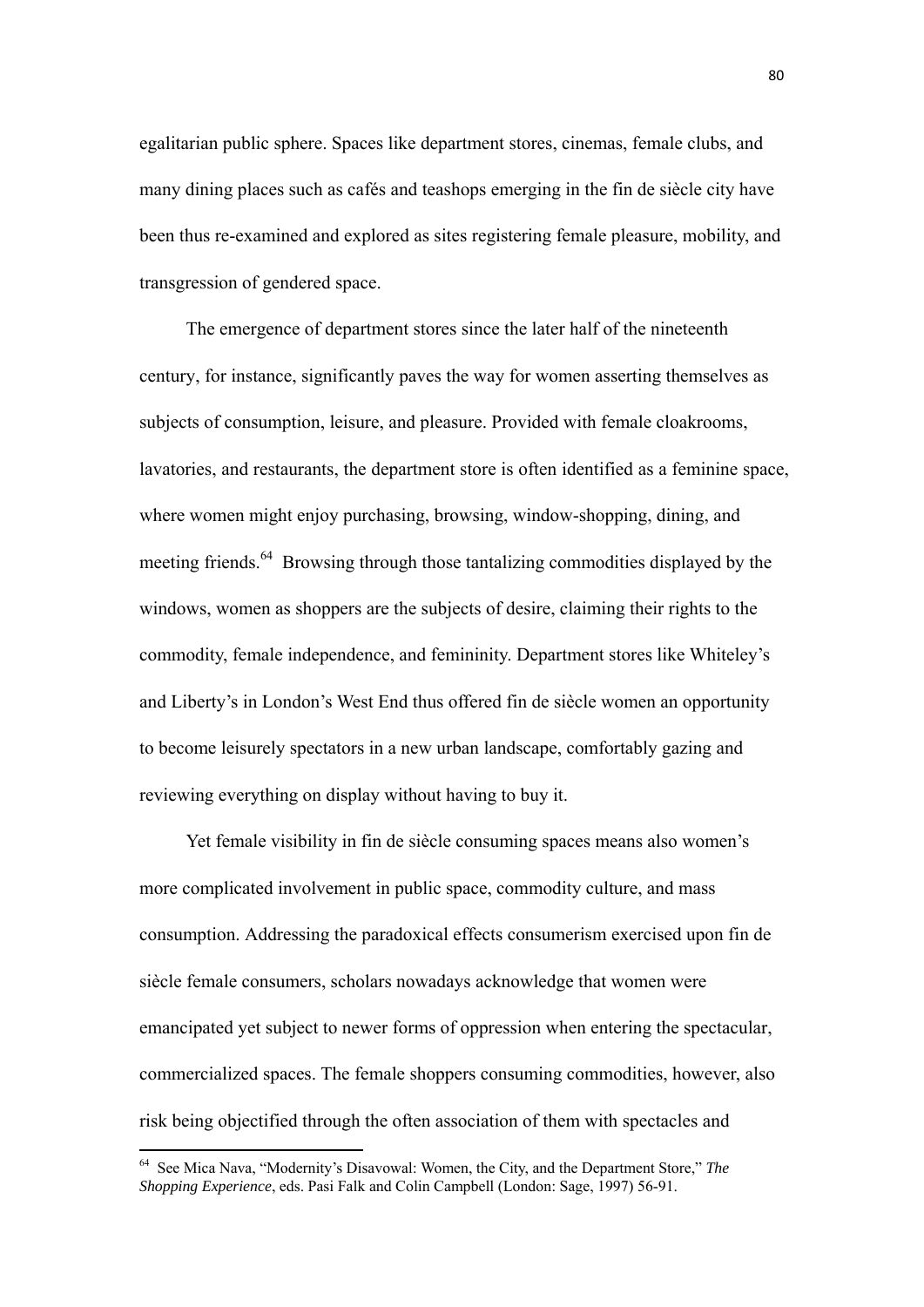commodities. The fantasy world of consumption creates a defamiliarized world of floating images, detached from material referents, where values and perceptions appear to be in constant flux. This decline of stable referents encourages consumers to retreat into intense personal experience and to seek emotional fulfillment through material consumption. Women are especially vulnerable to these seductions of the purchasing impulse, and the new dream world of consumption exercised a "seduction of women by men," in which women are addressed as yielding objects subordinate to a powerful male subject, who formed and informed their desires (Walkowitz 1992: 48) .

 Invaded by the swarms of commodities and women shoppers, fin de siècle London's West End registers such a realm of paradox. In the early nineteenth century, Oxford Street had already been described as a "dazzling spectacle" of "splendidly lit shop fronts" and "alluring and handsome displays" where shops became "exhibitions of fashion."65 Regent Street, the epicenter of the West End's shopping district, had been considered to be the only spot, "outside the park, where Society people are certain to meet, as smart women would never dream of shopping elsewhere," and the main artery of the West End displaying "all the tempting treasures of luxury trades."<sup>66</sup> Since the later half of the nineteenth century, the rise of commodity culture and mass consumption has further enhanced the image of the West End as the dominant

 $65$  As the historian Judith Walkowitz writes in her study of female shopping in fin de siècle London: "From a wealthy residential area, the West End of Mayfair and St. James, particularly its main thoroughfares, had been transformed and diversified into the bureaucratic center of empire, the hub of communications, transportation, commercial display, and entertainments. . . . In late-Victorian London, the West End no longer signified the home and fixed reference of the privileged urban flâneur; it became known as a "pleasure of capital" and second business district used by men and women of different classes" (Walkowitz 1998: 2-3).

<sup>66</sup> See Erika Diane Rappaport, *Shopping for Pleasure: Women in the Making of London's West End* (Princeton: Princeton UP, 2000) 9.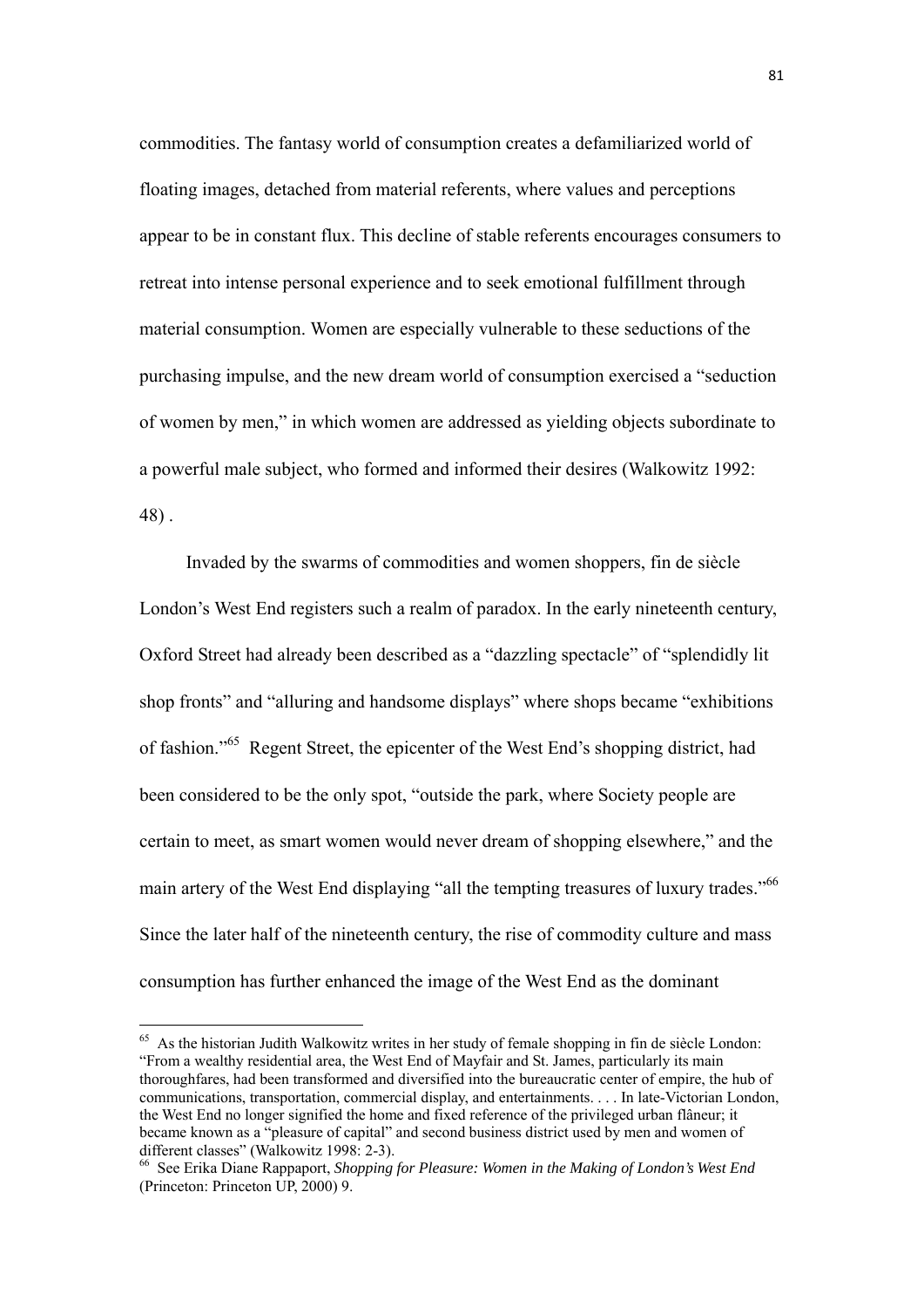shopping area, where sumptuous boutiques, innovative shops, and department stores begin to replace the small grocer's, dry-goods', and draper's stores. With Regent Street, Oxford Street, old and new Bond Streets, the Strand, Piccadilly, Leicester Square, and Tottenham Court Road mapping out the main terrains of fin de siècle West End's shopping district, women increasingly find themselves distracted by the spectacles and displays of commodities while walking and browsing along the street.

 The proximity of these shops and emporia to many dining and resting places like teashops, restaurants, cafés, and female clubs in the streets of Regent, Oxford, and Bond means that women as consumers are more than catered for in fin de siècle West End's increasingly commercialized spaces. Together with the recently improved shopping facilities, the public dining places emerging since the 1880s and 1890s were a project of creating a larger consumer's space joined by the entrepreneurs, shopkeepers, and feminists. While male entrepreneurs build up these amenities mostly out of the mercenary consideration, feminists perform the same task to map out a wider women's sphere. The establishment of lavatories, teashops, restaurants, cafés, and clubs catering particularly for women by feminists around the turn of the century provides female consumers with decent and inexpensive venues to rest, dine, and socialize and thus promotes an image of women's consumption positively associated with female freedom and emancipation.

 The following sections would thus explore female consumption in fin de siècle London, as is observed and embodied by the heroine Miriam Henderson as consumer in *The Pilgrimage*. Throughout the novel-chapters, activities such as shopping, dining, entertaining, and socializing are represented as indispensable to Miriam and her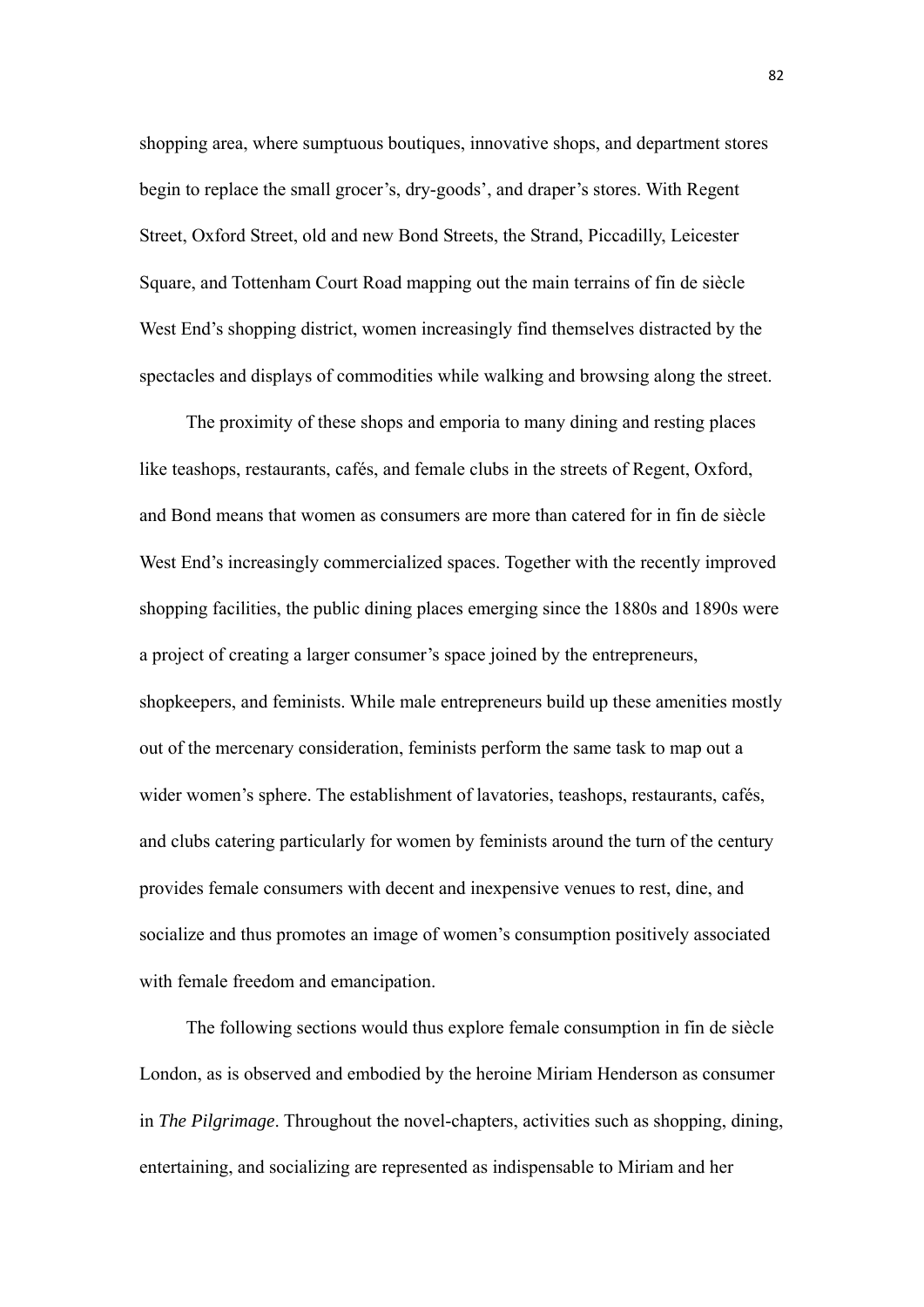female contemporaries increasingly making home at the city as shoppers, diners, or pleasure-seekers. And the West End is the very site where Miriam finds herself catered for by the shops, cafes, restaurants, and female clubs booming in fin de siècle London.

#### **The Female Shopper in the West End**

In *The Pilgrimage*, the first narratives about shopping are unfolded through juxtaposing Miriam's past and present experiences of buying hats. Her memory is initiated by a look at the hat she collects and is not exhausted until the same look returns her to the present, her thoughts refreshed by the memory:

> Miriam had once bought a hat in a shop in Kensington. As long as it lasted it had kept for her, whenever she looked at its softly dyed curiously plaited straw, something of the exciting fascination of the shop, the curious faint flat odours of millinery, the peculiar dim warm smell of silks and velvets—silk, China and Japan, silkworms weaving shining thread in the dark. Even when it had become associated with outings and events and shabby with exposure, it remained, each time she took it afresh from its box of wrappings, a mysterious sacred thing; and the soft blending of its colours, the coiled restraint of its shape, the texture of its snuggled trimmings were a support, refreshing her thoughts (I, 407).

Her shopping experience is represented as a process of desire provoking and satisfying. Miriam as a female shopper is the subject of desire, stimulated by her "exciting fascination of the shop" and her fetishistic immersion in the hats prompting exotic imagination. Those haptic, olfactory, and visual manifestations of the shopping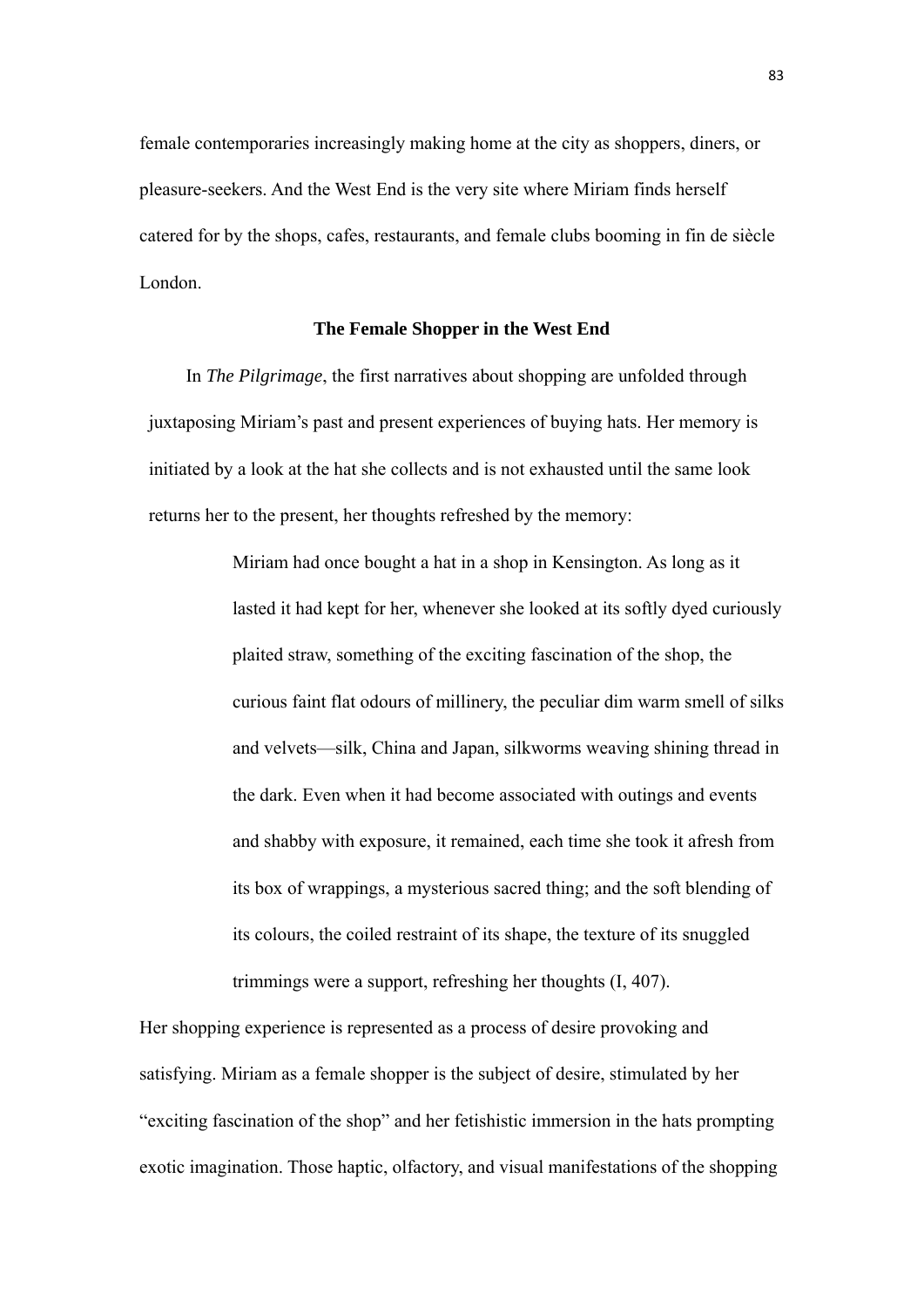ambience and the commodities arouse and reinforce her fantasy and obsession. Finally, what accomplishes her pleasure and memory of shopping is the ultimate possession of the commodity she desires, a consummation of fetishism and a realization of fantasy.

 Miriam's memory is evoked to contrast with her present experience of accompanying the mistress Mrs. Corrie, to whom she works as a governess, to obtain proper hats at one luxury millinery in Regent Street. An upper-middle-class woman, Mrs. Corrie, who resides in North London, is a habitué to West End's high-end shops. Her shopping serves as a contrasting experience, which is poignantly observed by Miriam, who casts a classed as well as gendered look at the commodity, the woman consumer, and female consumption. For Miriam, her mistress does not have the same obsession with shopping as she. Mrs. Corrie does not notice or think of "the bright shops," "the strangely dyed artificial flowers with their curious fascinating smell," and "the strange warm smell of velvet, chenille, and straw," which are all sources of ecstasy enjoyed by Miriam as the humble accompanist (I, 407). Mrs. Corrie only wants to buy hats; the going and the shops "were nothing to her" (I, 408). Their shopping trip is merely one of the numerous visits to Regent Street paid by Mrs. Corrie, who could afford "a hansom, a smart obliging driver with a buttonhole" and "the first-class journey home, the carriage at the station" after shopping is done (I, 410-11).

As women shoppers, Miriam and Mrs. Corrie are starkly contrasted. While Mrs. Corrie in the millinery "stood ruthlessly trying on a hat, talking and trying and discarding, until the collection was exhausted," Miriam as an observer simply sat angrily and admiring, "wondering at the subdued helplessness of the satin-clad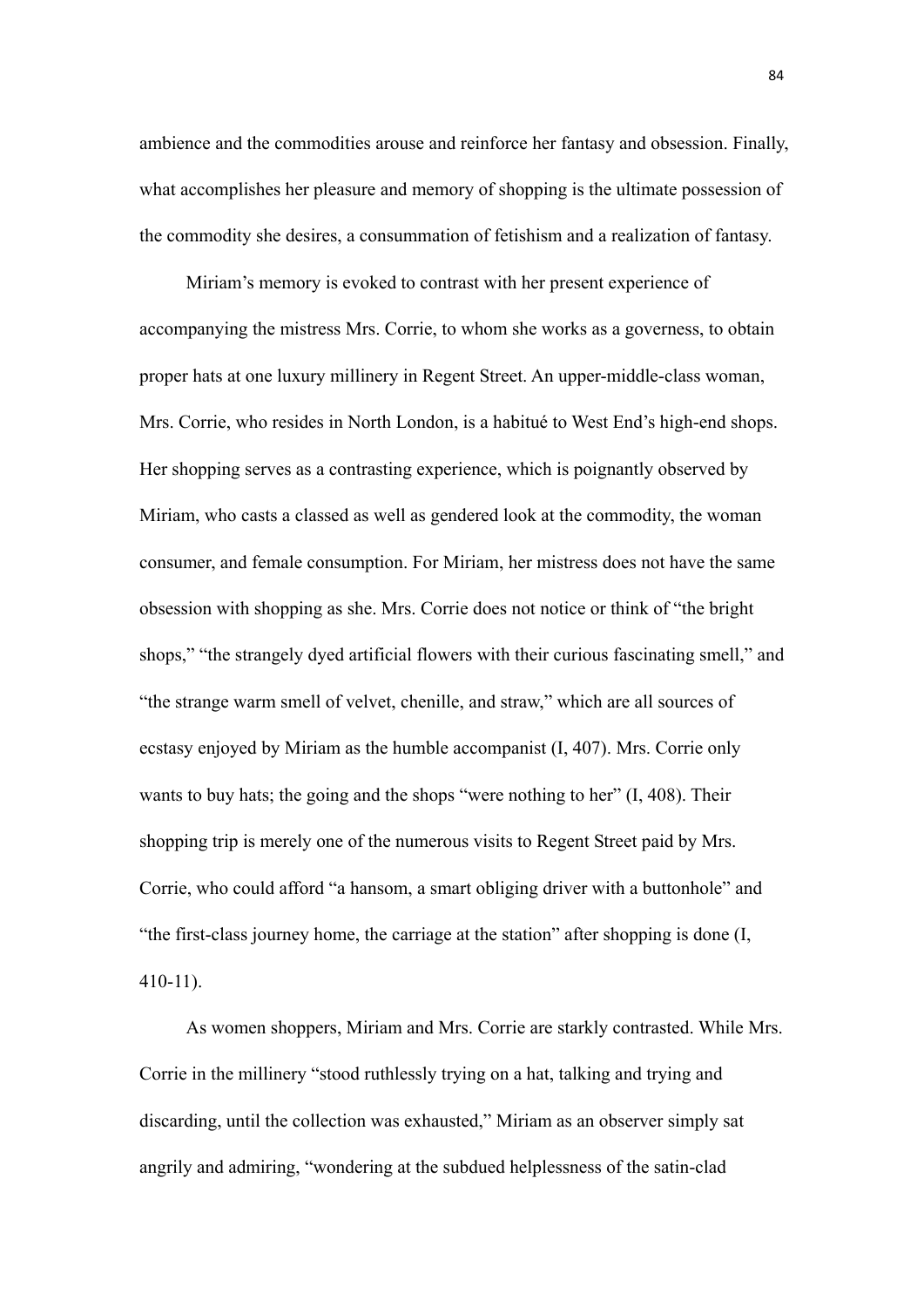assistant, sorry for the discarded hats lying carelessly about, their glory dimmed" (I, 410). A wealthy, domineering purchaser, Mrs. Corrie contrasts with the observing Miriam, whose envy is much related to her lower social rank, less privileged economic position, and the thus incurred ambivalence toward the commodities and Mrs. Corrie the shopper. Thus, whereas Mrs. Corrie grows excited about trying and discarding the hats, with each hat addressing the large mirror "calling herself a freak, a sketch, a nightmare, a real, real fogey," Miriam, with her "hot tired eyes" finds "the process seemed endless" (I, 410). Miriam, who just looks and could not afford any purchase, casts a proletarian look at the commodities, which is ambivalent in that it signifies both her fetishistic desire and her failure to fulfill it. Beside, as a shopper, Miriam is dwarfed by not only her inferior economic power but also her shabbiness, that is, her failing to dress herself in a more fashionable way, as the richly dressed Mrs. Corrie and the elegantly attired shopgirl do. Miriam is pained by the shining appearances of Mrs. Corrie and her attendant and "their united contemplation of her brown stuff dress" and "her brown straw hat," whose plainness reduces her femininity as well as self-complacency (I, 411). In this sense, Miriam's look is further complicated by the gendered concerns, for it associates feminine commodities, female bodies, and femininity in the contemplation. Those fashionable women's hats, the female bodies well decorated like Mrs. Corrie's and the shopgirl's, and the femininity associated with such decoration all mark the boundaries between the wealthy female shopper and the humble one.

Their shopping trip ends up with a brief window-shopping done by Miriam alone, who has the liberty of streetwalking and browsing Regent Street while Mrs.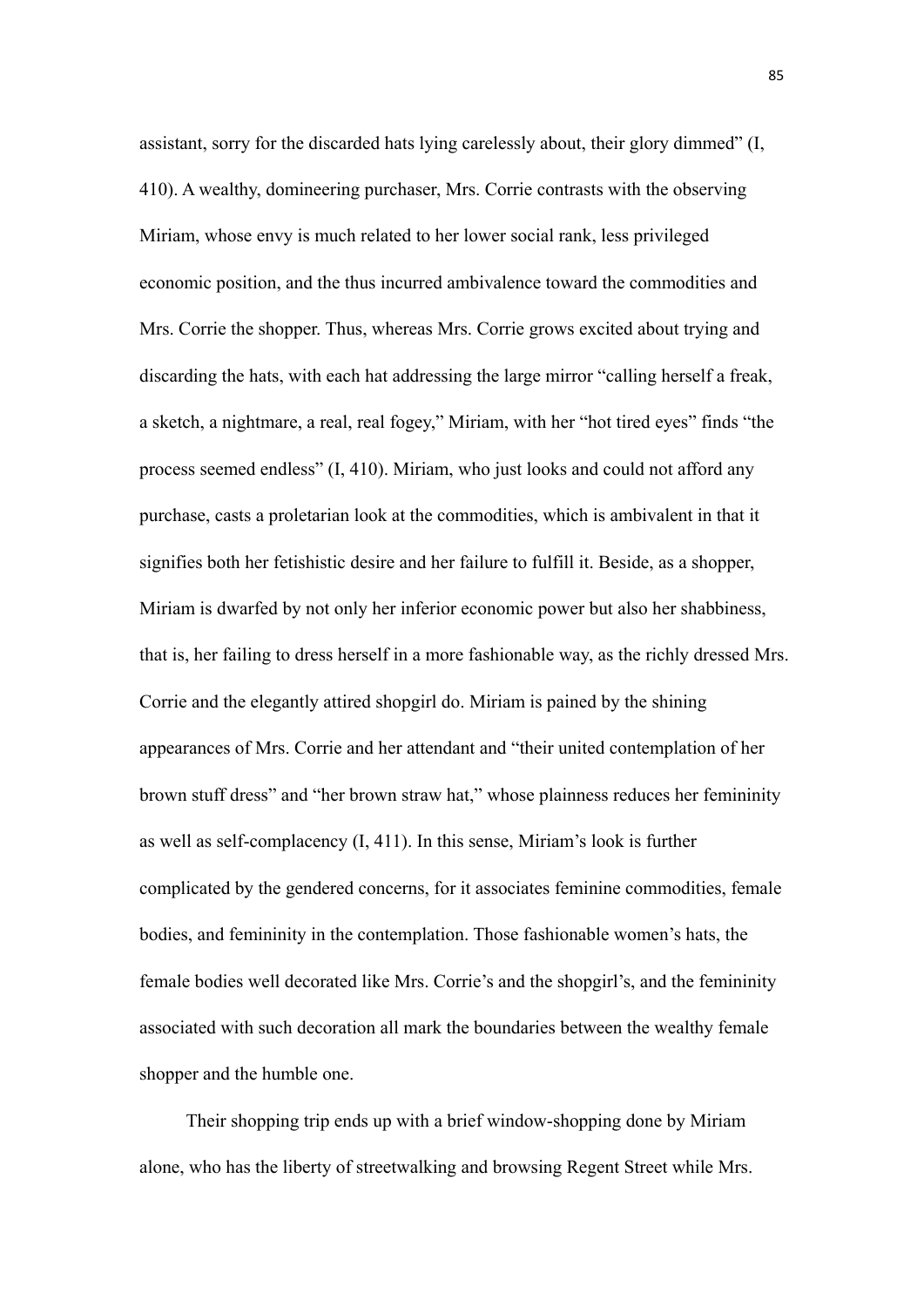Corrie retreats to the neighboring flat occupied by her friend Mrs. Kronen. The fatigue Miriam has experienced at the hat shop gradually vanishes. Walking along the "wide golden streaming Regent Street," where there are no "vulgar bun-shops," Miriam feels that with every step "she could fly" and finds the radiant pavement of sunlit Regent Street "a pavement of heaven" (I, 411, 416). In her ecstatic perambulation, Miriam glimpses at the various objects on display in the shop windows:

> Shops passed by, bright endless caverns screened with glass . . . the bright teeth of a grand piano running along the edge of a darkness, a cataract of light pouring down its raised lid; forests of hats; dresses, shining against darkness, bright headless crumpling stalks; sly, silky, ominous furs; metals, cold and clanging, brandishing the light; close prickling fire of jewels . . . strange people who bought these things, touched and bought them. (I, 417)

Corresponding to the natural splendor of the sunlit, afternoon Regent Street, the brightness of those objects, even amplified by the glass and the artificial light, dazzles Miriam the looker. Miriam's admiring gaze at those luxury goods such as hats, dresses, furs, metals, and jewels is accompanied by her poignant awareness of the distance between the people watching them and the "strange people who bought these things, touched and bought them." It is a distance between the West-End people, "their clothes, their carriages and hansoms, their clean bright spring-filled houses, their restaurants and the theatres waiting for them," and Miriam, who rejoices simply that "the mysterious something behind their faces, was hers" (I, 419). It is remarkably also a distance between the well-to-do suburban lady purchaser like Mrs. Corrie or a Mrs.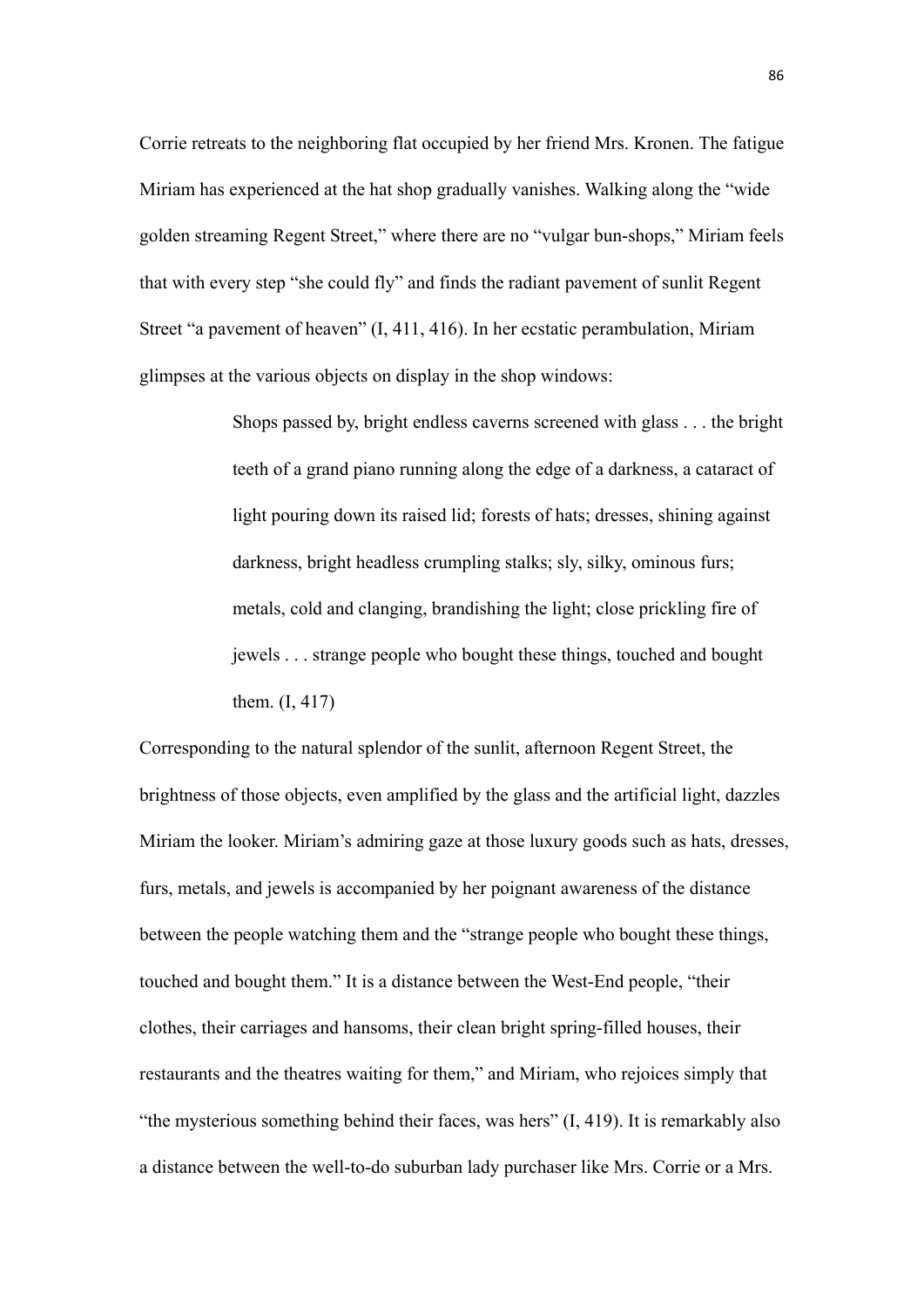Kronen, who occupies "a wonderful West-End flat" and "went regularly to good hat shops," and Miriam, who could just browse the shop windows (I, 407, 412). Besides, Miriam's "just looking" is propelled and facilitated by the modern, democratizing way of displaying commodities commonly employed by the shops as well as the department stores of Regent Street, which "was Salviati's" and "Liberty's" (I, 419). While representing freedom of view to Miriam as looker, these shop windows nevertheless mark also the limit of not only her physical access, which is only possible through touching and purchasing, but also that of her desire, which is stimulated by the fetishistic look yet unrealized by the failure to possess the desired objects.

 The dinginess and financial embarrassment of Miriam as shopper is further explicated in the later volumes of *The Pilgrimage*, when she begins to work as dental assistant in central London, who lives on "her pound a week." While enjoying navigating the city anonymously and having pleasure at inexpensive eating places, Miriam nevertheless finds it hard pressed to swagger down the shopping streets where both the commodities and the shoppers appear to mock at her resourcelessness. Perambulating in the Strand with her girl friends, Mag and Jan, after their habitual tête-à-tête at a restaurant, Miriam finds:

> They [Mag and Jan] marched along at a great rate, very upright and swift—like grenadiers—why grenadiers? Like grenadiers, making her hurry in a way that increased the discomfort of her hard cheap down-at-heel shoes. Their high-heeled shoes were in perfect condition and they went on and on, laughing and jesting as if there were no spring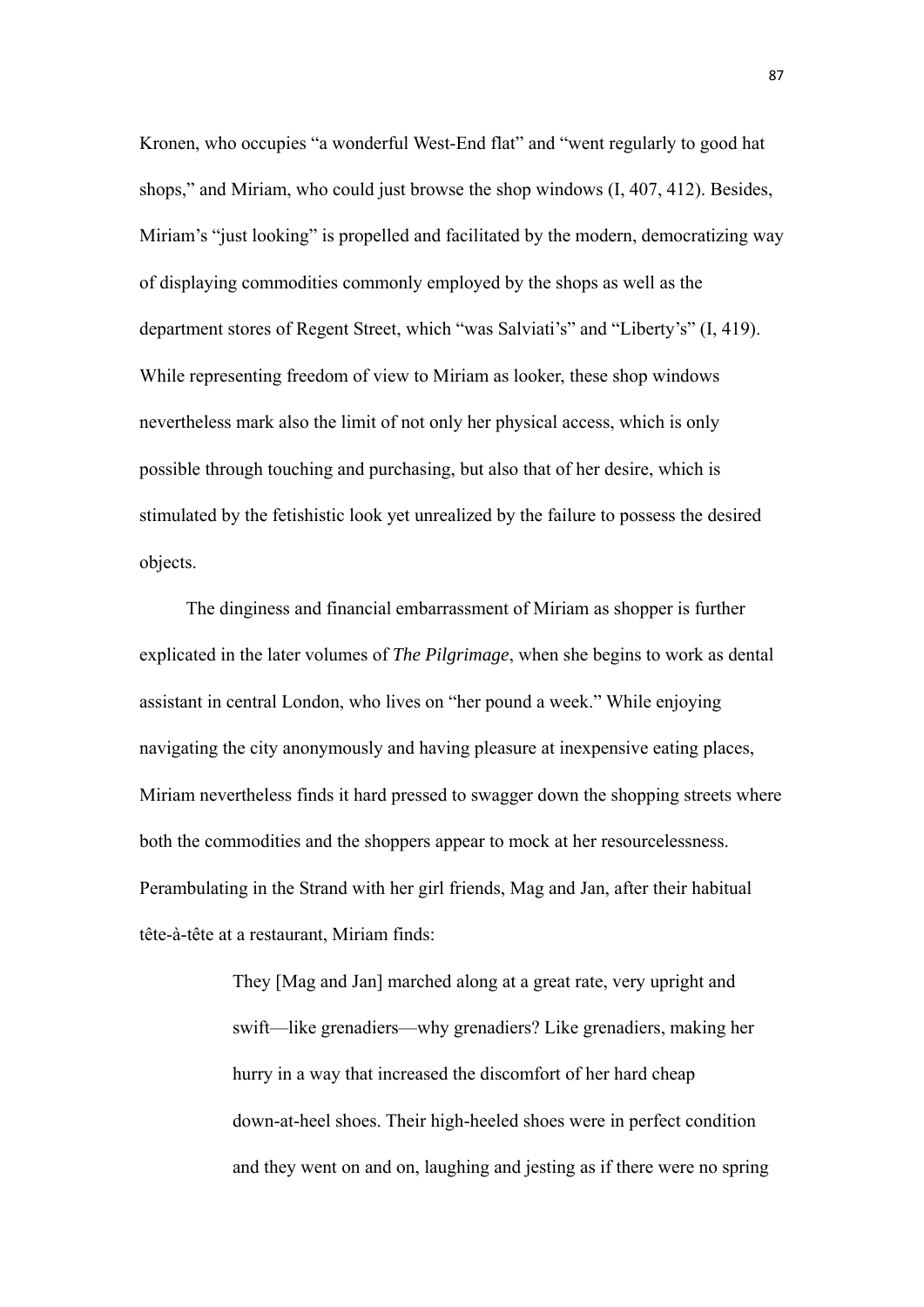evening all round them. She wanted to stroll, and stop at every turn of the road. She grew to dislike them long before Kenneth Street was reached, their brisk gait as they walked together in step, leaving her to maneuver the passing of pedestrians on the narrow pavements of the side streets, the self-confident set of their this-season's clothes, 'line' clothes, like everyone else was wearing, every one this side of the West End; Oxford Street clothes . . . . (II, 152)

A comparison of Miriam and her girl friends as shoppers is made through the former's associating streetwalking with the military march and the ramblers with grenadiers, whose ability to walk confidently is decided by their capability as consumers. The lack which Miriam's gaze signifies does not derive from a look at conspicuous consumption by the well-to-do women shoppers but from a look at ordinary consumption practiced by working women like Miriam and her friends.

 The fact that women go shopping in *The Pilgrimage* mostly for their own sake corresponds to a transition in the fin de siècle period from a purposeful, family-oriented consumption carried out by most Victorian women shoppers before the prevalence of mass consumption and commodity culture to women's consumption for pleasure or female beauty. For Mrs. Corrie, who does not want "a silly hat" and would like to buy "a really lovely teapot or a Bartolozzi or somethin'," her frequent visits to Regent Street through the help of "a hansom, a smart obliging driver with a buttonhole" register the wealthy woman shopper's cartography of consumption, which is largely classed, leisure-oriented, and involved with the construction of an active female consumer (I, 410-11). By contrast, Miriam's window-shopping in the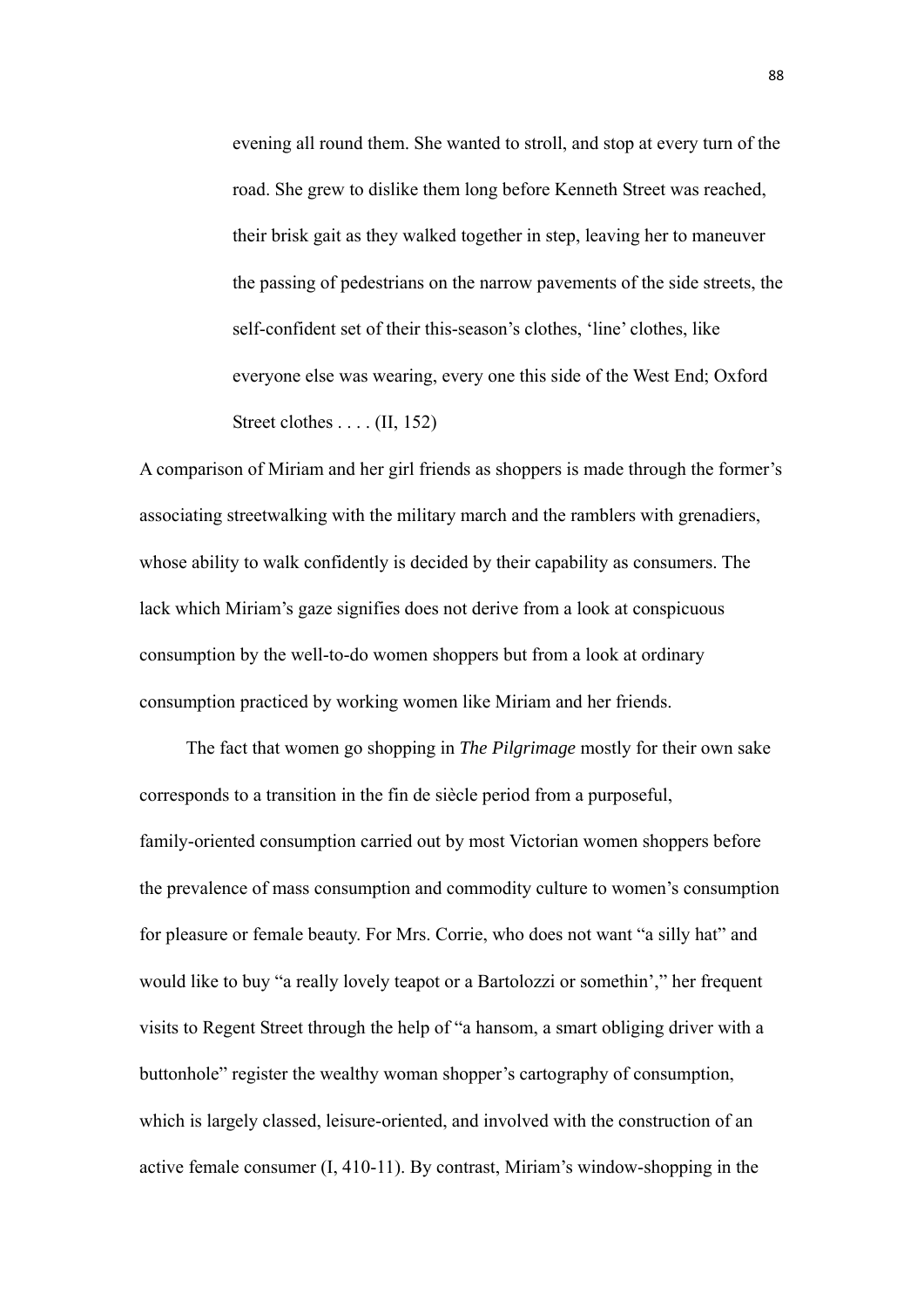West End's main streets, which places her in the position of a distracted consumer and exposes her "personal dinginess" and "resourcelessness in a strong resourceful world," is a female gaze at the tantalizing commodities exercised by the lower-middle-class woman shopper (II, 392-93).

 It is also notable that Mrs. Corrie's shopping experience is typical of many upper- and middle-class women in the late-nineteenth-century England. Inhabiting the suburbs, those wealthy, leisured women shoppers availed themselves of private carriages such as victorias and hansoms to have access to fashionable shops or department stores in the city, greatly reducing the necessity of streetwalking and avoiding street harassments that public walking may expose them to. $67$  Besides, walking the shopping districts of fin de siècle London's West End, upper-middle-class women like Mrs. Corrie still have to distinguish themselves from the streetwalkers, whose walking is sometimes not easily identifiable just through the attire they take on.

 On the contrary, the streetwalking performed by Miriam and her confidantes as female shoppers are more likely to push at the boundaries prescribed by the separate spheres ideology prevalent in the Victorian age than that performed by the well-to-do women shoppers. Without the help of private vehicles, Miriam and her friends employ public transportation such as buses or simply walk to do their business. In either case, they are much more exposed to and able to mix with the increasingly heterogeneous urban crowd and space in the fin de siècle period. Besides, limited by their budget,

 $67$  As the historian Judith Walkowitz argues in her study of female shopping in late-Victorian London: "Despite the development of Oxford Street as middle-class marketplace, the emporia of Bond Street and Regent Street retained their small scale and aristocratic tone; their architecture, interior design, sales technique, advertising 'reflected a notion of fixed and class-specific market'; entering the luxury shops might have presented a social challenge even to middle-class women, but they and their humble sisters could still catch the bus into town, walk down Regent Street and gaze to shop windows, and thus partake in the 'Londoners' ability to enjoy things without buying them" (Walkowitz 1998: 5).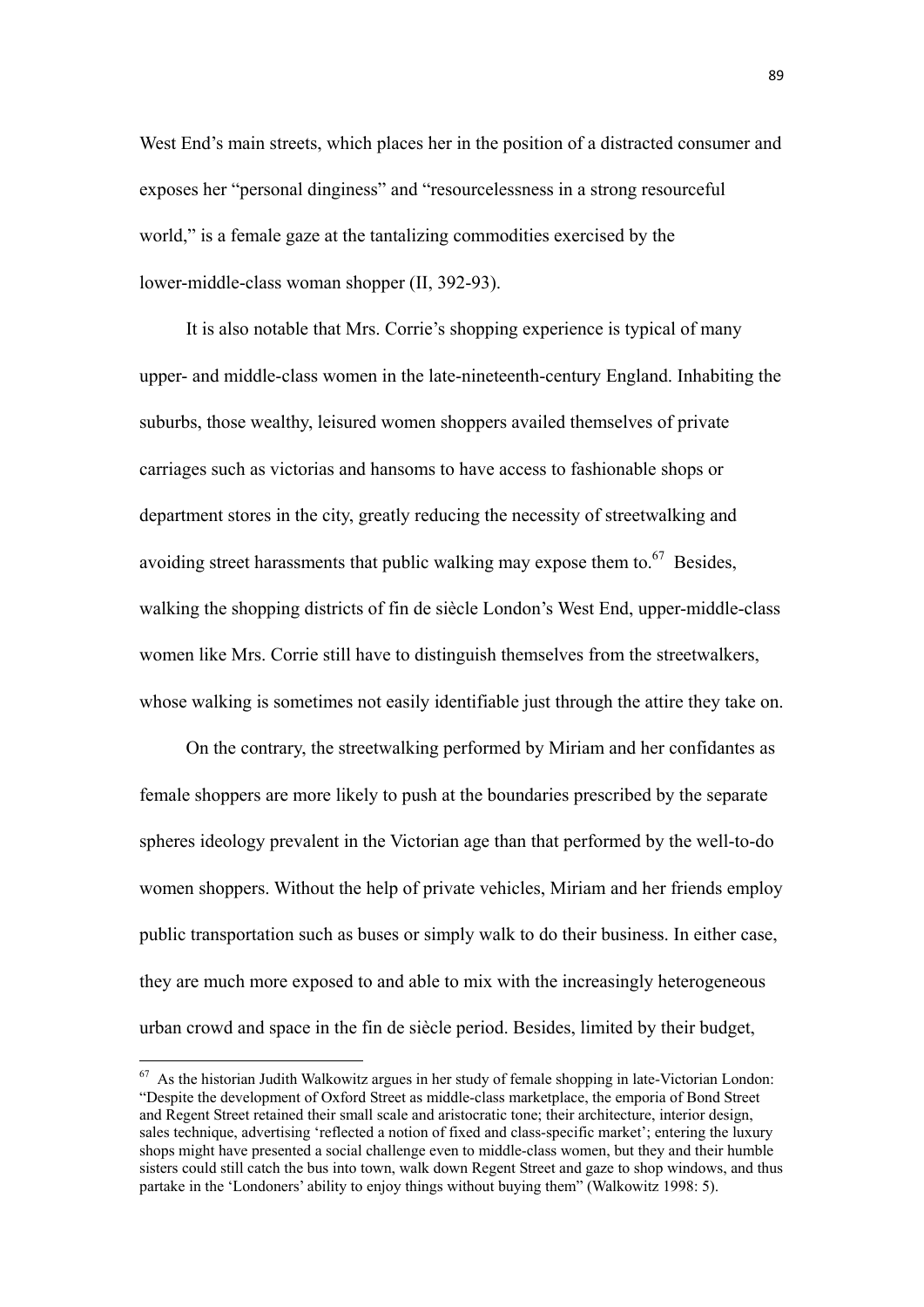these working women map out an alternative cartography of shopping which does not have the aristocratic Regent or Bond Street as the center but other more "common" shopping areas, where the female shopper could also have accesses to the emerging cafés, restaurants, or tea shops.

# **Women in Cafés and Clubs**

In *The Pilgrimage*, Miriam's visits to an ABC,<sup>68</sup> one of the chain cafés emerging in fin de siècle London, register female transgression of the largely male-dominated eating establishments. Coming off work, Miriam walks along the Strand, where "most of the shops were still open" and there were theatres "linking it up with the West End," and finds the district "more like the City with its many sudden restaurants" (II, 75). Driven by hunger, Miriam manages to look for one out of those "many sudden restaurants," which her humble earnings could afford. She finds ultimately "an A. B. C. appeared suddenly at her side, its panes misty in the cold air":

> She went confidently in. It seemed nearly full of men. Never mind, City men; with a wisdom of their own which kept them going and did not affect anything, all alike and thinking the same thoughts; far away from anything she thought or knew. She walked confidently down the centre, her plaid-lined golf-cape thrown back, her small brown boat-shaped felt hat suddenly hot on her head in the warmth. (II, 75-76)

The place Miriam puts her foot in is a chain café, one of fin de siècle London's public dining spaces, cheap and respectable, and growing rapidly to meet the increased demands of the swarming urban habitués. Entering the café after "the strange, rich,

 $68$  The Aerated Bread Company (known as A. B. C.) was founded in the 1880s and expanded at a phenomenal rate thereafter.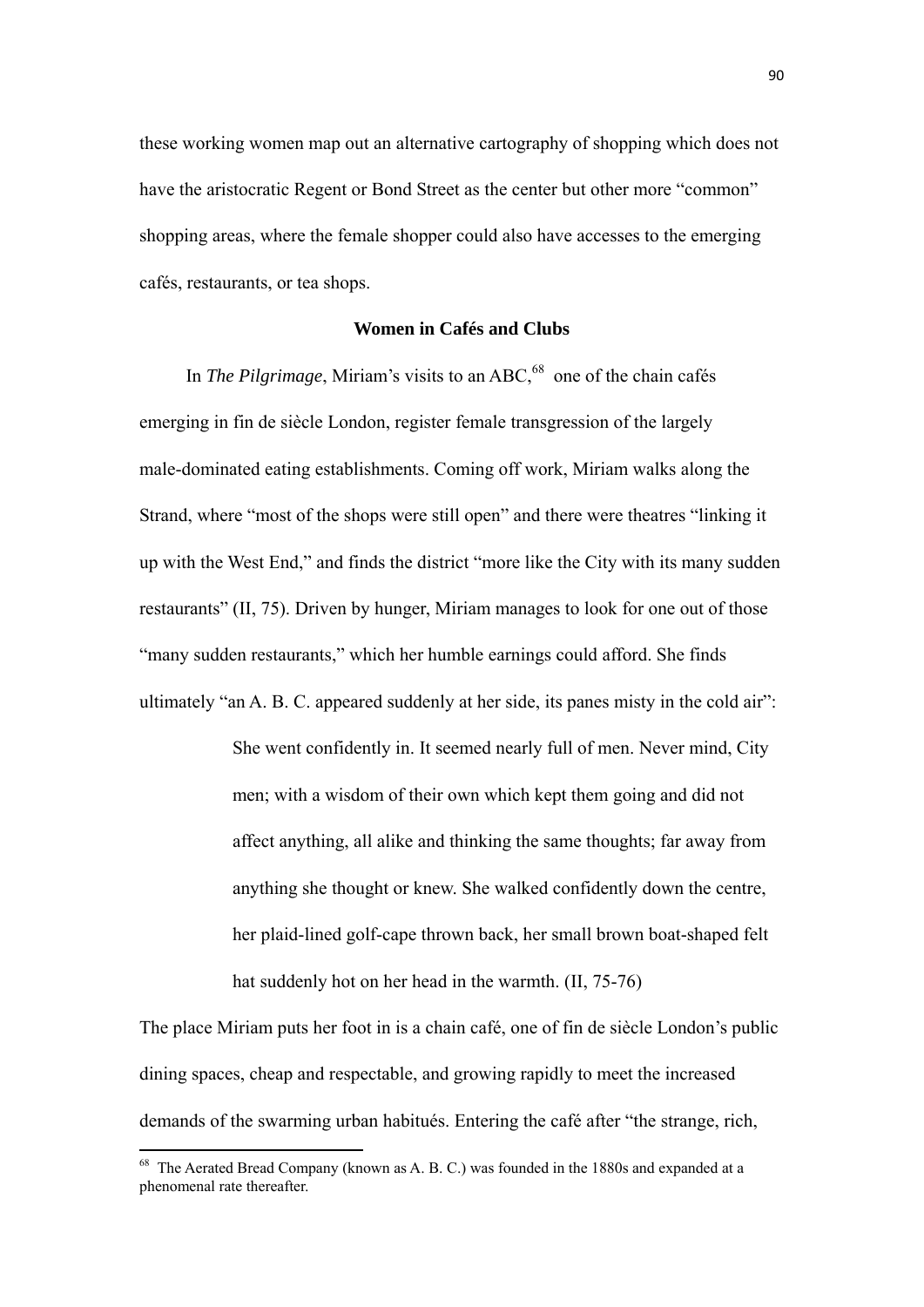difficult day" working at the dentist's, Miriam feels "her untouched self here, free, unseen, and strong" (II, 76). The café, in its "dark lit wilderness," is perceived by Miriam as providing the same freedom and anonymity as the streets, which accommodate the "strong free untouched people, going about the streets looking at nothing, thinking about no special person or thing" (II, 76). Not intimidated by a swarm of male diners, Miriam sits down as if "she were the guest of the City men" and eats her boiled egg and roll and butter "in that spirit" (II, 76).

 As with many other public spaces Miriam explores in *The Pilgrimage*, the male-dominated café manifests manifold cultural significances regarding the gendered formation of fin de siècle London's public space. Located near the City, the hub of the world's finance, the café Miriam visits is frequented mostly by the businessmen, who are largely male professionals or semi-professionals aspiring upward mobility. The appearance of those businessmen in the public dining space highlights the male dominance over the fields of professional work, which has until the early twentieth century generally excluded women. Such dominance, as the quoted passage indicates above, reinforces the long-held male privileged access to eating houses like pubs, coffee houses, and here the emerging chain cafés.

However, a female intrusion like Miriam's into a dining place that used to be male-dominated marks a significant destabilization happening by the turn of the century to the conventionally gendered demarcation of public spaces. The ABCs Miriam frequents were one of the new chains of cheap but respectable cafés and restaurants that sprang up to serve fin de siècle London's new customers, catering for especially female shoppers, workers, and pleasure-seekers emerging in central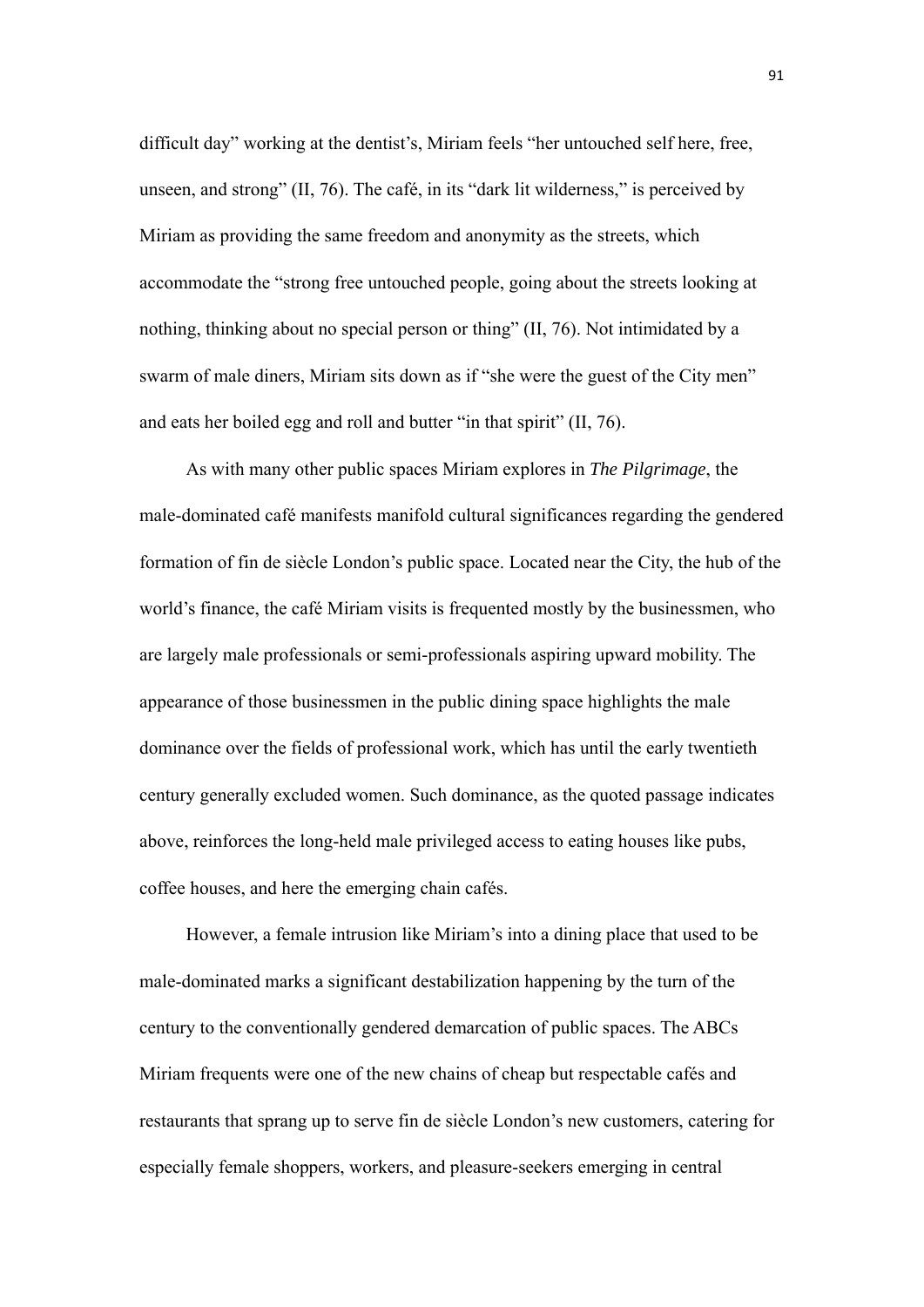London. In a city well-known for its unsanitary and poor-quality food and the masculine culture of its pubs and eating houses, these new teashops were designed to appeal to unaccompanied women like Miriam.69 That Miriam and her girl friends often use chain cafés like ABCs or Lyons as places for refreshment, relaxation, and private talk reveals that women as white-collar workers, shoppers, and pleasure-seekers in the fin de siècle period have started to push at the boundary of spaces traditionally occupied by men.

 The sense of emancipation felt by Miriam, who finds the café a place of comfort, is endorsed by her approving attitude toward women's participation in popular pleasure and public space. Miriam's approval of female pleasure is particularly manifested by an episode on the night trip to a café made by Miriam and her roommate, Miss Holland, who initially shows a "horrified resistance" against the idea of "going out in search of coffee" at late hours (III, 426). In their visit to Donizetti's, Miriam, who "sat back upon her red velvet sofa evidently enjoying the adventure," has a sympathetic look at those who find also shelter and happiness in that space:

> The place was not crowded. Every one there was distinctly visible—the lonely intent women in gaudy finery, the old men fêting bored, laughing girls who glanced about; the habitués, solitary figures in elderly bondage to the resources of the place. (III, 427)

Identifying with her fellow pleasure-seekers, Miriam feels at home in her "little haunt" and makes interesting observations on "all sorts of queer people" around her

<sup>69</sup> See Scott McCracken, "From Performance to Public Sphere: The Production of Modernist Masculinities," *Textual Practice* 15.1 (2001): 47-65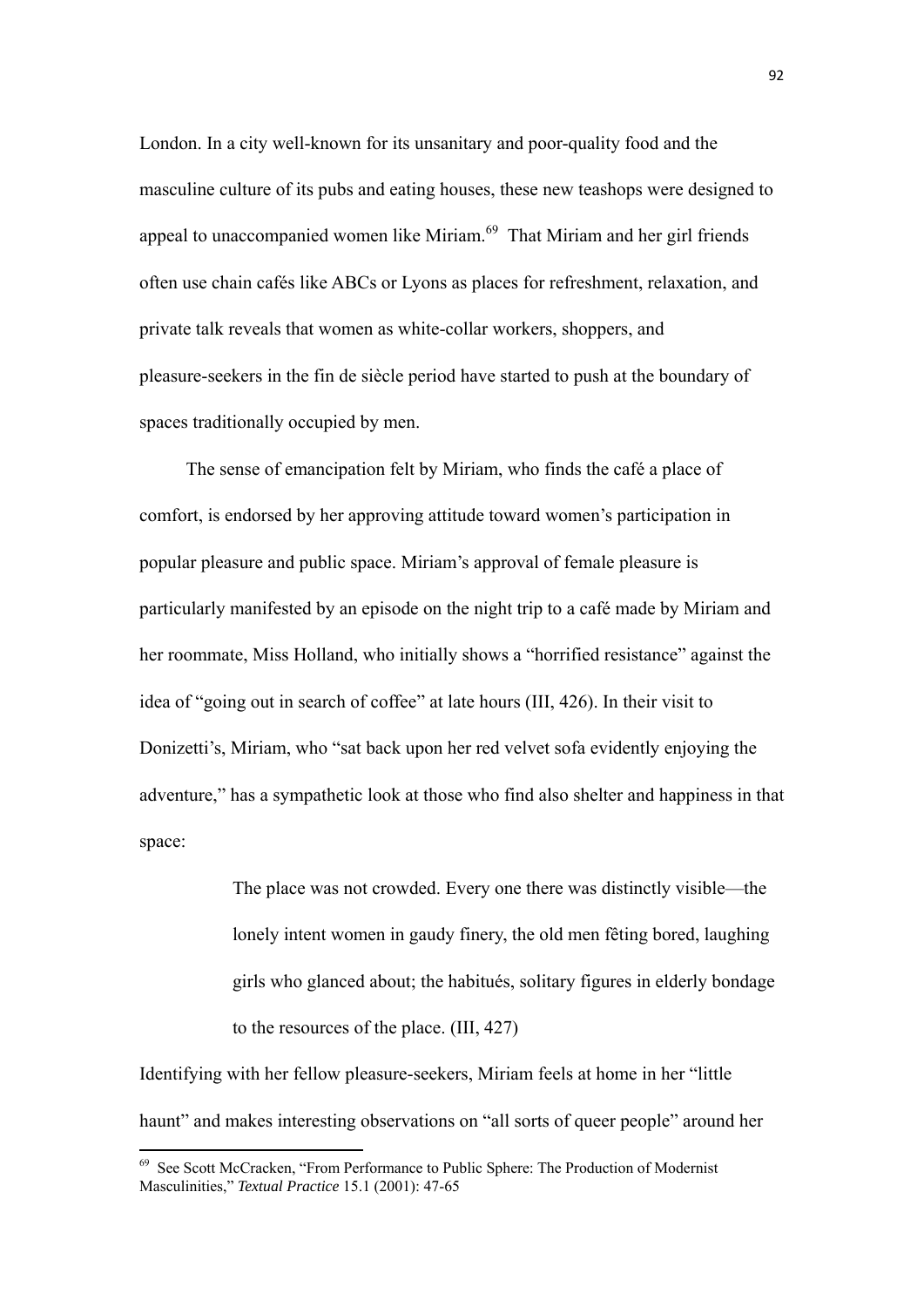(III, 427). On the contrary, her accompanist Miss Holland, who could "never expand to the atmosphere," would always sit "upright and insulated," "making formal conversation," and "decorously busy with the small meal" (III, 427). Unlike Miriam, who gives a favorable view of her surroundings, Miss Holland sees "only material for pity and disgust" and sees "only morally" (III, 427). Miss Holland's is largely an edifying perspective on women's transgression of space and unchecked pursuit of pleasure, as she refers to her imagined horror of being seen "sitting [there]" and "at such an hour" (III, 427).

 While through seeing morally Miss Holland might represent a reserved attitude toward mass pleasure that the café embodies and especially toward women's taking part in it, there are nevertheless other people, like Miriam, considering the café to be an essential venue for urban distraction. In her visit to Ruscino's, a café providing "continental food and wine" and "the solid, filmy, thrilling music," Miriam reflects:

> She could understand a life that spent all its leisure in a café; every day ending in warm brilliance, forgetfulness amongst strangers near and intimate, sharing the freedom and forgetfulness of the everlasting unchanging café, all together in a common life. It was like a sort of dance, everyone coming and going poised and buoyant, separate and free, united in the freedom. It was a heaven, a man's heaven, most of the women were there with men, somehow watchful and dependent, but even they were forced to be free from troublings and fussings whilst they were there . . . the wicked cease from the troubling and the weary are at rest . . . (II, 394).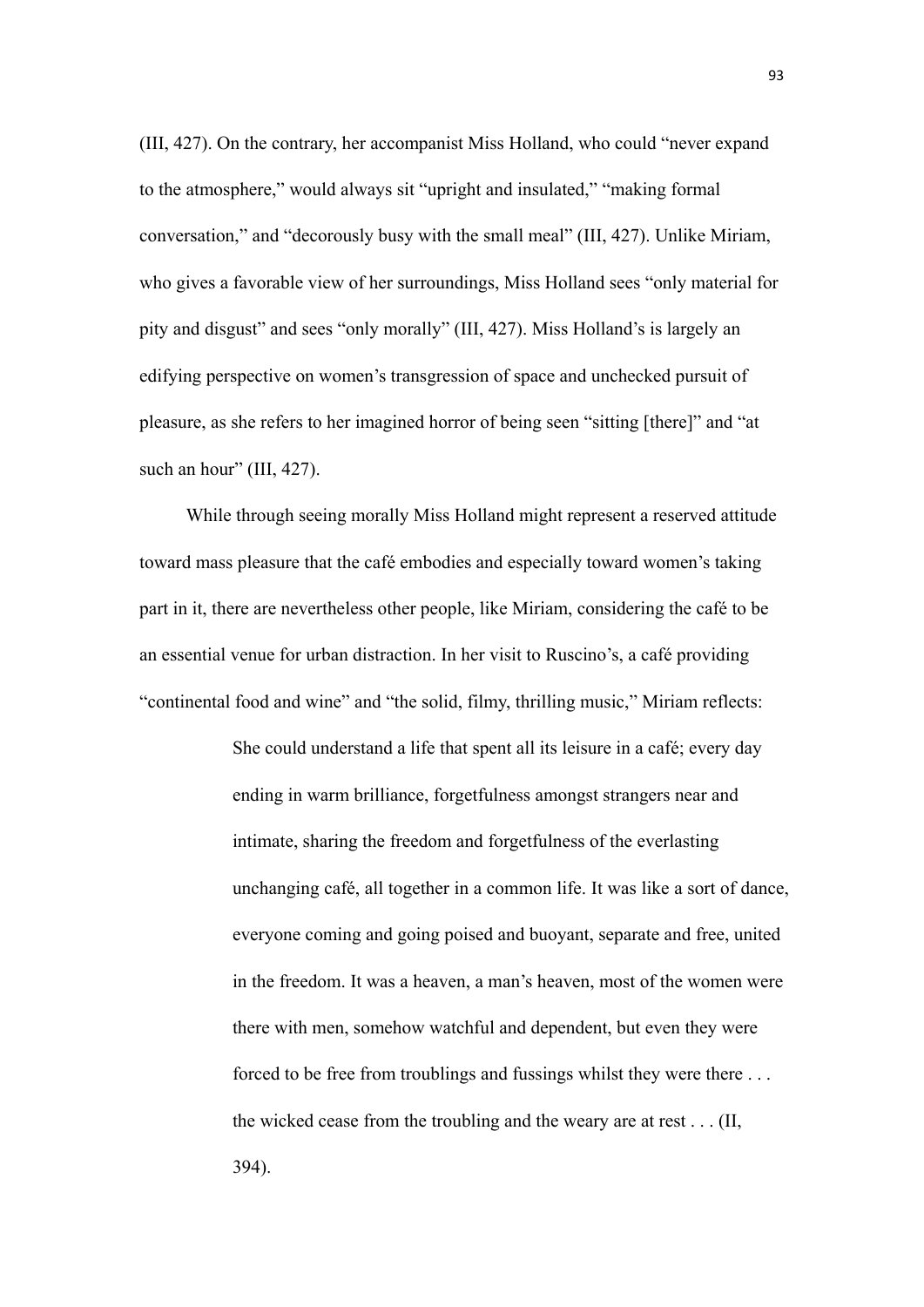Accompanied by her Jewish friend Mr. Mendizabal, "a habitué" to cafés, Miriam finds herself among a group of "wicked happy people" seeking pleasure after the day's tiring work (II, 394). The café is, as Miriam observes, a space catering for the emerging consuming masses constituted significantly, though not exclusively, by the urban working people needing to have pastimes to fend off daily tiredness and boredom. Women are recognized there by Miriam as happily taking a rest from their everyday routines. Yet despite its apparently hetero-sexual ambience, the café, as Miriam perceives, is nevertheless a male-dominated space, since it was "a man's heaven" and "most of the women were there with men," without whom the female patrons might not always find themselves welcomed when visiting alone or in pairs.

 For women exploring the city unchaperoned in fin de siècle London, female clubs booming in the West End might provide an alternative venue. Women's clubs prospering in big cities such as London since the 1880s and 1890s have made possible the middle-class women's accesses to social and intellectual lives which have long been the male privilege in previous decades. Before the 1880s, the club life was almost known only to the gentlemen who found the club a venue of entertainment, society, and intellectual discussion.<sup>70</sup> The prosperity of women's clubs and many clubs allowing both ladies and gentlemen in the 1890s West End has greatly re-mapped the boundary of the male-dominated public space. The development of

 $70$  In her study of the nineteenth-century street as a spatial representation of gendered identities, Jane Rendell indicates that since the early nineteenth century the West End had been predominantly a site of male fashion, with its thoroughfares playing an integral part in producing a public display of heterosexual, upper-class masculinity. As Rendell writes, along with theaters, coffee houses, operas, hotels, Bond Street, St. James's Street, Pall Mall and Piccadilly, and many of the minor streets in the West End were lined with exclusive clubs or bachelor chambers catering for only single men of the nobility and gentry. See Jane Rendell, "Displaying Sexuality: Gendered Identity and the Early Nineteenth-Century Street," *Images of the Street: Planning, Identity, and Control in Public Space* (London: Routledge, 1998) 79-81.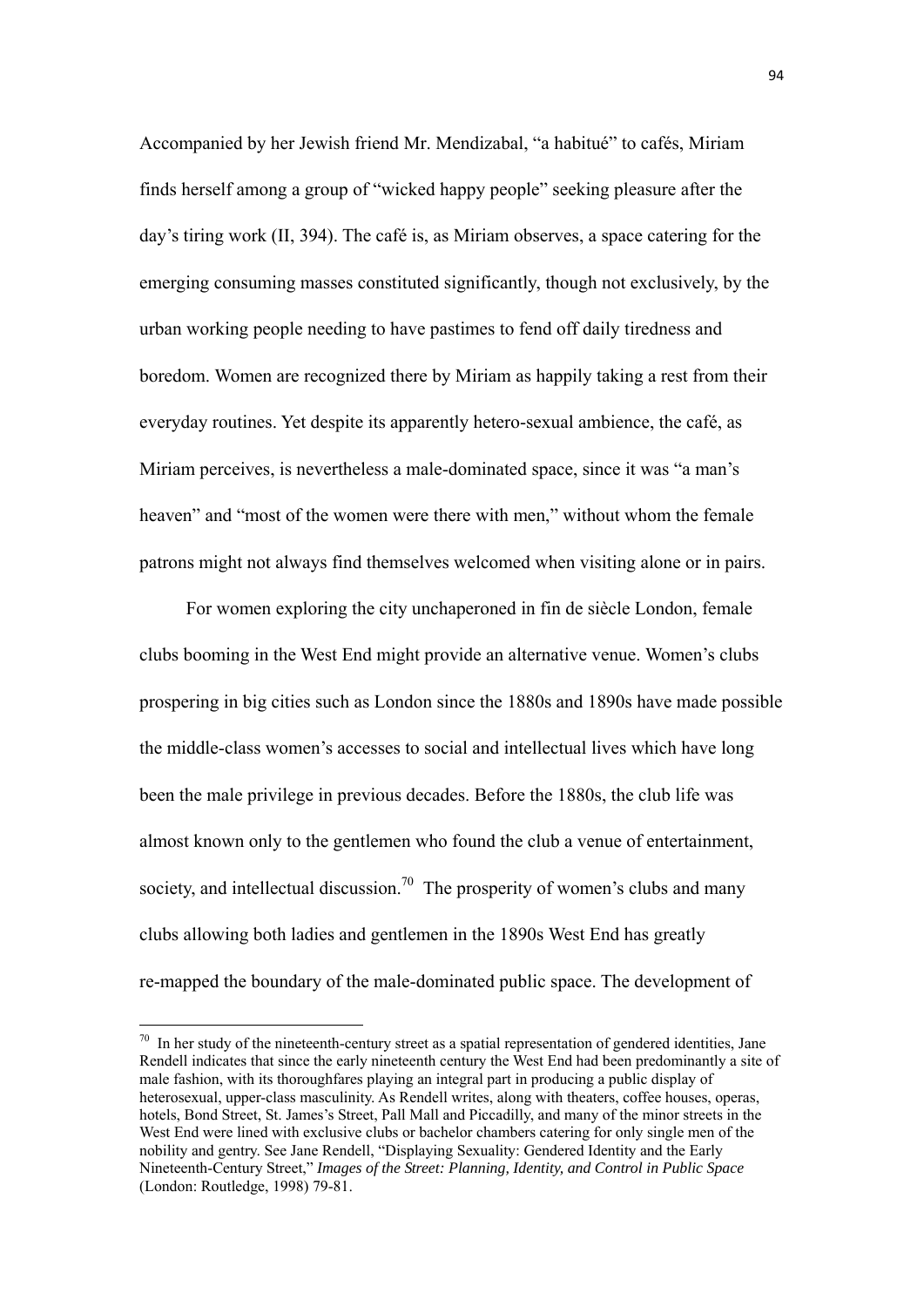London's female clubs in the later half of the nineteenth century has since its beginning had subtle liaison with the burgeoning consumer capitalism. From the establishment of the first women's club, the Berners Club, in Langham Place in the 1860s to the mushrooming of female clubs in fin de siècle West End's high streets, one of the main purposes of such an institution has been to make possible women's access to a larger public sphere. Through offering women a legitimate and comfortable place to rest, dine, and socialize, fin de siècle feminists and entrepreneurs are thus apparently united in their pursuit of a larger female public, though the latter attempt to do so mostly out of the mercenary consideration.

The early women's clubs are founded by feminists, with a view to providing the upper- and middle-class women with a place to stay in during their visit to the city, when most of the eating places cater for men exclusively and the services open to women are limited and poorly provided. In her 1871 article urging for the building of women's clubs, Frances Power Cobbe, a feminist journalist and co-founder of the Berners Club, complained about the lack of decent amenities for women perambulating, shopping, or sight-seeing in the city. According to her, women who come to the city for business or pleasure were perpetually driven to seek rest and refreshment in "those miserable refuges of feminine distress, the confectioner's shops" or to "a greasy pastry cooker's counter."<sup>71</sup> Believing that inexpensive accommodations would help bring women into the public sphere, Cobbe called for the establishment of female clubs that both served "the wants of [women's] body" and

<sup>71</sup> See Erika Diane Rappaport, *Shopping for Pleasure: Women in the Making of London's West End* (Princeton: Princeton UP, 2000) 88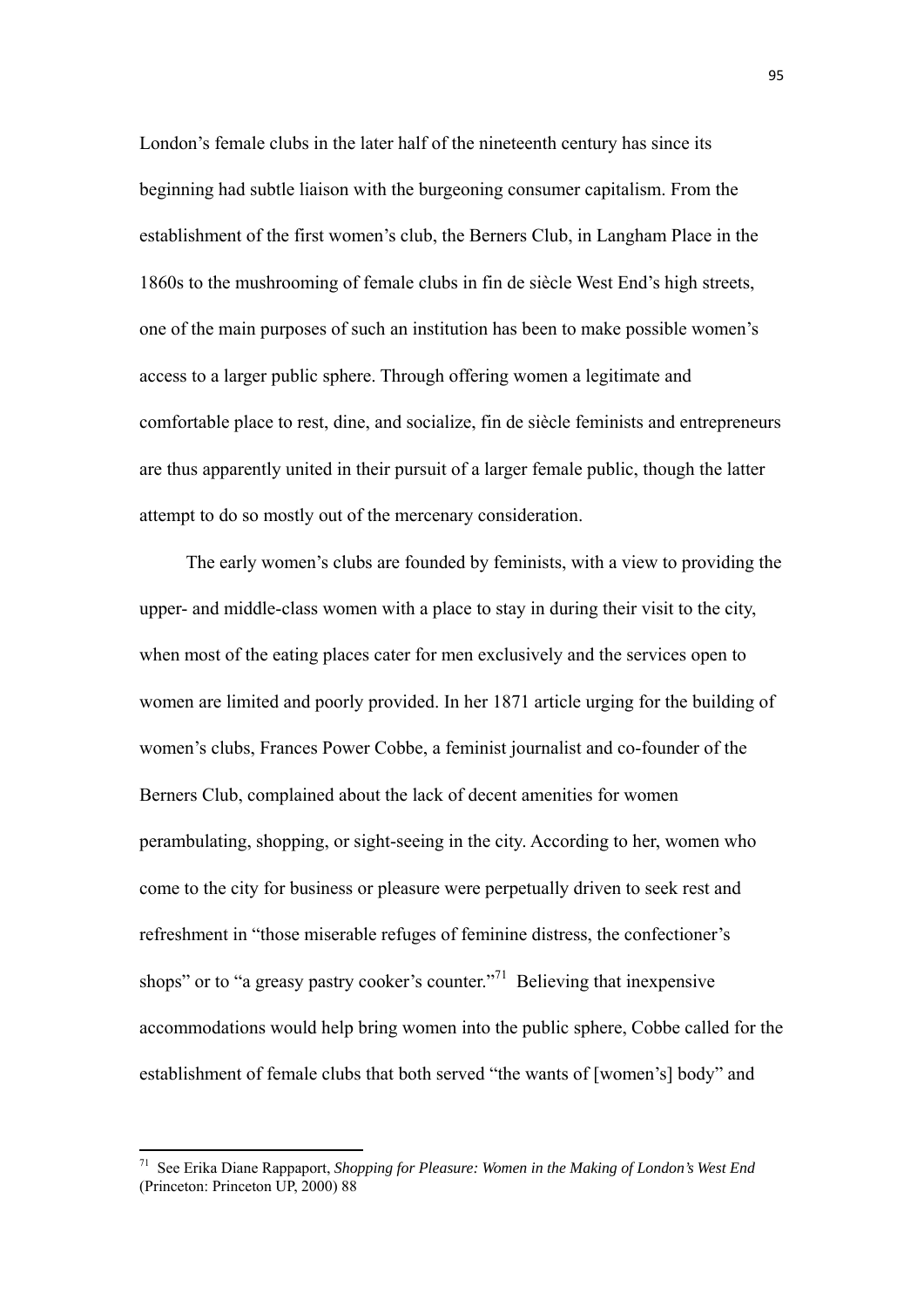provided "facilities for improving their minds."<sup>72</sup>

Comments as such were echoed by later feminists who were not obviously against fin de siècle consumerism and were inclined to believe that in creating a consumer's space, the clubs would broaden women's access to the public sphere. Almost two decades after Cobbe arguing for establishing clubs as facilities catering for women navigating the city, Amy Levy in her 1888 article "Women and Club Life" was able to celebrate fin de siècle West End as terrain of female clubs and their wholesome effects on women playing active roles in an enlarged public sphere. For Levy, female clubs prospering around the turn of the century meet the increased desire for "a corporate life, a wider human fellowship, and a richer social opportunity" shared by women of various classes, who in class-room and lecture-theatre, office and art school, college and club-house alike, are "waking up to a sense of the hundred and one possibilities of social intercourse" (Levy 213). The clubs, as Levy maintains, are sober and business-like haunts enough, "to which no dutiful wife or serious-minded maiden need feel shamed of belonging" (217). As well as those providing middle-class women with "the dignity of a club-house," high quality accommodation, and lavishly decorated rooms, there are clubs for working women offering "a small but daintily-furnished set of rooms" and "simple meals at moderate charges" (Levy 216). Thus, the suburban high-school mistress, in town for a day's shopping or picture-seeing, might exchange here "the discomfort of the pastrycook's or the costliness of the restaurant for the comforts of a quiet meal and a quiet read or chat in the cosy club precincts" (Levy 217). The busy woman journalist could also rest here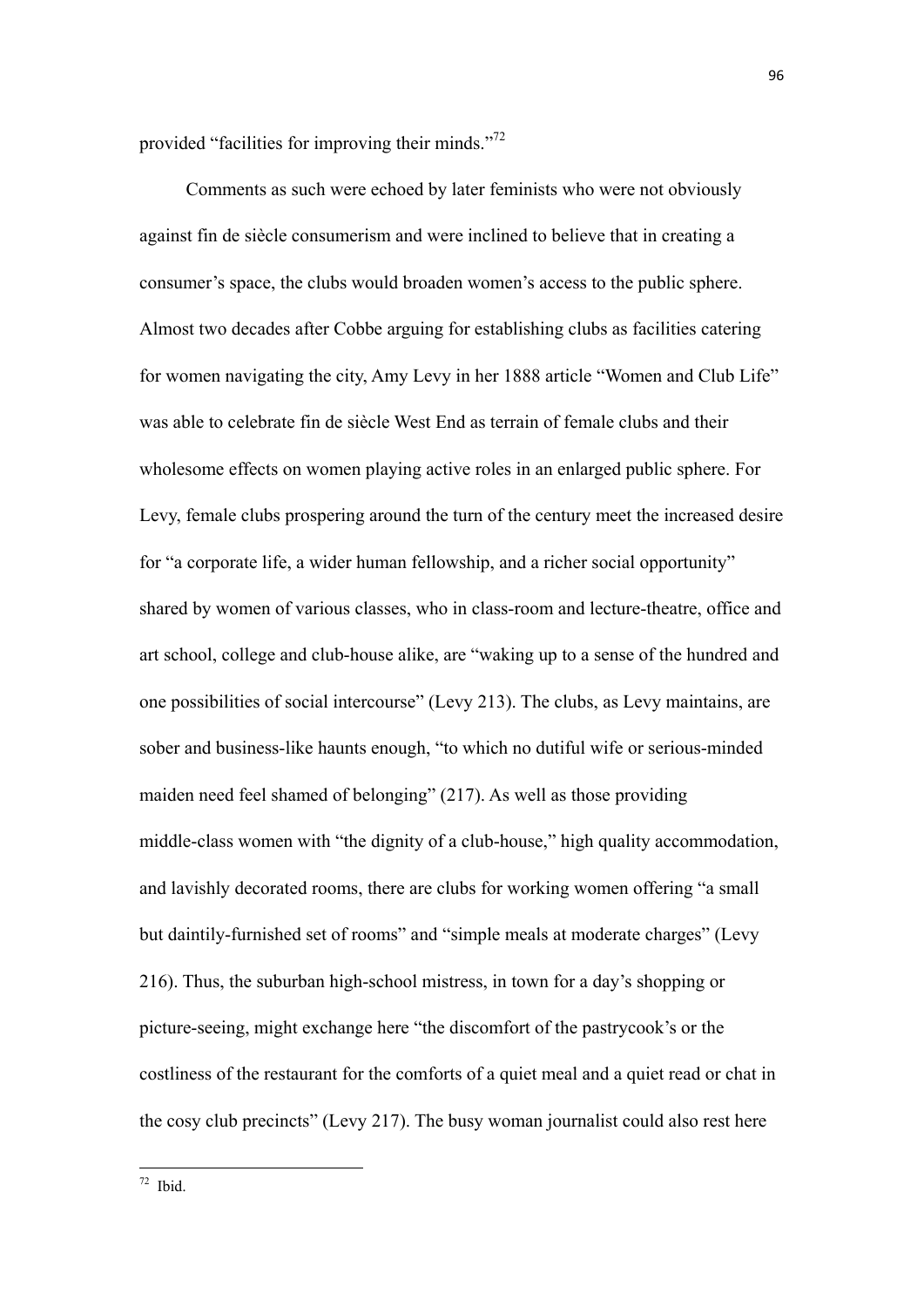"from her labors of 'private viewing,' strengthening herself with tea and newspapers before setting out for fresh lands to conquer" (Levy 217). There are also clubs for women from all classes of society, which aim at "combining the usual advantages of the club proper with those of the class or college" through organizing debates, lectures, and social evenings for the benefits of their members (Levy 217).

In spite of the subtle differences regarding their appeals to women members, these clubs in fin de siècle London, Levy argues, constitute for especially the middle-class women "a haven of refuge," where they can write their letters and read the news, "undisturbed by the importunities of a family circle, who can never bring itself to regard feminine leisure and feminine solitude as things to be respected" (Levy 215). These female clubs are also a venue of leisure or social intercourse, where "ladies can entertain their friends of both sexes, make appointments, or merely pass the time pleasantly in the perusal of periodical literature" at the comfortable reading-room or library (Levy 215). Last but not least, female clubs, as Levy stresses, through providing "a level platform of intercourse" offer the most substantial advantages to the greatly increasing professional women, who need to compete with a guild of craftsmen all more or less known to one another, bound together by innumerable social links (218).

 In *The Pilgrimage*, the first mention of a women's club is made by Miriam when walking alone one night from the old Bond Street to Piccadilly. The black-coated, elderly men passing by draw attention of Miriam, who identifies these men in their evening dress as "wrapped in their world" and "going home to the small encirclement of clubs and chambers" (III, 273). Knowing that it is the terrain of the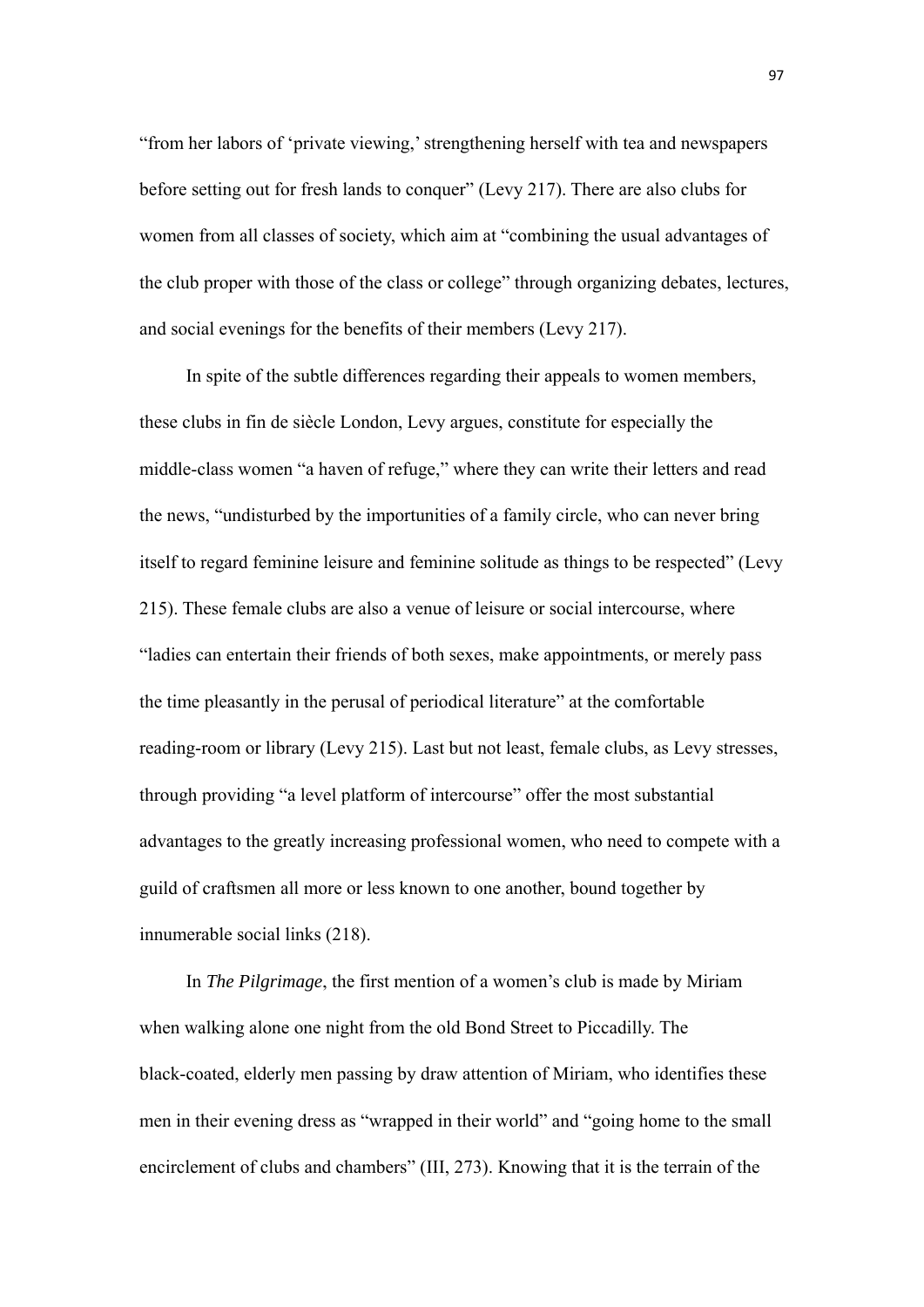male clubland she traverses, Miriam, tired of walking, cannot but think: "Why hadn't she a club down [there]; a neutral territory where she could finish her thoughts undisturbed?" (III, 274). Narratives as such might appear to confirm the male clubber's long-held dominance over the city's social and entertaining space, if we follow the conventional mapping of streets of Bond and St. James, Piccadilly, and Pall Mall as terrains for clubs catering for exclusively the upper- and middle-class men. Yet Miriam's is more likely a complaint about her failure to choose as her own one of the female clubs booming in this area, when we follow the revisionist cartography of fin de siècle West End's public spaces made by recent feminist scholars.<sup>73</sup>

 Miriam indeed has a club of her own. Her visit to the Belmont club is made on one Saturday afternoon, when tired of the weekday's work and the stifling domesticity of her lodging place, she finds that to go out for tea offers the advantages of being "refreshed" and temporarily "cut off from fixed circumstances," and "[sitting] at leisure in an undisturbed world" (III, 416). The Belmont club is where Miriam, accompanied by her roommate Miss Holland, seeks "laughter and relaxation" (III, 416). Entering the club, Miriam finds it a place catering exclusively for the pleasure of its women users. In the large drawing-room, she observes, women are "half hidden in the depths of easy chairs," engaging in "the low murmuring of conversation" (III, 418). Taking her seat, Miriam finds herself surrounded by "a roomful of independent strangers," who, like her, feel "in company, enriched" in the freedom of a "neutral territory" (III, 418). The club is represented unmistakably as a feminine space, which

 $<sup>73</sup>$  See Lynne Walker, "Home and Away: The Feminist Remapping of Public and Private Space in</sup> Victorian London," *The Unknown City: Contesting Architecture and Social Space* (Cambridge: MIT P, 2001) 296-311.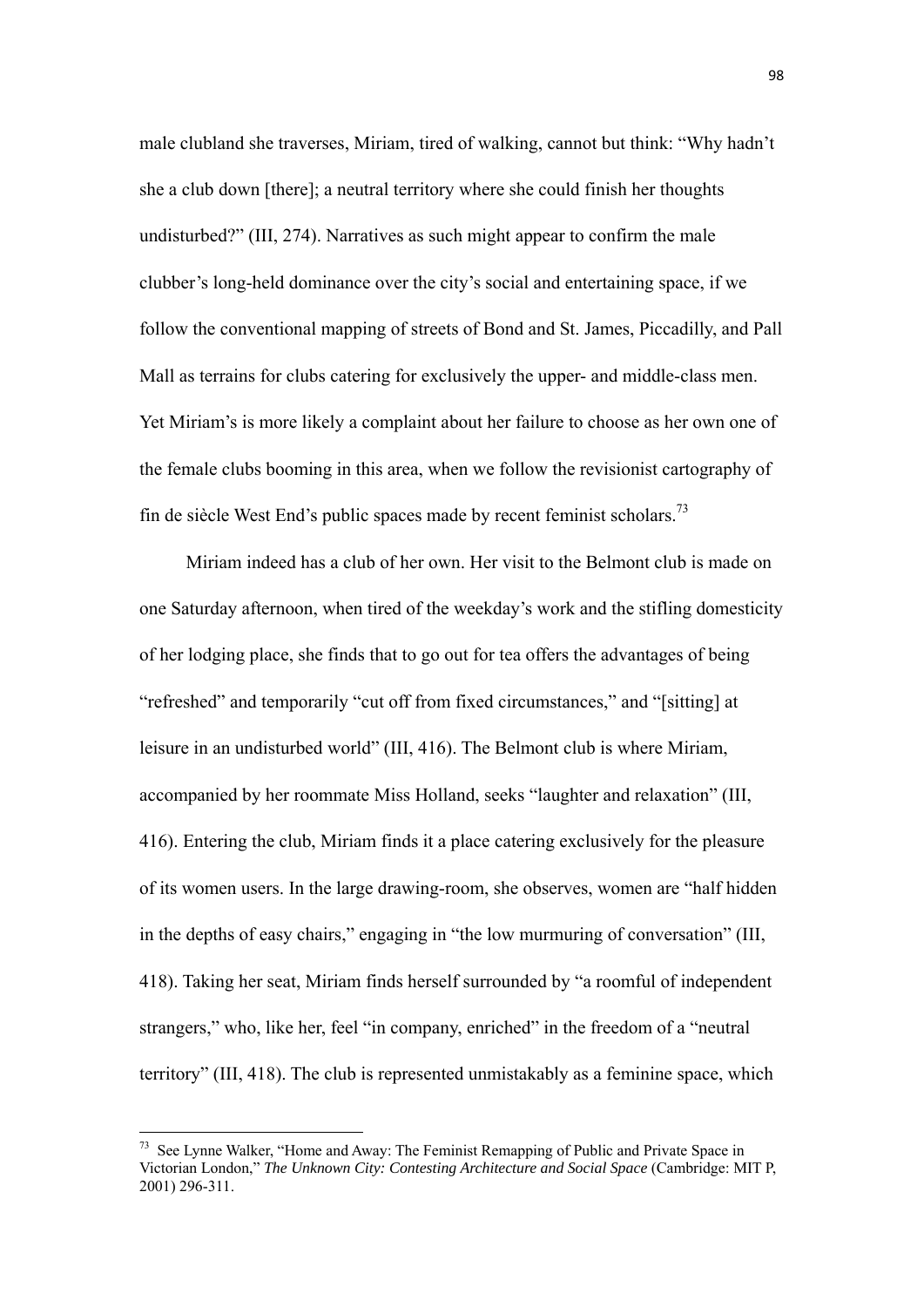middle-class women use for refreshment, private talk, and socialization.

 As is indicated above, the streets of the late-nineteenth-century London which Miriam perambulates have seen teashops or cafés catering for both men and women, yet not all of them open their doors to women navigating the city unchaperoned or in pairs.<sup>74</sup> In this sense, the female club like the Belmont's provides an alternative resting place for the female explorer of the city, who may not always find herself welcomed in the male-dominated dining spaces. Seen in this light, the rise of female clubs, along with many women-managed tea shops and eating places emerging in the fin de siècle period,<sup>75</sup> could be interpreted as an effort by women to actively construct a female-friendly public space and thus to negotiate the city's gendered spaces. The proximity of these centrally located female clubs to the shopping streets of Oxford, Bond, and Regent and other entertaining facilities like cinemas mushrooming in the turn-of-century West End further proves that women have become the major patrons of mass commodities and enjoyed themselves in the city as not only ramblers but also consumers and pleasure-seekers.

# **Dorothy Richardson and Her Film Criticism**

With the rise of mass consumption and public space in the early twentieth century, women going to the cinema were indeed subjects observing a wider public

<sup>&</sup>lt;sup>74</sup> As Rappaport indicates, even though restaurant dining had become a fashionable pastime since the Savoy Hotel opened in the Strand in 1889, the hotel nevertheless established a rule that unescorted women were not permitted. Likewise, the Trocadero Restaurant owned by John Lyons, the founder of Lyons chain teashops, had a written code excluding "strange ladies" from being admitted when they were alone or in pairs. See Rappaport 105.

 $75$  In London by the late nineteenth century there were many teashops, restaurants, clubs and shops managed by well-educated well-to-do women that catered especially to women who either work, shop, or simply take a pleasurable walk in the city. "The Dorothy," for instance, was a successful women's only restaurant established by a Girtin girl in the 1888 to serve women workers, students, and "weary" shopper.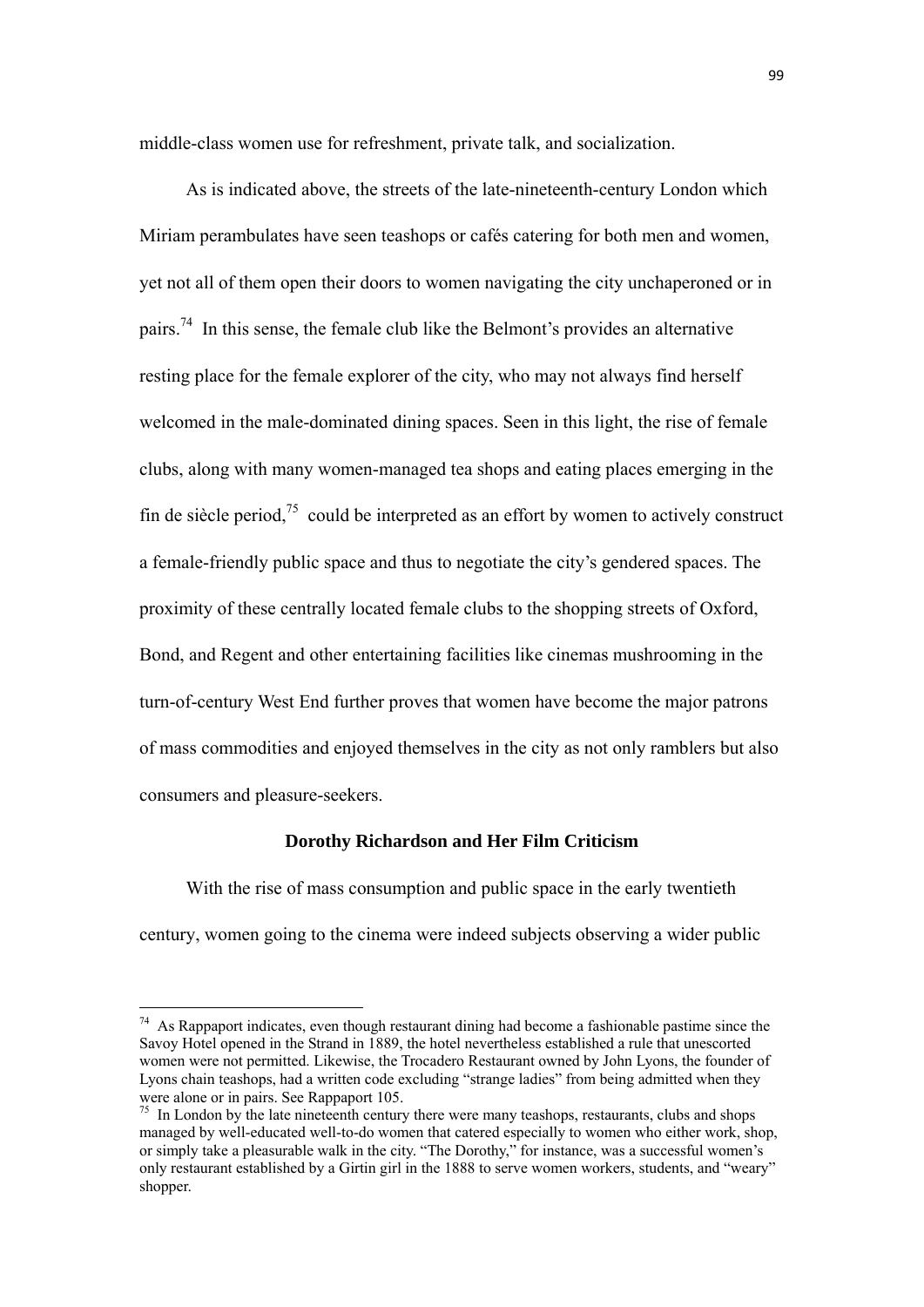sphere. As contemporary surveys indicate, women have constituted a significant part of the British cinema-going population as late as the  $1920s^{76}$  The development of the motion picture house's design from the early years of the twentieth century into the 1920s has made cinema-going more comfortable and appealing to the consuming masses. The luxurious, extravagantly decorated auditoria, the plush seats, the rich decorative scheme adopting the style of department stores and the air-conditioned environment surrounded by the synchronized sound system all make cinema-going a more entertaining experience.

Indulging in popular pleasure, women cinema-goers including the girl student, the working woman, and the bourgeois housewife with or without small children go to the motion pictures to escape the harsh reality of daily life and to seek the fantasy provided by stars and dream-like images. For women satisfying the escalating need for female work force in the early-twentieth-century city, cinema-going offers a momentary relief from the day's tiresome, heavy work. For married women laboring through housekeeping and childrearing, going to the pictures means not only seeking pleasure but also taking a rest from the humdrums of housework and motherhood. Addressing the early cinema as a new social space for women, the film historian Miriam Hansen thus comments:

 $76$  As is indicated by Lant and Periz, fan mails submitted mostly by women cinema-goers have been employed by British journalism as indicator of their attendance until the mid 1930s, when studios and other organizations conducted more "scientific" surveys. These mails show at least that the female gender makes up an important part of the viewing population, considering that women cinema-goers are more willing to voice their opinions than men cinema-goers. See Antonia Lant and Ingrid Periz, eds., *Red Velvet Seat: Women's Writing on the First Fifty Years of Cinema* (London: Verso, 2006) 36. Using the first systematic surveys as evidence, Jeffrey Richards in his study of cinema-going in the 1930s Britain indicates that "of the married, women go more often than their husbands" and that "while there is a large proportion of the population at large went to the cinema occasionally, the enthusiasts were young, working-class, urban and more often female than male" (13, 15). See Jeffrey Richards, *The Age of the Dream Palace: Cinema and Society in Britain 1930-1939* (London: Routledge, 1989) 11-33.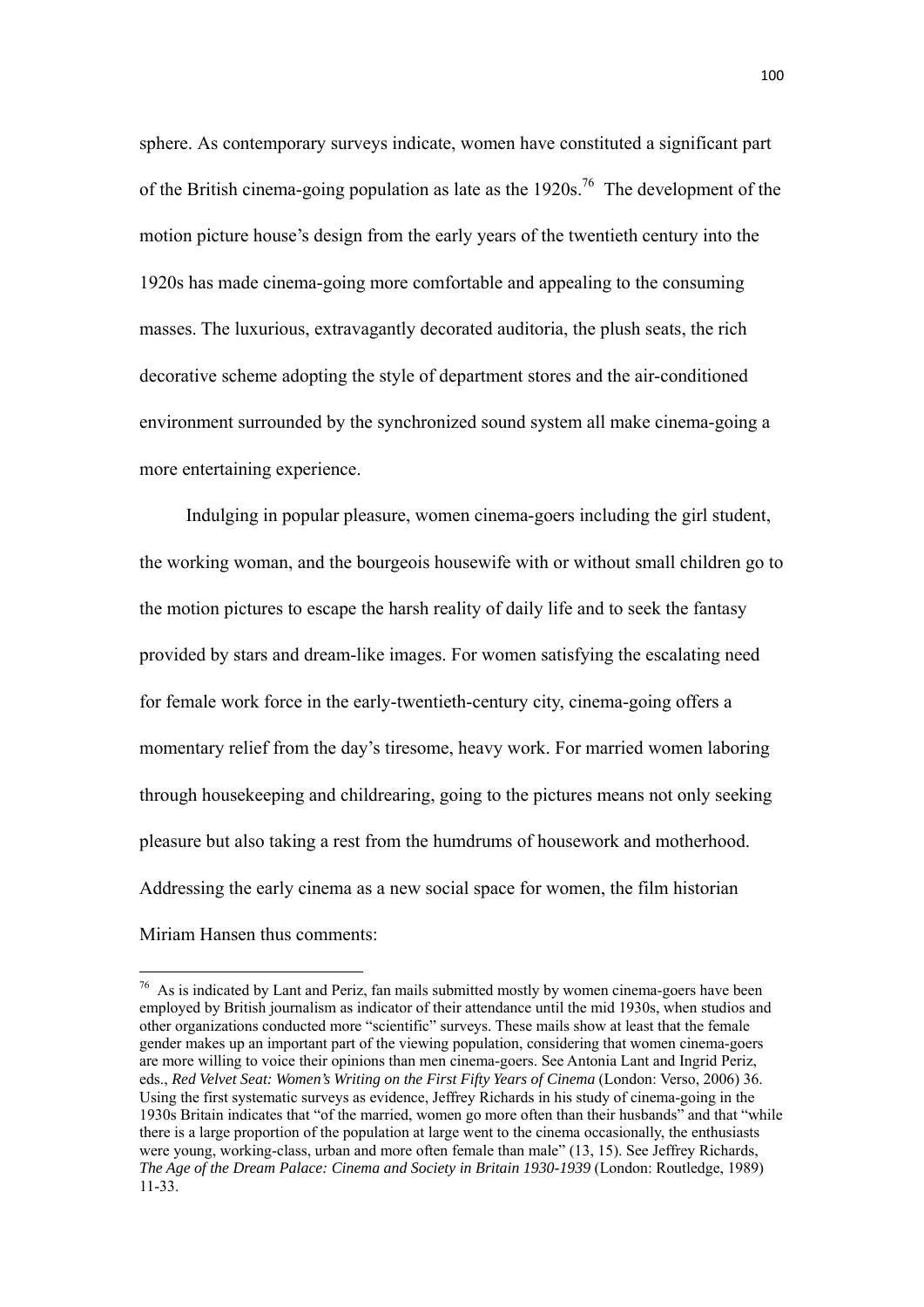More than any other entertainment form, the cinema opened up a space—a social space as well as a perceptual, experiential horizon—in women's lives, whatever their marital status, age, or background. The movies offered women a more casual participation in the world of entertainments, an experience that could easily be incorporated into a variety of everyday itineraries and at the same time, a relief from the monotony of housework. Thus, married women would drop into a movie theater on their way home from a shopping trip, a pleasure indulged in just as much by women of the affluent classes. Schoolgirls filled the theaters during much of the afternoon, before returning to the folds of familial discipline. And young working women would find in the cinema an hour of diversion after work, as well as an opportunity to meet men. (1991: 117)

The fact that women have become major patrons is also discernible from the exhibitors' various endeavors to promote or cater for the needs of the emergent female cinema-goers, such as making the cinema a more respectable venue to stay in, providing a crying room and a checkroom for mothers with infants or small children, offering matinees, and launching advertisements addressing particularly female clientele.77 Besides, fan culture promoted by magazines, journals, trade papers, and advertisements aiming particularly at female cinema-goers indicates unfailingly that

 $77$  The exhibitors of the 1910s and 1920s were aware that the female audience had constituted a great part of the viewing population. See Shelley Stamp, *Movie-struck Girls: Women and Motion Picture Culture after the Nickelodeon* (Princeton, N.J. : Princeton UP, 2000); Roy Rosenzweig, *Eight Hours for What We Will: Workers and Leisure in an Industrial City, 1870-1920* (Cambridge: Cambridge U P, 1983); Elizabeth Ewan, *Immigrant Women in the land of Dollars: Life and Culture in the Lower Easter Side, 1890-1925* (New York: Monthly Review, 1985); Kathy Peiss, *Cheap Amusements: Working Women and Leisure in Turn-of-the-Century New York* (Philadelphia: Temple UP, 1986).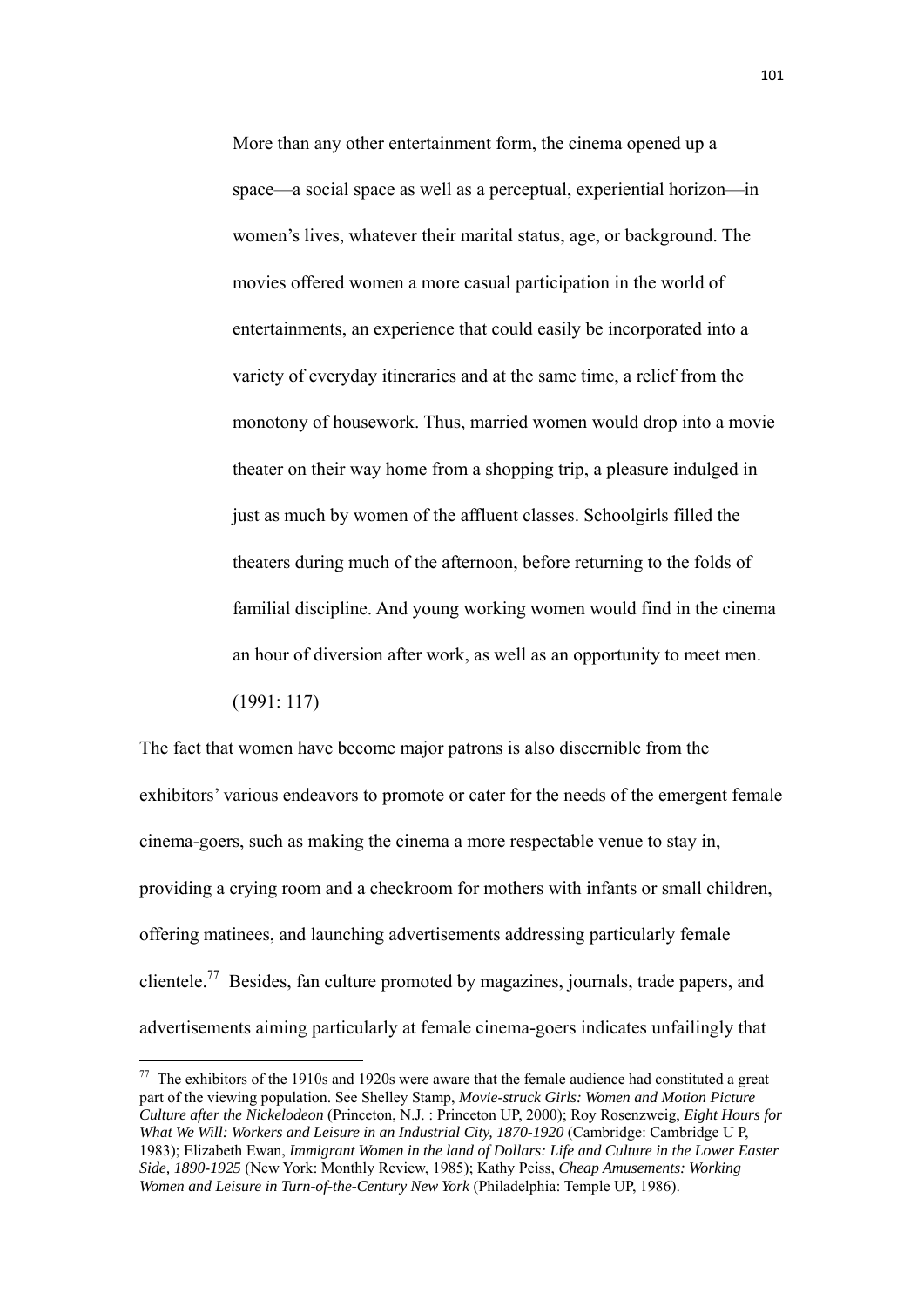women have played a significant part in the making of cinema-going as popular pleasure and mass consumption.<sup>78</sup>

Women's cinema-going in the early twentieth century registers not only the emergence of the cinema as feminine form of pleasure but also female participation in the recently enlarged public space. Cinema-going as popular pleasure providing city dwellers or city travelers with entertainment, relaxation, and relief has flourished along with the concurrent development of public space and mass consumption. Particularly for women working, shopping, or simply seeking pleasure in the city, going to the cinema is a unique spatial experience linking their exploration of various kinds of public spaces with mass consumption and popular pleasure. As the writings in many film journals and magazines of this period testify, cinema-going has become an enjoyable activity for women, integrating entertainment with fashion, socializing and shopping.<sup>79</sup> Facilitated by the abundance of eating establishments like restaurants, cafés, and tea shops, and of venues like shopping streets and department stores, cinema-going in the early-twentieth-century city offers women a greater access to public space and a more legitimate way to assert female visibility and pleasure.<sup>80</sup>

 $78$  For studies on women's involvement in the early cinema's fan culture, see Shelley Stamp. *Movie-struck Girls: Women and Motion Picture Culture after the Nickelodeon*; Miriam Hansen, *Babel and Babylon: Spectatorship in American Silent Film* (Cambridge, Mass.: Harvard UP, 1991); Jackie Stacey, *Star Gazing: Hollywood Cinema and Female Spectatorship* (London: Routledge, 1994); Gaylyn Studlar, "The Perils of Pleasure? Fan Magazine Discourse as Women's Commodified Culture in the 1920s" *Silent Film*, ed. Richard Abel (London: Athlone, 1996) 263-98.<br><sup>79</sup> For a collection of articles on women's cinema-going excerpted from the film journals and

magazines of the 1910s through 1940s, see Antonia Lant and Ingrid Periz, eds., *Red Velvet Seat: Women's Writing on the First Fifty Years of Cinema*. See also Liz Conor, *The Spectacular Modern Women: Feminine Visibility in the 1920s* (Bloomington: Indian UP, 2004); Shelley Stamp, *Movie-struck Girls: Women and Motion Picture Culture after the Nickelodeon.* <sup>80</sup> For more on women's cinema-going in the early twentieth century as disrupting the separate spheres,

see Miriam Hansen, *Babel and Babylon: Spectatorship in American Silent Film* (Cambridge, Mass.: Harvard UP, 1991); Anke Gleber, *The Art of Taking a Walk: Flanerie, Literature, and Film in Weimar Culture* (Princeton: Princeton UP, 1999); Lauren Rabinovitz, *For the Love of Pleasure: Women, Movies, and Culture in Turn-of-the-Century Chicago* (New Brunswick, NJ: Rutgers UP, 1998); Janet Staiger, *Bad Women: Regulating Sexuality in Early American Cinema* (Minneapolis: Minnesota UP, 1995).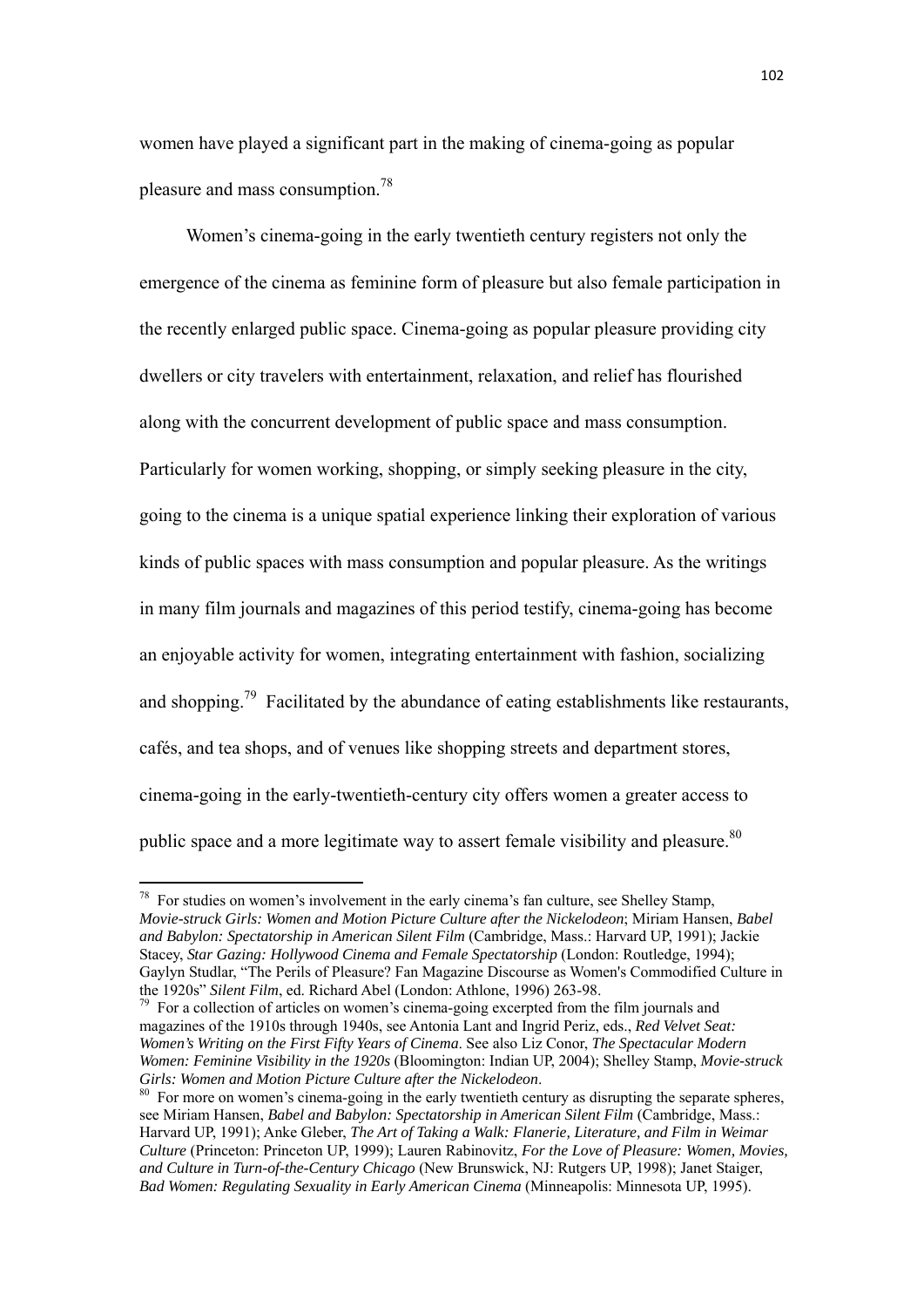Besides, like other decent, female-friendly public spaces for women navigating the city, the cinema gradually becoming a respectable place of leisure has been regarded as an appropriate space even for the middle-class women as late as the  $1930s$ .<sup>81</sup>

Over the past decades, studies of the early cinema by mass cultural critics have tended to assume that the spectators consuming cinematic fantasies are minor, passive viewers and that their viewing is insignificant and ignorable.<sup>82</sup> Representing a pessimistic, disapproving attitude toward various forms of mass culture, critical theorists of the Frankfurt School such as Theodor Adorno, Max Horkheimer, and Siegfried Kracauer criticize the production of cinemas for endorsing a capitalist, hegemonic power over the masses. Highlighting that mass culture exerts a regressive influence on the general public, these opponents of mass consumption subscribe to a hierarchy of cultural communication in which mass goods such as cinema, radio, and popular fiction predominate their users. These critics of mass culture consider that the cinema is a means of cultural manipulation and that the spectator is hopelessly vulnerable to its domineering influence. Hence, the spectator, like any other consumer of mass commodities, occupies a rather pale position in these critics' construction of a "top-down" relation between the producer and the consumer, which presupposes that

 $81$  For women of the middle-class, going to the motion picture house in the early 1910s was still considered improper. However, as theater owners grew eager to make cinema-going a respectable activity, going to the movies had become an approved leisure activity for middle-class women as late as the 1930s. Scholars such as Hansen, Stamp, and Conor all indicate that the upward mobility of the cinema through the efforts of entertainment entrepreneurs eager to make cinema-going a respectable, bourgeois activity in the 1910s and 1920s has made middle-class women's cinema-going more acceptable. See Miriam Hansen, *Babel and Babylon: Spectatorship in American Silent Film;* Shelley Stamp, *Movie-struck Girls: Women and Motion Picture Culture after the Nickelodeon*; Liz Conor, *The* 

*Spectacular Modern Women: Feminine Visibility in the 1920s*. 82 See Max Horkheimer and Theodor Adorno, "The Culture Industry: Enlightenment as Mass Deception,"*Dialectic of Enlightenment*, trans. John Cumming (New York: Continuum, 1994) 120-67; Siegfried Kracauer, *The Mass Ornament: Weimar Essays*, trans. and ed. Thomas Levin (Cambridge, MA: Harvard UP, 1995).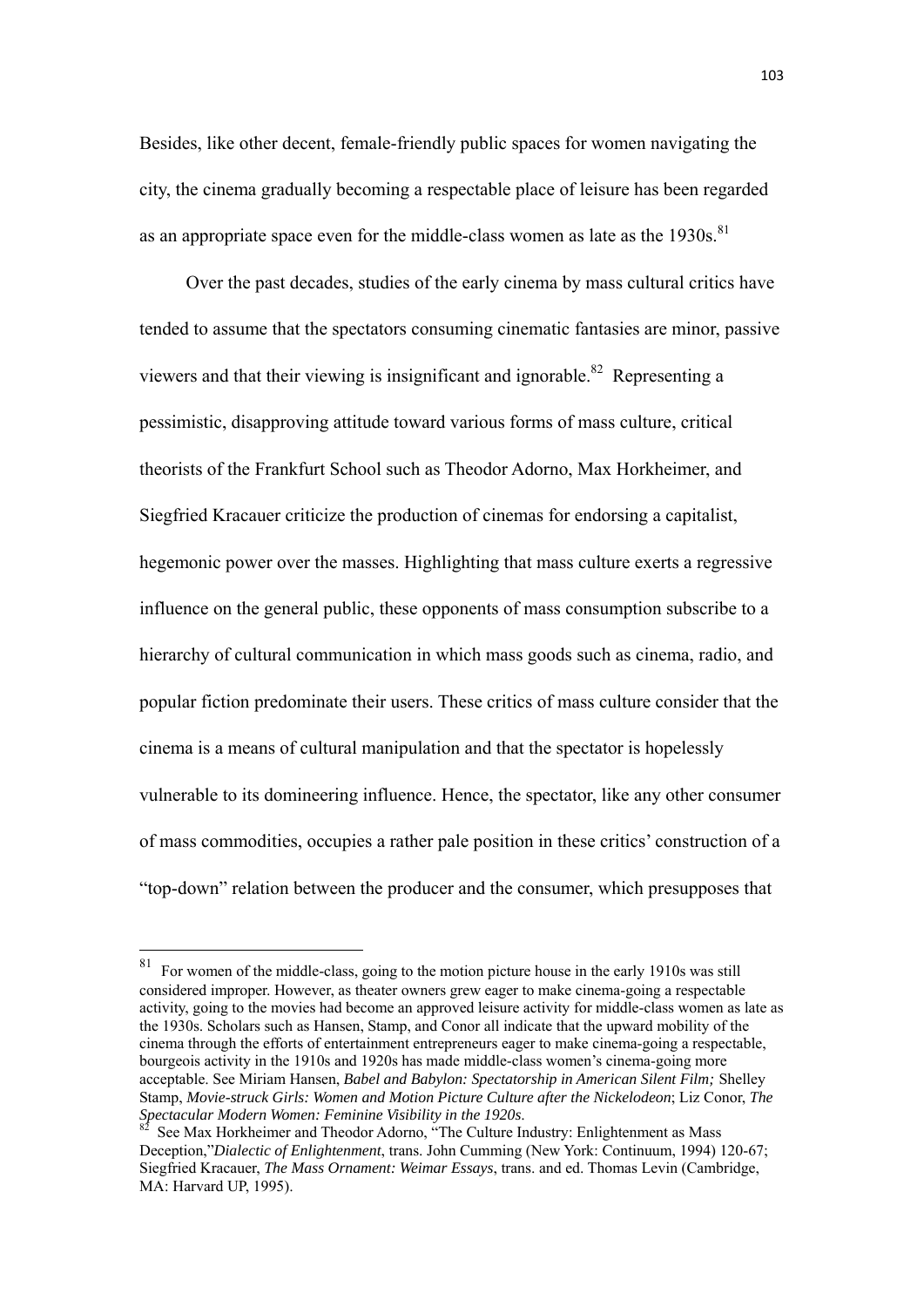the spectator addicted to anesthetic, visual stimuli is a collection of undistinguishable, passive, and easily-duped audiences.

Such assumption is underpinned by a culturally pessimistic, male-dominated perspective overlooking the significances of the mass viewers and particularly women viewers as consumers employing cinema-going and cinema-viewing as cultural practices.83 On the one hand, to claim that the mass viewers are easily manipulated "dupes," as theorists of mass culture used to, is to downplay the agency of the viewer as consumer and to attribute femininity and passivity as negative tropes to cinema as mass consumption, to which the female viewer is supposed to be more susceptible and addictive than her male counterpart. On the other hand, to fail to acknowledge that women going to the early cinema have shown their ability to negotiate public space is to be blind to the historical significance as regards the destabilization of the "separate spheres" in the fin de siècle period.

However, feminist film historians have recently begun to tackle female

 $83$  The 1970s witnessed a significant revision of these earlier "mass cultural" approaches to popular consumption. Led by Stuart Hall, who chairs the institute of Center for Contemporary Cultural Studies (CCCS) in Birmingham, scholars such as Paul Willis, Dick Hebdige, Tony Jefferson, and Angela McRobbie begin to devote themselves to uncovering the possibilities of resistance carried out by the masses in their everyday consumption. Departing from earlier approaches stressing the masses as the passive consumer, their studies foreground the appropriation and active use by the mass consumer. Together with the revision of the consumer's role going on throughout the 1970s and 1980s studies of mass consumption, there has been a re-examination of everyday consumption as a cultural event and the significance it could produce. *The Practice of Everyday Life*, a 1984 book by the French cultural critic Michel de Certeau, is a landmark study on everyday consumption as a significant cultural practice. According to de Certeau, popular culture exhibits a "consumer production," in which our everyday consumption, being devious, dispersing, and insinuating itself everywhere silently and almost invisibly, manifests itself "through its ways of using the products imposed by a dominant economic order" (xiii). Emphasizing the consumer's "tactical" appropriations in his/her apparently trivialized daily consumption, de Certeau's theory elevates the consumer to the position of the producer, whose everyday activities such as shopping, reading, television- or film-watching, and walking manifest his/her subtle yet effective resistance. See Colin MacCabe, "Defining Popular Culture," *High Theory/Low Culture: Analyzing Popular Television and Film* (Manchester: Manchester UP, 1986) 1-10; James Naremore and Patrick Brantlinger, "Six Artistic Cultures," *Modernity and Mass Culture* (Bloomington: Indian UP, 1991) 1-23; Michel de Certeau, *The Practice of Everyday Life*, trans. Steven Rendall (Berkley: California UP, 1984).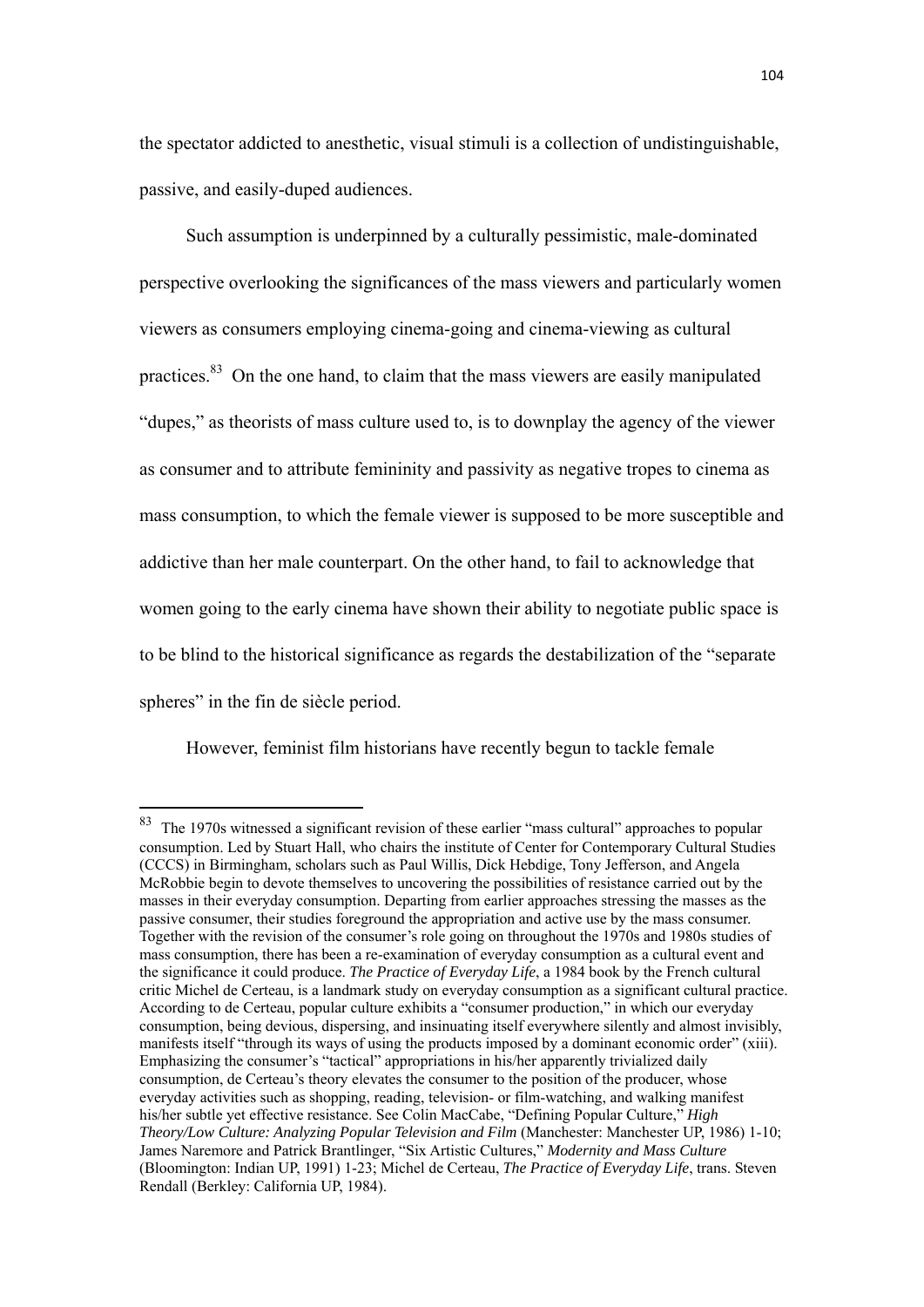spectatorship as a specific social and historical construct. Studying women's cinema-going in the early twentieth century, scholars such as Miriam Hansen, Patrice Petro, and Anke Gleber indicate that female spectatorship could hardly be elucidated by earlier textual, determinist models but by a new paradigm examining female viewing as a gendered, cultural practice exercised in the context of the cinematic and the extra-cinematic. $84$  Historicizing the female spectator, these scholars challenge assumptions of spectatorship established by previous male-dominated discourses on cinematic pleasure. Indicating that theories by male critics at best overlook the gender difference concerning cinematic spectatorship and at worst "corroborate the inherently masculine economy of film technology and spectatorship," Petro suggests that "women were indeed situated differently from men with respect to the image and to structures of looking" (58-59). Associating female spectatorship with women's flânerie "on the screens and streets," Gleber underscores that cinema as an emerging social space and visual medium encourages an active female gaze and scopic pleasure indulged by women strolling the new public space as well. Thus, the figure of the female flâneur-spectator "goes beyond the cultural construction of women as an image wherein she exists primarily to be looked at, offered as a visual commodity to the consuming male spectator" (Gleber 188). Arguing that earlier feminist film critics have highlighted the power of patriarchal coding at the cost of its complicated historical implementation, Hansen considers female spectatorship, contextualized by the development of public space, commodity culture, and mass entertainment, to be a

<sup>84</sup> See Miriam Hansen, *Babel and Babylon: Spectatorship in American Silent Film*; Anke Gleber, *The Art of Taking a Walk: Flanerie, Literature, and Film in Weimar Culture*; Patrice Petro, *Joyless Streets: Women and Melodramatic Representation in Weimar Germany* (Princeton: Princeton UP, 1989).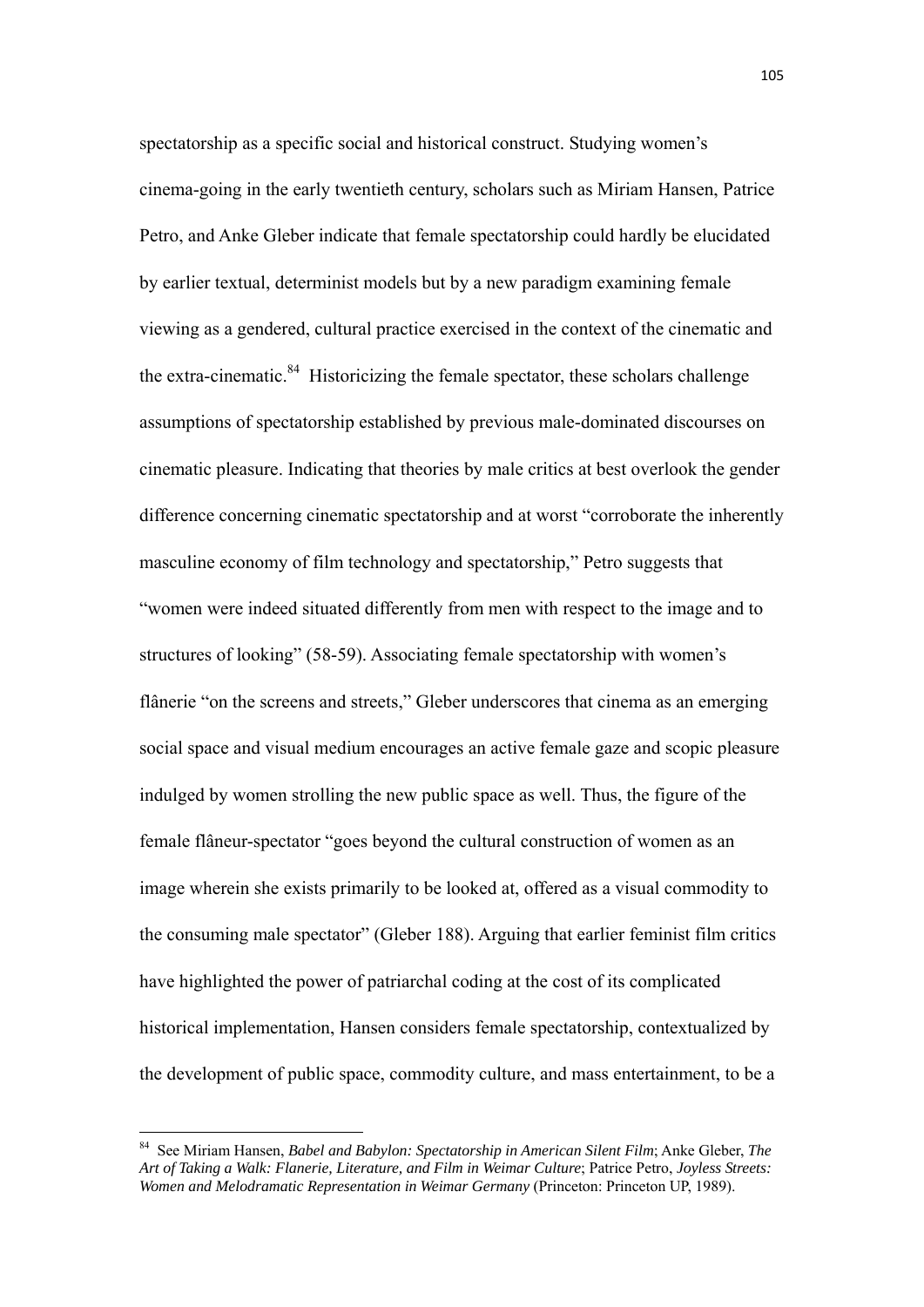site of ambivalence registering "at once the containment and empowerment of the female gaze, of female desire in general." (1991: 122).

Their studies reveal that in addition to consuming cinematic spectacles, the female spectator takes part in the emerging public space, mass consumption, and popular pleasures and that her spectatorship negotiates the complicated visual cultures characteristic of the early twentieth century. Besides, historicizing and contextualizing concepts such as identification, fantasy, and women's pleasure, which has been renounced by previous feminist film critics, these scholars argue that female spectatorship exhibits women's active, if not always positive, participation in and appropriation of the emerging commoditized, visual cultures. Stressing that female spectatorship has been complicated by stardom, fan culture, mass commodity, and a wider, alternative public space for women, these scholars re-imagine the female spectator as a social and cultural subject, whose textual viewings are closely and often paradoxically connected to her subjectivity.

The coincidental development of the film industry and women's streetwalking in the early twentieth century cities had endowed "the female spectator" with a double meaning. On the one hand, these earlier female cinema-goers are the very antecedents of "the female spectator" haunting feminist film theories over recent decades. On the other hand, female ramblers consuming urban spectacles in the street of the early twentieth century are no less capable spectators of a volatile and multiply represented urban space. One of the first British female practitioners of stream-of-consciousness novel-writing, Dorothy Richardson is also a rambler and spectator in London of the 1920s and 1930s. For six years Richardson contributes regularly to *Close Up*, a film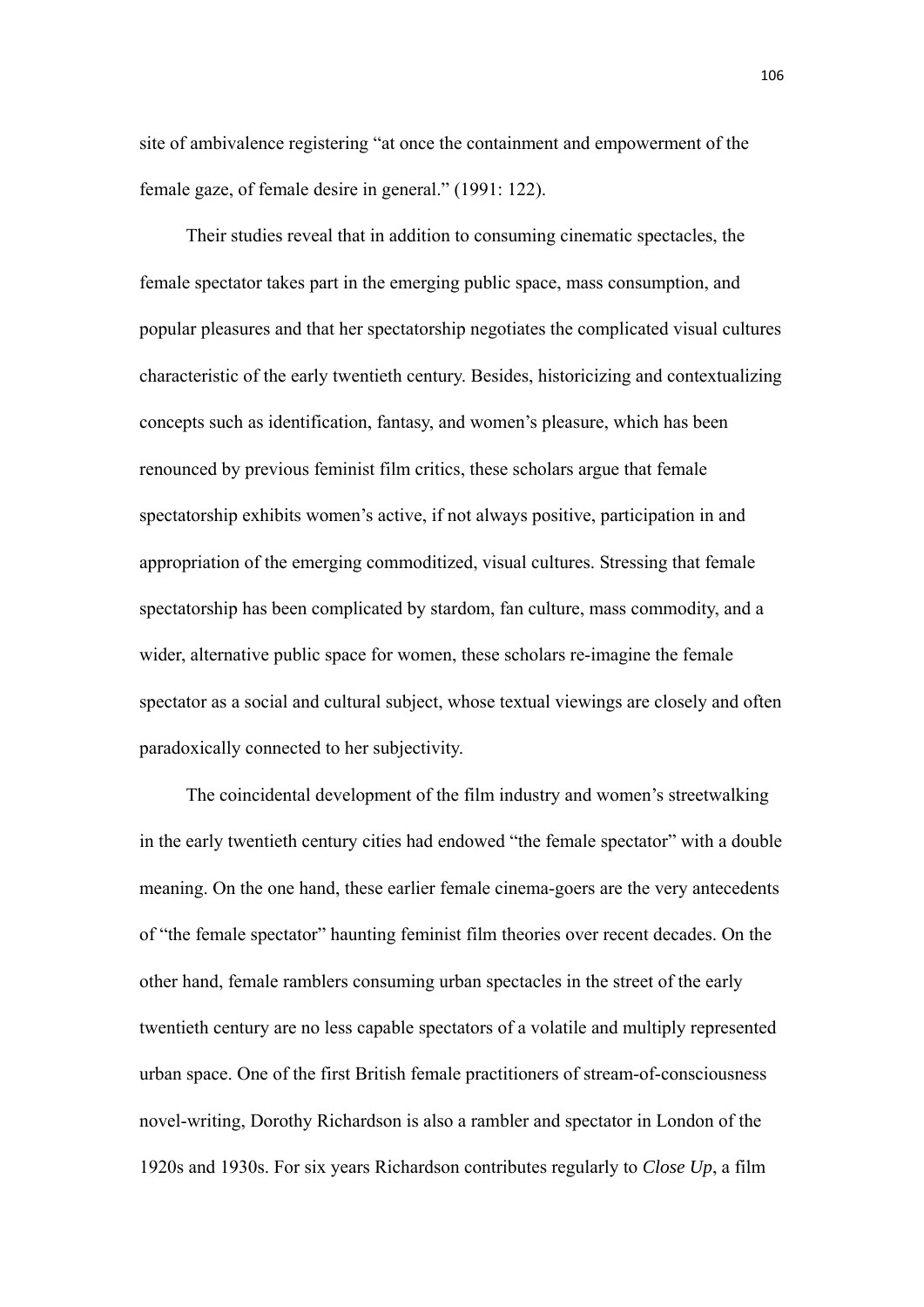journal published between 1927 and 1933. $85$  In her column "Continuous" Performance," a title suggesting the rapid flow and untiring display of the film's images, Richardson, a critical spectator, comments on the socio-cultural aspects of film-watching and the aesthetical, technical innovations of film as an art form. That film-watching is an important cultural, metropolitan activity providing entertainment, civilization and cosmopolitan vision, and that filmic spectatorship is a complex interaction of the viewer, diegetic effects and the cinema as an alternative public space, are both persuasively argued by Richardson throughout her film criticism. Examining Richardson's comments on cinematic spectatorship in her long-ignored film criticism, this chapter will thus explore Richardson as a pioneering film critic to address cinema-viewing as a significant cultural, metropolitan, and perceptual activity, and women's cinematic spectatorship as involving particularly gender, urban space, and female pleasure in the 1920s and 1930s.

### **Cinema/Cinema-going as Popular Pleasure**

As an entertaining apparatus, cinema has begun to catch the eye of the masses since the late nineteenth century. In their crude, primitive form, those "motion pictures" were mostly brief, non-feature variety shows entertaining the populace at nickelodeons. Throughout the early twentieth century, however, the advancement of cinematic technology has been such that cinema-goers enjoyed enhanced visual pleasure and for the first time exposed themselves to the dream-like effects now generally credited with modern cinema-making. During the early decades of the

<sup>&</sup>lt;sup>85</sup> *Close Up* distinguishes itself as one of the several film journals published in the 1920s and 1930s which provide forums for debate for the mainly middle-class intellectuals who are concerned to see the development and potential of film as an emerging art form. See Maggie Humm, *Modernist Women and Visual Cultures* (New Brunswick: Rutgers UP, 2003).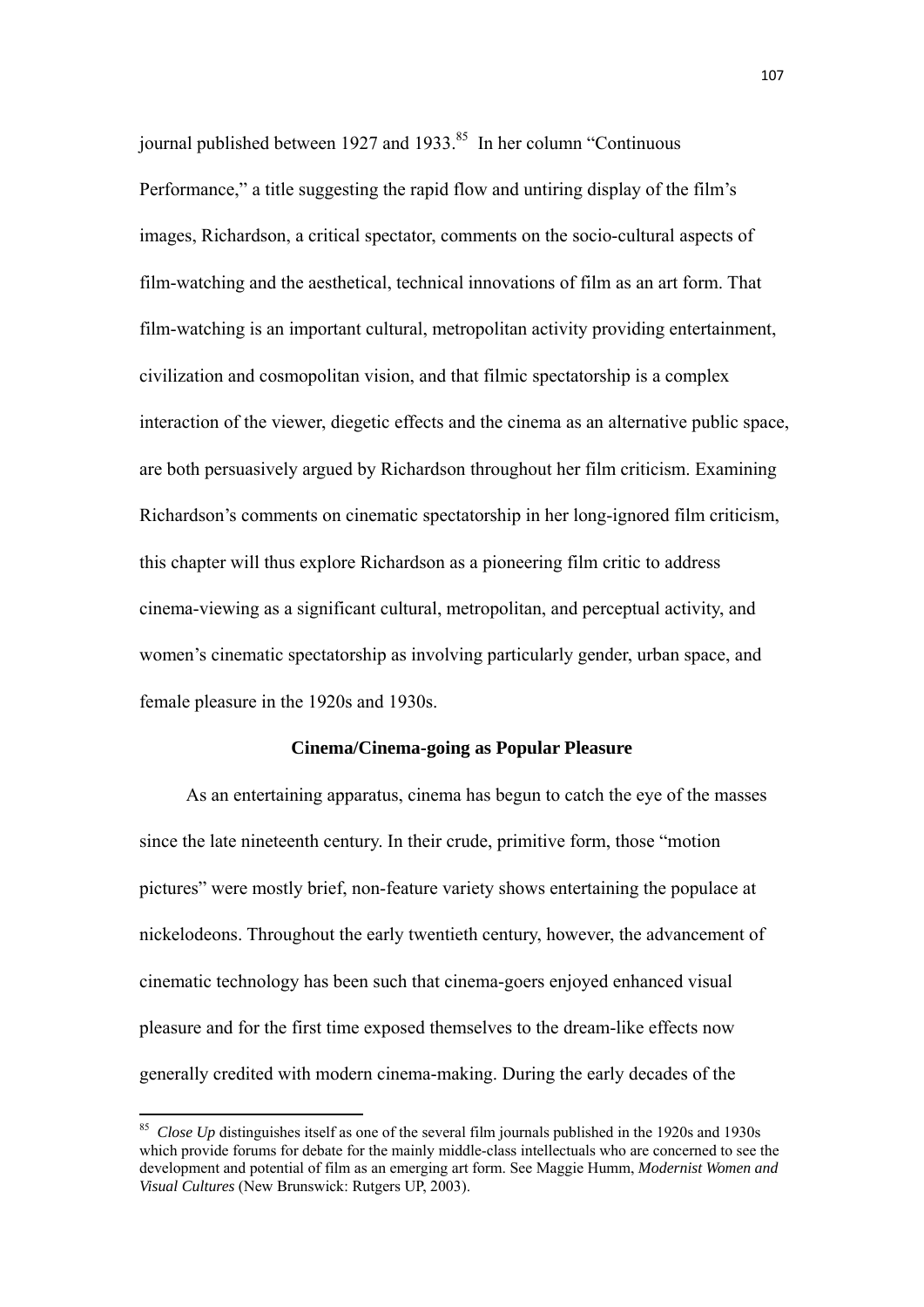century the cinema experienced a remarkable expansion.<sup>86</sup> By 1914 the number of cinemas in Britain was estimated at 4,000 with a weekly audience of seven to eight million. The audiences attending these movies house were composed predominantly of women, young people, and children. With the "talkies" coming into trend in the late 1920s, cinema as a medium incorporating the visual and audio has achieved further unparalleled popularity. The late 1920s and 1930s saw an unprecedented increase in the number of audiences consuming cinematic fantasies and those providing them. Besides, as late as the 1930s, equipped with a cluster of producers, distributors, and exhibitors, the cinema industry, running on a capitalist basis, started to boost its production nationwide and internationally.

In Richardson's time, when moving pictures were becoming one popular entertainment and attracting especially the masses of metropolises such as London, conservatives employing a moral, elitist perspective nevertheless failed to appreciate the democratizing potentials of the cinema as cultural apparatus and venue of popular pleasure. Instead, they repudiated cinema for being an inferior, immoral art form wielding unwholesome influence over the spectator who, they assumed, easily fell prey to the degrading effects of moving pictures. Besides, as a place of entertainment, the cinema was, for these guardians of high culture and morality, where people got "mixed-up" and by no means an appropriate venue for gentlemen or ladies seeking

<sup>&</sup>lt;sup>86</sup> By 1909 there were over 340 movie houses and nickelodeons in New York City with an estimated two million visits per week. Paris had two cinemas in 1907 and by 1913 it had 160. In Germany the number of cinemas rose from two in 1900 to 2,446 in 1914. See Alan O'Shea, "English Subjects of Modernity," *Modern Times: Reflections on a Century of English Modernity*, eds. Mica Nava and Alan O'Shea (London: Routledge, 1996) 7-21 and Ken Ward, *Mass Communication and the Modern World* (London: Macmillan, 1991), qtd. in Mica Nava, "Modernity's Disavowal: Women, the City, and the Department Store," *The Shopping Experience*, eds. Pasi Falk and Colin Campbell (London: Sage, 1997) 56-91.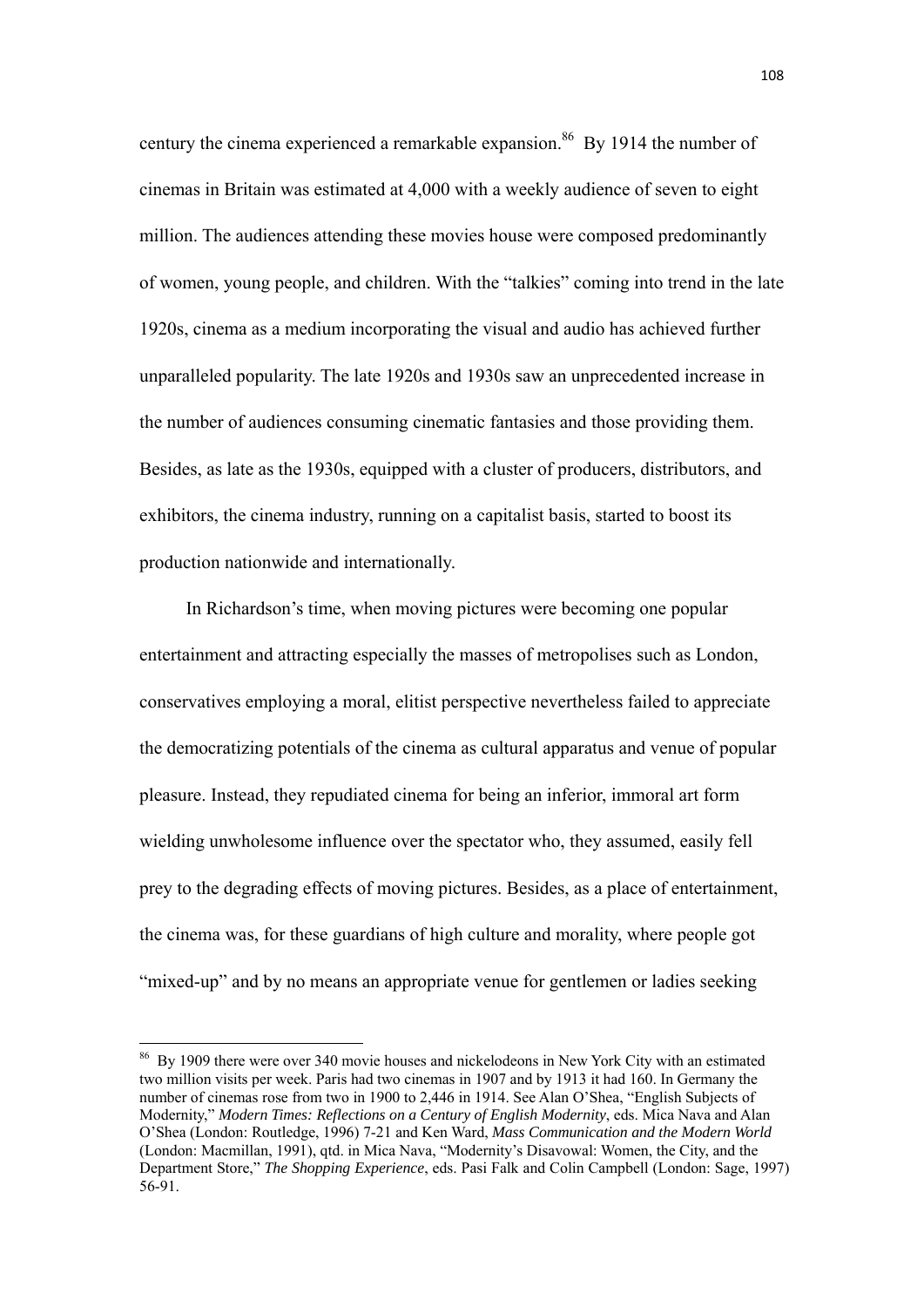pleasures of more refined forms. In Britain, many cultural elites repudiated cinematic pleasure. $87$  For them, cinema, as well as other forms of mass entertainment like popular fiction and broadcasting, is an "anesthetic" providing narcotic, escapist pleasures and making people thus addicted. In addition to being standardized and crudely produced, cinema, they maintain, is by no means able to elevate people to a higher state, as refined culture such as literature does. Instead, cinemas, especially those made by Hollywood, produce tempting illusions and a hypnotic effect upon spectators so much so that the latter become addicted to such a cheap, uncultivated source of pleasure. In a word, representing a resisting and disapproving attitude toward cinematic pleasure as symptomatic of a wide-spreading, anesthetic mass culture, these cultural moralists and critics of commodity culture assume that the pleasure deriving from consuming mass-produced fantasies is unwholesome and addictive.<sup>88</sup>

Throughout her film criticism Richardson, however, argues for the legitimacy of film as popular pleasure. To justify her argument, Richardson takes issue with a group of "prophetic critics" renouncing cinema for being a spoon-feeder of "an

 $87$  The utter mindless passivity of the cinema audience was taken for granted by the British critics of cinema F. R. Leavis and Q. D. Leavis in the 1920s and 1930s. Representing an elitist view that valorizes a higher form of traditional culture over a degenerate mass culture, the Leavises condemn cinema, along with other forms of mass pleasure like television and popular fiction, for producing hypnotic receptivity. See Peter Miles and Malcolm Smith, *Cinema, Literature, and Society: Elite and Mass Culture in Interwar Britain* (London: Croom Helm, 1987) 81-101.

<sup>88</sup> These British elites repudiating cinema-going for manifesting a cultural regression anticipate the later critical theorists of the Frankfurt School criticizing the production of cinemas for endorsing a capitalist, hegemonic power over the masses. In his essays on "the culture industry," Theodor Adorno, a representative of the Frankfurt School, famously argues for a re-examination of mass culture and its falsifying, anesthetic effects. For him, since the early twentieth century, capitalism and the concomitant development of cultural commodity and media technology have established a culture industry that works to sustain its ever-expanding realms of production and reproduction. Looking through lens as such, Adorno lays bare film production as miniature of the greater culture industry and examines the many pseudo-satisfactions provided by the film's production mechanism that ultimately wants to contain the desire and consciousness of the spectator. See Theodor Adorno, *The Culture Industry: Selected Essays on Mass Culture*, ed. J. M. Berstein (London: Routledge, 1991).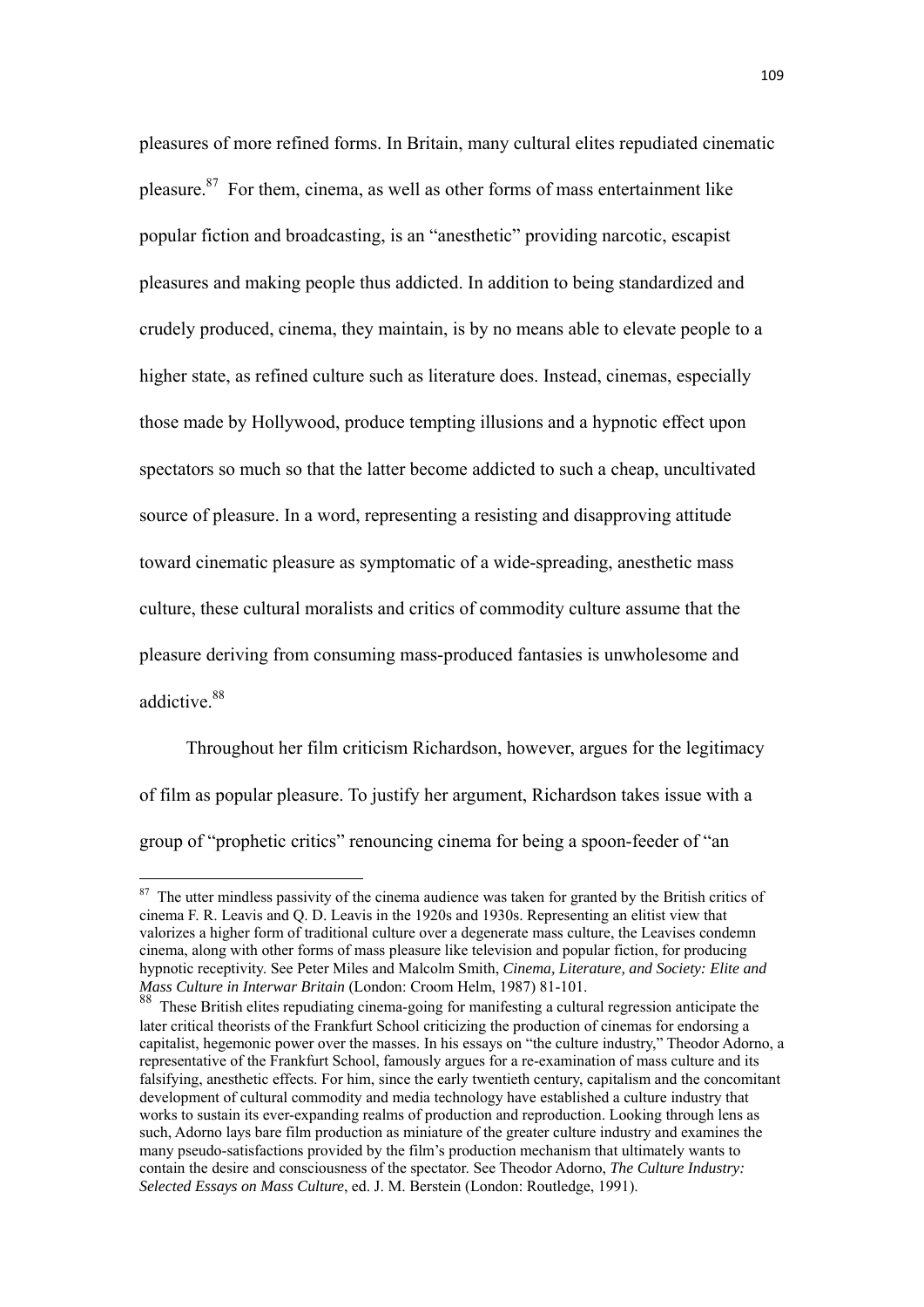Everyman who becomes more and more a looker and a listener, increasing unwillingly to spend his leisure otherwise than in being entertained" and claiming that the cinema would "demolish the theater, leave literature bankrupt, and the public taste hopelessly debauched"  $(177, 204)$ .<sup>89</sup> Knowing that these critics represent a disavowal of popular pleasure *per se*, Richardson summaries the arguments made by "those who dislike the pictures":

> It is claimed that the people who flock to the movies do so because they love to lose themselves in the excitement of a dream-world, a world that bears no relationship to life as they know it, that makes no demand upon the intelligence, acts like a drug, and is altogether demoralising and devitalizing. (189)

Theirs are arguments Richardson frequently returns to and tries to come to terms with in her re-examination of cinema and cinema-going as registering forms of pleasure in ways unthinkable to these elitists pessimistic about popular pleasures.

To begin with, the film, for Richardson, civilizes the viewing public by delighting them. Regarding the film as an appropriate medium of conveying beauty and morality to the masses, Richardson believes that even the most condemned forms such as the average sensational story-film, the newsreel, and the comic strip may supply to "the bookless, thoughtless multitude . . . a civilizing influence more potent and direct than any other form of entertainment available in their leisure hours and sufficiently attractive to draw them in large numbers" (204-05). Unlike critics of mass

<sup>89</sup> All of Richardson's film articles cited in this paper come from *Close-Up 1927-1933: Cinema and Modernism* (New Jersey: Princeton UP, 1998), an anthology edited by James Donald, Anne Friedberg, and Laura Marcus. Further references will be noted parenthetically.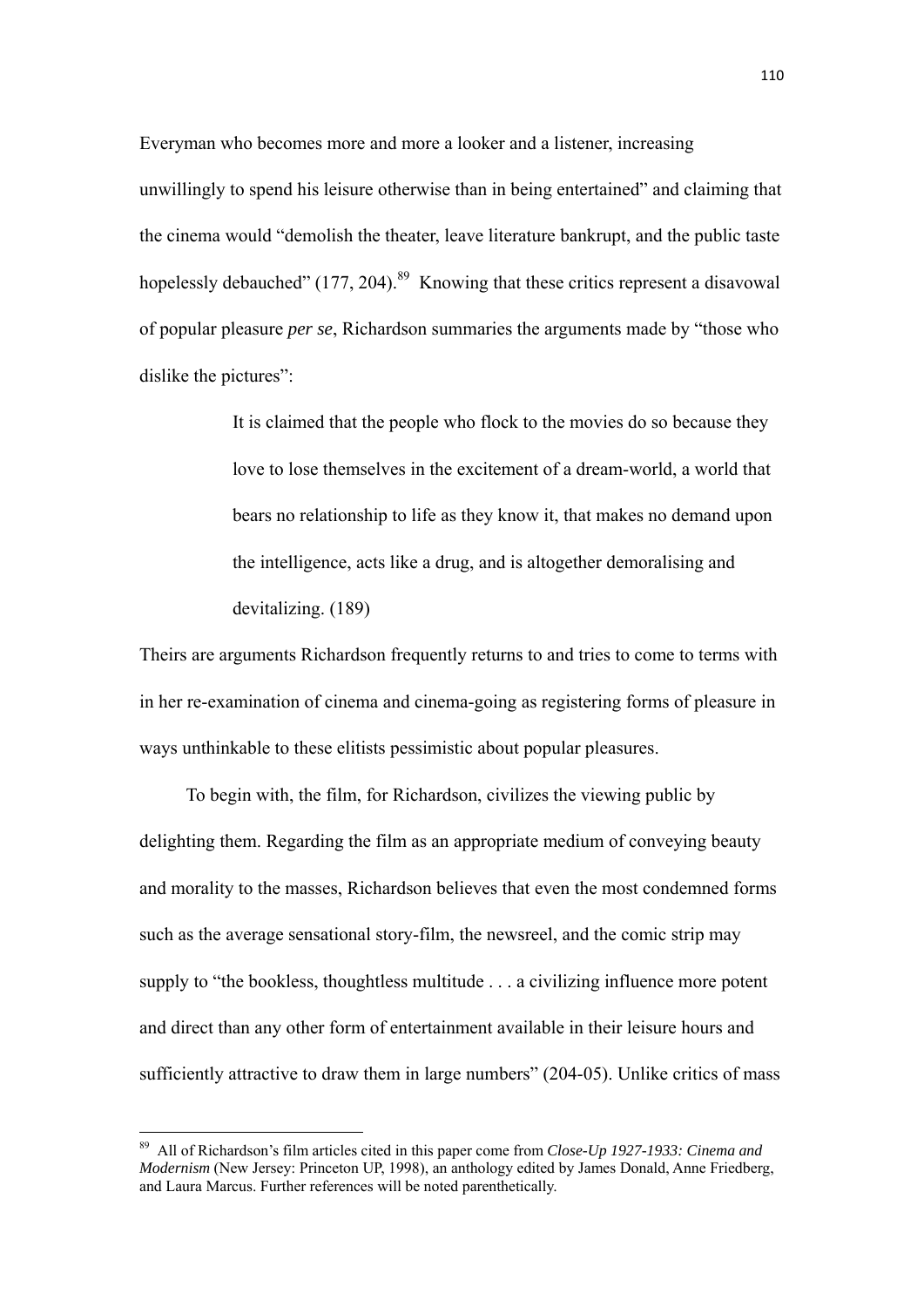culture renouncing popular films for their unwholesome influences, Richardson considers the spectators and their spectatorship to be nourished by the benevolent effects of almost any kind of film. For "all pictures are not bad or base or foolish" and civilization works unawares since there is "even the irreducible minimum of whatever kind of goodness in any kind of picture not deliberately vicious" (181).

Of those frequenting London's cinemas, Richardson singles out a specific group, for whom the cinema serves particularly a civilizing function. According to her, the cinema is immeasurably powerful as a civilizing agent for those inhabitants of slums, including the immigrants and newly urbanized working-class occupying the nether world of the city. Based on a largely middle-class perspective, Richardson's view of slum people's cinema-going coincides with the contemporary view of slumdom and slum people as needing reforming. Comparing slum inhabitants to "a recruited army," who in their hundreds of thousands are half-starved labourers of all ages and both sexes "available for exploitation in the basements supporting the British Empire," Richardson, as well as her contemporary philanthropists and social-workers, would like to see the improvement in those people living in the darker half of the state (180). For slum inhabitants, Richardson argues, cinema as a cultural apparatus outdoes other forms of "cultural largesse" such as "teaching, state-aid, welfare-work, and art-galleries" in that it offers "as many kinds of salvation as all previous enterprises combined and offers them impersonally, more impersonally than even the printed page" (181).

In Richardson's view, all the other social or cultural works meant for the poor are more or less tainted by the motive of interest and cannot be entirely above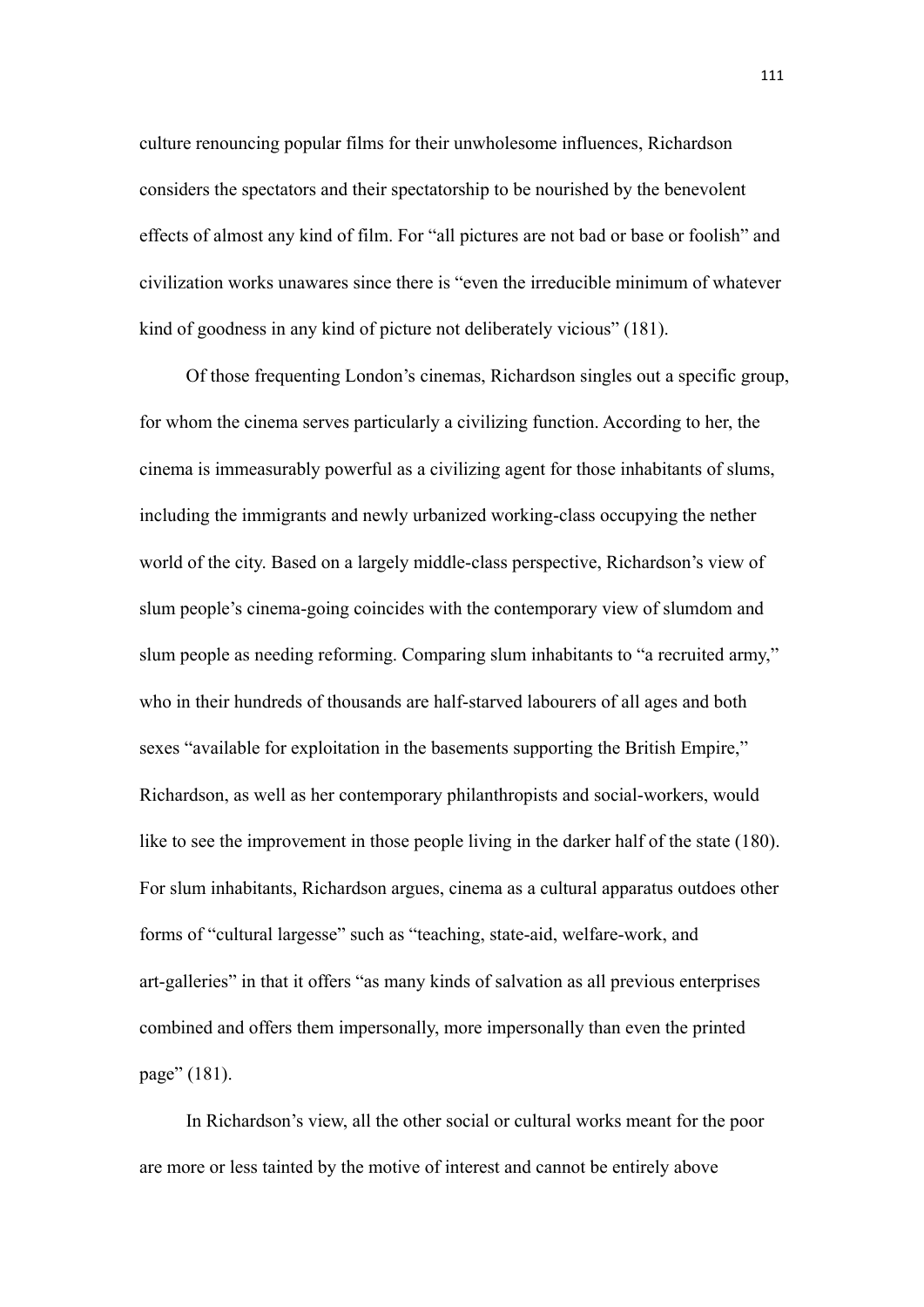suspicion. Even the charity worker, whose motive and labour are selfless, does slumming with an aim, "the confessed aim of betterment, of bringing light into darkness and comfort where no comfort was" (180). However, being a neutral and intimate means of "illustrating," Richardson argues, cinema and its illustrations are "encountered innocently, unguardedly, in silence and alone" (181). Richardson thus claims that for those slum cinema-goers, cinema exerts its influence apart from the intention of what is played. Cinema's civilizing power is such that those slum people, "who are condemned, with no prospect of change to a living death, are lifted for a while into a sort of life as are said to be on the great festivals the souls in hell" (181). Before even the poorest pictures, these onlookers are "unawares in an effectual environment" and "[w]hile they follow events, they are being played upon in a thousand ways" (181). While Richardson may seem to be over-optimistic in theorizing and believing in the film's elevating power on the general public and the slum people in particular, yet her theory and belief is better understood as a willingness to take into account the fact that popular pleasures like films have begun to exert unprecedented influence on the working class's everyday life and that the influence may not be overwhelmingly bad. $90$ 

As an emerging form of art, the film is despised by the contemporary critics of mass culture for failing to meet the standards of beauty as the more conventional forms of art like painting, sculpture, or classical literature do. Questioning the conventional hierarchy of arts, Richardson, however, argues for an alternative

<sup>&</sup>lt;sup>90</sup> In practice, Richardson, who celebrates cinematic pleasure, is actively involved in a 1929 petition asking the Parliament to revise censorship on films so that the film classification categories could be broadened and censors could be more representative of average audiences. See Maggie Humm, *Modernist Women and Visual Cultures* (New Brunswick: Rutgers UP, 2003) 140.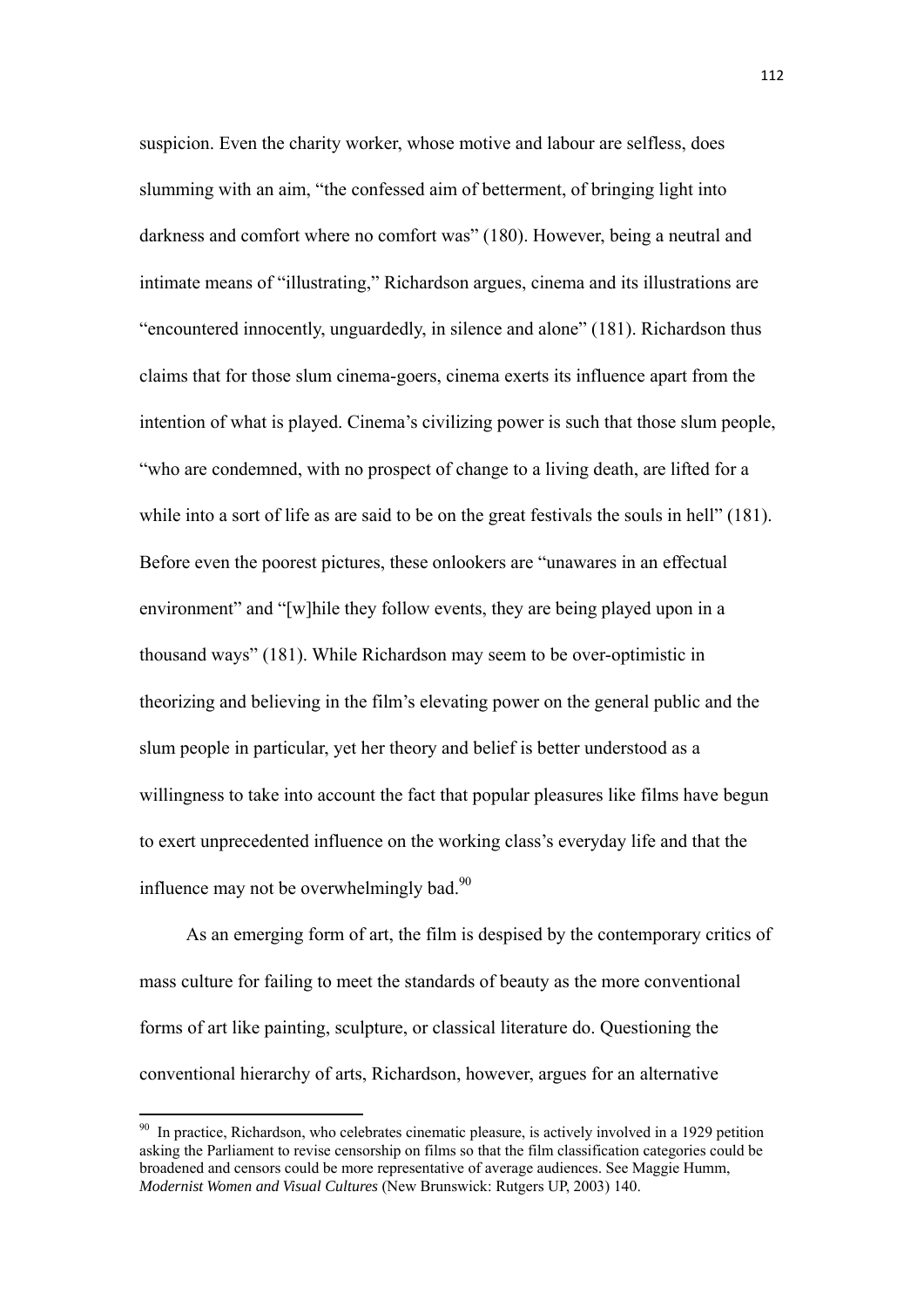measure of film as popular art. She says:

 But when we condemn the inartistic let us beware of assuming aesthetic excellence as always and for everyone the standard measure. If we feel we must condemn popular art let us know where we are, know that we are refusing an alternative measure and interpretation of the intercommunications we reject. (178)

Employing an egalitarian view, Richardson sees no need to debase popular art like films while claiming the value of high  $art<sub>1</sub><sup>91</sup>$  In her aesthetical re-assessments of the cinema, Richardson shares many of Walter Benjamin's positive views on the cinema as mass art in his 1936 essay "The Work of Art in the Age of Mechanic Reproduction." Walter Benjamin famously re-evaluates the cinema as a modern invention which challenges the traditional domain of art. Employing a socio-aesthetical perspective, Benjamin indicates that the cinema has opened up new possibilities for the production and the reception of art. For Benjamin, mechanic reproduction of images offers an alternative means of claiming authenticity, uniqueness, and permanence, thus blurring the boundary between classical arts such as painting and mechanically-reproduced works such as the photograph and the cinema<sup>92</sup>

 $91$  Even in her division of films into "the FILM" and "the movies," of which the former is more artistically rendered than the latter, Richardson nevertheless stresses that "the welcome for the FILM does not by any means imply repudiation of the movies" (188).

 $92$  The impact that cinema as a new technology exerts upon human beings' perception has been significantly explored by Walter Benjamin, who looks into the renewed aesthetical experience following the invention of cinema. With technical innovations like close-ups and slow motions, the cinema extends "our comprehension of the necessities which rule our lives," revels "entirely new structural formations of the subject," and introduces us to "unconscious optics" ("The Work of Art" 236-37). See Walter Benjamin, "The Work of Art in the Age of Mechanic Reproduction," *Illuminations*, trans. Harry Zohn (New York: Schocken, 1969) 217-52.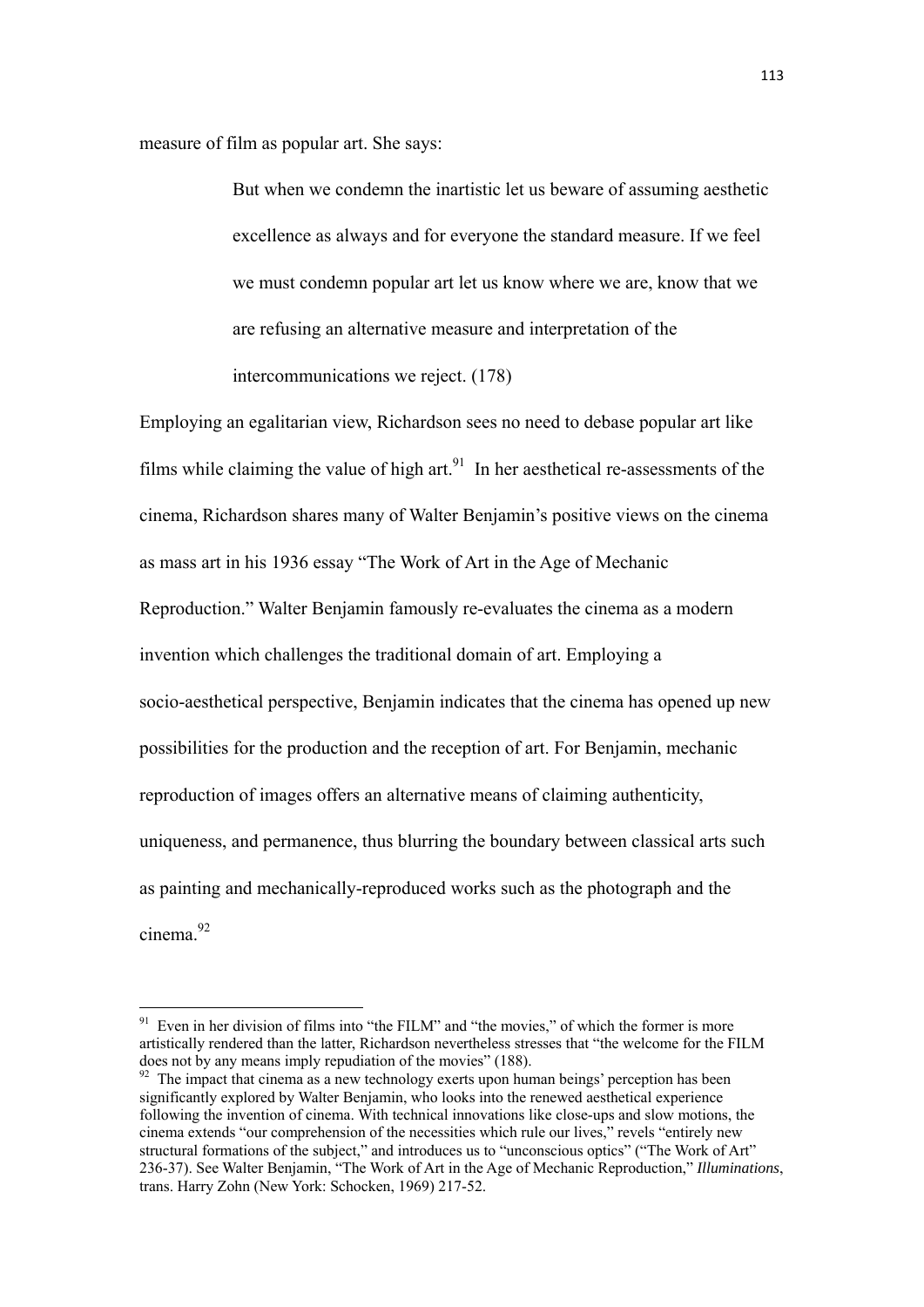Similarly, rather than considering cinematic reproduction to be symptomatic of the loss of artistry, Richardson regards the cinema as an unconventional form of art and sees in it the potential of a renewed aesthetical experience, which is made possible by the advancement of technology. For her, the film has a power of tackling aspects of reality that no other art can adequately handle. She finds that in a continuous miracle of form of movement, of light and shadow in movement lies "the power of the Film, or Film drama, filmed realities, filmed uplift and education, all its achievements in the realm of the Good, the True, the Beautiful, appealing to the many, and in the realm of the abstract, only to the few" (208-9). Richardson further relates such aesthetical experience to the spectator's new perceptual and particularly visual position facilitated by the cinema as an innovative means of approaching reality. Arguing that the cinema has passed far beyond photographic reproductions of the familiar, Richardson emphasizes that the utmost role of the cinema is to mirror the customary and restore its essential quality. Whatever the ostensible interest of the film, she argues, "it is arranged and focused at the distance exactly fitting the contemplative state" and raises "the onlooker to a varying intensity of contemplation" (202). Echoing the ideas held by her contemporary film intelligentsia,  $93$  Richardson believes in the effect of films alienating and enlightening the spectator. For her, in any film of

 $93$  A contemporary of Richardson's, the Russian film theorist and film-maker Sergei Eisenstein, who exploits the potential of the cinema as an expressive (rather than realist) art, argues that the cinema as a medium should transform the real, has its own language and its own way of making sense instead of reproducing the reality. See Sergei Eisenstein, *Film Form: Essays in Film Theory*, trans. Jay Leyda (New York: Harcourt, 1949). Noticeably, Walter Benjamin also addresses the "disfamiliarizing" effect that the cinema is credited with. According to Benjamin, "our taverns and our metropolitan streets, our offices and furnished rooms, our railroad stations and our factories appeared to have us locked up hopelessly. Then come the film and burst this prison-world asunder by the dynamite of the tenth of the second, so that now, in the midst of its far-flung ruins and debris, we calmly and adventurously go travelling" ("The Work of Art" 236).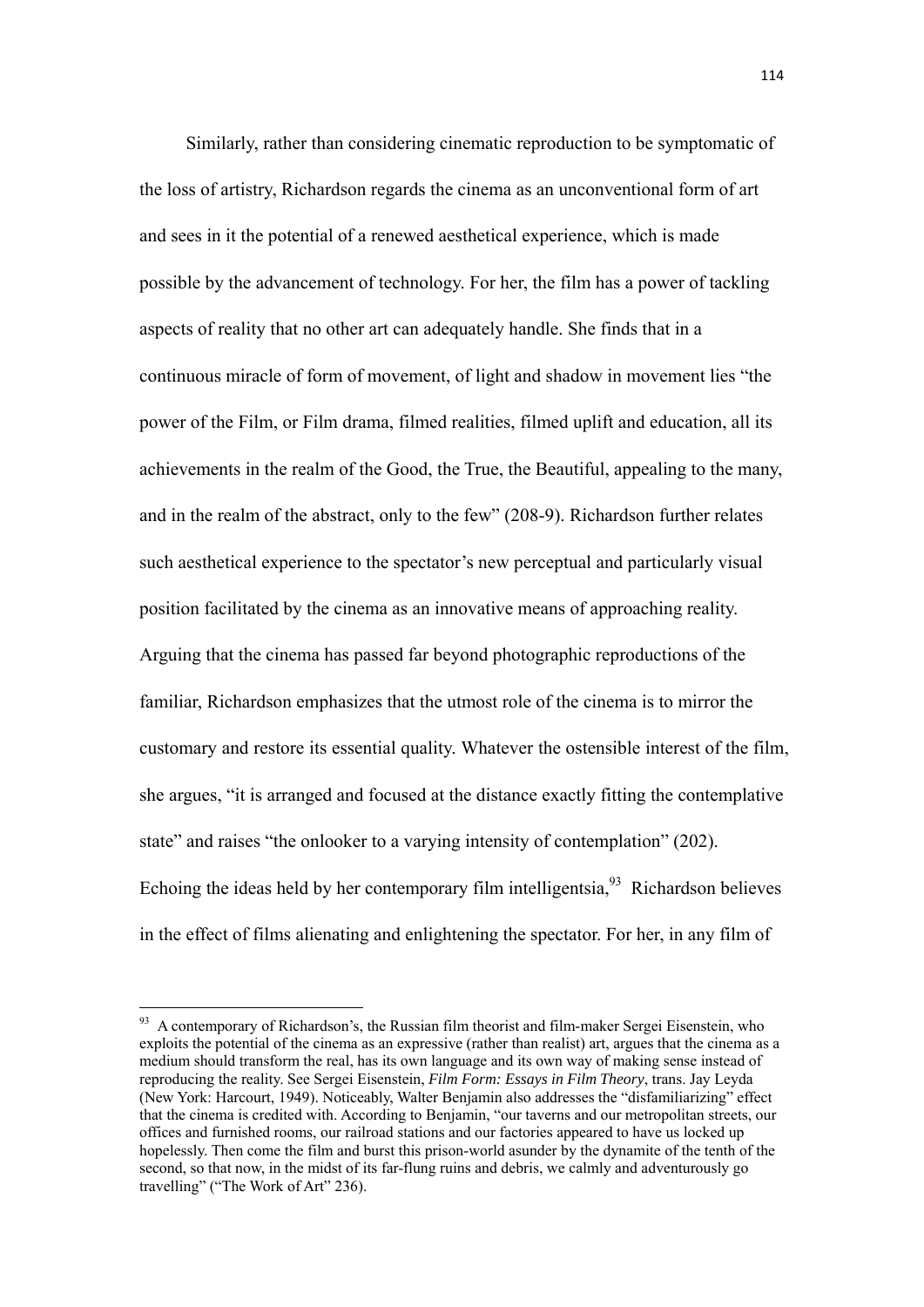any kind, "those elements which in life we see only in fragments as we move amongst them" are "seen in full in their moving reality of which the spectator is the motionless, observing centre" (202-23). In an emphatic tone, she says among the innumerable gifts bestowed by film-viewing, such is "the gift of quiet, of attention and concentration, of perspective" (205).

## **Urban Spectators, Urban Spectatorship**

The audiences most likely to experience vicariously the film's aesthetic and visual pleasure are those distracted also by the phantasmagoria of a developing urban space. A period between the two world wars, the 1930s, often nostalgically and memorably called "the golden age of the cinema," witnessed not only the development of the cinema into the "dream industry" but also that of cinemas into a new urban, public space of entertainment, consumption, and sociability. Being a material space, the spectacular super-cinemas emerging in the city since the 1910s is part of the dream industry producing illusion on and off the screen. As the screen conveys diegetic illusion effectively, so the cinema built like a "dream palace" serves to reinforce the illusionist effects of not only viewing but also going to those pictures. These lavishly decorated cinema-buildings, designed in a wide variety of styles, became themselves "escapist fantasies." The décor and accoutrements, sweeping marble staircases, silvery fountains, uniformed staff, and glittering chandeliers all provide a real-life extension of the dream world of the screen.<sup>94</sup> As a social space, the

<sup>94</sup> See Rachael Low, *History of British Film*, vol. 3 (London: Routledge, 1997) 16-17. Low quotes the description of the Tower Cinema as super-cinema from the 1914 November 26 *Bioscope*, a prominent British trade journal of this period: ". . . a handsome marble and mosaic stairway, with three gangways of ample proportions, leading to a crush hall equaling in size many an ordinary cinema. This noble place alone can accommodate 1,000 waiting patrons, and with its marble tiling, dadoes, and grand staircase, and with tapestry panels for the higher portions of the wall, presents a sumptuous effect, still further enhanced by leaded domes and the use of cornice lighting. Choice palms here and there, floral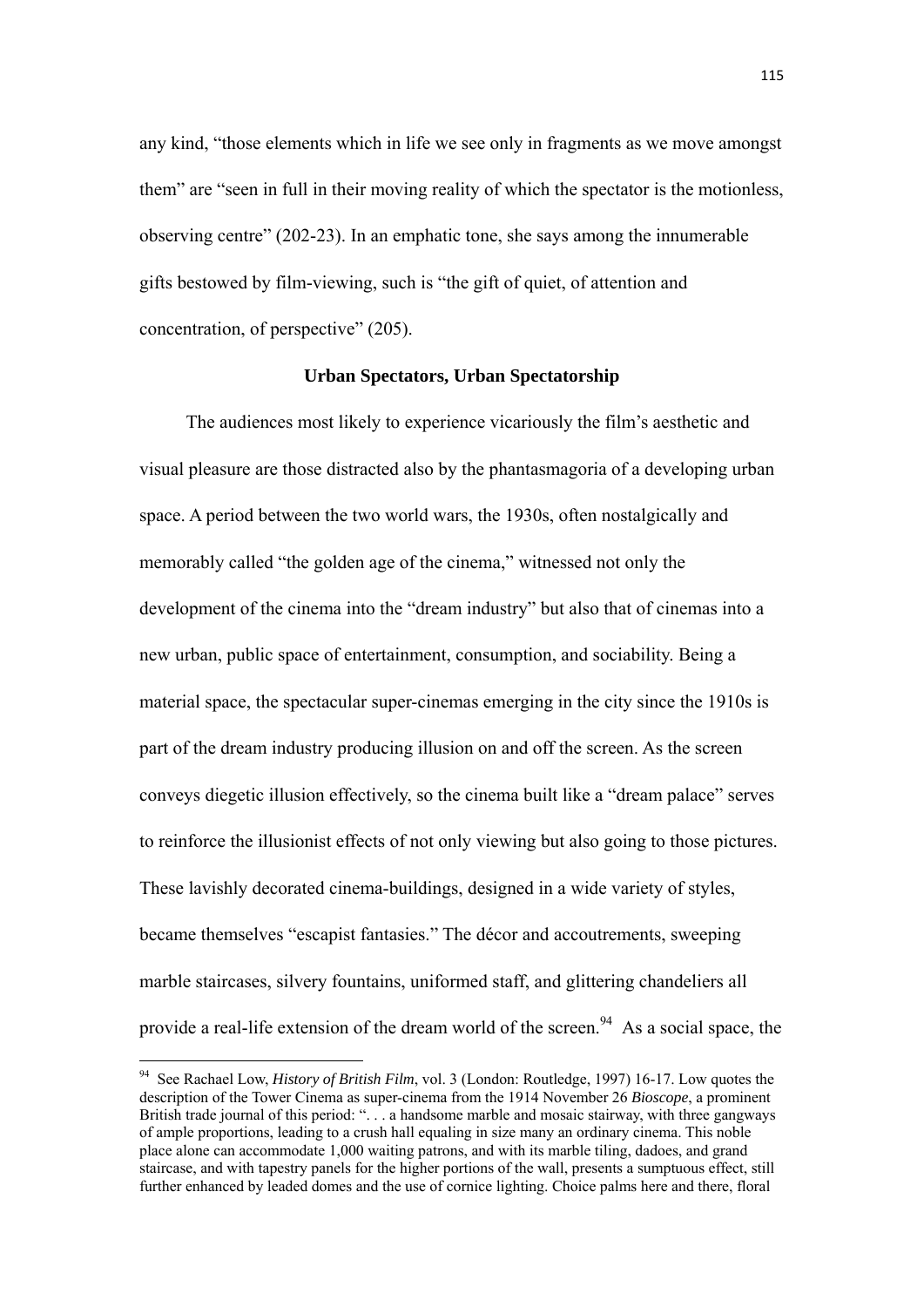cinema invites indistinguishably its urban patrons, regardless of their gender, class and age. Yet the frequency and demographic distribution of those going to the pictures in the early twentieth-century cities is unequally divided by audiences whose interests and tastes vary according to a matrix of class, gender, age, and education. As the documents and statistics indicate, these audiences are mostly women, young people, and the working class.<sup>95</sup>

Over the past two decades, social historians have unearthed the significance of the early cinema as an alternative public space. Unlike earlier scholars mapping a bourgeois, homogeneous public sphere, these historians reconstruct the early cinema as a hetero-social public space particularly catering for the proletarian masses.<sup>96</sup> Rather than condemning consumerism for contaminating the public sphere, they have a more positive view on the impact consumer culture has exerted over the making of the early cinema as a public space. Their studies show that more than any other forms

<u> 1989 - Johann Barbara, marka a shekara tsara 1989 - An tsara 1989 - An tsara 1989 - An tsara 1989 - An tsara</u>

decorations, and, midway to the circle, a luxurious lounge, complete a remarkable *ensemble*. In one corner, under the terrace lounge, is an Otis passenger lift for the use of rush nights of circle patrons. From the lounge one ascend a paneled oak stairway to the circle, whence is gained an adequate idea of the huge proportions of the house." As well as catering for the emerging consuming masses, there is a strategic reason for such transformation form nickelodeon to a theater-like screening plaza—the early cinema strived to raise its social and cultural status as high art and thus made the screening space resemble the theater in order to level with theater-going experience. While the early cinema is indeed an egalitarian public space at first, the effort to make itself look more splendid is also a way to move upward on hierarchy.

<sup>&</sup>lt;sup>95</sup> See Jeffrey Richards, *The Age of the Dream Palace: Cinema and Society in Britain 1930-1939* (London: Routledge, 1989) 13-15.

<sup>96</sup> In his 1962 book *The Structural Transformation of the Public Sphere*, the German sociologist Jűrgen Habermas famously argues that the emergence of new institutions including the print media in the early modern Europe has contributed to the opening up of public affairs to scrutiny by citizens. Although setting up a paradigm for later studies of the public sphere, Habermas has nevertheless been criticized for his over-emphasizing an idealized bourgeois, homogeneous public sphere and overlooking the significance of the mass media shaping an alternative, proletarian public sphere. For scholars disagreeing with Habermas on his endorsing a bourgeois conception of the public sphere, see Oskar Negt and Alexander Kluge, *Public Sphere and Experience: Toward an Analysis of the Bourgeois and Proletarian Public Sphere*, trans. Peter Labanyi, Jamie Daniel, and Assenka Oksiloff (Minneapolis: Minnesota UP, 1993); Miriam Hansen, *Babel and Babylon: Spectatorship in American Silent Film*; Miriam Hansen, "America, Paris, the Alps: Kracauer (and Benjamin) on Cinema and Modernity," *Cinema and the Invention of Modern Life*, ed. Leo Charney and Vaneessa R. Schwartz (Berkeley: California UP, 1995) 374-84; James Donald and Stephanie Hemelryk, "The Publicness of Cinema," *Reinventing Film Studies*, ed. Christine Gledhill and Linda Williams (London: Arnold, 2000) 114-29.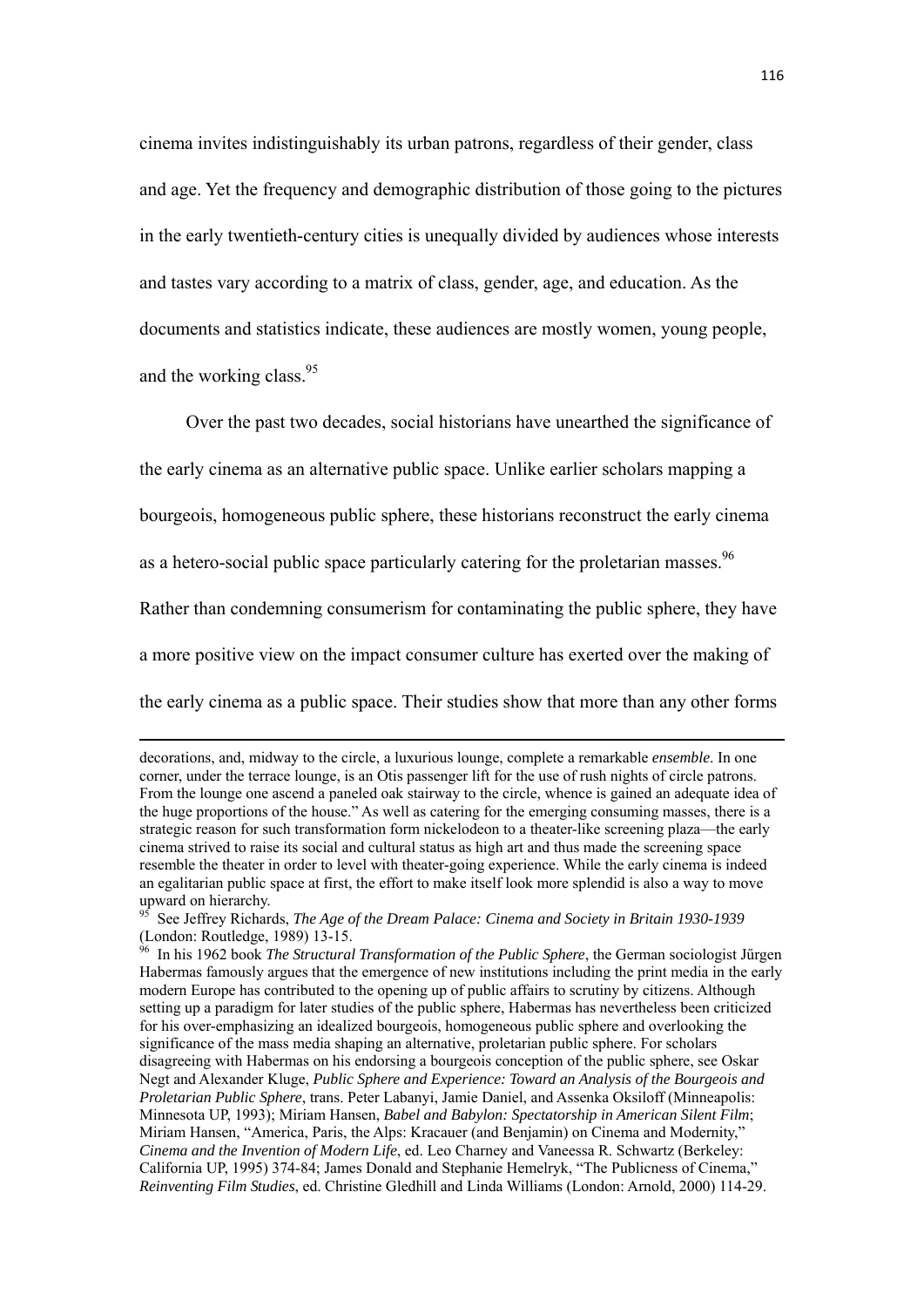of entertainment in the early twentieth century, the cinema opened up a social space in the masses' lives because of its neighborhood character, low admission fee, egalitarian seating structure, and informal atmosphere.<sup>97</sup> Allowing for the mixing with friends, acquaintances, and even strangers, the cinema is becoming a respectable site for experiencing diversity. Besides, providing fantasy, pleasure, and distraction, the early cinema is also a venue for the masses wanting a momentary relief from their everyday boredom and surveillance. Especially for the immigrants, the working class, and women indulging the anonymous, modern form of leisure, the early cinema means a threshold, a liminal space mediating the ethnic, class, and gender demarcations of their everyday life.<sup>98</sup>

These revisionist views on the early cinema shed much light on Richardson's observations of the cinema-going masses and the cinema as an emerging public space in the late 1920s London. In her "ethnographical" observations on the fellow cinema-goers, Richardson represents the early cinema as a public space for the heterogeneous viewing public. Frequenting London's cinemas, large and small, Richardson observes that the cinema is a place embracing all kinds of urban pleasure-seekers. For her, the cinema is a "refuge, a trysting-place, a shelter from rain and cold at less than the price of an evening's light and fire" (171). It is a place of

<sup>97</sup> See Shelley Stamp, *Movie-struck Girls: Women and Motion Picture Culture after the Nickelodeon*; Roy Rosenzweig, *Eight Hours for What We Will: Workers and Leisure in an Industrial City, 1870-1920*; Elizabeth Ewan, *Immigrant Women in the land of Dollars: Life and Culture in the Lower Easter Side, 1890-1925*; Kathy Peiss, *Cheap Amusements: Working Women and Leisure in Turn-of-the-Century New* 

*York*.<br><sup>98</sup> As the film and social historian Miriam Hansen puts it, the early cinema was a real place, ordinary and easily accessible, yet at the same time it was a site for the imaginative negotiation of the gaps between family, school, workplace, between traditional standards of sexual behavior and modern dreams of romance and sexual expression, between freedom and anxiety. See Miriam Hansen, *Babel and Babylon: Spectatorship in American Silent Film* 118.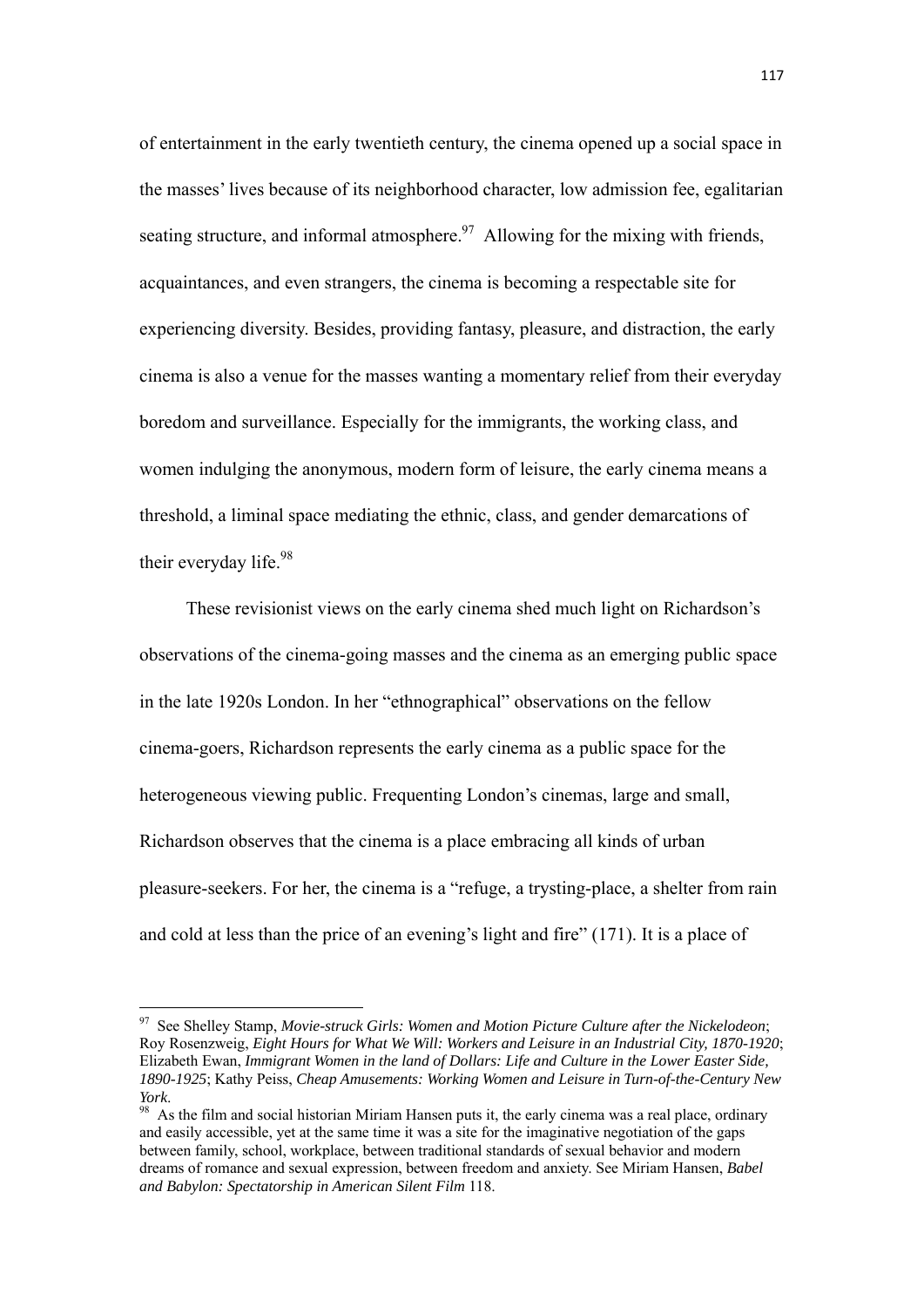"universal hospitality," where "[anyone] may be there" (170-171). The cinema is also a "school, salon, brothel, and bethel" providing "art, science, religion, philosophy, commerce, sport, adventure" through flashes of beauty of all sorts (171). In saying so, Richardson highlights the multiple, though apparently contradictory, functions the cinema is supposed to serve in her time. As venues of art, entertainment, education, and morality, the cinema is paradoxically conceived through Richardson's comments.

Comments as such reveal also the cinema's threshold status in terms of its breaking with the traditional domain of art and the bourgeois conception of the public sphere. Through comparing the cinema to a school, salon, and bethel as well as to its earlier stigmatized label "the brothel," Richardson gives a twist of mass pleasure which traditionalists condemn. Richardson's observation enables her to claim that cinema-going is an emerging urban activity inviting indiscriminatingly the masses, regardless of their sex, age, class, and taste of art. Of those sitting on the velvet seat may be "[happy] youth, happy childhood, weary women of all classes for whom at home there is no resting-place" (171). Or those elder spectators, "whose ears sound always the approaching footsteps of death," are "free from the sense of moments ticked off" (171). Or those slum cinema-goers, "who are condemned, with no prospect of change to a living death, are lifted for a while into a sort of life as are said to be on the great festivals the souls in hell" (181). Or a charming girl, despairing of her first quarrel with the lover, may find that the cinema "as [a] refuge near her lodgings opens its twilit spaces and makes itself her weepery" (171). Or still even the intellectual, who "[sues] the cinema as a stupefier," would nevertheless come to films for refreshment.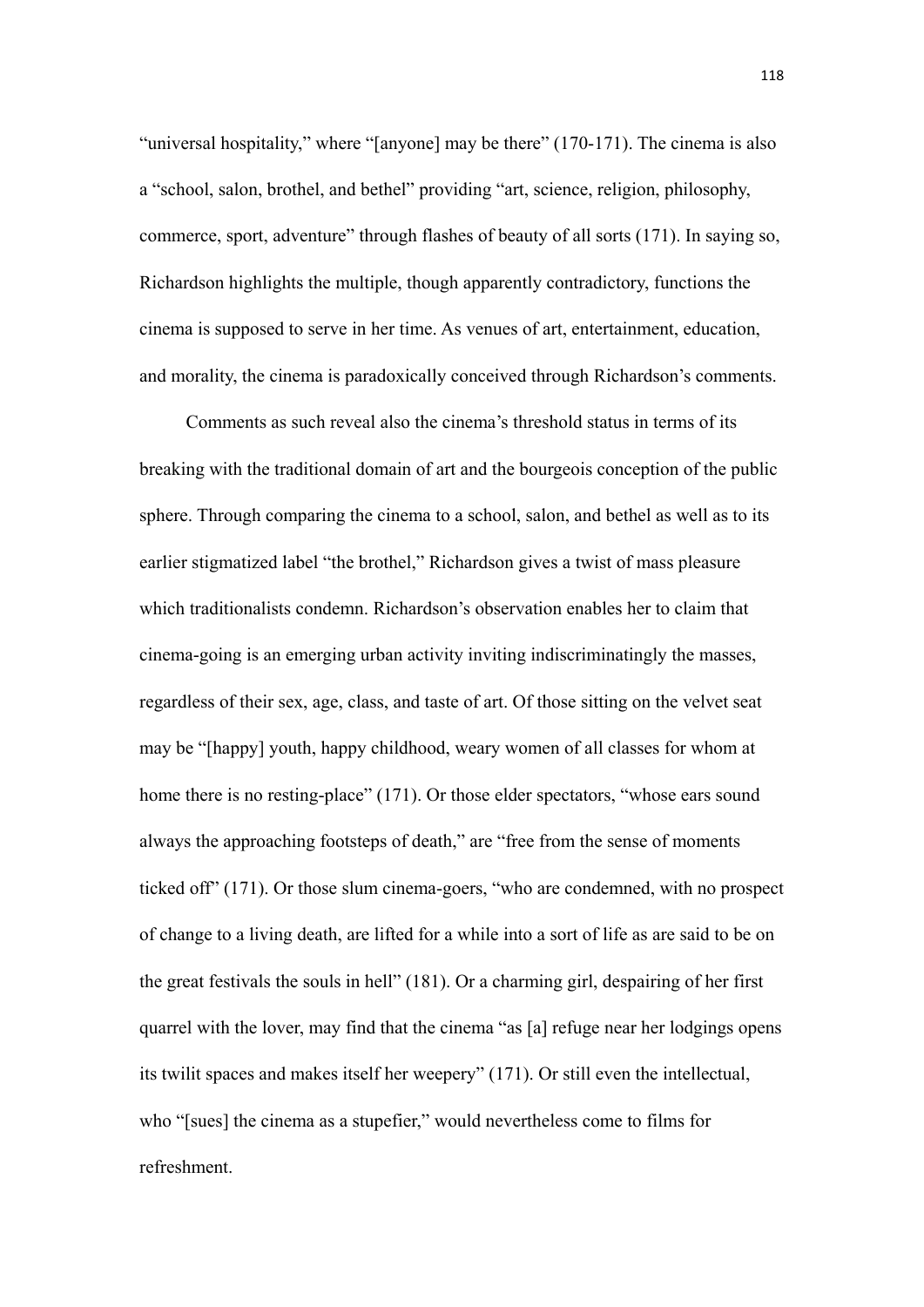Admittedly, cinema-going is, for Richardson, an activity of social significance particularly to the urban masses. According to her, the film is a "social art, a show, something for collective seeing" and "a small ceremonial prepared for a group" like the urban spectators who otherwise find themselves isolated in their everyday experience (191). And cinema-going is an evening's entertainment "providing hours of relaxation" and the trip to downtown cinemas "revives the unfailing bright sense of going out" and "lifts off the burden and heat of the day" (170). Thus, as well as indulging the visual pleasures in the dark, closed space, the urban cinema-goers enjoy visiting the cinema because in doing so they are able to free themselves from daily routines and walk off the marked boundaries of the family, school, and workplace.<sup>99</sup> Celebrating particularly the pleasure of women's cinema-going in the late 1920s London, Richardson indicates that cinema-going has become a trendy, plebeian activity linking up with the development of fashion, mass consumption, and public space:

> Splendid. It's the next best thing to a dance and sure to be good you can get a nice meal at a restaurant and decide while you're there and if the one you choose is full up there's another round the corner nothing to fix and worry about. And it's all so nice nothing poky and those fine great entrance halls everything smart and just right and waiting there for friends you feel in society like anybody else if your hat's all right and your things and my word the ready-mades are so cheap nowadays you

<sup>99</sup> See Miriam Hansen, *Babel and Babylon: Spectatorship in American Silent Film* 115-18; de Certeau's theory on the walker's practice of detouring or deviating from his/her everyday routes is also applicable to these mass pleasure-seekers negotiating their daily space. See Michel de Certeau, *The Practice of Everyday Life* 91-110.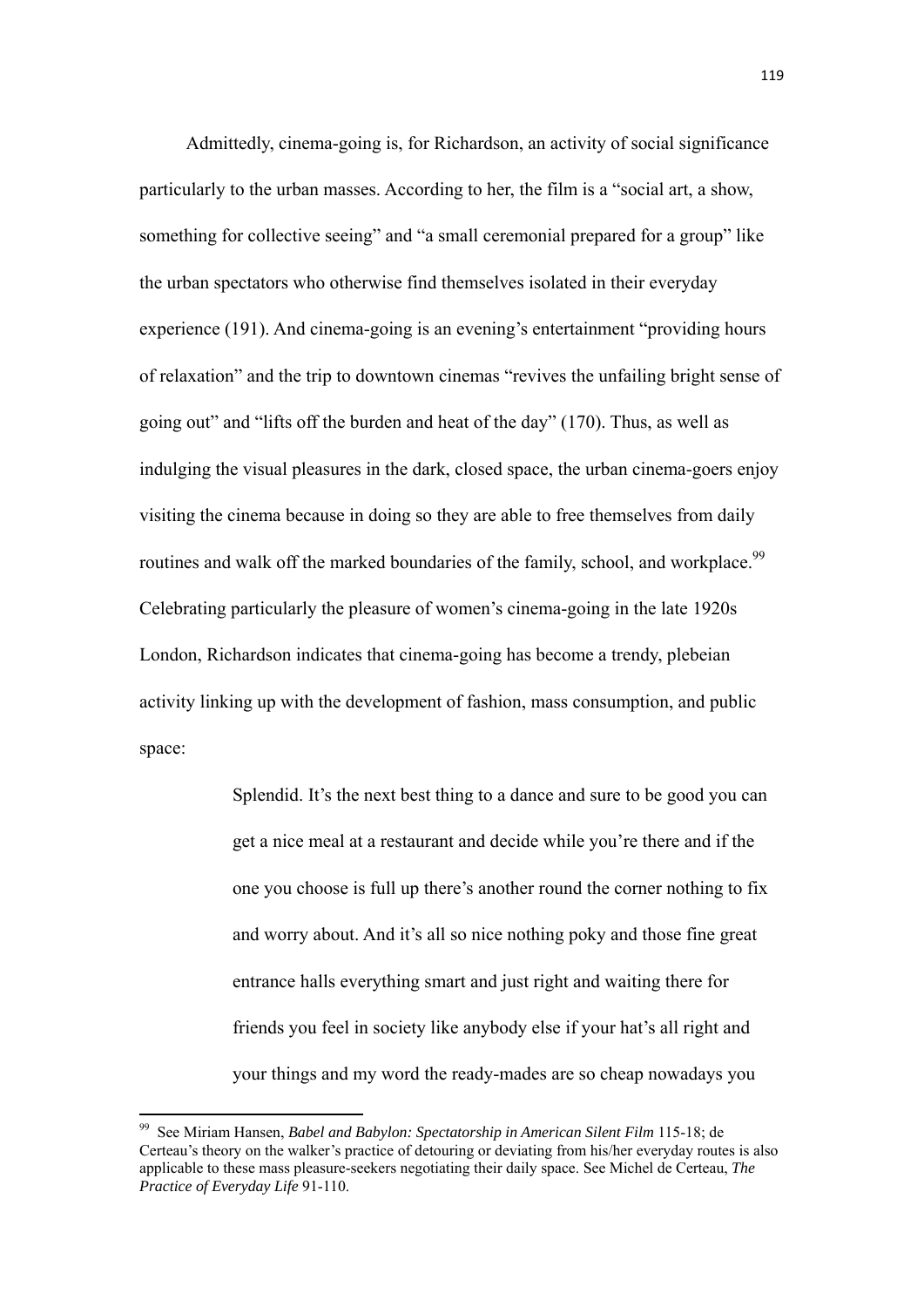need never go so shabby and the commissionaires and all those smart people make you *feel* smart. It's as good an evening as you can have and time for a nice bit of supper afterwards. (170 italics original)

These lines indicate also that instead of employing a top-down, male-dominated perspective on popular pleasures, as critics of mass culture do, Richardson, who identifies with the female viewing public, looks at the many pleasurable, positive effects of cinema-going on women cinema-goers conscious of their taking part in a wider urban space and a fashionable, respected form of pleasure.

 In Richardson's view, urban cinema-goers are the subject of spectatorship as well as that of mobility. Considering the younger generation to be more accustomed to modernized, urban distractions, Richardson asserts that "[u]ncertainty, noise, speed, movement, rapidity of external change that has taught them to realise that to-morrow will not be as to-day, all these factors have helped to make the younger generation shock-proof in a manner unthinkable to the majority of their forebears" (204). The newly urbanized generation's much improved visual ability to deal with urban shocks is further linked by Richardson to the film spectator's ability to contemplate the no less distracting spectacles on the screen. Richardson draws many analogies between the urban spectator and the film spectator capable of aesthetical contemplation, which is mediated by their similarly enchanted eyes. To begin with, for Richardson, the film spectator capable of contemplating filmic fantasies finds his/her counterpart in the urban spectator adapting to visual stimuli of all sorts and becoming aware of his/her taking part in commoditized, urban distractions. Rather than being distracted by the modern, commoditized spectacles, the film spectator, as well as the urban spectator,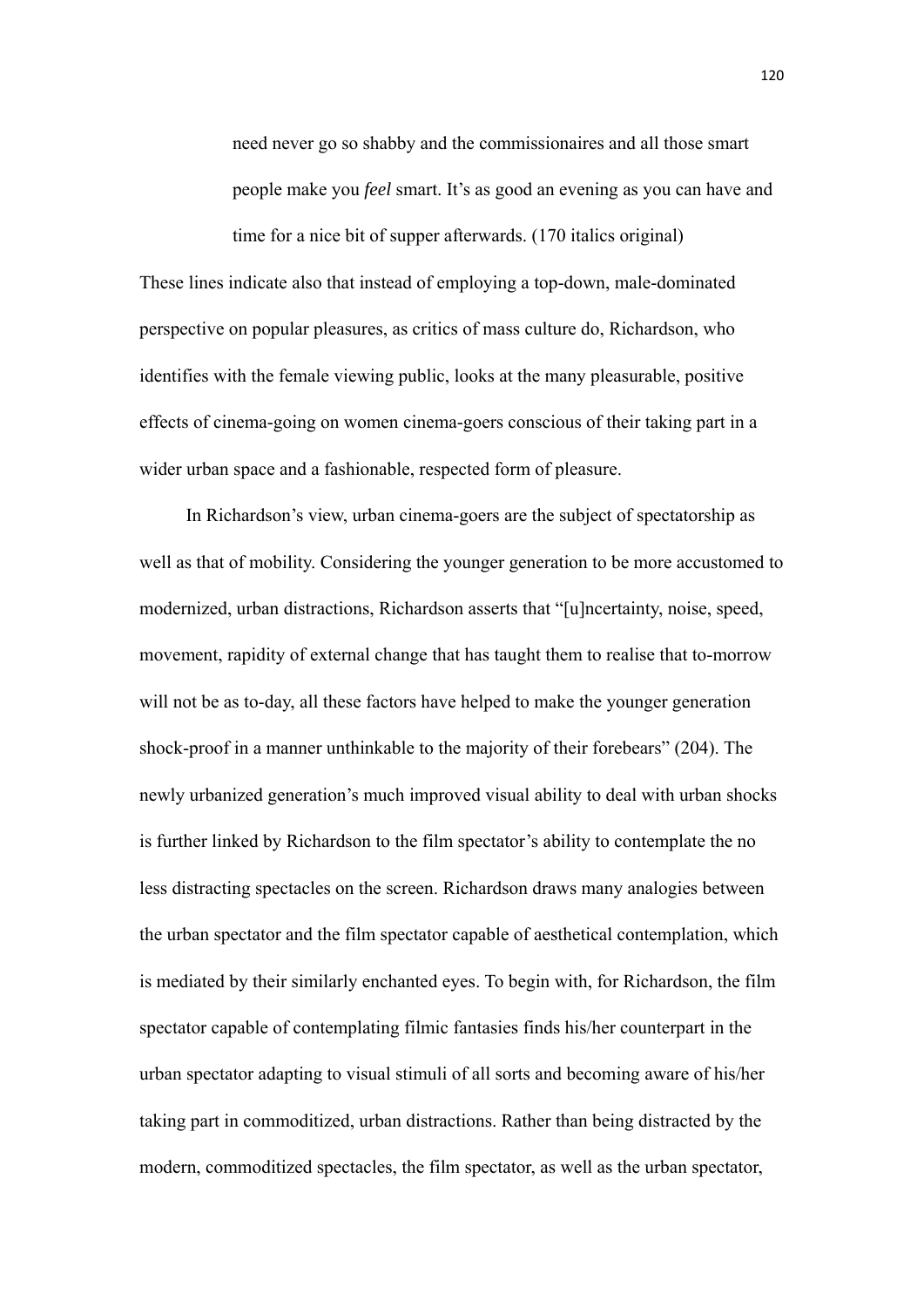learns to distance him/herself from "well-acted fantasies." The film, in Richardson's view, plays a vital role in technically and aesthetically mirroring the customary and restoring its essential quality so that the film spectator, emerging from his/her "narcissistic" contemplation, becomes a disinterested observer, "through whose eyes what had grown too near and too familiar to be visible is seen with a ready-made detachment that restores its lost originality"  $(202)$ <sup>100</sup>

 When accommodating to the visual stimuli, the film spectator, like the high-strung urban spectator, cultivates the attitude of *blaséness*, a self-defending mechanism developed to adjust to the constantly-renewed visual shocks. In his 1903 article "The Metropolis and Mental Life," the German sociologist Georg Simmel famously addresses being blasé as typical of metropolitans needing to deal with shocks in an ever-changing ambience. According to him, the incapability to react to new stimulations with the required amount of energy constitutes "the blasé attitude which every child of a large city evinces" (329). And the blasé attitude is a particular adaptive phenomenon, in which "the nerves reveal their final possibility of adjusting to the content and form of metropolitan life by renouncing the response to them" (330). While Simmel notices particularly the blasé attitude of the urban spectator, Walter Benjamin in his 1936 artwork essay explores the tactile, distracted

 $100$  For Richardson, among the innumerable gifts bestowed by film-viewing, such is "the gift of quiet, of attention and concentration, of perspective" (205). For her, however, the soundless is a better catalyst for the making of a disinterested spectator. In her September 1930 article entitled "A Tear for Lycidas" addressing the rise of "the Talkies," Richardson argues against going to these speech films threatening to deprive spectators of their ability to contemplate. She laments over the wane of silent films, in which the soundless environment could enhance a contemplative distance between the seer and the seen better than the speech film. Indicating the precedence of the faculty of sight in the silent film, Richardson believes that silent films are more conducive to the detachment on the part of the spectator and that in giving a sufficient level of concentration on the part of the spectator, silent films allow "a sufficient rousing of his collaborating creative consciousness" (197).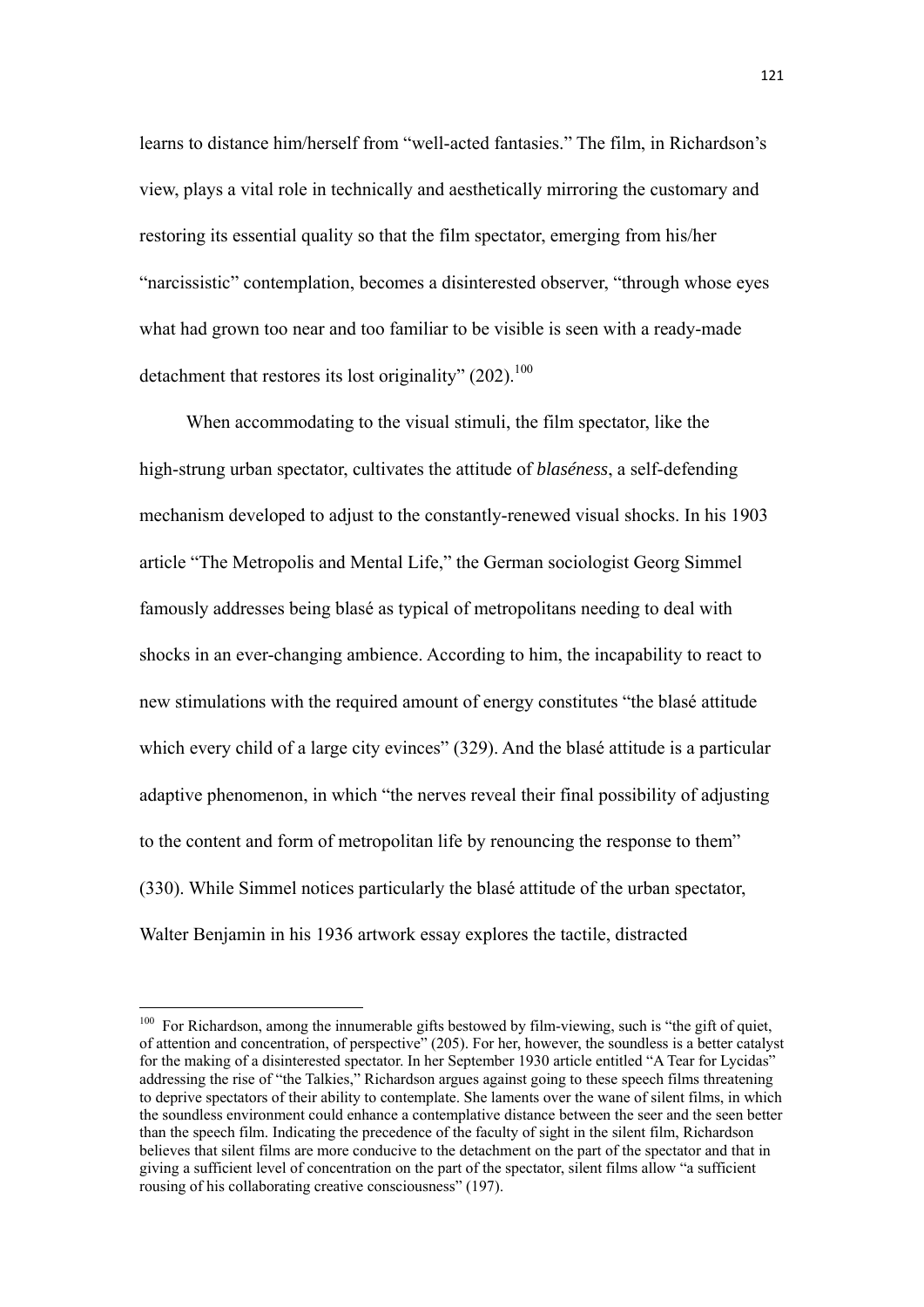spectatorship associated with the film spectator accommodating to filmic stimulations by apperception and habit. According to Benjamin, the spectator's reception in a state of distraction "finds in the film its true means of exercise" and through putting the distracted viewing public in the position of the critic, "the film with its shock effect meets this mode of reception halfway" ("Work of Art" 240).

Both Benjamin's conception of distracted filmic spectatorship and Simmel's conception of blasé urban spectatorship are useful in approaching the fellow film spectators under Richardson's observation, who are learning to suspend their visual response to the film's shocks and adapt to those visual stimuli tactilely and apperceptively. For Richardson, the distraction is much reduced by the spectator's over-exposure to filmic fantasies, thus creating the possibility of his/her "critical" viewing. Frequenting the late 1920s London's cinemas, Richardson finds herself accompanied by many such blasé film audiences, who are particularly drawn to "the first rows." Impressed by the audiences growing in "critical grace" and their "audible running commentary," Richardson finds also that the quality of attention and collaboration on the part of these audiences has changed accordingly:

> . . . the front rows are no longer thrilled quite as they were in their earlier silent days by the hocus-pocus. They come level-headed and serenely talking through drama that a year ago would have held them dizzy and breathless. Even a novel situation does not too much disturb them. They attend, refused to be puzzled, watch for the working out. (173).

Through these lines Richardson highlights that the general viewing public, instead of being passive onlookers and mass consumers, manifest their power to judge and look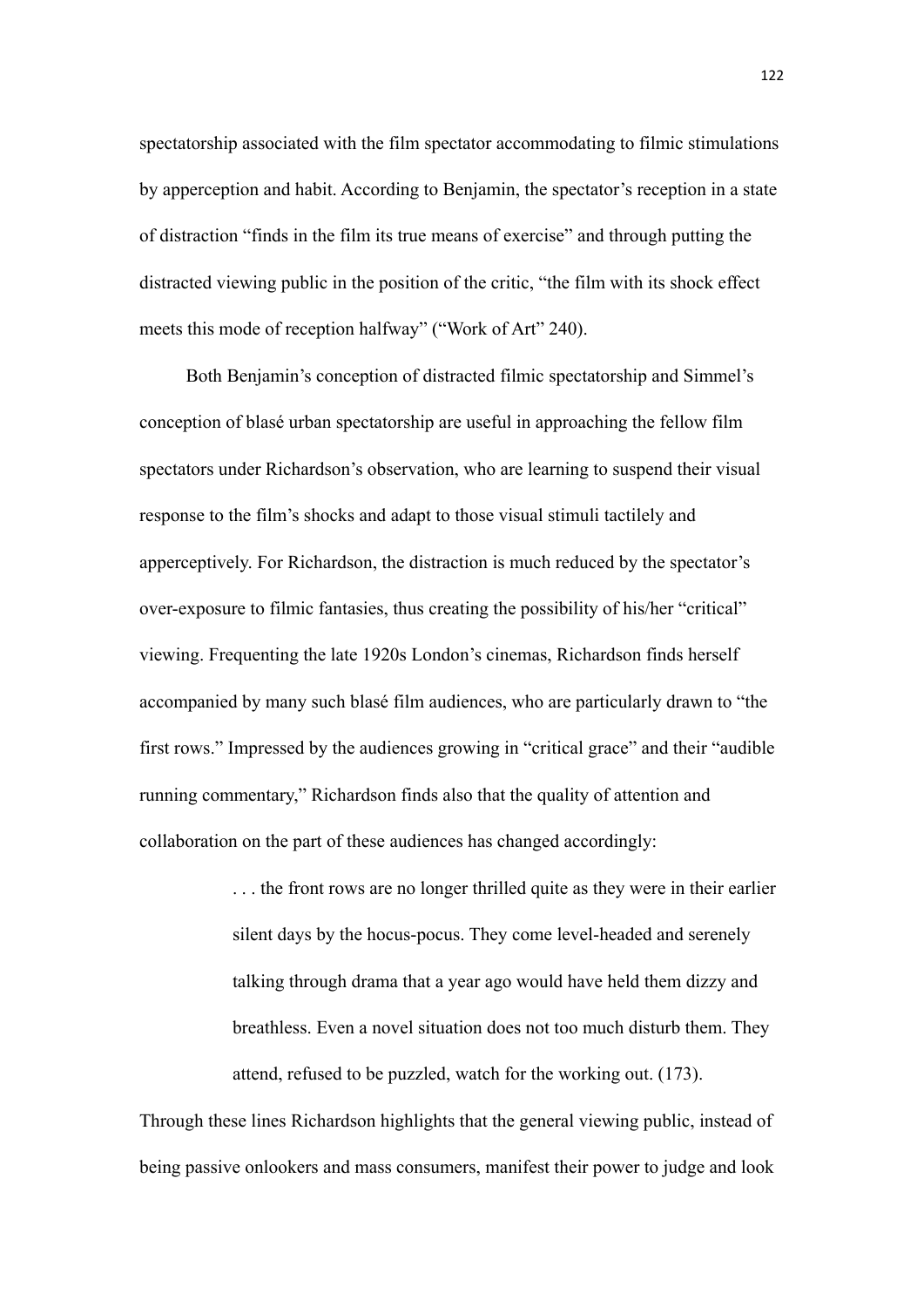at the mass-produced fantasies critically, despite the fact that they might be "trained" to do so by those same filmic fantasies originally dazzling them.

Another analogy Richardson draws between the urban spectator and the film spectator is that they are both capable of a cosmopolitan vision, exercised in the city's and the film's cosmic backdrops respectively. Owing to commercialization, immigration, and the improvement in international transport, capital cities like London have since the late-nineteenth century turned into a site of cosmopolitan encounters. For different reasons, the "aliens" including the business-people, the travelers, and the immigrants walk side by side across urban space with the "native" strollers, who are already a mixed breed as a consequence of urbanization. The city's phantasmagoria is enhanced by these "alien spectacles." Walking the streets, the urban spectator is thus a "man of the world" as well as a "man of the crowd." Filmic spectatorship, for Richardson, is also featured by a cosmopolitan vision as such. Richardson believes that as a media of cultural communication, the film plays a powerful role in "the world-wide conversations," entitling the spectator to "the insensibly learned awareness of alien people and alien ways" (186, 205). For the cinema-goers in rural districts, whose life is limited to the confines of a village or hamlet, the effect of the film's cultivating an urban, cosmopolitan vision is even more obvious.<sup>101</sup> For facing the screen, these rural cinema-goers "become for a while

<sup>&</sup>lt;sup>101</sup> While considering cinema to be essentially a form of urban pleasure, Richardson nevertheless examines its effect on cinema-goers in the rural district, "where life is lived all the year around in the open or between transparent walls, lived from birth too death in the white light of a publicity for which towns can offer no parallel" (185). Richardson maintains that the cinema may provide these rural cinema-goers "their only escape from ceaseless association, their only solitude, the solitude that is said to be possible only in cities" (185). Besides, highlighting that cinema-viewing could offer a cosmopolitan vision, Richardson elaborates on the new, urban experience these rural viewers may have. Through associating cinema-viewing with urban visual experience, Richardson thus reinforces her conception of cinema as being an urban pleasure for even the rural viewer.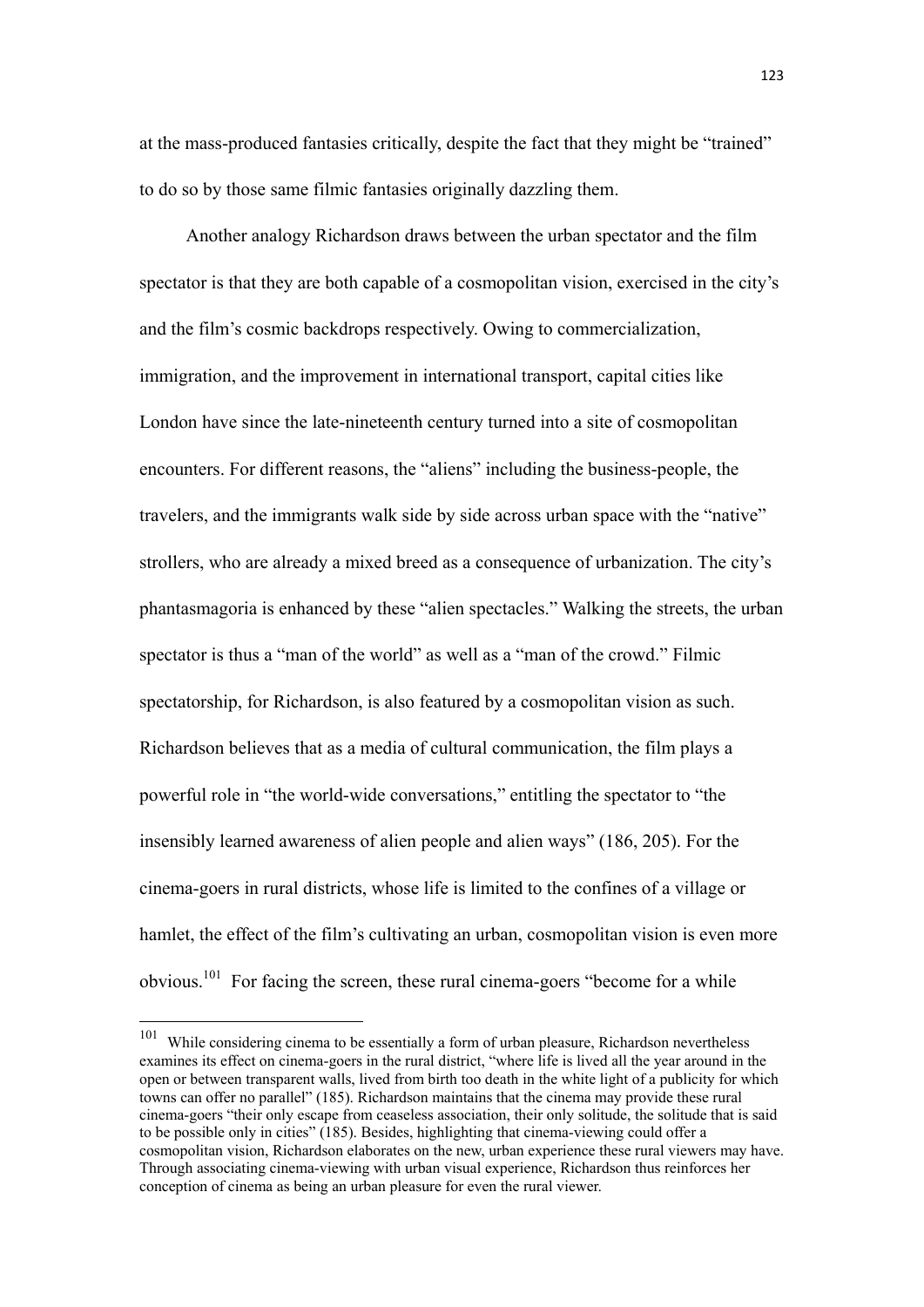citizens of a world whose every face is that of a stranger" and "the mere sight of these unknown people is refreshment" (185). They are "amplified," "have a joyful half-conscious preoccupation with this new world," and "have no longer quite the local quality they had" (186).

As is demonstrated, cinema-going is an urban pleasure registering not only the masses' mobility but also their spectatorship, both being ascribed by Richardson to the democratizing possibilities inherent in ways of urban life. While primarily concerned about the mass spectatorship made possible by a new form of public entertainment and a new visual media, Richardson, as a female spectator, nevertheless pays particular attention to the ways women spectators get involved in filmic pleasure and their practices of mobility and spectatorship through cinema-going.

### **Women's Viewing**

At the first issue of *Close-Up* in July 1927, Richardson, aware of the increasing significance of cinema-going as women's pleasure, offers her sympathy for women indulging the dream world. Of the crowd facing a screen where fantasies of all sorts are being played, Richardson is particularly drawn to a newly-born female audience who, momentarily indulges herself in fantasies thus created, has been able to escape from her daily boredom of housework and motherhood. Going to a garish cinema in North London one Monday afternoon, Richardson finds among the scattered audience a large congregation of women spectators being entertained and comforted in a new women's place of pleasure:

[The] scattered audience was composed almost entirely of mothers. Their

<u> 1989 - Johann Barbara, marka a shekara tsara 1989 - An tsara 1989 - An tsara 1989 - An tsara 1989 - An tsara</u>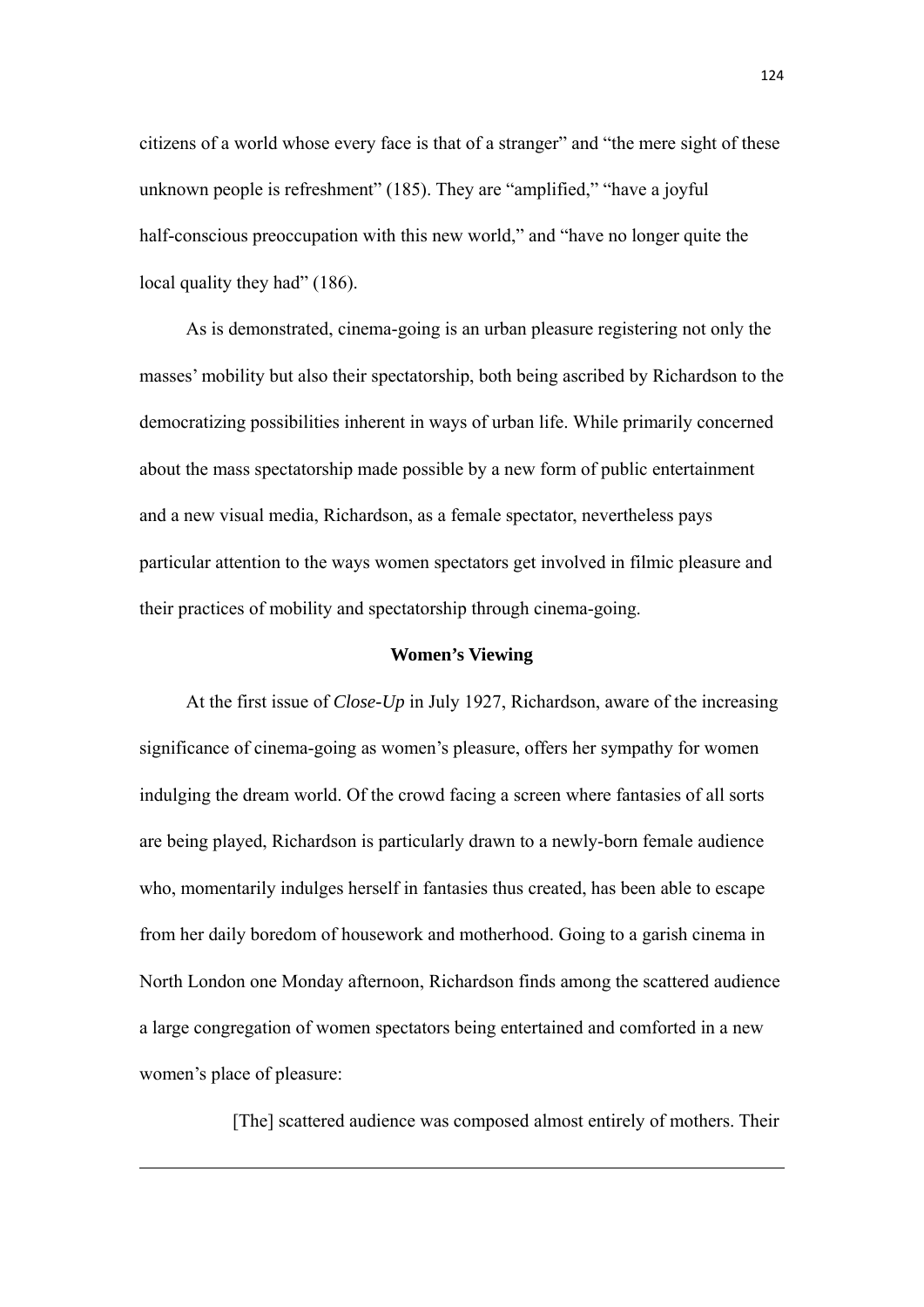children, apart from the infants accompanying them, were at school and their husbands were at work. It was a new audience, born within the last few months. Tired women, their faces sheened with toil, and small children, penned in semi-darkness and foul air on a sunny afternoon. There was almost no talk. Many of the women sat alone, figures of weariness at rest. (160)

The appearance of these female audiences indicates exactly the undermining of separate spheres commencing since the fin de siècle period. Together with young working girls or single working women frequenting the city's fashionable cinemas or super-cinemas to solace tiredness coming from the weekday's routine job, these mothers finding shelter in local, suburban cinemas are among the phenomenally increasing female audience of the late  $1920s$  London.<sup>102</sup>

Besides, as a newly-created pleasure for women, the cinema engages gender, consumption, and entertainment as much as any other forms of female pleasure. Inspired by the approach of culture studies, feminists in recent decades have come up with explanations for women's pleasure in cinema-going. Considering women's cinema-going to be a site of resistance, cultural feminists examining the previously stigmatized popular pleasure highlight that women's cinema-going, as well as other forms of female pleasure, is a conscious and active appropriation of mass consumption. Rather than constructing an a-historical, universal spectator, cultural feminists through ethnographical studies examine the real female spectator in the "context" of viewing, her specific appropriation of the cinema image-text, and her

<sup>102</sup> See Nicolas Hiley, "The British Cinema Auditorium," *Film and the First World War*, ed. Karel Dibbets and Bert Hogenkamp (Amsterdam: Amsterdam UP, 1994) 162.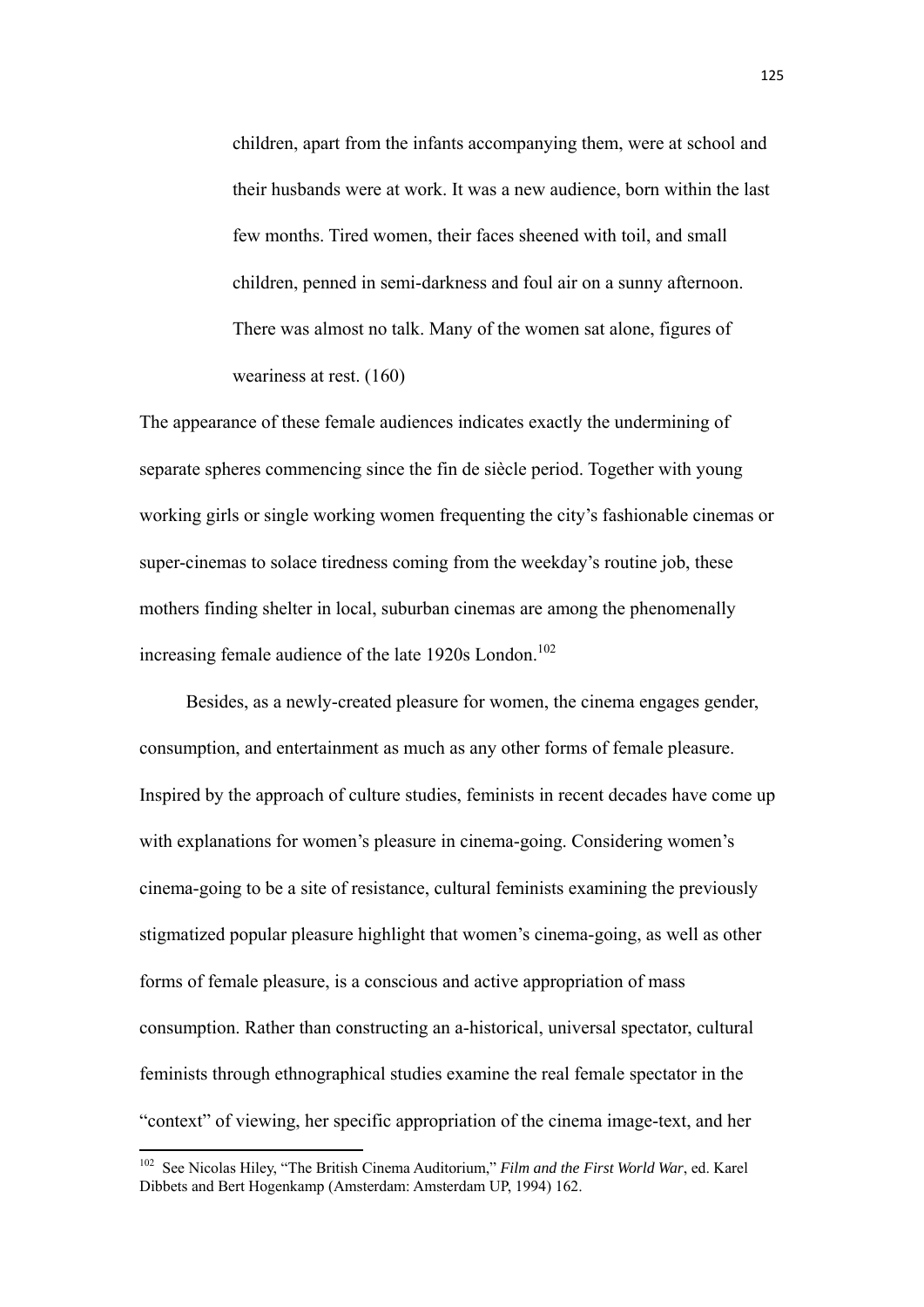cinema-going as a cultural practice.<sup>103</sup> As Miriam Hansen writes, the early cinema was a place women could frequent on their own, as independent customers, where they could experience forms of collectivity different from those centering on the family:

> [The early cinema] catered to women as an audience, as the subject of collective reception and public interaction. It thus functioned as a particularly female heterotopias, because it simultaneously represented, contested, and inverted the gendered demarcation of private and public spaces. It was a site for the imaginative negotiation of the gaps between family, school, and workplace, between traditional standards of sexual behavior and modern dreams of romance and sexual expression, between freedom and anxiety. This arena consisted not only of the theater's physical space and the social environment it assimilated, but crucially involved the phantasmagoric space on the screen, and the multiple and dynamic transactions between these spaces. (1991: 118)

Through offering escape, fantasy and pleasure, the cinema, like department stores and romance fiction, might thus provide a "borderland," material and imaginary, where Richardson and her fellow women spectators have momentary relief from the suffocating daily routine or domesticity as well as women shoppers and readers do.

In a large sense, Richardson's approving attitude toward women's cinema-going is underpinned by her critical observations on women's cinematic spectatorship.

 $103$  In this regard, these cultural feminists are joined by a group of feminist film historians exploring the historical female spectator and her involvement in the production and consumption of cinema. See Miriam Hansen, *Babel and Babylon: Spectatorship in American Silent Film* 114-25.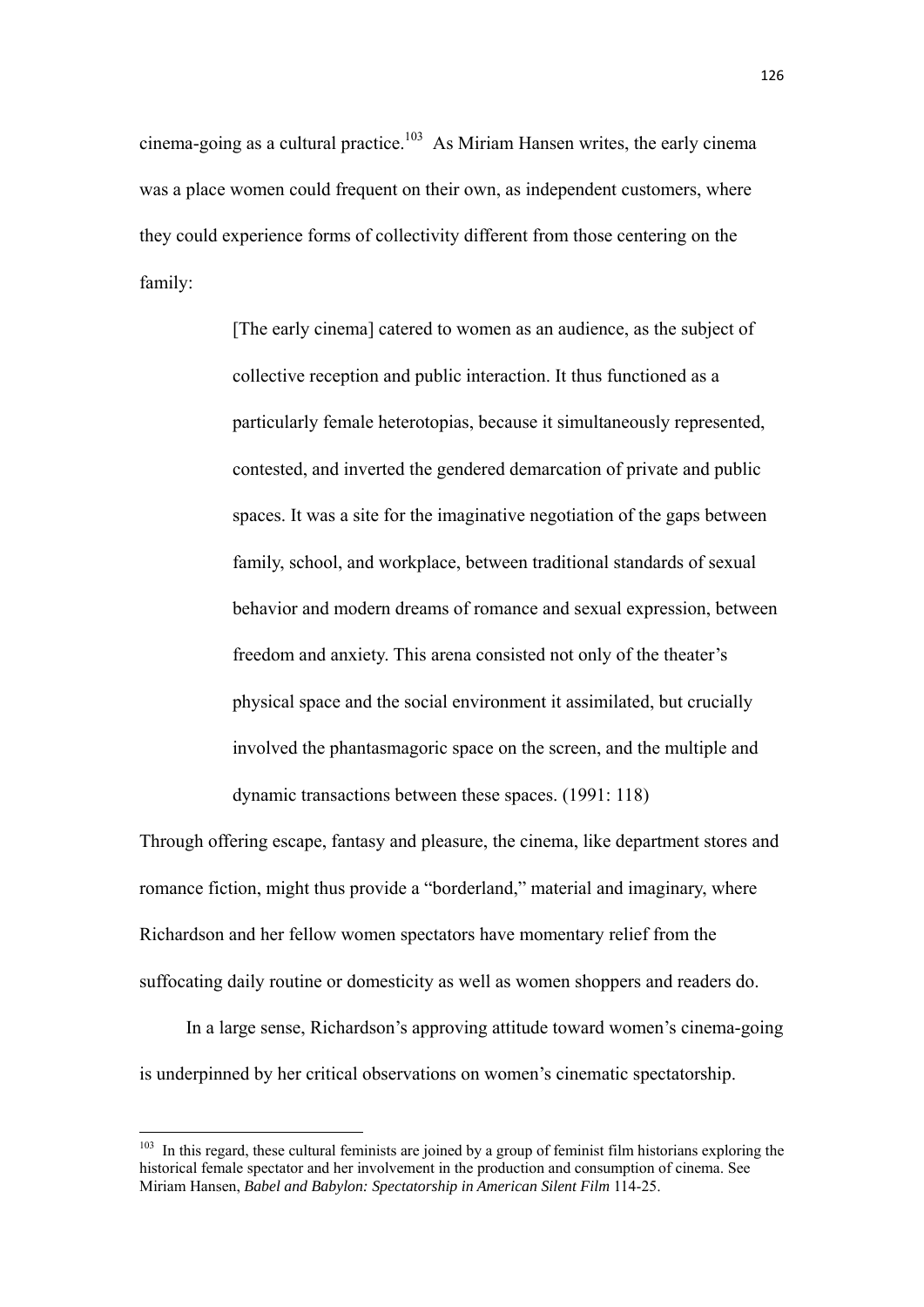According to her, women going to motion pictures are not merely passive recipients of diegetic illusion. Frequenting the palace of dreams, certain women spectators are capable of criticizing what is being played on the screen, though not with a professional eye. In her March 1928 article Richardson indicates that in their bold disobedience of the yet-to-be-made film etiquette, $104$  women spectators growing tired of "stock characters" and the "typical incident of an average film" may feel "a little blasé" and choose to dialogize with their companions over the pictures they are watching (176). It is thus simply out of the question to sit beside these talking women spectators and have an "escape via incidents into the world of meditation or of thought" (176). The appearance of these talkative women spectators, who see through mass-produced fantasies and do a "negotiated" viewing, has thus a twofold significance. On the one hand, the "critical" power of these women spectators is such that they emblemize the masses getting disillusioned with cinemas as mass-produced, formulaic designs of popular culture. On the other hand, Richardson highlights that such a viewing capability is a gendered practice, exhibiting women's ability to distance themselves from those otherwise delusive fantasies on the screen.

In this regard, Richardson's active, critical woman spectators are sharply contrasted with those passive, manipulated women spectators depicted in Siegfried

 $104$  As the cinema has since the late 1920s begun to require a silent, attentive mode of film spectatorship, the viewers failing to meet such requirements were often caricatured in contemporary film magazines for their misbehavior. Women viewers were particularly the target of these caricatures accusing them of their talkativeness and absent-mindedness. Mockingly, Richardson also makes a list of admonitions on the offensive behaviors the female viewer is likely to make, such as "Don't be audile in any way unless the film brings you laughter," "Cease, in fact, to exist as a contributing part of the film, critical or otherwise, and if critical, silently so," and "Don't deliver public lectures on the film as it unfolds" (175). However, Richardson ultimately comes up with a positive view on those talkative women resisting being consumed by filmic fantasies. For women spectators caricatured for their misbehaviors in the cinema of the 1920s, see Shelley Stamp, *Movie-struck Girls: Women and Motion Picture Culture after the Nickelodeon* 26-27.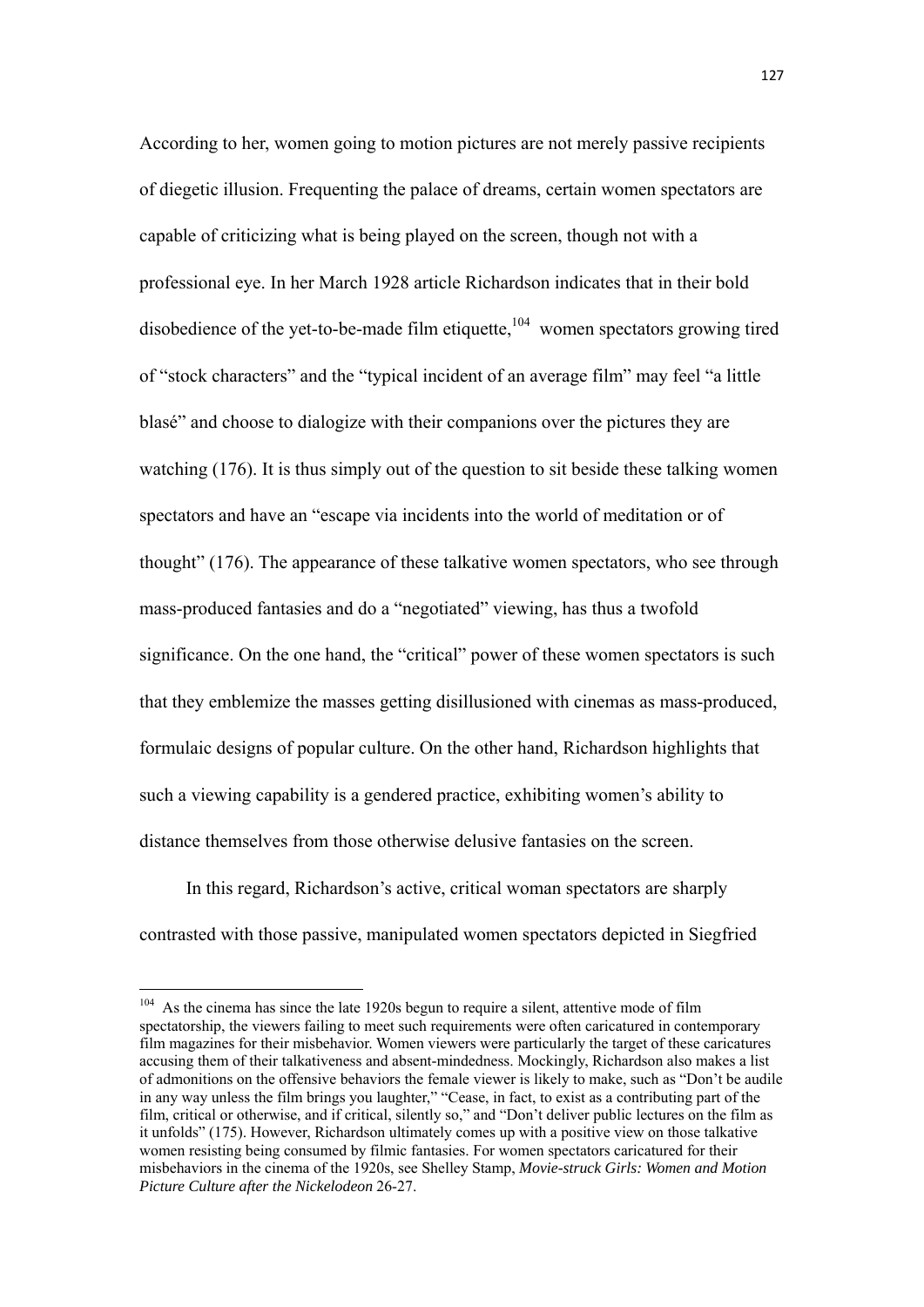Kracauer's 1927 series of articles on female spectatorship entitled "The Little Shop Girls Go to the Movies."<sup>105</sup> Unfolding his observation on the shop-girls crying over a film melodrama, Siegfried Kracauer claims that they surrender to the sentiments roused by the heroine's self-sacrificial, tragic love.<sup>106</sup> Implying that these female spectators with "stupid little hearts" are like the heroine sacrificing for her ungrateful lover, Kracauer says "there are many people who sacrifice themselves nobly, because they are too lazy to rebel" and "many tears are shed because to cry is sometimes easier than to think" (292). Employing a pessimistic perspective on women's cinema-viewing, Kracauer considers these shop-girl spectators, no less than the heroine's untrustworthy image, to be susceptible to mass culture's deceptive schemes. By contrast, highlighting the appearance of those blasé female spectators learning to criticize cinematic fantasies through their newly acquired apperceiving ability, Richardson indicates that women as spectators are hardly passive, mindless, or even over-identified with cinematic images, but distanced, skeptical, and active. Besides, unlike Kracauer, whose male-dominated view overlooks the historical and gendered significances of women's cinema-viewing in the 1920s, Richardson stresses the many positive aspects such a cultural practice involves for women, such as fending off the

<sup>&</sup>lt;sup>105</sup> Each of the eight short articles satirically portrays the shop girl as a certain type of classical spectator, who immerses herself in the film through empathetic identification and absorption. See Siegfried Kracauer, "The Little Shop Girls Go to the Movies," *The Mass Ornament*, trans. and ed. Thomas Y. Levine (Cambridge, MA: Harvard UP, 1995) 291-304. For views on Kracauer's linking up mass consumption, femininity, and passivity in these series of articles on the shop girls' cinema-viewing, see Lise Shapiro Sanders, *Consuming Fantasies: Labor, Leisure, and the London Shopgirl 1880-1920* (Columbus: Ohio State UP, 2006) 186-87; Patrice Petro, *Joyless Streets: Women* 

*and Melodramatic Representation in Weimar Germany* 66-68.<br><sup>106</sup> The plot of the film melodrama is summarized as follows: the heroine is a young woman, who is left in poverty by her father's suicide and is subsequently abandoned by her fiancé concerned with promoting his career as a lieutenant and wanting to avoid any hint of poverty or indecency. To support herself, the young woman takes a job under an assumed name as a dancer on the stage. After many years, the lieutenant repenting his wrongdoing finds the women again and suggests marriage. Yet the woman poisons herself to force her lover, through her death, to think of only his career.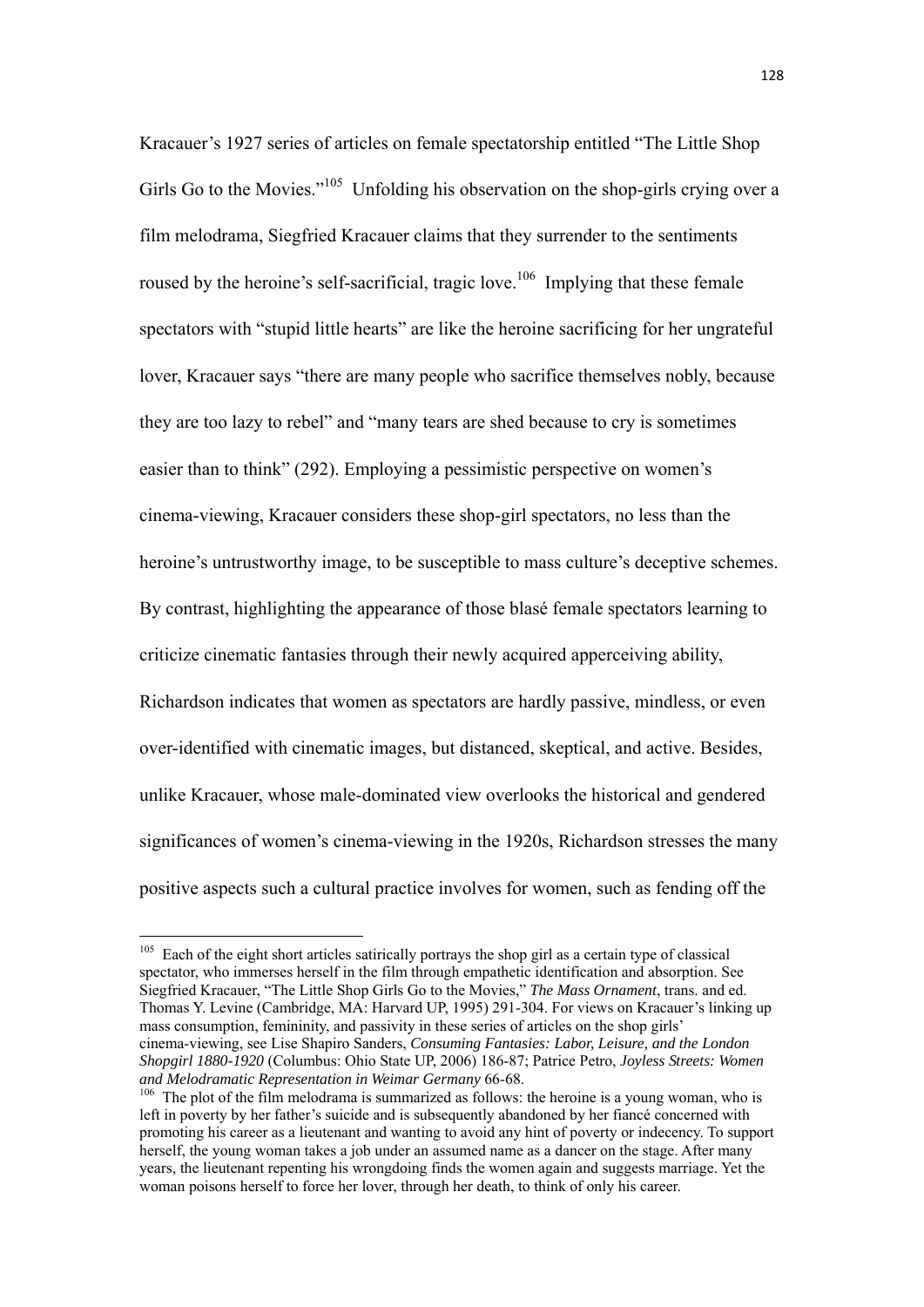boredom of everyday life, indulging in the pleasures the cinema offers, and joining a new women's public space, as has been indicated above. In doing so, Richardson is able to give a twist of femininity that Kracauer has linked with passivity, sentimentality, and uncritical mass consumption in his observation on the shop-girls' cinema-viewing.

While addressing particularly female spectators frequenting the late 1920s London's cinemas, Richardson nevertheless universalizes their spectatorship as a feminine paradigm of viewing, contrasted by a male viewing commanding the apparently unified perception. In Richardson's view, the female spectator conscious of her viewing asserts a critical and highly meta-perceptive vision. She has the discriminating female spectator typified as such:

> She does not need, this type of woman clearly does not need, the illusions of art to come to the assistance of her own sense of existing. Instinctively she maintains a balance, the thing perceived and herself perceiving. . . . She is the amateur realist. Not all the wiles of the most perfect art can shift her from the center where she dwells. Nor has she aught but scorn for those who demand that she shall be so shifted. (176)

Casting a female gaze on and off the screen, the female spectator, free from man's pitiful illusions of history, "takes all things currently" and "sees everything in terms of life that uncannily she knows to be at all times fundamentally the same" (176). Ultimately, in an emphatic tone, Richardson concludes that the female spectator asserting herself in the presence of cinematic grandeurs "unconsciously testifies that life goes on, art or no art and that the onlooker is a part of spectacle" (176).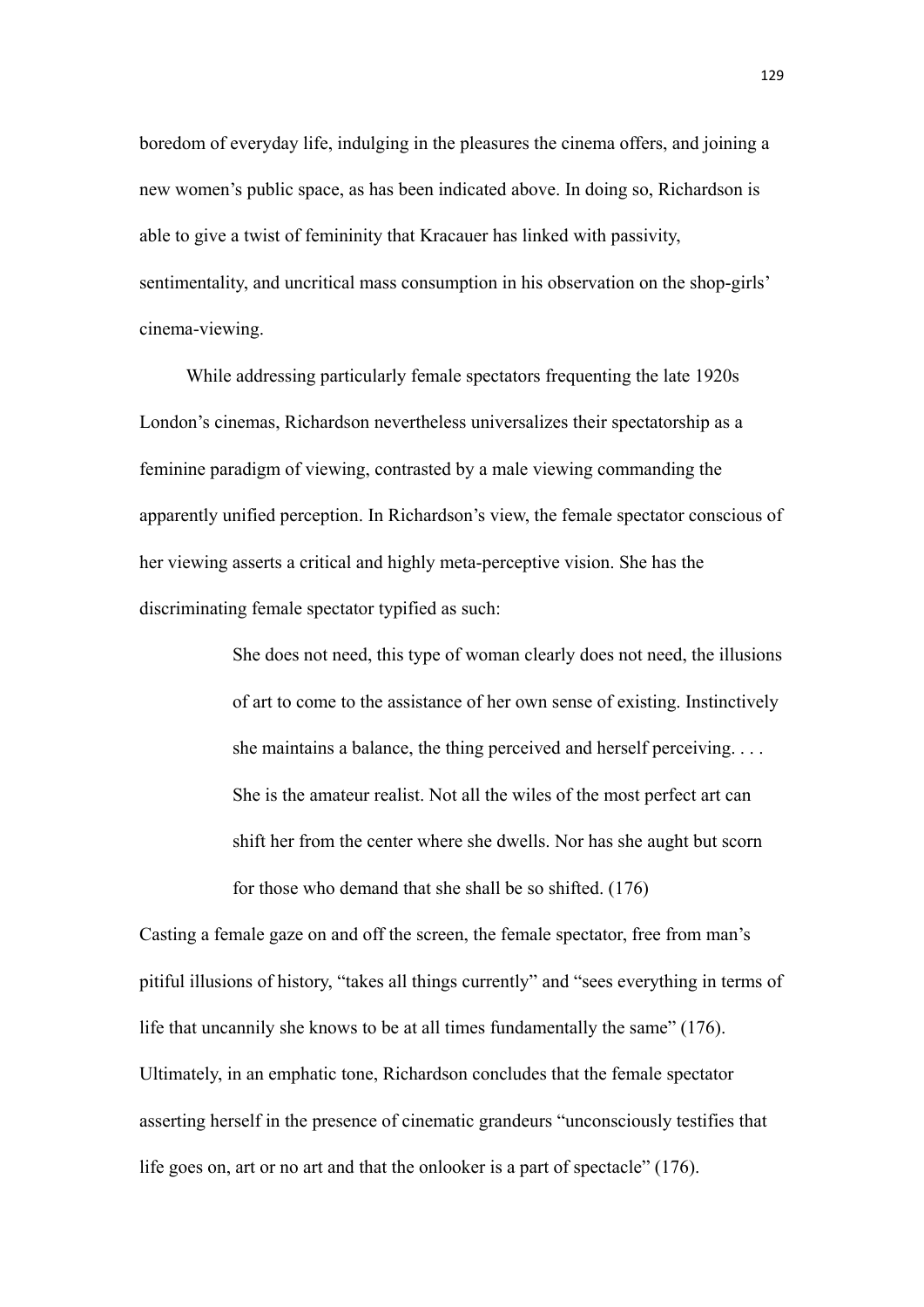Since the late 1970s, debates over women's capability as spectators have been initiated by the feminist film critic Laura Mulvey, who employs psychoanalytic theories only to exclude the possibility of female spectatorship in her seminal article "Visual Pleasure and Narrative Cinema." According to her, most Hollywood-made films are underpinned by 'a male-dominated scopic regime' in which male visual superiority and visual space are maintained coherently through mechanism such as voyeurism and fetishistic scopophilia. While attacking the omnipresent patriarchal gaze in popular films, Mulvey nevertheless overlooks the visual uncertainty and incoherence of gazing and thus overstressed the power of male looking. The many premises of her analytic model, such as there being a passive female spectator and the female character serving as merely a "spectacle," have been challenged by later feminists, who assert that gazing is never a stable process and is constantly susceptible to the gaze from the "other."  $107$  To provide paradigms accountable for women's viewing, feminist film critics have recently devoted themselves to uncovering cinematic pleasures unique to women spectators consuming mass-produced, patriarchy-laden spectacles. Re-appropriating theories of psychoanalysis maintaining that the visual space is incoherent and unstable, these critics repudiate the traditional dichotomy of the male as spectator and the female as spectacle. For them, the subject looking is also the subject being looked at and vice

<sup>107</sup> See Joan Copjec, "The Orthopsychic Subject: Film Theory and the Reception of Lacan," *October* 49 (1989): 53-72; Elizabeth Cowie, "Fantasia," *The Woman in Question: M/F*, eds. Parveen Adams and Elizabeth Cowie (London: Verso, 1990) 149-96; Mary Ann Doane, "Masquerade Reconsidered: Further Thoughts on the Female Spectator," *Discourse: Journal for Theoretical Studies in Media and Culture* 11.1 (1988): 42-54; Tania Modleski, *The Women Who Knew Too Much: Hitchcock and Feminist Theory* (London: Methuen, 1988); Laura Mulvey, "Afterthoughts on 'Visual Pleasure and Narrative Cinema' Inspired by King Vidor's *Duel in the Sun* (1946)," *Framework* 15-17 (1981): 12-15; Kaja Silverman, *Male Subjectivity at the Margins* (London: Routledge, 1992).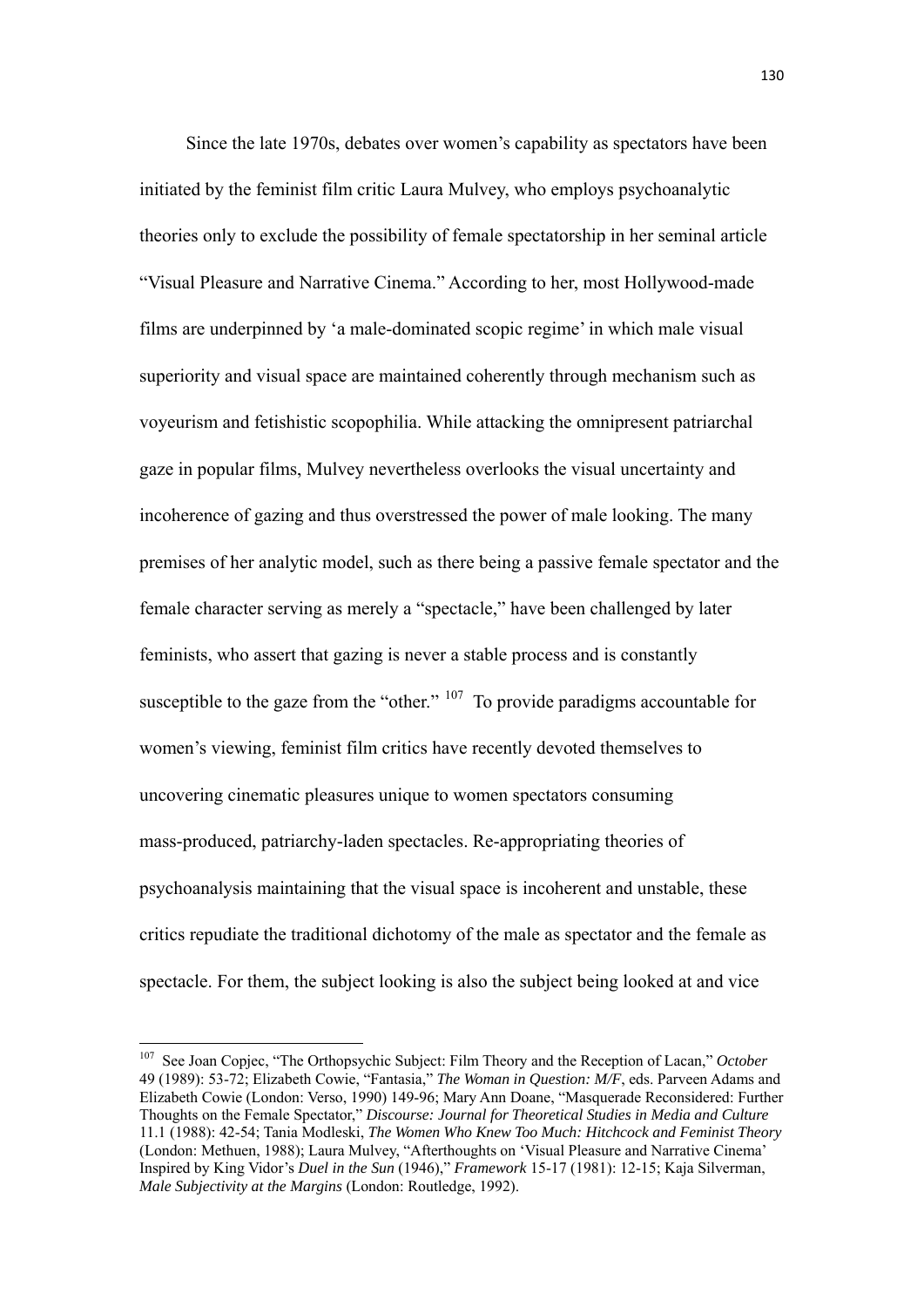versa, thus relieving the female spectator and her viewing from an omnipresent, all-powerful male gaze. In this regard, Richardson, whose view on women's spectatorship is largely based on the resistant, active female gaze, anticipates those later feminist film critics overwhelming the male-dominated visual regime.

Such a construct of the female gaze is further elaborated in her March 1932 article entitled "The Film Gone Male." In this article, Richardson argues that film as an expression owes much to the essentially dichotomized, gendered modes of perception. According to her, men priding themselves on "clear speech" are nevertheless inferior to women whose various uses of speech are merely a "façade" and whose excellence lies in neither speech nor language but in memory *per se*, which instead of being a passive consciousness, could "pile up its wealth only round universal, unchanging, unevolving verities" (206). Pitting the sound/the local/masculinity against the soundless/the universal/femininity, Richardson thus argues that with the coming of the sound to films, cinema-viewing would be less contemplative and more propagandistic, thus becoming a "masculine" experience. Lamenting the loss of "the old time films' gracious silence," Richardson claims that the sound, the speech, and the language are masculine forms of expression and that the sound film becoming audile might become also a medium of propaganda, "the chosen battle-ground of rival patterns, plans, ideologies in endless succession and bewildering variety" (206-07). On the contrary, the silent film, a feminine form of expression, is a medium of communication, which "in the day of its innocence" has "more intention than direction, more purpose than plan" and has a power to "evoke, suggest, reflect, express from within its moving parts and in their totality of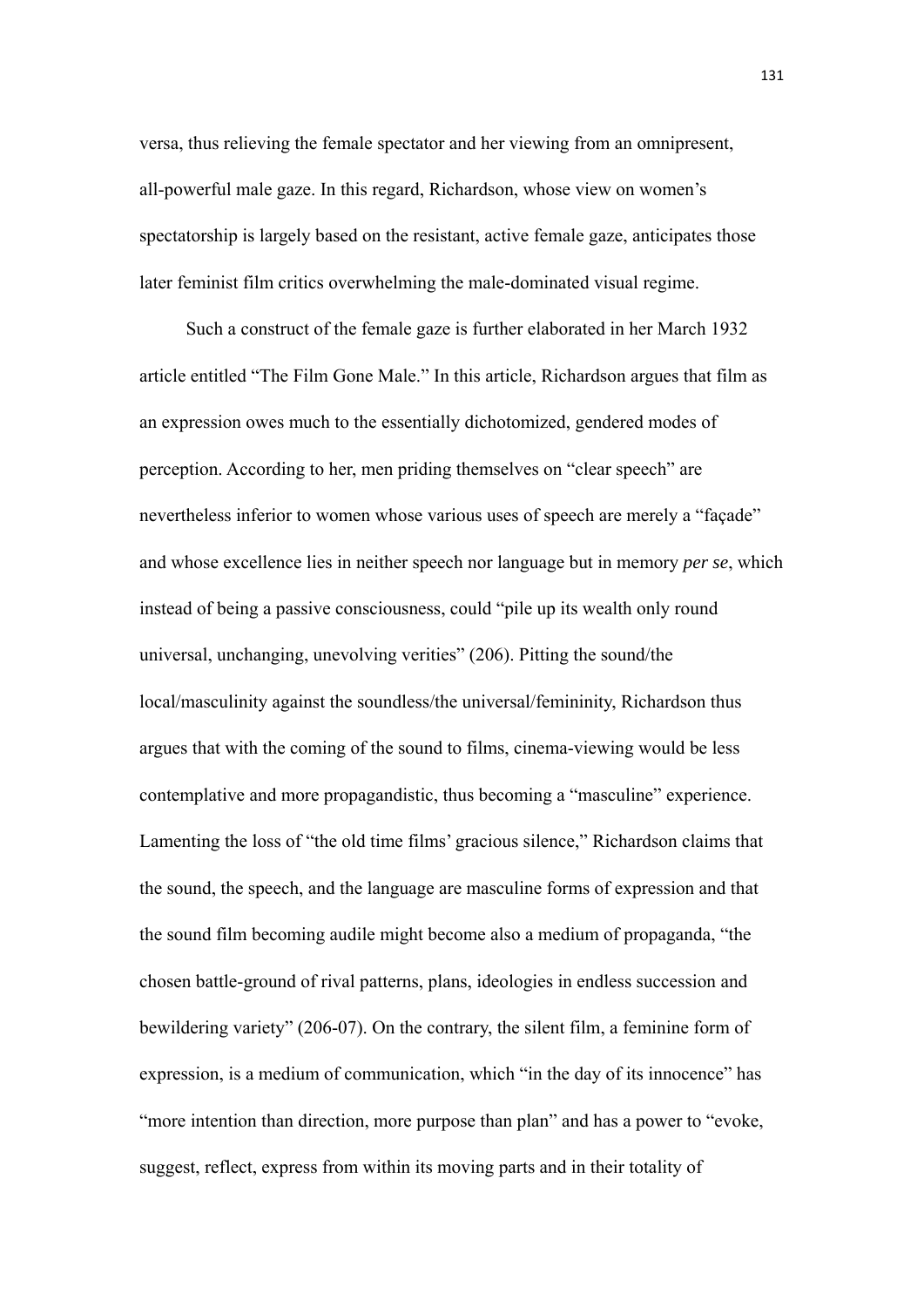movement" (206). Besides, whereas the sound film might insinuate and propagandize, the silent film in its insistence on contemplation "provided a pathway to reality" (206).

As the above has indicated, the female gaze in Richardson's film criticism denotes alternative ways to perceive, express, and approach reality as well as the female spectator's ability to assert herself amidst cinematic illusions. Associating the silent film with a feminine, contemplative viewing position, Richardson renders "femininity" a trope of aesthetical and perceptional contemplation, not unrelated to women's gendered viewing position. Besides, the female spectator in Richardson's film criticism manifests femininity in terms of her being a female gender, a viewing subject, and a cultural consumer. Such feminine spectatorship is practiced not only by her fellow spectators but also by Richardson herself. Re-appropriating femininity as a critical edge upon issues such as perception, spectatorship, filmic expression, and popular pleasure, Richardson thus tackles women's cinema-viewing as a matter of gendered, perceptual, and cultural significances and in addressing this matter her film criticism also embodies an alternative, feminine observation on cinematic pleasure and spectatorship.

\*\*\*

Since the invention of cinema at the fin de siècle, cinema-going has become one staple entertainment especially catering for the needs of a swarming crowd accompanying the rapid progress of urbanization and industrialization. As a means of mass entertainment culminating in popularity from the 1920s to the 1940s, cinema does not meet as much applause from the contemporary cultural critics as from the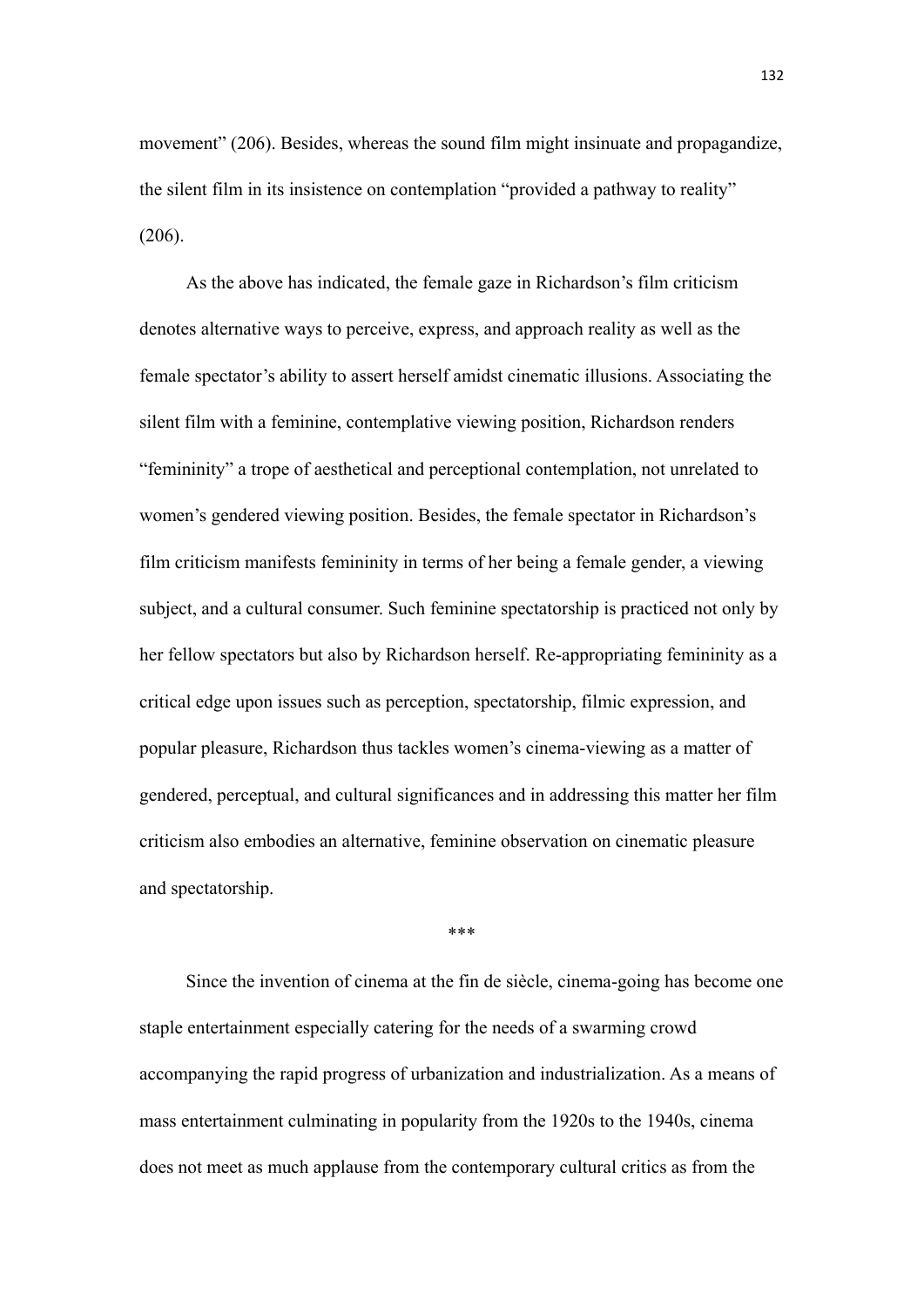general public. Along with the development of mass consumption, commodity culture, and public space in the early twentieth century, cinema and cinema-going register not only the booming of popular, commoditized pleasure but also the dwindling of a high-brow culture privileging only a selected minority. As the above has indicated, throughout her film criticism Dorothy Richardson argues for an alternative measure for cinema as an art form and popular pleasure. Observing that cinematic spectacles have contributed and corresponded to a renewed modern spectatorship, particularly on the part of the urban cinema-goer, Richardson, an urban rambler and spectator, develops alternative views on cinematic spectatorship and the mass cinema-going in the late 1920s and the early 1930s. In many ways, Richardson's views on cinema, cinematic spectatorship and cinema-going challenge and even reverse the implicitly gendered assumptions held by the critics of cinema in her time. Unlike those criticizing cinema for producing the uncultivated mass spectatorship and the passive, "feminized" spectator, Richardson unearths the many positive aspects of the mass's cinema-going, which is, for her, a matter of visual, spatial, and aesthetical significances. Predicated on her observation of the mass spectatorship, Richardson's view of women's cinema-going re-appropriates femininity traditionally associated with passivity, exhaustedness, and being-looked-at-ness, rendering women's viewing a powerful look at the already enlarged and transgressed visual and urban space.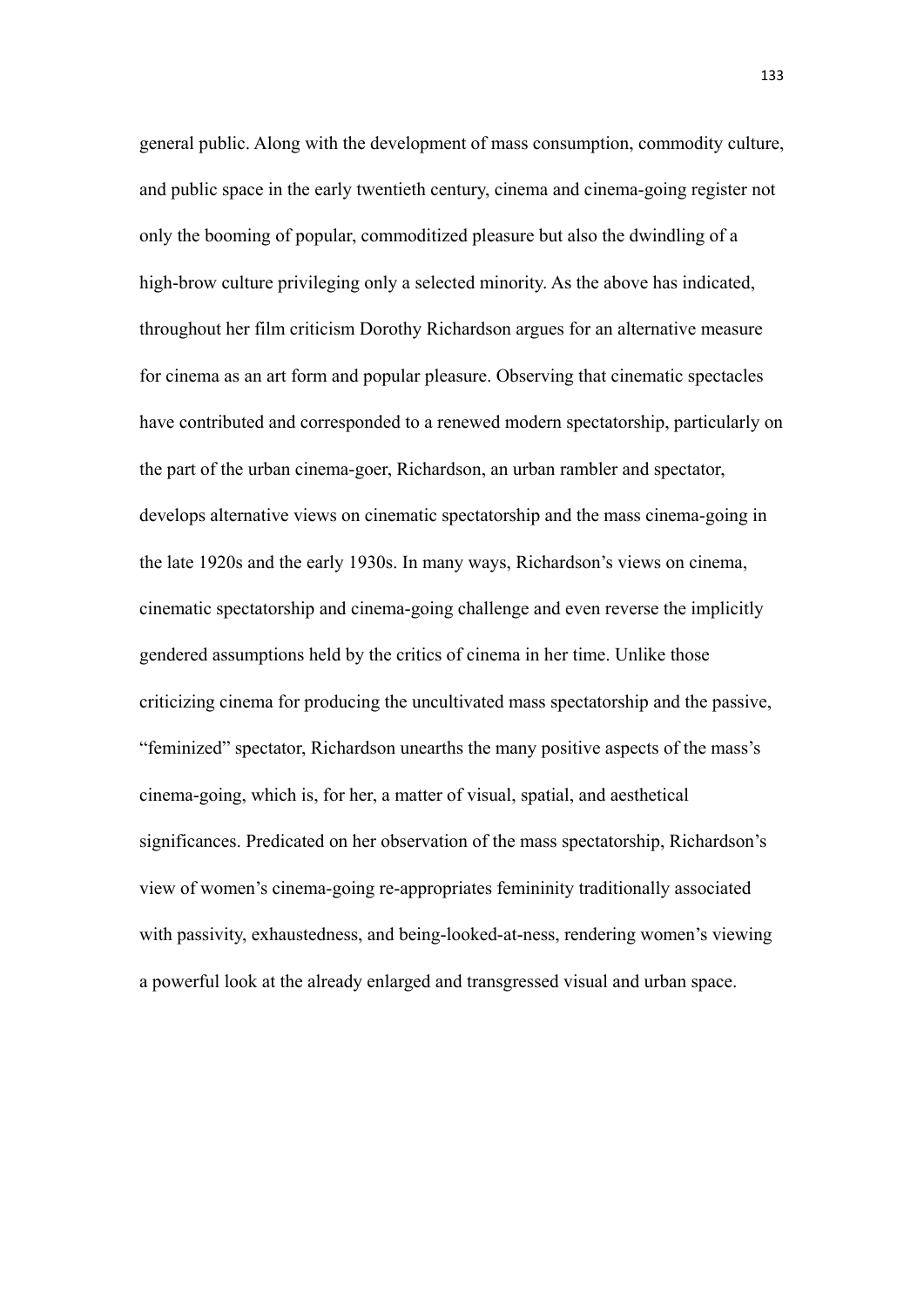# **Chapter Three**

#### **Touring the City: Virginia Woolf's** *The Years* **and London Essays**

West End shopping and entertaining places of London provided an urban space mass<br>tertai<br>gand e of consumption and female pleasured<br>hical" writings on cinema as population wider spectrum of mass consumers, of which women constitute a significant part who inhabitable by respectable women in the fin de siècle period, then East End<br>philanthropy provided another opportunity for the modern women to make a<br>the city's public space. The previous chapter has examined female consumption as manifesting fin de siècle women's complicated involvement in the city's consuming spaces and commodity culture, which is represented by Dorothy Richardson in her fictional narratives about female consumers emerging in fin de siècle London, a phenomenon historically experienced by women of the 1880s and 1890s who increasingly found London's West End a site of consumption and female pleasure, and by the authoress herself in her "ethnographical" writings on cinema as popular pleasure appealing to a seek fantasy and entertainment in the seemingly anesthetic form of pleasure. Yet if the philanthropy provided another opportunity for the modern women to make a claim on the city's public space.

One crucial way for middle-class British women to navigate with relative freedom and independence the open streets of London in the last years of the nineteenth century, especially those more chaotic, dangerous and poverty-ridden parts of London, is as charity workers and philanthropists. Apart from engaging in a religious and humanitarian service, ladies doing philanthropies were considered to occupy themselves with a respectable profession, since most charity work had been non-remunerative throughout the century.<sup>108</sup> By the end of this century, a woman

<sup>108</sup> See F. K. Prochaska, *Women and Philanthropy in Nineteenth-Century England* (Oxford: Oxford UP, 1980) 5-8.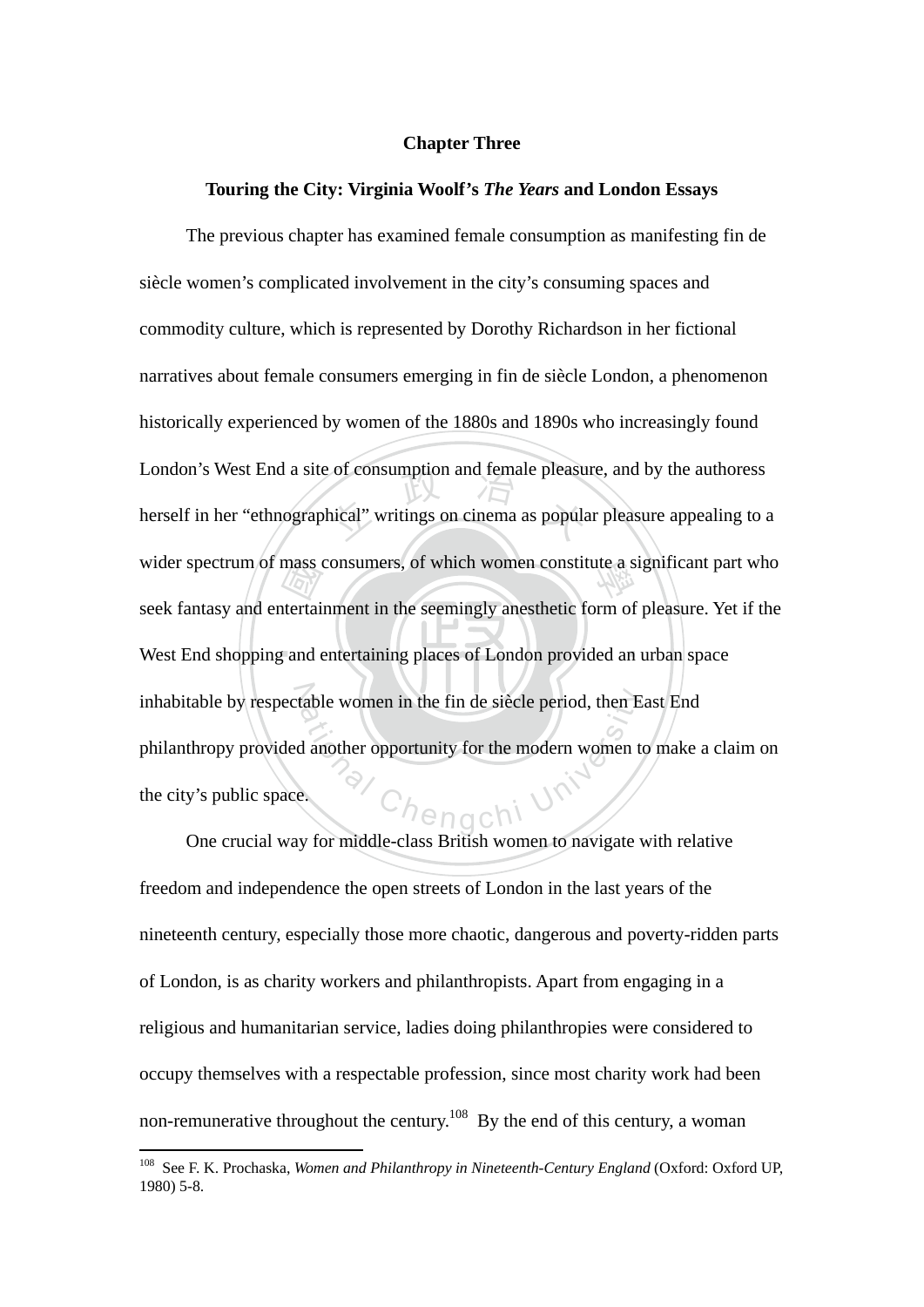from the upper- or middle-class who did not perform some kind of charitable work would have been an anomaly among her friends. In 1893 it was estimated that some twenty thousand women were maintaining themselves as paid officials in works of philanthropic usefulness in England, while at least twenty times that number, or about half a million, were occupied more or less continuously and semi-professionally in similar works. $109$ 

Women doing charitable works are considered as answering the calls for feminine nature and mission. During much of the nineteenth century there was very little employment suitable for middle-class women. Denied specialized training in an age that increasingly demanded it, they found it not easy to compete with men better qualified in trades and businesses traditionally open to them. Besides, there are ideologies about female work, which hold that it should enable women to live up to their calling and feminine traits and should be confined to the home ambience. Charitable work becomes thus a most compelling vocation to leisured women, who are traditionally skilled in caring for the young, the sick, the elderly, and the poor. Through performing such tasks, these women of the upper- and middle- classes exhibit also their capability as "compassionate" and "self-sacrificing" caretaker, which meets the expectation of what is deemed as duly feminine features.

The "non-invidious" nature of women charity workers enabled them to be more readily accepted into the homes of the working-class and the poor than their male

<sup>&</sup>lt;sup>109</sup> See Anne Summers, "A Home from Home—Women's Philanthropic Work in the Nineteenth Century," *Fit Work for Women*, ed. Sandra Burman (New York: St. Martin's, 1979) 34, qtd in Martha Vicinus, *Independent Women: Work and Community for Single Women, 1850-1920* (Chicago: Chicago UP, 1985) 211-12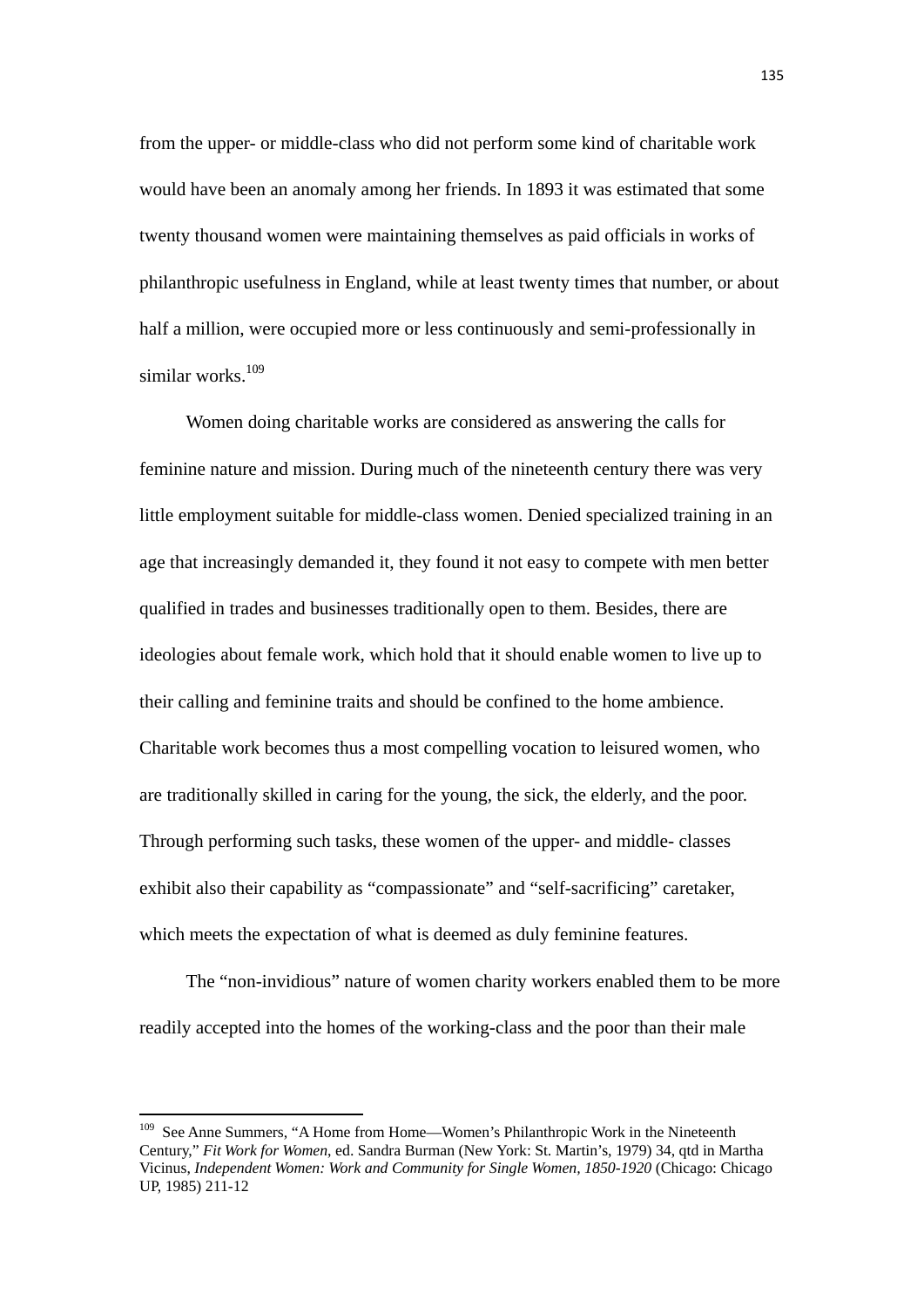counterparts.<sup>110</sup> In addition to neighborhood charitable activities such as Sunday school teaching and mothers' meeting, women charity workers in late-Victorian England showed their greater mobility in scheming the household visiting of slums and the visiting of institutions like workhouses, orphanages, prisons, hospitals, asylums, and refuges. Through all these frequent contacts with "the other world," women charity workers were able to cross class lines to travel into farther territory.<sup>111</sup> In fact, such a mobility as practiced by female charity workers is especially associated with and ascribable to the greater freedom of public walking enjoyed by most ordinary women in the fin de siècle period. As Octavia Hill, the founder of Charitable Organization Society (COS), thus comments:

> There are comparatively few parents who do not recognize for their daughters the duty of sympathy and of rendering such service as other claims permit. With this different ideal of life, customs have altered in a marked manner; it used to be difficult for a girl to walk alone, and it was considered almost impossible for her to travel in omnibuses or third-class trains. The changes in custom with regard to such matters have opened out fresh possibilities of work. (Otd in Vicinus  $345)^{112}$

<sup>110</sup> See Martha Vicinus, *Independent Women: Work and Community for Single Women, 1850-1920* (Chicago: Chicago UP, 1985) 211-46.

 $111$  Ibid. Vicinus indicates that charitable work gave these women freedom to walk and move in areas that were previously forbidden. According to her, "[neither] teaching, nor nursing, nor even mission work permitted women so much spatial freedom. The streets of the slums, away from upper-class men's eyes, were theirs; no matter how much they might be teased by little boys or abused by drunks, they carried a kind of immunity along the streets of the drab slums they sought to uplift" (220). For more on the mobility of Victorian female charity workers, see Anne Summers, "A Home from Home—Women's Philanthropic Work in the Nineteenth Century," *Fit Work for Women*, ed. Sandra Burman (New York: St. Martin's, 1979) 33-63; Jessica Gerard, "Lady Bountiful: Women of the Landed Class and Rural Philanthropy,' *Victorian Studies* 30 (1987) 183-211; Seth Koven, *Slumming: Sexual and Social Politics in Victorian London* (Princeton: Princeton UP, 2004); Ellen Ross, *Slum Travelers:* 

*Ladies and London Poverty 1860-1920* (Berkeley: California UP, 2007). 112 Octavia Hill, "A Few Words for Fresh Workers," *Nineteenth Century*, 26 (1889) 454, qtd in Martha Vicinus, *Independent Women: Work and Community for Single Women, 1850-1920* (Chicago: Chicago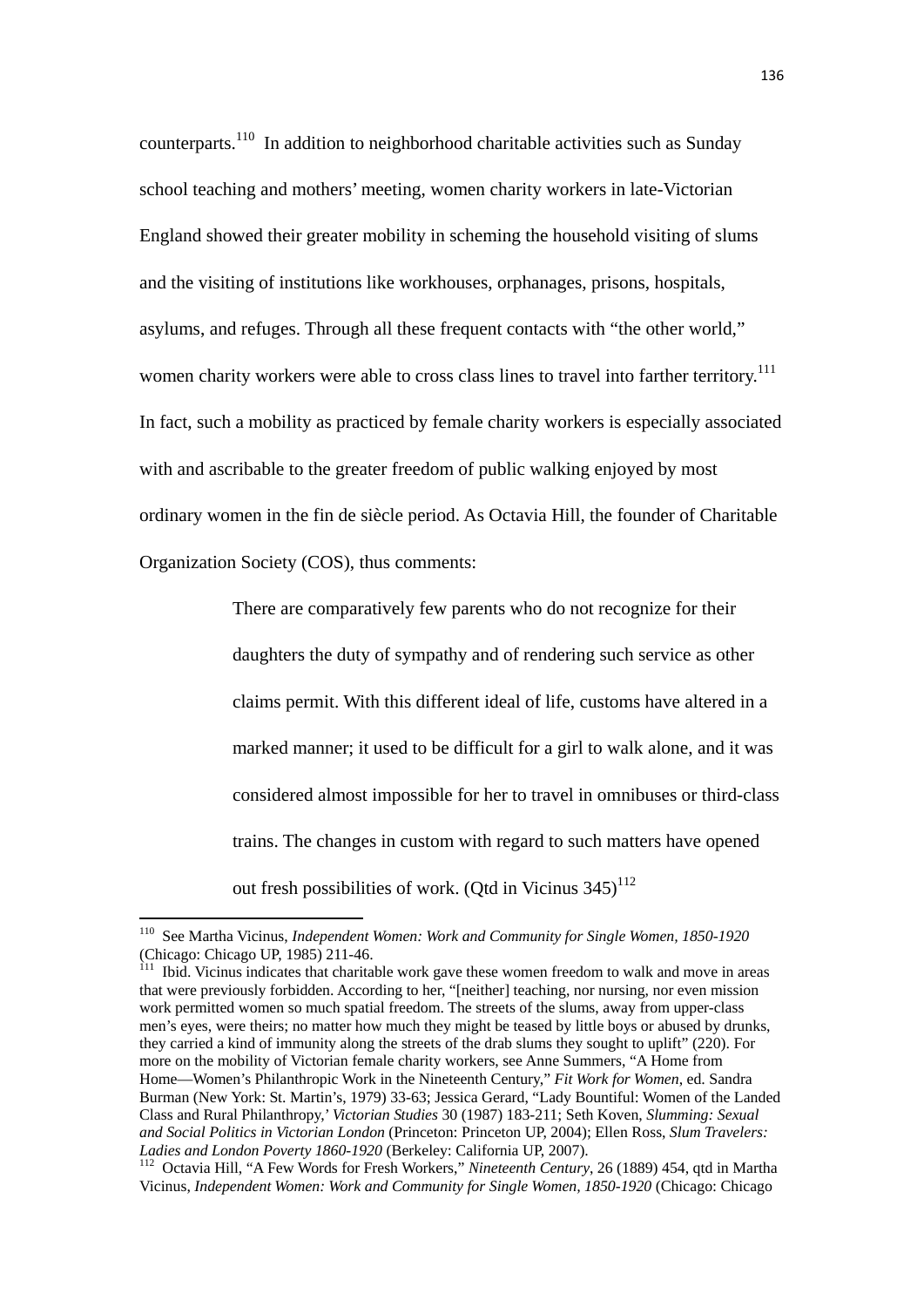The social historian Martha Vicinus also indicates that charitable work entitles women to walk and move in areas that were previously forbidden. According to her, "[neither] teaching, nor nursing, nor even mission work permitted women so much spatial freedom. The streets of the slums, away from upper-class men's eyes, were theirs; no matter how much they might be teased by little boys or abused by drunks, they carried a kind of immunity along the streets of the drab slums they sought to uplift" (220). Along with other female figures visible in the streets of late-Victorian London like protesting female workers, platform women, Salvation Army lasses, glamorized girls in business, women philanthropists are thus recognized as one of the new entrants to the urban scene who "produced new stories of the city that competed, intersected with, appropriated, and revised the dominant imaginative mappings of London" (Walkowitz 1992: 88).

 Visiting the poor undoubtedly gave the well-to-do women a purpose in life. Philanthropic works are considered as producing a sublimiating effect upon the otherwise boring, tedious life led by most women of the middle-class. For single women such work presents itself as particularly a respectable alternative to idleness and a search of adventure, self-discovery, and meaningful work. Leading a life of independence during their service in the urban slum, many female philanthropists are aligned with the "Glorified Spinster," one of the New Woman stereotypes caricatured

<u> 1989 - Johann Barbara, marka a shekara tsara 1989 - An tsara 1989 - An tsara 1989 - An tsara 1989 - An tsara</u>

UP, 1985) 345. Looking to an army of female district visitors to carry out the tasks of social reconciliation and domestic supervision, Hill had advanced an ambitious project of female slum supervision since the 1860s. With the help of John Ruskin, Hill purchased London tenements and oversaw their improvement by the tenants, from which she collected the rents. She was also a founding member of the Charity Organization Society (COS), which was dedicated to the systematic coordination of charity giving and assessment of individual cases in the dispensing of alms to the deserving poor. See Judith R. Walkowitz, *City of Dreadful Delight: Narratives of Sexual Danger in Late-Victorian London* (Chicago: Chicago UP, 1992) 54-55.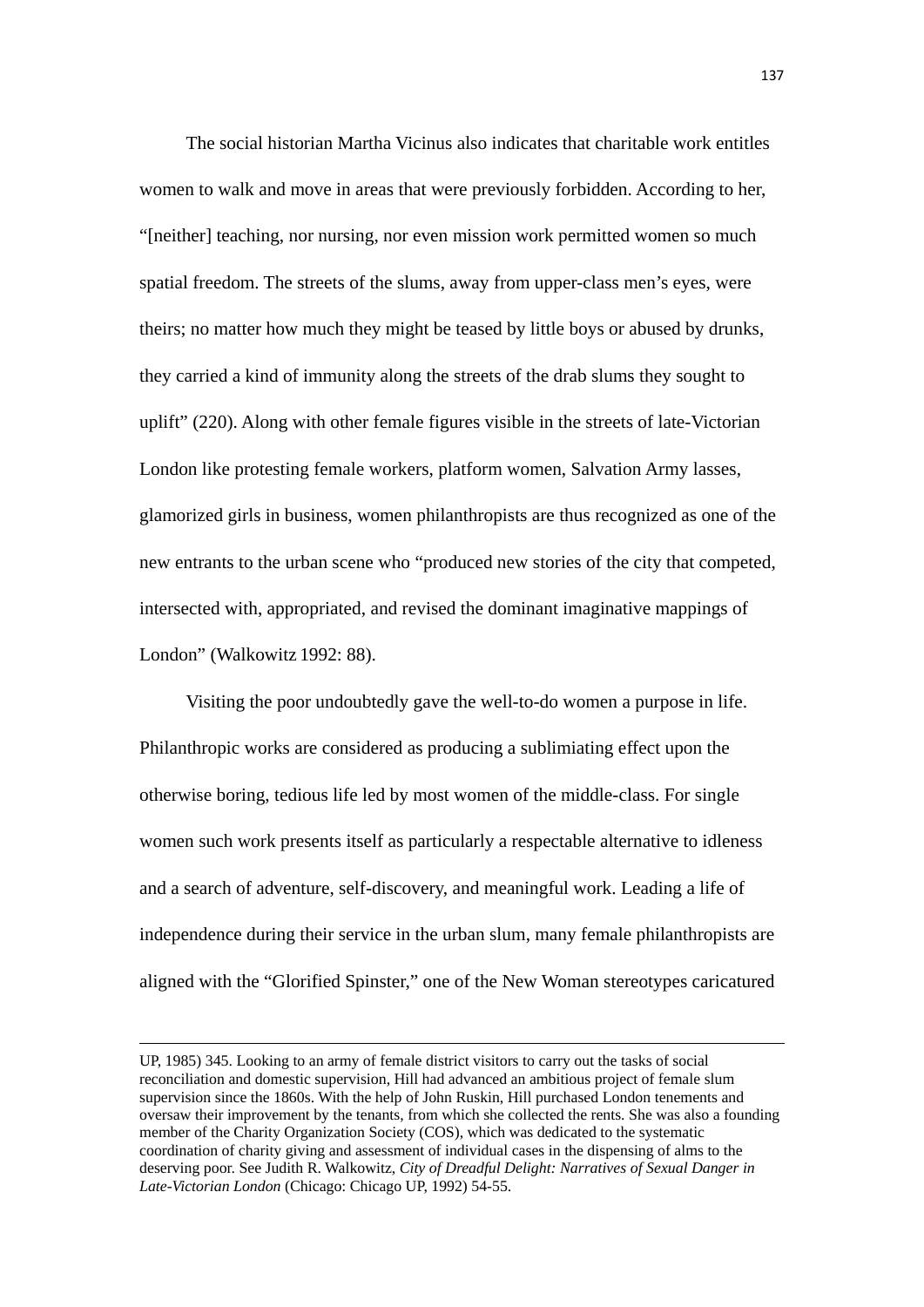in fin de siècle periodicals for practicing voluntary spinsterhood.<sup>113</sup> They represent a small number of self-supporting or financially independent single middle-class women, who began to practice a new urban female style of being at home in the city.

 Female philanthropists might also want to put into words what they observe when visiting the poor. Through narrating their experiences with the poor, women philanthropists align themselves with a group of social investigators or novelists of the slum life, who represent a spectrum of authors seeking writing as a form of social representation. As observers of urban poverty, female philanthropists depart from their male counterparts in giving more attention to the familial or the domestic scenes whose significances are largely overlooked in contemporary male writings of the urban slum that tend to have detailed and clinical descriptions of filth, squalor, child beggars or diseased bodies in the street.<sup>114</sup> Through narrating their personal encounters with poverty and the poor, women help to produce new and different "legends" about London and its people that "now would include factory girls and worn mothers, domestic interiors rather than street scenes, schoolchildren rather than child beggars" (Ross 13). Besides, while lacking the socially analytic perspective typical of male writers on slumming, these female philanthropist-observers nevertheless are, in many cases, capable of representing the poor sympathetically as

<sup>113</sup> An 1888 article in *Macmillan Magazine* addresses the "Glorified Spinster" as women marked by their unwillingness to look forward to marriage as an ultimate destiny and to acquiesce in a position of despondence and subjection, their pursuits of intellectual pleasures.

<sup>&</sup>lt;sup>114</sup> For a brief introduction to the striking contrast between London's two class zones of the east and the west, see Jane Rendell, "Displaying Sexuality: Gendered Identity and the Early Nineteenth-Century Street," *Images of the Street: Planning, Identity, and Control in Public Space* (London: Routledge, 1998) 77-78. See also Judith R. Walkowitz, *City of Dreadful Delight: Narratives of Sexual Danger in Late-Victorian London* (Chicago: Chicago UP, 1992) 15-39, for her elaboration on London as a site of social extremes portrayed by a wide spectrum of late-Victorian writers including novelists, journalists, and social investigators.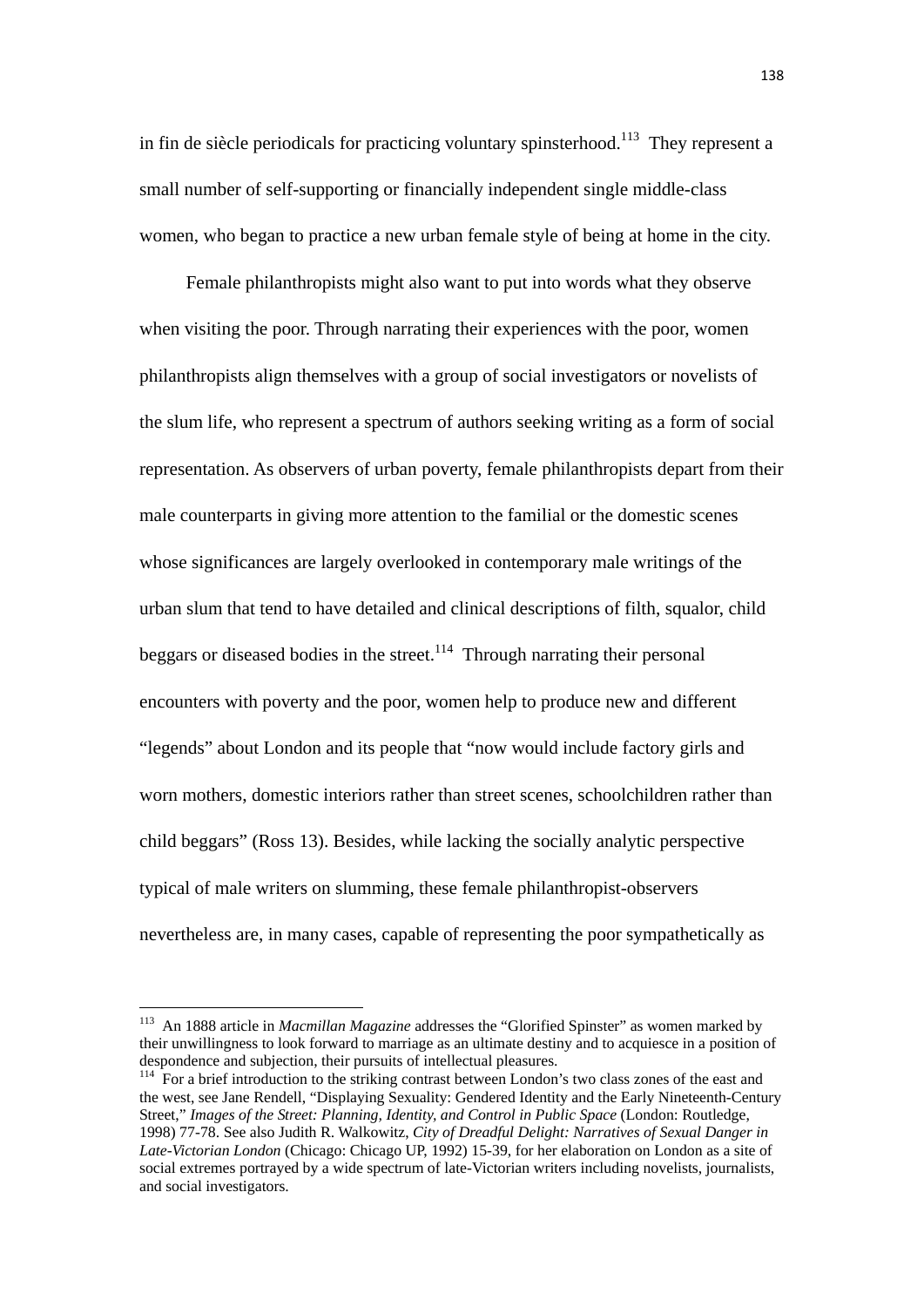individuals rather than as symbols of an alien otherness and dealing with women's topics as an oblique critique of the kinds of subjects that dominate male writings on the urban slum. $115$ 

 Studies of female philanthropy have long focused on how Victorian women of the upper- and middle- classes perform their feminine, domestic duties though taking care of those in need. Few have touched upon how the everyday life and space lived by these wealthy women have changed because of their commitment to such an enterprise. As is indicated, their life and perspective might be enlarged by the cross-class and often cross-ethnic contacts their charity work brings, which would be otherwise impossible considering that these women of leisured classes are mostly "domesticated." A gendered difference is especially perceived in how the middle-class female philanthropist views her visit to the poor as a means of transcending the daily spatial and thus experiential limitations imposed by the gender-discriminated, separate-sphere ideology. While the life of the working-class which the female philanthropist comes to assist and improve might represent to the socially privileged, well-to-do woman misery and poverty, it nevertheless signifies also the vitality of the working-class people and thus the freedoms of public mobility and visibility that the woman of the leisured class observes with admiring eyes.

## **The Female Philanthropist in** *The Years*

In *The Years*, the last novel Virginia Woolf published in her life, the heroine Eleanor Pargiter is a female philanthropist navigating fin de siècle London's slums.

<sup>&</sup>lt;sup>115</sup> For more on the uniqueness of the urban observation performed by female charity workers of Victorian England, see Ellen Ross, *Slum Travelers: Ladies and London Poverty 1860-1920* (Berkeley: California UP, 2007) 12-13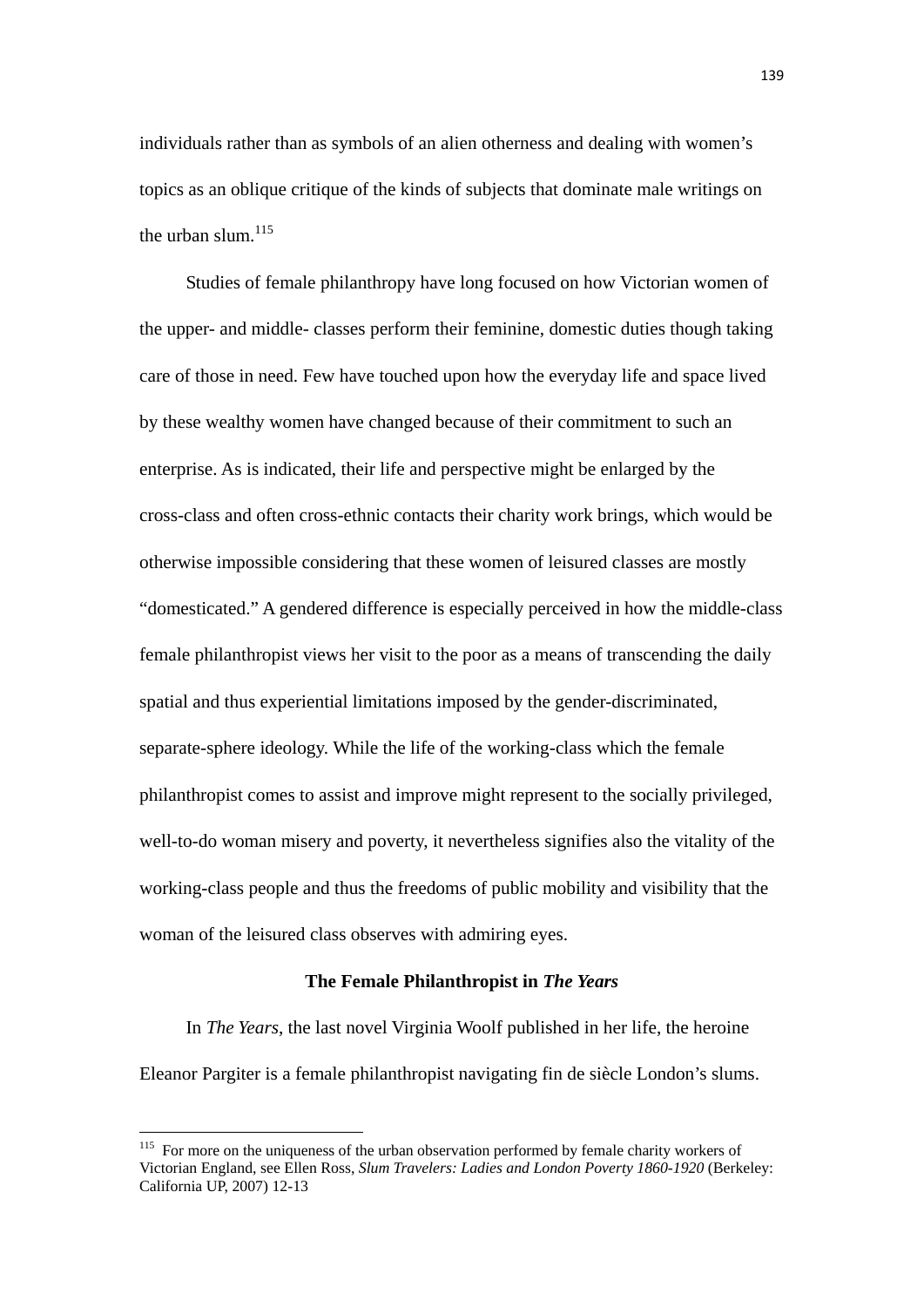The novel portrays Eleanor who devotes herself to charity works as fulfilling a mission commonly expected of women of the leisured classes in Victorian society, who are supposed to feel rewarded spiritually, though not monetarily, in taking care of the poor and improving their living conditions. The feminine traits of Eleanor are emphasized from the opening pages of *The Years*, who as the eldest daughter has acted as surrogate mother to her younger sisters because the mistress of the Pargiters' household is on her deathbed. As well as performing motherhood, which ranges from administering to the three sisters in teenage to giving motherly care to her only child-sister Rose, Eleanor plays the role of the mistress and is praised "a good housekeeper" by her father for her dexterous management of domestic affairs.

The expertise Eleanor acquires through managing her own household undoubtedly fits her to the many tasks she undertakes in the homes of the poor. As is indicated, throughout the nineteenth century charitable work is thought most appropriate to women of the middle-class who could apply their domestic, feminine expertise to the superintendence of the poor. Implicit in such thinking is an endorsement of Victorian separate spheres ideology which maintains that women and their vocations should be domesticated. Eleanor's commitment to charitable work definitely meets the requirement of gendered labor propagandized by Victorian traditionalists throughout the nineteenth century. Her career as charity worker is sharply contrasted with the many masculine professions like college teaching, law practice, military service, and colonial exploration undertaken by her brothers.

In her original draft for *The Years*, Woolf intends this novel to be a story about the sexual life led by three generations of British women from the 1880s onwards,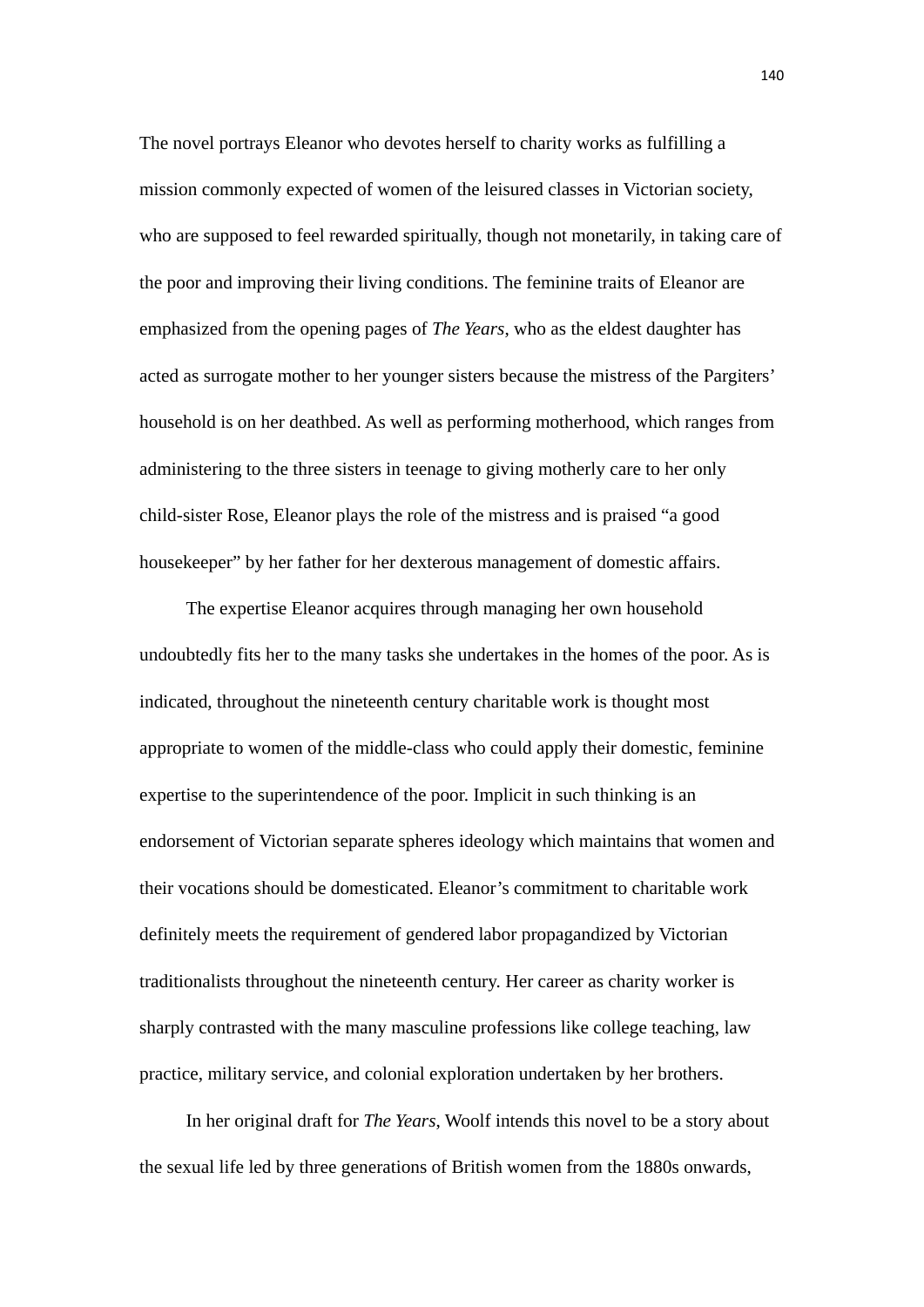whose unfairly treatment by patriarchal society is accusingly laid bare by the spatial limitations imposed upon female public walking. Eleanor's charitable work is especially addressed as an excuse legitimating her exploration of the city's public spaces when all her younger sisters are barred from walking publicly and unescorted:

> Eleanor and Milly and Delia could not possibly go for a walk alone—save in the streets round about Abercorn Terrace, and then only between the hours of eight-thirty and sunset. An exception might be made in favor of Eleanor, when she went to Lisson Grove; but even she, whose mission was charitable, was expected either to take a cab, or to get one of the girls at the Settlement to see her into the omnibus, if she went to a meeting or concert after dark. For any of them to walk in the West End even by day was out of the question. Bond Street was as impassable, save with their mother, as any swamp with crocodiles. The Burlington Arcade was nothing but a fever-stricken den as far as they were concerned. To be seen alone in Piccadilly was equivalent to walking up Abercorn Terrace in a dressing gown carrying a bath sponge. A large radius of the West End indeed was closed to them, whether by day or night, unless they went with a brother or their mother; and even the hansom cab, in which they were forced to make the transit of the dangerous area, had to have both flaps of its door shut. (Woolf 1977: 37)

This is obviously an exaggerated narrative of the restrictive urban typology mapped out for Victorian women of the upper middle-class like the first-generation female Pargiters, highlighting the fact that female unaccompanied public walking is deemed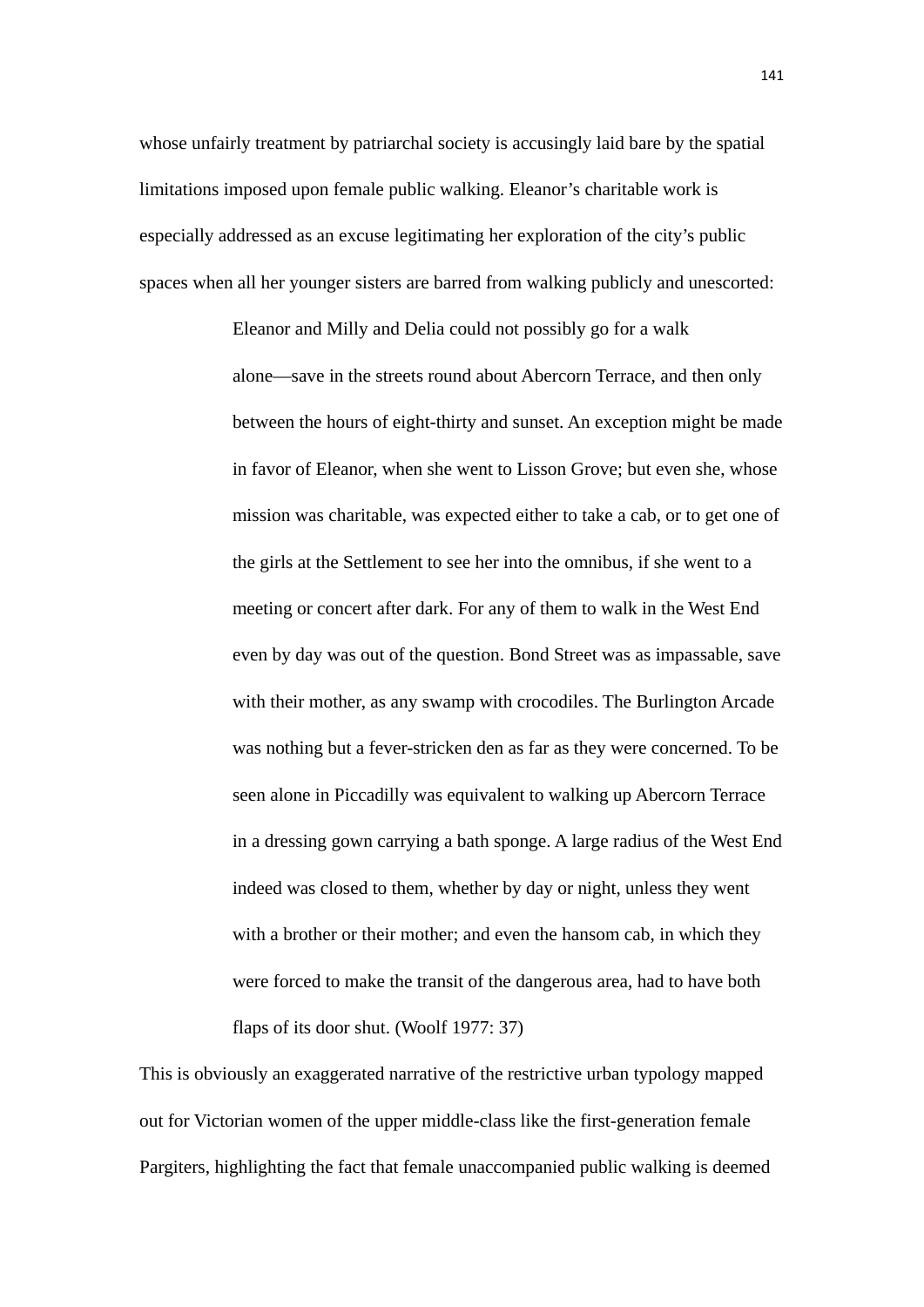as improper and dangerous throughout the nineteenth-century England.

In contrast with the stifling, domestic life led by her younger maiden sisters, the slum experience enables Eleanor to claim her difference from the conventionally home-bound, middle-class women whose vision of life have been exceedingly restricted. Unlike her sisters, who "stay home too much," "never see anyone outside their own set" and are "cooped up, day after day" (32), Eleanor as charity worker presents herself to be a woman capable of transgressing the gendered spaces of late-Victorian London. While still subject to a male-dominated, separate-sphere cartography prescribing that women be kept from public spaces, Eleanor nevertheless makes herself an exception to this strictly observed regulation on female public walking by working as a philanthropist, whose charitable work enables her to have definitely greater accesses to the street and many other public spaces than her domesticated sisters.

Like Richardson, who invests the mind of Miriam with heightened sensibilities in *The Pilgrimage*, Woolf renders Eleanor receptive to the stimuli generated by the city life. Employing the skills of "stream of consciousness" in probing the mentality of Eleanor, Woolf shares with Richardson a breakthrough of the narrative perspective that conveys the reality through the subjective yet fragmented perceptions of a heroine who is an observer of the city. Such an innovative way of approaching the reality has been identified by Woolf as feminine in her review of Richardson's *Pilgrimage<sup>116</sup>* and used by Woolf in her many novels to register the subtle and complex workings of the mind of the characters. As with Richardson, who conflates the socio-cultural with the

 $116$  For more on Woolf's review of Richardson's masterpieces, see page 69 of this dissertation.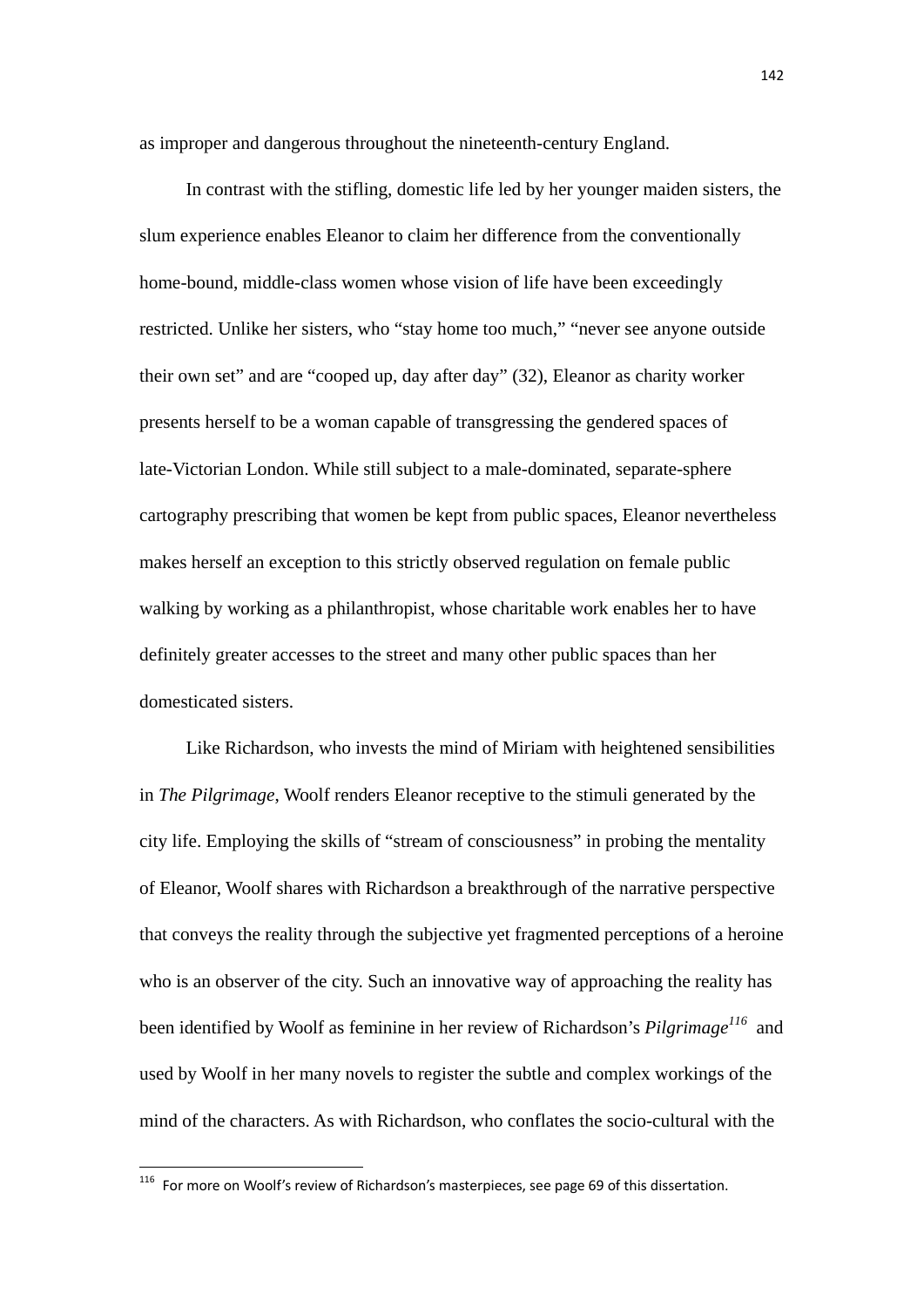aesthetical and the ontological in her presentation of Miriam as an urban observer, Woolf in *The Years* portrays Eleanor as unfolding her observations from the perspective of a social actor, or more specifically a social worker in the fin de siècle city. Yet despite their shared celebrations of the urban pageant, Eleanor is entitled to a more detached view of the city and its inhabitants, which results from her socially privileged position as the well-to-do female philanthropist. Unlike the much more plebian spectatorship exercised by the white-collar worker Miriam, who has affinity with fin de siècle Lodnon's working-class, Eleanor's slum work and her travelling around the city as leisured rambler represent thus largely the upper middle-class women's experience of the city.

Her mobility around the city is made possible by the routine visits to the poor she does on a weekly basis. When carrying out her task, Eleanor has to employ the omnibus to commute between Abercorn Terrace, her bourgeois residence in the West End, and the slums in the East End. The bus ride around the city thus registers for Eleanor a significant spatial and visual experience:

> Among the other traffic she singled out one bulky form; mercifully, it was yellow; mercifully she had caught her bus. She hailed it and climbed on top. She signed with relief as she pulled the leather apron over her knees. All responsibility now rested with the driver. She relaxed; she breathed in the soft London air; she heard the dull London roar with pleasure. She looked along the street and relished the sight of cabs, vans, and carriages all trotting past with an end in view. This was her world; here she was in her element. The streets were crowded; women were swarming in an out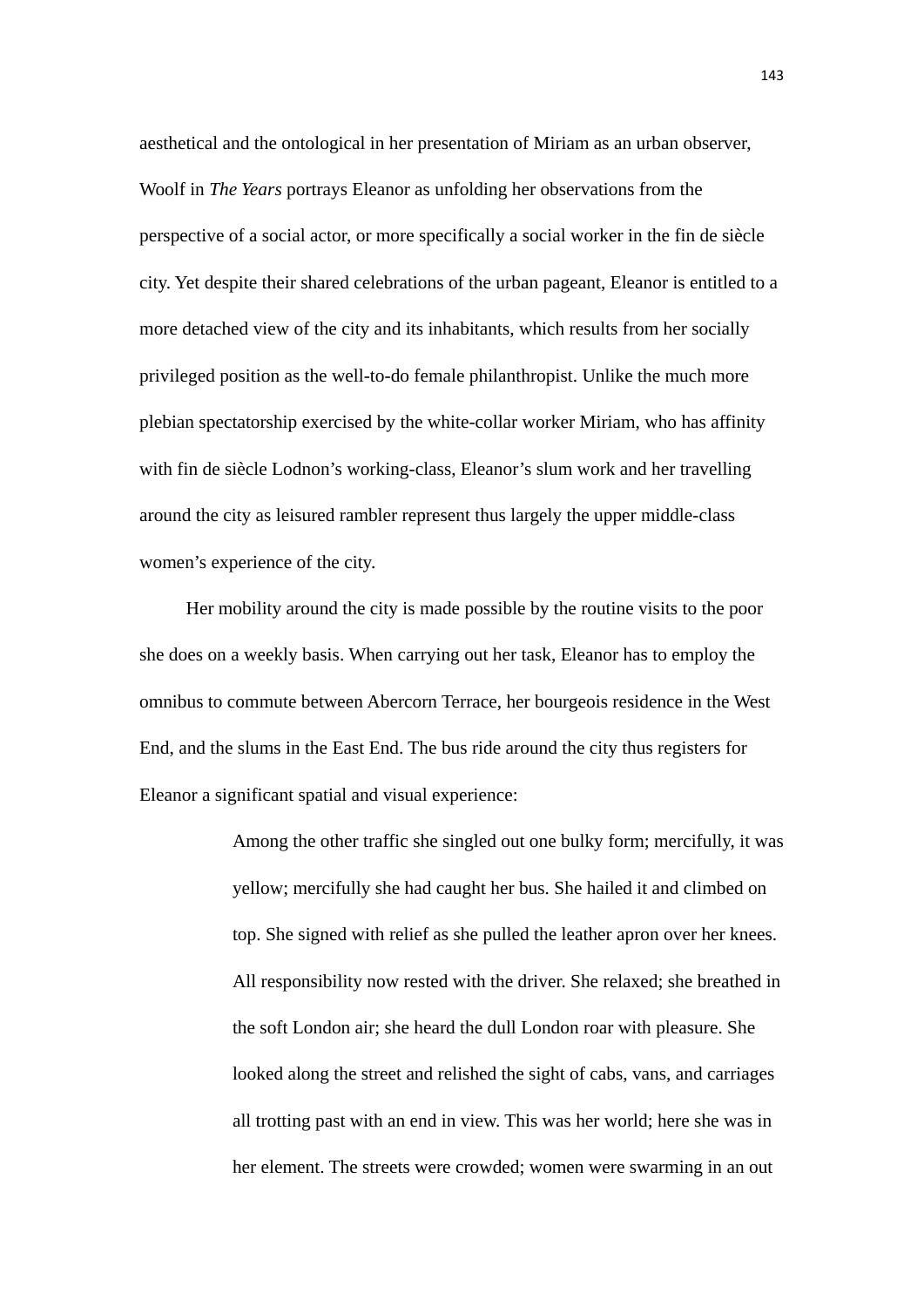of shops with their shopping baskets. There was something customary, rhythmical about it, she thought, like rooks swooping in a field, rising and falling. (94)

As with Gertrude in Levy's *Romance of a Shop*, Eleanor climbs on top of the omnibus, presenting herself a passenger intoxicated by the urban pageant. Thus entitled to a mobile view of the teeming street, Eleanor, who finds London "her world" and is "in her element," acts out an alternative form of female flânerie through the help of the modern mass transport in which Gertrude takes also a particular interest. Like Gertrude, whose public visibility in the city is ascribable to her practice of independent livelihood as female worker and writer, Eleanor is also the very picture of the "Golden Spinster" increasingly visible in the fin de siècle city practicing a self-supporting life style. In her bus ride, Eleanor is recognized by her fellow passenger as typical of such New Women practicing voluntary spinsterhood:

> The man on whose toe she had trodden sized her up; a well-known type; with a bag; philanthropic; well nourished; a spinster, a virgin; like all the women of her class, cold; her passions had never been touched; yet not unattractive. (102)

 As well as offering an occasion to explore the bustling fin de siècle London, Eleanor's visit to the slum is presented as a journey into the darkest of the city. The ambience of urban poverty is represented through a perspective that sees degeneration in the space and those inhabiting it:

> The smoke blowing through Peter Street had condensed, between the narrowness of the houses, into a fine grey veil. But the houses on either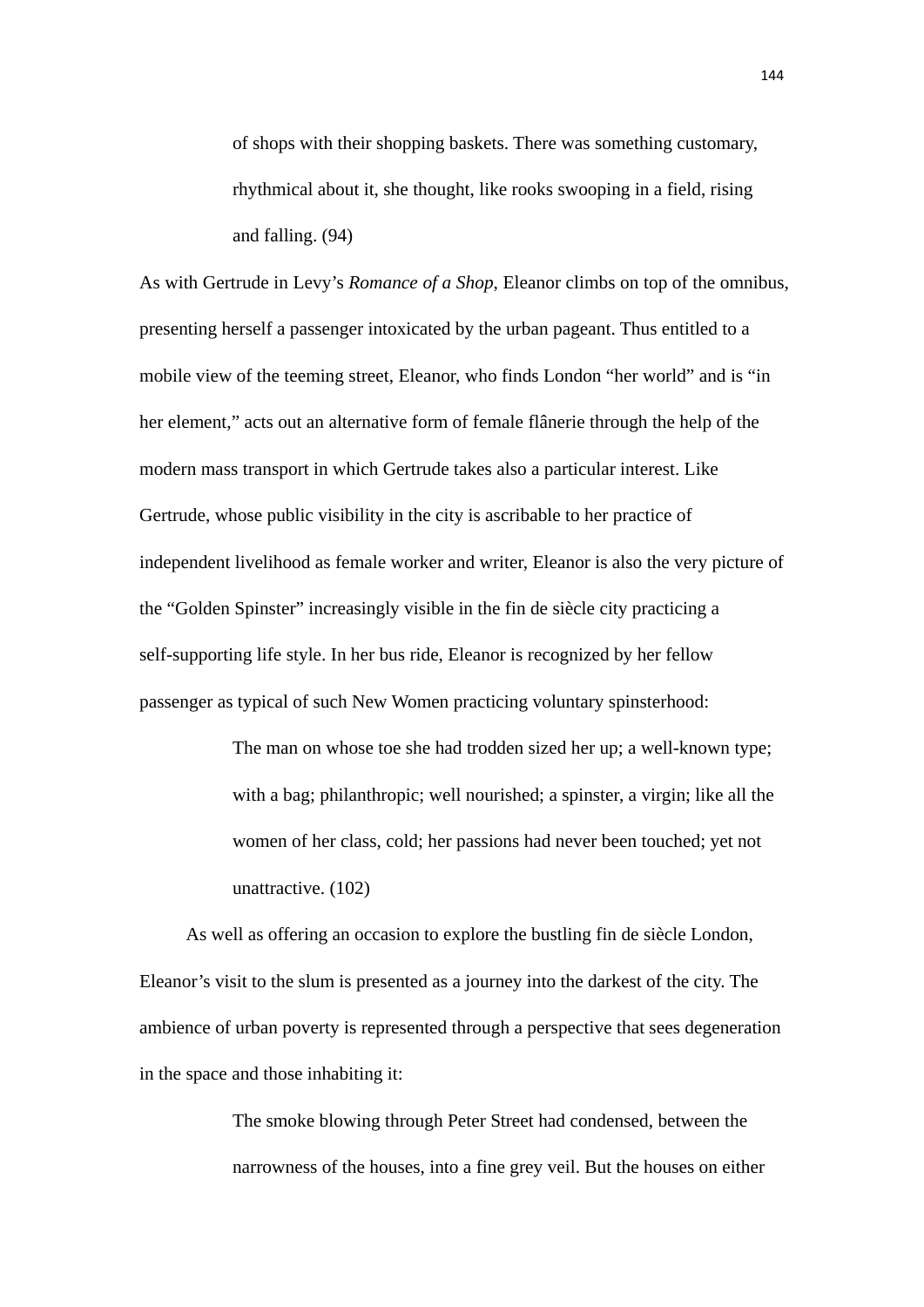side were clearly visible. Save for two in the middle of the street, they were all precisely the same—yellow-grey boxes with slate tents on top. Nothing whatever was happening; a few children were playing in the street, two cats turned something over the gutter with their paws. Yet a woman leaning out of the windows searched this way, that way, up and down the street as if she were raking every cranny for something to feed on. Her eyes, rapacious, greedy, like the eyes of a bird of prey, were sulky and sleepy, as if they had nothing to feed their hunger upon. Nothing happened—nothing whatever. (96)

A sharp contrast with the glittering urban pageant of the West End, with which wealthy, leisured women like Eleanor definitely feel more comfortable and familiar, the slum in the East End is represented as a space of shabbiness, unattractiveness, and sameness. The woman looking out of the windows for the approach of Eleanor looms large especially in the picture and is rendered all the more a representative of those poor, hunger-stricken people inhabiting the space.

 Representing an encounter with the classed other, Eleanor's slum experience generates for her a double consciousness which is accountable in terms of class and gender, both factors being particularly pertinent to her newly public subjectivity acquired through working as philanthropist. On the one hand, Eleanor patronizes those living under the poverty line in her visits to the slum. A condescending gaze is especially perceived in her interactions with the slum residents. Yet the vitality of those working-class people, who are far from being yoked and disciplined by the stifling social decorum which the middle-class is supposed to observe, makes Eleanor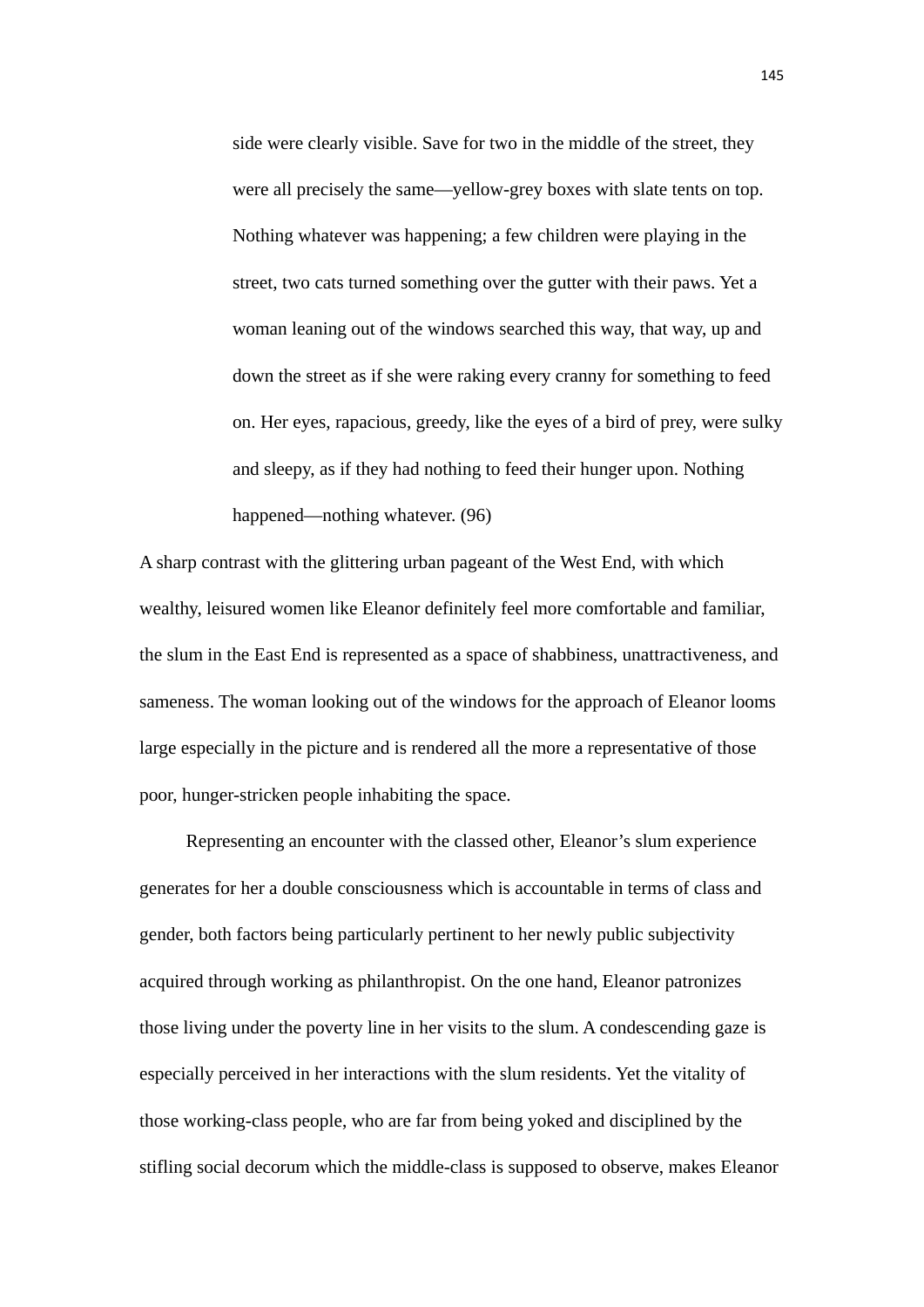envy them. This provides a starkly contrasting experience to the upper-middle-class women like the female Pargiters, who lead a life of bourgeois tedium and confinement, as perceived in the many limitations upon their social and public life. That was why Eleanor says to her sisters after her visit to the slum, "The poor enjoyed themselves more than we do"  $(32).<sup>117</sup>$ 

## **Virginia Woolf and Her London Essays**

Eleanor's exploration of London streets may have impacted strongly on her construction of subjectivity, but in the 1890s, wherein the story is set, many women still experience restrictions on their spatial movement and charity work often has to be used as an excuse for greater spatial freedom. By the first few decades of the twentieth century, however, with the increasing loosening of gender boundaries expressed in spatial restrictions on women, more and more women are able to derive greater pleasure from freely meandering around London and moving their footsteps to hitherto unexplored corners of the great city. Such pleasure and its resultant impact on the construction of self are well captured in Woolf's own London essays.

As well as representing in *The Years* fin de siècle female mobility practiced by the woman charity worker, whose exploration of the city is legitimated and excused by the caring services she volunteers, Woolf herself embodies a flâneuse strolling and observing the modern city that welcomes women walking publicly as contributing to and making an essential part of the increasingly democratized urban crowd in her

<sup>&</sup>lt;sup>117</sup> Reflecting that the middle-class women live a leisured yet pathetically enclosed life, Amy Levy once wrote to her friend Vernon Lee, "[s]omehow those girls from the streets, with short and merry lives, do not excite my compassion half as much as the small bourgeoisie shut up in stucco villas at Brosdesbury or Ishington," adding that their enforced respectability seems to her "really tragic."<sup>117</sup> It is a perspective from a woman of the middle-class like Levy, which is obtainable only through looking at the life of those socially inferior to her yet exempt from the enforced respectability she is supposed to suffer. In *The Years*, such an envy of the working-class life is also found in Eleanor.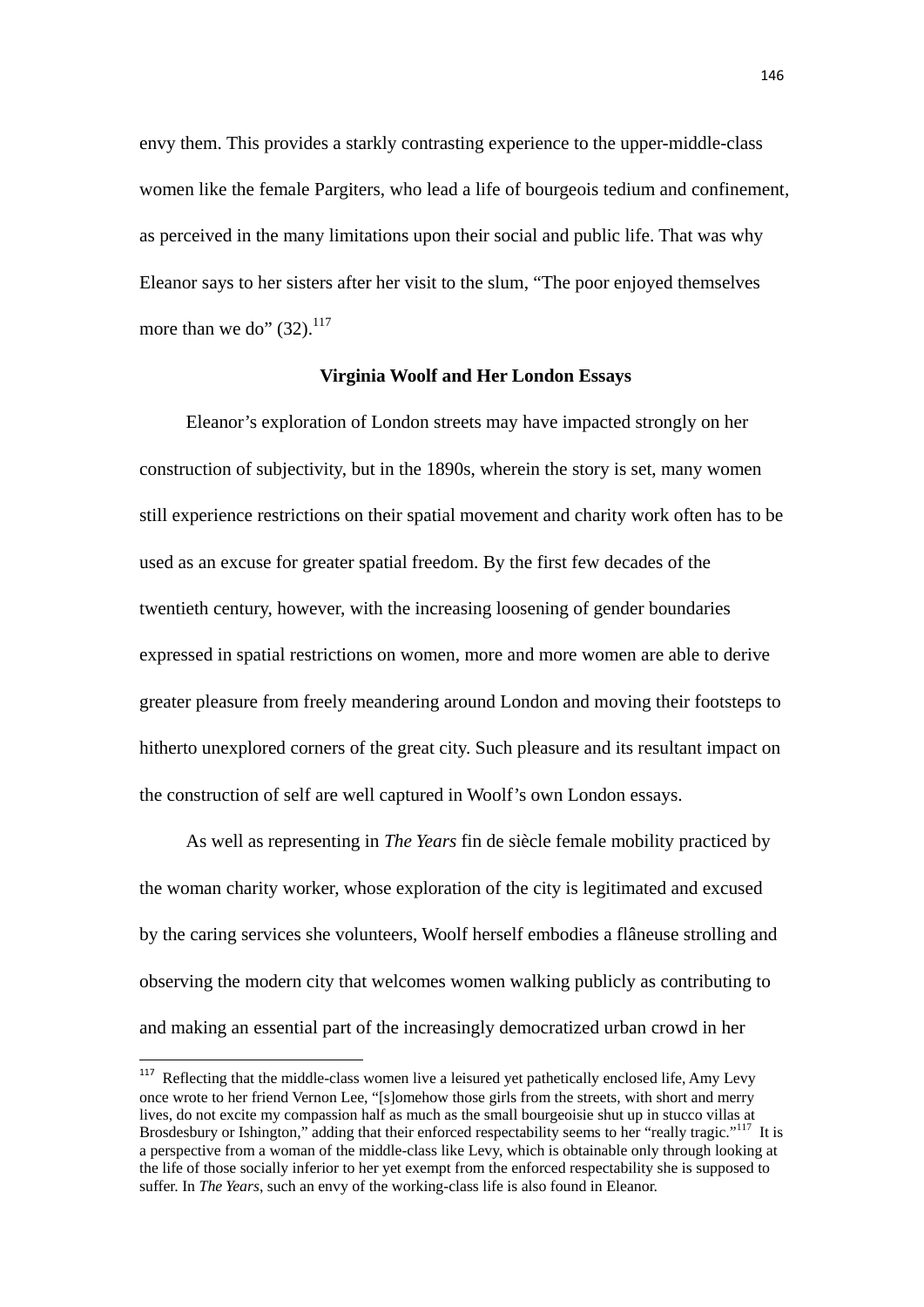London essays, a series of urban sketches produced in the early decades of the twentieth century. Into the 1920s and 1930s, female public walking is mostly accepted, and Woolf has indicated throughout her observations of modern London's growing egalitarian city spaces that the major concerns of her tours around the city might be further associated with aesthetical, socio-cultural, and historical reflections on the city space, though her mobility and spectatorship practiced against the backdrop of the even more spectacular, commodified urban spectacle unmistakably also bring her into line with the previous two women writer-observers of the fin de siècle city. This section then seeks to explore Woolf's "Street Haunting," an 1927 article on her one-hour sauntering in London, along with her collection of five articles in *The London Scene*, as manifesting her observation on the city as a site registering modern experience of transience, the movement of the urban crowd, and various monuments of the past.<sup>118</sup>

#### **Streets of Modernity**

The faculty of sight dominates Woolf's London essays. The sight as a visual capacity is repeatedly associated with an urban, aesthetical experience of modernity throughout her essays. In her 1927 article "Street Haunting: A London Adventure," Woolf records her navigation of London streets in a winter's evening. Embarking on streetwalking, Woolf describes herself as stepping out of her house and indulging in an exploration based merely on a form of superficial viewing:

<sup>&</sup>lt;sup>118</sup> Of these essays, Woolf notes in her diary from 1932: "I'm being bored to death by my London articles—pure brilliant description—six of them—and not a thought for fear of clouding the brilliancy" (1978, 301). These words acknowledge the restrictive frame for her essays, intended as they were for a primarily North American and European bourgeois readership of the magazine. Susan Squier (1985) and Pamela Caughie (1991) have not taken Woolf at her word about the superficiality of these essays, and have underscored their significance as social critique delivered through anti-patriarchal revisionings of the city.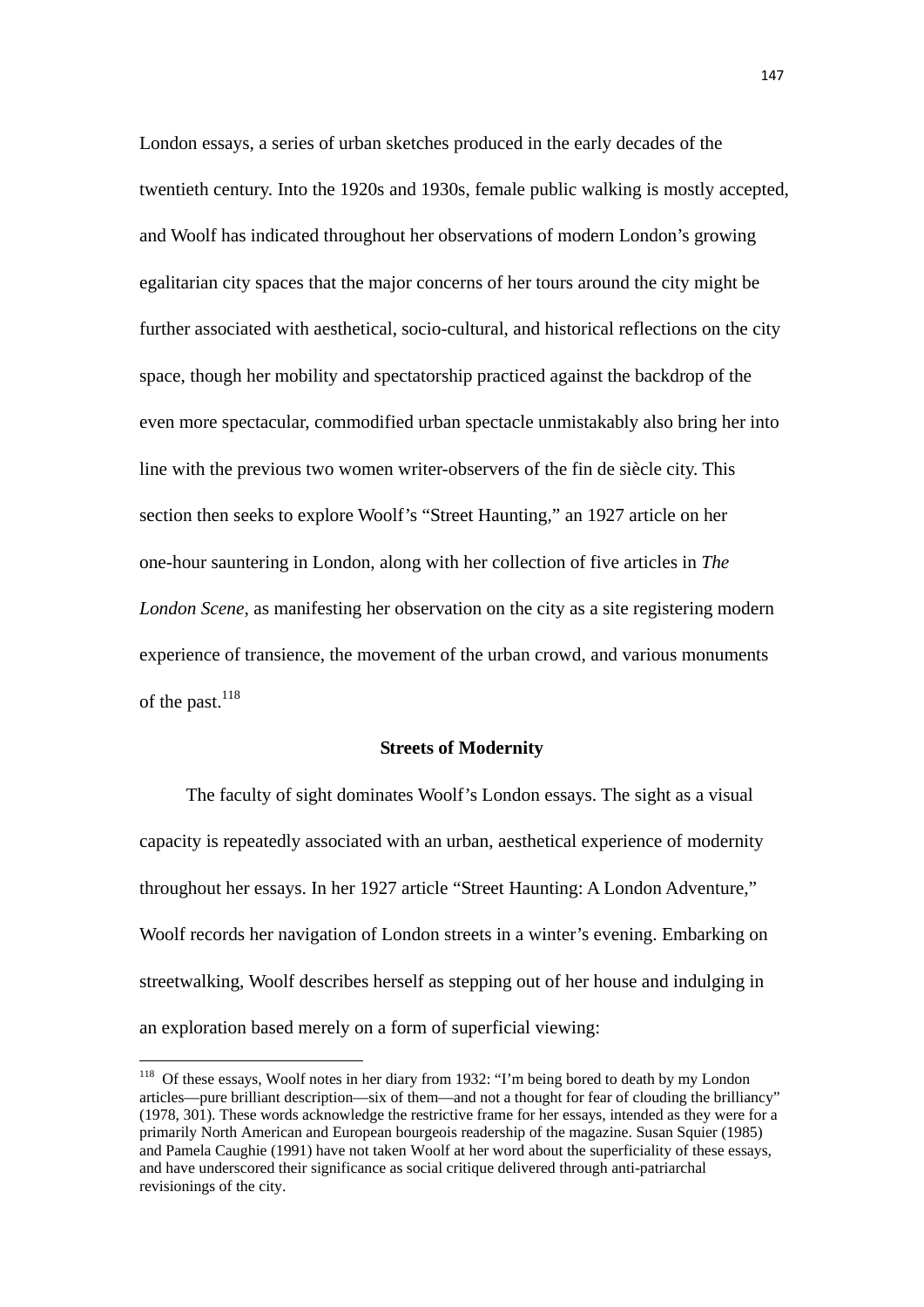But when the door shuts on us, all that vanishes. The shell-like covering which our souls have excreted to house themselves, to make for themselves a shape distinct from others, is broken, and there is left of all these wrinkles and roughnesses a central oyster of perceptiveness, an enormous eye. How beautiful a street is in winter! It is at once revealed and obscured. How vaguely one can trace symmetrical straight avenues of doors and windows . . . . We are only gliding smoothly on the surface. The eye is not a miner, not a diver, not a seeker after buried treasure. It floats us smoothly down a stream; resting, pausing, the brain sleeps perhaps as it looks. ("Street Haunting" 22)

Such a journey is indicated as beneficial to the soul excreting "shell-like" covering as a shelter and mark of individuality. Walking into the street, as Woolf indicates, our individuality gives in to an enormous perceiving eye, "a central oyster of perceptiveness." The eye as such is marked by Woolf especially for its breaking from a necessity to see into things under observation. The predominance of a superficial viewing over other faculties and especially over a penetrating, meaning-probing viewing is highlighted by Woolf as flâneuse and urban connoisseur, who delights in an aesthetical appreciation of the city pageant. The street is thus revealed as a site for the play of the dallying eye, which is "not a miner, not a diver, not a seeker after buried treasure."

Woolf's is an experience of urban modernity traceable to Charles Baudelaire and Walter Benjamin. In his analysis of modern life as distinct from that lived by people of previous ages, Baudelaire indicates that the visual experience of modernity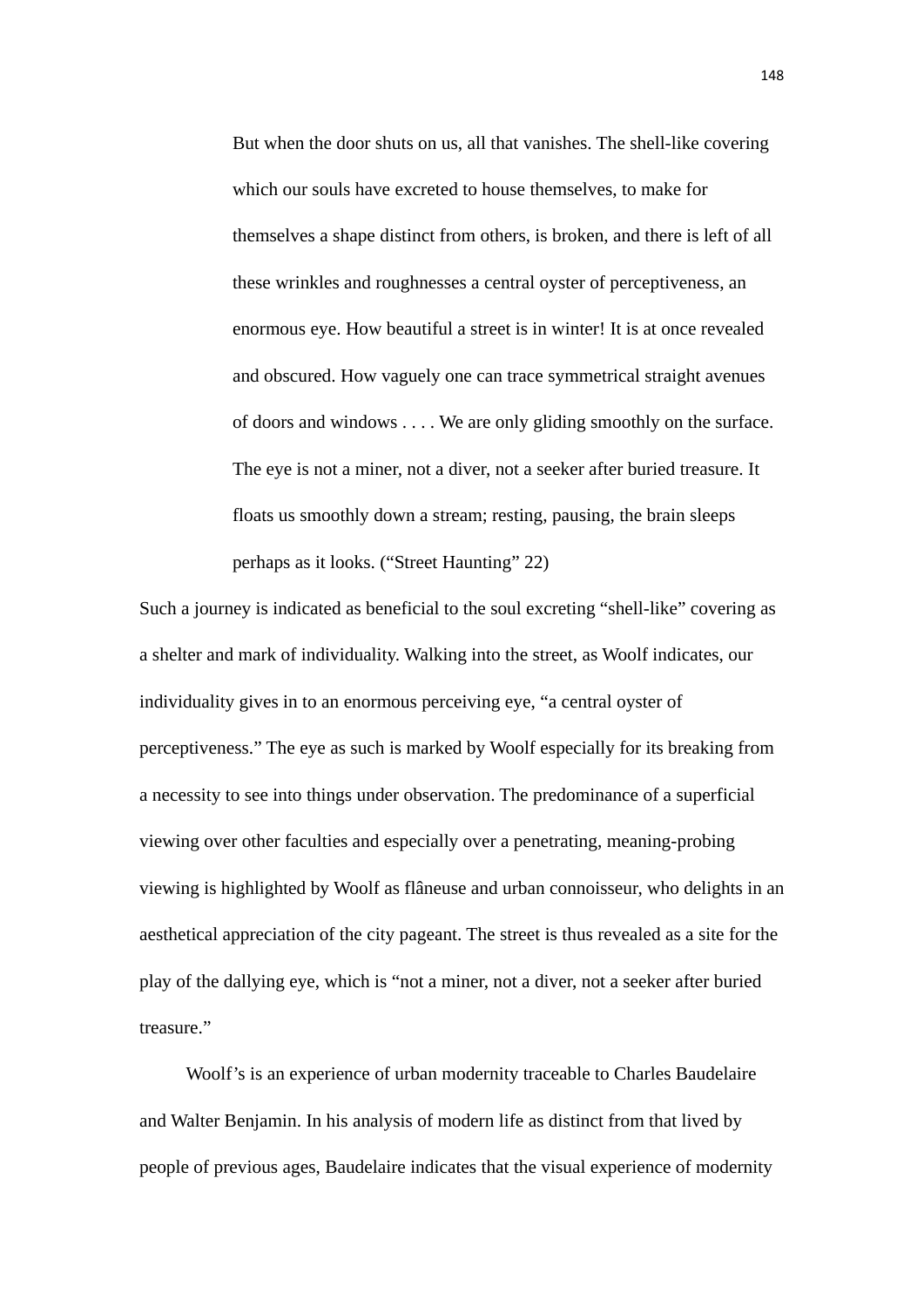is featured especially by the transience characterizing urban life. Baudelaire highlights these qualities of modernity in "The Painter of Modern Life" when he says: "By *modernité* I mean the ephemeral, the fugitive, the contingent, the half of art whose other half is the eternal and immutable" (36). This appreciation of the ephemeral and fleeting constitutes what Baudelaire terms *modernité*. And these elements of transience and ephemerality which Baudelaire finds typical of the ever-changing patterns of modern city life are further related by Walter Benjamin to numerous phantasmagoric manifestations of an urban culture increasingly visualized and commodified. The arcade of the nineteenth century is identified by Benjamin as featuring such a dominantly visual and commodified culture. A new invention of industrial luxury, the arcade, which is marble-paneled and glass-covered so as to receive its light from above, becomes the very setting for the display and exhibition of commodities. The arcade is thus described by Benjamin as "a dream-house," "the temple of commodity capitalism," and "a theater of purchases" (1973: 86-87).

With the introduction of large sheets of glass and new lightening technologies, the department stores, along with cafés and restaurants emerging in the fin de siècle city, are sites replacing arcades through offering even more amplified physical and phantasmagoric spectacles which characterize an emerging form of urban visuality. Soliciting the gaze of the passer-by, the shop window becomes "a proscenium for visual intoxication, the site of seduction for consumer's desire" (Frieberg 1993: 65). The use of display windows by shops and department stores since the later half of the nineteenth century also testifies to the burgeoning of a commodity culture that increasingly courts upper- and middle-class women shoppers, who are held as prey to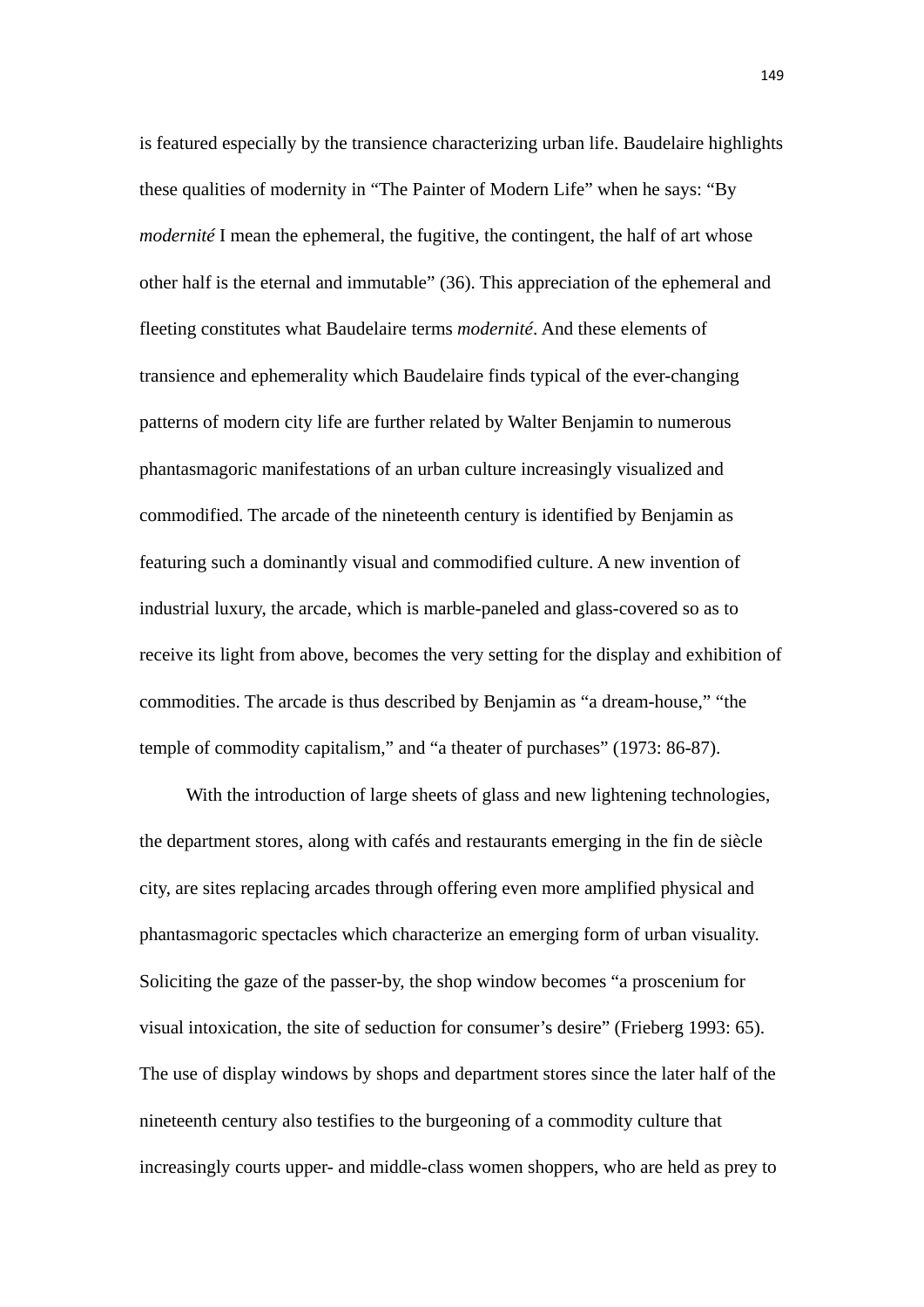the enticing show of commodities by those founders of emporia.

 Similarly, Woolf finds these emporia a site registering the ephemerality of modernity. With its swarming people, vehicles, and commodities, the street of Oxford provides a most suitable site for the dallying eye. Those shops and department stores are held as domes of pleasure for the window-shopper, whose browsing and contemplating capture all the beauty of those on display. The effortlessness of such a gaze is ascribable to both the inherently imaginative faculty of the eye that "creates, adorns, and enhances" out of what it seizes on and to the modern, democraticizing way of window-showing that makes one "under no obligation to possess it":

> Passing, glimpsing, everything seems accidentally but miraculously sprinkled with beauty, as if the tide of trade which deposits its burden so punctually and prosaically upon the shores of Oxford Street had this night cast up nothing but treasure. With no thought of buying, the eye is sportive and generous; it creates; it adorns; it enhances. Standing out in the street, one may build up all the chambers of an imaginary house and furnish them at one's will with sofa, table, carpet. Our merrymaking shall be reflected in that thick round mirror. But, having built and furnished the house, one is happily under no obligation to possess it; one can dismantle it in the twinkling of an eye, and build and furnish another house with other chairs and other glasses. ("Street Haunting" 27)

In "Oxford Street Tide," the street of Oxford is further acclaimed for exemplifying these qualities of modernity. The department stores are revealed as modern palaces replacing their ancient, aristocratic counterparts in that the former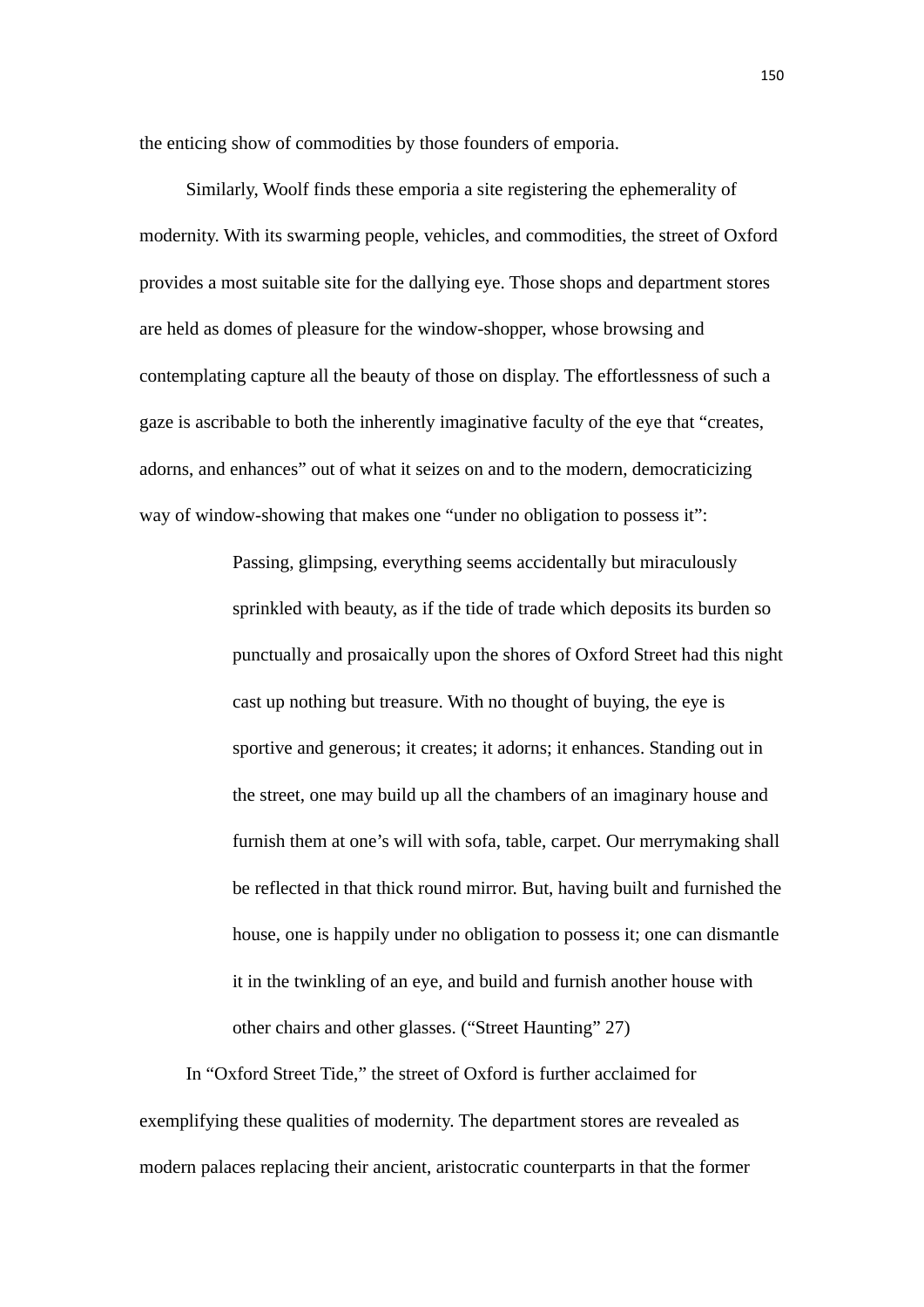serves as a better vehicle of modern experience of transience. With its glassy, glamorous appearance, the department store becomes an emblem of the modern that Walter Benjamin also finds in the emporium of Paris of the Second Empire:

> The charm of modern London is that it is not built to last; it is built to pass. Its glassiness, its transparency, its surging waves of coloured plaster give a different pleasure and achieve a different end from that which was desired and attempted by the old builders and their patrons, the nobility of England. Their pride required the illusion of permanence. Ours, on the contrary, seems to delight in proving that we can make stone and brick as transitory as our own desires. The palaces of Oxford Street stretch stone fantastically . . . and boldly attempt an air of lavishness, opulence, in their effort to persuade the multitude that here unending beauty, ever fresh, every new, very cheap and within the reach of everybody, bubbles up everyday of the week from an inexhaustible well. The mere thought of

age, of solidity, of lasting for ever is abhorrent to Oxford Street. (24-25)

Not only is the department store held as emblems of transience and fleeting beauty typical of modern times, but it is also praised for offering a demotic pleasure enjoyed by the consuming masses. The modernity this modern palace emblematizes thus is highly contrasted with a preference to permanence and endurance perceived in those stately architectures that had been occupied exclusively by the dominant class centuries before.

### **The Urban Crowd**

The crowd is definitely a significant constituent of the streetscape, one that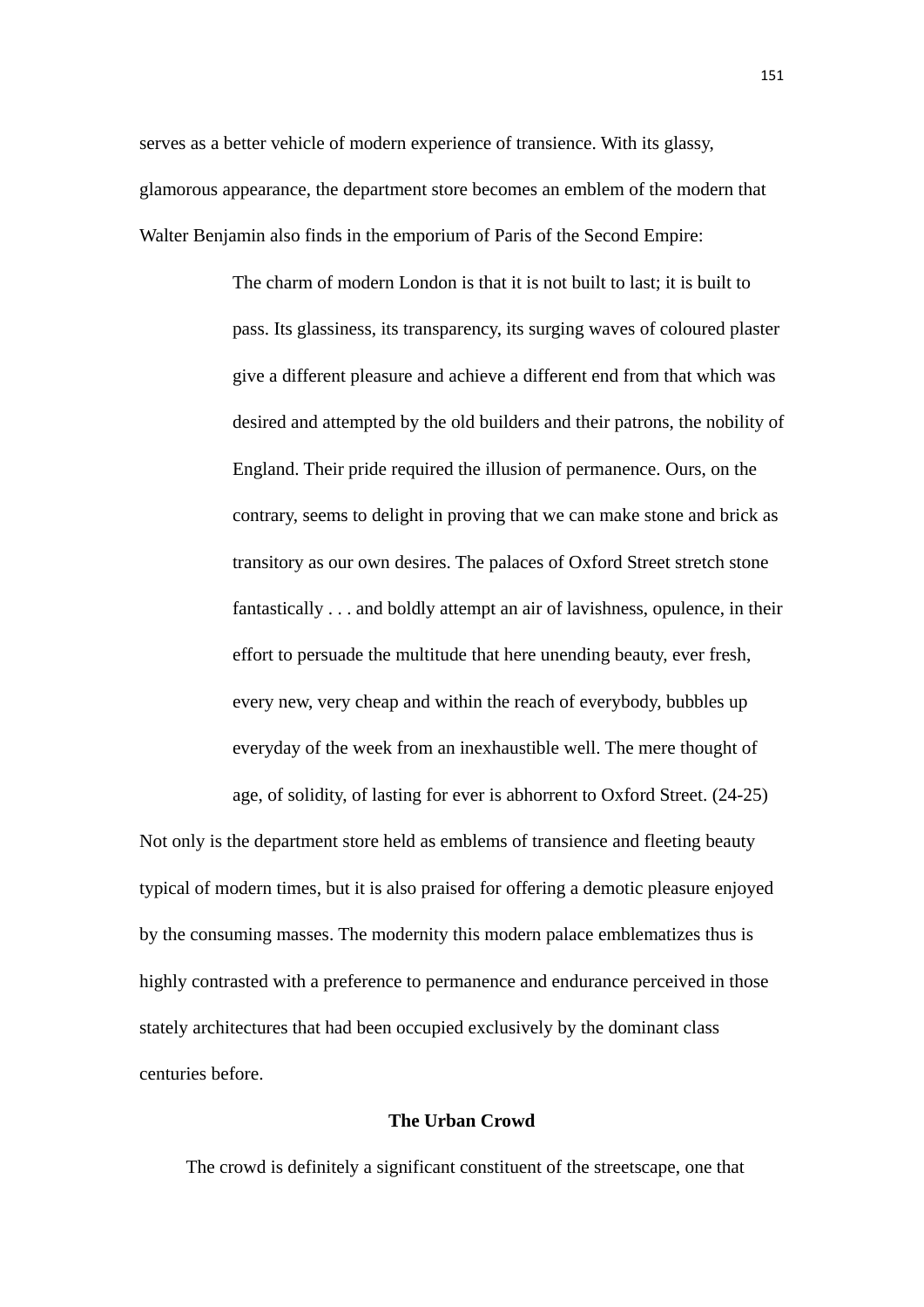gives off a tidal, engulfing collectivity whose impact has been ambivalently explored by a wide spectrum of critical observers since the nineteenth century. On the one hand, studies of the urban crowd by theorists like Gustave, Le Bon and Gabriel Tarde represent a bourgeois conception or construction of the public walking masses as threatening presences.<sup>119</sup> The anonymity of the masses embodies a liable, chaotic, undifferentiated force that threatens to disrupt the boundaries of autonomous individuality. Their theories often associate the crowd with the working-class poor, savages, and the insane. Theories as such might arise out of an urgent need to explain the conditions of chaos and anomie commonly perceived in the fin de siècle city.<sup>120</sup> Assuming a male, bourgeois, and rational perspective, Le Bon and Gabriel Tarde thus address the features of the crowd emerging in the nineteenth-century city:

> It will be remarked that among the special characteristics of crowds there are several—such as impulsiveness, irritability, incapacity to reason, the absence of judgment and of the critical spirit, the exaggeration of the sentiments, and others beside—which are almost always observed in beings belonging to inferior form of evolution—in women, savages, and children for instance. (LeBon [1895] 1995: 35-36)

 On the other hand, the crowd might present itself as intoxicating and forming an integral part of the cityscape. The crowd as such has figured significantly as object of contemplation in urban sketches by the nineteenth-century writers like Edgar Allan

<sup>119</sup> Gabriel Tarde, *On Communication and Social Influence*, ed. Terry Clark (Chicago: Chicago UP, 1969). Le Bon's *Psychologie des foules* was translated into English as *The Crowd* in 1897 and into thirteen other languages by 1913. That it achieved such great popularity indicates exactly the widespread interest in the crowd throughout Europe.

<sup>120</sup> See Susanna Barrows, *Distorting Mirrors: Visions of the Crowd in Late Nineteenth-Century France* (New Heaven: Yale UP, 1981) for an excellent discussion of social anxiety as manifested in studies of sociology, psychiatry, criminal anthropology, and crowd psychology in fin de siècle France.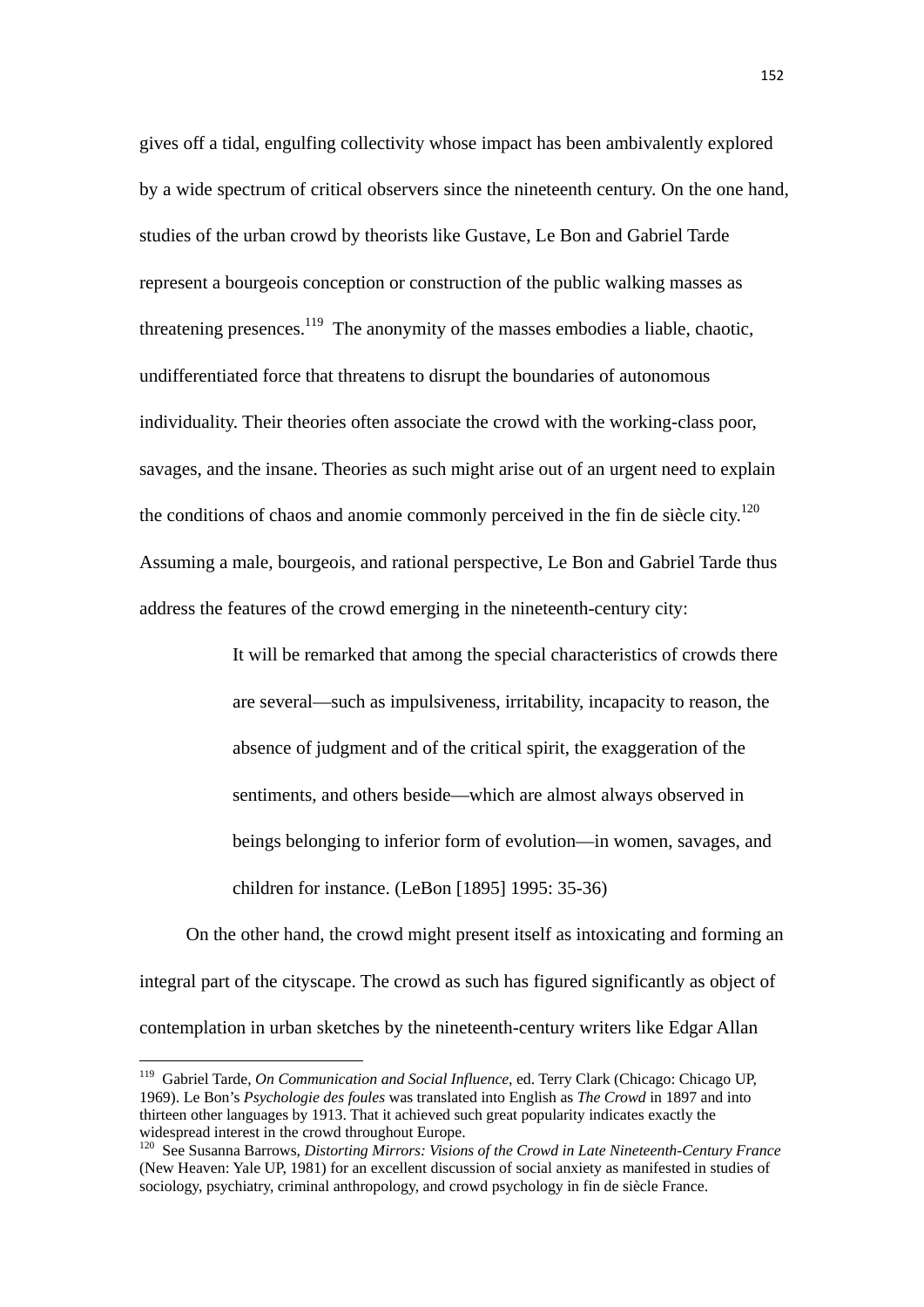Poe and Charles Baudelaire. For instance, the flâneur, the rambler in the street of the nineteenth-century city, is represented as delighting in observing and seeking anonymity amidst the jostling crowd:

> For the perfect flâneur, for the passionate spectator, it is an immense joy to set up house in the heart of the multitude, amid the ebb and flow of movement, in the midst of the fugitive and the infinite. To be away from home yet to feel oneself everywhere at home; to see the world, to be at the center of the world, yet to remain hidden from the world—such are a few of the slightest pleasures of those independent, passionate, impartial natures which the tongue can but clumsily define. (Baudelaire 90)

Departing from the above-mentioned bourgeois observers of the city who treat the urban crowd as an engulfing, threatening, and degenerate presence, the flâneur, who makes home "in the heart of the multitude," is a man of the crowd, which not only offers a shelter-like protection but also registers aesthetically the ephemerality of modernity by producing "the ebb and flow of movement, in the midst of the fugitive and the infinite."

Despite its implicitly gendered viewing position, which has been recently debunked by feminist scholars, the flâneur, "the man of the crowd," to whom Baudelaire himself and those numerous candidates he indicates throughout his sketches, essays, and poetry on urban public life give a lively form, is nevertheless entitled to the anonymous and intoxicating experience when he places himself amongst the jostling pedestrians in the cityscape of the mid-nineteenth century. This experience, largely pleasurable and based upon a plebeian spectatorship, is shared by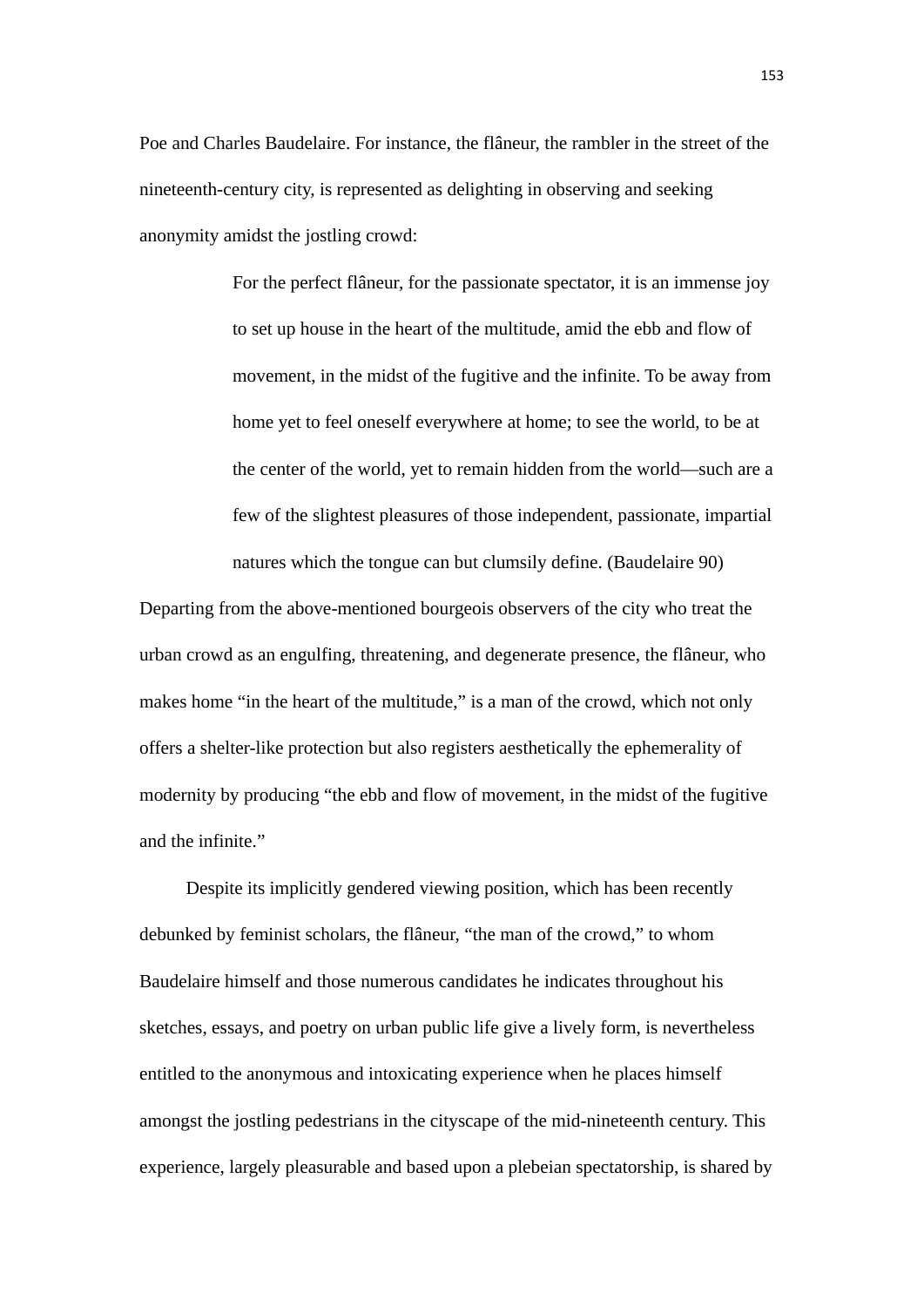many female ramblers increasingly visible in the street since the later half of the nineteenth century. As is indicated in the previous chapters, women have revealed themselves as capable users of the fin de siècle city's public spaces, and the swarming crowd provides the very camouflage, protection and anonymity they need when entering the conventionally male-dominated public spaces of the city. A similarity is thus perceived between Woolf's delight in the anonymity of the crowd and Levy's and Richardson's celebrations of the freedom emblematic of the jostling pedestrians they encounter in the public walking in the street of late-Victorian London.

 It is obvious that when writing her series of London essays, Woolf engages in a dialogue with these discourses prior to or contemporary with her observations of the urban crowd. Writing about London in the early decades of the twentieth century, Woolf is attracted also by the walking public masses that have previously engaged much critical attention from a wide spectrum of urban observers. Her observations of the urban crowd are, however, more confident and assured about a conglomerate of urban population which is becoming increasingly democraticized. Viewed in this light, Woolf obviously departs from the late-Victorian male observers of London manifesting cityphobia or assuming more or less a bourgeois perspective upon the urban crowd as the mob or the unruly and contaminating force.

 In "Street Haunting" the urban crowd is recognized as aesthetically constituting the spectacle of the bustling city. At the end of her one-hour sauntering in the street, Woolf observes the passing of those getting off from their work:

> But the main stream of walkers at this hour sweeps too fast to let us ask such questions. They are wrapt, in this short passage from work to home,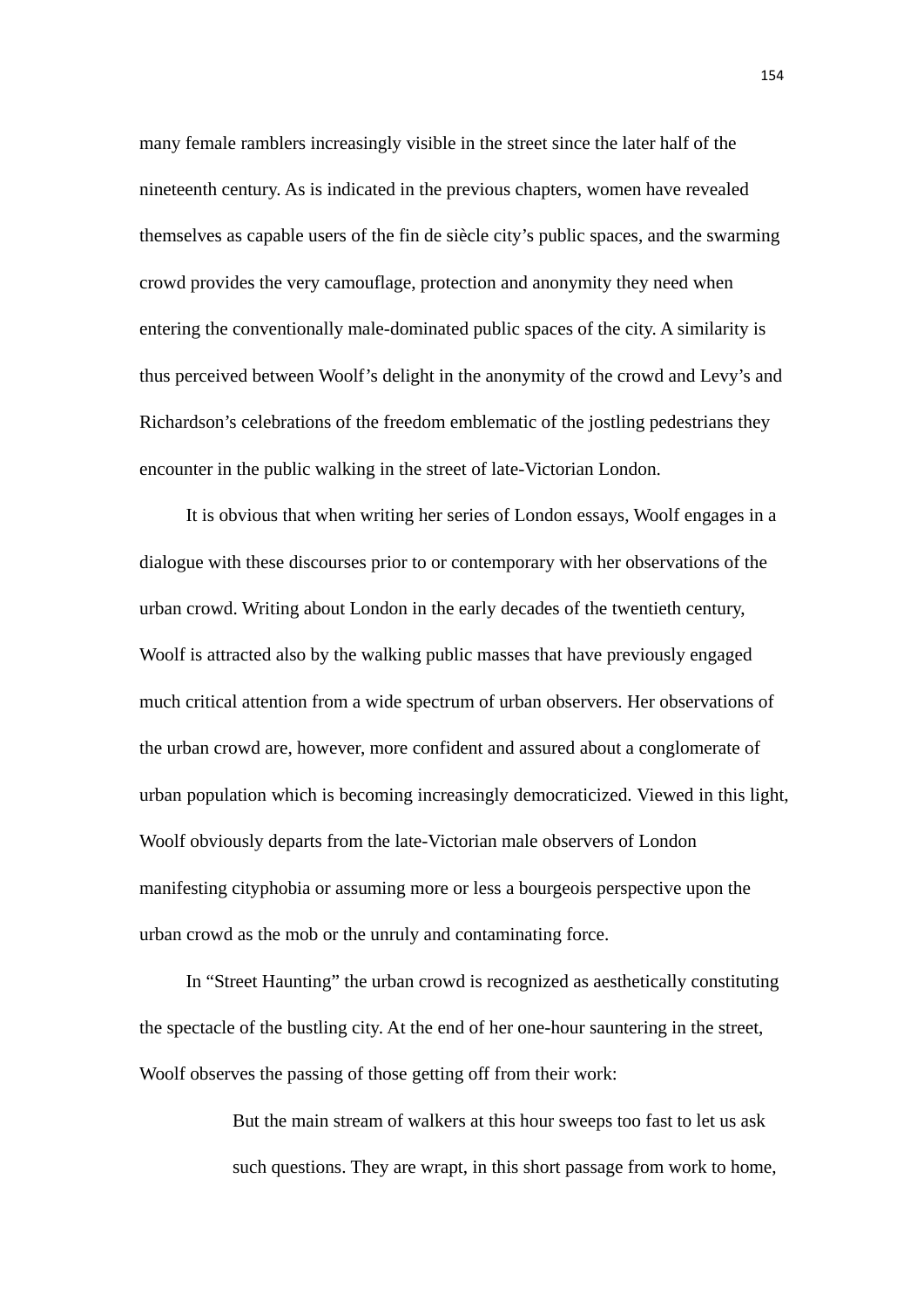in some narcotic dream, now that they are free from the desk, and have the fresh air on their cheeks. They put on those bright clothes which they must hang up and lock the key upon all the rest of the day, and are great cricketers, famous actresses, soldiers who have saved their country at the hour of need. Dreaming, gesticulating, often muttering a few words aloud, they sweep over the Strand and across Waterloo Bridge . . . . (32)

Woolf's representation of the commuters as a dreaming collectivity thus highlights the aesthetical manifestation of the urban crowd, which makes up an intoxicating presence indigenous to the cityscape.

As well as presenting itself to be the object of aesthetical contemplation, the urban crowd as observed by Woolf constitutes significantly the masses of a democratic era that increasingly takes shape in the early decades of the twentieth century. Enamored with the massive presence of her fellow citizens, Woolf represents them as the modern crowd, whose humble existence serves to indicate exactly the advancement of the political regime from an aristocratic era into a democratic one. In "Abbeys and Cathedrals," for instance, the eras of aristocracy and democracy find their contrast in the nobles of the past and the masses of nowadays respectively. The essay begins with a description of the undistinguishable crowd of modern London before embarking on the tours around those ancient, prestigious churches like St. Paul's and Westminster Abbey, where those of the highest ranks were buried. In contrast with the "Kings and Queens, poets and statements" who still seem to "act their parts and are not suffered to turn quietly to dust," (49) these men and women walking in the street seem to "shrank and become multitudinous and minute instead of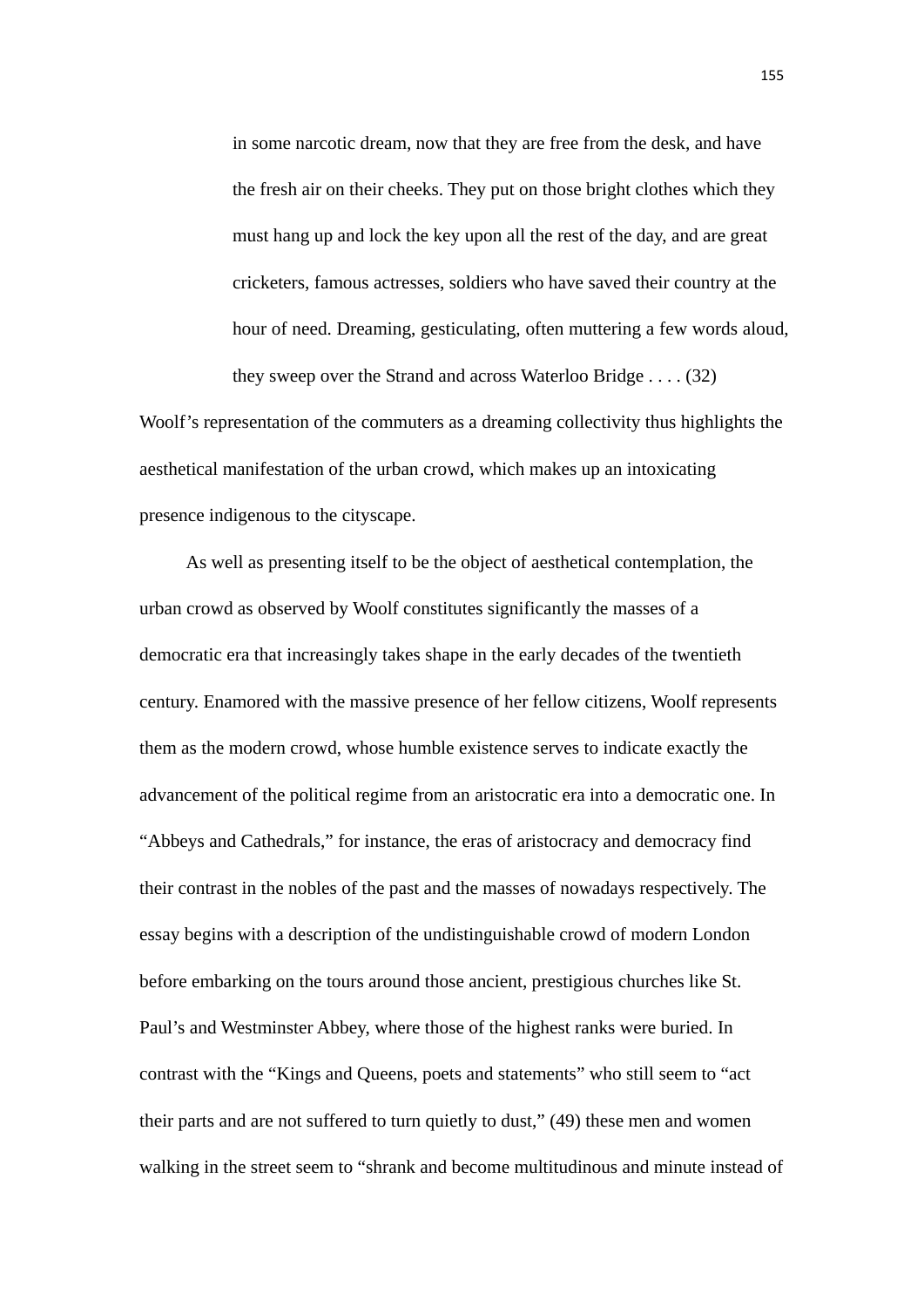single and substantial" (43-44). Taking the form of "a million Mr. Smiths and Miss Browns," they seem "too many, too minute, too like each other to have each a name, a character, a separate life of their own (44).

A crowd as such might appear to be outweighed by the greatness and splendor of those lying quietly inside the cathedrals and abbeys, whose "high-pitched voices," "emphatic gestures," and "characteristic attitudes" dominate even those spaces nowadays (49). Yet for all its humbleness and obscurity, this crowd nevertheless constitutes the democratized city pageant, which, despite its seemingly chaotic manifestation, embraces people indiscriminately. The significance of the city and its swarming crowd registering an egalitarian space is particularly unfolded through the contrasting images Woolf discerns when entering Westminster Abbey, a resting place for those of the noblest:

> One feels as if one had stepped from the democratic helter skelter, the hubbub and hum-drum of the street, into a brilliant assembly, a select society of men and women of the highest distinction. (47)

These men and women from "a brilliant assembly, a select society," of which only a few are chosen as representatives contrast sharply with those anonymous, obscure urban masses of "the democratic helter skelter," accommodating to "the hubbub and hum-drum of the street."

## **Monuments of the City**

The city also presents itself as a site of ruins, where the past and the present merge. As urban archeologist, Woolf evokes the past not a world she longs to return but as a world symptomatic of aristocratic, individualist splendors that the modern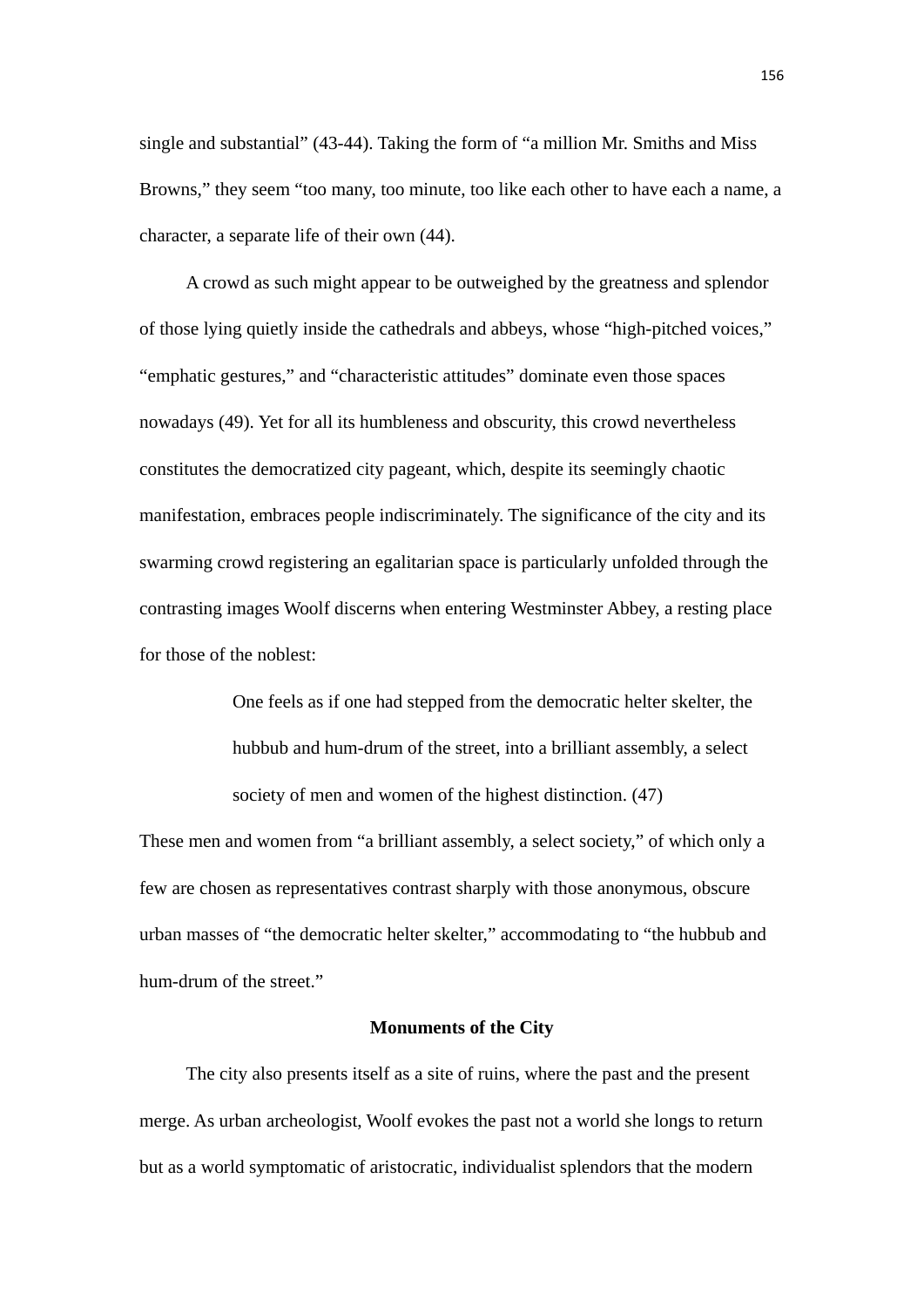democratic system finds increasingly repellent. In "Abbeys and Cathedrals," the churches in London are represented by Woolf as burying grounds evoking contrasts of the past and the present, the former registering a space of resourcefulness and luxury enjoyed especially by the noble whose deaths are prior to the processes of modernization and democratization, whereas the later an obscure yet generally egalitarian cityscape occupied by the masses. As Woolf indicates, the space that the dead enjoy is especially brought home to us when we step into St. Mary-le-Bow, a city church where even a man of obscurity enjoys "a whole wall covered with the list of his virtues"121 and occupies space that might in our day "serve almost for an office and demand a rent of many hundreds a year" (44). Thus one leaves the church marveling at "the spacious days" when even the unknown citizen "could occupy so much room with their bones and confidently request so much attention for their virtues," while nowadays a man of equal obscurity "would be allotted one slice of white stone of the regulation size among a thousand others and his great and godlike virtues would have to go unnoticed" (44-45).

If these tombs in the church of St. Mary-le-Bow mark the resourcefulness that even the common people were entitled to in securing their resting places, Woolf then pinpoints that even more luxury of space is enjoyed by the privileged classes who find in St. Paul's Cathedral and Westminster Abbey their reposing room. The majesty of St. Paul's perceived from outside, which "swells like a great grey bubble," and "looms

 $121$  As Woolf reveals, in the year 1737 a man called Howard died and was buried in St. Mary-le-Bow. A whole wall is covered with the list of his virtues: "He was blessed with a sound and intelligent mind which shone forth conspicuously in the habitual exercise of great and godlike virtues. . . . In the midst of a profligate age he was inviolably attached to justice, sincerity and truth." See Woolf "Abbeys and Cathedrals" 44.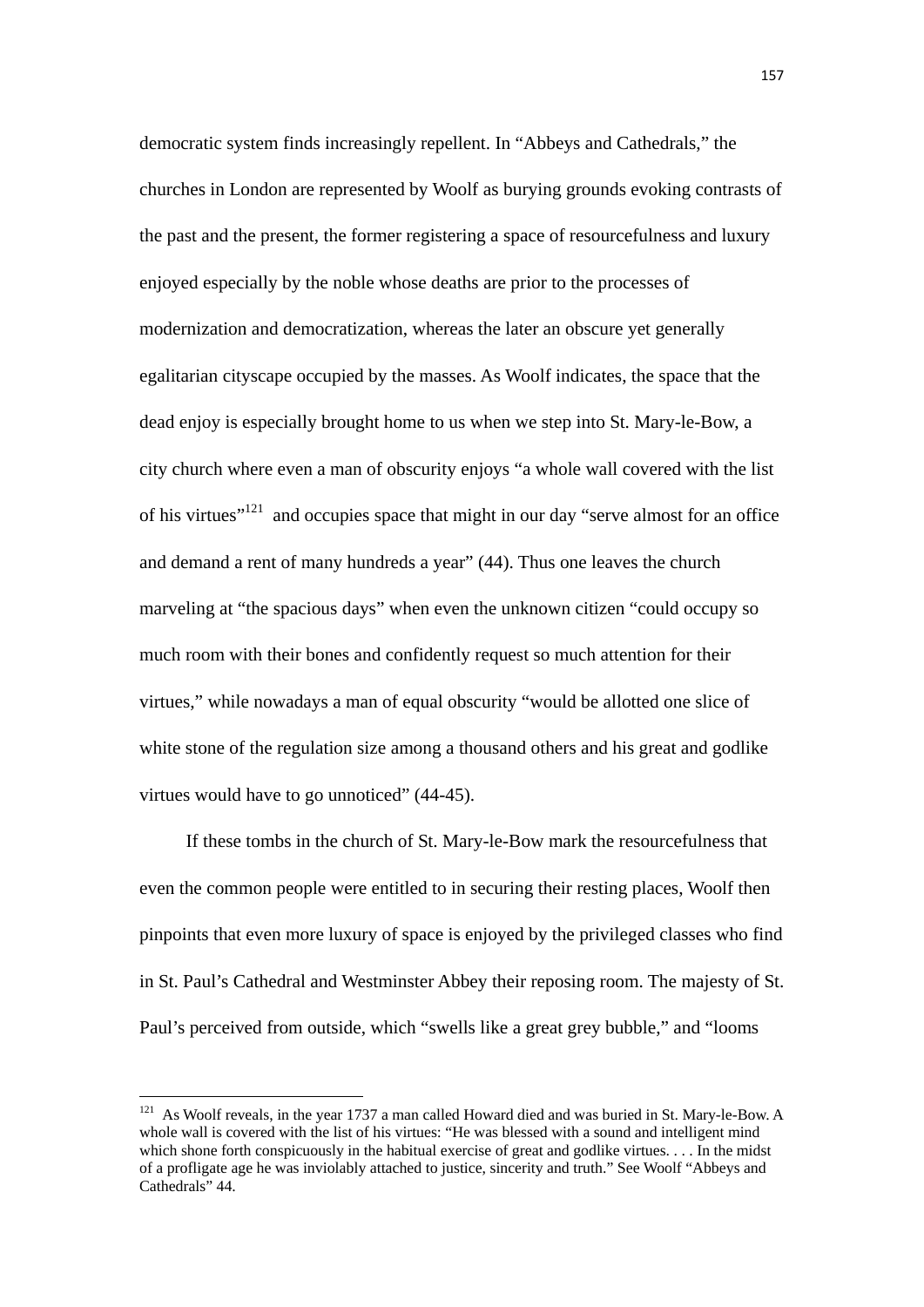mountainous and immense," (43; 45) finds its expression in the interior where the tombs heaped like "majestic beds" lying between the pillars (46). These tombs are the dignified reposing room to which "great statesmen and men of action retire, robbed in all their splendor, to accept the thanks and applause of their fellow-citizens" (46). Westminster Abbey is another resting place for those of the highest ranks, where their greatness and virtues have been kept intact for hundreds of years. Like St Paul's, Westminster Abbey with all its grandeur evokes a contrast of the privileged classes and the democratized masses, who are separated in terms of the time, space, and social position they have occupied.

> Everyone in this brilliant assembly has a mind and a will of his own. The Abbey is shot with high-pitched voices; its peace is broken by emphatic gestures and characteristic attitudes. Not an inch of its walls but speaks and claims and illustrates. Kings and Queens, poets and statesmen still act their parts and are not suffered to turn quietly to dust. (49)

While these cathedrals and abbeys as historical sites mark the privilege entitled to those of highest social ranks, there are places registering the privilege enjoyed by the dominant sex. In "Great Men's House" Woolf shows us around a largely male-dominated space. Woolf begins this essay with a resounding outcry: "London, happily, is becoming full of great men's houses, bought for the nation and preserved entirely with the chairs they sat on and the cups they drank from, their umbrellas and their chests of drawers" (31). The narrator then proceeds to name places like Dickens's, Johnson's, and Carlyle's houses as sites commemorating these "great men" who found London their lodging places. As with many other tourist sites of London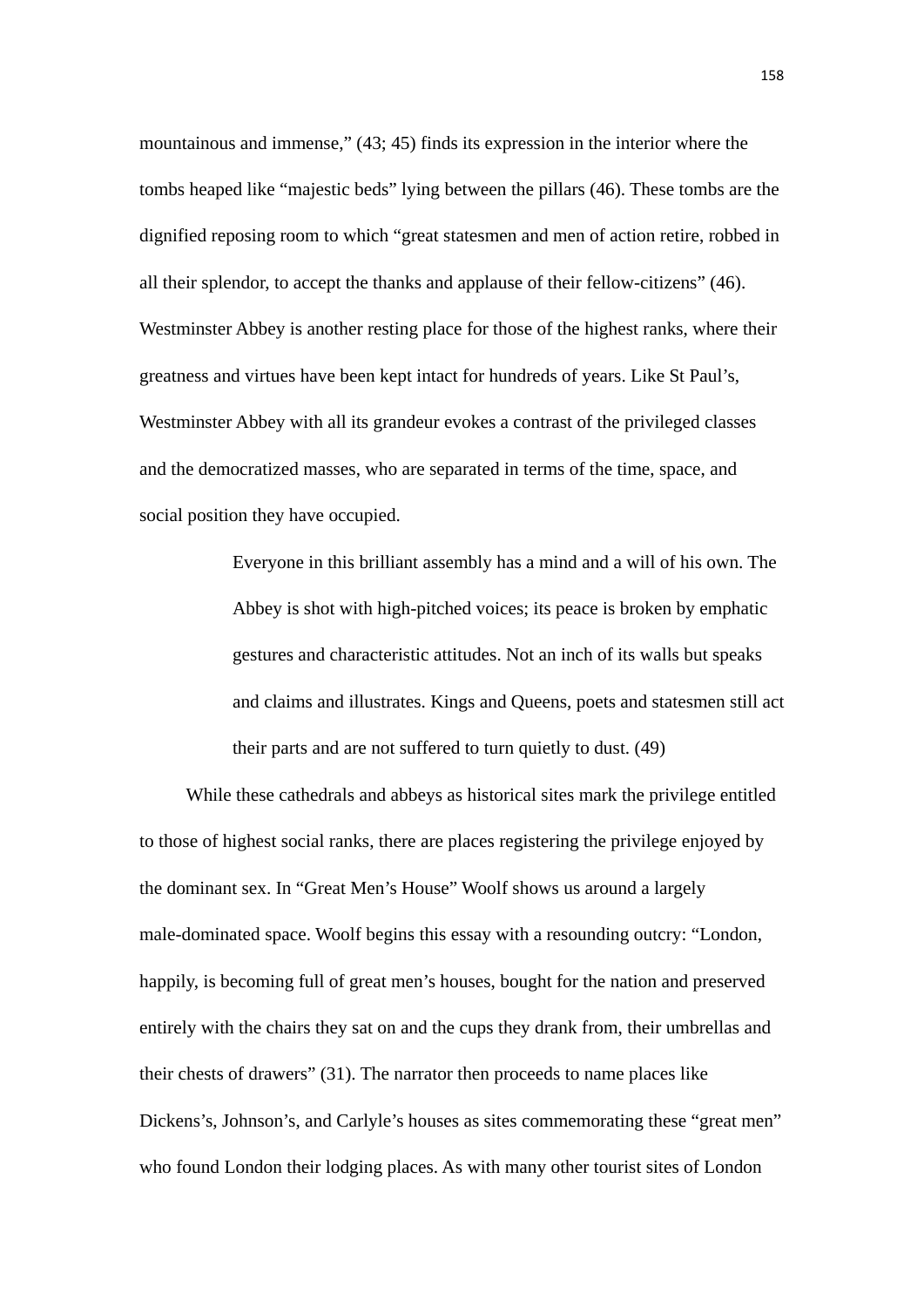Woolf marks as male-dominated, these residences of "great men" map out a gendered cartography of the city. Taking a tour around Number 5 of Cheyne Row where the Carlyles inhabited decades ago, Woolf first introduces us to the kitchen, whose importance to the couple is particularly rendered in details:

> Go down into the kitchen. There, in two seconds, one is made acquainted with a fact of incalculable importance—they had no water laid on. Every drop that the Carlyles used had to be pumped by hand from a well in the kitchen. All through the mid-Victorian age the house was necessarily a battlefield where daily, summer and winter, mistress and maid fought against dirt and cold for cleanness and warmth. (32-33)

Such is the effect of a pump in the basement that Mrs. Carlyle's cheeks turn "hollow," and bitterness and suffering "mingle in the half-tendered, half-tortured expression of the eyes" (35). This mentioning of the chores done in the kitchen by Jane Carlyle and her maid contrasts with Woolf's rendering of the daily work performed by Mr. Carlyle. The historian is portrayed as occupying himself with the production of his works:

> Up in the attic under a skylight Carlyle groaned, as he wrestled with his history, on a horsehair chair, while a yellow shaft of London light fell upon his papers and the rattle of a barrel organ and the raucous shouts of street hawkers came through walls whose double thickness distorted but by no means excluded the sound. (33)

While the attic-study is presented as a male-dominated space where Carlyle commits himself to works of history, an act marking male involvement in public sphere and matter, the drawing-room, as well as the kitchen, is depicted as the very place the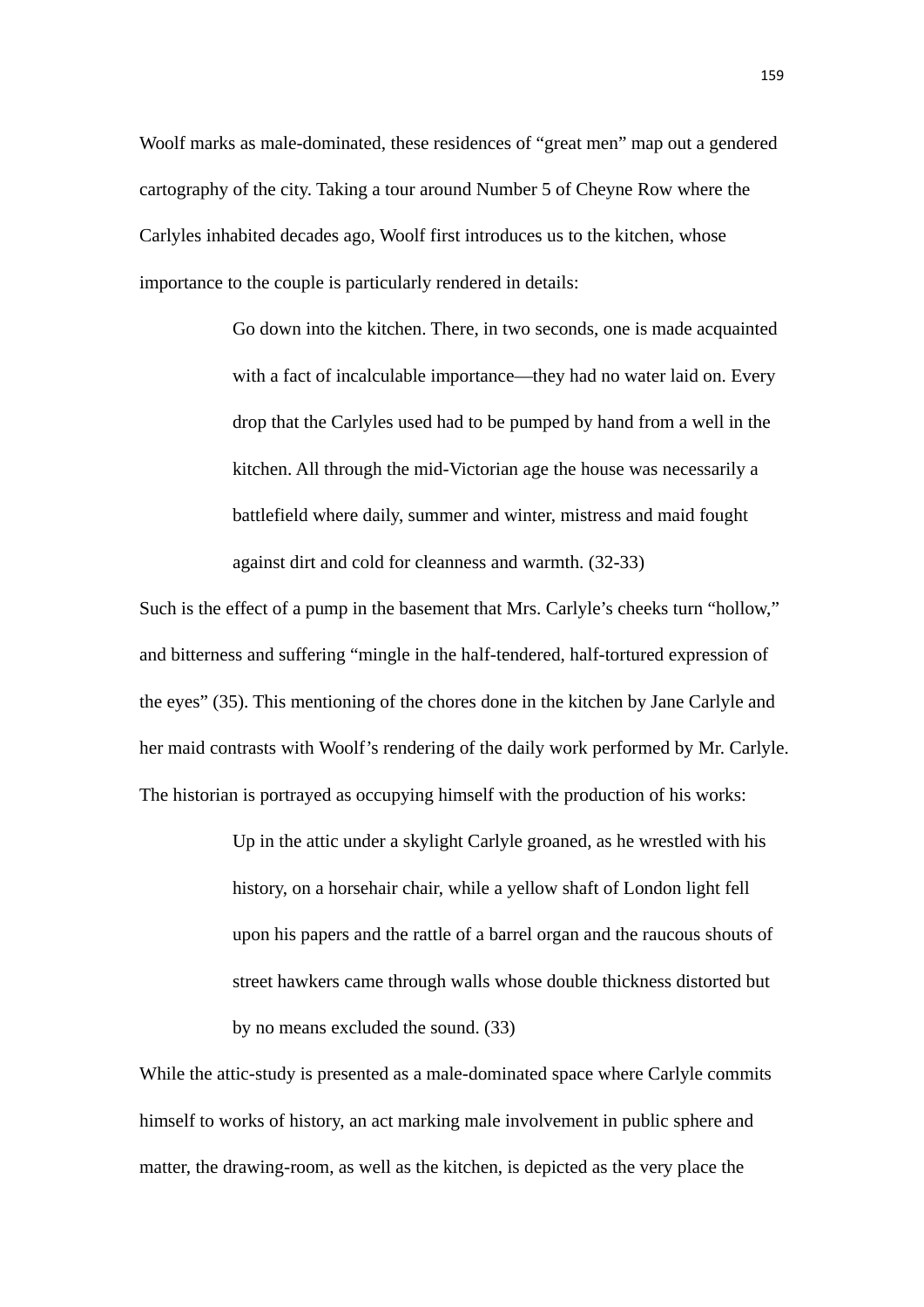mistress occupies herself with tedious domestic works: "The horsehair couch needed recovering; the drawing-room paper with its small, dark pattern needed cleaning; the yellow varnish on the panels was cracked and peeling—all must be stitched, cleansed, scoured with her own hands" (33-34).

 The suffocating domesticity characterizing the life of Jane Carlyle has been addressed earlier by Woolf in her 1923 article "Mr. Bennett and Mrs. Brown." Mrs. Carlyle is depicted as a victim to her married life and a domestic tradition that insists on female confinement to the private sphere and prevents a woman of genius like her from making any literary pursuits.<sup>122</sup> The reconstruction or re-imagination of Mrs. Carlyle as housekeeper could be thus interpreted as Woolf's indictment of the infamous Victorian ideology of separate spheres discouraging women's involvement in public spaces and affairs.

 In "This is the House of Commons," Woolf introduces us to still another site registering a male history of power politics, whose development is nevertheless interpreted by her not through the lens of gender but of the political regime. Entering the House of Commons, Woolf reminds her reader what it signifies through its commonness:

> Vague though our history may be, we somehow feel that we common people won this right centuries ago, and have held it for centuries past, and the mace is our mace and the Speaker is our speaker and we have no need of trumpeters and gold and scarlet to usher our representative into our own House of Commons. (56)

<sup>122</sup> See Virginia Woolf, "Mr. Bennett and Mrs. Brown," *A Woman's Essays: Selected Essays, Volume One* (London: Penguine, 1992) 69-87.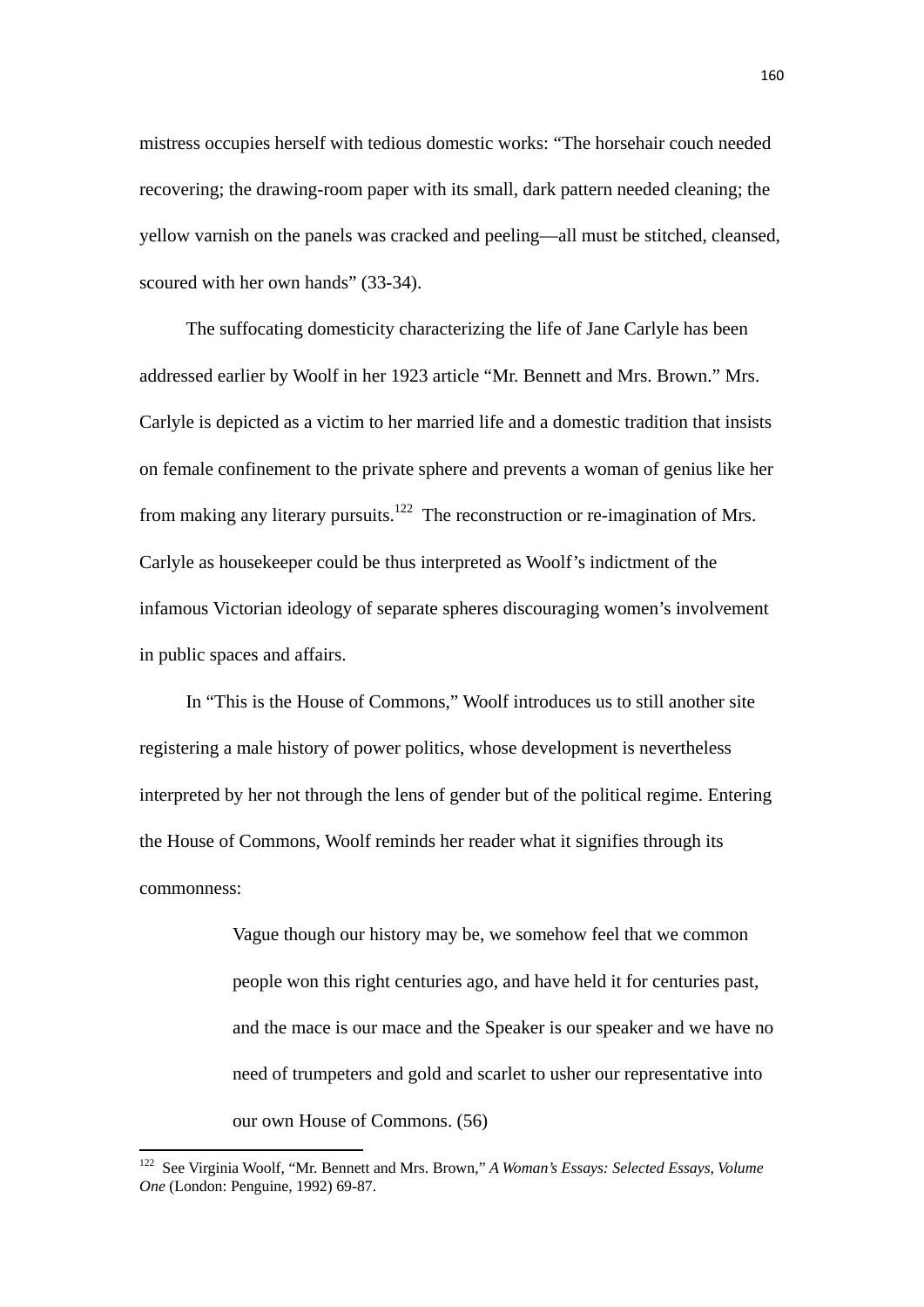This parliament hall thus heralds the rule by the people practiced centuries ago, a democracy contrasted by the ancient regime of oligarchy for which trumpeters, gold and scarlet were employed to boost an individualist, ceremonious aura to aristocratic rulers. Unmistakably Woolf as narrator identifies with those common people who fought for democracy before. Marking the origin of British democracy, this hall of parliament is revealed a plebian space, since from inside it is "not in the least noble or majestic or even dignified," as palaces or cathedrals might evoke a past of individual splendors (56). Rather, there is nothing venerable or ceremonious and it is "as shiny and as ugly as any other moderate-sized public hall," where an untidy, informal-looking assembly meets to dispute the issues of national importance (56-57).

These representatives holding sessions in the House of Commons are thus presented as disrupting authority and dictatorship characterizing those who previously governed with their scepters:

> It is an untidy, informal-looking assembly. Sheets of white paper seem to be always fluttering to the floor. Even the central island of control and dignity where the Speaker sits under his canopy is a perching ground for casual members who seem to be taking a pee at the proceedings at their ease. Dipping and rising, moving and settling, the Commons remind one of a flock of birds settling on a stretch of ploughed land. (57)

The Commons are mockingly compared to "a flock of birds" feeding on sheets of white paper. Despite the untidiness and informality manifested by the Commons, as Woolf has noted, their presence in the hall of democracy nevertheless heralds the end of "single men and power":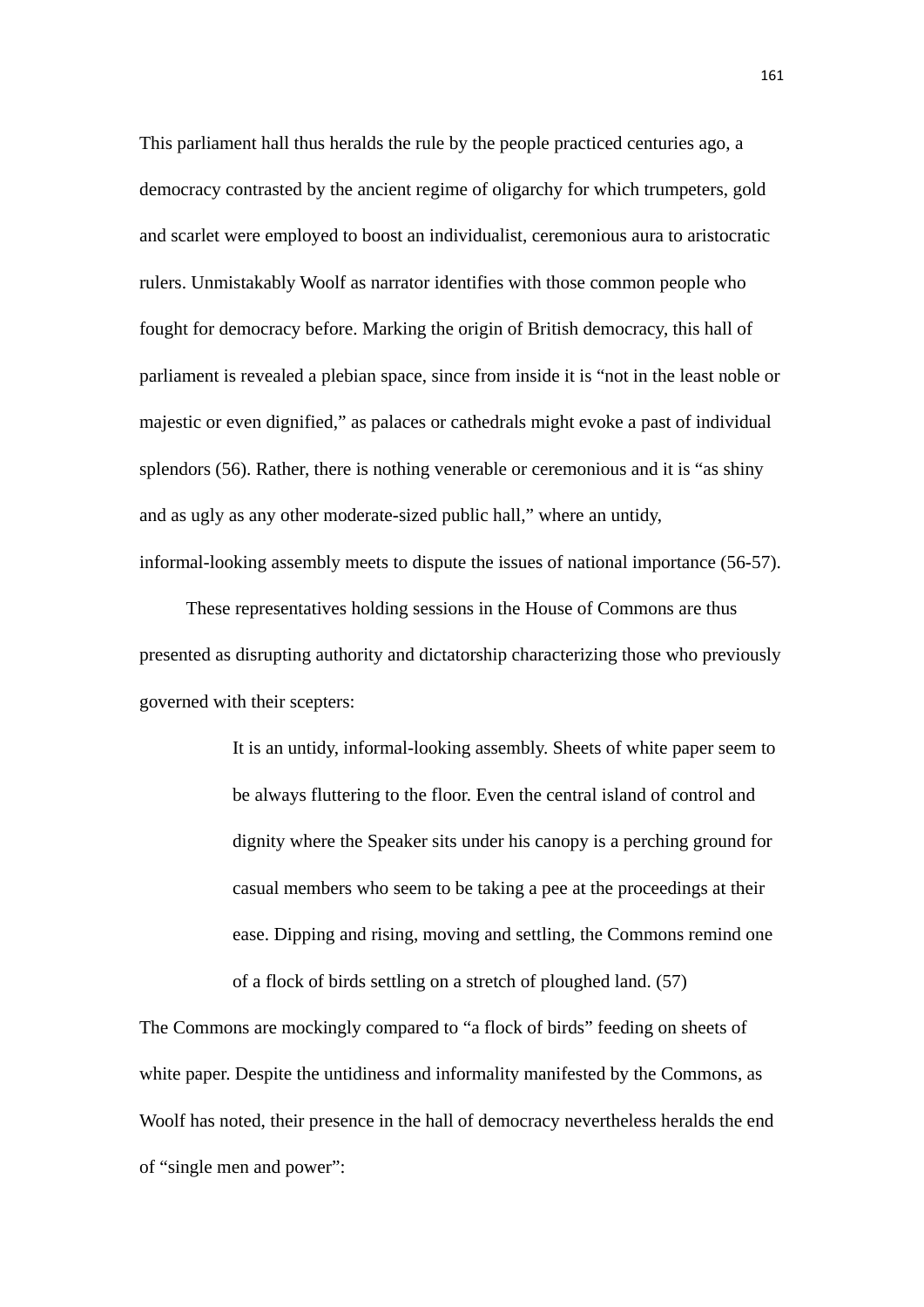Now no single human being can withstand the pressure of human affairs. They sweep over him and obliterate him; they leave him featureless, anonymous, their instrument merely. The conduct of affairs has passed from the hands of individuals to the hands of committees. Even committees can only guide them and sweep them on to other committees. The supreme need is dispatch. A thousand ships come to anchor in the docks every week; how many thousand causes do not come daily to be decided in the House of Commons? Thus if statues are to be raised, they will become more and more monolithic, plain and featureless. The days of single men and personal power are over. Wit, invective, passion, are no longer called for. Mr. MacDonald is addressing not the small separate ears of his audience in the House of Commons, but men and women in factories, in shops, in farms on the veldt, in Indian villages. (62-63)

While the statues of individual heroes might signify the reign of aristocracy centuries ago, these modern halls of the parliament are not built to worship these heroic figures but to shine out the anonymity of the increasingly democratized crowd. As Woolf observes, Westminster Hall raises its immense dignity when one passes out as "little men and women moving soundlessly about the floor" and appears "minute, perhaps pitiable, but also venerable and beautiful under the curve of the vast dome, under the perspective of the huge columns" (64). Democracy and aristocracy thus find their emblems in the halls and statues respectively, the former signifying an embracement of the undistinguishable urban crowd by the democratic institution taking shape in the very age Woolf writes her London essays, whereas the latter memorizing the glories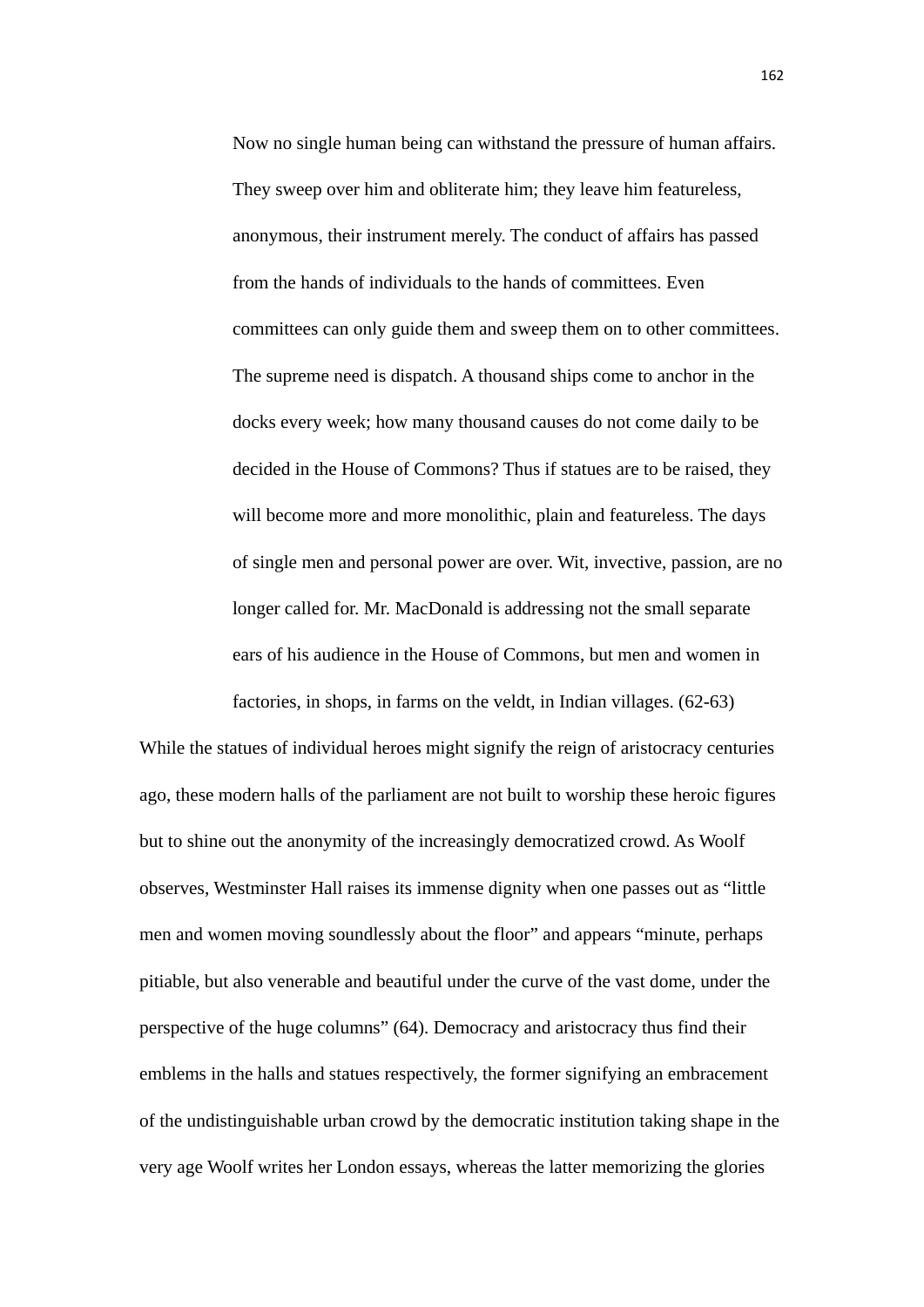of individual powers characterizing the British before democracy dawns.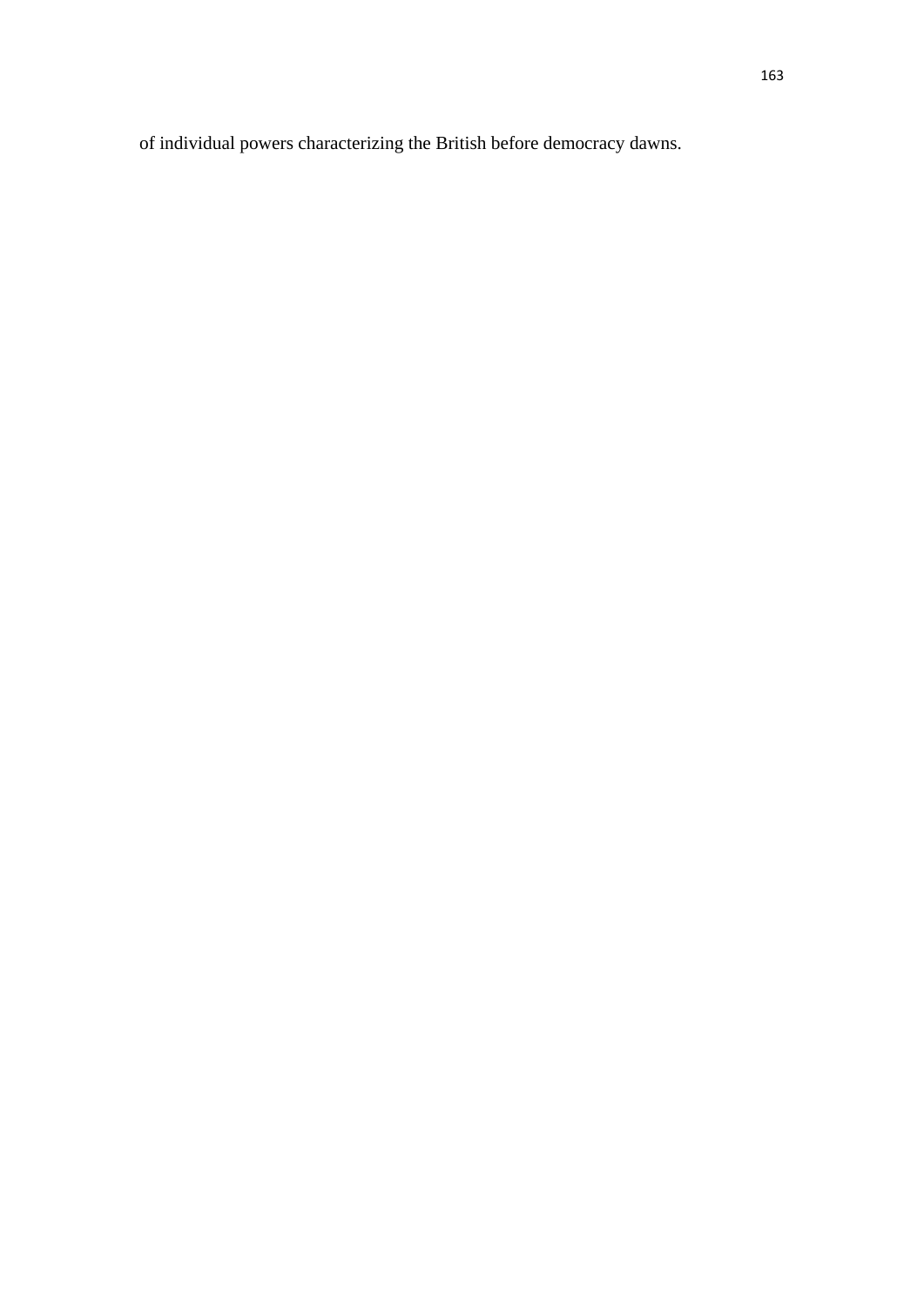# **Conclusion**

rambling the streets of modern London, this study has demonstrated that female Through<br>
International<br>
Subset of m edecessors, is largely ascribed to an<br>held, dominant assumption of separa nineteenth century. Through examining the writings of Amy Levy, Dorothy public visibility and mobility have at least since the fin de siècle period been<br>commonly practiced by a conglomerate of middle-class women.<br>The city of the fin de siècle plays a significant role in shaping the emer This study has examined the numerous roles played by women entering the public spaces of London in the half century from the 1880s to the 1930s as workers, shoppers, diners, clubbers, cinema-goers, philanthropists, and tourists, a wide spectrum of active female social actors that until recently have not attracted enough attention from scholars of late-Victorian and Edwardian literature. The neglect of these newly pubic women in the fin de siècle period, who are distinct from their home-bound Victorian predecessors, is largely ascribed to an uncritical acceptance of or surrender to the long-held, dominant assumption of separate spheres in the Richardson, and Virginia Woolf, who portray the multifarious pictures of women commonly practiced by a conglomerate of middle-class women.

The city of the fin de siècle plays a significant role in shaping the emerging public subjectivity of these middle-class women, who have long been confined to the private, domestic sphere throughout most of the nineteenth century and have been represented as the "angel in the house," an image marking not only female chastity and moral excellence but also the stark spatial demarcation of separate spheres imposed on the female sex. Along with the development of commercialism, mass consumption, and public transportation, the city emerging in the late nineteenth century has transformed into a spatiality actively interacting with the swarms of these newly public middle-class women, whose presences in the fin de siècle city's public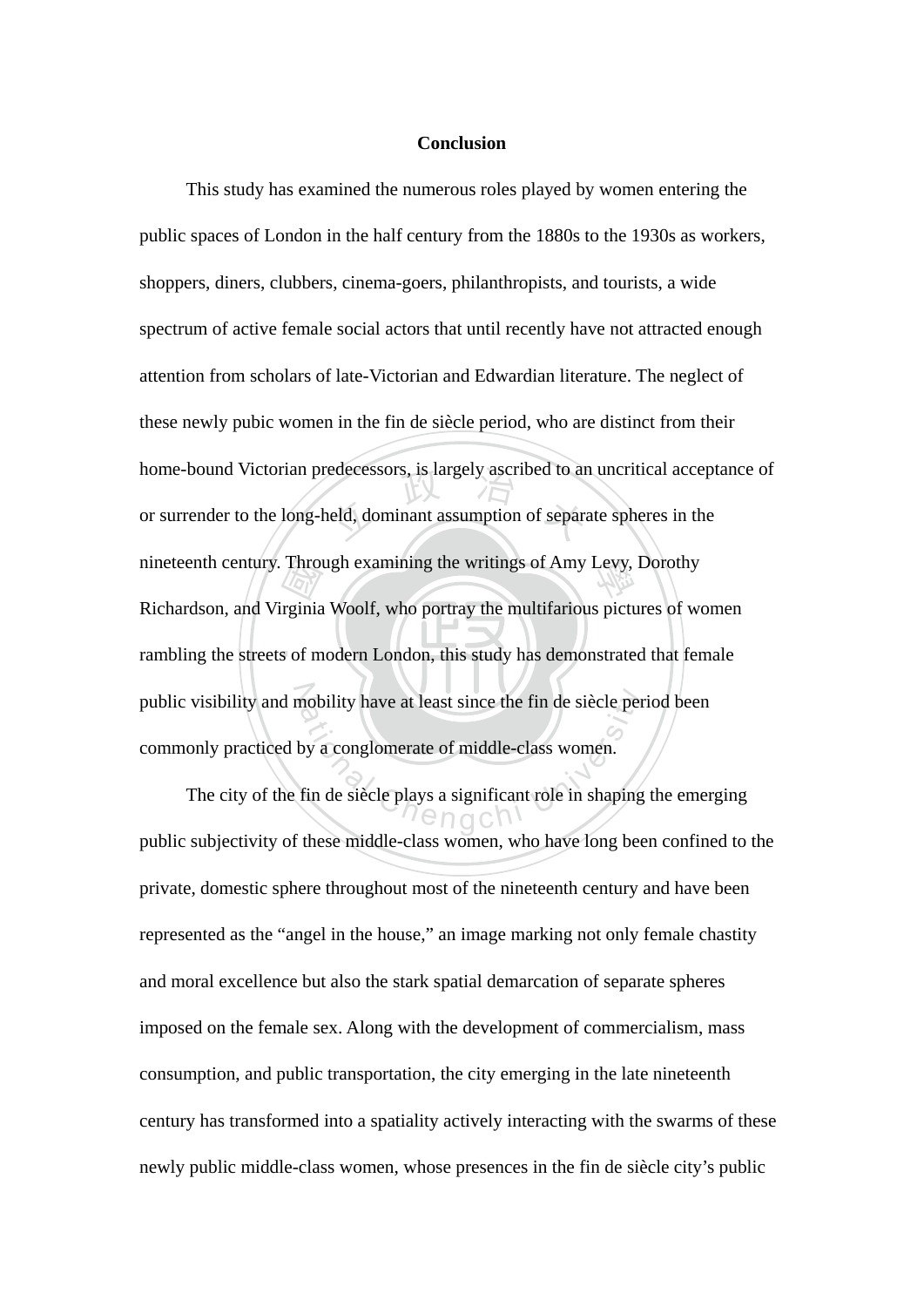spaces signify the very fact that the disruption of conventional bourgeois gendered order and spatial hierarchy is taking place in this period.

Mobility and spectatorship are thus two significant tropes applicable to women's spatial and visual explorations of the fin de siècle city, the former underscoring their meandering footsteps threading through the increasingly egalitarian public space while the latter their roving eyes casting glances at those enticing urban spectacles which are already a phantasmagoria of commodity display, jostling crowd, and bustling streetscapes. Through writing about fin de siècle female streetwalking, the three women writers have demonstrated that those seemingly passive women of the middle-class may indeed be capable, through their public presence and their incessant footsteps, of pushing at the established boundaries. The massive presence of the New Woman in the fin de siècle city, an appellation employed by those applauding or repudiating her public visibility, heralds the disruption of a gendered, separate-sphere spatial demarcation observed by the upper- and middle-class women throughout most of the nineteenth century. Women are perceived to take part in the increasingly commodified and democratized city that provides more and more legitimate venues for female users of the city's public spaces.

Female workers of the fin de siècle period pioneer in claiming an equal standing in the city's working space and a life of independence which most Victorian women of the middle-class have long been denied. The opening up of white-collar work to women during the late-Victorian period provides new opportunities for women in fiction as well as in life. Both Levy and Richardson in their novels portray self-supporting women from the middle-class, who are forced to work because of the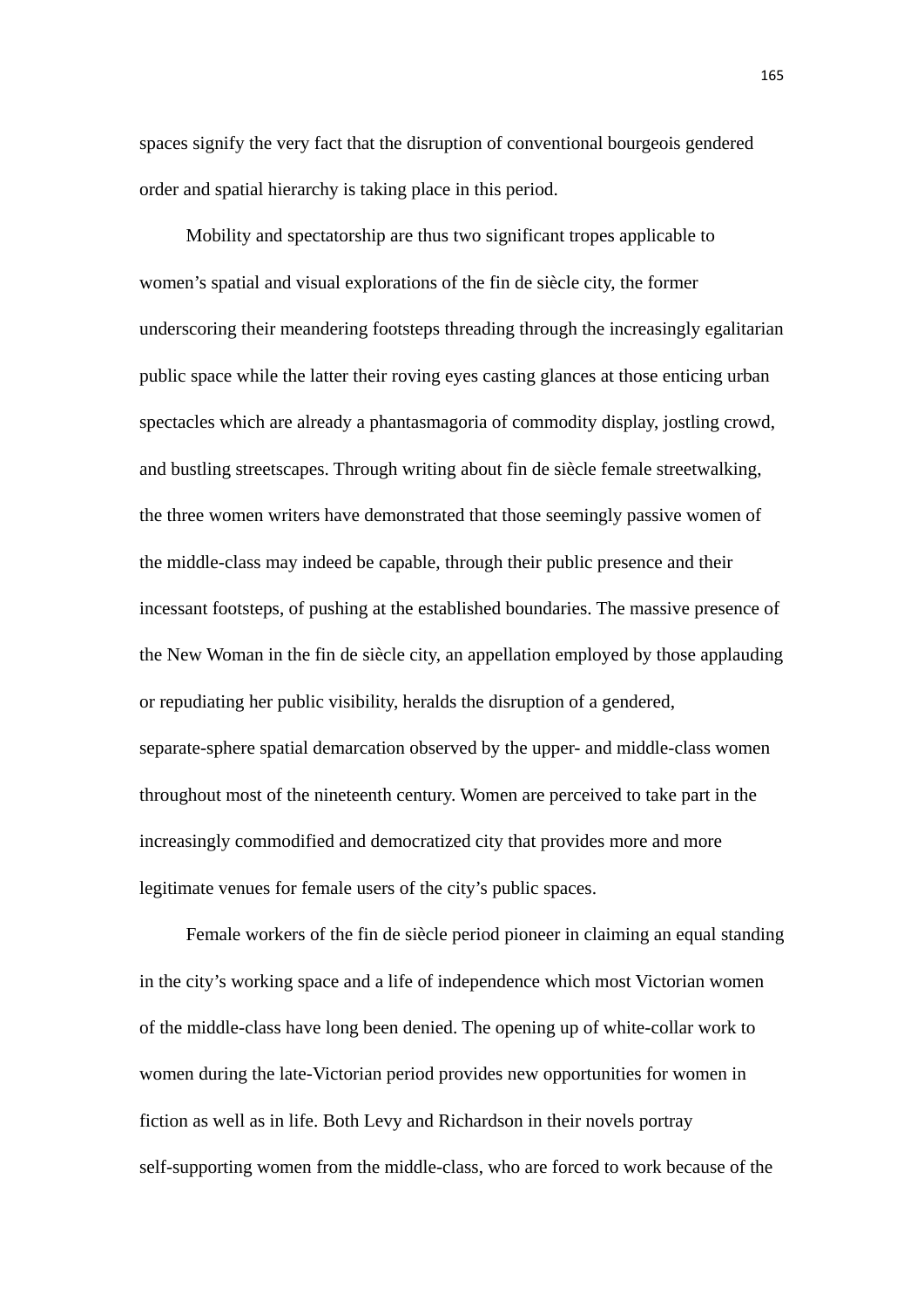sudden loss of family fortunes. Laboring in shops or offices, these white-collar worker-heroines nevertheless are invigorated rather than enervated by their routine jobs because they provide the very possibilities of independence, of rejecting conventional feminine roles, and even of rejecting marriage as the only fulfilling female destiny. Marking the experience of female independence, work as such has liberated these heroines from the protective yet stifling cocoon of conventional middle-class femininity and contributed to active women's participation in public spaces, which is especially manifested by their public walking in the streets of fin de siècle London.

 As with female workers who increasingly occupy the city's public spaces, women writers embody female self-assertion and independence through claiming her rights to the fin de siècle literary profession and urban public life. In *Romance of a Shop*, Levy portrays Gertrude the very image of such a self-assertive, independent New Woman writer, who negotiates the city's gendered and increasingly commodified spaces. In her life and London poetry, Levy represents also the female poet as urban writer-observer, strolling, watching, and eulogizing the city while making her claim to a life of independence that the city brings her to.

 As well as presenting themselves as capable producers, fin de siècle women assert also their rights to the increasingly commodified cityscape, in which female consumers play an unprecedentedly significant role. As an emerging site of female consumption, the West End of London in the fin de siècle period registers especially women's greater mobility in public consuming spaces. Apart from its private aristocratic residences, the Wes End has traditionally been the center of politics and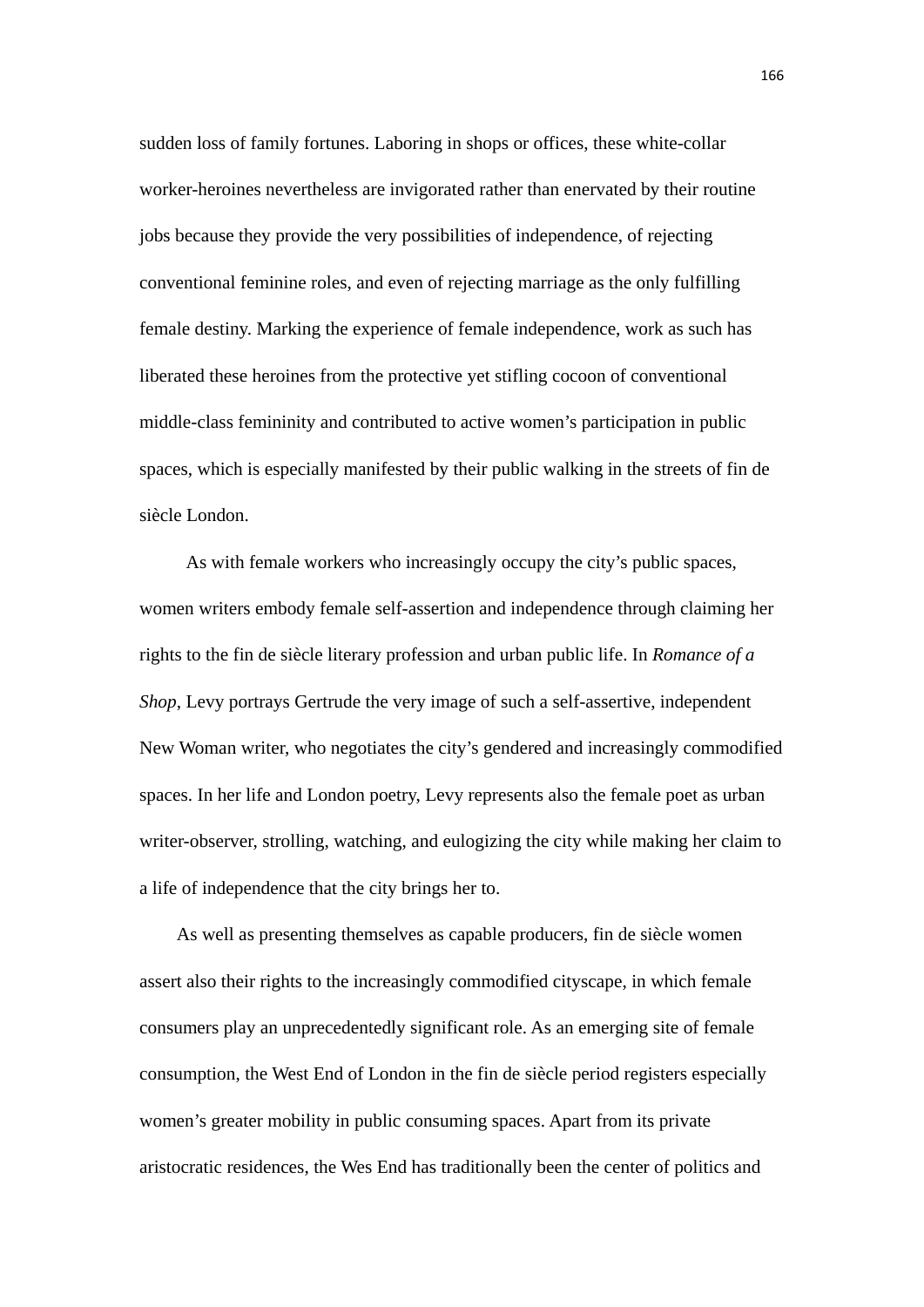power throughout most of the nineteenth century. Yet by the end of the nineteenth century, facilitated by the development of commodity culture, the West End has transformed into sites of commodity display, shopping, and pleasure, its public spaces becoming hetero-social and increasingly feminized, where shopping ladies of the upper- and the middle-classes, female clerks of the lower-middle-class, shopgirls, female actresses, and female audiences constitute a large bulk in the jostling urban crowd.

Along the central streets of the West End, with its mushrooming of shops, department stores, theaters, cafés, female clubs, and cinemas around the turn of the century, women increasingly manifest their visibility as purchasers, pleasure-seekers, and window-shoppers on the public street and the hetero-social urban space. Women's clubs, ladies' lavatories, female dining rooms, and tea shops emerging rapidly in fin de siècle London's West End represent the joint efforts by the public and private sectors to improve the city and to satisfy the physical needs of an increasingly mobile female population. Established during the same time, situated in the same neighborhood, and courting the same consuming public, these institutions address middle-class women as target customers and, through inviting them to purchase goods and services, contribute to the disruption of the long-held Victorian separate spheres and to the increased female public visibility at the turn of the century.

Throughout *The Pilgrimage*, there are a lot of examples of women melting into the walking public in their strolls around London streets, indicating that female streetwalking has become increasingly acceptable since the last years of the nineteenth century when Miriam and her female contemporaries assert their visibility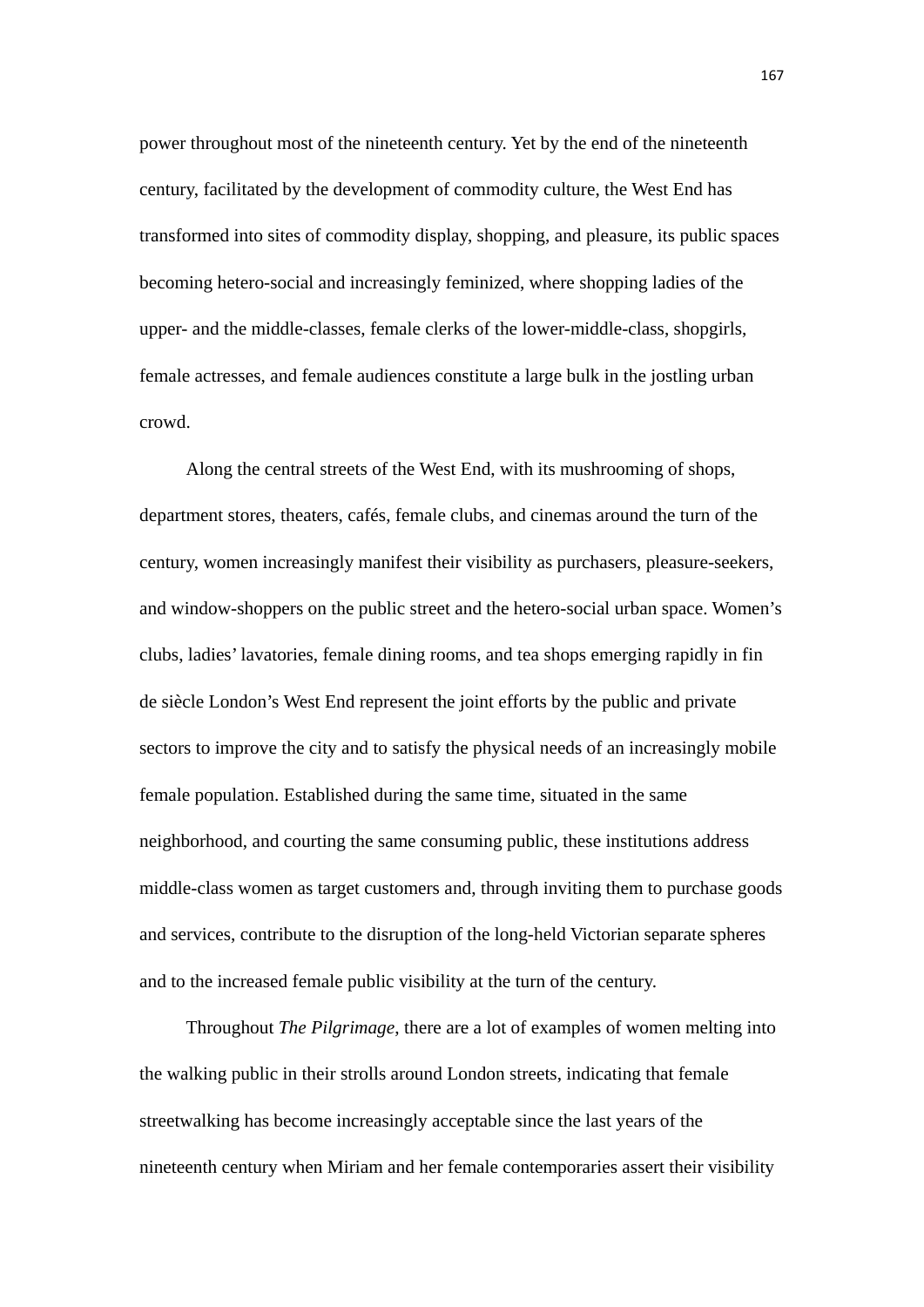amidst the jostling crowd. Women are recognizable as making their ways to schools, work places, cafés, theaters, cinemas, clubs, shops, on foot or via the help of public transportations. The female shoppers and diners in Dorothy Richardson's *Pilgrimage* provide the very picture of women consumers in fin de siècle London. The West End is portrayed as a site where commodity culture, female consumption, and urban public spaces converge to produce a unique women's experience of the city, one paradoxically combined of female pleasure and desire.

Previous studies often focus on the experience of the well-to-do middle-class women as buyers shopping for their family. Though such shopping invariably enables middle-class women to take part in a much wider women's sphere of the fin de siècle city, such experience nevertheless distinguishes themselves from their economically embarrassed sisters. In *The Pilgrimage*, the heroine Miriam, who has to live on "her pound a week," represents an alternative experience of the working woman conscious of her subordinate position as a consuming subject. Rather than being supported by the income of male breadwinners, as most married middle-class women do, Miriam has to budget her spending. Unlike the well-to-do middle-class women shoppers having more flexible budgets and affording to frequent expensive shops, Miriam needs to economize the use of her humble salary and make sure every penny was spent on the right things. In *The Pilgrimage*, the flâneuse as a shopper has a distinctive experience of modernity, which is mediated through both gender and class against a highly commoditized urban pageant embodied by late-Victorian London's West End shopping ambience.

Since the invention of cinema at the fin de siècle, cinema-going has become one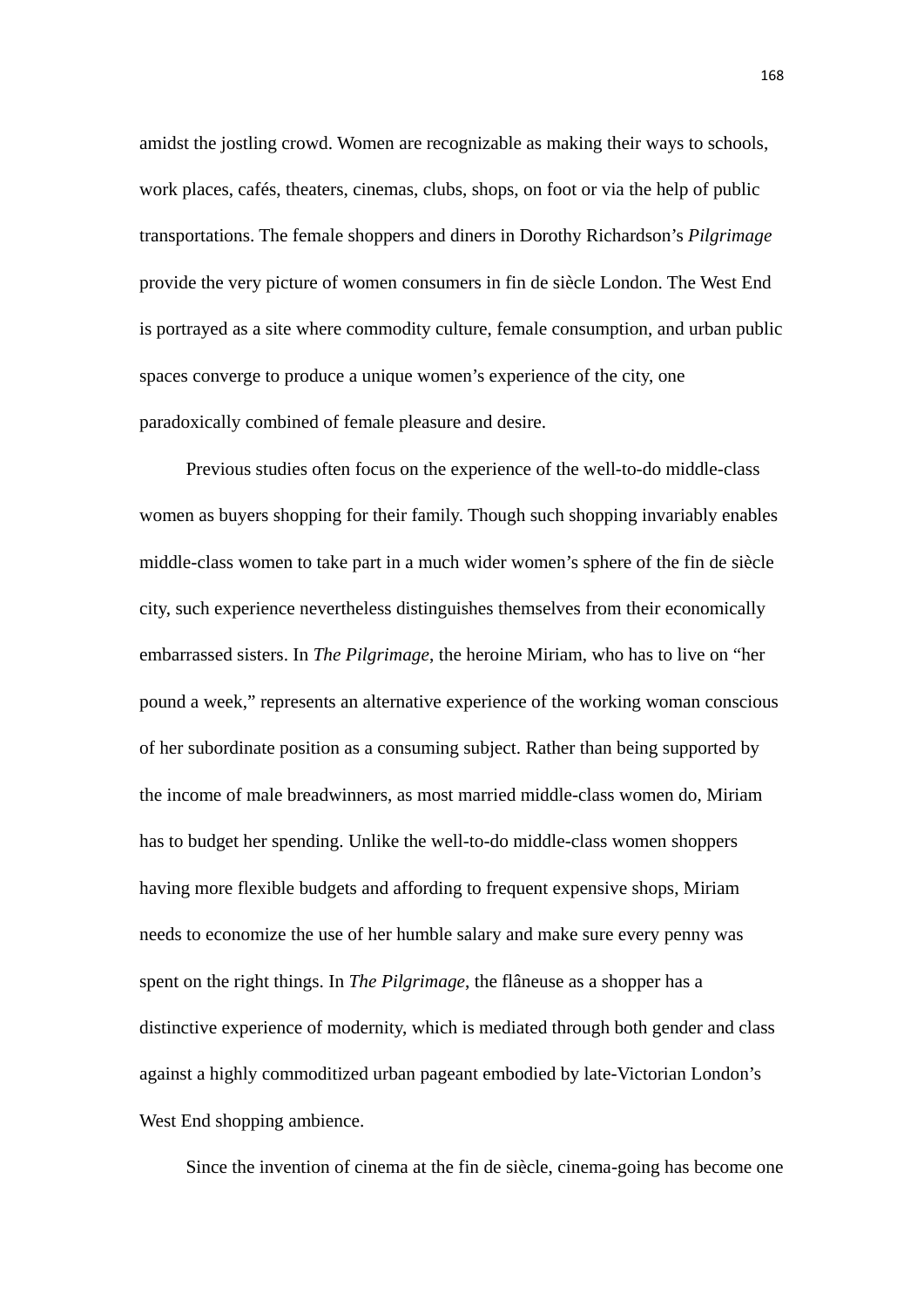staple entertainment especially catering for the needs of a swarming crowd accompanying the rapid progress of urbanization and industrialization. As a means of mass entertainment culminating in popularity from the 1920s to the 1940s, cinema does not meet as much applause from the contemporary cultural critics as from the general public. Along with the development of mass consumption, commodity culture, and public space in the early twentieth century, cinema and cinema-going register not only the booming of popular, commoditized pleasure but also the dwindling of a high-brow culture privileging only a selected minority.

Throughout her film criticism Dorothy Richardson argues for an alternative measure for cinema as an art form and popular pleasure. Observing that cinematic spectacles have contributed and corresponded to a renewed modern spectatorship, particularly on the part of the urban cinema-goer, Richardson, an urban rambler and spectator, develops alternative views on cinematic spectatorship and the mass cinema-going in the late 1920s and the early 1930s. In many ways, Richardson's views on cinema, cinematic spectatorship and cinema-going challenge and even reverse the implicitly gendered assumptions held by the critics of cinema in her time. Unlike those criticizing cinema for producing the uncultivated mass spectatorship and the passive, "feminized" spectator, Richardson unearths the many positive aspects of the mass's cinema-going, which is, for her, a matter of visual, spatial, and aesthetical significances. Predicated on her observation of the mass spectatorship, Richardson's view of women's cinema-going re-appropriates femininity traditionally associated with passivity, exhaustedness, and being-looked-at-ness, rendering women's viewing a powerful look at the already enlarged and transgressed visual and urban space.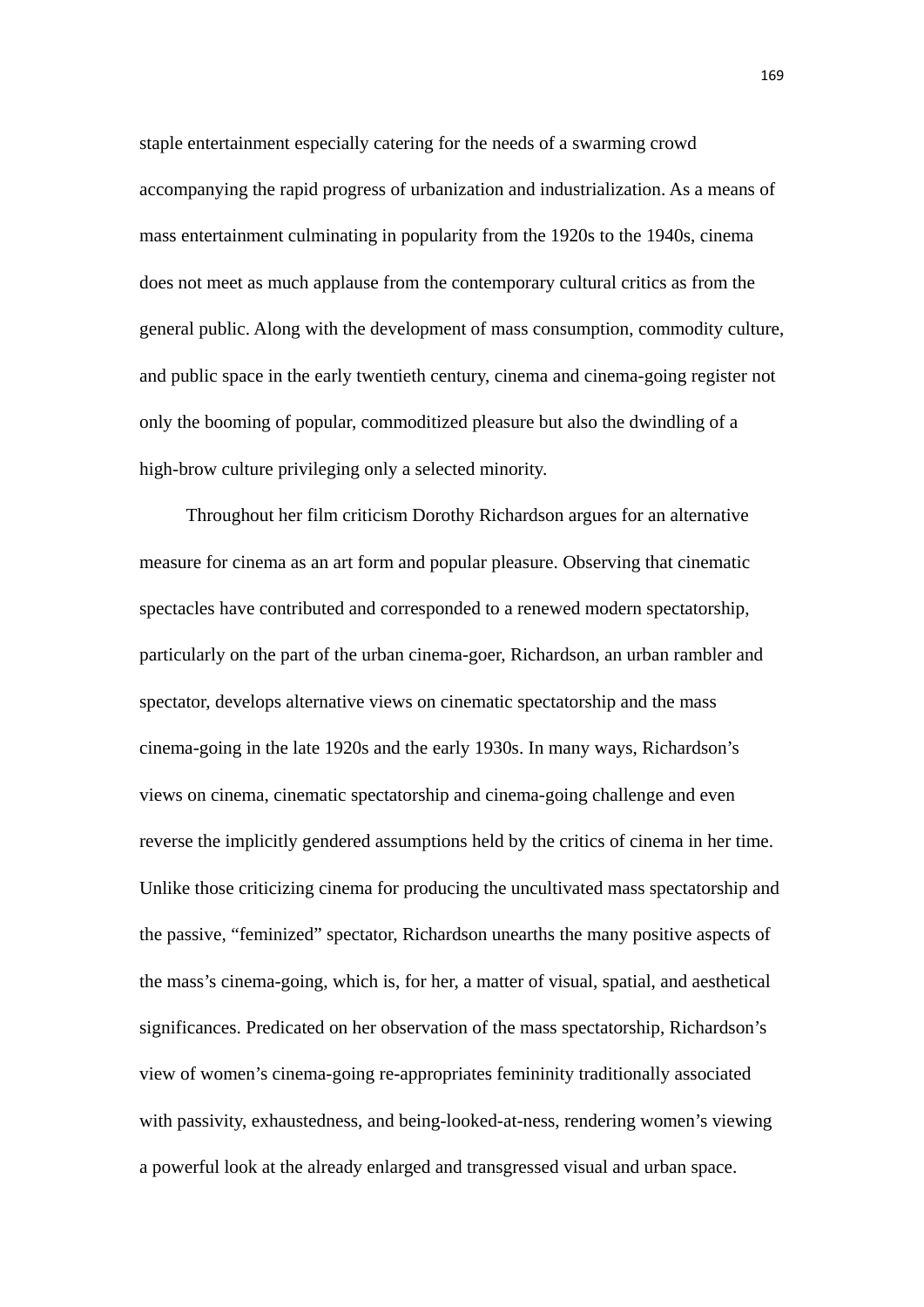This study has thus examined female consumption as manifesting fin de siècle women's complicated involvement in the city's consuming spaces and commodity culture, which is represented by Dorothy Richardson in her fictional narratives about female consumers emerging in fin de siècle London, a phenomenon historically experienced by women of the 1880s and 1890s who increasingly found London's West End a site of consumption and female pleasure, and by the authoress herself in her "ethnographical" writings on cinema as popular pleasure appealing to a wider spectrum of mass consumers, of which women constitute a significant part who seek fantasy and entertainment in the seemingly anesthetic form of pleasure. Yet if the West End shopping and entertaining places of London provided an urban space inhabitable by respectable women in the fin de siècle period, then East End philanthropy provided another opportunity for the modern women to make a claim on the city's public space.

The urban topologies of West End and East End had reinforced the social contrasts. Ownership and government legislation, as well as the status and wealth of the residents, affected the kind of urban spaces produced in both areas. While the west was populated by members of the aristocracy, nobility and wealthy bourgeois class who migrated from the city westward to new residential areas, the city and the eastern districts surrounding it were commercial and industrial zones, inhabited by the working-class and large numbers of immigrants. These movements created thus a growing gulf within London between the racially mixed and working-class east and the fashionable and upper-class west. The female philanthropist's slum work thus offers a most contrasting experience to those experiences by women walking and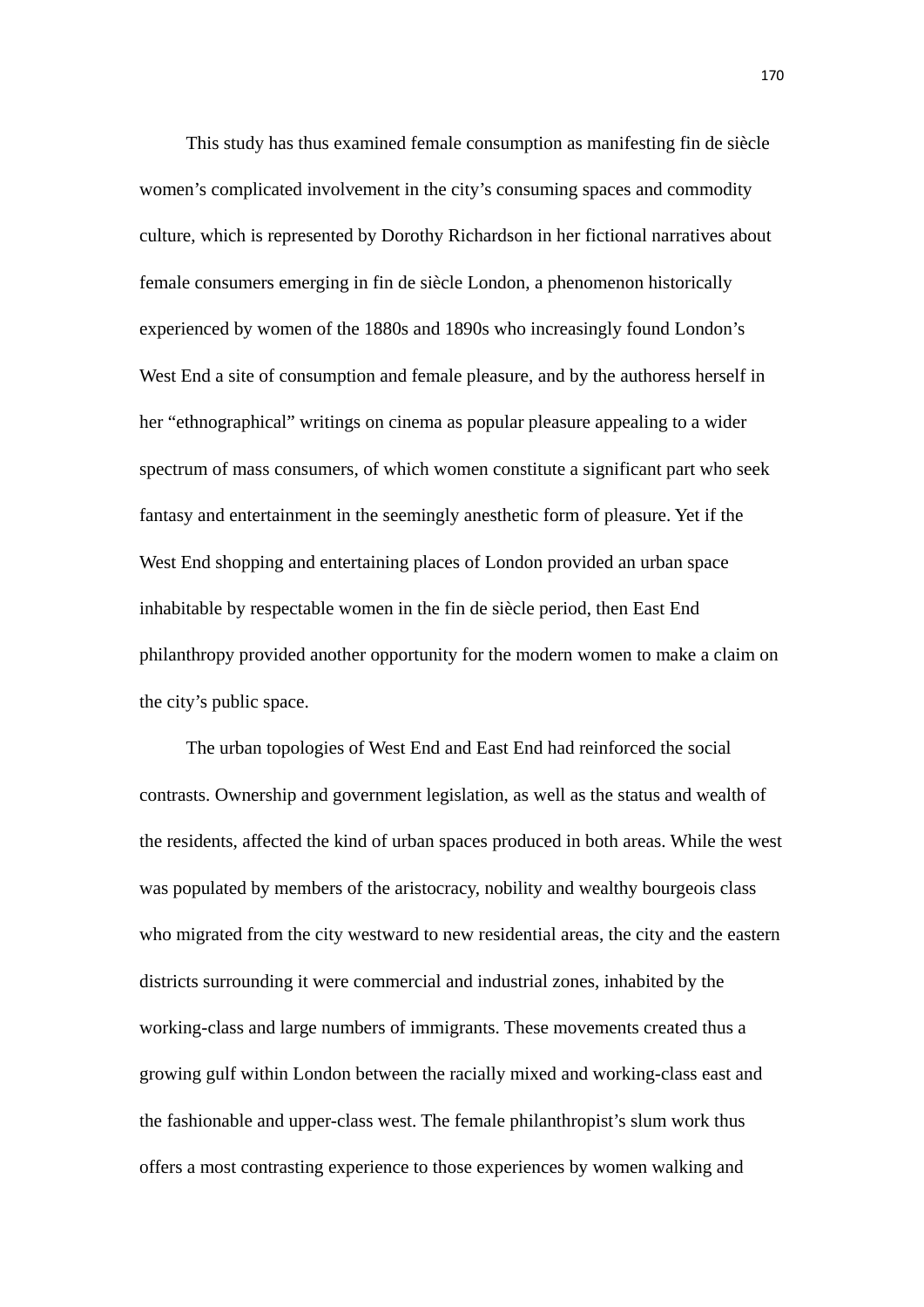observing the largely pleasant, entertaining, and civilized central London. The East End or these slums in central London represent an alternative urban cartography which female philanthropists map out through their walks into the homes of those in need. Representing an encounter with the classed other, Eleanor's slum experience in *The Years* generates for her a double consciousness which is accountable in terms of class and gender, both factors being particularly pertinent to her newly public subjectivity acquired through working as philanthropist.

By the first few decades of the twentieth century, however, with the increasing loosening of gender boundaries expressed in spatial restrictions on women, more and more women are able to derive greater pleasure from freely meandering around London and moving their footsteps to hitherto unexplored corners of the great city. Such pleasure and its resultant impact on the construction of self are well captured in Woolf's own London essays. As well as representing in *The Years* fin de siècle female mobility practiced by the woman charity worker, whose exploration of the city is legitimated and excused by the caring services she volunteers, Woolf herself embodies a flâneuse strolling and observing the modern city that welcomes women walking publicly as contributing to and making an essential part of the increasingly democratized urban crowd in her London essays, a series of urban sketches produced in the early decades of the twentieth century. Into the 1920s and 1930s, female public walking is mostly accepted, and Woolf has indicated throughout her observations of modern London's growing egalitarian city spaces that the major concerns of her tours around the city might be further associated with aesthetical, socio-cultural, and historical reflections on the city space, though her mobility and spectatorship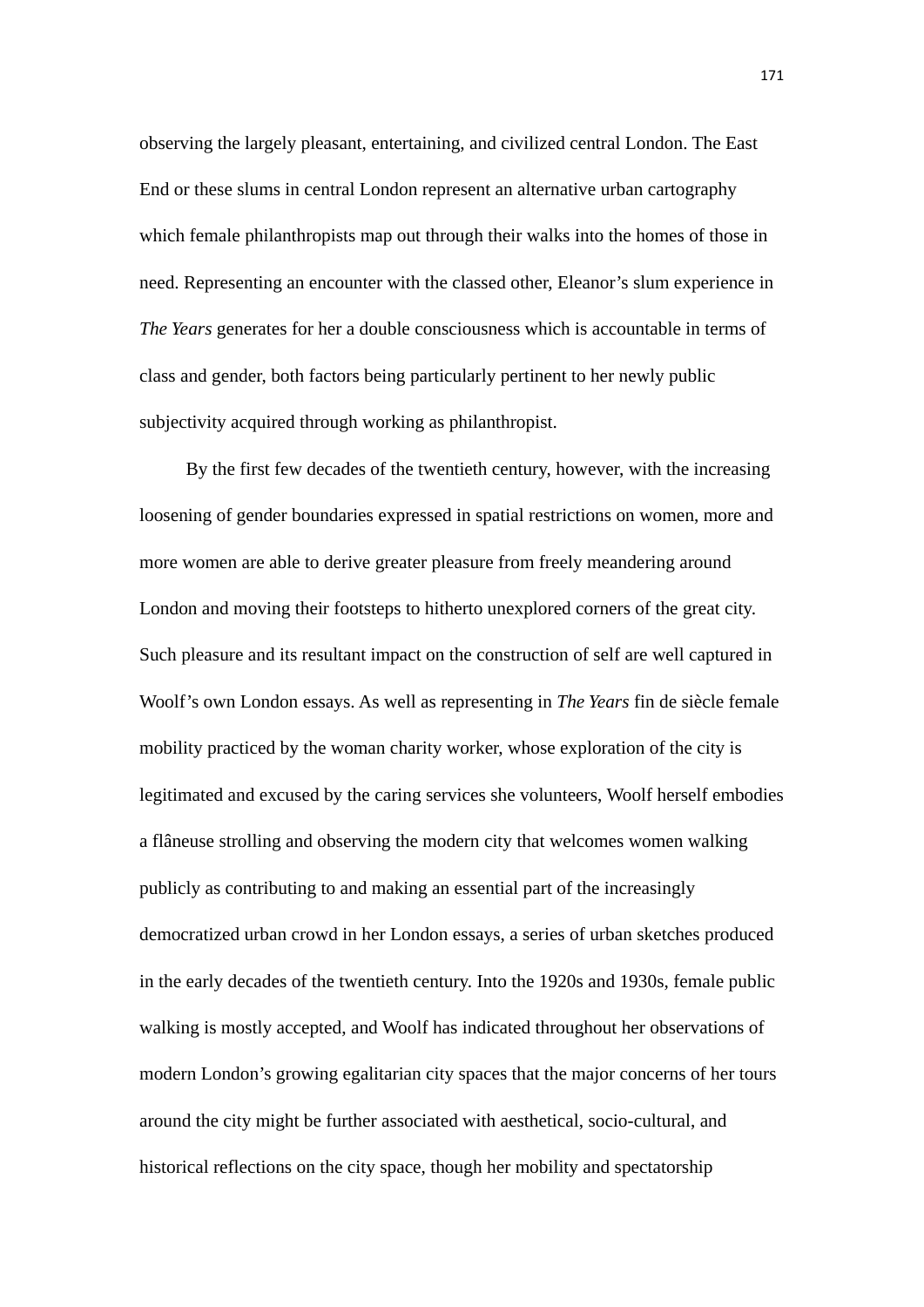practiced against the backdrop of the even more spectacular, commodified urban spectacle unmistakably also bring her into line with the previous two women writer-observers of the fin de siècle city.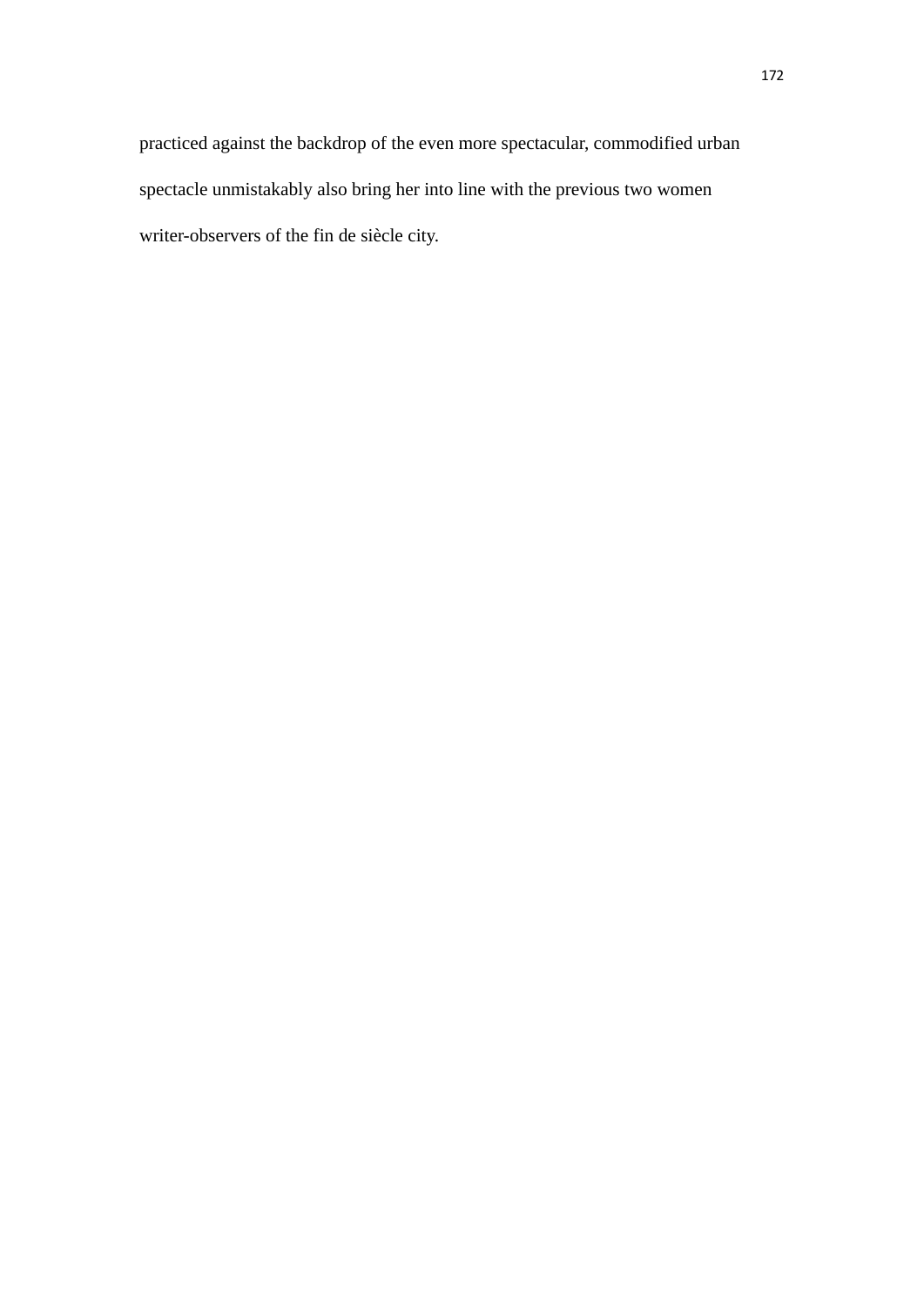## **Works Cited**

- Adorno, Theodor. *The Culture Industry: Selected Essays on Mass Culture*. Ed. J. M. Berstein. London: Routledge, 1991.
- Armstrong, Isobel, and Virginia Blain, eds. *Women's Poetry, Late Romantic to Late Victorian: Gender and Genre*. New York: St. Martin's, 1999.
- ---, and Joseph Bristow, eds. *Nineteenth-Century Women Poets: An Oxford Anthology*.

New York: Oxford UP, 1996.

rting Mirrors: Visions of the Crowd<br>y France. New Haven: Yale UP, 198 Barrows, Susanna. *Distorting Mirrors: Visions of the Crowd in Late Nineteenth-Century France*. New Haven: Yale UP, 1981.

- s. *The*<br>Mayi<br>unt. " Baudelaire, Charles. *The Painter of Modern Life and Other Essays*. 1863. Trans. and *Saudelaire*, Charles Manuel Modern Life and Other Essays. 1863. Trans. and Ed. Jonathan Mayne. London: Oxford UP, 1964.
- Beckman, Linda Hunt. "Amy Levy and the 'Jewish Novel': Representing Jewish Life in the Victorian Period." *Studies in the Novel* 26.3 (1994): 235-53.

---. *Amy Levy: Her Life and Letters*. Athens, OH: Ohio UP, 2000.

- Period." Studies in the Novel 26.3 (1994): 23:<br>
fe and Letters. Athens, OH: Ohio UP, 2000.<br>
an Poetry, Poetic Innovation, and the Fin-de-Si ---. "Amy Levy: Urban Poetry, Poetic Innovation, and the Fin-de-Siècle Woman Poet." *The Fin-de-Siècle Poem: English Literary Culture and the 1890s*. Athens, OH: Ohio UP, 2005. 207-30.
- Beetham, Margaret. A *Magazine of Her Own? Domesticity and Desire in the Woman's Magazine, 1800-1914*. London: Routledge, 1996.
- Benjamin, Walter. "The Work of Art in the Age of Mechanic Reproduction."

*Illuminations*. Trans. Harry Zohn. New York: Schocken, 1969. 217-52.

---. *Charles Baudelaire: A Lyric Poet in the Era of High Capitalism*. Trans. Harry Zohn. London: Verso, 1973.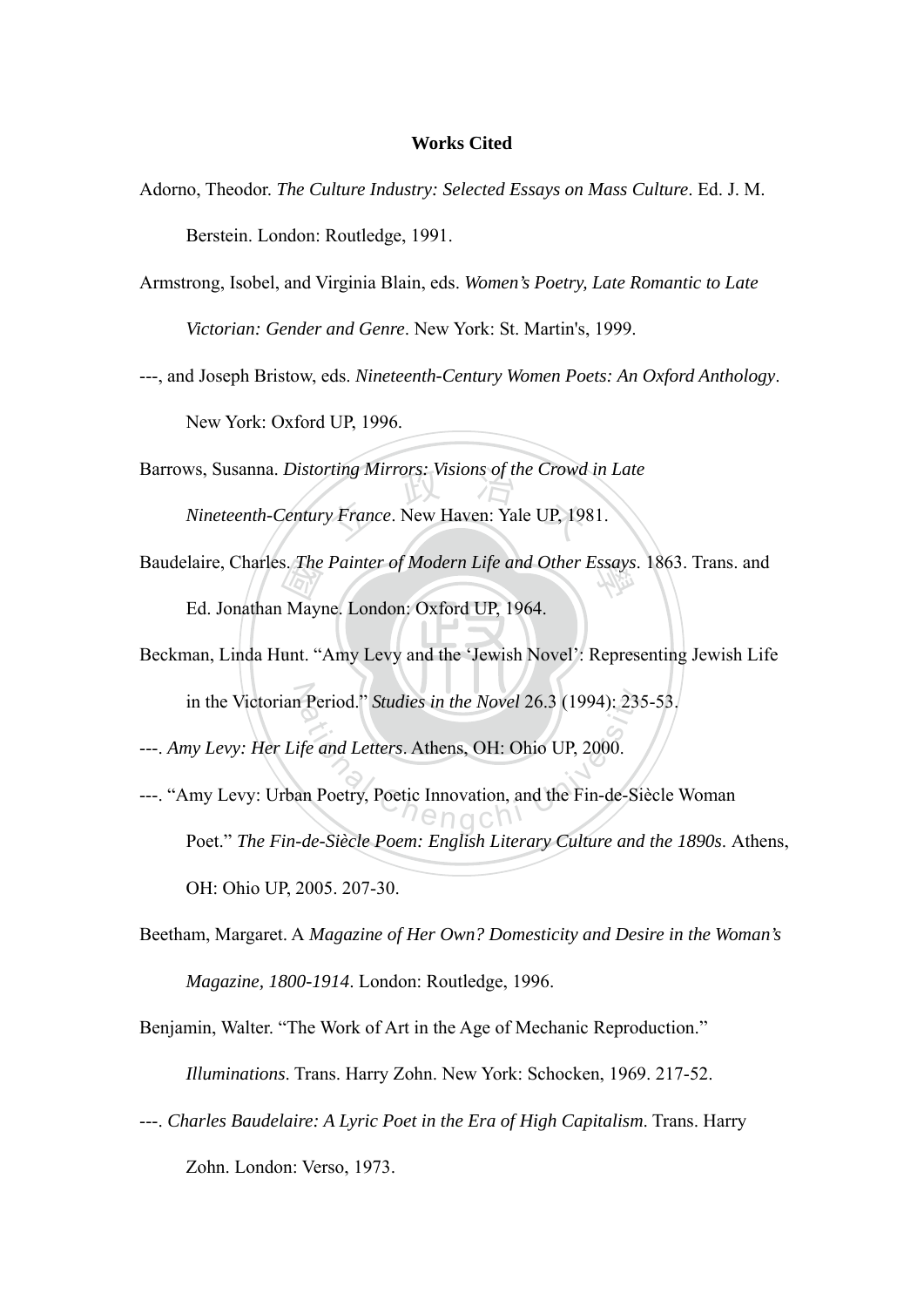---. *The Arcades Project*. Trans. Howard Eiland. Cambridge: Belknap, 1999.

- Berman, Marshall. *All That Is Solid Melts into Air: The Experience of Modernity.* New York: Simon and Schuster, 1982.
- Bernstein, Susan David. Introduction. *The Romance of a Shop*. Amy Levy. London: Broadview, 2006. 11-41.
- Blain, Virginia. *Victorian Women Poets: A New Annotated Anthology*. New York: Longman, 2001.
- Boumelha, Penny. "The Woman of Genius and the Woman of Grub Street: Figures of the Female Writer in British Fin de Siècle Fiction." *English Literature in Transition* 40.3 (1997): 164-80.
- Bowlby, Rachel. *Just Looking: Consumer Culture in Dreiser, Gissing, and Zola*. New York: Methuen, 1985.
- Brand, Dana. *The Spectator and the City in Nineteenth-Century American Literature.* New York: Cambridge UP, 1991.
- Bristow, Joseph. "'All Out of Tune in this World's Instrument': The 'Minor' Poetry of Amy Levy." *Journal of Victorian Culture* 4.1 (1999): 76-103.
- Brosnan, Leila. *Reading Virginia Woolf's Essays and Journalism: Breaking the Surface of Silence*. Edinburgh: Edinburgh UP, 1997.
- Bryher, Winifred. *The Heart of Artemis: A Writer's Memoirs*. New York: Harcourt, 1962.
- Buck-Morss, Susan. "The Flâneur, the Sandwichman, and the Whore." *New German Critique* 39 (1986): 99-140.

---. *The Dialectics of Seeing: Walter Benjamin and the Arcades Project*. Cambridge: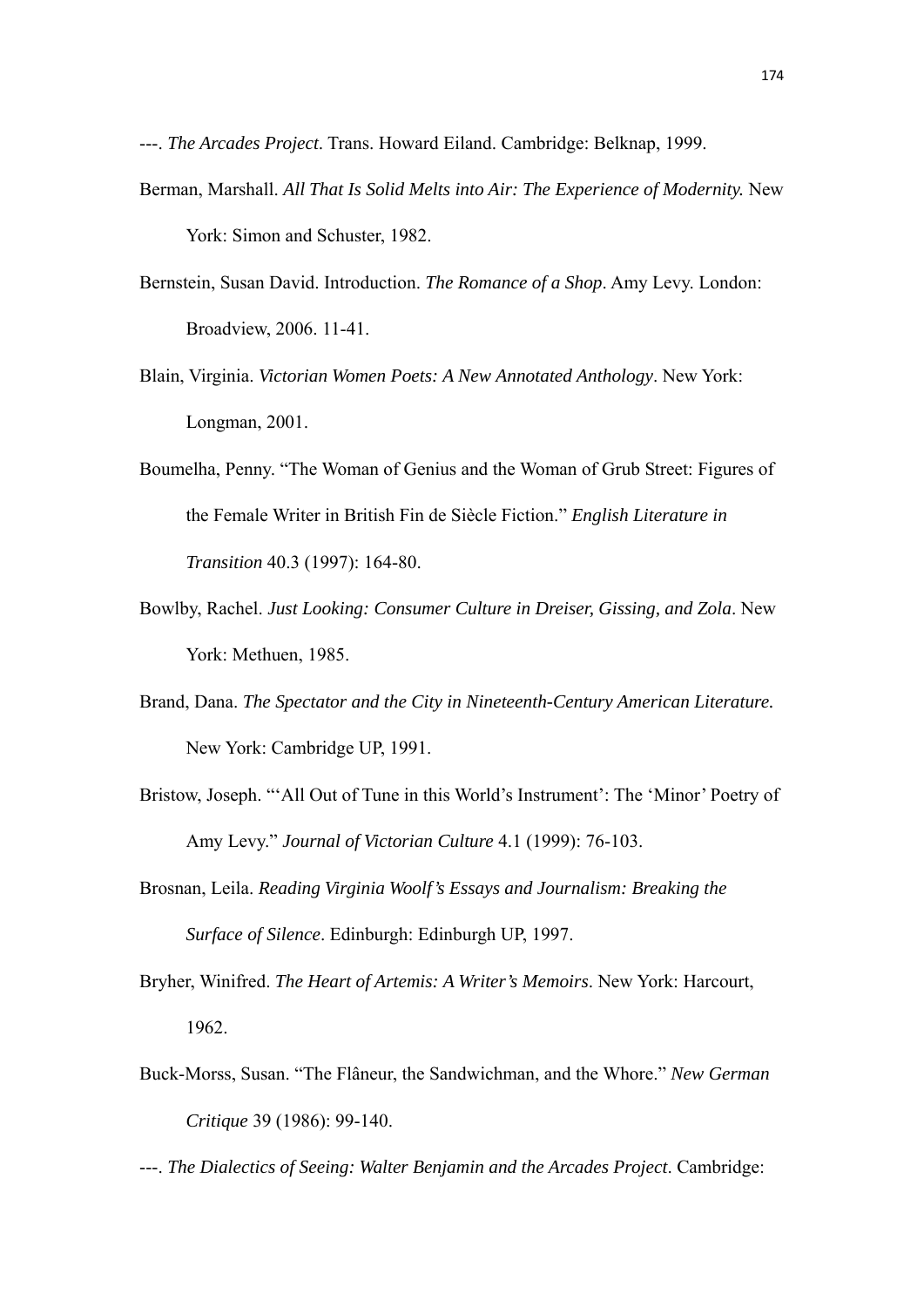MIT, 1991.

- Chen, Eva Yin-I. "New Woman Fiction and Fin de Siècle Urban Commodity Culture." *Sun Yat-sen Journal of Humanities* 25 (2007): 41-68.
- Conor, Liz. *The Spectacular Modern Women: Feminine Visibility in the 1920s*. Bloomington: Indian UP, 2004.
- Copjec, Joan. "The Orthopsychic Subject: Film Theory and the Reception of Lacan." *October* 49 (1989): 53-72.
- Cowie, Elizabeth. "Fantasia." *The Woman in Question: M/F.* Eds. Parveen Adams and Elizabeth Cowie. London: Verso, 1990. 149-96.
- Cowman, Krista, and Louise A. Jackson, eds. *Women and Work Culture: Britain 1850-1950*. Aldershot: Ashgate, 2005.
- Crary, Jonathan. *Techniques of the Observer: On Vision and Modernity in the Nineteenth Century*. Cambridge, Mass.: MIT, 1990.
- Davidoff, Leonore, and Catherine Hall. *Family Fortune: Men and Women of the English Middle Class 1780-1850*. Chicago: Chicago UP, 1987.
- De Certeau, Michel. *The Practice of Everyday Life*. Trans. Steven Rendall. Berkley: California UP, 1984.
- Doane, Mary Ann. "Masquerade Reconsidered: Further Thoughts on the Female Spectator." *Discourse: Journal for Theoretical Studies in Media and Culture* 11.1 (1988): 42-54.
- Donald, James. *Imagining the Modern City*. London: Athlone, 1999.
- ---, Anne Friedberg, and Laura Marcus, eds. *Close-Up 1927-1933: Cinema and Modernism.* New Jersey: Princeton UP, 1998.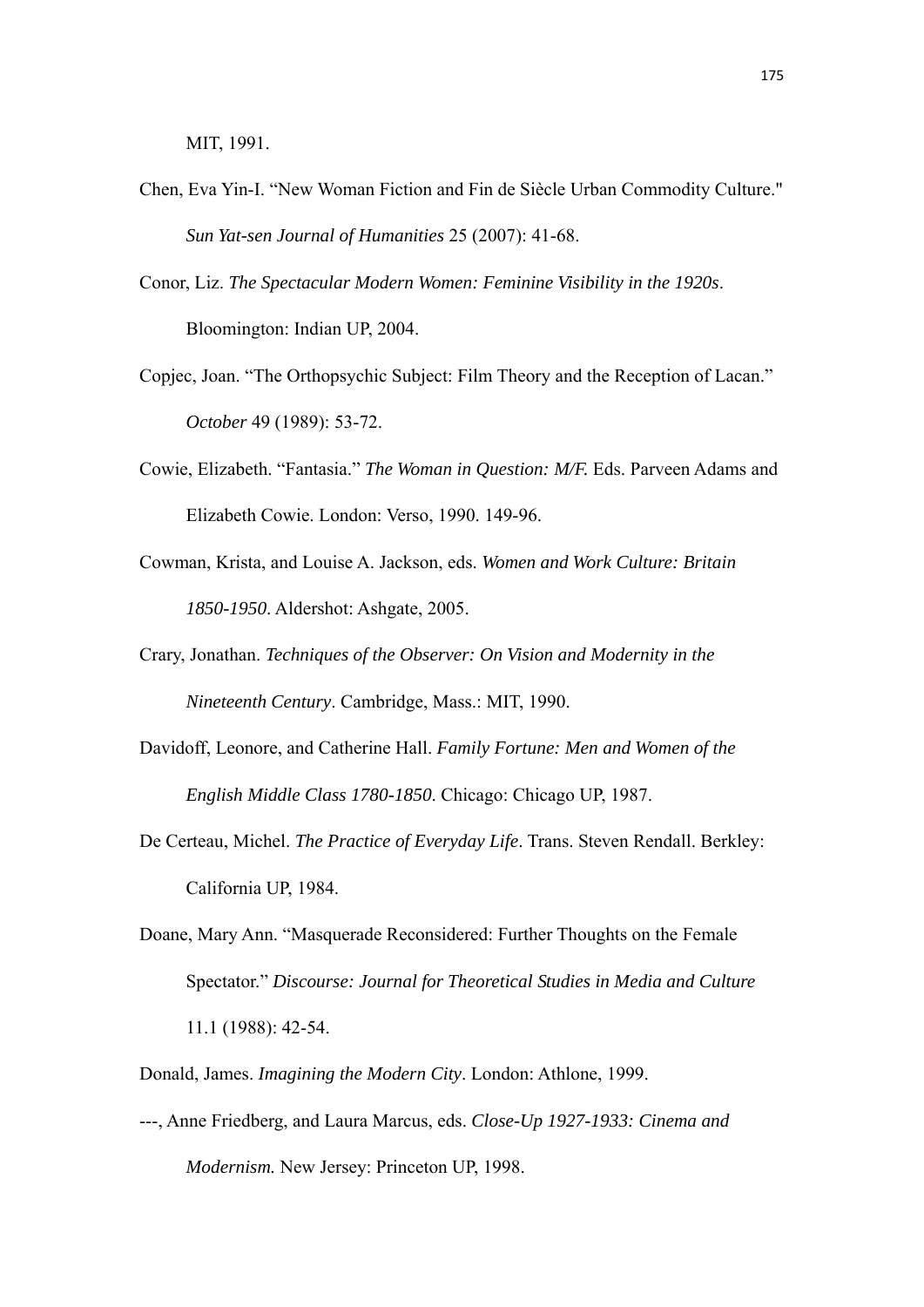- ---, and Stephanie Hemelryk. "The Publicness of Cinema." *Reinventing Film Studies*. Ed. Christine Gledhill and Linda Williams. London: Arnold, 2000. 114-29.
- Egger, Rebecca Mary. "*Reading by Half-light: Cinematic Spectatorship in Modernist Women's Writing*." Diss. Cornell U, 1995.
- Eisenstein, Sergei. *Film Form: Essays in Film Theory*. Trans. Jay Leyda. New York: Harcourt, 1949.
- Ewan, Elizabeth. *Immigrant Women in the land of Dollars: Life and Culture in the Lower Easter Side, 1890-1925*. New York: Monthly Review, 1985.

Felski, Rita. *The Gender of Modernity*. Cambridge, MA: Harvard UP, 1995.

- Friedberg, Anne. *Window Shopping: Cinema and the Postmodern.* Berkeley: California UP, 1993.
- Frisby, David. *Sociological Impressionism: A Reassessment of Georg Simmel's Social Theory*. London: Heinemann, 1981.
- ---. *Fragments of Modernity: Theories of Modernity in the Work of Simmel, Kracauer, and Benjamin.* Cambridge: MIT, 1986.
- Gardner, Vivien. Introduction. *The New Woman and Her Sister: Feminism and Theater 1850-1914.* Eds. Vivien Gardner and Susan Rutherford. Harvester Wheatsheaf, 1992. 4-6.
- Gerard, Jessica. "Lady Bountiful: Women of the Landed Class and Rural Philanthropy." *Victorian Studies* 30 (1987) 183-211.
- Gevirtz, Susan. *Narrative's Journey: The Fiction and Film Writing of Dorothy Richardson*. New York: Peter Lang, 1996.

Gilloch, Graeme. *Myth and Metropolis: Walter Benjamin and the City*. Cambridge: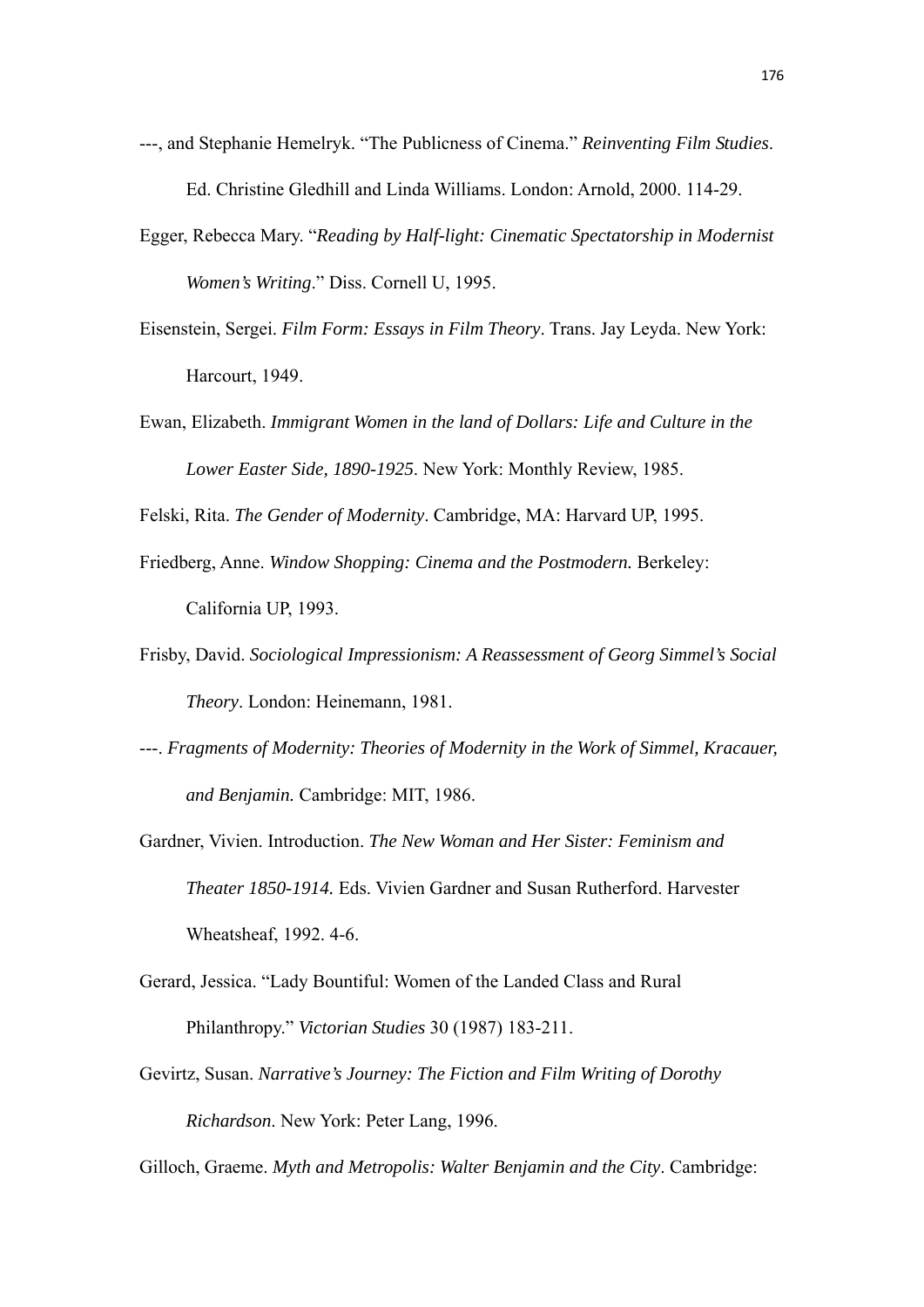Polity, 1996.

- ---. *Walter Benjamin: Critical Constellations*. Cambridge: Polity, 2002.
- Gleber, Anke. "Women on the Screens and Streets of Modernity: In Search of the Female Flâneur." *The Image in Dispute: Art and Cinema on the Age of Photography*. Ed. Dudley Andrew. Austin: Texas UP, 1997. 55-85.
- ---. *The Art of Taking a Walk: Flanerie, Literature, and Film in Weimar Culture*. Princeton: Princeton UP, 1999.
- Goody, Alex. "Murder in Mile End: Amy Levy, Jewishness, and the City." *Victorian Literature and Culture* 34 (2006): 461–79.
- Habermas, Jűrgen. *The Structural Transformation of the Public Sphere: An Inquiry into a Category of Bourgeois Society*. Trans. Thomas Burger. Cambridge: Polity, 1989.
- Hansen, Miriam. *Babel and Babylon: Spectatorship in American Silent Film*. Cambridge, Mass.: Harvard UP, 1991.
- ---. "America, Paris, the Alps: Kracauer (and Benjamin) on Cinema and Modernity." *Cinema and the Invention of Modern Life*. Ed. Leo Charney and Vaneessa R. Schwartz. Berkeley: California UP, 1995. 374-84.
- Heilmann, Ann. *New Woman Fiction: Women Writing First-Wave Feminism*. London: Macmillan, 2000.
- Hiley, Nicolas. "The British Cinema Auditorium." *Film and the First World War*. Ed. Karel Dibbets and Bert Hogenkamp. Amsterdam: Amsterdam UP, 1994. 160-70.
- Holcombe, Lee. *Victorian Ladies at Work: Middle-Class Working Women in England*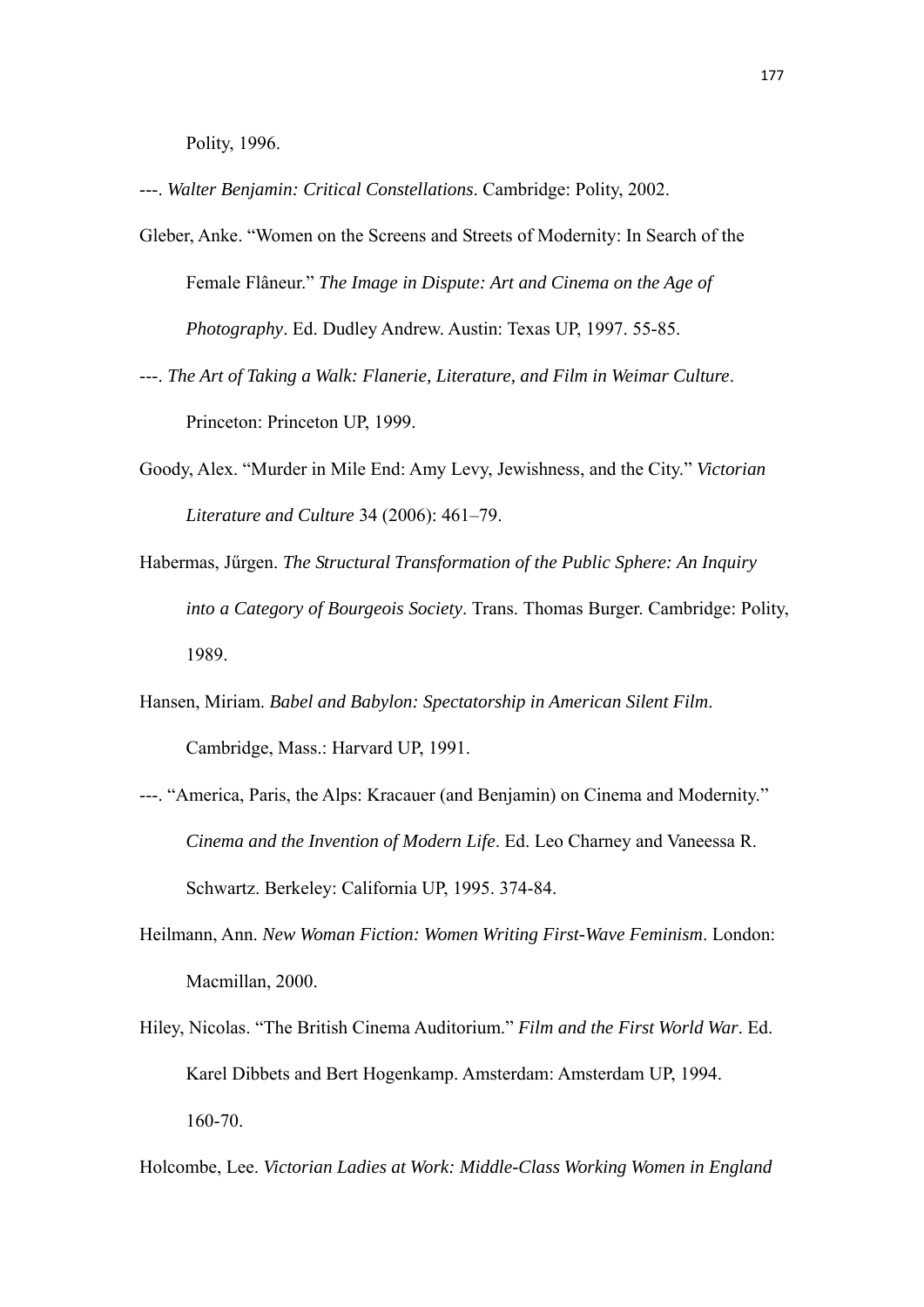*and Wales 1850-1914*. Hamden: Archon, 1973.

- Horkheimer, Max, and Theodor Adorno. "The Culture Industry: Enlightenment as Mass Deception." *Dialectic of Enlightenment*. Trans. John Cumming. New York: Continuum, 1994. 120-67.
- Humm, Maggie. *Modernist Women and Visual Cultures*. New Brunswick: Rutgers UP, 2003.
- Huyssen, Andreas. "Mass Culture as Woman: Modernism's Other." *After the Great Divide: Modernism, Mass Culture, Postmodernism*. London: Macmillan, 1986. 44-64.
- Koven, Seth. *Slumming: Sexual and Social Politics in Victorian London*. Princeton: Princeton UP, 2004.
- Kracauer, Siegfried. *The Mass Ornament: Weimar Essays*. Trans. and Ed. Thomas Levin. Cambridge, MA: Harvard UP, 1995.
- Lant, Antonia, and Ingrid Periz, eds. *Red Velvet Seat: Women's Writing on the First Fifty Years of Cinema*. London: Verso, 2006.
- Ledger, Sally. "Gissing, the Shopgirl, and the New Woman." *Women: A Cultural Review* 6.3 (1995): 263-74.
- ---. *The New Woman: Fiction and Feminism at the Fin de Siècle*. Manchester: Manchester UP, 1997.
- ---, and Roger Luckhurst, eds. *The Fin de Siècle: A Reader in Cultural History 1880-1900*. New York: Oxford UP, 2000.
- Lefebvre, Henri. *The Production of Space*. Trans. Donald Nicholson-Smith. Cambridge, MA: Blackwell, 1991.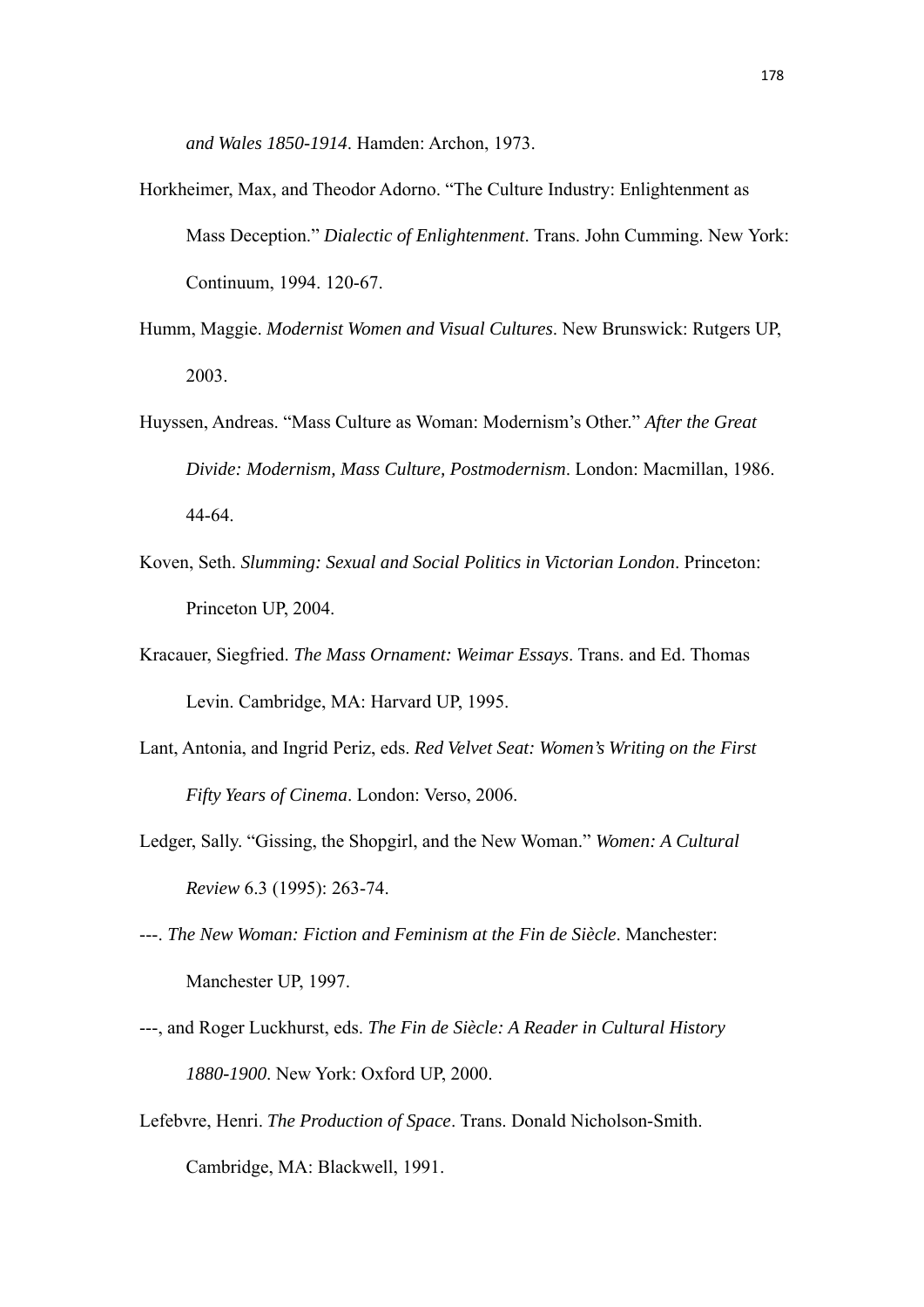- Leighton, Angela. *Victorian Women Poets: Writing Against the Heart*. Charlottesville: Virginia UP, 1992.
- ---. ed. *Victorian Women Poets: A Critical Reader.* Oxford: Blackwell, 1996.
- Levy, Amy. *The Complete Novels and Selected Writings of Amy Levy 1861-1889.* Ed. Melvyn New. Gainesville: Florida UP, 1993.
- ---. *The Romance of a Shop.* 1888. Ed. Susan David Bernstein. Ontario: Broadview, 2006.
- ---. "Women and Club Life." *The Romance of a Shop.* Ed. Susan David Bernstein. Ontario: Broadview, 2006. 213-19.
- ---. "Readers at the British Museum." *The Romance of a Shop.* Ed. Susan David Bernstein. Ontario: Broadview, 2006. 220-26.
- Liggins, Emma. *George Gissing, the Working Woman, and Urban Culture*. Aldershot: Ashgate, 2006.

Low, Rachael. *History of British Film*. Vol. 3. London: Routledge, 1997.

- MacCabe, Colin. "Defining Popular Culture." *High Theory/Low Culture: Analyzing Popular Television and Film.* Manchester: Manchester UP, 1986. 1-10.
- Marks, Patricia. *Bicycles, Bangs, and Bloomers: The New Woman in the Popular Press*.
- Marriot, John. "Sensation of the Abyss: The Urban Poor and Modernity." *Modern Times: Reflections on a Century of English Modernity*. Eds. Mica Nava and Alan O'Shea. London: Routledge, 1996. 77-93.
- McCracken, Scott. "Embodying the New Woman: Dorothy Richardson, Work, and the London Café." *Body Matters: Feminism, Texuality, Corporeality*. Eds. Avril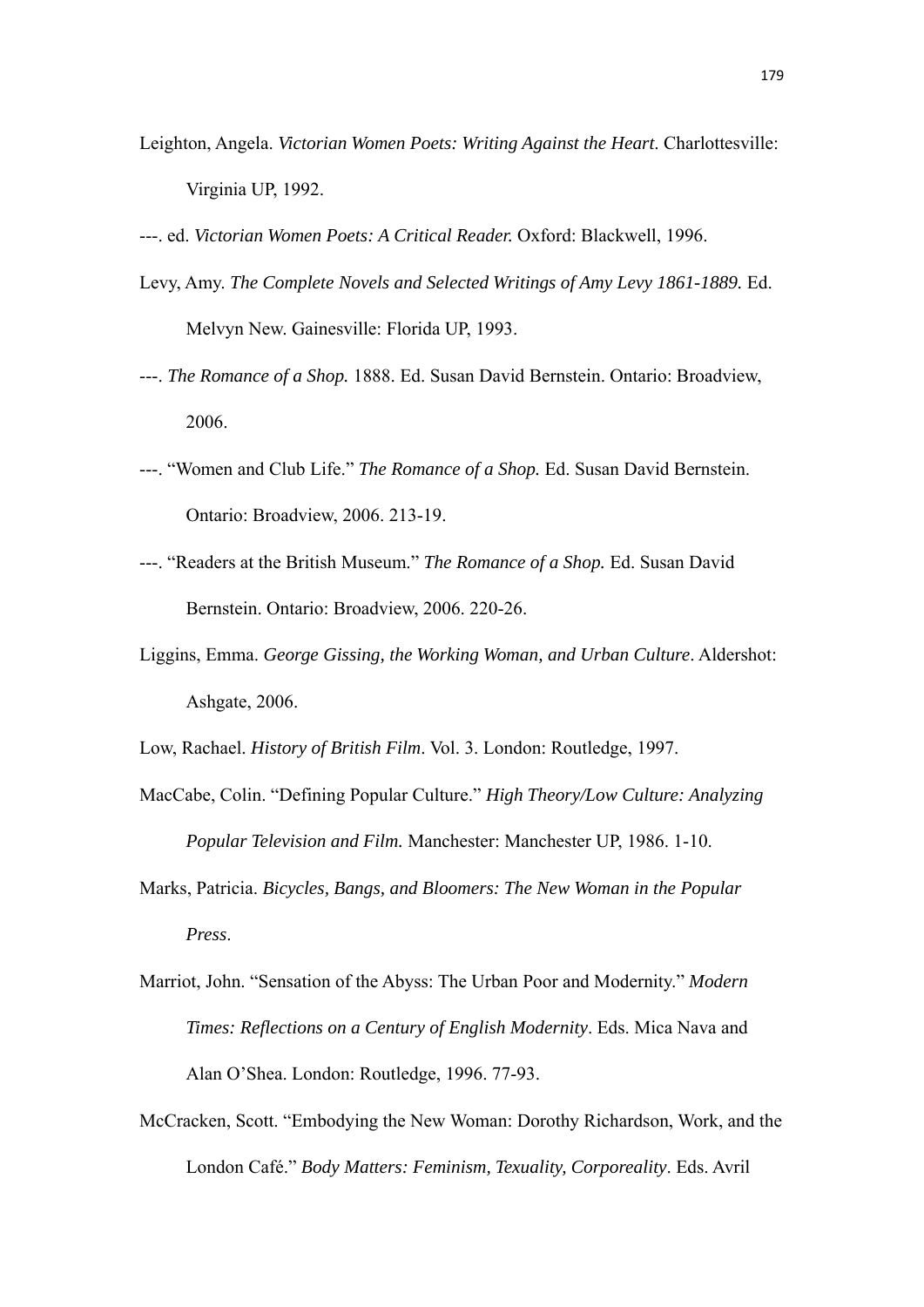Homer and Angela Keane. Manchester: Manchester UP, 2000. 58-71.

- ---. "From Performance to Public Sphere: The Production of Modernist Masculinities." *Textual Practice* 15.1 (2001): 47-65.
- McDowell, Linda. *Gender, Identity and Place: Understanding Feminist Geography*. Cambridge: Polity, 1999.
- Miles, Peter, and Malcolm Smith. *Cinema, Literature, and Society: Elite and Mass Culture in Interwar Britain*. London: Croom Helm, 1987.
- Mitchell, Sally. *The New Girl: Girls' Culture in England 1880-1915*. New York: Columbia UP, 1995.
- Modleski, Tania. *The Women Who Knew Too Much: Hitchcock and Feminist Theory*. London: Methuen, 1988.
- Mulvey, Laura. "Visual Pleasure and Narrative Cinema." *Screen* 16.3 (1975): 6-18.
- ---. "Afterthoughts on 'Visual Pleasure and Narrative Cinema' Inspired by King Vidor's *Duel in the Sun* (1946)." *Framework* 15-17 (1981): 12-15.
- Naremore, James, and Patrick Brantlinger. "Six Artistic Cultures." *Modernity and Mass Culture*. Bloomington: Indian UP, 1991. 1-23.
- Nava, Mica. "Modernity's Disavowal: Women, the City, and the Department Store." *The Shopping Experience*. Eds. Pasi Falk and Colin Campbell. London: Sage, 1997. 56-91.
- Nead, Lynda. *Victorian Babylon: People, Streets and Images in Nineteenth-Century London*. New Haven: Yale UP, 2000.
- Negt, Oskar, and Alexander Kluge. *Public Sphere and Experience: Toward an Analysis of the Bourgeois and Proletarian Public Sphere*. Trans. Peter Labanyi,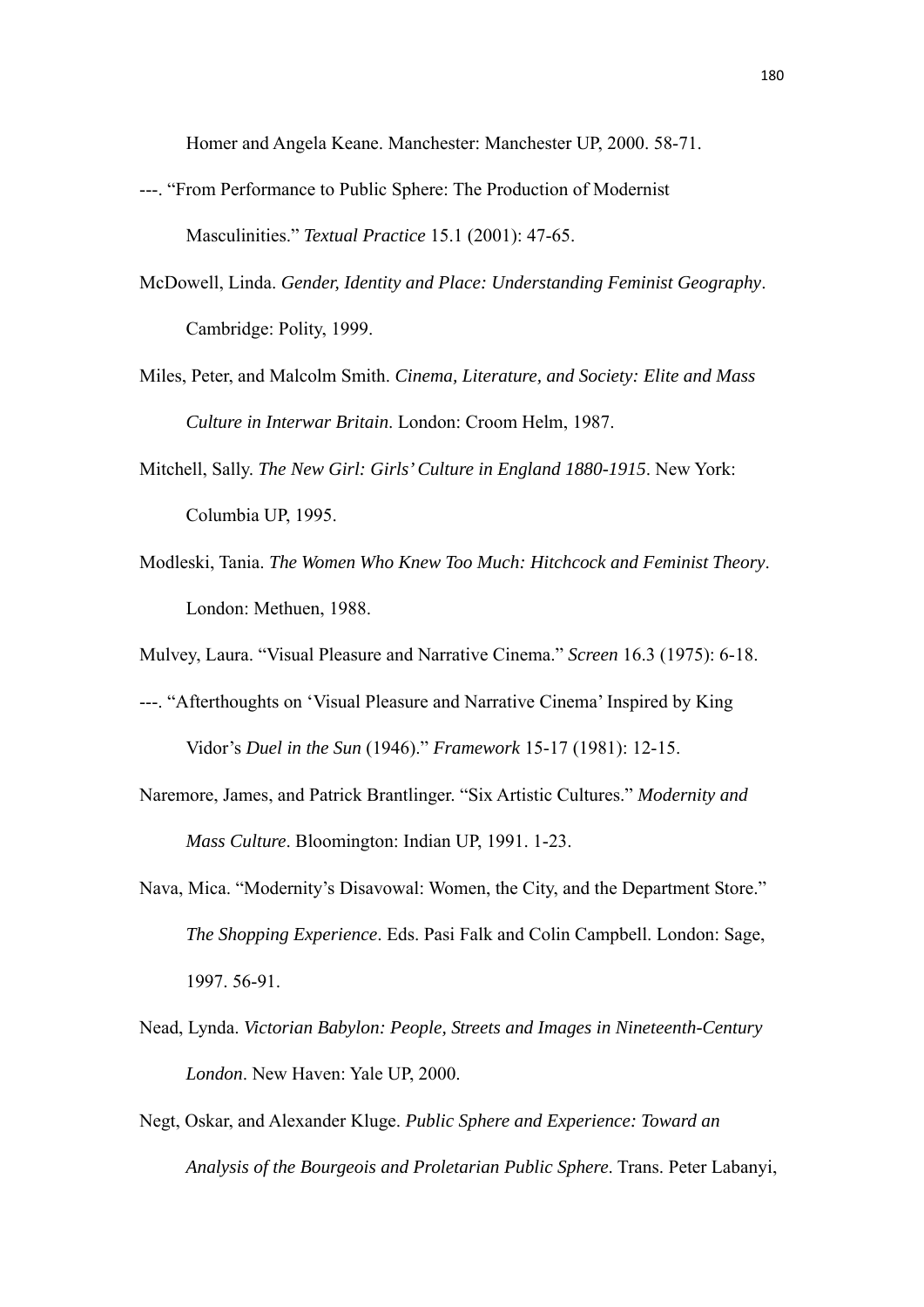Jamie Daniel, and Assenka Oksiloff. Minneapolis: Minnesota UP, 1993.

- Nord, Deborah Epstein. *Walking the Victorian Streets: Women, Representation, and the City.* Ithaca: Cornell UP, 1995.
- O'Shea, Alan. "English Subjects of Modernity." *Modern Times: Reflections on a Century of English Modernity*. Eds. Mica Nava and Alan O'Shea. London: Routledge, 1996. 7-21.
- Parsons, Deborah L. *Streetwalking the Metropolis: Women, the City, and Modernity*. Oxford: Oxford UP, 2000.
- Peiss, Kathy. *Cheap Amusements: Working Women and Leisure in Turn-of-the-Century New York*. Philadelphia: Temple UP, 1986.
- Petro, Patrice. *Joyless Streets: Women and Melodramatic Representation in Weimar Germany*. Princeton: Princeton UP, 1989.
- Pollock, Griselda. "Modernity and the Spaces of Femininity." *Vision and Difference: Femininity, Feminism, and Histories of Art.* London: Routledge, 2003. 70-127.

Powys, John Cowper. *Dorothy M. Richardson*. London: Joiner and Steel, 1931.

- Prochaska, F. K. *Women and Philanthropy in Nineteenth-Century England*. Oxford: Oxford UP, 1980.
- Pykett, Lyn. "Portraits of the Artist as a Young Woman." *Victorian Women Writers and the Woman Question*. Cambridge: Cambridge UP, 1999. 135-50.

Rabinovitz, Lauren. *For the Love of Pleasure: Women, Movies, and Culture in Turn-of-the-Century Chicago*. New Brunswick, NJ: Rutgers UP, 1998.

Rappaport, Erika Diane. *Shopping for Pleasure: Women in the Making of London's West End*. Princeton: Princeton UP, 2000.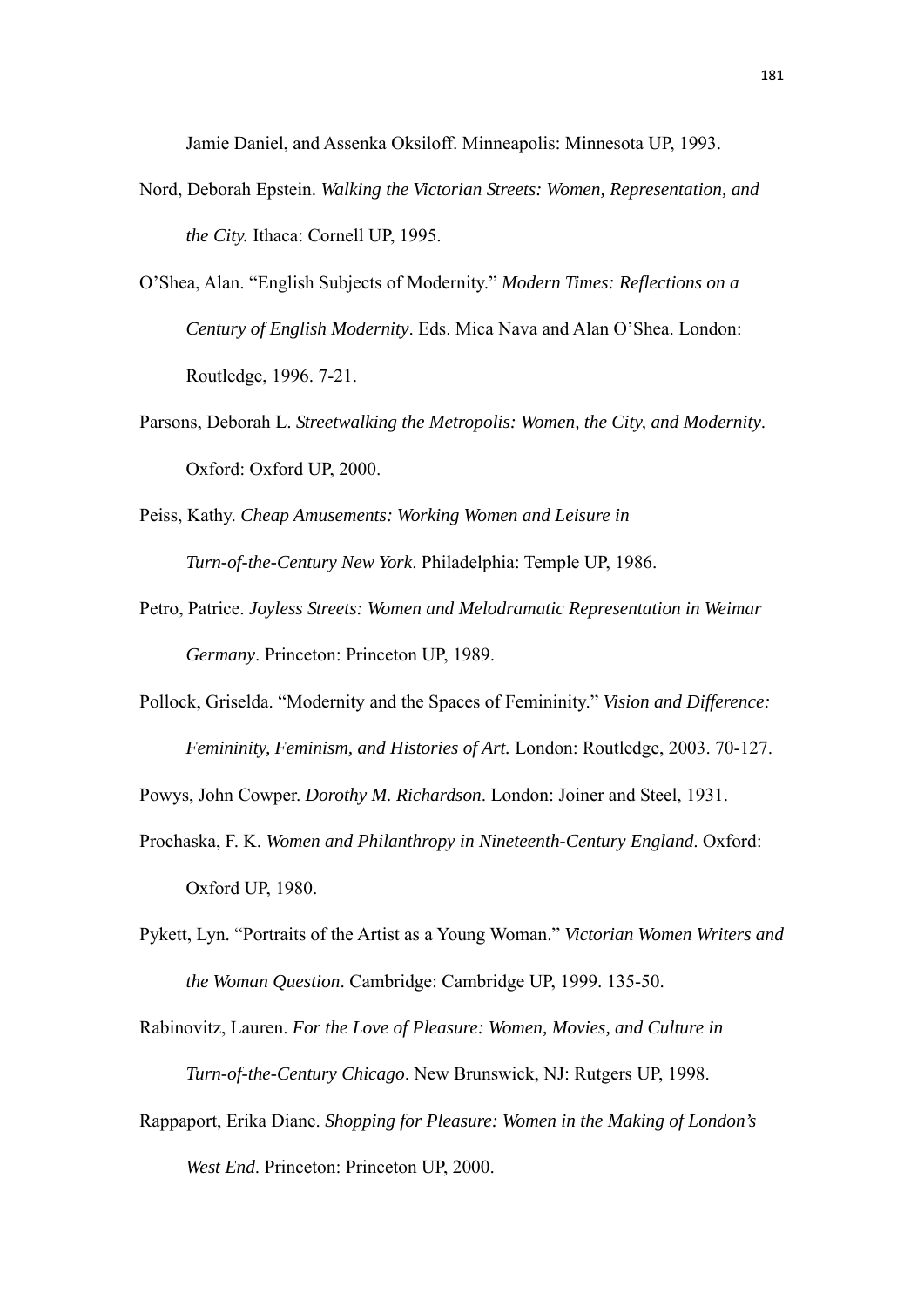Rendell, Jane. "Displaying Sexuality: Gendered Identity and the Early Nineteenth-Century Street." *Images of the Street: Planning, Identity, and Control in Public Space*. London: Routledge, 1998. 75-91.

- Richards, Jeffrey. *The Age of the Dream Palace: Cinema and Society in Britain 1930-1939.* London: Routledge, 1989.
- Richardson, Angelique, and Chris Willis, eds. *The New Woman in Fiction and in Fact: Fin-de-Siècle Feminisms.* New York: Palgrave, 2002.

Richardson, Dorothy. *Pilgrimage.* 4 vols*.* New York: Alfred A. Knopft, 1967.

- ---. *Windows on Modernism: Selected Letters of Dorothy Richardson*. Ed. Gloria G. Fromm. Athens: Georgia UP, 1995.
- ---. "Continuous Performance: Dorothy Richardson." *Close-Up 1927-1933: Cinema and Modernism.* Eds. James Donald, Anne Friedberg, and Laura Marcus. New Jersey: Princeton UP, 1998. 150-211.
- Rochelson, Meri-Jane. "Jews, Gender, and Genre in Late-Victorian England: Amy Levy's *Reuben Sachs*." *Women's Studies* 25.4 (1996): 311-28.
- Rose, Gillian. *Visual Methodologies: An Introduction to the Interpretation of Visual Materials*. London: Sage, 2001.
- ---. *Feminism and Geography: The Limits of Geographical Knowledge*. Cambridge: Polity, 1993.
- Rosenberg Beth Carole, and Jeanne Dubino, eds. *Virginia Woolf and the Essay*. New York: St. Martin's, 1997.
- Rosenzweig, Roy. *Eight Hours for What We Will: Workers and Leisure in an Industrial City, 1870-1920*. Cambridge: Cambridge UP, 1983.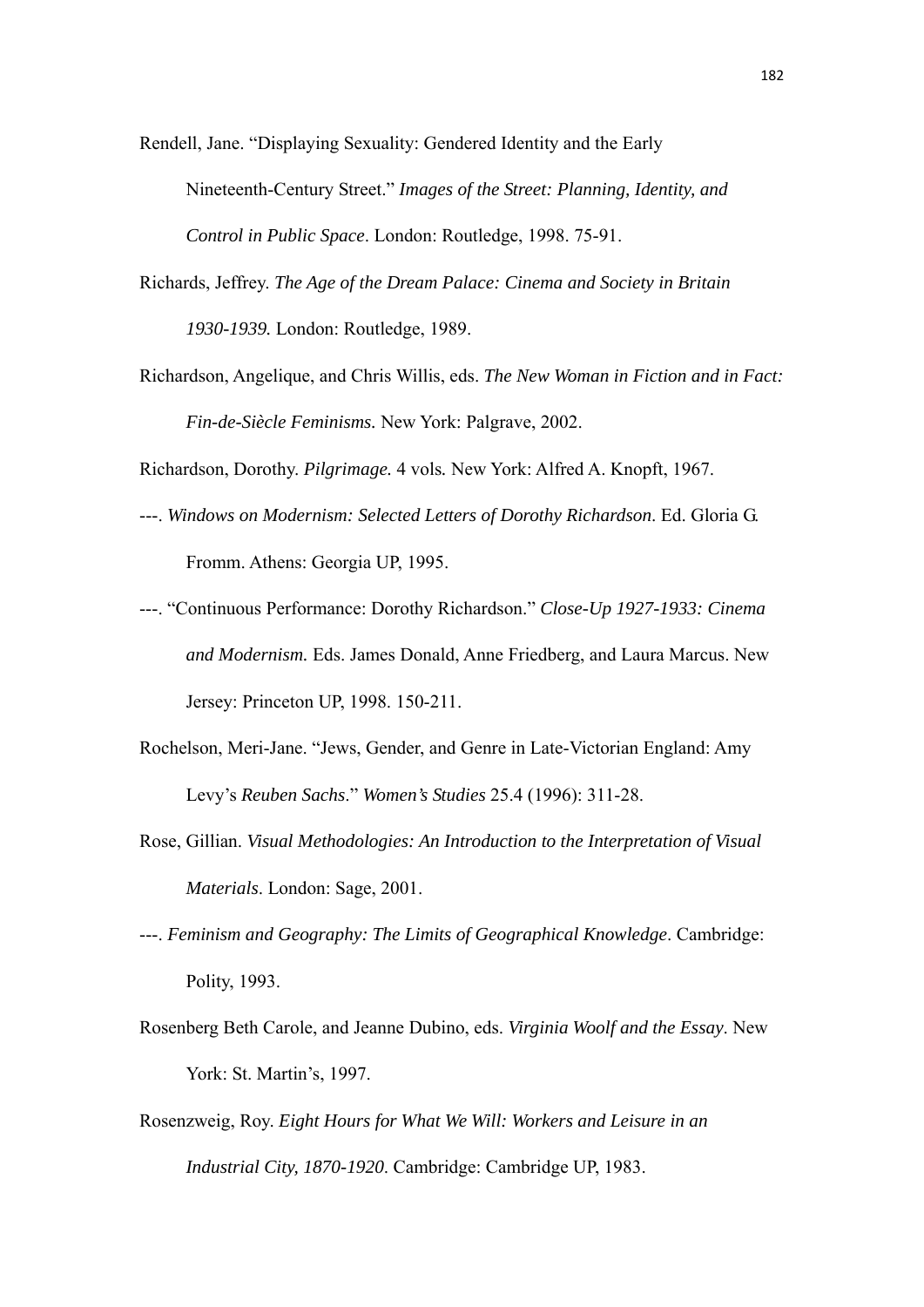- Ross, Ellen. *Slum Travelers: Ladies and London Poverty 1860-1920*. Berkeley: California UP, 2007.
- Ryan, Jenny. "Women, Modernity, and the City." *Theory, Culture & Society* 11.4 (1994): 35-63.
- Sanders, Lise Shapiro. *Consuming Fantasies: Labor, Leisure, and the London Shopgirl 1880-1920*. Columbus: Ohio State UP, 2006.
- Scheinberg, Cynthia. "Canonizing the Jew: Amy Levy's Challenge to Victorian Poetic Identity." *Victorian Studies* 39.2 (1996): 173-200.
- Sennett, Richard. *Flesh and Stone: The Body and the City in Western Civilization*. New York: W.W. Norton, 1994.
- Showalter, Elaine. *Sexual Anarchy: Gender and Culture at the Fin de Siècle*. New York: Viking, 1990.

Silverman, Kaja. *Male Subjectivity at the Margins*. London: Routledge, 1992.

- Simmel, Georg. "The Metropolis and Mental Life." *On Individuality and Social Forms: Selected Writings*. Ed. Donald N. Levine. Chicago: Chicago UP, 1971. 324-39.
- Stacey, Jackie. *Star Gazing: Hollywood Cinema and Female Spectatorship*. London: Routledge, 1994.
- Staiger, Janet. *Bad Women: Regulating Sexuality in Early American Cinema*. Minneapolis: Minnesota UP, 1995.
- Stallybrass, Peter, and Allon White. "The Sewer, the Gaze, and the Contaminating Touch." *The Politics of Transgression.* London: Methuen, 1986. 125-48.

Stamp, Shelley. *Movie-struck Girls: Women and Motion Picture Culture after the*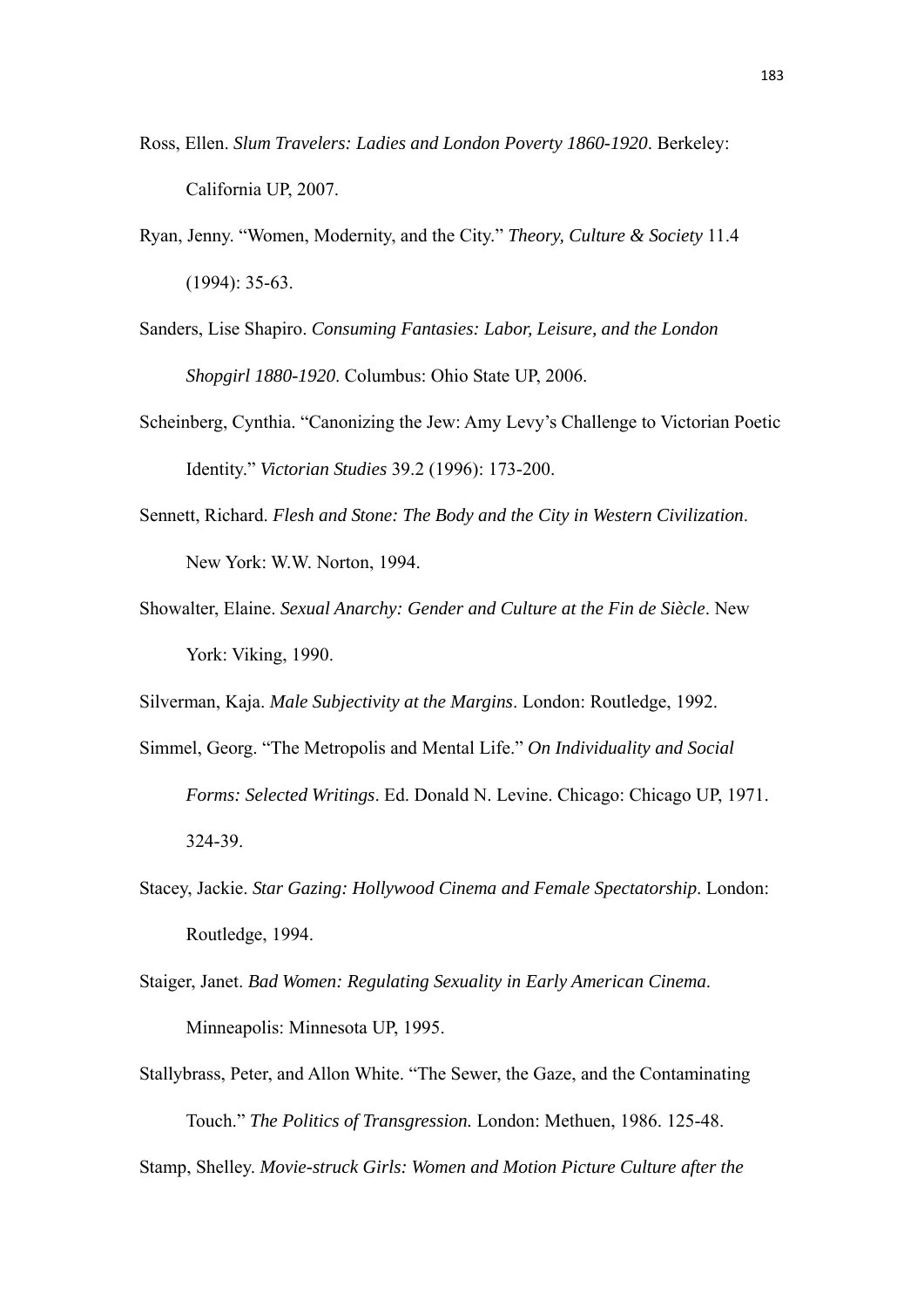*Nickelodeon*. Princeton, N.J.: Princeton UP, 2000.

- Stetz, Margaret Diane. "New Grub Street and the Woman Writer of the 1890s." T*ransforming Genres: New Approaches to British Fiction of the 1890s*. Basingstoke: Macmillan, 1994. 21-45.
- Studlar, Gaylyn. "The Perils of Pleasure? Fan Magazine Discourse as Women's Commodified Culture in the 1920s." *Silent Film.* Ed. Richard Abel. London: Athlone, 1996. 263-98.
- Summers, Anne. "A Home from Home—Women's Philanthropic Work in the Nineteenth Century." *Fit Work for Women*. New York: St. Martin's, 1979. 33-63.
- Tarde, Gabriel. *On Communication and Social Influence.* Ed. Terry Clark. Chicago: Chicago UP, 1969.
- Theweleit, Klaus. *Male Fantasies 1: Women, Floods, Bodies, History*. Minneapolis: Minnesota UP, 1987.
- Tiessen, Paul. "A Comparative Approach to the Form ad Function of Novel and Film: Dorothy Richardson's Theory of Art." *Literature/Film Quarterly* 3.1 (1975): 83- 90.
- Vadillo, Ana Parejo. *Women Poets and Urban Aestheticism: Passengers of Modernity*. Basingstoke: Palgrave, 2005.
- Vicinus, Martha. *Independent Women: Work and Community for Single Women 1850-1920*. Chicago: Chicago UP, 1985.
- Walker, Lynne. "Home and Away: The Feminist Remapping of Public and Private Space in Victorian London." *The Unknown City: Contesting Architecture and*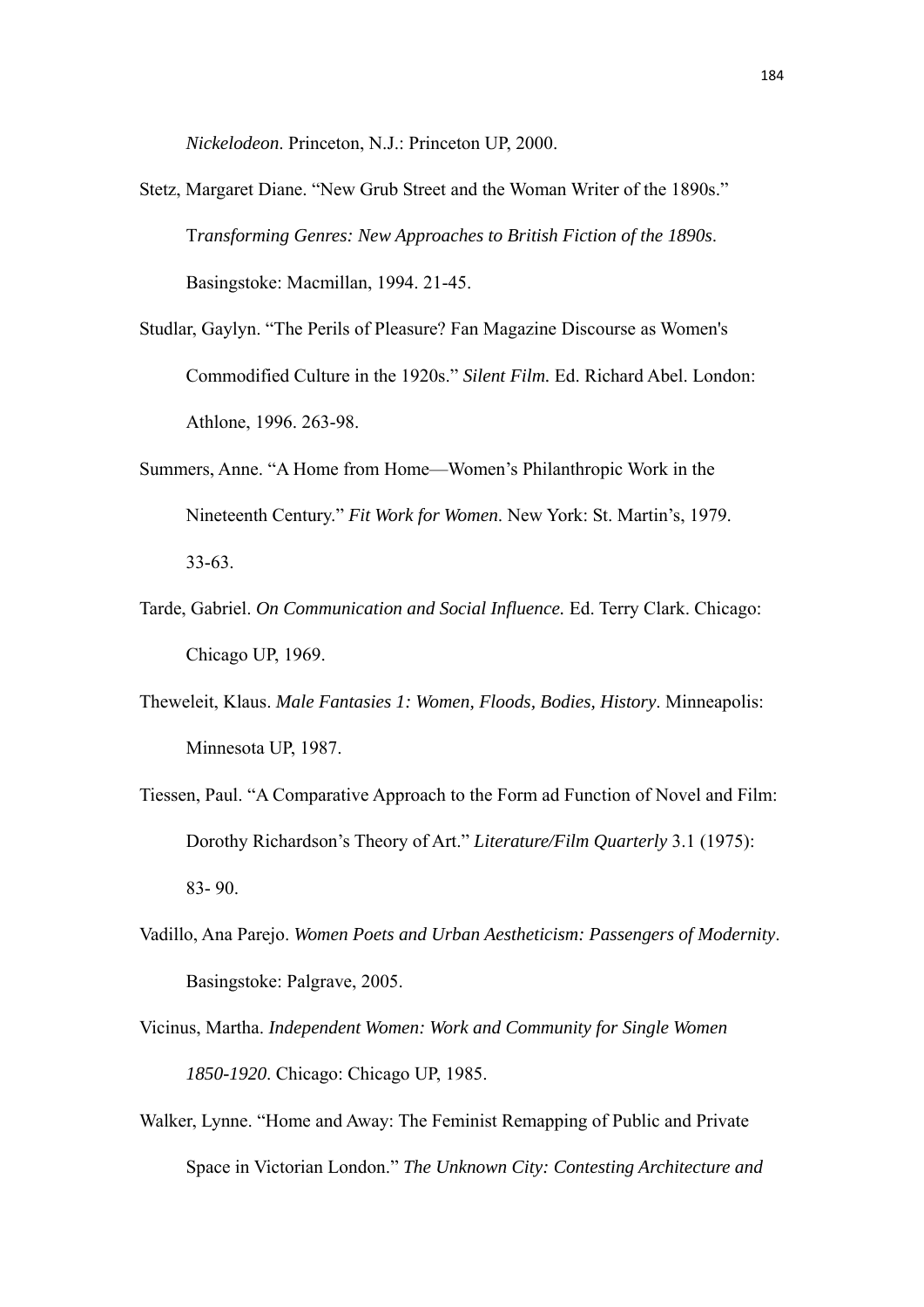*Social Space*. Cambridge: MIT, 2001. 296-311.

- Walkowitz, Judith R. *City of Dreadful Delight: Narratives of Sexual Danger in Late-Victorian London.* Chicago: Chicago UP, 1992.
- ---. "Going Public: Shopping, Street Harassment, and Streetwalking in Late-Victorian London." *Representations* 62 (1998) 1-30.
- Ward, Ken. *Mass Communication and the Modern World*. London: Macmillan, 1991.

Watts, Carol. *Dorothy Richardson*. Plymouth: Northcote House, 1995.

Williams, Raymond. *The Country and the City*. New York: Oxford UP, 1973.

- Wilson, Elizabeth. *The Sphinx in the City: Urban life, the Control of Disorder and Women*. Los Angeles: California UP, 1991.
- ---. "The Invisible Flâneur." *New Left Review* 191 (1992): 90-110.
- Wolff, Janet. "The Invisible Flâneuse: Women and the Literature of Modernity." *Theory, Culture, and Society* 2.3 (1985): 37-46.
- Woolf, Virginia. *The Years*. 1937. Oxford: Oxford UP, 1992.
- ---. *The Pargiters: The Novel-Essay Portion of* The Years. Ed. Mitchell A. Leaska. London: Harvest, 1977.
- ---. *The Essays of Virginia Woolf.* 4 Vols. Ed. Andrew McNeillie. London: Hogarth, 1986-94.
- ---. *The London Scene: Six Essays on London Life.* New York: Ecco, 2006.
- Young, Arlene. Introduction. *The Odd Women*. George Gissing. Ontario: Broadview, 1998. 9-21.
- ---. *Culture, Class and Gender in the Victorian Novel: Gentlemen, Gents and Working Women*. New York: St. Martin's, 1999.